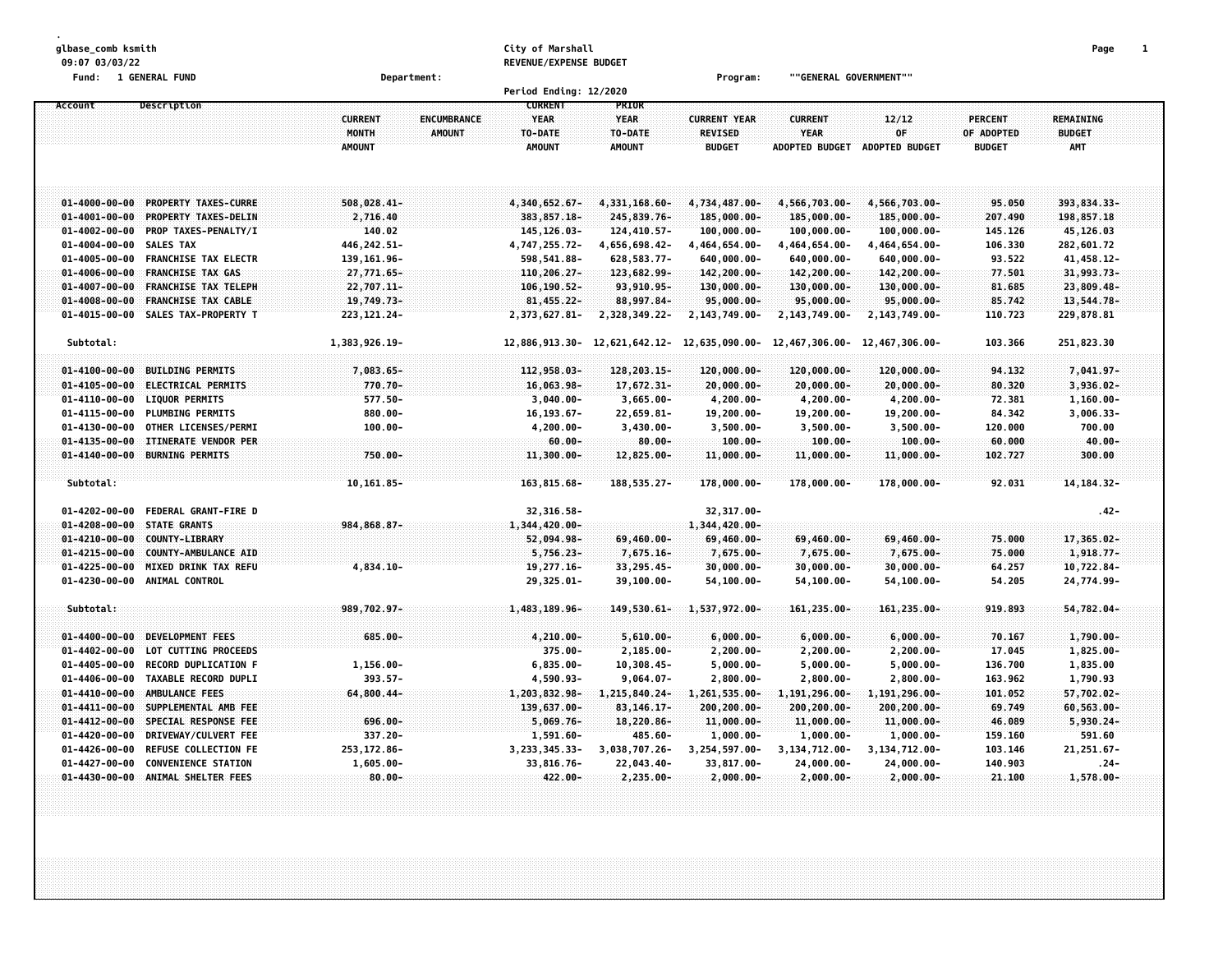| glbase_comb ksmith                                                                                          |                |                    | City of Marshall        |                            |                            |                            |                               |                  | Page                  | 2 |
|-------------------------------------------------------------------------------------------------------------|----------------|--------------------|-------------------------|----------------------------|----------------------------|----------------------------|-------------------------------|------------------|-----------------------|---|
| 09:07 03/03/22<br>Fund: 1 GENERAL FUND                                                                      |                |                    | REVENUE/EXPENSE BUDGET  |                            |                            | ""GENERAL GOVERNMENT""     |                               |                  |                       |   |
|                                                                                                             |                | Department:        | Period Ending: 12/2020  |                            | Program:                   |                            |                               |                  |                       |   |
| Description<br>Account                                                                                      |                |                    | <b>CURRENT</b>          | PRIOR                      |                            |                            |                               |                  |                       |   |
|                                                                                                             | <b>CURRENT</b> | <b>ENCUMBRANCE</b> | <b>YEAR</b>             | <b>YEAR</b>                | <b>CURRENT YEAR</b>        | <b>CURRENT</b>             | 12/12                         | <b>PERCENT</b>   | <b>REMAINING</b>      |   |
|                                                                                                             | MONTH          | <b>AMOUNT</b>      | TO-DATE                 | TO-DATE                    | REVISED                    | <b>YEAR</b>                | OF                            | OF ADOPTED       | <b>BUDGET</b>         |   |
|                                                                                                             | <b>AMOUNT</b>  |                    | <b>AMOUNT</b>           | <b>AMOUNT</b>              | <b>BUDGET</b>              | <b>ADOPTED BUDGET</b>      | <b>ADOPTED BUDGET</b>         | <b>BUDGET</b>    | <b>AMT</b>            |   |
|                                                                                                             |                |                    |                         |                            |                            |                            |                               |                  |                       |   |
|                                                                                                             |                |                    |                         |                            |                            |                            |                               |                  |                       |   |
| $01 - 4431 - 00 - 00$<br>ANIMAL ADOPTION                                                                    | 742.87         |                    | 372.87                  | $634.21 -$                 | $2,000.00 -$               | $2,000.00 -$               | $2,000.00 -$                  | $-18,644$        | 2,372.87-             |   |
| <b>BURGLAR ALARM FEE</b><br>$01 - 4432 - 00 - 00$<br>WRECKER LICENSE & IN<br>$01 - 4434 - 00 - 00$          | 830.00-        |                    | 10,135.00-              | 12,560.00-<br>$8,080.00 -$ | 11,000.00-<br>$8,080.00 -$ | 11,000.00-<br>$8,080.00 -$ | $11,000.00 -$<br>$8,080.00 -$ | 92.136<br>90.470 | $865.00 -$<br>770.00- |   |
| $01 - 4435 - 00 - 00$<br><b>FOOD HANDLERS FEES</b>                                                          | 21,514.50-     |                    | 7,310.00-<br>65,489.50- | 68,604.00-                 | 86,000.00-                 | 86,000.00-                 | 86,000.00-                    | 76.151           | 20,510.50-            |   |
| $01 - 4440 - 00 - 00$<br><b>MAIN STREET PROJECTS</b>                                                        |                |                    | 661.88-                 | $220.00 -$                 | $1,500.00-$                | $1,500.00 -$               | 1,500.00-                     | 44.125           | 838.12-               |   |
| $01 - 4445 - 00 - 00$<br><b>COMMUNITY CENTER FEE</b>                                                        |                |                    | 1,690.00                | $21,060.00 -$              | 24,000.00-                 | $24,000.00 -$              | $24,000.00 -$                 | $-7.042$         | 25,690.00-            |   |
| $01 - 4454 - 00 - 00$<br>ATHLETIC FIELD FEES                                                                |                |                    | 1,860.00-               | $1,380.00 -$               | $5,000.00 -$               | $5,000.00 -$               | $5,000.00 -$                  | 37.200           | 3,140.00-             |   |
| OTHER RECREATION FEE<br>$01 - 4456 - 00 - 00$                                                               |                |                    |                         | 400.00                     |                            |                            |                               |                  |                       |   |
| <b>RENTALS</b><br>$01 - 4462 - 00 - 00$                                                                     | $3,297.20 -$   |                    | 27,701.68-              | 40,981.72-                 | 89,000.00-                 | 89,000.00-                 | 89,000.00-                    | 31.125           | 61,298.32-            |   |
| $01 - 4465 - 00 - 00$<br><b>CONVENTION CENTER FE</b>                                                        | 6,275.00       |                    | 13,582.25               | 88,798.50-                 | 95,000.00-                 | 95,000.00-                 | 95,000.00-                    | $-14.297$        | 108,582.25-           |   |
| $01 - 4468 - 00 - 00$<br>MEMORIAL CITY HALL                                                                 | 86.02          |                    | 72,629.26-              | 46,232.74-                 | 68,300.00-                 | 68,300.00-                 | 68,300.00-                    | 106.339          | 4,329.26              |   |
| <b>CONCESSION FEES</b><br>$01 - 4470 - 00 - 00$                                                             | 81.95-         |                    | $2,631.45 -$            | 1,256.13-                  | $1,000.00 -$               | $1,000.00 -$               | $1,000.00 -$                  | 263.145          | 1,631.45              |   |
| $01 - 4475 - 00 - 00$<br>LIBRARY ROOM RENTAL                                                                |                |                    | $215.00 -$              | $870.00 -$                 | $650.00 -$                 | $650.00 -$                 | 650.00-                       | 33.077           | 435.00-               |   |
| $01 - 4476 - 00 - 00$<br><b>WEISMAN BLDG TENANT</b>                                                         | 1,926.80-      |                    | 17,781.60-              | 17,781.60-                 | 14,556.00-                 | 14,556.00-                 | 14,556.00-                    | 122.160          | 3,225.60              |   |
| <b>CHAMBER RENT OF BDC</b><br>$01 - 4487 - 00 - 00$                                                         | $300.00 -$     |                    | $3,600.00 -$            | $3,600.00 -$               | $3,600.00 -$               | $3,600.00 -$               | $3,600.00 -$                  | 100.000          |                       |   |
| VISUAL ART CENTER FE<br>$01 - 4490 - 00 - 00$                                                               |                |                    | $940.00 -$              | 15,976.68-                 |                            |                            |                               |                  | 940.00                |   |
| $01 - 4495 - 00 - 00$<br><b>COVERED ARENA FEES</b>                                                          | 530.00-        |                    | 27,905.00-              | 54,926.00-                 | 85,000.00-                 | $85,000.00 -$              | 85,000.00-                    | 32.829           | 57,095.00-            |   |
| $01 - 4496 - 00 - 00$<br>GOLF COURSE FEES                                                                   | $6, 171.95 -$  |                    | $108,451.53-$           | $114,970.83-$              | $120,000.00 -$             | 120,000.00-                | $120,000.00 -$                | 90.376           | 11,548.47-            |   |
| 01-4497-00-00 LIBRARY FINES                                                                                 | $60.85 -$      |                    | 1,921.98-               | $6,716.44-$                | $6,000.00-$                | $6,000.00-$                | $6,000.00-$                   | 32.033           | 4,078.02-             |   |
| Subtotal:                                                                                                   | 350, 535.43-   |                    | 4,967,315.12-           | 4,912,094.90-              | 5,400,835.00-              | 5,200,894.00-              | 5,200,894.00-                 | 95.509           | 433,519.88-           |   |
|                                                                                                             |                |                    |                         |                            |                            |                            |                               |                  |                       |   |
| COURT FINES-TRAFFIC<br>$01 - 5000 - 00 - 00$                                                                | 10,968.89-     |                    | 128, 434.51-            | 149,043.03-                | 484,332.00-                | 484,332.00-                | 484,332.00-                   | 26.518           | 355,897.49-           |   |
| $01 - 5002 - 00 - 00$<br><b>COURT FINES-NON-TRAF</b>                                                        | 7,046.45-      |                    | 81,735.72-              | 99,049.30-                 |                            |                            |                               |                  | 81,735.72             |   |
| $01 - 5006 - 00 - 00$<br><b>TRAFFIC FUND</b>                                                                | $5.21 -$       |                    | 688.60-                 | 4,922.01-                  |                            |                            |                               |                  | 688.60                |   |
| $01 - 5007 - 00 - 00$<br>TRAFFIC FUND 2020                                                                  | $204.62 -$     |                    | 2,498.20-               |                            |                            |                            |                               |                  | 2,498.20              |   |
| <b>DISMISSAL FEE - DDC</b><br>$01 - 5035 - 00 - 00$<br><b>LAW ENFORCEMENT STAN</b><br>$01 - 5037 - 00 - 00$ | 139.30-        |                    | 2,886.40-<br>$8.00 -$   | $9,835.20 -$<br>$16.00 -$  |                            |                            |                               |                  | 2,886.40<br>8.00      |   |
| DEFERRED ADJUDICATIO<br>$01 - 5040 - 00 - 00$                                                               | 432.70-        |                    | 13,346.30-              | 52, 517.18-                |                            |                            |                               |                  | 13,346.30             |   |
| CITY ARREST FEE/CAF<br>$01 - 5041 - 00 - 00$                                                                | $2,015.80 -$   |                    | 28,218.95-              | 34,366.71-                 |                            |                            |                               |                  | 28,218.95             |   |
| 01-5047-00-00 TIME PAYMENT                                                                                  | $696.25 -$     |                    | 2,460.48-               | $3,373.22 -$               |                            |                            |                               |                  | 2,460.48              |   |
| $01 - 5052 - 00 - 00$<br>STATE TRAFFIC FEE                                                                  | $590.11 -$     |                    | 2,066.67-               | $2,575.14-$                |                            |                            |                               |                  | 2,066.67              |   |
| $01 - 5053 - 00 - 00$<br>NEW CONSOLIDATED COU                                                               | 2,757.55-      |                    | $9,745.15-$             | 10,263.78-                 |                            |                            |                               |                  | 9,745.15              |   |
| JURY REIMBURSEMENT F<br>$01 - 5054 - 00 - 00$                                                               | $21.89 -$      |                    | $222.10 -$              | $1,024.45-$                |                            |                            |                               |                  | 222.10                |   |
| $01 - 5055 - 00 - 00$<br>JUDICIAL SUPPORT FEE                                                               | $32.63 -$      |                    | 332.31-                 | 1,535.45-                  |                            |                            |                               |                  | 332.31                |   |
| INDIGENT DEFENSE FEE<br>$01 - 5056 - 00 - 00$                                                               | $10.75 -$      |                    | $110.65 -$              | $510.83 -$                 |                            |                            |                               |                  | 110.65                |   |
| <b>COURT COST-TPDF</b><br>$01 - 5057 - 00 - 00$                                                             |                |                    | $31.13 -$               | $5,023.37-$                |                            |                            |                               |                  | 31.13                 |   |
| $01 - 5058 - 00 - 00$<br>PASS SCH BUS 2020                                                                  |                |                    | $25.00 -$               |                            |                            |                            |                               |                  | 25.00                 |   |
| $01 - 5059 - 00 - 00$<br><b>STATE MOVING VIOLATI</b>                                                        | $.26 -$        |                    | $3.11 -$                | $15.97 -$                  |                            |                            |                               |                  | 3.11                  |   |
| $01 - 5075 - 00 - 00$<br><b>TRAFFIC LIGHT REVENU</b>                                                        |                |                    | 4,058.83-               | 378,886.87-                |                            |                            |                               |                  | 4,058.83              |   |
| 01-5076-00-00 TRAFFIC LIGHT EXPENS                                                                          | 1,555.59       |                    | 1,684.82                | 270,510.53                 |                            |                            |                               |                  | 1,684.82-             |   |
|                                                                                                             |                |                    |                         |                            |                            |                            |                               |                  |                       |   |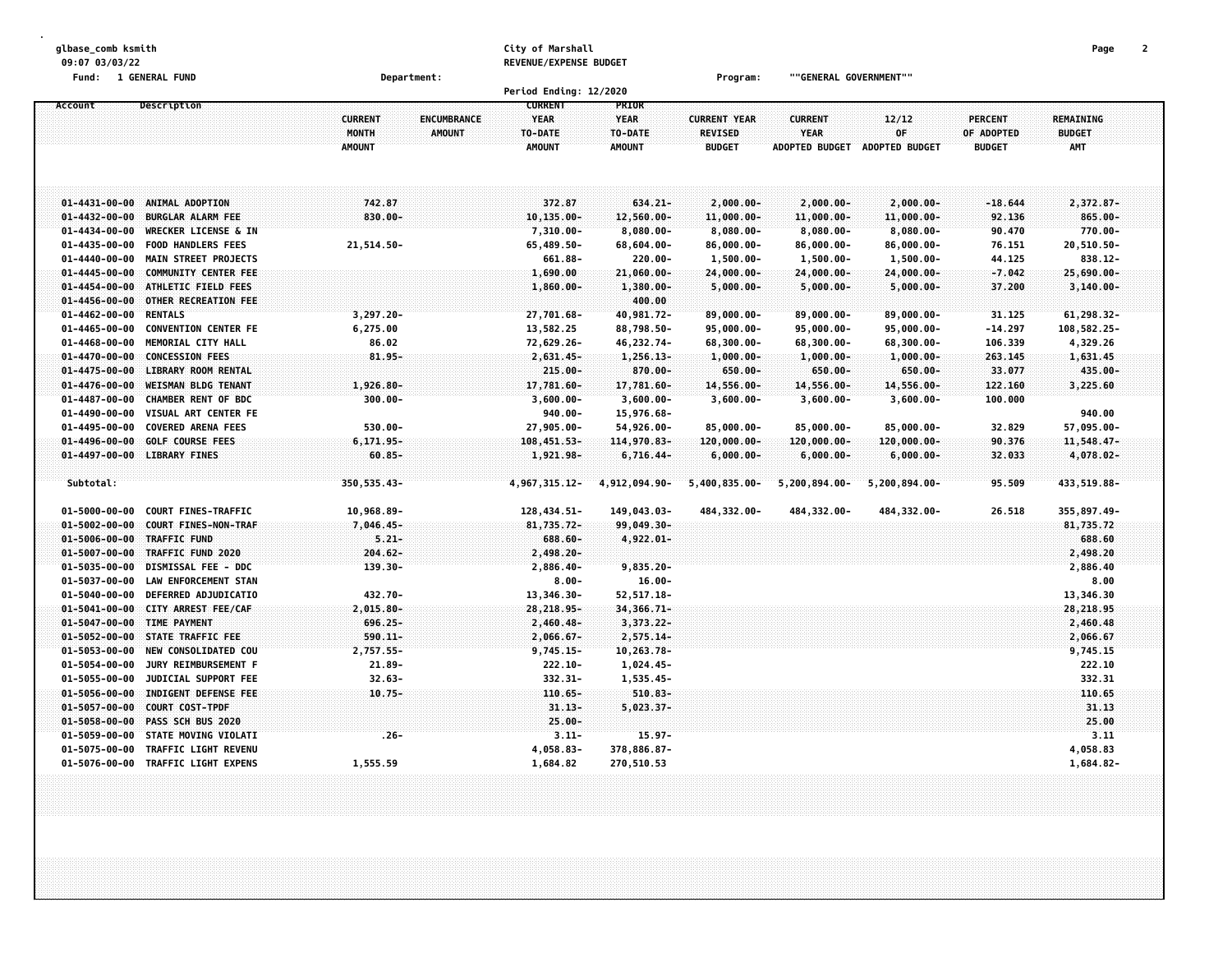| glbase comb ksmith<br>09:07 03/03/22<br><b>1 GENERAL FUND</b><br>Fund :                                                                                                                                                                                                                                                                                                                                                                                                                                                                                                                                                                               | Department:                                                                                                  | City of Marshall<br>REVENUE/EXPENSE BUDGET<br>Period Ending: 12/2020                                                                                                                                                                                                                                                                                                                            | Program:                                                                                                                                                               | ""GENERAL GOVERNMENT""                                                                                                                                                    |                                                                                                                                                                        |                                                                                                                   | 3<br>Page                                                                                 |
|-------------------------------------------------------------------------------------------------------------------------------------------------------------------------------------------------------------------------------------------------------------------------------------------------------------------------------------------------------------------------------------------------------------------------------------------------------------------------------------------------------------------------------------------------------------------------------------------------------------------------------------------------------|--------------------------------------------------------------------------------------------------------------|-------------------------------------------------------------------------------------------------------------------------------------------------------------------------------------------------------------------------------------------------------------------------------------------------------------------------------------------------------------------------------------------------|------------------------------------------------------------------------------------------------------------------------------------------------------------------------|---------------------------------------------------------------------------------------------------------------------------------------------------------------------------|------------------------------------------------------------------------------------------------------------------------------------------------------------------------|-------------------------------------------------------------------------------------------------------------------|-------------------------------------------------------------------------------------------|
| Description<br>Account                                                                                                                                                                                                                                                                                                                                                                                                                                                                                                                                                                                                                                | <b>CURRENT</b><br><b>ENCUMBRANCE</b><br>MONTH<br><b>AMOUNT</b><br><b>AMOUNT</b>                              | <b>CURRENT</b><br><b>PRIOR</b><br><b>YEAR</b><br><b>YEAR</b><br>TO-DATE<br>TO-DATE<br><b>AMOUNT</b><br><b>AMOUNT</b>                                                                                                                                                                                                                                                                            | <b>CURRENT YEAR</b><br><b>REVISED</b><br><b>BUDGET</b>                                                                                                                 | <b>CURRENT</b><br><b>YEAR</b><br><b>ADOPTED BUDGET</b>                                                                                                                    | 12/12<br>0F<br><b>ADOPTED BUDGET</b>                                                                                                                                   | <b>PERCENT</b><br>OF ADOPTED<br><b>BUDGET</b>                                                                     | <b>REMAINING</b><br><b>BUDGET</b><br>AMT                                                  |
| Subtotal:<br>$01 - 5100 - 00 - 00$<br><b>INTEREST EARNED</b><br>$01 - 5105 - 00 - 00$<br><b>INDUSTRIAL DISTRICT</b><br>$01 - 5109 - 00 - 00$<br><b>MEDCO SVS AGREEMENT</b><br>$01 - 5110 - 00 - 00$<br><b>INTERFUND TRANSFER</b><br>$01 - 5111 - 00 - 00$<br>HOTEL/MOTEL TAX TRAN<br>$01 - 5112 - 00 - 00$<br><b>INTERFUND TRSF-POLIC</b><br>$01 - 5115 - 00 - 00$<br>SALE OF ASSETS<br>$01 - 5125 - 00 - 00$<br><b>MISCELLANEOUS</b><br>$01 - 5126 - 00 - 00$<br><b>DONATIONS/CONT - GEN</b><br>$01 - 5129 - 00 - 00$<br>LEASE PROCEEDS<br>$01 - 5130 - 00 - 00$<br><b>OIL &amp; GAS ROYALTIES</b><br>01-5135-00-00 DONATIONS MCH EVENT<br>Subtotal: | $23,366.82 -$<br>21,963.38<br>400.00-<br>298,908.00-<br>150,000.00-<br>4,360.00<br>17,542.50-<br>440,527.12- | 275, 187, 29-<br>482, 447, 98-<br>68,877.27-<br>145,038.78-<br>223.671.12-<br>271,264.39-<br>4,800.00-<br>$4,800.00 -$<br>$1,585,000.00 -$<br>1,153,861.00-<br>298,908.00-<br>300,340.00-<br>150,000.00-<br>$60,000.00 -$<br>288,773.85-<br>156,538.00-<br>40,492.43-<br>80,996.52-<br>16,277.00-<br>565,033.00-<br>$1, 116.78 -$<br>$781.15 -$<br>31,918.22-<br>2,569,572.06-<br>2.878.915.45- | 484, 332, 00-<br>116,027.00-<br>298,084.00-<br>4,800.00-<br>1,585,000.00-<br>298,908.00-<br>150,000.00-<br>156,538.00-<br>121.620.00-<br>$1,392.00 -$<br>2,732,369.00- | 484,332.00-<br>116,027.00-<br>298,084.00-<br>$4,800.00 -$<br>1,585,000.00-<br>298,908.00-<br>150,000.00-<br>$10,000.00 -$<br>109,120.00-<br>$1,392.00 -$<br>2,573,331.00- | 484,332.00-<br>116,027.00-<br>298,084.00-<br>4,800.00-<br>1,585,000.00-<br>298,908.00-<br>150,000.00-<br>$10,000.00 -$<br>109,120.00-<br>$1,392.00 -$<br>2,573,331.00- | 56,818<br>59.363<br>75.036<br>100.000<br>100.000<br>100.000<br>100.000<br>1,565.380<br>74.227<br>56.117<br>99.854 | $209, 144, 71 -$<br>47, 149. 73-<br>74,412.88-<br>40,623.48-<br>$610.85 -$<br>162,796.94- |
| ""GENERAL GOVERNMENT""<br>Program number:<br>Department number:<br>Subtotal -----<br>Revenues                                                                                                                                                                                                                                                                                                                                                                                                                                                                                                                                                         | 3,198,220.38-<br>3,198,220.38-<br>3.198.220.38-                                                              | $21,233,166.33-$<br>22,345,993.41-<br>22, 345, 993. 41 - 21, 233, 166. 33 -<br>22.345.993.41-<br>21,233,166.33-                                                                                                                                                                                                                                                                                 | 22,968,598.00-<br>22,968,598.00-<br>22,968,598.00-                                                                                                                     | $21,065,098.00 -$<br>21,065,098.00-<br>21,065,098.00-                                                                                                                     | 21,065,098.00-<br>21,065,098.00-<br>21.065.098.00-                                                                                                                     | 106.081<br>106.081<br>106.081                                                                                     | $622,604.59 -$<br>622,604.59-<br>622,604.59-                                              |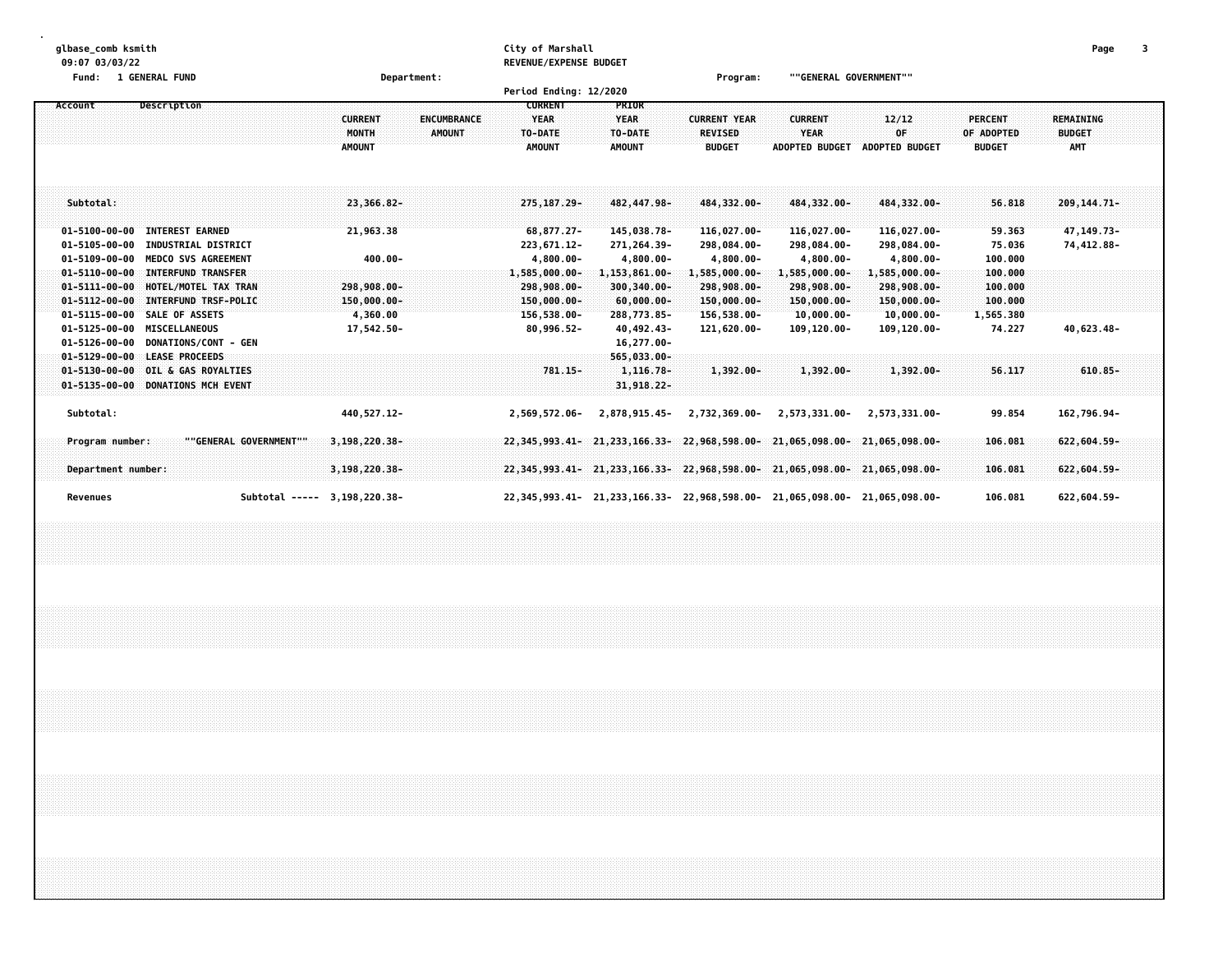|                        | glbase_comb ksmith<br>09:07 03/03/22<br>Fund: 1 GENERAL FUND             |  |             |  |                        |  |  |                                          |                                     | Department: |                    |               |  |                                         | City of Marshall                    | REVENUE/EXPENSE BUDGET<br>Period Ending: 12/2020 |                              |                  |  | Program:                                               |  |                        | ""GENERAL GOVERNMENT"" |       |                                     |  |                                 |            |  |                             |                                              | Page | 4 |  |
|------------------------|--------------------------------------------------------------------------|--|-------------|--|------------------------|--|--|------------------------------------------|-------------------------------------|-------------|--------------------|---------------|--|-----------------------------------------|-------------------------------------|--------------------------------------------------|------------------------------|------------------|--|--------------------------------------------------------|--|------------------------|------------------------|-------|-------------------------------------|--|---------------------------------|------------|--|-----------------------------|----------------------------------------------|------|---|--|
| Account                |                                                                          |  | Description |  |                        |  |  | <b>CURRENT</b><br>MONTH<br><b>AMOUNT</b> |                                     |             | <b>ENCUMBRANCE</b> | <b>AMOUNT</b> |  | <b>YEAR</b><br>TO-DATE<br><b>AMOUNT</b> | <b>CURRENT</b>                      |                                                  | <b>YEAR</b><br><b>AMOUNT</b> | PRIOR<br>TO-DATE |  | <b>CURRENT YEAR</b><br><b>REVISED</b><br><b>BUDGET</b> |  | <b>CURRENT</b><br>YEAR |                        | 12/12 | 0F<br>ADOPTED BUDGET ADOPTED BUDGET |  | <b>PERCENT</b><br><b>BUDGET</b> | OF ADOPTED |  | <b>BUDGET</b><br><b>AMT</b> | REMAINING                                    |      |   |  |
|                        | 01-0323-00-00 SERVICE AGREEMENT-TE<br>01-0388-00-00 PRIOR YR/AUDIT ADJUS |  |             |  |                        |  |  |                                          | 2,720.49<br>26,429.88               |             |                    |               |  |                                         | 2,720.49<br>26,429.88               |                                                  |                              |                  |  |                                                        |  |                        |                        |       |                                     |  |                                 |            |  |                             | 2,720.49-<br>26,429.88-                      |      |   |  |
|                        | Subtotal:<br>Program number:<br>Department number:                       |  |             |  | ""GENERAL GOVERNMENT"" |  |  |                                          | 29,150.37<br>29,150.37<br>29,150.37 |             |                    |               |  |                                         | 29,150.37<br>29,150.37<br>29,150.37 |                                                  |                              |                  |  |                                                        |  |                        |                        |       |                                     |  |                                 |            |  |                             | 29,150.37-<br>29, 150.37-<br>$29, 150, 37 -$ |      |   |  |
|                        |                                                                          |  |             |  |                        |  |  |                                          |                                     |             |                    |               |  |                                         |                                     |                                                  |                              |                  |  |                                                        |  |                        |                        |       |                                     |  |                                 |            |  |                             |                                              |      |   |  |
|                        |                                                                          |  |             |  |                        |  |  |                                          |                                     |             |                    |               |  |                                         |                                     |                                                  |                              |                  |  |                                                        |  |                        |                        |       |                                     |  |                                 |            |  |                             |                                              |      |   |  |
|                        |                                                                          |  |             |  |                        |  |  |                                          |                                     |             |                    |               |  |                                         |                                     |                                                  |                              |                  |  |                                                        |  |                        |                        |       |                                     |  |                                 |            |  |                             |                                              |      |   |  |
|                        |                                                                          |  |             |  |                        |  |  |                                          |                                     |             |                    |               |  |                                         |                                     |                                                  |                              |                  |  |                                                        |  |                        |                        |       |                                     |  |                                 |            |  |                             |                                              |      |   |  |
|                        |                                                                          |  |             |  |                        |  |  |                                          |                                     |             |                    |               |  |                                         |                                     |                                                  |                              |                  |  |                                                        |  |                        |                        |       |                                     |  |                                 |            |  |                             |                                              |      |   |  |
|                        |                                                                          |  |             |  |                        |  |  |                                          |                                     |             |                    |               |  |                                         |                                     |                                                  |                              |                  |  |                                                        |  |                        |                        |       |                                     |  |                                 |            |  |                             |                                              |      |   |  |
| a da da daga daga daga |                                                                          |  |             |  |                        |  |  |                                          |                                     |             |                    |               |  |                                         |                                     |                                                  |                              |                  |  |                                                        |  |                        |                        |       |                                     |  |                                 |            |  |                             |                                              |      |   |  |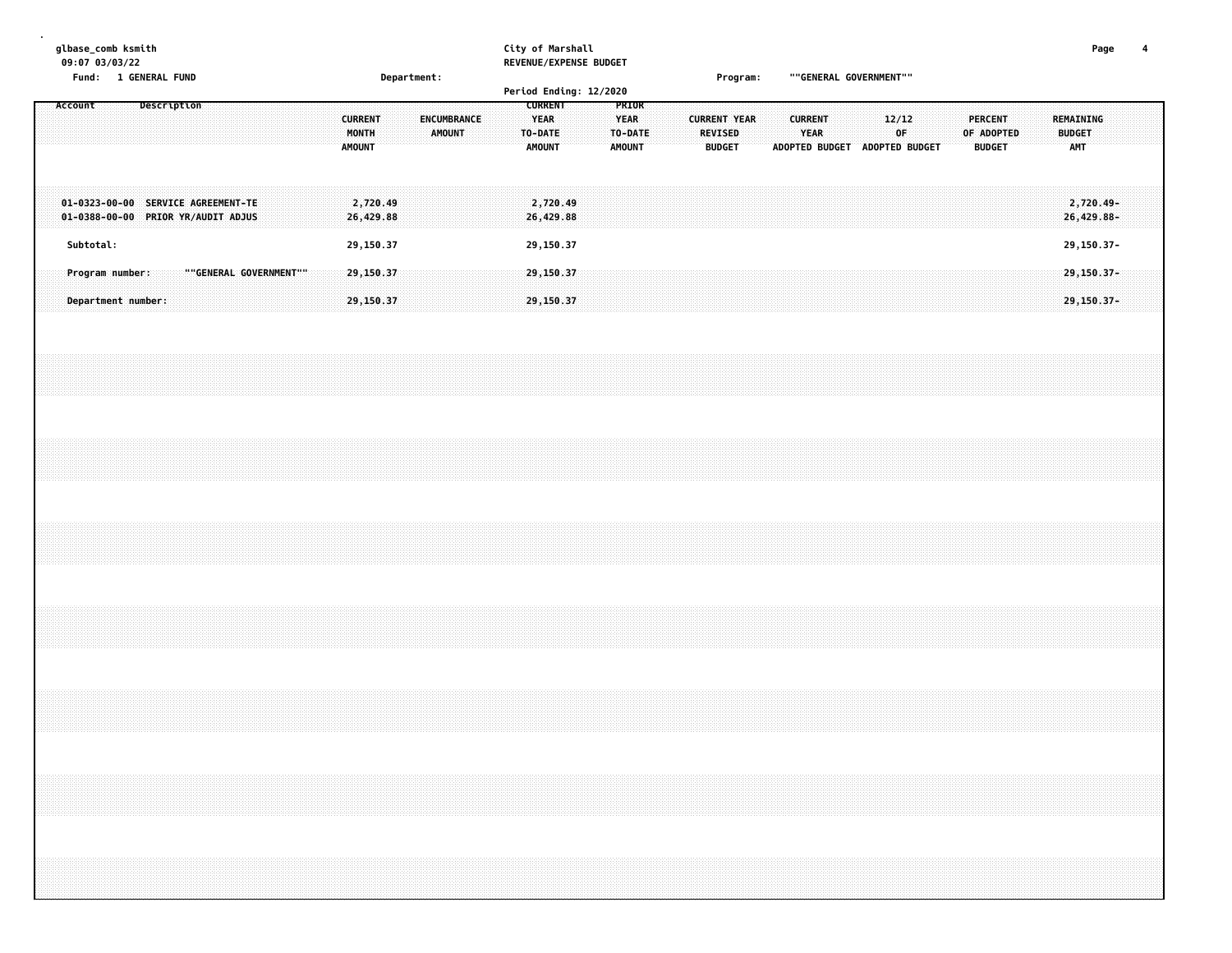### **glbase\_comb ksmith City of Marshall Page 5 09:07 03/03/22 REVENUE/EXPENSE BUDGET Fund: 1 GENERAL FUND Department: 1 GENERAL GOVERNMENT Program: 1 LEGISLATIVE**

|                                                                                                                                                                                                                                                                                                                                 | Period Ending: 12/2020<br><b>CURRENT</b><br>PRIOR<br>Description<br>YEAR<br>YEAR<br><b>ENCUMBRANCE</b><br><b>CURRENT YEAR</b><br><b>REMAINING</b><br><b>CURRENT</b><br><b>CURRENT</b><br>12/12<br>PERCENT<br>0F<br>MONTH<br><b>AMOUNT</b><br>TO-DATE<br>TO-DATE<br>REVISED<br><b>YEAR</b><br>OF ADOPTED<br><b>BUDGET</b> |                                                                                                                                                                                                                                                                                                                     |                                                                                                                                                                                                                                                                                             |  |  |  |  |  |  |  |  |  |  |  |
|---------------------------------------------------------------------------------------------------------------------------------------------------------------------------------------------------------------------------------------------------------------------------------------------------------------------------------|--------------------------------------------------------------------------------------------------------------------------------------------------------------------------------------------------------------------------------------------------------------------------------------------------------------------------|---------------------------------------------------------------------------------------------------------------------------------------------------------------------------------------------------------------------------------------------------------------------------------------------------------------------|---------------------------------------------------------------------------------------------------------------------------------------------------------------------------------------------------------------------------------------------------------------------------------------------|--|--|--|--|--|--|--|--|--|--|--|
| Account                                                                                                                                                                                                                                                                                                                         | <b>AMOUNT</b><br><b>AMOUNT</b>                                                                                                                                                                                                                                                                                           | <b>AMOUNT</b><br><b>BUDGET</b><br>ADOPTED BUDGET                                                                                                                                                                                                                                                                    | ADOPTED BUDGET<br><b>BUDGET</b><br><b>AMT</b>                                                                                                                                                                                                                                               |  |  |  |  |  |  |  |  |  |  |  |
| 01-0302-01-01 CODIFICATION<br>01-0307-01-01 TELEPHONE-INTERNET S<br>01-0312-01-01 GENERAL ADVERTISING<br>01-0315-01-01 ELECTION CONTRACT FE<br>01-0324-01-01 PRINTING & REPRODUCT<br>01-0345-01-01 CONFERENCE & TRAININ<br>01-0346-01-01 DUES & SUBSCRIPTION<br>01-0347-01-01 MISCELLANEOUS<br>01-0391-01-01 CHARTER COMMISSION | 1,682.30<br>767.68<br>4,606.08<br>14,428.45<br>11,661.43<br>11,991.43<br>200.00<br>212.00<br>545.00<br>340.75<br>48,088.92                                                                                                                                                                                               | 3,263.87<br>4,808.00<br>4,808.00<br>4,700.00<br>4,606.08<br>4,700.00<br>4,000.00<br>1,865.60<br>14,000.00<br>7,500.00<br>7,500.00<br>3,601.04<br>138.00<br>150.00<br>150.00<br>7,862.30<br>15,000.00<br>15,000.00<br>662.00<br>700.00<br>700.00<br>629.31<br>500.00<br>500.00<br>6,173.04<br>40,000.00<br>40,000.00 | 4,808.00<br>34.990<br>3,125.70<br>98.002<br>93.92<br>4,700.00<br>4,000.00<br>360.711<br>428.45-<br>4,491.43-<br>7,500.00<br>159.886<br>150.00<br>150.00<br>15,000.00<br>1.413<br>14,788.00<br>700.00<br>77.857<br>155.00<br>159.25<br>500.00<br>68.150<br>40,000.00<br>120.222<br>8,088.92- |  |  |  |  |  |  |  |  |  |  |  |
| Subtotal:<br>01-0490-01-01 NON DEPRECIABLE CAPI<br>Subtotal:                                                                                                                                                                                                                                                                    | 12,629.11<br>81,894.93<br>639.84<br>639.84                                                                                                                                                                                                                                                                               | 28,801.24<br>87,358.00<br>77,358.00<br>857.46<br>857.46                                                                                                                                                                                                                                                             | 105.865<br>77,358.00<br>5,463.07<br>$639.84 -$<br>639.84-                                                                                                                                                                                                                                   |  |  |  |  |  |  |  |  |  |  |  |
| Program number:<br>1 LEGISLATIVE                                                                                                                                                                                                                                                                                                | 12,629.11<br>82,534.77                                                                                                                                                                                                                                                                                                   | 29,658.70<br>87,358.00<br>77,358.00                                                                                                                                                                                                                                                                                 | 77,358.00<br>106.692<br>4,823.23                                                                                                                                                                                                                                                            |  |  |  |  |  |  |  |  |  |  |  |
|                                                                                                                                                                                                                                                                                                                                 |                                                                                                                                                                                                                                                                                                                          |                                                                                                                                                                                                                                                                                                                     |                                                                                                                                                                                                                                                                                             |  |  |  |  |  |  |  |  |  |  |  |
|                                                                                                                                                                                                                                                                                                                                 |                                                                                                                                                                                                                                                                                                                          |                                                                                                                                                                                                                                                                                                                     |                                                                                                                                                                                                                                                                                             |  |  |  |  |  |  |  |  |  |  |  |
|                                                                                                                                                                                                                                                                                                                                 |                                                                                                                                                                                                                                                                                                                          |                                                                                                                                                                                                                                                                                                                     |                                                                                                                                                                                                                                                                                             |  |  |  |  |  |  |  |  |  |  |  |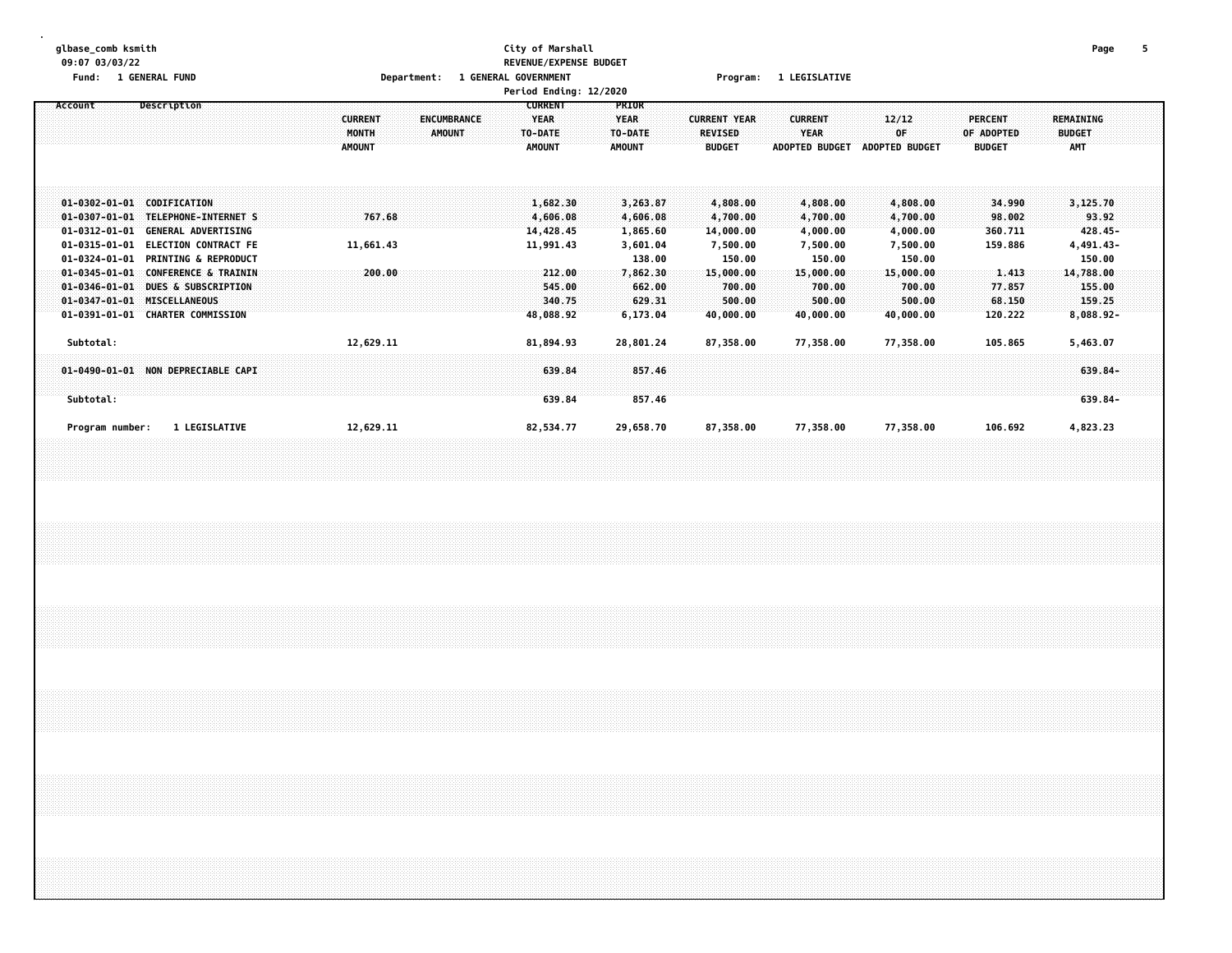#### **glbase\_comb ksmith City of Marshall Page 6 09:07 03/03/22 REVENUE/EXPENSE BUDGET** Fund: 1 GENERAL FUND CONTENT DEPARTMENT: 1 GENERAL GOVERNMENT COMPROMISE TO PROGRAM: 3 CITY ATTORNEY

|  | Period Ending: 12/2020<br><b>CURRENT</b><br>Account<br>Description<br>PRIOR<br>YEAR<br><b>YEAR</b><br>REMAINING<br><b>CURRENT</b><br>ENCUMBRANCE<br><b>CURRENT YEAR</b><br><b>CURRENT</b><br>12/12<br><b>PERCENT</b><br><b>YEAR</b><br>0 <sup>F</sup><br>MONTH<br>AMOUNT<br>TO-DATE<br>TO-DATE<br><b>REVISED</b><br><b>BUDGET</b><br>OF ADOPTED |  |                                   |  |  |  |  |  |                                                                          |  |  |  |  |  |                      |  |  |  |  |                                    |  |               |                                    |           |  |               |                                    |  |                        |          |  |                               |                       |  |               |                               |  |     |                                    |  |  |
|--|-------------------------------------------------------------------------------------------------------------------------------------------------------------------------------------------------------------------------------------------------------------------------------------------------------------------------------------------------|--|-----------------------------------|--|--|--|--|--|--------------------------------------------------------------------------|--|--|--|--|--|----------------------|--|--|--|--|------------------------------------|--|---------------|------------------------------------|-----------|--|---------------|------------------------------------|--|------------------------|----------|--|-------------------------------|-----------------------|--|---------------|-------------------------------|--|-----|------------------------------------|--|--|
|  |                                                                                                                                                                                                                                                                                                                                                 |  |                                   |  |  |  |  |  |                                                                          |  |  |  |  |  | <b>AMOUNT</b>        |  |  |  |  | AMOUNT                             |  | <b>AMOUNT</b> |                                    |           |  | <b>BUDGET</b> |                                    |  |                        |          |  | ADOPTED BUDGET ADOPTED BUDGET |                       |  | <b>BUDGET</b> |                               |  | AMT |                                    |  |  |
|  |                                                                                                                                                                                                                                                                                                                                                 |  | 01-0316-01-03 CONTRACTED SERVICES |  |  |  |  |  | 01-0305-01-03 PROFESSIONAL SERVICE<br>01-0346-01-03 DUES AND SUBSCRIPTIO |  |  |  |  |  | 7,014.05<br>2,059.52 |  |  |  |  | 27,206.22<br>72,959.87<br>4,895.08 |  |               | 49,527.22<br>39,400.00<br>4,767.12 |           |  |               | 20,000.00<br>45,600.00<br>4,725.00 |  | 20,000.00<br>45,600.00 | 4,725.00 |  | 45,600.00                     | 20,000.00<br>4,725.00 |  |               | 136.031<br>160.000<br>103.600 |  |     | 7,206.22-<br>27,359.87-<br>170.08- |  |  |
|  | Subtotal:                                                                                                                                                                                                                                                                                                                                       |  |                                   |  |  |  |  |  |                                                                          |  |  |  |  |  | 9,073.57             |  |  |  |  | 105,061.17                         |  |               | 93,694.34                          |           |  |               | 70,325.00                          |  | 70,325.00              |          |  | 70,325.00                     |                       |  |               | 149.394                       |  |     | 34,736.17-                         |  |  |
|  |                                                                                                                                                                                                                                                                                                                                                 |  | Program number:                   |  |  |  |  |  | <b>3 CITY ATTORNEY</b>                                                   |  |  |  |  |  | 9,073.57             |  |  |  |  | 105,061.17                         |  |               |                                    | 93,694.34 |  |               | 70,325.00                          |  | 70,325.00              |          |  | 70,325.00                     |                       |  |               | 149.394                       |  |     | 34,736.17-                         |  |  |
|  |                                                                                                                                                                                                                                                                                                                                                 |  |                                   |  |  |  |  |  |                                                                          |  |  |  |  |  |                      |  |  |  |  |                                    |  |               |                                    |           |  |               |                                    |  |                        |          |  |                               |                       |  |               |                               |  |     |                                    |  |  |
|  |                                                                                                                                                                                                                                                                                                                                                 |  |                                   |  |  |  |  |  |                                                                          |  |  |  |  |  |                      |  |  |  |  |                                    |  |               |                                    |           |  |               |                                    |  |                        |          |  |                               |                       |  |               |                               |  |     |                                    |  |  |
|  |                                                                                                                                                                                                                                                                                                                                                 |  |                                   |  |  |  |  |  |                                                                          |  |  |  |  |  |                      |  |  |  |  |                                    |  |               |                                    |           |  |               |                                    |  |                        |          |  |                               |                       |  |               |                               |  |     |                                    |  |  |
|  |                                                                                                                                                                                                                                                                                                                                                 |  |                                   |  |  |  |  |  |                                                                          |  |  |  |  |  |                      |  |  |  |  |                                    |  |               |                                    |           |  |               |                                    |  |                        |          |  |                               |                       |  |               |                               |  |     |                                    |  |  |
|  |                                                                                                                                                                                                                                                                                                                                                 |  |                                   |  |  |  |  |  |                                                                          |  |  |  |  |  |                      |  |  |  |  |                                    |  |               |                                    |           |  |               |                                    |  |                        |          |  |                               |                       |  |               |                               |  |     |                                    |  |  |
|  |                                                                                                                                                                                                                                                                                                                                                 |  |                                   |  |  |  |  |  |                                                                          |  |  |  |  |  |                      |  |  |  |  |                                    |  |               |                                    |           |  |               |                                    |  |                        |          |  |                               |                       |  |               |                               |  |     |                                    |  |  |
|  |                                                                                                                                                                                                                                                                                                                                                 |  |                                   |  |  |  |  |  |                                                                          |  |  |  |  |  |                      |  |  |  |  |                                    |  |               |                                    |           |  |               |                                    |  |                        |          |  |                               |                       |  |               |                               |  |     |                                    |  |  |
|  |                                                                                                                                                                                                                                                                                                                                                 |  |                                   |  |  |  |  |  |                                                                          |  |  |  |  |  |                      |  |  |  |  |                                    |  |               |                                    |           |  |               |                                    |  |                        |          |  |                               |                       |  |               |                               |  |     |                                    |  |  |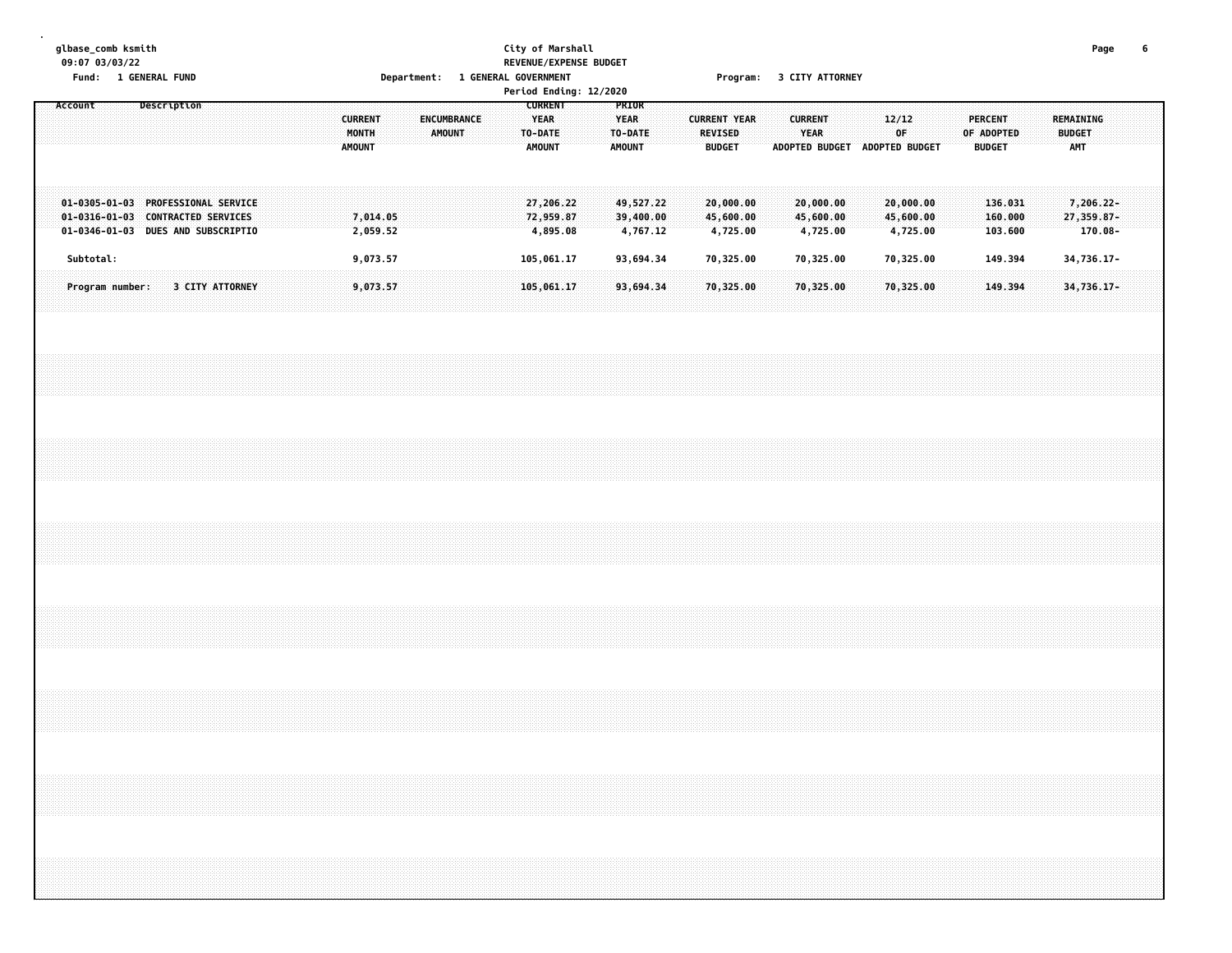#### **glbase\_comb ksmith City of Marshall Page 7 09:07 03/03/22 REVENUE/EXPENSE BUDGET Fund: 1 GENERAL FUND Department: 1 GENERAL GOVERNMENT Program: 4 ADMINISTRATION**

|                                                                                                                                                                                                                                                       | Period Ending: 12/2020<br><b>CURRENT</b><br>Description<br><b>PRIOR</b><br><b>YEAR</b><br><b>YEAR</b><br><b>CURRENT</b><br><b>ENCUMBRANCE</b><br><b>CURRENT YEAR</b><br><b>CURRENT</b><br>12/12<br><b>PERCENT</b><br><b>REMAINING</b> |                                                    |                                                      |                                                      |                                                      |                                                      |                                                  |                                                    |  |  |  |  |  |  |
|-------------------------------------------------------------------------------------------------------------------------------------------------------------------------------------------------------------------------------------------------------|---------------------------------------------------------------------------------------------------------------------------------------------------------------------------------------------------------------------------------------|----------------------------------------------------|------------------------------------------------------|------------------------------------------------------|------------------------------------------------------|------------------------------------------------------|--------------------------------------------------|----------------------------------------------------|--|--|--|--|--|--|
| Account                                                                                                                                                                                                                                               | MONTH<br><b>AMOUNT</b>                                                                                                                                                                                                                | <b>AMOUNT</b><br>TO-DATE<br><b>AMOUNT</b>          | TO-DATE<br><b>AMOUNT</b>                             | <b>REVISED</b><br><b>BUDGET</b>                      | <b>YEAR</b><br><b>ADOPTED BUDGET</b>                 | OF<br><b>ADOPTED BUDGET</b>                          | OF ADOPTED<br><b>BUDGET</b>                      | <b>BUDGET</b><br><b>AMT</b>                        |  |  |  |  |  |  |
| 01-0101-01-04 SALARIES-OFFICIAL &<br>SALARIES-OFFICE & CL<br>$01 - 0106 - 01 - 04$<br>01-0110-01-04 SALARIES-PART TIME &                                                                                                                              | 7,878.69<br>6,987.68                                                                                                                                                                                                                  | 86,037.65<br>87,237.45<br>7,530.00                 | 84,652.72<br>55,309.05                               | 85,000.00<br>90,604.00                               | 85,000.00<br>90,604.00                               | 85,000.00<br>90,604.00                               | 101.221<br>96.284                                | 1,037.65-<br>3,366.55<br>7,530.00-                 |  |  |  |  |  |  |
| 01-0111-01-04 SALARIES-LONGEVITY<br>01-0122-01-04 TMRS<br>01-0133-01-04 FICA-SALARY<br>01-0134-01-04 WORKER'S COMPENSATIO                                                                                                                             | 2,490.71<br>767.66                                                                                                                                                                                                                    | 844.00<br>29,353.22<br>12,805.15<br>407.71         | 1,200.00<br>23,780.39<br>10,011.42<br>318.84         | 1,272.00<br>29,428.00<br>12,259.00<br>397.00         | 1,272.00<br>29,428.00<br>12,259.00<br>397.00         | 1,272.00<br>29,428.00<br>12,259.00<br>397.00         | 66.352<br>99.746<br>104.455<br>102.698           | 428.00<br>74.78<br>$546.15 -$<br>$10.71 -$         |  |  |  |  |  |  |
| Subtotal:<br>01-0201-01-04 OFFICE SUPPLIES                                                                                                                                                                                                            | 18,124.74<br>31.93                                                                                                                                                                                                                    | 224, 215. 18<br>788.81                             | 175, 272.42<br>1,498.48                              | 218,960.00<br>1,000.00                               | 218,960.00<br>1,000.00                               | 218,960.00<br>1,000.00                               | 102.400<br>78.881                                | $5,255.18-$<br>211.19                              |  |  |  |  |  |  |
| Subtotal:<br>01-0304-01-04 TELEPHONE-CELLULAR                                                                                                                                                                                                         | 31.93<br>75.98                                                                                                                                                                                                                        | 788.81<br>455.88                                   | 1,498.48<br>768.33                                   | 1,000.00<br>1,000.00                                 | 1,000.00<br>1,000.00                                 | 1,000.00<br>1,000.00                                 | 78.881<br>45.588                                 | 211.19<br>544.12                                   |  |  |  |  |  |  |
| TRANSPORTATION<br>$01 - 0311 - 01 - 04$<br>$01 - 0324 - 01 - 04$<br><b>PRINTING &amp; REPRODUCT</b><br>$01 - 0345 - 01 - 04$<br><b>CONFERENCE AND TRAIN</b><br>$01 - 0346 - 01 - 04$<br><b>DUES &amp; SUBSCRIPTION</b><br>01-0347-01-04 MISCELLANEOUS | 900.00<br>308.66<br>529.62                                                                                                                                                                                                            | 5,843.50<br>3,626.02<br>970.00<br>276.10<br>633.35 | 3,840.34<br>3,664.48<br>1,202.97<br>660.20<br>302.15 | 3,000.00<br>4,000.00<br>1,500.00<br>500.00<br>100.00 | 3,000.00<br>4,000.00<br>1,500.00<br>500.00<br>100.00 | 3,000.00<br>4,000.00<br>1,500.00<br>500.00<br>100.00 | 194.783<br>90.651<br>64.667<br>55.220<br>633.350 | 2,843.50-<br>373.98<br>530.00<br>223.90<br>533.35- |  |  |  |  |  |  |
| Subtotal:                                                                                                                                                                                                                                             | 1,814.26                                                                                                                                                                                                                              | 11,804.85                                          | 10,438.47                                            | 10,100.00                                            | 10,100.00                                            | 10,100.00                                            | 116.880                                          | 1,704.85-                                          |  |  |  |  |  |  |
| Program number:                                                                                                                                                                                                                                       | 4 ADMINISTRATION<br>19,970.93                                                                                                                                                                                                         | 236,808.84                                         | 187,209.37                                           | 230,060.00                                           | 230,060.00                                           | 230,060.00                                           | 102.934                                          | $6,748.84-$                                        |  |  |  |  |  |  |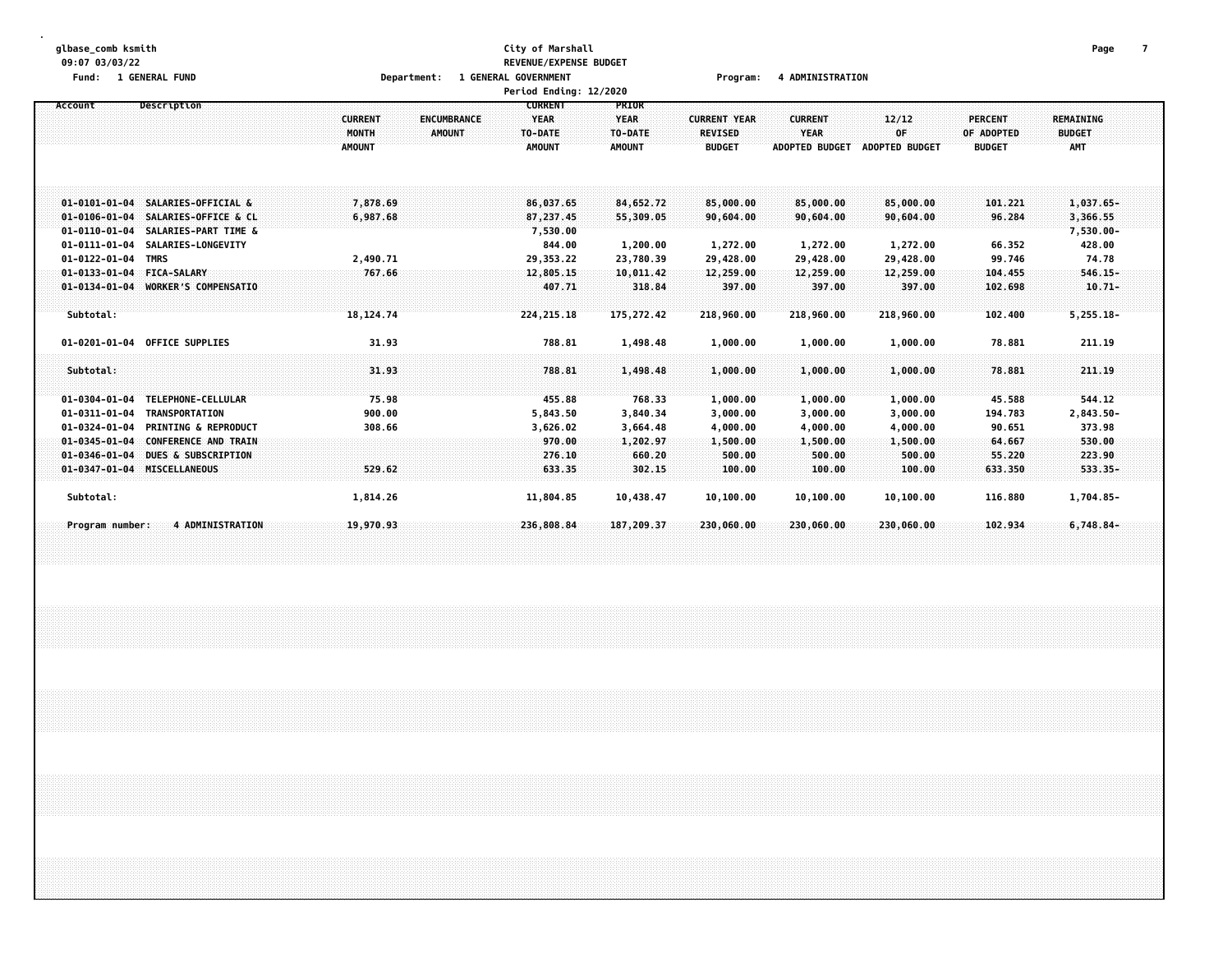#### **glbase\_comb ksmith City of Marshall Page 8 09:07 03/03/22 REVENUE/EXPENSE BUDGET Fund: 1 GENERAL FUND Department: 1 GENERAL GOVERNMENT Program: 8 HUMAN RESOURCES**

|                                                                                                                                                                                                                        |                                                                          | Period Ending: 12/2020                                    |                                                  |                                                        |                                                        |                                          |                                               |                                           |  |
|------------------------------------------------------------------------------------------------------------------------------------------------------------------------------------------------------------------------|--------------------------------------------------------------------------|-----------------------------------------------------------|--------------------------------------------------|--------------------------------------------------------|--------------------------------------------------------|------------------------------------------|-----------------------------------------------|-------------------------------------------|--|
| Description<br>Account                                                                                                                                                                                                 | <b>CURRENT</b><br>ENCUMBRANCE<br><b>MONTH</b><br>AMOUNT<br><b>AMOUNT</b> | <b>CURRENT</b><br><b>YEAR</b><br>TO-DATE<br><b>AMOUNT</b> | PRIOR<br><b>YEAR</b><br>TO-DATE<br><b>AMOUNT</b> | <b>CURRENT YEAR</b><br><b>REVISED</b><br><b>BUDGET</b> | <b>CURRENT</b><br><b>YEAR</b><br><b>ADOPTED BUDGET</b> | 12/12<br>OF<br>ADOPTED BUDGET            | <b>PERCENT</b><br>OF ADOPTED<br><b>BUDGET</b> | REMAINING<br><b>BUDGET</b><br>AMT         |  |
| <b>SALARIES OFFICIALS &amp;</b><br>$01 - 0101 - 01 - 08$<br>$01 - 0106 - 01 - 08$<br>SALARIES-OFFICE & CL                                                                                                              | 4,658.54<br>3,446.40                                                     | 64, 457, 54<br>6, 200.40                                  | 67,122,50<br>31,608.44                           | 66,872.00<br>41,142.00                                 | 66,872.00<br>41,142.00                                 | 66,872.00<br>41,142.00                   | 96.389<br>15.071                              | 2,414.46<br>34,941.60                     |  |
| SALARIES-OVERTIME<br>$01 - 0109 - 01 - 08$<br>$01 - 0110 - 01 - 08$<br>SALARIES-PART/TIME &<br>$01 - 0111 - 01 - 08$<br>SALARIES-LONGEVITY                                                                             |                                                                          | 19,474.85<br>1,008.00                                     | 6,338.53<br>1,032.00                             | 100.00<br>1,152.00                                     | 100.00<br>1,152.00                                     | 100.00<br>1,152.00                       | 87.500                                        | 100.00<br>19,474.85-<br>144.00            |  |
| $01 - 0122 - 01 - 08$<br>TMRS<br>$01 - 0133 - 01 - 08$<br><b>FICA-SALARY RESERVE</b><br>WORKMEN'S COMPENSATI<br>$01 - 0134 - 01 - 08$                                                                                  | 291.76<br>622.89                                                         | 10,870.30<br>7,029.96<br>240.83                           | 16,552.10<br>8,176.16<br>265.32                  | 18,072.00<br>8,451.00<br>243.00                        | 18,072.00<br>8,451.00<br>243.00                        | 18,072.00<br>8,451.00<br>243.00          | 60.150<br>83.185<br>99.107                    | 7,201.70<br>1,421.04<br>2.17              |  |
| Subtotal:                                                                                                                                                                                                              | 9,019.59                                                                 | 109,281.88                                                | 131,095.05                                       | 136,032.00                                             | 136,032.00                                             | 136,032.00                               | 80.335                                        | 26,750.12                                 |  |
| $01 - 0201 - 01 - 08$<br><b>OFFICE SUPPLIES</b><br>$01 - 0205 - 01 - 08$<br>FUEL, OIL, & LUBE<br>$01 - 0213 - 01 - 08$<br>MOTOR VEHICLE SUPPLI                                                                         | 292.95<br>46.95                                                          | 556.43<br>483.75<br>399.10                                | 577.75<br>492.00                                 | 500.00<br>2,000.00<br>2,000.00                         | 500.00<br>2,000.00<br>2,000.00                         | 500.00<br>2,000.00<br>2,000.00           | 111,286<br>24.188<br>19.955                   | $56.43-$<br>1,516.25<br>1,600.90          |  |
| Subtotal:                                                                                                                                                                                                              | 339.90                                                                   | 1,439.28                                                  | 1,069.75                                         | 4,500.00                                               | 4,500.00                                               | 4,500.00                                 | 31.984                                        | 3,060.72                                  |  |
| TELEPHONE-CELLULAR<br>$01 - 0304 - 01 - 08$<br><b>TRANSPORTATION</b><br>$01 - 0311 - 01 - 08$<br>$01 - 0323 - 01 - 08$<br>SERVICE AGREEMENT-TE                                                                         | 124.65<br>19.98<br>257.64                                                | 1,028.83<br>1,119.98<br>944.11                            | 1,090.89<br>1,200.00<br>4,806.35                 | 1,310.00<br>1,200.00<br>3,750.00                       | 1,310.00<br>1,200.00<br>3,750.00                       | 1,310.00<br>1,200.00<br>3,750.00         | 78.537<br>93.332<br>25.176                    | 281.17<br>80.02<br>2,805.89               |  |
| $01 - 0324 - 01 - 08$<br><b>PRINTING &amp; REPRODUCT</b><br>$01 - 0345 - 01 - 08$<br><b>CONFERENCE AND TRAIN</b><br>$01 - 0346 - 01 - 08$<br><b>DUES &amp; SUBSCRIPTIONS</b><br>$01 - 0347 - 01 - 08$<br>MISCELLANEOUS | 148.12                                                                   | 24.08<br>20.00<br>425.74<br>184.83                        | 1,019.05<br>721.54<br>223.28                     | 650.00<br>1,500.00<br>1,375.00<br>100.00               | 650.00<br>1,500.00<br>1,375.00<br>100.00               | 650.00<br>1,500.00<br>1,375.00<br>100.00 | 3.705<br>1.333<br>30.963<br>184.830           | 625.92<br>1,480.00<br>949.26<br>$84.83 -$ |  |
| 01-0355-01-08 H/R-CIVIL SERVICE<br>Subtotal:                                                                                                                                                                           | 35.00<br>585.39                                                          | 2,954.73<br>6,702.30                                      | 20,430.33<br>29,491.44                           | 14,500.00<br>24,385.00                                 | 14,500.00<br>24,385.00                                 | 14,500.00<br>24,385.00                   | 20.377<br>27.485                              | 11,545.27<br>17,682.70                    |  |
| <b>8 HUMAN RESOURCES</b><br>Program number:                                                                                                                                                                            | 9,944.88                                                                 | 117,423.46                                                | 161,656.24                                       | 164,917.00                                             | 164,917.00                                             | 164,917.00                               | 71.202                                        | 47,493.54                                 |  |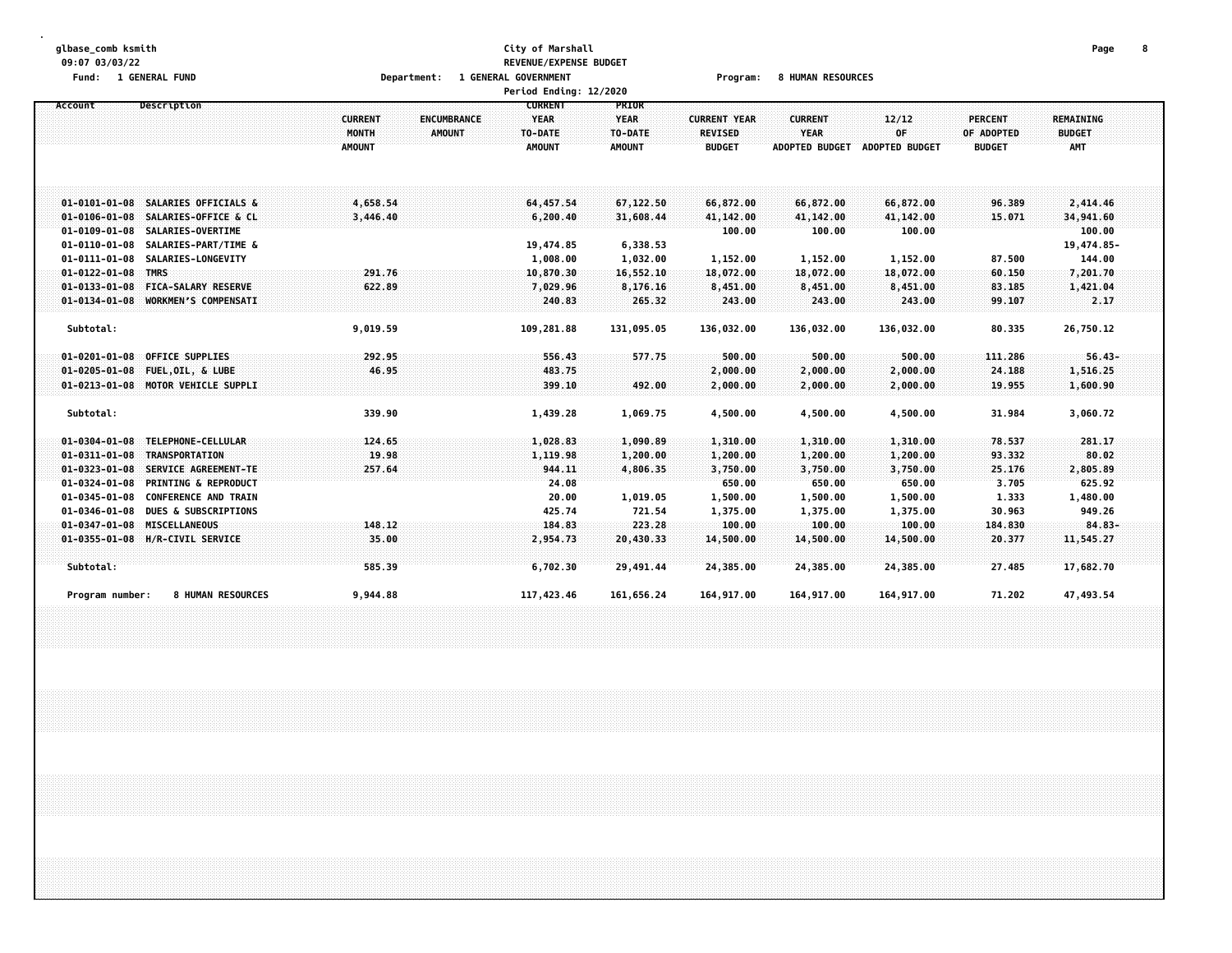### **glbase\_comb ksmith City of Marshall Page 9 09:07 03/03/22 REVENUE/EXPENSE BUDGET Fund: 1 GENERAL FUND Department: 1 GENERAL GOVERNMENT Program: 13 PURCHASING**

|  |           |  |  |             |                                                                                                                                                      |  |  |                                          |                  |  |                              |  |                                                           |        | Period Ending: 12/2020 |                              |                                        |  |                                 |                                 |  |                                                         |        |  |                                 |  |                                               |                  |  |                                          |                   |  |
|--|-----------|--|--|-------------|------------------------------------------------------------------------------------------------------------------------------------------------------|--|--|------------------------------------------|------------------|--|------------------------------|--|-----------------------------------------------------------|--------|------------------------|------------------------------|----------------------------------------|--|---------------------------------|---------------------------------|--|---------------------------------------------------------|--------|--|---------------------------------|--|-----------------------------------------------|------------------|--|------------------------------------------|-------------------|--|
|  | Account   |  |  | Description |                                                                                                                                                      |  |  | <b>CURRENT</b><br>MONTH<br><b>AMOUNT</b> |                  |  | ENCUMBRANCE<br><b>AMOUNT</b> |  | <b>CURRENT</b><br><b>YEAR</b><br>TO-DATE<br><b>AMOUNT</b> |        |                        | <b>YEAR</b><br><b>AMOUNT</b> | PRIOR<br>TO-DATE                       |  | <b>REVISED</b><br><b>BUDGET</b> | <b>CURRENT YEAR</b>             |  | <b>CURRENT</b><br>YEAR<br>ADOPTED BUDGET ADOPTED BUDGET |        |  | 12/12<br>0F                     |  | <b>PERCENT</b><br>OF ADOPTED<br><b>BUDGET</b> |                  |  | REMAINING<br><b>BUDGET</b><br><b>AMT</b> |                   |  |
|  |           |  |  |             | 01-0305-01-13 PROFESSIONAL SERVICE<br>01-0323-01-13 SERVICE AGREEMENT-TE<br>01-0345-01-13 CONFERENCE AND TRAIN<br>01-0346-01-13 DUES & SUBSCRIPTIONS |  |  |                                          | 371.75           |  |                              |  | 1,789.75                                                  | 125.00 |                        |                              | 420.50<br>1,390.00<br>270.18<br>225.00 |  |                                 | 11,000.00<br>1,500.00<br>140.00 |  | 11,000.00<br>1,500.00                                   | 140.00 |  | 11,000.00<br>1,500.00<br>140.00 |  |                                               | 16.270<br>89.286 |  | 1,500.00                                 | 9,210.25<br>15.00 |  |
|  | Subtotal: |  |  |             | Program number: 13 PURCHASING                                                                                                                        |  |  |                                          | 371.75<br>371.75 |  |                              |  | 1,914.75<br>1,914.75                                      |        |                        |                              | 2,305.68<br>2,305.68                   |  |                                 | 12,640.00<br>12,640.00          |  | 12,640.00<br>12,640.00                                  |        |  | 12,640.00<br>12,640.00          |  |                                               | 15.148<br>15.148 |  | 10,725.25<br>10,725.25                   |                   |  |
|  |           |  |  |             | Department number: GENERAL GOVERNMENT                                                                                                                |  |  | 51,990.24                                |                  |  |                              |  | 543,742.99                                                |        |                        |                              | 474,524.33                             |  |                                 | 565,300.00                      |  | 555,300.00                                              |        |  | 555,300.00                      |  |                                               | 97.919           |  | 21,557.01                                |                   |  |
|  |           |  |  |             |                                                                                                                                                      |  |  |                                          |                  |  |                              |  |                                                           |        |                        |                              |                                        |  |                                 |                                 |  |                                                         |        |  |                                 |  |                                               |                  |  |                                          |                   |  |
|  |           |  |  |             |                                                                                                                                                      |  |  |                                          |                  |  |                              |  |                                                           |        |                        |                              |                                        |  |                                 |                                 |  |                                                         |        |  |                                 |  |                                               |                  |  |                                          |                   |  |
|  |           |  |  |             |                                                                                                                                                      |  |  |                                          |                  |  |                              |  |                                                           |        |                        |                              |                                        |  |                                 |                                 |  |                                                         |        |  |                                 |  |                                               |                  |  |                                          |                   |  |
|  |           |  |  |             |                                                                                                                                                      |  |  |                                          |                  |  |                              |  |                                                           |        |                        |                              |                                        |  |                                 |                                 |  |                                                         |        |  |                                 |  |                                               |                  |  |                                          |                   |  |
|  |           |  |  |             |                                                                                                                                                      |  |  |                                          |                  |  |                              |  |                                                           |        |                        |                              |                                        |  |                                 |                                 |  |                                                         |        |  |                                 |  |                                               |                  |  |                                          |                   |  |
|  |           |  |  |             |                                                                                                                                                      |  |  |                                          |                  |  |                              |  |                                                           |        |                        |                              |                                        |  |                                 |                                 |  |                                                         |        |  |                                 |  |                                               |                  |  |                                          |                   |  |
|  |           |  |  |             |                                                                                                                                                      |  |  |                                          |                  |  |                              |  |                                                           |        |                        |                              |                                        |  |                                 |                                 |  |                                                         |        |  |                                 |  |                                               |                  |  |                                          |                   |  |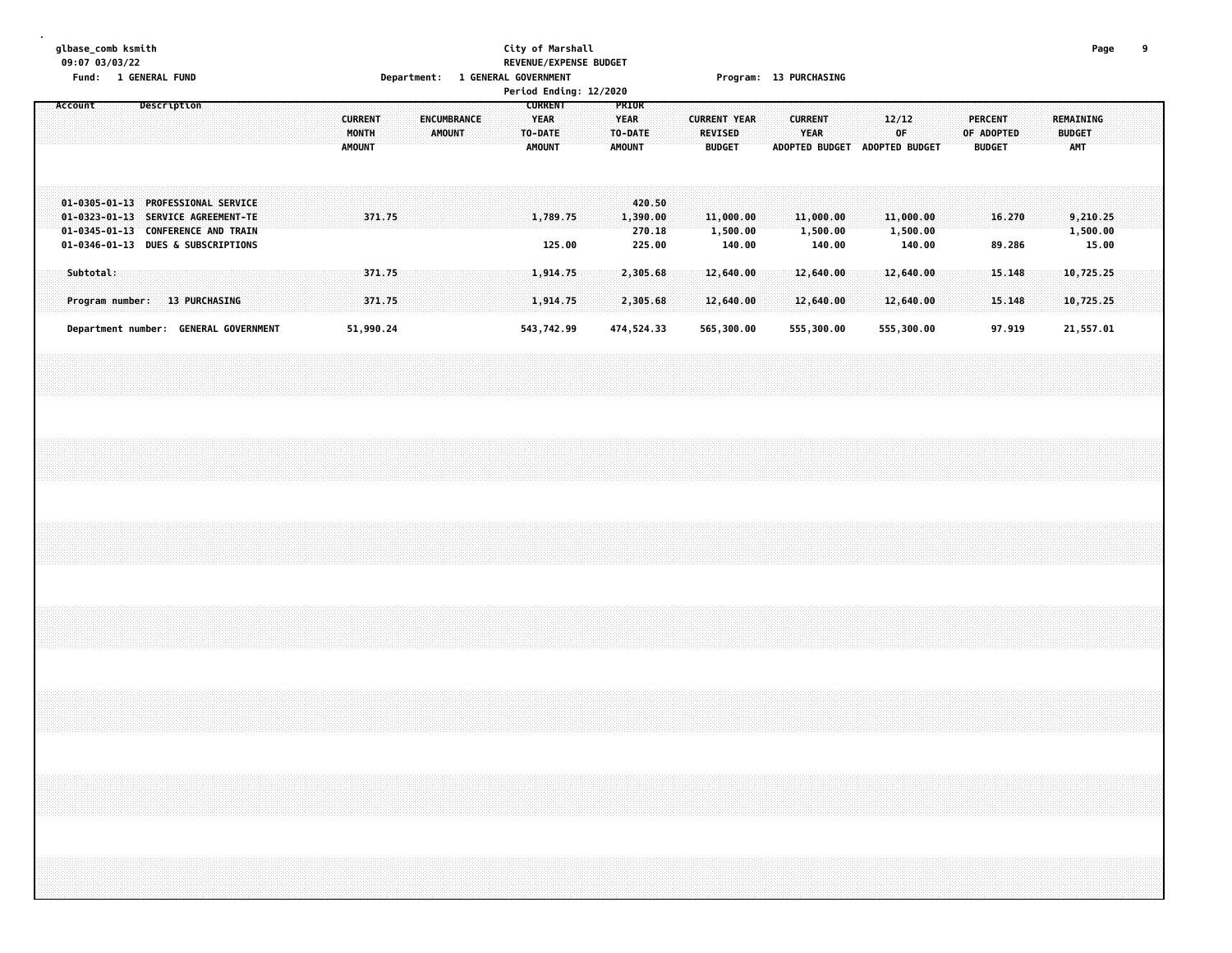#### **glbase\_comb ksmith City of Marshall Page 10 09:07 03/03/22 REVENUE/EXPENSE BUDGET Fund: 1 GENERAL FUND Department: 2 FINANCE Program: 2 FINANCE**

| Period Ending: 12/2020<br>Description<br><b>CURRENT</b><br>PRIOR<br><b>YEAR</b><br><b>CURRENT</b><br><b>ENCUMBRANCE</b><br><b>YEAR</b><br><b>CURRENT YEAR</b><br><b>PERCENT</b><br><b>CURRENT</b><br>12/12<br>REMAINING |               |               |               |                     |                       |                       |               |               |  |  |  |  |  |
|-------------------------------------------------------------------------------------------------------------------------------------------------------------------------------------------------------------------------|---------------|---------------|---------------|---------------------|-----------------------|-----------------------|---------------|---------------|--|--|--|--|--|
| Account<br>OF<br>MONTH<br><b>AMOUNT</b><br><b>REVISED</b><br><b>YEAR</b><br>OF ADOPTED<br>TO-DATE<br>TO-DATE<br><b>BUDGET</b>                                                                                           |               |               |               |                     |                       |                       |               |               |  |  |  |  |  |
|                                                                                                                                                                                                                         |               |               |               |                     |                       |                       |               |               |  |  |  |  |  |
|                                                                                                                                                                                                                         |               |               |               |                     |                       |                       |               |               |  |  |  |  |  |
|                                                                                                                                                                                                                         | <b>AMOUNT</b> | <b>AMOUNT</b> | <b>AMOUNT</b> | <b>BUDGET</b>       | <b>ADOPTED BUDGET</b> | <b>ADOPTED BUDGET</b> | <b>BUDGET</b> | <b>AMT</b>    |  |  |  |  |  |
|                                                                                                                                                                                                                         |               |               |               |                     |                       |                       |               |               |  |  |  |  |  |
|                                                                                                                                                                                                                         |               |               |               |                     |                       |                       |               |               |  |  |  |  |  |
| 01-0101-02-02 SALARIES-OFFICIAL &                                                                                                                                                                                       |               |               |               |                     |                       |                       |               |               |  |  |  |  |  |
| SALARIES-OFFICE & CL<br>$01 - 0106 - 02 - 02$                                                                                                                                                                           | 3,563.76      | 47,332,59     | 42,000.13     | 41,839.00           | 41,839.00             | 41,839.00             | 113,130       | 5,493.59-     |  |  |  |  |  |
| $01 - 0109 - 02 - 02$<br>SALARIES-OVERTIME                                                                                                                                                                              | 5,351.04      | 90,249.56     | 118,477.39    | 90,250.00<br>500.00 | 118,019.00<br>500.00  | 118,019.00            | 76.470        | .44<br>500.00 |  |  |  |  |  |
| $01 - 0111 - 02 - 02$<br>SALARIES-LONGEVITY                                                                                                                                                                             |               | 1,008.00      | 1,008.00      | 984.00              | 984.00                | 500.00<br>984.00      | 102.439       | $24.00 -$     |  |  |  |  |  |
| 01-0122-02-02 TMRS                                                                                                                                                                                                      | 1,503.46      | 23,072.05     | 26,967.48     | 26,886.00           | 26,886.00             | 26,886.00             | 85.814        | 3,813.95      |  |  |  |  |  |
| $01 - 0133 - 02 - 02$ FICA                                                                                                                                                                                              | 699.53        | 10,281.12     | 11,508.52     | 12,572.00           | 12,572.00             | 12,572.00             | 81.778        | 2,290.88      |  |  |  |  |  |
| <b>WORKER'S COMPENSATIO</b><br>$01 - 0134 - 02 - 02$                                                                                                                                                                    |               | 366.63        | 394.49        | 362.00              | 362.00                | 362.00                | 101.279       | $4.63 -$      |  |  |  |  |  |
|                                                                                                                                                                                                                         |               |               |               |                     |                       |                       |               |               |  |  |  |  |  |
| Subtotal:                                                                                                                                                                                                               | 11, 117.79    | 172,309.95    | 200,356.01    | 173,393.00          | 201,162.00            | 201,162.00            | 85.657        | 1,083.05      |  |  |  |  |  |
|                                                                                                                                                                                                                         |               |               |               |                     |                       |                       |               |               |  |  |  |  |  |
| $01 - 0201 - 02 - 02$<br><b>OFFICE SUPPLIES</b>                                                                                                                                                                         | 1,093.35      | 4,946.18      | 5,271.64      | 4,500.00            | 4,500.00              | 4,500.00              | 109.915       | 446.18-       |  |  |  |  |  |
|                                                                                                                                                                                                                         |               |               |               |                     |                       |                       |               |               |  |  |  |  |  |
| Subtotal:                                                                                                                                                                                                               | 1,093.35      | 4,946.18      | 5,271.64      | 4,500.00            | 4,500.00              | 4,500.00              | 109.915       | $446.18 -$    |  |  |  |  |  |
|                                                                                                                                                                                                                         |               |               |               |                     |                       |                       |               |               |  |  |  |  |  |
| TELEPHONE-CELLULAR<br>$01 - 0304 - 02 - 02$                                                                                                                                                                             | 154.42        | 861.40        | 1,051.31      | 993.00              | 993.00                | 993.00                | 86.747        | 131.60        |  |  |  |  |  |
| $01 - 0305 - 02 - 02$<br>OTHER PROFESSIONAL S                                                                                                                                                                           | 138.75        | 566.50        | 725.00        | 1,500.00            | 1,500.00              | 1,500.00              | 37.767        | 933.50        |  |  |  |  |  |
| $01 - 0311 - 02 - 02$<br>TRANSPORTATION                                                                                                                                                                                 | 250.00        | 2,411.27      | 3,000.00      | 3,000.00            | 3,000.00              | 3,000.00              | 80.376        | 588.73        |  |  |  |  |  |
| $01 - 0323 - 02 - 02$<br>SERVICE AGREEMENT-TE                                                                                                                                                                           | 2,276.50      | 10,957.50     | 8,510.00      | 11,269.00           | 17,500.00             | 17,500.00             | 62.614        | 311.50        |  |  |  |  |  |
| $01 - 0324 - 02 - 02$<br><b>PRINTING &amp; REPRODUCT</b>                                                                                                                                                                | 35.86         | 667.65        | 534.46        | 500.00              | 500.00                | 500.00                | 133.530       | $167.65 -$    |  |  |  |  |  |
| $01 - 0342 - 02 - 02$<br>REPAIR & MAINTENANCE                                                                                                                                                                           |               |               |               |                     | 1,000.00              | 1,000.00              |               |               |  |  |  |  |  |
| $01 - 0345 - 02 - 02$<br><b>CONFERENCE &amp; TRAININ</b>                                                                                                                                                                |               | 277.05        | 1,783.63      | 2,000.00            | 2,000.00              | 2,000.00              | 13.853        | 1,722.95      |  |  |  |  |  |
| $01 - 0346 - 02 - 02$<br><b>DUES &amp; SUBSCRIPTION</b>                                                                                                                                                                 |               | 75.00         | 66.00         | 707.00              | 707.00                | 707.00                | 10.608        | 632.00        |  |  |  |  |  |
| 01-0347-02-02 MISCELLANEOUS                                                                                                                                                                                             |               | 345.00        | 125.00        |                     |                       |                       |               | 345.00-       |  |  |  |  |  |
|                                                                                                                                                                                                                         |               |               |               |                     |                       |                       |               |               |  |  |  |  |  |
| Subtotal:                                                                                                                                                                                                               | 2,855.53      | 16, 161.37    | 15.795.40     | 19,969.00           | 27,200.00             | 27,200.00             | 59.417        | 3,807.63      |  |  |  |  |  |
|                                                                                                                                                                                                                         |               |               |               |                     |                       |                       |               |               |  |  |  |  |  |
| 2 FINANCE<br>Program number:                                                                                                                                                                                            | 15,066.67     | 193,417.50    | 221,423.05    | 197,862.00          | 232,862.00            | 232,862.00            | 83.061        | 4,444.50      |  |  |  |  |  |
|                                                                                                                                                                                                                         |               |               |               |                     |                       |                       |               |               |  |  |  |  |  |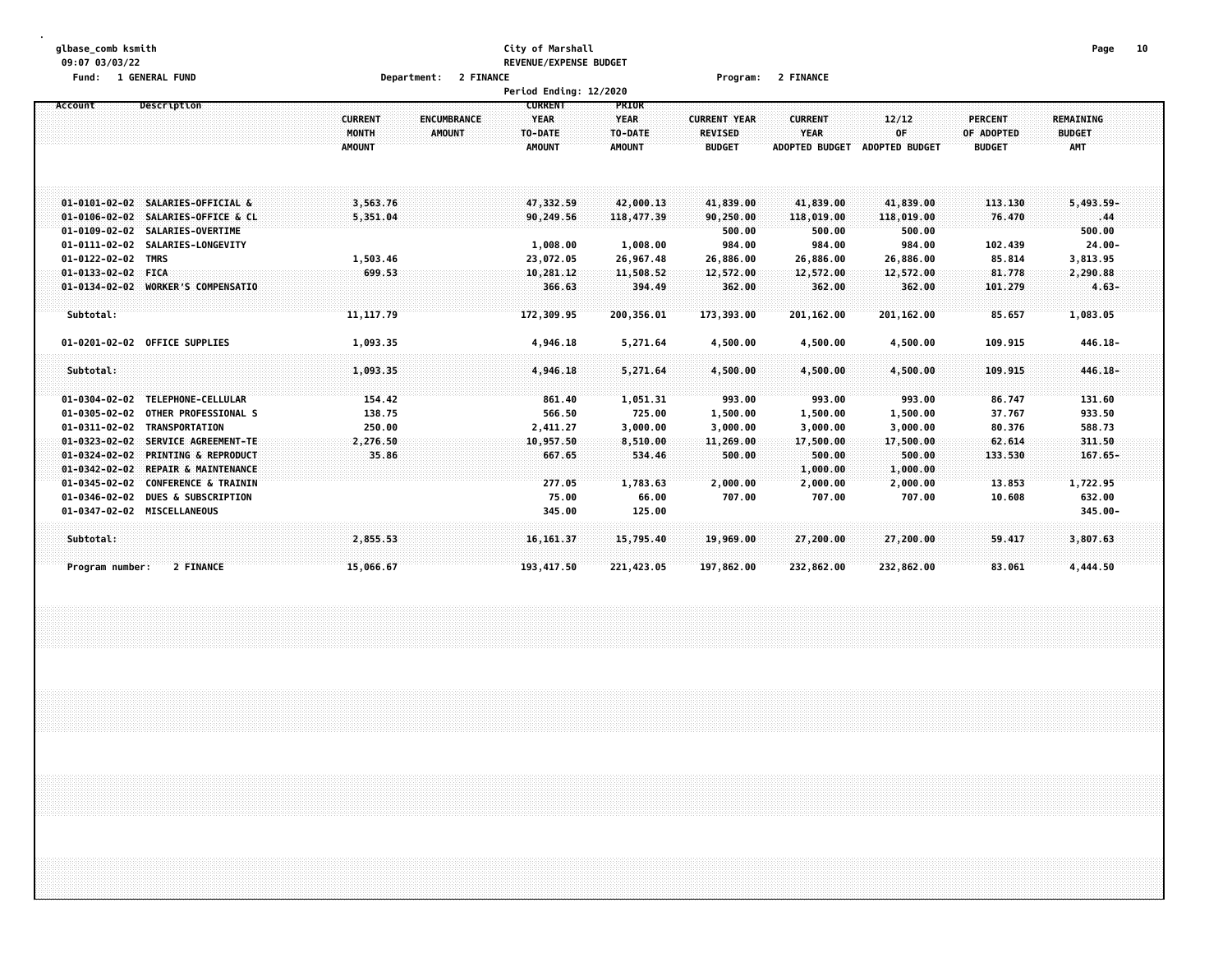# **glbase\_comb ksmith City of Marshall Page 11 09:07 03/03/22 REVENUE/EXPENSE BUDGET**

**Fund: 1 GENERAL FUND Department: 2 FINANCE Program: 3 CITY SECRETARY**

|                            |                                    |                               | Period Ending: 12/2020                    |                          |                                 |                                      |                      |                             |                             |  |
|----------------------------|------------------------------------|-------------------------------|-------------------------------------------|--------------------------|---------------------------------|--------------------------------------|----------------------|-----------------------------|-----------------------------|--|
| Account                    | Description                        |                               | <b>CURRENT</b>                            | PRIOR                    |                                 |                                      |                      |                             |                             |  |
|                            |                                    | <b>CURRENT</b>                | <b>YEAR</b><br><b>ENCUMBRANCE</b>         | <b>YEAR</b>              | <b>CURRENT YEAR</b>             | <b>CURRENT</b>                       | 12/12                | <b>PERCENT</b>              | <b>REMAINING</b>            |  |
|                            |                                    | <b>MONTH</b><br><b>AMOUNT</b> | <b>AMOUNT</b><br>TO-DATE<br><b>AMOUNT</b> | TO-DATE<br><b>AMOUNT</b> | <b>REVISED</b><br><b>BUDGET</b> | <b>YEAR</b><br><b>ADOPTED BUDGET</b> | OF<br>ADOPTED BUDGET | OF ADOPTED<br><b>BUDGET</b> | <b>BUDGET</b><br><b>AMT</b> |  |
|                            |                                    |                               |                                           |                          |                                 |                                      |                      |                             |                             |  |
|                            |                                    |                               |                                           |                          |                                 |                                      |                      |                             |                             |  |
|                            |                                    |                               |                                           |                          |                                 |                                      |                      |                             |                             |  |
|                            | 01-0101-02-03 SALARIES OFFICIALS & | 3,563.76                      | 47,332,54                                 | 42,000.11                | 41,839.00                       | 41,839.00                            | 41,839.00            | 113,130                     | 5,493.54-                   |  |
|                            | 01-0103-02-03 SALARIES-TECHNICIAN  | 2,033.28                      | 21,495.90                                 | 20,859.21                | 20,779.00                       | 20,779.00                            | 20,779.00            | 103.450                     | $716.90 -$                  |  |
|                            | 01-0109-02-03 SALARIES-OVERTIME    |                               |                                           |                          | 200.00                          | 200.00                               | 200.00               |                             | 200.00                      |  |
|                            | 01-0111-02-03 SALARIES-LONGEVITY   |                               |                                           |                          | 216.00                          | 216.00                               | 216.00               |                             | 216.00                      |  |
| 01-0122-02-03 TMRS         |                                    | 959.30                        | 11,657.43                                 | 10,798.22                | 10,803.00                       | 10,803.00                            | 10,803.00            | 107.909                     | 854.43-                     |  |
| $01 - 0133 - 02 - 03$ FICA |                                    | 447.11                        | 5,378.43                                  | 5,026.28                 | 5,052.00                        | 5,052.00                             | 5,052.00             | 106.461                     | $326.43 -$                  |  |
|                            | 01-0134-02-03 WORKMEN'S COMPENSATI |                               | 146.99                                    | 158.32                   | 145.00                          | 145.00                               | 145.00               | 101.372                     | $1.99 -$                    |  |
|                            |                                    |                               |                                           |                          |                                 |                                      |                      |                             |                             |  |
| Subtotal:                  |                                    | 7,003.45                      | 86,011.29                                 | 78,842.14                | 79,034.00                       | 79,034.00                            | 79,034.00            | 108.828                     | $6,977.29 -$                |  |
|                            |                                    |                               |                                           |                          |                                 |                                      |                      |                             |                             |  |
|                            | 01-0201-02-03 OFFICE SUPPLIES      |                               | 823.74                                    | 621.00                   | 1,740.00                        | 1,740.00                             | 1,740.00             | 47.341                      | 916.26                      |  |
| Subtotal:                  |                                    |                               | 823.74                                    | 621.00                   | 1,740.00                        | 1,740.00                             | 1,740.00             | 47.341                      | 916.26                      |  |
|                            |                                    |                               |                                           |                          |                                 |                                      |                      |                             |                             |  |
|                            | 01-0311-02-03 TRANSPORTATION       | 250.00                        | 2,411.27                                  | 3,000.00                 | 3,000.00                        | 3,000.00                             | 3,000.00             | 80.376                      | 588.73                      |  |
| $01 - 0345 - 02 - 03$      | <b>CONFERENCE AND TRAIN</b>        |                               | 85.00                                     | 2,534.73                 | 1,000.00                        | 1,000.00                             | 1,000.00             | 8.500                       | 915.00                      |  |
| $01 - 0346 - 02 - 03$      | <b>DUES &amp; SUBSCRIPTIONS</b>    | 950.00                        | 2,170.83                                  | 1,475.00                 | 1,000.00                        | 1,000.00                             | 1,000.00             | 217.083                     | 1,170.83-                   |  |
|                            |                                    |                               |                                           |                          |                                 |                                      |                      |                             |                             |  |
| Subtotal:                  |                                    | 1,200.00                      | 4,667.10                                  | 7,009.73                 | 5,000.00                        | 5,000.00                             | 5,000.00             | 93.342                      | 332,90                      |  |
|                            |                                    |                               |                                           |                          |                                 |                                      |                      |                             |                             |  |
| Program number:            | <b>3 CITY SECRETARY</b>            | 8,203.45                      | 91,502.13                                 | 86,472.87                | 85,774.00                       | 85,774.00                            | 85,774.00            | 106.678                     | $5,728.13-$                 |  |
|                            |                                    |                               |                                           |                          |                                 |                                      |                      |                             |                             |  |
|                            |                                    |                               |                                           |                          |                                 |                                      |                      |                             |                             |  |
|                            |                                    |                               |                                           |                          |                                 |                                      |                      |                             |                             |  |
|                            |                                    |                               |                                           |                          |                                 |                                      |                      |                             |                             |  |
|                            |                                    |                               |                                           |                          |                                 |                                      |                      |                             |                             |  |
|                            |                                    |                               |                                           |                          |                                 |                                      |                      |                             |                             |  |
|                            |                                    |                               |                                           |                          |                                 |                                      |                      |                             |                             |  |
|                            |                                    |                               |                                           |                          |                                 |                                      |                      |                             |                             |  |
|                            |                                    |                               |                                           |                          |                                 |                                      |                      |                             |                             |  |
|                            |                                    |                               |                                           |                          |                                 |                                      |                      |                             |                             |  |
|                            |                                    |                               |                                           |                          |                                 |                                      |                      |                             |                             |  |
|                            |                                    |                               |                                           |                          |                                 |                                      |                      |                             |                             |  |
|                            |                                    |                               |                                           |                          |                                 |                                      |                      |                             |                             |  |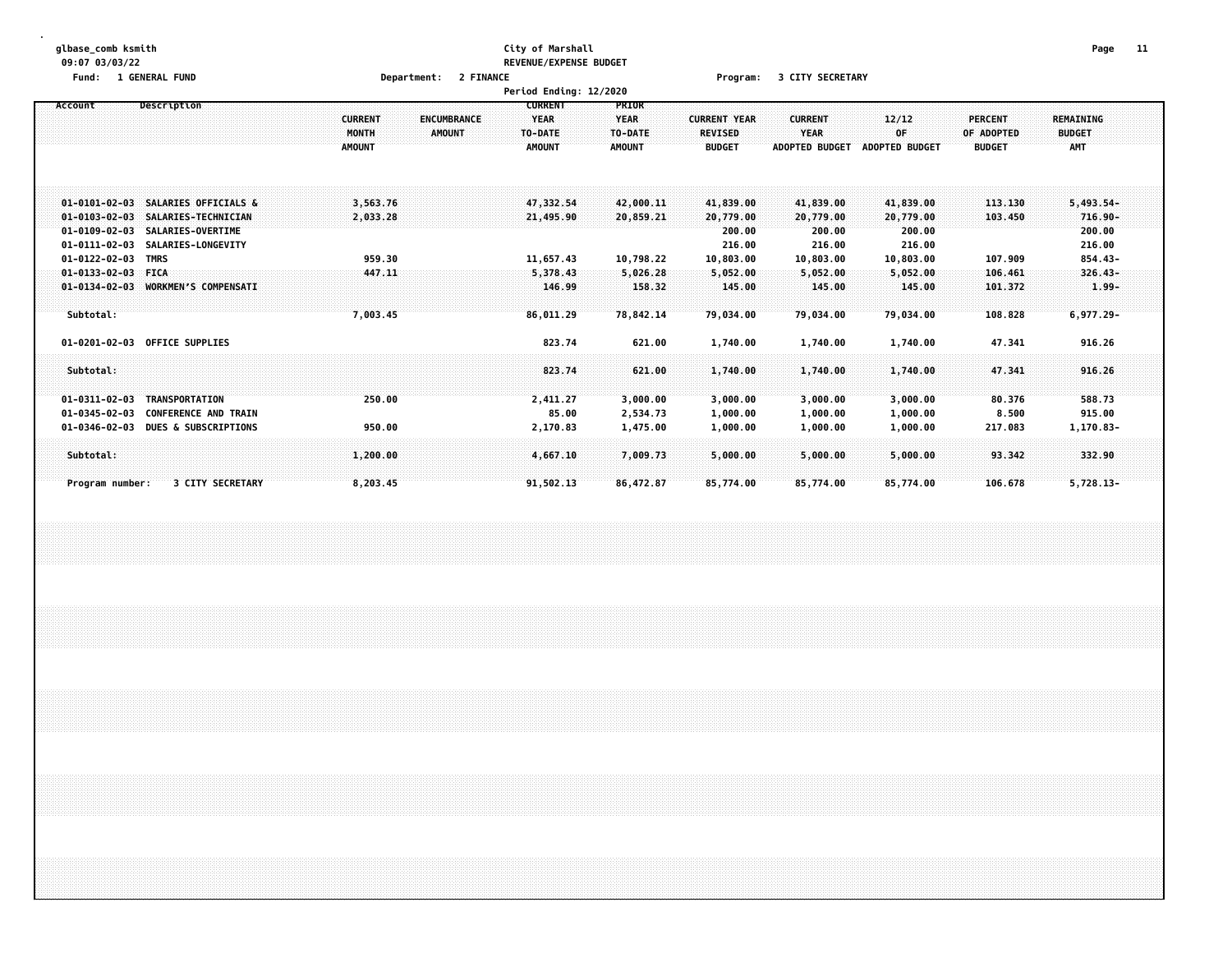# **glbase\_comb ksmith City of Marshall Page 12 09:07 03/03/22 REVENUE/EXPENSE BUDGET**

**Fund: 1 GENERAL FUND Department: 2 FINANCE Program: 5 MUNICIPAL COURT**

|                                                          |                               | Period Ending: 12/2020 |               |                     |                       |                       |                |                  |  |
|----------------------------------------------------------|-------------------------------|------------------------|---------------|---------------------|-----------------------|-----------------------|----------------|------------------|--|
| Account<br>Description                                   |                               | <b>CURRENT</b>         | <b>PRIOR</b>  |                     |                       |                       |                |                  |  |
|                                                          | <b>CURRENT</b><br>ENCUMBRANCE | <b>YEAR</b>            | <b>YEAR</b>   | <b>CURRENT YEAR</b> | <b>CURRENT</b>        | 12/12                 | <b>PERCENT</b> | <b>REMAINING</b> |  |
|                                                          | MONTH<br>AMOUNT               | TO-DATE                | TO-DATE       | <b>REVISED</b>      | YEAR                  | 0F                    | OF ADOPTED     | <b>BUDGET</b>    |  |
|                                                          | <b>AMOUNT</b>                 | <b>AMOUNT</b>          | <b>AMOUNT</b> | <b>BUDGET</b>       | <b>ADOPTED BUDGET</b> | <b>ADOPTED BUDGET</b> | <b>BUDGET</b>  | <b>AMT</b>       |  |
|                                                          |                               |                        |               |                     |                       |                       |                |                  |  |
|                                                          |                               |                        |               |                     |                       |                       |                |                  |  |
|                                                          |                               |                        |               |                     |                       |                       |                |                  |  |
| 01-0101-02-05 SALARIES OFFICIALS &                       | 4,661.76                      | 50,890.88              | 68,938.08     | 55,162.00           | 55,162.00             | 55,162.00             | 92.257         | 4,271.12         |  |
| 01-0102-02-05 SALARIES-PROFESSIONA                       | 3,690.43                      | 40,287.21              | 40,133.45     | 39,980.00           | 39,980.00             | 39,980.00             | 100.768        | $307.21 -$       |  |
| 01-0106-02-05 SALARIES-OFFICE & CL                       | 6,194.30                      | 68,873.98              | 68,734.01     | 68,474.00           | 68,474.00             | 68,474.00             | 100.584        | 399.98-          |  |
| $01 - 0109 - 02 - 05$<br>SALARIES-OVERTIME               |                               |                        | 868.21        | 200.00              | 200.00                | 200.00                |                | 200.00           |  |
| $01 - 0111 - 02 - 05$<br><b>SALARIES-LONGEVITY</b>       |                               | 1,872.00               | 2,432.00      | 2,544.00            | 2,544.00              | 2,544.00              | 73.585         | 672.00           |  |
| $01 - 0122 - 02 - 05$<br><b>TMRS</b>                     | 1,780.32                      | 19,904.06              | 23,106.53     | 20,676.00           | 20,676.00             | 20,676.00             | 96.266         | 771.94           |  |
| 01-0130-02-05 RELIEF FUND PAYMENTS                       |                               |                        | .07           |                     |                       |                       |                |                  |  |
| 01-0133-02-05 FICA-SALARY RESERVE                        | 1,110.00                      | 12,342.00              | 13,820.68     | 12,726.00           | 12,726.00             | 12,726.00             | 96.983         | 384,00           |  |
| <b>WORKMEN'S COMPENSATI</b><br>$01 - 0134 - 02 - 05$     |                               | 367.15                 | 497.91        | 366.00              | 366.00                | 366.00                | 100.314        | $1.15 -$         |  |
|                                                          |                               |                        |               |                     |                       |                       |                |                  |  |
| Subtotal:                                                | 17,436.81                     | 194,537.28             | 218,530.94    | 200,128.00          | 200,128.00            | 200,128.00            | 97.206         | 5,590.72         |  |
|                                                          |                               |                        |               |                     |                       |                       |                |                  |  |
| 01-0201-02-05 OFFICE SUPPLIES                            |                               | 1,032.89               | 2,064.26      | 1,000.00            | 1,000.00              | 1,000.00              | 103.289        | $32.89 -$        |  |
| 01-0205-02-05 FUEL, OIL, & LUBE                          |                               |                        | 486.06        |                     |                       |                       |                |                  |  |
|                                                          |                               |                        |               |                     |                       |                       |                |                  |  |
| Subtotal:                                                |                               | 1,032.89               | 2,550.32      | 1,000.00            | 1,000.00              | 1,000.00              | 103.289        | $32.89 -$        |  |
|                                                          |                               |                        |               |                     |                       |                       |                |                  |  |
| 01-0304-02-05 TELEPHONE-CELLULAR                         | 80.42                         | 441.40                 | 651.19        | 820.00              | 820.00                | 820.00                | 53.829         | 378.60           |  |
| <b>PROFESSIONAL SERVICE</b><br>$01 - 0305 - 02 - 05$     |                               | 300.00                 | 300.00        | 500.00              | 500.00                | 500.00                | 60.000         | 200.00           |  |
| 01-0324-02-05 PRINTING & REPRODUCT                       |                               | 798.84                 | 386.93        | 800.00              | 800.00                | 800.00                | 99.855         | 1.16             |  |
| 01-0345-02-05 CONFERENCE AND TRAIN                       |                               | 580.85                 | 681.86        |                     |                       |                       |                | 580.85-          |  |
| $01 - 0346 - 02 - 05$<br><b>DUES &amp; SUBSCRIPTIONS</b> |                               |                        | 35.00         | 180.00              | 180.00                | 180.00                |                | 180.00           |  |
| $01 - 0347 - 02 - 05$<br><b>MISCELLANEOUS</b>            | $23.61 -$                     | $69.15 -$              | 201.40        |                     |                       |                       |                | 69.15            |  |
| 01-0351-02-05 LAUNDRY SERVICE                            |                               |                        | 252.00        | 250.00              | 250.00                | 250.00                |                | 250.00           |  |
|                                                          |                               |                        |               |                     |                       |                       |                |                  |  |
| Subtotal:                                                | 56.81                         | 2,051.94               | 2,508.38      | 2,550.00            | 2,550.00              | 2,550.00              | 80,468         | 498.06           |  |
|                                                          |                               |                        |               |                     |                       |                       |                |                  |  |
| 5 MUNICIPAL COURT<br>Program number:                     | 17,493.62                     | 197,622.11             | 223,589.64    | 203,678.00          | 203,678.00            | 203,678.00            | 97.027         | 6,055.89         |  |
|                                                          |                               |                        |               |                     |                       |                       |                |                  |  |
| <b>FINANCE</b><br>Department number:                     | 40,763.74                     | 482,541.74             | 531,485.56    | 487,314.00          | 522,314.00            | 522,314.00            | 92.385         | 4,772,26         |  |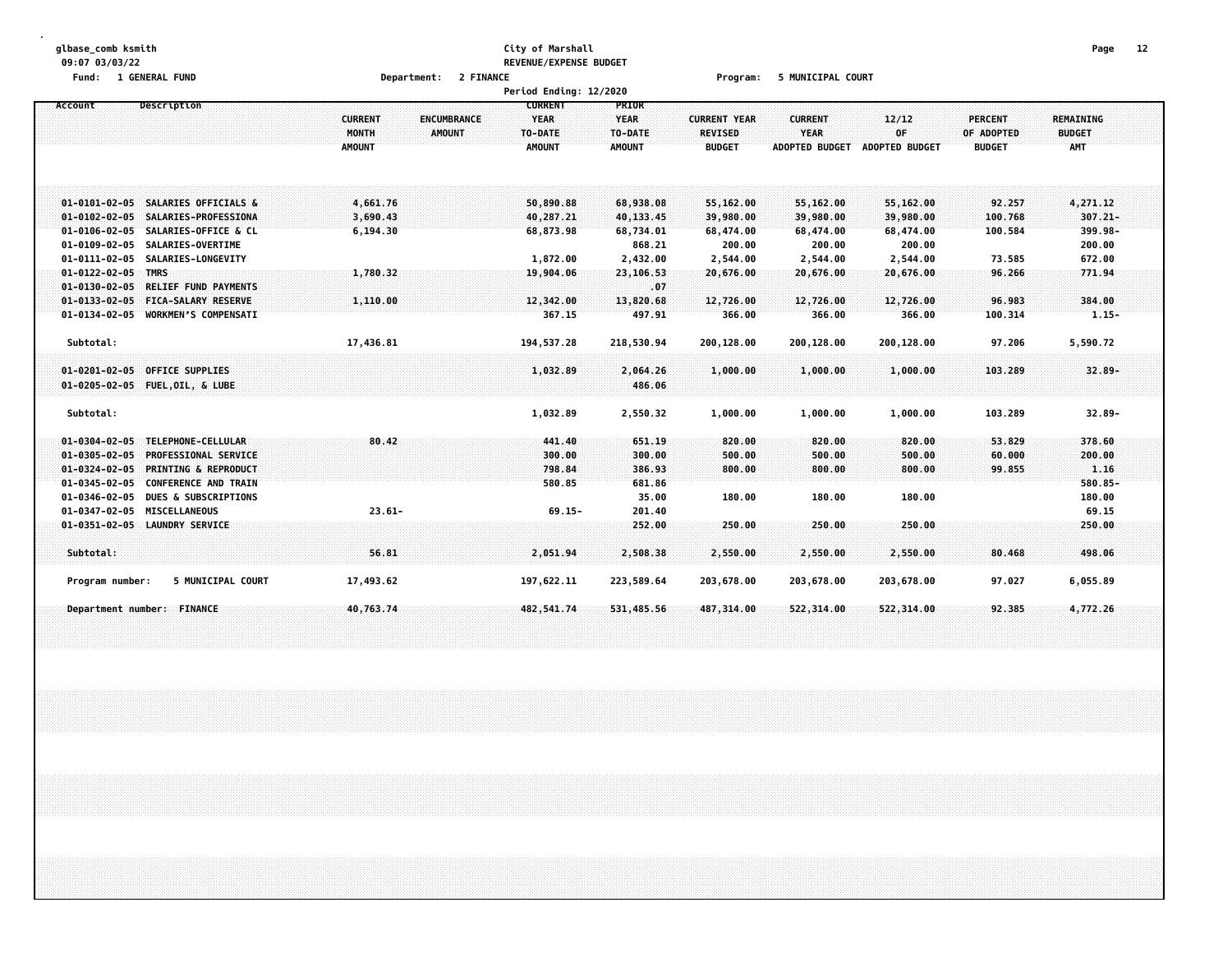# **glbase\_comb ksmith City of Marshall Page 13 09:07 03/03/22 REVENUE/EXPENSE BUDGET**

**Fund: 1 GENERAL FUND Department: 3 POLICE Program: 2 SPECIAL SERVICES**

|                                                |                                             |                | Period Ending: 12/2020            |                        |                     |                       |                       |                |                             |  |
|------------------------------------------------|---------------------------------------------|----------------|-----------------------------------|------------------------|---------------------|-----------------------|-----------------------|----------------|-----------------------------|--|
| Account                                        | Description                                 |                | <b>CURRENT</b>                    | PRIOR                  |                     |                       |                       |                |                             |  |
|                                                |                                             | <b>CURRENT</b> | <b>YEAR</b><br><b>ENCUMBRANCE</b> | <b>YEAR</b>            | <b>CURRENT YEAR</b> | <b>CURRENT</b>        | 12/12<br>0F           | <b>PERCENT</b> | <b>REMAINING</b>            |  |
|                                                |                                             | MONTH          | TO-DATE<br><b>AMOUNT</b>          | TO-DATE                | <b>REVISED</b>      | <b>YEAR</b>           |                       | OF ADOPTED     | <b>BUDGET</b><br><b>AMT</b> |  |
|                                                |                                             | <b>AMOUNT</b>  | <b>AMOUNT</b>                     | <b>AMOUNT</b>          | <b>BUDGET</b>       | <b>ADOPTED BUDGET</b> | <b>ADOPTED BUDGET</b> | <b>BUDGET</b>  |                             |  |
| $01 - 0101 - 03 - 02$                          | SALARIES-OFFICIAL &                         | 8,770.56       | 95,745.28                         | 95,379.84              | 95,014.00           | 95,014.00             | 95,014.00             | 100.770        | 731.28-                     |  |
| $01 - 0102 - 03 - 02$<br>$01 - 0103 - 03 - 02$ | SALARIES PROFESSIONA<br>SALARIES-TECHNICIAN | 12,480.00      | 135,690.47                        | 58,240.00<br>10,470.14 | 135,200.00          | 135,200.00            | 135,200.00            | 100.363        | $490.47 -$                  |  |
| $01 - 0106 - 03 - 02$                          | SALARIES-OFFICE & CL                        | 32,421.86      | 372,520.94                        | 411,034.94             | 433,306.00          | 433,306.00            | 433,306.00            | 85.972         | 60,785.06                   |  |
| $01 - 0109 - 03 - 02$                          | SALARIES-OVERTIME                           | 3,120.72       | 29,382.77                         | 38,595.48              | 10,903.00           | 10,903.00             | 10,903.00             | 269.493        | 18,479.77-                  |  |
| $01 - 0111 - 03 - 02$                          | SALARIES-LONGEVITY                          |                | 7,384.00                          | 8,200.00               | 8,820.00            | 8,820.00              | 8,820.00              | 83.719         | 1,436.00                    |  |
| $01 - 0112 - 03 - 02$                          | SALARIES-INCENTIVE                          | 575.98         | 6,287.74                          | 3,960.05               | 6,240.00            | 6,240.00              | 6,240.00              | 100.765        | 47.74-                      |  |
| $01 - 0113 - 03 - 02$                          | UNIFORM ALLOWANCES                          | 180.00         | 2,124.00                          | 1,356.00               | 1,440.00            | 1,440.00              | 1,440.00              | 147.500        | 684,00-                     |  |
| $01 - 0115 - 03 - 02$                          | SPECIAL ASSIGNMENT P                        | 230.76         | 2,519.13                          | 1,526.88               | 3,334.00            | 3,334.00              | 3,334.00              | 75.559         | 814.87                      |  |
| $01 - 0122 - 03 - 02$                          | <b>TMRS</b>                                 | 9,641.05       | 107,919.60                        | 104,682.25             | 114,783.00          | 114,783.00            | 114,783.00            | 94.021         | 6,863.40                    |  |
| 01-0130-03-02                                  | RELIEF FUND PAYMENT                         | 8.00           | 101.20                            | 94.10                  | 84.00               | 84.00                 | 84.00                 | 120.476        | $17.20 -$                   |  |
| $01 - 0133 - 03 - 02$                          | FICA                                        | 2,970.02       | 34,009.69                         | 37,654.68              | 38,171.00           | 38,171.00             | 38,171.00             | 89.098         | 4,161.31                    |  |
| $01 - 0134 - 03 - 02$                          | <b>WORKER'S COMPENSATIO</b>                 |                | 5,759.33                          | 3,132.62               | 6,051.00            | 6,051.00              | 6,051.00              | 95.180         | 291.67                      |  |
| $01 - 0163 - 03 - 02$                          | <b>WEAPON REPLACEMENT A</b>                 |                | 1,350.00                          | 1,350.00               | 1,350.00            | 1,350.00              | 1,350.00              | 100.000        |                             |  |
| Subtotal:                                      |                                             | 70,398.95      | 800,794.15                        | 775,676.98             | 854,696.00          | 854,696.00            | 854,696.00            | 93.693         | 53,901.85                   |  |
| $01 - 0201 - 03 - 02$                          | <b>OFFICE SUPPLIES</b>                      | 1,739.13       | 7,348.07                          | 15,789.46              | 12,500.00           | 12,500.00             | 12,500.00             | 58.785         | 5,151.93                    |  |
| $01 - 0205 - 03 - 02$                          | FUEL, OIL, & LUBE                           | 68.82          | 906.50                            | 671.62                 |                     |                       |                       |                | $906.50 -$                  |  |
| $01 - 0206 - 03 - 02$                          | <b>CLOTHING</b>                             |                | 781.94                            | 142.00                 |                     |                       |                       |                | 781.94-                     |  |
| $01 - 0208 - 03 - 02$                          | <b>FOOD SUPPLIES</b>                        |                | 135.11                            |                        |                     |                       |                       |                | 135.11-                     |  |
| $01 - 0213 - 03 - 02$                          | MOTOR VEHICLE                               | 1,284.03       | 1,480.02                          | 243.87                 |                     |                       |                       |                | $1,480.02 -$                |  |
| $01 - 0217 - 03 - 02$                          | <b>OTHER SUPPLIES</b>                       |                | 3,625.78                          | 1,907.86               | 400.00              | 400.00                | 400.00                | 906.445        | 3,225.78-                   |  |
| $01 - 0218 - 03 - 02$                          | SMALL TOOLS & MINOR                         | 67.97          | 125.94                            | 99.99                  | 174.00              | 174.00                | 174.00                | 72.379         | 48.06                       |  |
| $01 - 0223 - 03 - 02$                          | <b>WELFARE &amp; MORALE</b>                 | 26.90          | 160.32                            | 1,376.50               | 1,250.00            | 1,250.00              | 1,250.00              | 12.826         | 1,089.68                    |  |
| 01-0225-03-02 TACTICAL                         |                                             | 1,625.00       | 3,739.79                          |                        | 4,500.00            | 4,500.00              | 4,500.00              | 83.106         | 760.21                      |  |
| Subtotal:                                      |                                             | 4,811.85       | 18,303.47                         | 20,231.30              | 18,824.00           | 18,824.00             | 18,824.00             | 97.235         | 520.53                      |  |
| $01 - 0304 - 03 - 02$                          | TELEPHONE-CELLULAR                          | 3,125.97       | 19,098.87                         | 17,870.22              | 14,000.00           | 14,000.00             | 14,000.00             | 136.421        | $5,098.87-$                 |  |
| $01 - 0305 - 03 - 02$                          | OTHER PROFESSIONAL S                        | 2,447.50       | 9,960.00                          | 3,158.25               | 1,800.00            | 1,800.00              | 1,800.00              | 553.333        | $8,160.00 -$                |  |
| $01 - 0306 - 03 - 02$                          | <b>DRUG TESTING</b>                         |                | 100.00                            | 152.00                 |                     |                       |                       |                | $100.00 -$                  |  |
| $01 - 0309 - 03 - 02$                          | <b>RADIO REPAIRS</b>                        |                | 734.79                            | 5,407.27               | 4,100.00            | 4,100.00              | 4,100.00              | 17.922         | 3,365.21                    |  |
| 01-0311-03-02                                  | TRANSPORTATION                              | 1,000.00       | 6,500.00                          | 6,000.00               | 6,000.00            | 6,000.00              | 6,000.00              | 108.333        | $500.00 -$                  |  |
| 01-0315-03-02                                  | PRE-EMPL TESTING-NON                        |                | 190.00                            | 200.21                 |                     |                       |                       |                | $190.00 -$                  |  |
| $01 - 0317 - 03 - 02$                          | ACCREDITATION/RECOGN                        | 1,600.00       | 3,200.00                          | 1,600.00               | 1,600.00            | 1,600.00              | 1,600.00              | 200.000        | $1,600.00 -$                |  |
| $01 - 0323 - 03 - 02$                          | <b>SERVICE AGREEMENT-TE</b>                 | 8,141.36       | 58,465.52                         | 51,245.66              | 60,000.00           | 60,000.00             | 60,000.00             | 97.443         | 1,534.48                    |  |
| $01 - 0324 - 03 - 02$                          | <b>PRINTING &amp; REPRODUCT</b>             | 1,282.41       | 3,024.16                          | 1,314.88               | 1,827.00            | 1,827.00              | 1,827.00              | 165.526        | $1, 197.16 -$               |  |
| 01-0340-03-02                                  | <b>REPAIR &amp; MAINTENANCE</b>             |                | 38.00                             | 3,603.98               |                     |                       |                       |                | $38.00 -$                   |  |
| $01 - 0342 - 03 - 02$                          | REPAIR & MAINTENANCE                        |                | 19.94                             | 309.00                 | 1,566.00            | 1,566.00              | 1,566.00              | 1.273          | 1,546.06                    |  |
| $01 - 0344 - 03 - 02$                          | <b>RENTALS</b>                              |                |                                   | 14.99                  | 348.00              | 348.00                | 348.00                |                | 348.00                      |  |
| $01 - 0345 - 03 - 02$                          | <b>CONFERENCE &amp; TRAININ</b>             |                | 3,325.04                          | 6,723.58               | 3,000.00            | 3,000.00              | 3,000.00              | 110.835        | $325.04 -$                  |  |
|                                                |                                             |                |                                   |                        |                     |                       |                       |                |                             |  |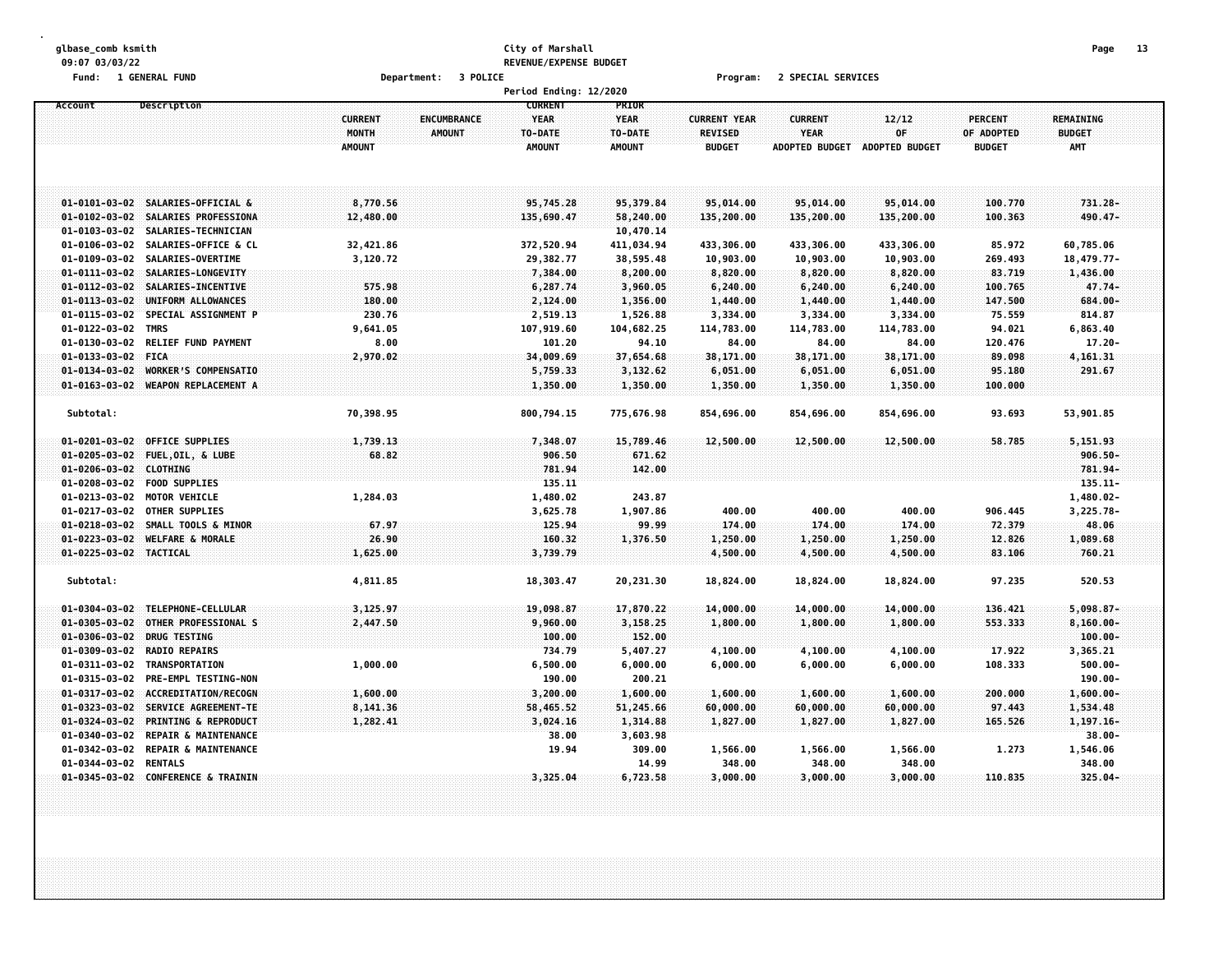#### **glbase\_comb ksmith City of Marshall Page 14 09:07 03/03/22 REVENUE/EXPENSE BUDGET Fund: 1 GENERAL FUND Department: 3 POLICE Program: 2 SPECIAL SERVICES**

| runu;                                                                                            | <b>T ACMERAL LOWD</b> |                    |  |  |  |                                          |                             |  | Department: 5 PULICE                |  |                                                           |       | Period Ending: 12/2020 |                                                  |  |                     |                                 |                                 |  |                                 | Program: 2 SPECIAL SERVICES   |       |                                 |  |                                 |                            |  |                                                 |                                       |  |
|--------------------------------------------------------------------------------------------------|-----------------------|--------------------|--|--|--|------------------------------------------|-----------------------------|--|-------------------------------------|--|-----------------------------------------------------------|-------|------------------------|--------------------------------------------------|--|---------------------|---------------------------------|---------------------------------|--|---------------------------------|-------------------------------|-------|---------------------------------|--|---------------------------------|----------------------------|--|-------------------------------------------------|---------------------------------------|--|
| Account                                                                                          |                       | Description        |  |  |  | <b>CURRENT</b><br>MONTH<br><b>AMOUNT</b> |                             |  | <b>ENCUMBRANCE</b><br><b>AMOUNT</b> |  | <b>CURRENT</b><br><b>YEAR</b><br>TO-DATE<br><b>AMOUNT</b> |       |                        | PRIOR<br><b>YEAR</b><br>TO-DATE<br><b>AMOUNT</b> |  | <b>CURRENT YEAR</b> | <b>REVISED</b><br><b>BUDGET</b> |                                 |  | <b>CURRENT</b><br><b>YEAR</b>   | ADOPTED BUDGET ADOPTED BUDGET | 12/12 | 0F                              |  | <b>PERCENT</b><br><b>BUDGET</b> | OF ADOPTED                 |  | <b>REMAINING</b><br><b>BUDGET</b><br><b>AMT</b> |                                       |  |
| 01-0346-03-02 DUES & SUBSCRIPTIONS<br>01-0347-03-02 MISCELLANEOUS<br>01-0359-03-02 JAIL CONTRACT |                       |                    |  |  |  |                                          | 60.00<br>112.98<br>3,796.00 |  |                                     |  | 1,105.44<br>24,260.00                                     | 71.91 |                        | 1,405.40<br>1,774.89<br>28,972.00                |  |                     |                                 | 865.00<br>1,000.00<br>40,020.00 |  | 865.00<br>1,000.00<br>40,020.00 |                               |       | 865.00<br>1,000.00<br>40,020.00 |  |                                 | 127.797<br>7.191<br>60.620 |  |                                                 | 240.44-<br>928.09<br>15,760.00        |  |
| Subtotal:<br>01-0440-03-02 OTHER MACHIN & EQUIP<br>Subtotal:                                     |                       |                    |  |  |  | 21,566.22                                |                             |  |                                     |  | 130,093.67<br>2,659.10<br>2,659.10                        |       |                        | 129,752.33                                       |  |                     |                                 | 136,126.00                      |  | 136,126.00                      |                               |       | 136,126.00                      |  |                                 | 95.569                     |  |                                                 | 6,032.33<br>2,659.10-<br>$2,659.10 -$ |  |
|                                                                                                  | Program number:       | 2 SPECIAL SERVICES |  |  |  | 96,777.02                                |                             |  |                                     |  | 951,850.39                                                |       |                        | 925,660.61                                       |  | 1,009,646.00        |                                 |                                 |  | 1,009,646.00                    |                               |       | 1,009,646.00                    |  |                                 | 94.276                     |  |                                                 | 57,795.61                             |  |
|                                                                                                  |                       |                    |  |  |  |                                          |                             |  |                                     |  |                                                           |       |                        |                                                  |  |                     |                                 |                                 |  |                                 |                               |       |                                 |  |                                 |                            |  |                                                 |                                       |  |
|                                                                                                  |                       |                    |  |  |  |                                          |                             |  |                                     |  |                                                           |       |                        |                                                  |  |                     |                                 |                                 |  |                                 |                               |       |                                 |  |                                 |                            |  |                                                 |                                       |  |
|                                                                                                  |                       |                    |  |  |  |                                          |                             |  |                                     |  |                                                           |       |                        |                                                  |  |                     |                                 |                                 |  |                                 |                               |       |                                 |  |                                 |                            |  |                                                 |                                       |  |
|                                                                                                  |                       |                    |  |  |  |                                          |                             |  |                                     |  |                                                           |       |                        |                                                  |  |                     |                                 |                                 |  |                                 |                               |       |                                 |  |                                 |                            |  |                                                 |                                       |  |
|                                                                                                  |                       |                    |  |  |  |                                          |                             |  |                                     |  |                                                           |       |                        |                                                  |  |                     |                                 |                                 |  |                                 |                               |       |                                 |  |                                 |                            |  |                                                 |                                       |  |
|                                                                                                  |                       |                    |  |  |  |                                          |                             |  |                                     |  |                                                           |       |                        |                                                  |  |                     |                                 |                                 |  |                                 |                               |       |                                 |  |                                 |                            |  |                                                 |                                       |  |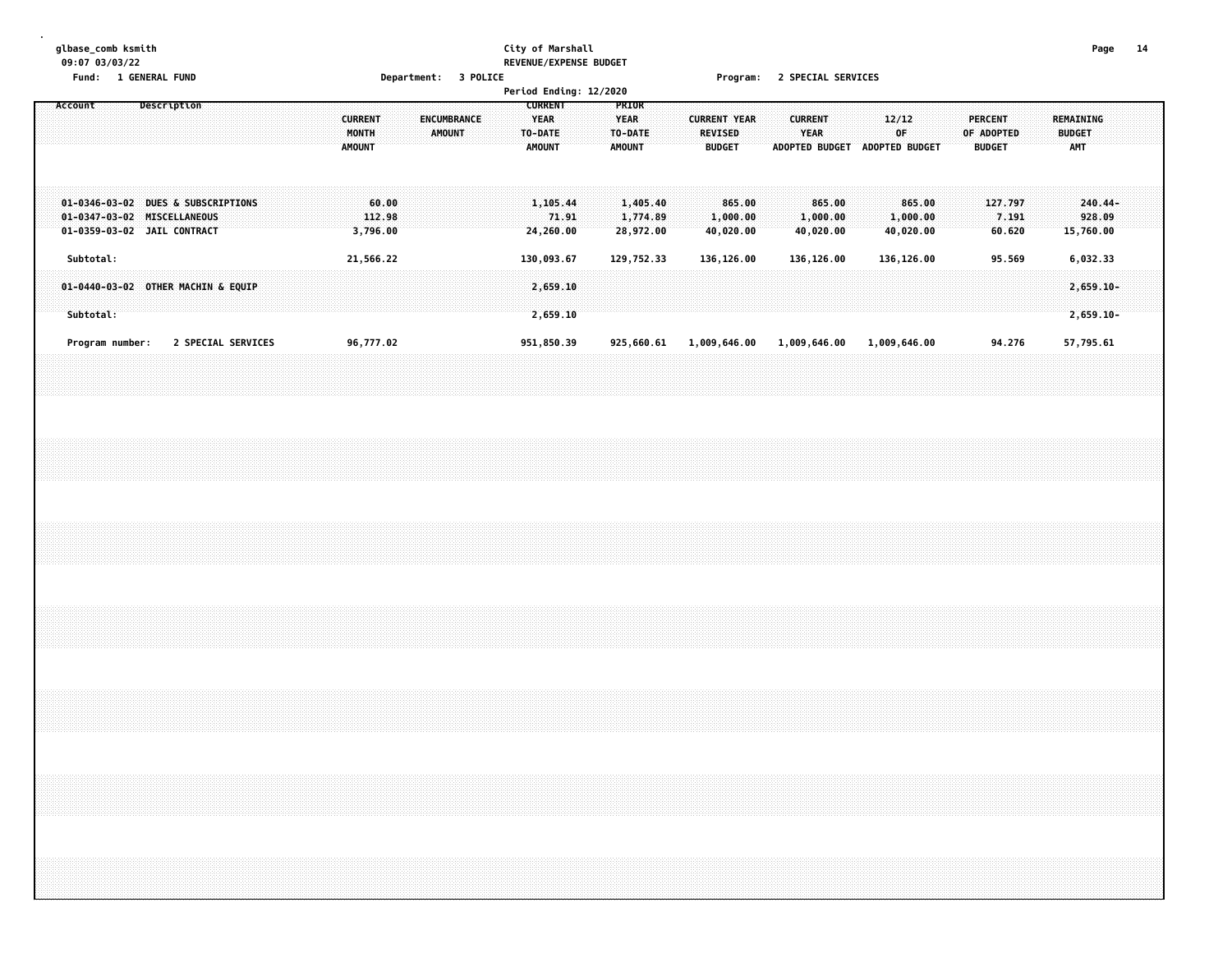#### **glbase\_comb ksmith City of Marshall Page 15 09:07 03/03/22 REVENUE/EXPENSE BUDGET Fund: 1 GENERAL FUND Department: 3 POLICE Program: 3 PATROL**

| runu :                     | I GENERAL FUNU                     | bepartment:<br><b>S</b> PULILE       |                        |               | rrogram:            | <b>J FAIRUL</b> |                               |                |                  |  |
|----------------------------|------------------------------------|--------------------------------------|------------------------|---------------|---------------------|-----------------|-------------------------------|----------------|------------------|--|
|                            |                                    |                                      | Period Ending: 12/2020 |               |                     |                 |                               |                |                  |  |
| Account                    | Description                        |                                      | <b>CURRENT</b>         | PRIOR         |                     |                 |                               |                |                  |  |
|                            |                                    | <b>CURRENT</b><br><b>ENCUMBRANCE</b> | <b>YEAR</b>            | <b>YEAR</b>   | <b>CURRENT YEAR</b> | <b>CURRENT</b>  | 12/12                         | <b>PERCENT</b> | <b>REMAINING</b> |  |
|                            |                                    | MONTH<br><b>AMOUNT</b>               | TO-DATE                | TO-DATE       | <b>REVISED</b>      | <b>YEAR</b>     | OF                            | OF ADOPTED     | <b>BUDGET</b>    |  |
|                            |                                    | <b>AMOUNT</b>                        | <b>AMOUNT</b>          | <b>AMOUNT</b> | <b>BUDGET</b>       |                 | ADOPTED BUDGET ADOPTED BUDGET | <b>BUDGET</b>  | <b>AMT</b>       |  |
|                            |                                    |                                      |                        |               |                     |                 |                               |                |                  |  |
|                            | 01-0102-03-03 SALARIES-PROFESSIONA | 31,566.72                            | 344, 151, 42           | 369,927.95    | 343,866.00          | 343,866.00      | 343,866.00                    | 100.083        | $285.42 -$       |  |
| $01 - 0103 - 03 - 03$      | SALARIES-TECHNICIAN                | 11,435.52                            | 124,837.76             | 224,411.40    | 244,192.00          | 244,192.00      | 244,192.00                    | 51.123         | 119,354.24       |  |
|                            | 01-0104-03-03 SALARIES-PROTECTIVE  | 107,282.73                           | 1,329,406.62           | 1,181,648.71  | 1,330,826.00        | 1,330,826.00    | 1,330,826.00                  | 99.893         | 1,419.38         |  |
| $01 - 0109 - 03 - 03$      | SALARIES-OVERTIME                  | 8,195.48                             | 91,756.52              | 97,277.91     | 40,653.00           | 40,653.00       | 40,653.00                     | 225.707        | 51,103.52-       |  |
| 01-0111-03-03              | SALARIES-LONGEVITY                 |                                      | 14,364.67              | 14, 141.00    | 15,520.00           | 15,520.00       | 15,520.00                     | 92.556         | 1,155.33         |  |
| $01 - 0112 - 03 - 03$      | SALARIES-INCENTIVE                 | 2,611.36                             | 29,935.66              | 34,233.51     | 30,120.00           | 30,120.00       | 30,120.00                     | 99.388         | 184.34           |  |
| $01 - 0115 - 03 - 03$      | SPECIAL ASSIGNMENT P               | 480.00                               | 11,750.00              | 15,736.58     | 9,050.00            | 9,050.00        | 9,050.00                      | 129.834        | $2,700.00 -$     |  |
| 01-0122-03-03 TMRS         |                                    | 26,503.03                            | 321, 131.20            | 323,055.37    | 332,789.00          | 332,789.00      | 332,789.00                    | 96.497         | 11,657.80        |  |
| $01 - 0130 - 03 - 03$      | <b>RELIEF FUND PAYMENTS</b>        | 28.00                                | 341.40                 | 317.73        | 253.00              | 253.00          | 253.00                        | 134.941        | $88.40 -$        |  |
| 01-0133-03-03              | <b>FICA</b>                        | 2,822.25                             | 32,701.81              | 28,450.77     | 29,496.00           | 29,496.00       | 29,496.00                     | 110.869        | $3,205.81 -$     |  |
| 01-0134-03-03              | <b>WORKER'S COMPENSATIO</b>        |                                      | 40,172.09              | 40,509.01     | 42,815.00           | 42,815.00       | 42,815.00                     | 93.827         | 2,642.91         |  |
| $01 - 0163 - 03 - 03$      | <b>WEAPON REPLACEMENT A</b>        |                                      | 16,275.00              | 15,750.00     | 19,950.00           | 19,950.00       | 19,950.00                     | 81.579         | 3,675.00         |  |
| $01 - 0165 - 03 - 03$      | OVERTIME REIMBURSEME               | 2,521.67-                            | 18,576.33-             | 24,969.30-    |                     |                 |                               |                | 18,576.33        |  |
|                            |                                    |                                      |                        |               |                     |                 |                               |                |                  |  |
| Subtotal:                  |                                    | 188,403.42                           | 2,338,247.82           | 2,320,490.64  | 2,439,530.00        | 2,439,530.00    | 2,439,530.00                  | 95.848         | 101,282.18       |  |
| 01-0205-03-03              | FUEL, OIL & LUBE                   | 5,349.23                             | 65,118.98              | 85, 917.55    | 86,668.00           | 86,668.00       | 86,668.00                     | 75.136         | 21,549.02        |  |
| 01-0206-03-03 CLOTHING     |                                    | 1,363.41                             | 21, 155.61             | 14,971.68     | 9,750.00            | 9,750.00        | 9,750.00                      | 216.981        | $11,405.61 -$    |  |
| $01 - 0213 - 03 - 03$      | <b>MOTOR VEHICLE</b>               | 6,103.40                             | 50,652.07              | 61,867.86     | 45,000.00           | 45,000.00       | 45,000.00                     | 112.560        | $5,652.07 -$     |  |
| $01 - 0214 - 03 - 03$      | POLICE CAR GRAPHIC S               |                                      | 360.00                 | 1,835.00      |                     |                 |                               |                | $360.00 -$       |  |
| 01-0216-03-03 IN-CAR MEDIA |                                    |                                      |                        | 124.90        |                     |                 |                               |                |                  |  |
|                            | 01-0217-03-03 OTHER SUPPLIES       | 105.00                               | 331.42                 | 1,200.06      | 800.00              | 800.00          | 800.00                        | 41.428         | 468.58           |  |
| 01-0218-03-03              | SMALL TOOLS & MINOR                |                                      | 1,227.55               | 10,716.03     | 1,500.00            | 1,500.00        | 1,500.00                      | 81.837         | 272.45           |  |
| $01 - 0224 - 03 - 03$      | AMMUNITION                         | 5,962.10                             | 6,013.07               | 8,364.78      | 6,000.00            | 6,000.00        | 6,000.00                      | 100.218        | $13.07 -$        |  |
|                            | 01-0228-03-03 PERSONNEL PROTECTVE  |                                      |                        | 1,933.00      |                     |                 |                               |                |                  |  |
| Subtotal:                  |                                    | 18,883.14                            | 144,858.70             | 186,930.86    | 149,718.00          | 149,718.00      | 149,718.00                    | 96.754         | 4,859.30         |  |
| 01-0306-03-03              | <b>DRUG TESTING</b>                | 300.00                               | 530.00                 | 100.00        |                     |                 |                               |                | $530.00 -$       |  |
| $01 - 0309 - 03 - 03$      | <b>RADIO REPAIRS</b>               |                                      | 1,588.75               | 2,090.55      | 4,000.00            | 4,000.00        | 4,000.00                      | 39.719         | 2,411.25         |  |
| 01-0332-03-03              | <b>LIABILITY INSURANCE</b>         |                                      | 26,383.75              | 30,485.20     | 41,425.00           | 41,425.00       | 41,425.00                     | 63.690         | 15,041.25        |  |
| $01 - 0342 - 03 - 03$      | REPAIR & MAINTENANCE               | 816.25                               | 9,904.76               | 7,340.02      | 3,000.00            | 3,000.00        | 3,000.00                      | 330.159        | $6,904.76-$      |  |
| $01 - 0345 - 03 - 03$      | <b>CONFERENCE &amp; TRAININ</b>    | 1,789.00                             | 7,092.22               | 8,084.37      | 12,000.00           | 12,000.00       | 12,000.00                     | 59.102         | 4,907.78         |  |
| $01 - 0346 - 03 - 03$      | DUES & SUBSCRIPTIONS               |                                      |                        | 870.00        | 1,000.00            | 1,000.00        | 1,000.00                      |                | 1,000.00         |  |
| $01 - 0347 - 03 - 03$      | MISCELLANEOUS                      | 1,413.00                             | 2,202.78               | 1,136.12      | 2,000.00            | 2,000.00        | 2,000.00                      | 110.139        | 202.78-          |  |
|                            | 01-0351-03-03 LAUNDRY SERVICE      | 148.99                               | 721.85                 | 651.62        | 1,740.00            | 1,740.00        | 1,740.00                      | 41.486         | 1,018.15         |  |
| Subtotal:                  |                                    | 4,467.24                             | 48, 424.11             | 50,757.88     | 65,165.00           | 65,165.00       | 65,165.00                     | 74.310         | 16,740.89        |  |
| 01-0425-03-03              | <b>CARS &amp; TRUCKS</b>           | 384,047.78                           | 384,047.78             | 564,973.00    | 90,000.00           | 90,000.00       | 90,000.00                     | 426.720        | 294,047.78-      |  |
| 01-0460-03-03              | <b>LEASE/PURCHASE PAYME</b>        |                                      | 216,402.53             | 304, 102.64   | 291,404.00          | 216,404.00      | 216,404.00                    | 99.999         | 75,001.47        |  |
|                            | 01-0490-03-03 NON DEPRECIABLE CAPI |                                      |                        | 22,624.00     |                     |                 |                               |                |                  |  |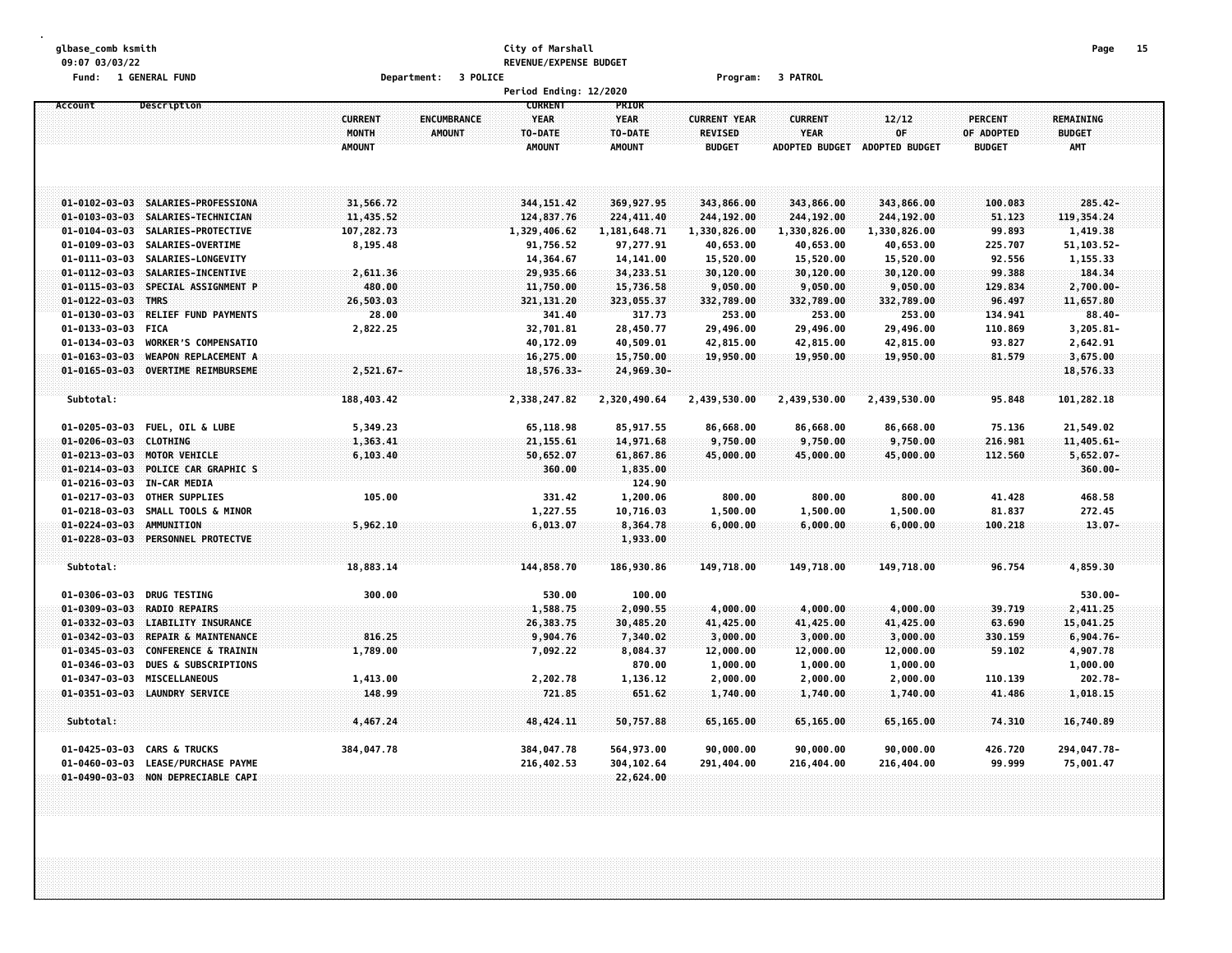|  |         |           | 09:07 03/03/22 | glbase_comb ksmith<br>Fund: 1 GENERAL FUND |             |          |  |  |  |                                          |                          |  | Department: 3 POLICE         |  |              |                                                           | City of Marshall<br>REVENUE/EXPENSE BUDGET |                                                  |                            |  |                                 |                            | Program: 3 PATROL |                |                            |                               |             |                            |  |                                               |  |                                          | Page | 16 |  |
|--|---------|-----------|----------------|--------------------------------------------|-------------|----------|--|--|--|------------------------------------------|--------------------------|--|------------------------------|--|--------------|-----------------------------------------------------------|--------------------------------------------|--------------------------------------------------|----------------------------|--|---------------------------------|----------------------------|-------------------|----------------|----------------------------|-------------------------------|-------------|----------------------------|--|-----------------------------------------------|--|------------------------------------------|------|----|--|
|  | Account |           |                |                                            | Description |          |  |  |  | <b>CURRENT</b><br>MONTH<br><b>AMOUNT</b> |                          |  | ENCUMBRANCE<br><b>AMOUNT</b> |  |              | <b>CURRENT</b><br><b>YEAR</b><br>TO-DATE<br><b>AMOUNT</b> | Period Ending: 12/2020                     | PRIOR<br><b>YEAR</b><br>TO-DATE<br><b>AMOUNT</b> |                            |  | <b>REVISED</b><br><b>BUDGET</b> | <b>CURRENT YEAR</b>        |                   | <b>CURRENT</b> | <b>YEAR</b>                | ADOPTED BUDGET ADOPTED BUDGET | 12/12<br>0F |                            |  | <b>PERCENT</b><br>OF ADOPTED<br><b>BUDGET</b> |  | REMAINING<br><b>BUDGET</b><br><b>AMT</b> |      |    |  |
|  |         | Subtotal: |                | Program number:                            |             | 3 PATROL |  |  |  |                                          | 384,047.78<br>595,801.58 |  |                              |  | 3,131,980.94 | 600,450.31                                                |                                            |                                                  | 891,699.64<br>3,449,879.02 |  |                                 | 381,404.00<br>3,035,817.00 |                   |                | 306,404.00<br>2,960,817.00 |                               |             | 306,404.00<br>2,960,817.00 |  | 195.967<br>105.781                            |  | 219,046.31-<br>96, 163. 94-              |      |    |  |
|  |         |           |                |                                            |             |          |  |  |  |                                          |                          |  |                              |  |              |                                                           |                                            |                                                  |                            |  |                                 |                            |                   |                |                            |                               |             |                            |  |                                               |  |                                          |      |    |  |
|  |         |           |                |                                            |             |          |  |  |  |                                          |                          |  |                              |  |              |                                                           |                                            |                                                  |                            |  |                                 |                            |                   |                |                            |                               |             |                            |  |                                               |  |                                          |      |    |  |
|  |         |           |                |                                            |             |          |  |  |  |                                          |                          |  |                              |  |              |                                                           |                                            |                                                  |                            |  |                                 |                            |                   |                |                            |                               |             |                            |  |                                               |  |                                          |      |    |  |
|  |         |           |                |                                            |             |          |  |  |  |                                          |                          |  |                              |  |              |                                                           |                                            |                                                  |                            |  |                                 |                            |                   |                |                            |                               |             |                            |  |                                               |  |                                          |      |    |  |
|  |         |           |                |                                            |             |          |  |  |  |                                          |                          |  |                              |  |              |                                                           |                                            |                                                  |                            |  |                                 |                            |                   |                |                            |                               |             |                            |  |                                               |  |                                          |      |    |  |
|  |         |           |                |                                            |             |          |  |  |  |                                          |                          |  |                              |  |              |                                                           |                                            |                                                  |                            |  |                                 |                            |                   |                |                            |                               |             |                            |  |                                               |  |                                          |      |    |  |
|  |         |           |                |                                            |             |          |  |  |  |                                          |                          |  |                              |  |              |                                                           |                                            |                                                  |                            |  |                                 |                            |                   |                |                            |                               |             |                            |  |                                               |  |                                          |      |    |  |
|  |         |           |                |                                            |             |          |  |  |  |                                          |                          |  |                              |  |              |                                                           |                                            |                                                  |                            |  |                                 |                            |                   |                |                            |                               |             |                            |  |                                               |  |                                          |      |    |  |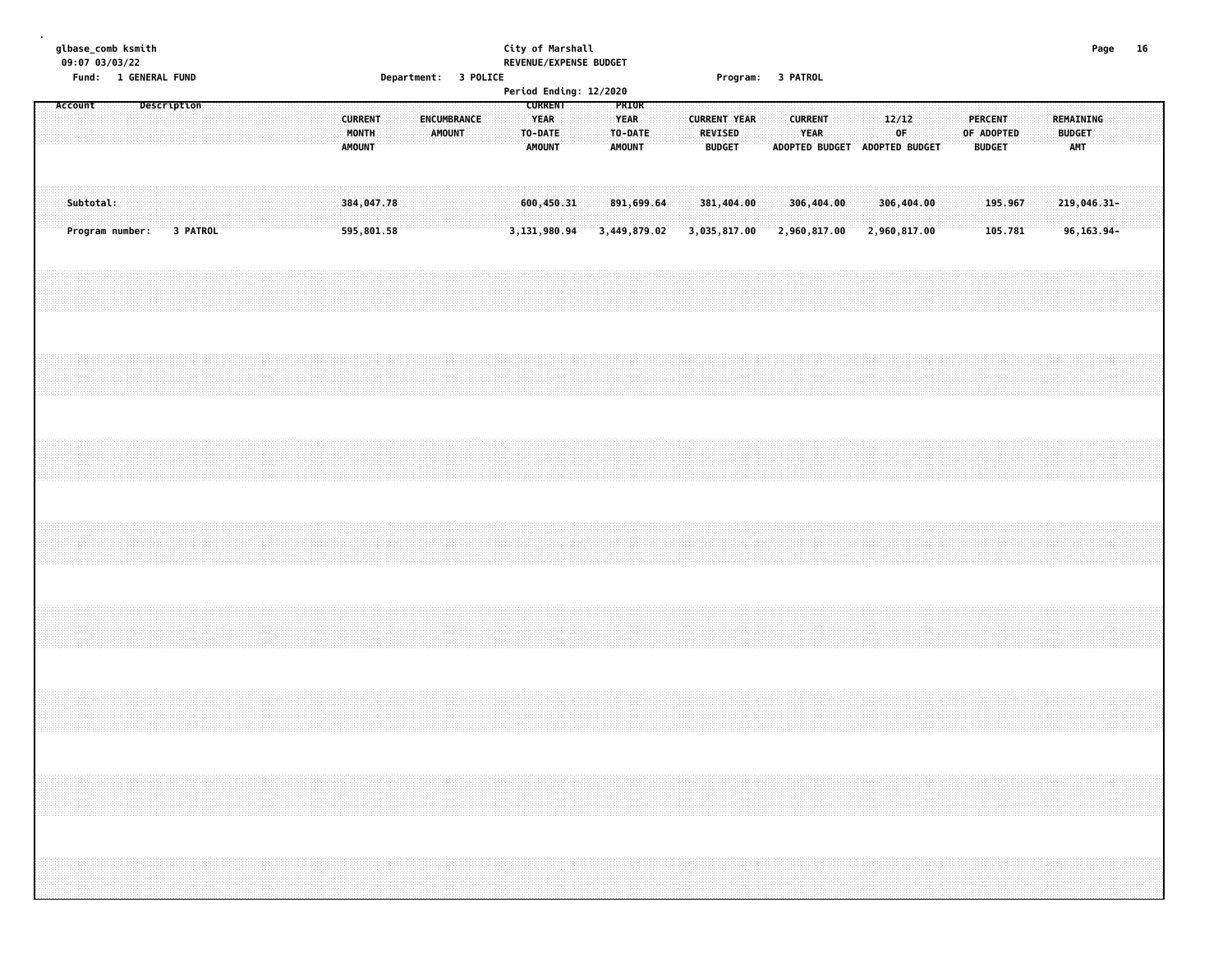#### **glbase\_comb ksmith City of Marshall Page 17 09:07 03/03/22 REVENUE/EXPENSE BUDGET Fund: 1 GENERAL FUND Department: 3 POLICE Program: 4 CID DIVISION**

| <b>CURRENT</b><br>PRIOR<br>Account<br>Description<br><b>CURRENT</b><br>ENCUMBRANCE<br><b>YEAR</b><br><b>YEAR</b><br><b>CURRENT YEAR</b><br><b>CURRENT</b><br>12/12<br><b>PERCENT</b><br><b>REMAINING</b><br>OF<br><b>MONTH</b><br><b>AMOUNT</b><br>TO-DATE<br>TO-DATE<br><b>REVISED</b><br><b>YEAR</b><br>OF ADOPTED<br><b>BUDGET</b><br><b>AMOUNT</b><br><b>AMOUNT</b><br><b>AMOUNT</b><br><b>BUDGET</b><br><b>BUDGET</b><br><b>AMT</b><br><b>ADOPTED BUDGET</b><br>ADOPTED BUDGET<br>SALARIES-PROFESSIONA<br>13,382.40<br>201,831.73<br>144,976.00<br>100.769<br>$01 - 0102 - 03 - 04$<br>146,091.20<br>144,976.00<br>144,976.00<br>22,871.04<br>184,720.18<br>247,770.00<br>100.127<br>$01 - 0103 - 03 - 04$<br>SALARIES-TECHNICIAN<br>248,083.86<br>247,770.00<br>247,770.00<br>$01 - 0104 - 03 - 04$<br>SALARIES-PROTECTIVE<br>32,886.16<br>343,043.42<br>344,840.96<br>354,016.00<br>354,016.00<br>354,016.00<br>96.901<br>28,000.09<br>$01 - 0106 - 03 - 04$<br>SALARIES-OFFICE & CL<br>2,574.72<br>28,107.37<br>27,893.00<br>27,893.00<br>27,893.00<br>100.769<br>$01 - 0109 - 03 - 04$<br>SALARIES-OVERTIME<br>1,094.56<br>19,985.81<br>22,036.32<br>11,913.00<br>11,913.00<br>11,913.00<br>167.765<br>$01 - 0111 - 03 - 04$<br>SALARIES-LONGEVITY<br>9,512.00<br>8,972.00<br>9,552.00<br>9,552.00<br>9,552.00<br>99.581<br>$01 - 0112 - 03 - 04$<br>SALARIES-INCENTIVE<br>1,979.99<br>21,591.38<br>21,306.01<br>21,480.00<br>21,480.00<br>21,480.00<br>100.519<br>$01 - 0113 - 03 - 04$<br>UNIFORM ALLOWANCE<br>720.00<br>8,088.00<br>8,772.00<br>7,200.00<br>7,200.00<br>7,200.00<br>112.333<br>$01 - 0115 - 03 - 04$<br>1,432.63<br>SPECIAL ASSIGNMENT P<br>$01 - 0122 - 03 - 04$<br><b>TMRS</b><br>12,383.52<br>135,788.46<br>136,054.00<br>136, 121.44<br>136,054.00<br>136,054.00<br>100.050<br><b>RELIEF FUND PAYMENTS</b><br>10.00<br>106.70<br>$01 - 0130 - 03 - 04$<br>104.40<br>96.00<br>96.00<br>96.00<br>108.750<br>$01 - 0133 - 03 - 04$<br><b>FICA</b><br>1,226.82<br>13,495.72<br>13,524.57<br>13,824.00<br>13,824.00<br>13,824.00<br>97.625<br>16,838.63<br>$01 - 0134 - 03 - 04$<br><b>WORKER'S COMPENSATIO</b><br>14,801.60<br>18,272.00<br>18,272.00<br>18,272.00<br>92.155<br>$01 - 0163 - 03 - 04$<br><b>WEAPON REPLACEMENT A</b><br>7,350.00<br>6,300.00<br>6,825.00<br>6,825.00<br>6,825.00<br>107.692<br>$01 - 0165 - 03 - 04$<br>1,604.21-<br>$840.06 -$<br><b>OVERTIME REIMBURSEME</b><br>Subtotal:<br>89,129.21<br>996,809.02<br>991, 593.19<br>999,871.00<br>999,871.00<br>999,871.00<br>99.694<br>951.59<br>FUEL, OIL & LUBE<br>75.504<br>$01 - 0205 - 03 - 04$<br>14,957.25<br>21,895.71<br>19,810.00<br>19,810.00<br>19,810.00<br>1,354.44<br>$01 - 0213 - 03 - 04$<br>MOTOR VEHICLE<br>4,407.74<br>3,779.17<br>6,000.00<br>6,000.00<br>6,000.00<br>73.462<br>$01 - 0217 - 03 - 04$<br><b>OTHER SUPPLIES</b><br>1,347.53<br>261.00<br>261.00<br>261.00<br>516.295<br>977.00<br>01-0218-03-04<br>SMALL TOOLS & MINOR<br>2,840.38<br>2,000.00<br>2,000.00<br>2,000.00<br>48.850<br>Subtotal:<br>2,306.03<br>21,689.52<br>28,515.26<br>28,071.00<br>28,071.00<br>28,071.00<br>77.267<br>REPAIR & MAINTENANCE<br>745.00<br>745.00<br>$01 - 0342 - 03 - 04$<br>830.00<br>830.00<br>830.00<br>89.759<br>85.00<br>$01 - 0345 - 03 - 04$<br><b>CONFERENCE &amp; TRAININ</b><br>250.00<br>3,420.05<br>7,678.77<br>8,000.00<br>8,000.00<br>8,000.00<br>42.751<br>4,579.95<br>3,450.00<br>265.10<br>$01 - 0346 - 03 - 04$<br><b>DUES &amp; SUBSCRIPTIONS</b><br>3,184.90<br>3,298.75<br>3,450.00<br>3,450.00<br>92.316<br>MISCELLANEOUS<br>192.62<br>427.01<br>982.38<br>01-0347-03-04<br>87.18<br>1,175.00<br>1,175.00<br>1,175.00<br>16.393<br>$01 - 0368 - 03 - 04$<br><b>PRISONER TRANSFER</b><br>49.03<br>49.03<br>Subtotal:<br>1,131.21<br>7,591.60<br>11,404.53<br>13,455.00<br>13,455.00<br>13,455.00<br>56.422<br>01-0440-03-04<br>OTHER MACHINERY & EQ<br>5,889.70<br>Subtotal:<br>5,889.70 |                                   |           | Period Ending: 12/2020 |              |              |              |              |        |              |
|-------------------------------------------------------------------------------------------------------------------------------------------------------------------------------------------------------------------------------------------------------------------------------------------------------------------------------------------------------------------------------------------------------------------------------------------------------------------------------------------------------------------------------------------------------------------------------------------------------------------------------------------------------------------------------------------------------------------------------------------------------------------------------------------------------------------------------------------------------------------------------------------------------------------------------------------------------------------------------------------------------------------------------------------------------------------------------------------------------------------------------------------------------------------------------------------------------------------------------------------------------------------------------------------------------------------------------------------------------------------------------------------------------------------------------------------------------------------------------------------------------------------------------------------------------------------------------------------------------------------------------------------------------------------------------------------------------------------------------------------------------------------------------------------------------------------------------------------------------------------------------------------------------------------------------------------------------------------------------------------------------------------------------------------------------------------------------------------------------------------------------------------------------------------------------------------------------------------------------------------------------------------------------------------------------------------------------------------------------------------------------------------------------------------------------------------------------------------------------------------------------------------------------------------------------------------------------------------------------------------------------------------------------------------------------------------------------------------------------------------------------------------------------------------------------------------------------------------------------------------------------------------------------------------------------------------------------------------------------------------------------------------------------------------------------------------------------------------------------------------------------------------------------------------------------------------------------------------------------------------------------------------------------------------------------------------------------------------------------------------------------------------------------------------------------------------------------------------------------------------------------------------------------------------------------------------------------------------------------------------------------------------------------------------------------------------------------------------------------------------------------------------------------------------------------------------------------------------------------------------------------------------------------------------------------------|-----------------------------------|-----------|------------------------|--------------|--------------|--------------|--------------|--------|--------------|
|                                                                                                                                                                                                                                                                                                                                                                                                                                                                                                                                                                                                                                                                                                                                                                                                                                                                                                                                                                                                                                                                                                                                                                                                                                                                                                                                                                                                                                                                                                                                                                                                                                                                                                                                                                                                                                                                                                                                                                                                                                                                                                                                                                                                                                                                                                                                                                                                                                                                                                                                                                                                                                                                                                                                                                                                                                                                                                                                                                                                                                                                                                                                                                                                                                                                                                                                                                                                                                                                                                                                                                                                                                                                                                                                                                                                                                                                                                                                     |                                   |           |                        |              |              |              |              |        |              |
|                                                                                                                                                                                                                                                                                                                                                                                                                                                                                                                                                                                                                                                                                                                                                                                                                                                                                                                                                                                                                                                                                                                                                                                                                                                                                                                                                                                                                                                                                                                                                                                                                                                                                                                                                                                                                                                                                                                                                                                                                                                                                                                                                                                                                                                                                                                                                                                                                                                                                                                                                                                                                                                                                                                                                                                                                                                                                                                                                                                                                                                                                                                                                                                                                                                                                                                                                                                                                                                                                                                                                                                                                                                                                                                                                                                                                                                                                                                                     |                                   |           |                        |              |              |              |              |        |              |
|                                                                                                                                                                                                                                                                                                                                                                                                                                                                                                                                                                                                                                                                                                                                                                                                                                                                                                                                                                                                                                                                                                                                                                                                                                                                                                                                                                                                                                                                                                                                                                                                                                                                                                                                                                                                                                                                                                                                                                                                                                                                                                                                                                                                                                                                                                                                                                                                                                                                                                                                                                                                                                                                                                                                                                                                                                                                                                                                                                                                                                                                                                                                                                                                                                                                                                                                                                                                                                                                                                                                                                                                                                                                                                                                                                                                                                                                                                                                     |                                   |           |                        |              |              |              |              |        |              |
|                                                                                                                                                                                                                                                                                                                                                                                                                                                                                                                                                                                                                                                                                                                                                                                                                                                                                                                                                                                                                                                                                                                                                                                                                                                                                                                                                                                                                                                                                                                                                                                                                                                                                                                                                                                                                                                                                                                                                                                                                                                                                                                                                                                                                                                                                                                                                                                                                                                                                                                                                                                                                                                                                                                                                                                                                                                                                                                                                                                                                                                                                                                                                                                                                                                                                                                                                                                                                                                                                                                                                                                                                                                                                                                                                                                                                                                                                                                                     |                                   |           |                        |              |              |              |              |        |              |
|                                                                                                                                                                                                                                                                                                                                                                                                                                                                                                                                                                                                                                                                                                                                                                                                                                                                                                                                                                                                                                                                                                                                                                                                                                                                                                                                                                                                                                                                                                                                                                                                                                                                                                                                                                                                                                                                                                                                                                                                                                                                                                                                                                                                                                                                                                                                                                                                                                                                                                                                                                                                                                                                                                                                                                                                                                                                                                                                                                                                                                                                                                                                                                                                                                                                                                                                                                                                                                                                                                                                                                                                                                                                                                                                                                                                                                                                                                                                     |                                   |           |                        |              |              |              |              |        | 1,115.20-    |
|                                                                                                                                                                                                                                                                                                                                                                                                                                                                                                                                                                                                                                                                                                                                                                                                                                                                                                                                                                                                                                                                                                                                                                                                                                                                                                                                                                                                                                                                                                                                                                                                                                                                                                                                                                                                                                                                                                                                                                                                                                                                                                                                                                                                                                                                                                                                                                                                                                                                                                                                                                                                                                                                                                                                                                                                                                                                                                                                                                                                                                                                                                                                                                                                                                                                                                                                                                                                                                                                                                                                                                                                                                                                                                                                                                                                                                                                                                                                     |                                   |           |                        |              |              |              |              |        | $313.86 -$   |
|                                                                                                                                                                                                                                                                                                                                                                                                                                                                                                                                                                                                                                                                                                                                                                                                                                                                                                                                                                                                                                                                                                                                                                                                                                                                                                                                                                                                                                                                                                                                                                                                                                                                                                                                                                                                                                                                                                                                                                                                                                                                                                                                                                                                                                                                                                                                                                                                                                                                                                                                                                                                                                                                                                                                                                                                                                                                                                                                                                                                                                                                                                                                                                                                                                                                                                                                                                                                                                                                                                                                                                                                                                                                                                                                                                                                                                                                                                                                     |                                   |           |                        |              |              |              |              |        | 10,972.58    |
|                                                                                                                                                                                                                                                                                                                                                                                                                                                                                                                                                                                                                                                                                                                                                                                                                                                                                                                                                                                                                                                                                                                                                                                                                                                                                                                                                                                                                                                                                                                                                                                                                                                                                                                                                                                                                                                                                                                                                                                                                                                                                                                                                                                                                                                                                                                                                                                                                                                                                                                                                                                                                                                                                                                                                                                                                                                                                                                                                                                                                                                                                                                                                                                                                                                                                                                                                                                                                                                                                                                                                                                                                                                                                                                                                                                                                                                                                                                                     |                                   |           |                        |              |              |              |              |        | $214.37 -$   |
|                                                                                                                                                                                                                                                                                                                                                                                                                                                                                                                                                                                                                                                                                                                                                                                                                                                                                                                                                                                                                                                                                                                                                                                                                                                                                                                                                                                                                                                                                                                                                                                                                                                                                                                                                                                                                                                                                                                                                                                                                                                                                                                                                                                                                                                                                                                                                                                                                                                                                                                                                                                                                                                                                                                                                                                                                                                                                                                                                                                                                                                                                                                                                                                                                                                                                                                                                                                                                                                                                                                                                                                                                                                                                                                                                                                                                                                                                                                                     |                                   |           |                        |              |              |              |              |        | $8,072.81 -$ |
|                                                                                                                                                                                                                                                                                                                                                                                                                                                                                                                                                                                                                                                                                                                                                                                                                                                                                                                                                                                                                                                                                                                                                                                                                                                                                                                                                                                                                                                                                                                                                                                                                                                                                                                                                                                                                                                                                                                                                                                                                                                                                                                                                                                                                                                                                                                                                                                                                                                                                                                                                                                                                                                                                                                                                                                                                                                                                                                                                                                                                                                                                                                                                                                                                                                                                                                                                                                                                                                                                                                                                                                                                                                                                                                                                                                                                                                                                                                                     |                                   |           |                        |              |              |              |              |        | 40.00        |
|                                                                                                                                                                                                                                                                                                                                                                                                                                                                                                                                                                                                                                                                                                                                                                                                                                                                                                                                                                                                                                                                                                                                                                                                                                                                                                                                                                                                                                                                                                                                                                                                                                                                                                                                                                                                                                                                                                                                                                                                                                                                                                                                                                                                                                                                                                                                                                                                                                                                                                                                                                                                                                                                                                                                                                                                                                                                                                                                                                                                                                                                                                                                                                                                                                                                                                                                                                                                                                                                                                                                                                                                                                                                                                                                                                                                                                                                                                                                     |                                   |           |                        |              |              |              |              |        | $111.38 -$   |
|                                                                                                                                                                                                                                                                                                                                                                                                                                                                                                                                                                                                                                                                                                                                                                                                                                                                                                                                                                                                                                                                                                                                                                                                                                                                                                                                                                                                                                                                                                                                                                                                                                                                                                                                                                                                                                                                                                                                                                                                                                                                                                                                                                                                                                                                                                                                                                                                                                                                                                                                                                                                                                                                                                                                                                                                                                                                                                                                                                                                                                                                                                                                                                                                                                                                                                                                                                                                                                                                                                                                                                                                                                                                                                                                                                                                                                                                                                                                     |                                   |           |                        |              |              |              |              |        | 888.00-      |
|                                                                                                                                                                                                                                                                                                                                                                                                                                                                                                                                                                                                                                                                                                                                                                                                                                                                                                                                                                                                                                                                                                                                                                                                                                                                                                                                                                                                                                                                                                                                                                                                                                                                                                                                                                                                                                                                                                                                                                                                                                                                                                                                                                                                                                                                                                                                                                                                                                                                                                                                                                                                                                                                                                                                                                                                                                                                                                                                                                                                                                                                                                                                                                                                                                                                                                                                                                                                                                                                                                                                                                                                                                                                                                                                                                                                                                                                                                                                     |                                   |           |                        |              |              |              |              |        |              |
|                                                                                                                                                                                                                                                                                                                                                                                                                                                                                                                                                                                                                                                                                                                                                                                                                                                                                                                                                                                                                                                                                                                                                                                                                                                                                                                                                                                                                                                                                                                                                                                                                                                                                                                                                                                                                                                                                                                                                                                                                                                                                                                                                                                                                                                                                                                                                                                                                                                                                                                                                                                                                                                                                                                                                                                                                                                                                                                                                                                                                                                                                                                                                                                                                                                                                                                                                                                                                                                                                                                                                                                                                                                                                                                                                                                                                                                                                                                                     |                                   |           |                        |              |              |              |              |        | $67.44 -$    |
|                                                                                                                                                                                                                                                                                                                                                                                                                                                                                                                                                                                                                                                                                                                                                                                                                                                                                                                                                                                                                                                                                                                                                                                                                                                                                                                                                                                                                                                                                                                                                                                                                                                                                                                                                                                                                                                                                                                                                                                                                                                                                                                                                                                                                                                                                                                                                                                                                                                                                                                                                                                                                                                                                                                                                                                                                                                                                                                                                                                                                                                                                                                                                                                                                                                                                                                                                                                                                                                                                                                                                                                                                                                                                                                                                                                                                                                                                                                                     |                                   |           |                        |              |              |              |              |        | $8.40 -$     |
|                                                                                                                                                                                                                                                                                                                                                                                                                                                                                                                                                                                                                                                                                                                                                                                                                                                                                                                                                                                                                                                                                                                                                                                                                                                                                                                                                                                                                                                                                                                                                                                                                                                                                                                                                                                                                                                                                                                                                                                                                                                                                                                                                                                                                                                                                                                                                                                                                                                                                                                                                                                                                                                                                                                                                                                                                                                                                                                                                                                                                                                                                                                                                                                                                                                                                                                                                                                                                                                                                                                                                                                                                                                                                                                                                                                                                                                                                                                                     |                                   |           |                        |              |              |              |              |        | 328.28       |
|                                                                                                                                                                                                                                                                                                                                                                                                                                                                                                                                                                                                                                                                                                                                                                                                                                                                                                                                                                                                                                                                                                                                                                                                                                                                                                                                                                                                                                                                                                                                                                                                                                                                                                                                                                                                                                                                                                                                                                                                                                                                                                                                                                                                                                                                                                                                                                                                                                                                                                                                                                                                                                                                                                                                                                                                                                                                                                                                                                                                                                                                                                                                                                                                                                                                                                                                                                                                                                                                                                                                                                                                                                                                                                                                                                                                                                                                                                                                     |                                   |           |                        |              |              |              |              |        | 1,433.37     |
|                                                                                                                                                                                                                                                                                                                                                                                                                                                                                                                                                                                                                                                                                                                                                                                                                                                                                                                                                                                                                                                                                                                                                                                                                                                                                                                                                                                                                                                                                                                                                                                                                                                                                                                                                                                                                                                                                                                                                                                                                                                                                                                                                                                                                                                                                                                                                                                                                                                                                                                                                                                                                                                                                                                                                                                                                                                                                                                                                                                                                                                                                                                                                                                                                                                                                                                                                                                                                                                                                                                                                                                                                                                                                                                                                                                                                                                                                                                                     |                                   |           |                        |              |              |              |              |        | 525.00-      |
|                                                                                                                                                                                                                                                                                                                                                                                                                                                                                                                                                                                                                                                                                                                                                                                                                                                                                                                                                                                                                                                                                                                                                                                                                                                                                                                                                                                                                                                                                                                                                                                                                                                                                                                                                                                                                                                                                                                                                                                                                                                                                                                                                                                                                                                                                                                                                                                                                                                                                                                                                                                                                                                                                                                                                                                                                                                                                                                                                                                                                                                                                                                                                                                                                                                                                                                                                                                                                                                                                                                                                                                                                                                                                                                                                                                                                                                                                                                                     |                                   |           |                        |              |              |              |              |        | 1,604.21     |
|                                                                                                                                                                                                                                                                                                                                                                                                                                                                                                                                                                                                                                                                                                                                                                                                                                                                                                                                                                                                                                                                                                                                                                                                                                                                                                                                                                                                                                                                                                                                                                                                                                                                                                                                                                                                                                                                                                                                                                                                                                                                                                                                                                                                                                                                                                                                                                                                                                                                                                                                                                                                                                                                                                                                                                                                                                                                                                                                                                                                                                                                                                                                                                                                                                                                                                                                                                                                                                                                                                                                                                                                                                                                                                                                                                                                                                                                                                                                     |                                   |           |                        |              |              |              |              |        | 3,061.98     |
|                                                                                                                                                                                                                                                                                                                                                                                                                                                                                                                                                                                                                                                                                                                                                                                                                                                                                                                                                                                                                                                                                                                                                                                                                                                                                                                                                                                                                                                                                                                                                                                                                                                                                                                                                                                                                                                                                                                                                                                                                                                                                                                                                                                                                                                                                                                                                                                                                                                                                                                                                                                                                                                                                                                                                                                                                                                                                                                                                                                                                                                                                                                                                                                                                                                                                                                                                                                                                                                                                                                                                                                                                                                                                                                                                                                                                                                                                                                                     |                                   |           |                        |              |              |              |              |        | 4,852.75     |
|                                                                                                                                                                                                                                                                                                                                                                                                                                                                                                                                                                                                                                                                                                                                                                                                                                                                                                                                                                                                                                                                                                                                                                                                                                                                                                                                                                                                                                                                                                                                                                                                                                                                                                                                                                                                                                                                                                                                                                                                                                                                                                                                                                                                                                                                                                                                                                                                                                                                                                                                                                                                                                                                                                                                                                                                                                                                                                                                                                                                                                                                                                                                                                                                                                                                                                                                                                                                                                                                                                                                                                                                                                                                                                                                                                                                                                                                                                                                     |                                   |           |                        |              |              |              |              |        | 1,592.26     |
|                                                                                                                                                                                                                                                                                                                                                                                                                                                                                                                                                                                                                                                                                                                                                                                                                                                                                                                                                                                                                                                                                                                                                                                                                                                                                                                                                                                                                                                                                                                                                                                                                                                                                                                                                                                                                                                                                                                                                                                                                                                                                                                                                                                                                                                                                                                                                                                                                                                                                                                                                                                                                                                                                                                                                                                                                                                                                                                                                                                                                                                                                                                                                                                                                                                                                                                                                                                                                                                                                                                                                                                                                                                                                                                                                                                                                                                                                                                                     |                                   |           |                        |              |              |              |              |        | 1,086.53-    |
|                                                                                                                                                                                                                                                                                                                                                                                                                                                                                                                                                                                                                                                                                                                                                                                                                                                                                                                                                                                                                                                                                                                                                                                                                                                                                                                                                                                                                                                                                                                                                                                                                                                                                                                                                                                                                                                                                                                                                                                                                                                                                                                                                                                                                                                                                                                                                                                                                                                                                                                                                                                                                                                                                                                                                                                                                                                                                                                                                                                                                                                                                                                                                                                                                                                                                                                                                                                                                                                                                                                                                                                                                                                                                                                                                                                                                                                                                                                                     |                                   |           |                        |              |              |              |              |        | 1,023.00     |
|                                                                                                                                                                                                                                                                                                                                                                                                                                                                                                                                                                                                                                                                                                                                                                                                                                                                                                                                                                                                                                                                                                                                                                                                                                                                                                                                                                                                                                                                                                                                                                                                                                                                                                                                                                                                                                                                                                                                                                                                                                                                                                                                                                                                                                                                                                                                                                                                                                                                                                                                                                                                                                                                                                                                                                                                                                                                                                                                                                                                                                                                                                                                                                                                                                                                                                                                                                                                                                                                                                                                                                                                                                                                                                                                                                                                                                                                                                                                     |                                   |           |                        |              |              |              |              |        | 6,381.48     |
|                                                                                                                                                                                                                                                                                                                                                                                                                                                                                                                                                                                                                                                                                                                                                                                                                                                                                                                                                                                                                                                                                                                                                                                                                                                                                                                                                                                                                                                                                                                                                                                                                                                                                                                                                                                                                                                                                                                                                                                                                                                                                                                                                                                                                                                                                                                                                                                                                                                                                                                                                                                                                                                                                                                                                                                                                                                                                                                                                                                                                                                                                                                                                                                                                                                                                                                                                                                                                                                                                                                                                                                                                                                                                                                                                                                                                                                                                                                                     |                                   |           |                        |              |              |              |              |        |              |
|                                                                                                                                                                                                                                                                                                                                                                                                                                                                                                                                                                                                                                                                                                                                                                                                                                                                                                                                                                                                                                                                                                                                                                                                                                                                                                                                                                                                                                                                                                                                                                                                                                                                                                                                                                                                                                                                                                                                                                                                                                                                                                                                                                                                                                                                                                                                                                                                                                                                                                                                                                                                                                                                                                                                                                                                                                                                                                                                                                                                                                                                                                                                                                                                                                                                                                                                                                                                                                                                                                                                                                                                                                                                                                                                                                                                                                                                                                                                     |                                   |           |                        |              |              |              |              |        |              |
|                                                                                                                                                                                                                                                                                                                                                                                                                                                                                                                                                                                                                                                                                                                                                                                                                                                                                                                                                                                                                                                                                                                                                                                                                                                                                                                                                                                                                                                                                                                                                                                                                                                                                                                                                                                                                                                                                                                                                                                                                                                                                                                                                                                                                                                                                                                                                                                                                                                                                                                                                                                                                                                                                                                                                                                                                                                                                                                                                                                                                                                                                                                                                                                                                                                                                                                                                                                                                                                                                                                                                                                                                                                                                                                                                                                                                                                                                                                                     |                                   |           |                        |              |              |              |              |        |              |
|                                                                                                                                                                                                                                                                                                                                                                                                                                                                                                                                                                                                                                                                                                                                                                                                                                                                                                                                                                                                                                                                                                                                                                                                                                                                                                                                                                                                                                                                                                                                                                                                                                                                                                                                                                                                                                                                                                                                                                                                                                                                                                                                                                                                                                                                                                                                                                                                                                                                                                                                                                                                                                                                                                                                                                                                                                                                                                                                                                                                                                                                                                                                                                                                                                                                                                                                                                                                                                                                                                                                                                                                                                                                                                                                                                                                                                                                                                                                     |                                   |           |                        |              |              |              |              |        |              |
|                                                                                                                                                                                                                                                                                                                                                                                                                                                                                                                                                                                                                                                                                                                                                                                                                                                                                                                                                                                                                                                                                                                                                                                                                                                                                                                                                                                                                                                                                                                                                                                                                                                                                                                                                                                                                                                                                                                                                                                                                                                                                                                                                                                                                                                                                                                                                                                                                                                                                                                                                                                                                                                                                                                                                                                                                                                                                                                                                                                                                                                                                                                                                                                                                                                                                                                                                                                                                                                                                                                                                                                                                                                                                                                                                                                                                                                                                                                                     |                                   |           |                        |              |              |              |              |        | 49.03-       |
|                                                                                                                                                                                                                                                                                                                                                                                                                                                                                                                                                                                                                                                                                                                                                                                                                                                                                                                                                                                                                                                                                                                                                                                                                                                                                                                                                                                                                                                                                                                                                                                                                                                                                                                                                                                                                                                                                                                                                                                                                                                                                                                                                                                                                                                                                                                                                                                                                                                                                                                                                                                                                                                                                                                                                                                                                                                                                                                                                                                                                                                                                                                                                                                                                                                                                                                                                                                                                                                                                                                                                                                                                                                                                                                                                                                                                                                                                                                                     |                                   |           |                        |              |              |              |              |        |              |
|                                                                                                                                                                                                                                                                                                                                                                                                                                                                                                                                                                                                                                                                                                                                                                                                                                                                                                                                                                                                                                                                                                                                                                                                                                                                                                                                                                                                                                                                                                                                                                                                                                                                                                                                                                                                                                                                                                                                                                                                                                                                                                                                                                                                                                                                                                                                                                                                                                                                                                                                                                                                                                                                                                                                                                                                                                                                                                                                                                                                                                                                                                                                                                                                                                                                                                                                                                                                                                                                                                                                                                                                                                                                                                                                                                                                                                                                                                                                     |                                   |           |                        |              |              |              |              |        | 5,863.40     |
|                                                                                                                                                                                                                                                                                                                                                                                                                                                                                                                                                                                                                                                                                                                                                                                                                                                                                                                                                                                                                                                                                                                                                                                                                                                                                                                                                                                                                                                                                                                                                                                                                                                                                                                                                                                                                                                                                                                                                                                                                                                                                                                                                                                                                                                                                                                                                                                                                                                                                                                                                                                                                                                                                                                                                                                                                                                                                                                                                                                                                                                                                                                                                                                                                                                                                                                                                                                                                                                                                                                                                                                                                                                                                                                                                                                                                                                                                                                                     |                                   |           |                        |              |              |              |              |        |              |
|                                                                                                                                                                                                                                                                                                                                                                                                                                                                                                                                                                                                                                                                                                                                                                                                                                                                                                                                                                                                                                                                                                                                                                                                                                                                                                                                                                                                                                                                                                                                                                                                                                                                                                                                                                                                                                                                                                                                                                                                                                                                                                                                                                                                                                                                                                                                                                                                                                                                                                                                                                                                                                                                                                                                                                                                                                                                                                                                                                                                                                                                                                                                                                                                                                                                                                                                                                                                                                                                                                                                                                                                                                                                                                                                                                                                                                                                                                                                     |                                   |           |                        |              |              |              |              |        |              |
|                                                                                                                                                                                                                                                                                                                                                                                                                                                                                                                                                                                                                                                                                                                                                                                                                                                                                                                                                                                                                                                                                                                                                                                                                                                                                                                                                                                                                                                                                                                                                                                                                                                                                                                                                                                                                                                                                                                                                                                                                                                                                                                                                                                                                                                                                                                                                                                                                                                                                                                                                                                                                                                                                                                                                                                                                                                                                                                                                                                                                                                                                                                                                                                                                                                                                                                                                                                                                                                                                                                                                                                                                                                                                                                                                                                                                                                                                                                                     | Program number:<br>4 CID DIVISION | 92,566.45 | 1,026,090.14           | 1,037,402.68 | 1,041,397.00 | 1,041,397.00 | 1,041,397.00 | 98.530 | 15,306.86    |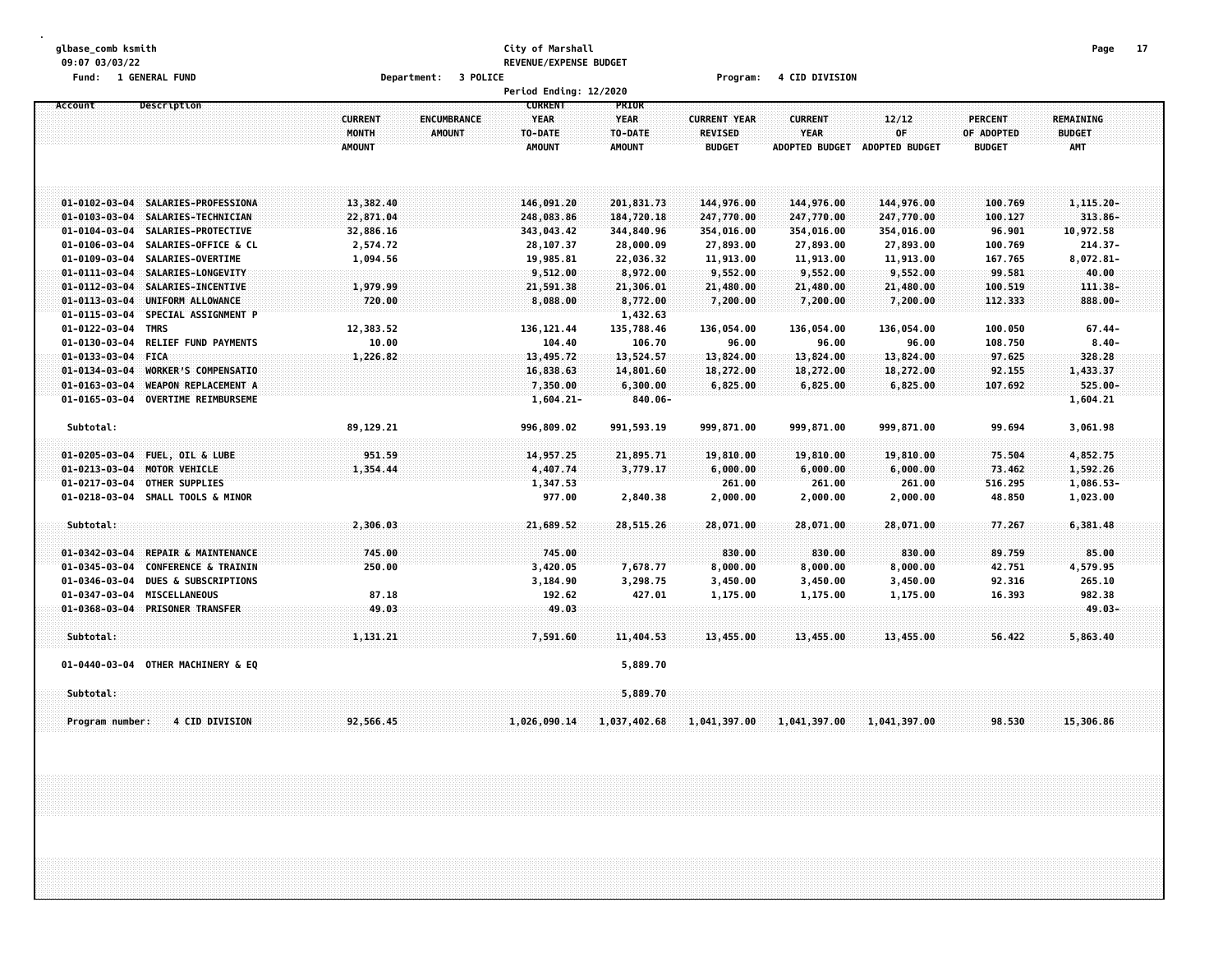#### **glbase\_comb ksmith City of Marshall Page 18 09:07 03/03/22 REVENUE/EXPENSE BUDGET Fund: 1 GENERAL FUND Department: 3 POLICE Program: 5 ANIMAL CONTROL**

|                                                |                                            |                | Period Ending: 12/2020            |                    |                     |                       |                       |                   |                    |  |
|------------------------------------------------|--------------------------------------------|----------------|-----------------------------------|--------------------|---------------------|-----------------------|-----------------------|-------------------|--------------------|--|
| Account                                        | Description                                |                | <b>CURRENT</b>                    | <b>PRIOR</b>       |                     |                       |                       |                   |                    |  |
|                                                |                                            | <b>CURRENT</b> | <b>ENCUMBRANCE</b><br><b>YEAR</b> | <b>YEAR</b>        | <b>CURRENT YEAR</b> | <b>CURRENT</b>        | 12/12                 | <b>PERCENT</b>    | <b>REMAINING</b>   |  |
|                                                |                                            | MONTH          | <b>AMOUNT</b><br>TO-DATE          | TO-DATE            | <b>REVISED</b>      | <b>YEAR</b>           | 0F                    | OF ADOPTED        | <b>BUDGET</b>      |  |
|                                                |                                            | <b>AMOUNT</b>  | <b>AMOUNT</b>                     | <b>AMOUNT</b>      | <b>BUDGET</b>       | <b>ADOPTED BUDGET</b> | <b>ADOPTED BUDGET</b> | <b>BUDGET</b>     | <b>AMT</b>         |  |
|                                                |                                            |                |                                   |                    |                     |                       |                       |                   |                    |  |
|                                                |                                            |                |                                   |                    |                     |                       |                       |                   |                    |  |
|                                                |                                            |                |                                   |                    |                     |                       |                       |                   |                    |  |
| $01 - 0103 - 03 - 05$                          | SALARIES-TECHNICIAN                        | 8,832.00       | 96,416.00                         | 92,337.70          | 94,869.00           | 94,869.00             | 94,869.00             | 101.631           | 1,547.00-          |  |
| $01 - 0109 - 03 - 05$                          | SALARIES-OVERTIME                          | 84.43          | 1,545.91                          | 3,182.11           | 3,889.00            | 3,889.00              | 3,889.00              | 39.751            | 2,343.09           |  |
| $01 - 0111 - 03 - 05$                          | SALARIES-LONGEVITY                         |                | 672.00                            | 560.00             | 672.00              | 672.00                | 672.00                | 100.000<br>99.220 |                    |  |
| $01 - 0122 - 03 - 05$                          | <b>TMRS</b>                                | 1,462.41       | 16,140.19                         | 15,750.21<br>30.50 | 16,267.00           | 16,267.00             | 16,267.00             |                   | 126.81             |  |
| $01 - 0130 - 03 - 05$<br>$01 - 0133 - 03 - 05$ | <b>RELIEF FUND PAYMENTS</b><br><b>FICA</b> | 3.00<br>682.09 | 35.40                             | 7,318.08           | 7,606.00            | 7,606.00              | 7,606.00              | 99.204            | $35.40 -$<br>60.51 |  |
|                                                | 01-0134-03-05 WORKER'S COMPENSATIO         |                | 7,545.49<br>2,726.78              | 2,628.18           | 2,890.00            | 2,890.00              | 2,890.00              | 94.352            | 163.22             |  |
|                                                |                                            |                |                                   |                    |                     |                       |                       |                   |                    |  |
| Subtotal:                                      |                                            | 11,063.93      | 125,081.77                        | 121,806.78         | 126, 193.00         | 126,193.00            | 126,193.00            | 99.119            | 1,111.23           |  |
|                                                |                                            |                |                                   |                    |                     |                       |                       |                   |                    |  |
| 01-0201-03-05                                  | <b>OFFICE SUPPLIES</b>                     |                | 83.93                             | 266.20             | 500.00              | 500.00                | 500.00                | 16.786            | 416.07             |  |
| $01 - 0203 - 03 - 05$                          | MEDICAL & CHEMICAL                         |                | 2,114.08                          | 4,624.22           | 5,000.00            | 5,000.00              | 5,000.00              | 42.282            | 2,885.92           |  |
| $01 - 0205 - 03 - 05$                          | FUEL, OIL & LUBE                           | 152.28         | 1,912.89                          | 2,395.99           | 2,450.00            | 2,450.00              | 2,450.00              | 78.077            | 537.11             |  |
| $01 - 0206 - 03 - 05$                          | <b>CLOTHING</b>                            |                |                                   | 875.00             | 348.00              | 348.00                | 348.00                |                   | 348.00             |  |
| $01 - 0207 - 03 - 05$                          | ANIMAL FOOD                                | 308.89         | 1,523.19                          | 3,481.13           | 1,740.00            | 1,740.00              | 1,740.00              | 87.540            | 216.81             |  |
| $01 - 0213 - 03 - 05$                          | <b>MOTOR VEHICLE</b>                       | 580.99         | 667.99                            | 335.88             | 2,500.00            | 2,500.00              | 2,500.00              | 26.720            | 1,832.01           |  |
| $01 - 0217 - 03 - 05$                          | <b>OTHER SUPPLIES</b>                      |                | 846.05                            | 39.98              | 348.00              | 348.00                | 348.00                | 243.118           | 498.05-            |  |
|                                                | 01-0218-03-05 SMALL TOOLS & MINOR          | 239.94         | 239.94                            | 516.32             | 500.00              | 500.00                | 500.00                | 47.988            | 260.06             |  |
|                                                |                                            |                |                                   |                    |                     |                       |                       |                   |                    |  |
| Subtotal:                                      |                                            | 1,282.10       | 7,388.07                          | 12,534.72          | 13,386.00           | 13,386.00             | 13,386.00             | 55.193            | 5,997.93           |  |
|                                                |                                            |                |                                   |                    |                     |                       |                       |                   |                    |  |
| 01-0340-03-05                                  | REPAIR & MAINTENANCE                       | 413.37         | 683.37                            | 1,839.00           |                     |                       |                       |                   | 683.37-            |  |
| $01 - 0342 - 03 - 05$                          | <b>REPAIR &amp; MAINTENANCE</b>            |                | 75.16                             |                    | 348.00              | 348.00                | 348.00                | 21.598            | 272.84             |  |
| $01 - 0345 - 03 - 05$                          | <b>CONFERENCE &amp; TRAININ</b>            |                | 336.91                            | 1,414.00           | 1,000.00            | 1,000.00              | 1,000.00              | 33.691            | 663.09             |  |
|                                                | 01-0347-03-05 MISCELLANEOUS                |                | 262.63                            | 126.07             | 348.00              | 348.00                | 348.00                | 75.468            | 85.37              |  |
|                                                |                                            |                |                                   |                    |                     |                       |                       |                   |                    |  |
| Subtotal:                                      |                                            | 413.37         | 1,358.07                          | 3,379.07           | 1,696.00            | 1,696.00              | 1,696.00              | 80.075            | 337.93             |  |
|                                                |                                            |                |                                   |                    |                     |                       |                       |                   |                    |  |
| Program number:                                | 5 ANIMAL CONTROL                           | 12,759.40      | 133,827.91                        | 137,720.57         | 141,275.00          | 141,275.00            | 141,275.00            | 94.729            | 7,447.09           |  |
|                                                | Department number: POLICE                  | 797,904.45     | 5,243,749.38                      | 5,550,662.88       | 5,228,135.00        | 5,153,135.00          | 5,153,135.00          | 101.758           | 15,614.38-         |  |
|                                                |                                            |                |                                   |                    |                     |                       |                       |                   |                    |  |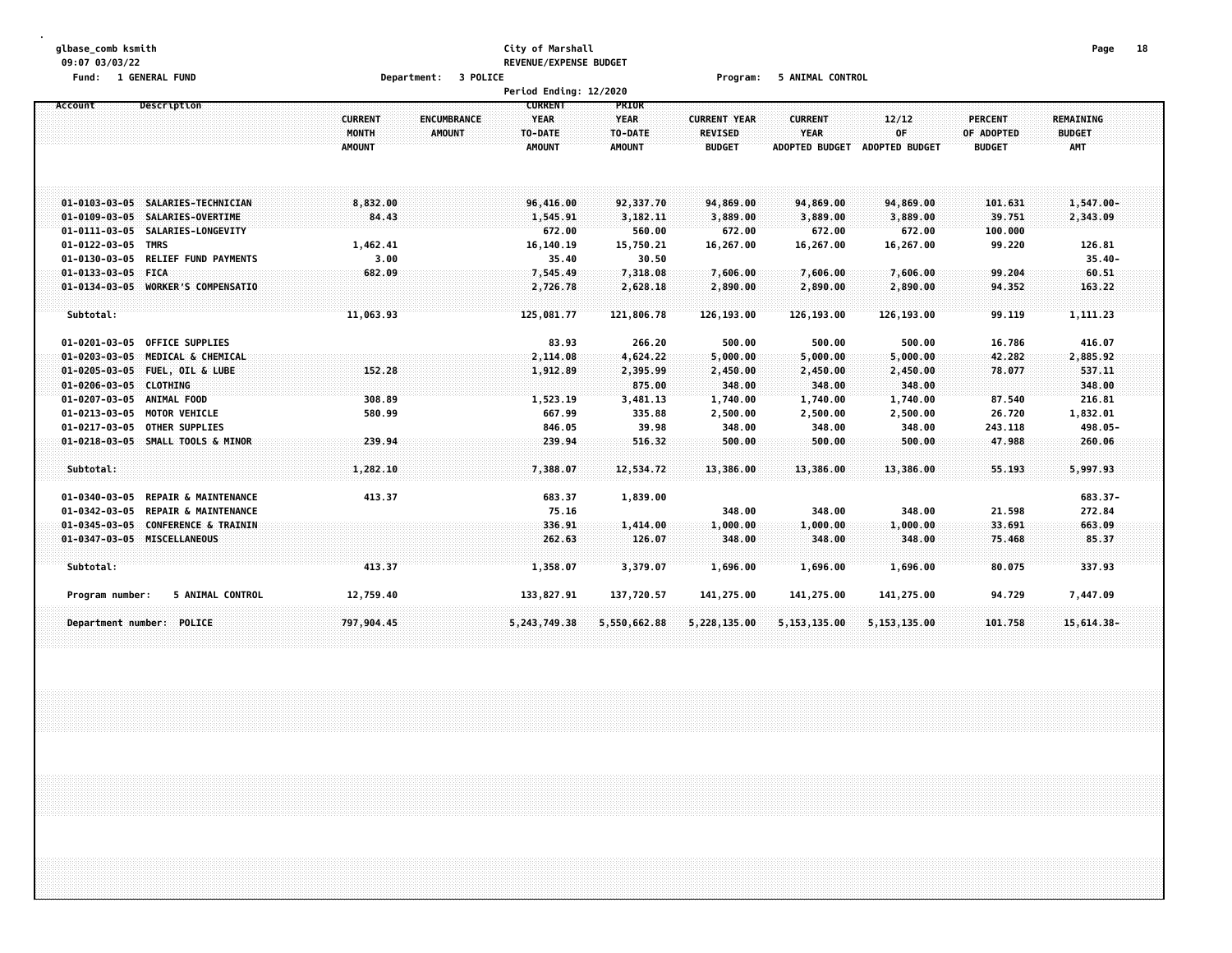#### **glbase\_comb ksmith City of Marshall Page 19 09:07 03/03/22 REVENUE/EXPENSE BUDGET**

**Fund: 1 GENERAL FUND Department: 4 FIRE Program: 1 FIRE PREVENTION**

|                                                                                                                  |                                                 | Period Ending: 12/2020                                                                           |                                                         |                                                        |                                                        |                                      |                                               |                                                 |  |
|------------------------------------------------------------------------------------------------------------------|-------------------------------------------------|--------------------------------------------------------------------------------------------------|---------------------------------------------------------|--------------------------------------------------------|--------------------------------------------------------|--------------------------------------|-----------------------------------------------|-------------------------------------------------|--|
| Account<br>Description                                                                                           | <b>CURRENT</b><br><b>MONTH</b><br><b>AMOUNT</b> | <b>CURRENT</b><br><b>YEAR</b><br><b>ENCUMBRANCE</b><br><b>AMOUNT</b><br>TO-DATE<br><b>AMOUNT</b> | <b>PRIOR</b><br><b>YEAR</b><br>TO-DATE<br><b>AMOUNT</b> | <b>CURRENT YEAR</b><br><b>REVISED</b><br><b>BUDGET</b> | <b>CURRENT</b><br><b>YEAR</b><br><b>ADOPTED BUDGET</b> | 12/12<br>0F<br><b>ADOPTED BUDGET</b> | <b>PERCENT</b><br>OF ADOPTED<br><b>BUDGET</b> | <b>REMAINING</b><br><b>BUDGET</b><br><b>AMT</b> |  |
| 01-0102-04-01 SALARIES-PROFESSIONA                                                                               | 10,419.84                                       | 113,749.92                                                                                       | 113, 315, 76                                            | 113,750.00                                             | 112,882.00                                             | 112,882.00                           | 100.769                                       | .08                                             |  |
| 01-0109-04-01 SALARIES-OVERTIME<br>01-0111-04-01 SALARIES-LONGEVITY                                              |                                                 | 1,159.13<br>1,744.00                                                                             | 1,648.00                                                | 2,000.00<br>1,744.00                                   | 2,000.00<br>1,744.00                                   | 2,000.00<br>1,744.00                 | 57.957<br>100.000                             | 840.87                                          |  |
| 01-0112-04-01 SALARIES-INCENTIVE<br>01-0113-04-01 UNIFORM ALLOWANCE<br>01-0115-04-01 SPECIAL ASSIGNMENT P        | 886.13<br>1,476.94                              | 9,673.57<br>16, 123. 22                                                                          | 11,284.31<br>360.00<br>16,061.68                        | 9,600.00<br>12,593.00                                  | 9,600.00<br>12,000.00                                  | 9,600.00<br>12,000.00                | 100.766<br>134.360                            | $73.57 -$<br>$3,530.22 -$                       |  |
| 01-0129-04-01 RELIEF FUND PAYMENTS<br>01-0132-04-01 FIREMEN RELIEF & RET                                         | 4.92<br>2,552.32                                | 53.71<br>28,434.22                                                                               | 54.14<br>28,499.98                                      | 52.00<br>28,435.00                                     | 52.00<br>27,577.00                                     | 52.00<br>27,577.00                   | 103.288<br>103.108                            | $1.71-$<br>.78                                  |  |
| 01-0133-04-01 FICA<br><b>WORKER'S COMPENSATIO</b><br>$01 - 0134 - 04 - 01$<br>01-0163-04-01 WEAPON REPLACEMENT A | 184.97                                          | 2,071.81<br>2,887.37<br>1,050.00                                                                 | 1,992.47<br>2,033.10<br>1,050.00                        | 2,020.00<br>3,037.00<br>1,050.00                       | 2,020.00<br>3,037.00<br>1,050.00                       | 2,020.00<br>3,037.00<br>1,050.00     | 102.565<br>95.073<br>100.000                  | $51.81 -$<br>149.63                             |  |
| Subtotal:                                                                                                        | 15,525.12                                       | 176,946.95                                                                                       | 176,299.44                                              | 174,281.00                                             | 171,962.00                                             | 171,962.00                           | 102.899                                       | $2,665.95 -$                                    |  |
| 01-0201-04-01 OFFICE SUPPLIES<br>01-0205-04-01 FUEL, OIL & LUBE                                                  | 49.48                                           | 84.87<br>564.10                                                                                  | 759.96                                                  | 100.00<br>665.00                                       | 100.00<br>665.00                                       | 100.00<br>665.00                     | 84.870<br>84.827                              | 15.13<br>100.90                                 |  |
| 01-0206-04-01 CLOTHING<br>01-0213-04-01 MOTOR VEHICLE                                                            | 65.45                                           | 600.46                                                                                           | 38.90<br>928.23                                         | 100.00<br>2,500.00                                     | 100.00<br>2,500.00                                     | 100.00<br>2,500.00                   | 24.018                                        | 100.00<br>1,899.54                              |  |
| 01-0217-04-01 OTHER SUPPLIES<br>01-0218-04-01 SMALL TOOLS & MINOR                                                |                                                 | 101.27<br>30.98                                                                                  | 33.01<br>59.88                                          | 200.00<br>300.00                                       | 200.00<br>300.00                                       | 200.00<br>300.00                     | 50.635<br>10.327                              | 98,73<br>269.02                                 |  |
| Subtotal:                                                                                                        | 114.93                                          | 1,381.68                                                                                         | 1,819.98                                                | 3,865.00                                               | 3,865.00                                               | 3.865.00                             | 35.749                                        | 2,483.32                                        |  |
| 01-0309-04-01 RADIO REPAIRS<br>01-0324-04-01 PRINTING & REPRODUCT                                                |                                                 | 412.50                                                                                           | 345.60                                                  | 100.00<br>1,000.00                                     | 100.00<br>1,000.00                                     | 100.00<br>1,000.00                   | 41.250                                        | 100.00<br>587.50                                |  |
| 01-0342-04-01 REPAIR & MAINTENANCE<br>01-0345-04-01 CONFERENCE & TRAININ<br>01-0346-04-01 DUES & SUBSCRIPTION    |                                                 | 759.33<br>1,345.50                                                                               | 784.42<br>1,495.00                                      | 100.00<br>850.00<br>600.00                             | 100.00<br>850.00<br>600.00                             | 100.00<br>850.00<br>600.00           | 89.333<br>224.250                             | 100.00<br>90.67<br>745.50-                      |  |
| 01-0347-04-01 MISCELLANEOUS                                                                                      |                                                 |                                                                                                  | 400.34                                                  | 50.00                                                  | 50.00                                                  | 50.00                                |                                               | 50.00                                           |  |
| Subtotal:                                                                                                        |                                                 | 2,517.33                                                                                         | 3,025.36                                                | 2,700.00                                               | 2,700.00                                               | 2,700.00                             | 93.234                                        | 182.67                                          |  |
| <b>1 FIRE PREVENTION</b><br>Program number:                                                                      | 15,640.05                                       | 180,845.96                                                                                       | 181, 144.78                                             | 180,846.00                                             | 178,527.00                                             | 178,527.00                           | 101.299                                       | .04                                             |  |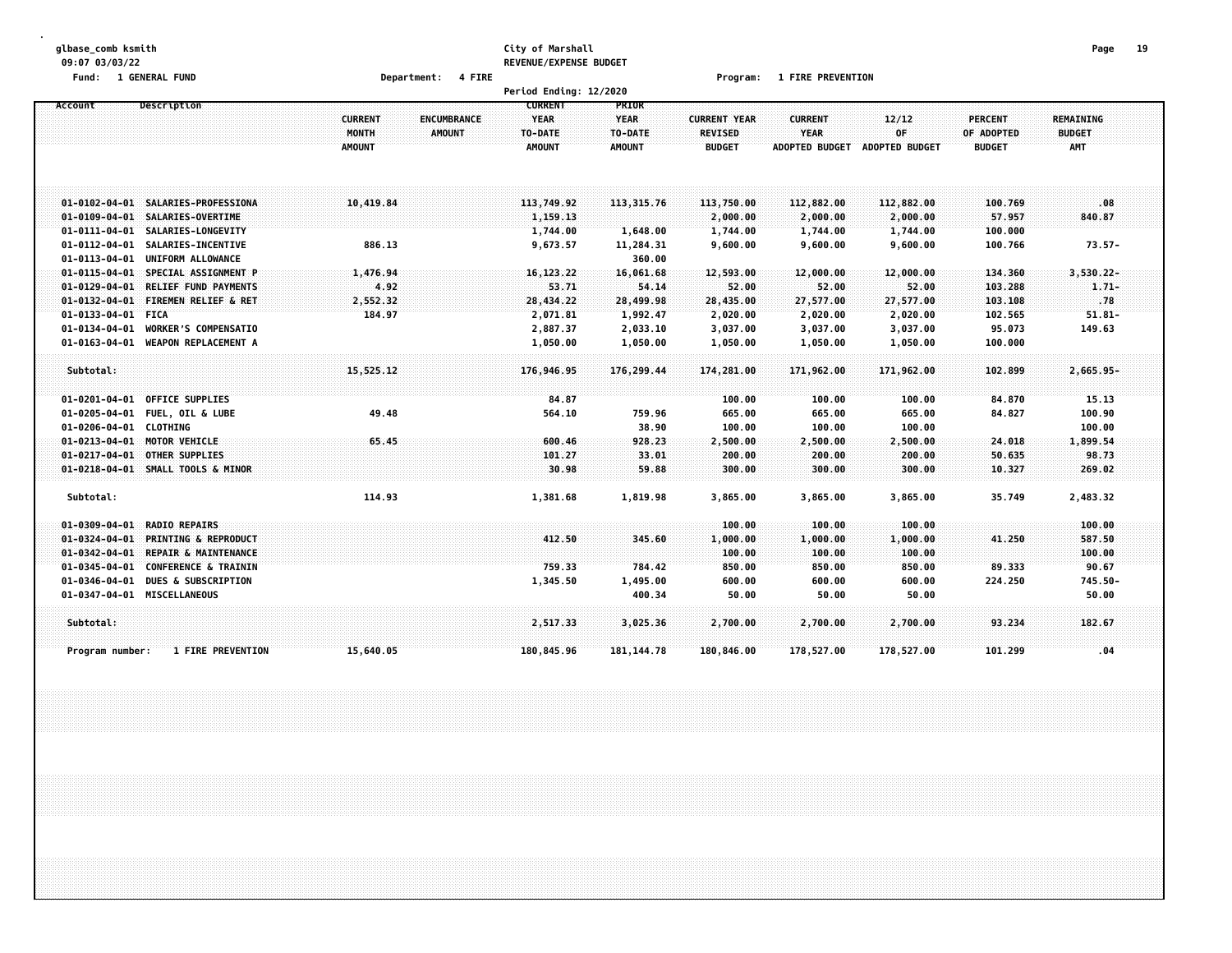#### **glbase\_comb ksmith City of Marshall Page 20 09:07 03/03/22 REVENUE/EXPENSE BUDGET**

**Fund: 1 GENERAL FUND Department: 4 FIRE Program: 2 FIRE SUPPRESSION**

| 12/12<br>OF<br>ADOPTED BUDGET<br>95,014.00<br>395,246.00<br>225,123.00<br>788,482.00<br>6,000.00<br>12,036.00<br>101,976.00<br>1,440.00<br>38,302.00<br>7,000.00<br>870.00 | <b>REMAINING</b><br><b>PERCENT</b><br>OF ADOPTED<br><b>BUDGET</b><br><b>AMT</b><br><b>BUDGET</b><br>102.143<br>$.18 -$<br>$:11 -$<br>100.769<br>104.879<br>$.46-$<br>104.638<br>.54<br>357.335<br>$.10 -$<br>1,709.00-<br>114.199<br>122.605<br>.19<br>98.333<br>24.00<br>113.936<br>.15<br>92.991<br>490.65 |
|----------------------------------------------------------------------------------------------------------------------------------------------------------------------------|--------------------------------------------------------------------------------------------------------------------------------------------------------------------------------------------------------------------------------------------------------------------------------------------------------------|
|                                                                                                                                                                            |                                                                                                                                                                                                                                                                                                              |
|                                                                                                                                                                            |                                                                                                                                                                                                                                                                                                              |
|                                                                                                                                                                            |                                                                                                                                                                                                                                                                                                              |
|                                                                                                                                                                            |                                                                                                                                                                                                                                                                                                              |
|                                                                                                                                                                            |                                                                                                                                                                                                                                                                                                              |
|                                                                                                                                                                            |                                                                                                                                                                                                                                                                                                              |
|                                                                                                                                                                            |                                                                                                                                                                                                                                                                                                              |
|                                                                                                                                                                            |                                                                                                                                                                                                                                                                                                              |
|                                                                                                                                                                            |                                                                                                                                                                                                                                                                                                              |
|                                                                                                                                                                            |                                                                                                                                                                                                                                                                                                              |
|                                                                                                                                                                            |                                                                                                                                                                                                                                                                                                              |
|                                                                                                                                                                            | 70.48<br>91.899                                                                                                                                                                                                                                                                                              |
| 332,484.00                                                                                                                                                                 | 27,500.10-<br>110.586                                                                                                                                                                                                                                                                                        |
| 24,349.00                                                                                                                                                                  | 1,039.20-<br>104.268                                                                                                                                                                                                                                                                                         |
| 36,621.00                                                                                                                                                                  | 94.908<br>1,864.83                                                                                                                                                                                                                                                                                           |
| 525.00                                                                                                                                                                     | 100.000                                                                                                                                                                                                                                                                                                      |
|                                                                                                                                                                            | 6,925.00                                                                                                                                                                                                                                                                                                     |
| 2,065,468.00                                                                                                                                                               | 106.053<br>$20,873.31 -$                                                                                                                                                                                                                                                                                     |
| 800.00                                                                                                                                                                     | 105.233<br>$41.86 -$                                                                                                                                                                                                                                                                                         |
| 150.00                                                                                                                                                                     | 29.980<br>105.03                                                                                                                                                                                                                                                                                             |
|                                                                                                                                                                            |                                                                                                                                                                                                                                                                                                              |
| 17,592.00                                                                                                                                                                  | 69.333<br>5,394.98                                                                                                                                                                                                                                                                                           |
| 18,600.00                                                                                                                                                                  | 1,606.39<br>91.363                                                                                                                                                                                                                                                                                           |
| 150.00                                                                                                                                                                     | $-125.860$<br>338.79                                                                                                                                                                                                                                                                                         |
| 50.00                                                                                                                                                                      | 50.00                                                                                                                                                                                                                                                                                                        |
| 45,000.00                                                                                                                                                                  | 65,525.81-<br>245.613                                                                                                                                                                                                                                                                                        |
| 1,500.00                                                                                                                                                                   | 308.84-<br>120.589                                                                                                                                                                                                                                                                                           |
| 2,000.00                                                                                                                                                                   | 46.537<br>1,069.27                                                                                                                                                                                                                                                                                           |
| 3,000.00                                                                                                                                                                   | 138.526<br>1,155.77-                                                                                                                                                                                                                                                                                         |
| 1,500.00                                                                                                                                                                   | 247.26<br>83.516                                                                                                                                                                                                                                                                                             |
| 16,000.00                                                                                                                                                                  | 24.366<br>12,101.50                                                                                                                                                                                                                                                                                          |
| 106,342.00                                                                                                                                                                 | 143.369<br>46,119.06-                                                                                                                                                                                                                                                                                        |
|                                                                                                                                                                            | 81.591<br>2,025.00                                                                                                                                                                                                                                                                                           |
|                                                                                                                                                                            | 70.145<br>1,898.76                                                                                                                                                                                                                                                                                           |
| 6,360.00                                                                                                                                                                   | 87.500<br>25.00                                                                                                                                                                                                                                                                                              |
| 200.00                                                                                                                                                                     | 1,000.00                                                                                                                                                                                                                                                                                                     |
| 1,000.00                                                                                                                                                                   | 29.660<br>351.70                                                                                                                                                                                                                                                                                             |
| 500.00                                                                                                                                                                     |                                                                                                                                                                                                                                                                                                              |
| 8,073.00                                                                                                                                                                   | 108.333<br>672.75-                                                                                                                                                                                                                                                                                           |
|                                                                                                                                                                            | 11,000.00                                                                                                                                                                                                                                                                                                    |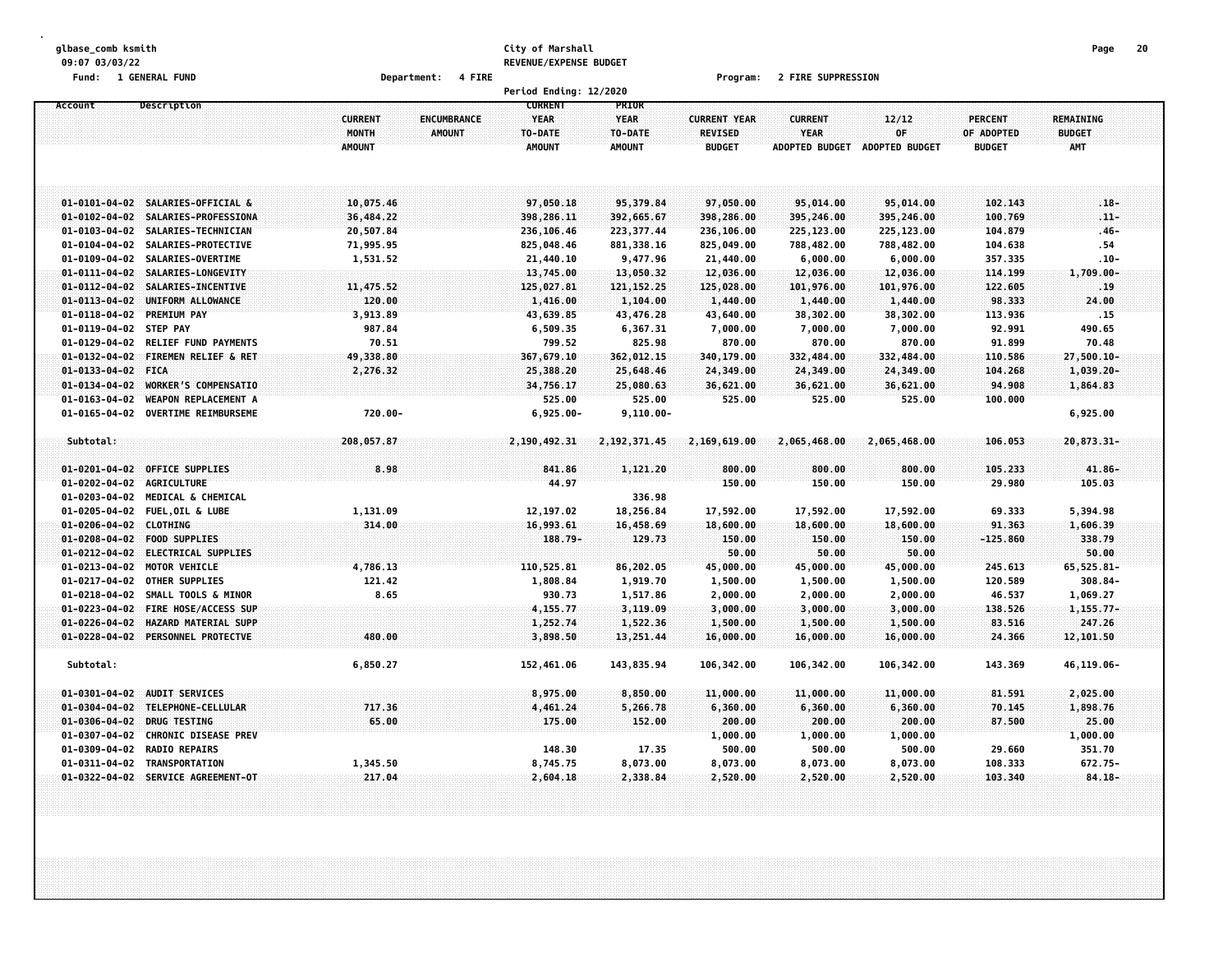# **glbase\_comb ksmith City of Marshall Page 21 09:07 03/03/22 REVENUE/EXPENSE BUDGET**

**Fund: 1 GENERAL FUND Department: 4 FIRE Program: 2 FIRE SUPPRESSION**

|         |                              | <b>I GLIBLIANE LUBB</b>                                                                                                                                                                                                                           |             |                    |  |  |                                          |                                                         | pepar ument. |                              | 91.DL |  |              |                                                                                 | Period Ending: 12/2020 |                              |                                                                              |     |                                                        |                                                                                | riogram. <i>L</i> TIME SUFFRESSION |                                                            |                               |       |                                                                                |  |                                               |                                                                         |  |                                                 |                                                                            |  |  |
|---------|------------------------------|---------------------------------------------------------------------------------------------------------------------------------------------------------------------------------------------------------------------------------------------------|-------------|--------------------|--|--|------------------------------------------|---------------------------------------------------------|--------------|------------------------------|-------|--|--------------|---------------------------------------------------------------------------------|------------------------|------------------------------|------------------------------------------------------------------------------|-----|--------------------------------------------------------|--------------------------------------------------------------------------------|------------------------------------|------------------------------------------------------------|-------------------------------|-------|--------------------------------------------------------------------------------|--|-----------------------------------------------|-------------------------------------------------------------------------|--|-------------------------------------------------|----------------------------------------------------------------------------|--|--|
| Account |                              |                                                                                                                                                                                                                                                   | Description |                    |  |  | <b>CURRENT</b><br>MONTH<br><b>AMOUNT</b> |                                                         |              | ENCUMBRANCE<br><b>AMOUNT</b> |       |  | TO-DATE      | <b>CURRENT</b><br><b>YEAR</b><br><b>AMOUNT</b>                                  |                        | <b>YEAR</b><br><b>AMOUNT</b> | PRIOR<br>TO-DATE                                                             |     | <b>CURRENT YEAR</b><br><b>REVISED</b><br><b>BUDGET</b> |                                                                                |                                    | <b>CURRENT</b><br><b>YEAR</b>                              | ADOPTED BUDGET ADOPTED BUDGET | 12/12 | OF                                                                             |  | <b>PERCENT</b><br>OF ADOPTED<br><b>BUDGET</b> |                                                                         |  | <b>REMAINING</b><br><b>BUDGET</b><br><b>AMT</b> |                                                                            |  |  |
|         |                              | 01-0323-04-02 SERVICE AGREEMENT-TE<br>01-0324-04-02 PRINTING & REPRODUCT<br>01-0342-04-02 REPAIR & MAINTENANCE<br>01-0344-04-02 RENTALS<br>01-0345-04-02 CONFERENCE & TRAININ<br>01-0346-04-02 DUES & SUBSCRIPTION<br>01-0347-04-02 MISCELLANEOUS |             |                    |  |  |                                          | 318.49<br>$8.00 -$<br>8.65<br>55.52<br>143.66<br>129.00 |              |                              |       |  |              | 4,029.58<br>212.55<br>12,852.50<br>1,015.25<br>8,654.99<br>1,375.60<br>3,174.16 |                        |                              | 3,302.75<br>290.69<br>10,486.92<br>3,663.64<br>19,574.85<br>684.00<br>504.36 |     |                                                        | 4,100.00<br>200.00<br>10,000.00<br>2,000.00<br>13,500.00<br>1,382.00<br>275.00 |                                    | 4,100.00<br>10,000.00<br>2,000.00<br>13,500.00<br>1,382.00 | 200.00<br>275.00              |       | 4,100.00<br>200.00<br>10,000.00<br>2,000.00<br>13,500.00<br>1,382.00<br>275.00 |  |                                               | 98.282<br>106.275<br>128.525<br>50.763<br>64.111<br>99.537<br>1,154.240 |  |                                                 | 70.42<br>$12.55 -$<br>2,852.50-<br>984.75<br>4,845.01<br>6.40<br>2,899.16- |  |  |
|         | Subtotal:                    | 01-0420-04-02 IMPROVEMENTS - DATA<br>01-0458-04-02 REPLACEMENT FUND<br>01-0460-04-02 LEASE/PURCHASE PAYME<br>01-0496-04-02 EQUIPMENT REPLACEMEN                                                                                                   |             |                    |  |  |                                          | 2,992.22<br>48,265.00-                                  |              |                              |       |  |              | 56,424.10<br>123,933.14                                                         |                        |                              | 63,205.18<br>15,825.00<br>126, 187.91                                        | .90 | 123,970.00                                             | 61,110.00<br>48,265.00                                                         |                                    | 61,110.00<br>48,265.00<br>123,970.00                       |                               |       | 61,110.00<br>48,265.00<br>123,970.00                                           |  |                                               | 92.332<br>99.970                                                        |  | 48,265.00                                       | 4,685.90<br>36.86                                                          |  |  |
|         | Subtotal:<br>Program number: |                                                                                                                                                                                                                                                   |             | 2 FIRE SUPPRESSION |  |  |                                          | 48,265.00-<br>169,635.36                                |              |                              |       |  |              | 123,933.14                                                                      |                        |                              | 142,013.81                                                                   |     | 172,235.00                                             |                                                                                |                                    | 172,235.00                                                 |                               |       | 172,235.00                                                                     |  |                                               | 71.956<br>104.913                                                       |  | 48,301.86<br>$14,004.61-$                       |                                                                            |  |  |
|         |                              |                                                                                                                                                                                                                                                   |             |                    |  |  |                                          |                                                         |              |                              |       |  | 2,523,310.61 |                                                                                 |                        |                              | 2,541,426.38                                                                 |     | 2,509,306.00                                           |                                                                                |                                    | 2,405,155.00                                               |                               |       | 2,405,155.00                                                                   |  |                                               |                                                                         |  |                                                 |                                                                            |  |  |
|         |                              |                                                                                                                                                                                                                                                   |             |                    |  |  |                                          |                                                         |              |                              |       |  |              |                                                                                 |                        |                              |                                                                              |     |                                                        |                                                                                |                                    |                                                            |                               |       |                                                                                |  |                                               |                                                                         |  |                                                 |                                                                            |  |  |
|         |                              |                                                                                                                                                                                                                                                   |             |                    |  |  |                                          |                                                         |              |                              |       |  |              |                                                                                 |                        |                              |                                                                              |     |                                                        |                                                                                |                                    |                                                            |                               |       |                                                                                |  |                                               |                                                                         |  |                                                 |                                                                            |  |  |
|         |                              |                                                                                                                                                                                                                                                   |             |                    |  |  |                                          |                                                         |              |                              |       |  |              |                                                                                 |                        |                              |                                                                              |     |                                                        |                                                                                |                                    |                                                            |                               |       |                                                                                |  |                                               |                                                                         |  |                                                 |                                                                            |  |  |
|         |                              |                                                                                                                                                                                                                                                   |             |                    |  |  |                                          |                                                         |              |                              |       |  |              |                                                                                 |                        |                              |                                                                              |     |                                                        |                                                                                |                                    |                                                            |                               |       |                                                                                |  |                                               |                                                                         |  |                                                 |                                                                            |  |  |
|         |                              |                                                                                                                                                                                                                                                   |             |                    |  |  |                                          |                                                         |              |                              |       |  |              |                                                                                 |                        |                              |                                                                              |     |                                                        |                                                                                |                                    |                                                            |                               |       |                                                                                |  |                                               |                                                                         |  |                                                 |                                                                            |  |  |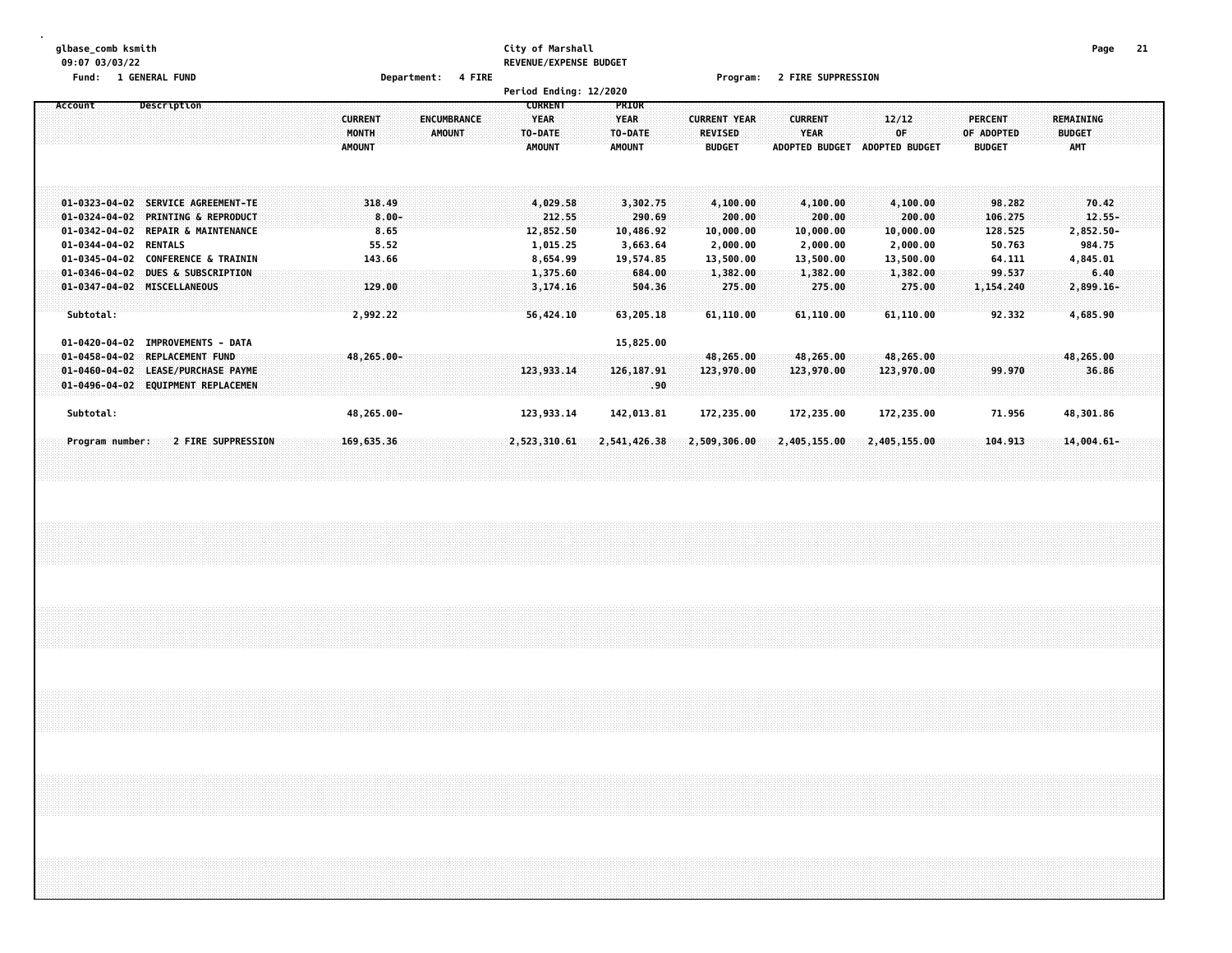### **glbase\_comb ksmith City of Marshall Page 22 09:07 03/03/22 REVENUE/EXPENSE BUDGET**

**Fund: 1 GENERAL FUND Department: 4 FIRE Program: 3 EMERGENCY MEDICAL SERVICES**

|                       |                             |                | Period Ending: 12/2020     |               |                     |                       |                |                |               |  |
|-----------------------|-----------------------------|----------------|----------------------------|---------------|---------------------|-----------------------|----------------|----------------|---------------|--|
| Account               | Description                 |                | <b>CURRENT</b>             | PRIOR         |                     |                       |                |                |               |  |
|                       |                             | <b>CURRENT</b> | <b>YEAR</b><br>ENCUMBRANCE | <b>YEAR</b>   | <b>CURRENT YEAR</b> | <b>CURRENT</b>        | 12/12          | <b>PERCENT</b> | REMAINING     |  |
|                       |                             | <b>MONTH</b>   | <b>AMOUNT</b><br>TO-DATE   | TO-DATE       | <b>REVISED</b>      | <b>YEAR</b>           | OF             | OF ADOPTED     | <b>BUDGET</b> |  |
|                       |                             | <b>AMOUNT</b>  | <b>AMOUNT</b>              | <b>AMOUNT</b> | <b>BUDGET</b>       | <b>ADOPTED BUDGET</b> | ADOPTED BUDGET | <b>BUDGET</b>  | <b>AMT</b>    |  |
|                       |                             |                |                            |               |                     |                       |                |                |               |  |
| $01 - 0102 - 04 - 03$ | SALARIES-PROFESSIONA        | 23,790.53      | 250,206.59                 | 246, 177.24   | 247,345.00          | 247,345.00            | 247,345.00     | 101.157        | 2,861.59-     |  |
| $01 - 0103 - 04 - 03$ | SALARIES-TECHNICIAN         | 15,035.31      | 159,878.40                 | 157,436.89    | 158,850.00          | 158,850.00            | 158,850.00     | 100.647        | $1,028.40-$   |  |
| $01 - 0104 - 04 - 03$ | SALARIES-PROTECTIVE         | 34,836.01      | 382,016.15                 | 403,342.52    | 493,904.00          | 493,904.00            | 493,904.00     | 77.346         | 111,887.85    |  |
| $01 - 0106 - 04 - 03$ | SALARIES-OFFICE & CL        | 3,221.76       | 35,190.88                  | 35,368.14     | 34,903.00           | 34,903.00             | 34,903.00      | 100.825        | 287.88-       |  |
| $01 - 0109 - 04 - 03$ | SALARIES-OVERTIME           | 684.61         | 8,067.06                   | 6,594.97      | 4,500.00            | 4,500.00              | 4,500.00       | 179.268        | 3,567.06-     |  |
| $01 - 0111 - 04 - 03$ | SALARIES-LONGEVITY          |                | 7,828.00                   | 7,316.00      | 10,432.00           | 10,432.00             | 10,432.00      | 75.038         | 2,604.00      |  |
| $01 - 0112 - 04 - 03$ | <b>INCENTIVE PAY</b>        | 5,042.48       | 61,869.48                  | 63,388.59     | 85,296.00           | 85,296.00             | 85,296.00      | 72.535         | 23,426.52     |  |
| $01 - 0115 - 04 - 03$ | SPECIAL ASSIGNMENT P        |                |                            |               | 26,487.00           | 26,487.00             | 26,487.00      |                | 26,487.00     |  |
| $01 - 0118 - 04 - 03$ | <b>PREMIUM PAY</b>          | 1,316.75       | 16,371.72                  | 16,818.90     | 24,582.00           | 24,582.00             | 24,582.00      | 66.600         | 8,210.28      |  |
| $01 - 0119 - 04 - 03$ | <b>STEP PAY</b>             | 1,565.14       | 11,002.68                  | 13,533.98     | 2,400.00            | 2,400.00              | 2,400.00       | 458.445        | $8,602.68 -$  |  |
| $01 - 0122 - 04 - 03$ | <b>TMRS</b>                 | 528.43         | 5,892.08                   | 5,923.30      | 5,844.00            | 5,844.00              | 5,844.00       | 100.823        | $48.08 -$     |  |
| $01 - 0129 - 04 - 03$ | RELIEF FUND PAYMENTS        | 33.57          | 392.77                     | 391.88        | 335.00              | 335.00                | 335.00         | 117.245        | $57.77-$      |  |
| $01 - 0132 - 04 - 03$ | FIREMEN RELIEF & RET        | 17,078.99      | 181, 122. 13               | 177,594.36    | 208,490.00          | 208,490.00            | 208,490.00     | 86.873         | 27,367.87     |  |
| $01 - 0133 - 04 - 03$ | <b>FICA</b>                 | 1,413.81       | 15,326.31                  | 14,482.71     | 18,001.00           | 18,001.00             | 18,001.00      | 85.141         | 2,674.69      |  |
| $01 - 0134 - 04 - 03$ | <b>WORKER'S COMPENSATIO</b> |                | 21,949.52                  | 15,392.32     | 23,042.00           | 23,042.00             | 23,042.00      | 95.259         | 1,092.48      |  |
| $01 - 0166 - 04 - 03$ | SALARY SVGS-NON EMER        |                |                            |               | 46,961.00-          | 46,961.00-            | 46,961.00-     |                | 46,961.00-    |  |
| $01 - 0167 - 04 - 03$ | OT SVGS-NON EMERGENC        |                |                            |               | 2,434.00-           | 2,434.00-             | $2,434.00 -$   |                | 2,434.00-     |  |
| Subtotal:             |                             | 104,547.39     | 1, 157, 113.77             | 1,163,761.80  | 1,295,016.00        | 1,295,016.00          | 1,295,016.00   | 89.351         | 137,902.23    |  |
|                       |                             |                |                            |               |                     |                       |                |                |               |  |
| $01 - 0201 - 04 - 03$ | <b>OFFICE SUPPLIES</b>      |                | 1,387.23                   | 913.71        | 1,000.00            | 1,000.00              | 1,000.00       | 138.723        | 387.23-       |  |
| $01 - 0203 - 04 - 03$ | MEDICAL & CHEMICAL          | 978.84-        | 68,558.96                  | 60,199.77     | 54,000.00           | 54,000.00             | 54,000.00      | 126.961        | 14,558.96-    |  |
| $01 - 0205 - 04 - 03$ | FUEL, OIL & LUBE            | 2,337.97       | 24,478.76                  | 29,933.33     | 28,000.00           | 28,000.00             | 28,000.00      | 87.424         | 3,521.24      |  |
| $01 - 0208 - 04 - 03$ | <b>FOOD SUPPLIES</b>        |                |                            |               | 100.00              | 100.00                | 100.00         |                | 100.00        |  |
| $01 - 0213 - 04 - 03$ | MOTOR VEHICLE               | 4,758.89       | 21,393.33<br>7.85          | 44, 262.59    | 45,000.00           | 45,000.00             | 45,000.00      | 47.541<br>.523 | 23,606.67     |  |
| $01 - 0217 - 04 - 03$ | <b>OTHER SUPPLIES</b>       |                |                            | 657.01        | 1,500.00            | 1,500.00              | 1,500.00       |                | 1,492.15      |  |
| $01 - 0218 - 04 - 03$ | SMALL TOOLS & MINOR         |                | 5,167.82                   | 1,292.32      | 1,000.00            | 1,000.00              | 1,000.00       | 516.782        | 4,167.82-     |  |
| $01 - 0229 - 04 - 03$ | <b>EXPENSE REDUCTION SV</b> |                |                            |               | 38,000.00-          | 38,000.00-            | 38,000.00-     |                | 38,000.00-    |  |
| Subtotal:             |                             | 6,118.02       | 120,993.95                 | 137,258.73    | 92,600.00           | 92,600.00             | 92,600.00      | 130.663        | 28,393.95-    |  |
| $01 - 0305 - 04 - 03$ | <b>EMERGENCY DOCTOR CON</b> | 1,500.00       | 18,000.00                  | 18,000.00     | 18,600.00           | 18,600.00             | 18,600.00      | 96.774         | 600.00        |  |
| $01 - 0306 - 04 - 03$ | <b>DRUG TESTING</b>         |                |                            |               | 100.00              | 100.00                | 100.00         |                | 100.00        |  |
| $01 - 0307 - 04 - 03$ | <b>CHRONIC DISEASE PREV</b> |                |                            | 539.00        | 550.00              | 550.00                | 550.00         |                | 550.00        |  |
| $01 - 0309 - 04 - 03$ | <b>RADIO REPAIRS</b>        | 225.00         | 225.00                     | 28.25         | 200.00              | 200.00                | 200.00         | 112.500        | $25.00 -$     |  |
| $01 - 0316 - 04 - 03$ | <b>CONTRACTED SERVICES</b>  | 12,042.35      | 115,444.72                 | 108,997.57    | 102,000.00          | 102,000.00            | 102,000.00     | 113.181        | 13,444.72-    |  |
| $01 - 0322 - 04 - 03$ | SERVICE AGREEMENT-OT        | 228.06         | 12,536.58                  | 6,903.34      | 11,000.00           | 11,000.00             | 11,000.00      | 113.969        | 1,536.58-     |  |
| $01 - 0342 - 04 - 03$ | REPAIR & MAINTENANCE        |                | 5,200.15                   | 133.79        | 500.00              | 500.00                | 500.00         | 1,040.030      | 4,700.15-     |  |
| $01 - 0345 - 04 - 03$ | CONFERENCE & TRAININ        |                | 4,682.50                   | 5,817.21      | 8,500.00            | 8,500.00              | 8,500.00       | 55.088         | 3,817.50      |  |
| $01 - 0346 - 04 - 03$ | DUES & SUBSCRIPTIONS        |                | 705.00                     | 296.00        | 932.00              | 932.00                | 932.00         | 75.644         | 227.00        |  |
| 01-0347-04-03         | MISCELLANEOUS               |                |                            |               | 500.00              | 500.00                | 500.00         |                | 500.00        |  |
|                       |                             |                |                            |               |                     |                       |                |                |               |  |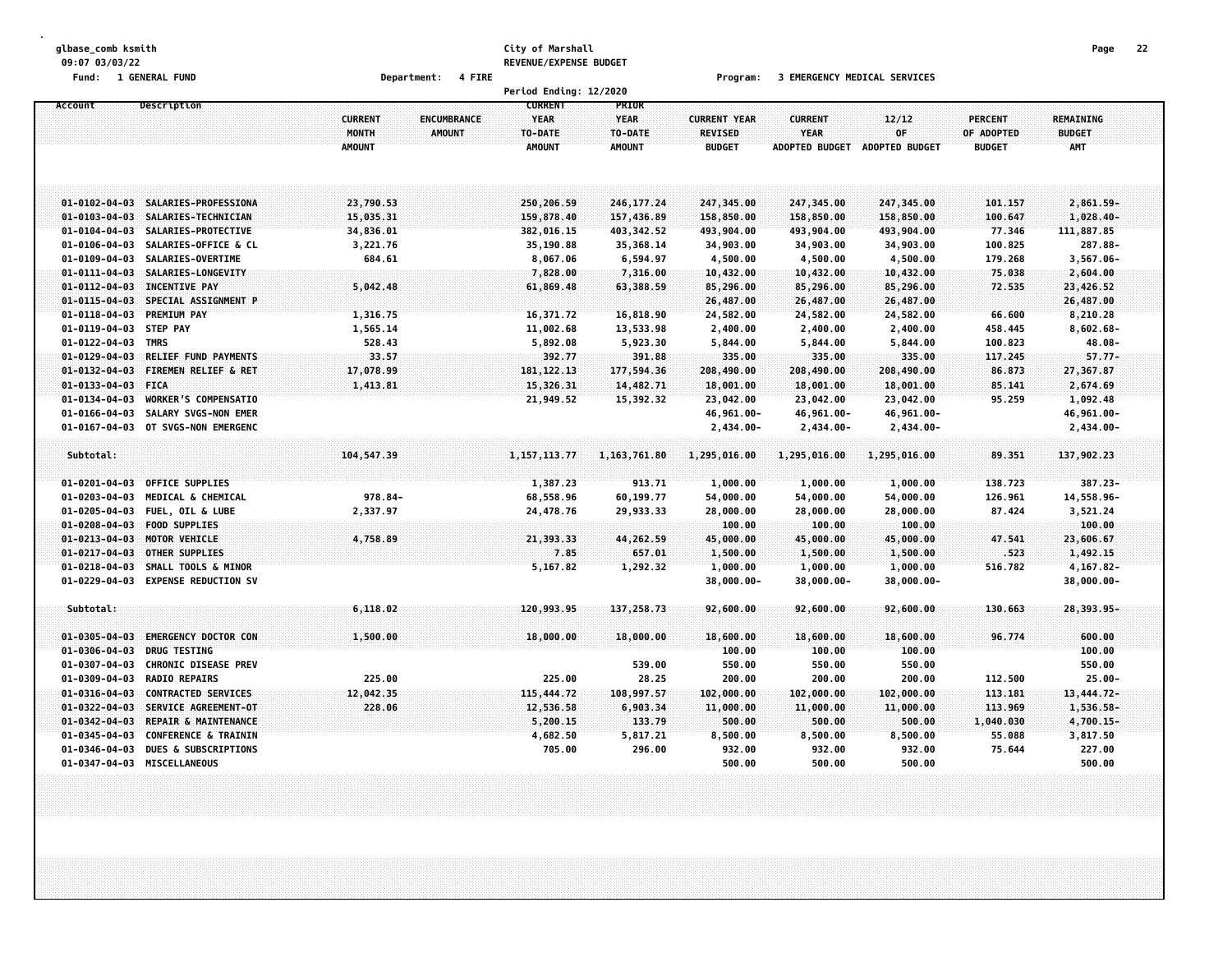#### **glbase\_comb ksmith City of Marshall Page 23 09:07 03/03/22 REVENUE/EXPENSE BUDGET**

**Fund: 1 GENERAL FUND Department: 4 FIRE Program: 3 EMERGENCY MEDICAL SERVICES**

|  | Account   |                 | Description                                                              |  |                            |  |                         |  |                       |  | <b>CURRENT</b>        | Period Ending: 12/2020 | PRIOR                  |              |  |                |                     |  |                               |  |              |                         |                               |  |                              |  |               |                         |  |  |
|--|-----------|-----------------|--------------------------------------------------------------------------|--|----------------------------|--|-------------------------|--|-----------------------|--|-----------------------|------------------------|------------------------|--------------|--|----------------|---------------------|--|-------------------------------|--|--------------|-------------------------|-------------------------------|--|------------------------------|--|---------------|-------------------------|--|--|
|  |           |                 |                                                                          |  |                            |  | <b>CURRENT</b><br>MONTH |  | ENCUMBRANCE<br>AMOUNT |  | YEAR<br>TO-DATE       |                        | <b>YEAR</b><br>TO-DATE |              |  | <b>REVISED</b> | <b>CURRENT YEAR</b> |  | <b>CURRENT</b><br><b>YEAR</b> |  |              | 12/12<br>0 <sup>F</sup> |                               |  | <b>PERCENT</b><br>OF ADOPTED |  | <b>BUDGET</b> | REMAINING               |  |  |
|  |           |                 |                                                                          |  |                            |  | <b>AMOUNT</b>           |  |                       |  | <b>AMOUNT</b>         |                        | <b>AMOUNT</b>          |              |  | <b>BUDGET</b>  |                     |  |                               |  |              |                         | ADOPTED BUDGET ADOPTED BUDGET |  | <b>BUDGET</b>                |  | AMT           |                         |  |  |
|  |           |                 |                                                                          |  |                            |  |                         |  |                       |  |                       |                        |                        |              |  |                |                     |  |                               |  |              |                         |                               |  |                              |  |               |                         |  |  |
|  | Subtotal: |                 |                                                                          |  |                            |  | 13,995.41               |  |                       |  | 156,793.95            |                        | 140,715.16             |              |  |                | 142,882.00          |  | 142,882.00                    |  | 142,882.00   |                         |                               |  | 109.737                      |  |               | 13, 911.95-             |  |  |
|  |           |                 | 01-0440-04-03 OTHER MACHINERY & EQ<br>01-0490-04-03 NON DEPRECIABLE CAPI |  |                            |  | 36,532.79<br>2,593.98   |  |                       |  | 51,206.77<br>2,593.98 |                        |                        |              |  |                | 17,500.00           |  | 17,500.00                     |  |              | 17,500.00               |                               |  | 292.610                      |  |               | 33,706.77-<br>2,593.98- |  |  |
|  | Subtotal: |                 |                                                                          |  |                            |  | 39,126.77               |  |                       |  | 53,800.75             |                        |                        |              |  |                | 17,500.00           |  | 17,500.00                     |  |              | 17,500.00               |                               |  | 307.433                      |  |               | $36,300.75 -$           |  |  |
|  |           | Program number: |                                                                          |  | 3 EMERGENCY MEDICAL SERVIC |  | 163,787.59              |  |                       |  | 1,488,702.42          |                        |                        | 1,441,735.69 |  |                | 1,547,998.00        |  | 1,547,998.00                  |  | 1,547,998.00 |                         |                               |  | 96.170                       |  |               | 59,295.58               |  |  |
|  |           |                 |                                                                          |  |                            |  |                         |  |                       |  |                       |                        |                        |              |  |                |                     |  |                               |  |              |                         |                               |  |                              |  |               |                         |  |  |
|  |           |                 |                                                                          |  |                            |  |                         |  |                       |  |                       |                        |                        |              |  |                |                     |  |                               |  |              |                         |                               |  |                              |  |               |                         |  |  |
|  |           |                 |                                                                          |  |                            |  |                         |  |                       |  |                       |                        |                        |              |  |                |                     |  |                               |  |              |                         |                               |  |                              |  |               |                         |  |  |
|  |           |                 |                                                                          |  |                            |  |                         |  |                       |  |                       |                        |                        |              |  |                |                     |  |                               |  |              |                         |                               |  |                              |  |               |                         |  |  |
|  |           |                 |                                                                          |  |                            |  |                         |  |                       |  |                       |                        |                        |              |  |                |                     |  |                               |  |              |                         |                               |  |                              |  |               |                         |  |  |
|  |           |                 |                                                                          |  |                            |  |                         |  |                       |  |                       |                        |                        |              |  |                |                     |  |                               |  |              |                         |                               |  |                              |  |               |                         |  |  |
|  |           |                 |                                                                          |  |                            |  |                         |  |                       |  |                       |                        |                        |              |  |                |                     |  |                               |  |              |                         |                               |  |                              |  |               |                         |  |  |
|  |           |                 |                                                                          |  |                            |  |                         |  |                       |  |                       |                        |                        |              |  |                |                     |  |                               |  |              |                         |                               |  |                              |  |               |                         |  |  |
|  |           |                 |                                                                          |  |                            |  |                         |  |                       |  |                       |                        |                        |              |  |                |                     |  |                               |  |              |                         |                               |  |                              |  |               |                         |  |  |
|  |           |                 |                                                                          |  |                            |  |                         |  |                       |  |                       |                        |                        |              |  |                |                     |  |                               |  |              |                         |                               |  |                              |  |               |                         |  |  |
|  |           |                 |                                                                          |  |                            |  |                         |  |                       |  |                       |                        |                        |              |  |                |                     |  |                               |  |              |                         |                               |  |                              |  |               |                         |  |  |
|  |           |                 |                                                                          |  |                            |  |                         |  |                       |  |                       |                        |                        |              |  |                |                     |  |                               |  |              |                         |                               |  |                              |  |               |                         |  |  |
|  |           |                 |                                                                          |  |                            |  |                         |  |                       |  |                       |                        |                        |              |  |                |                     |  |                               |  |              |                         |                               |  |                              |  |               |                         |  |  |
|  |           |                 |                                                                          |  |                            |  |                         |  |                       |  |                       |                        |                        |              |  |                |                     |  |                               |  |              |                         |                               |  |                              |  |               |                         |  |  |
|  |           |                 |                                                                          |  |                            |  |                         |  |                       |  |                       |                        |                        |              |  |                |                     |  |                               |  |              |                         |                               |  |                              |  |               |                         |  |  |
|  |           |                 |                                                                          |  |                            |  |                         |  |                       |  |                       |                        |                        |              |  |                |                     |  |                               |  |              |                         |                               |  |                              |  |               |                         |  |  |
|  |           |                 |                                                                          |  |                            |  |                         |  |                       |  |                       |                        |                        |              |  |                |                     |  |                               |  |              |                         |                               |  |                              |  |               |                         |  |  |
|  |           |                 |                                                                          |  |                            |  |                         |  |                       |  |                       |                        |                        |              |  |                |                     |  |                               |  |              |                         |                               |  |                              |  |               |                         |  |  |
|  |           |                 |                                                                          |  |                            |  |                         |  |                       |  |                       |                        |                        |              |  |                |                     |  |                               |  |              |                         |                               |  |                              |  |               |                         |  |  |
|  |           |                 |                                                                          |  |                            |  |                         |  |                       |  |                       |                        |                        |              |  |                |                     |  |                               |  |              |                         |                               |  |                              |  |               |                         |  |  |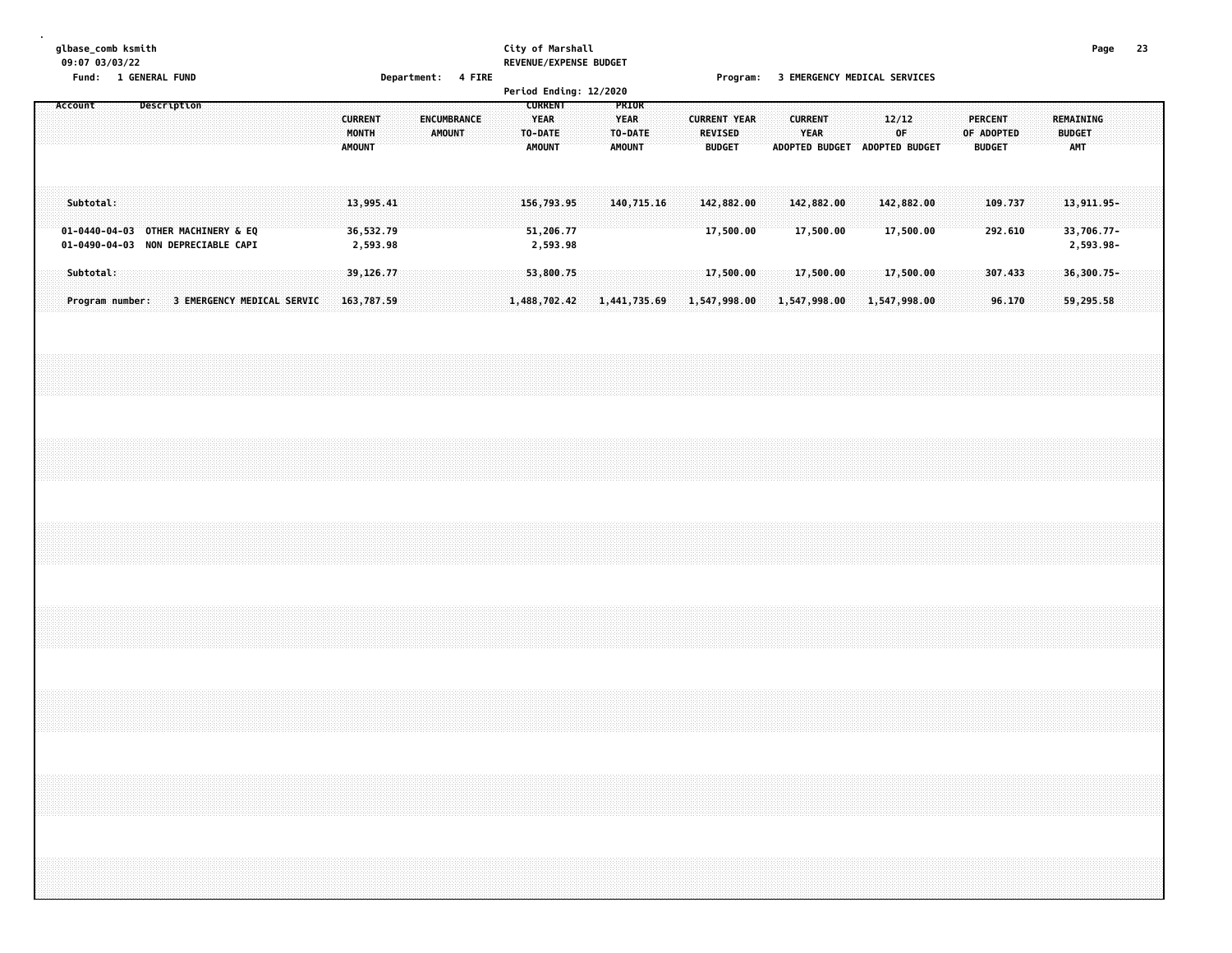# **glbase\_comb ksmith City of Marshall Page 24**

**09:07 03/03/22 REVENUE/EXPENSE BUDGET**

**Fund: 1 GENERAL FUND Department: 4 FIRE Program: 4 EMERGENCY MANAGEMENT**

|                                                                                                                                                                                                                                                                                                     |                                                                                 | Period Ending: 12/2020                                    |                                                            |                                                                  |                                                        |                                                        |                                               |                                             |
|-----------------------------------------------------------------------------------------------------------------------------------------------------------------------------------------------------------------------------------------------------------------------------------------------------|---------------------------------------------------------------------------------|-----------------------------------------------------------|------------------------------------------------------------|------------------------------------------------------------------|--------------------------------------------------------|--------------------------------------------------------|-----------------------------------------------|---------------------------------------------|
| Description<br>Account                                                                                                                                                                                                                                                                              | <b>CURRENT</b><br><b>ENCUMBRANCE</b><br>MONTH<br><b>AMOUNT</b><br><b>AMOUNT</b> | <b>CURRENT</b><br><b>YEAR</b><br>TO-DATE<br><b>AMOUNT</b> | PRIOR<br><b>YEAR</b><br>TO-DATE<br><b>AMOUNT</b>           | <b>CURRENT YEAR</b><br><b>REVISED</b><br><b>BUDGET</b>           | <b>CURRENT</b><br><b>YEAR</b><br><b>ADOPTED BUDGET</b> | 12/12<br>OF<br>ADOPTED BUDGET                          | <b>PERCENT</b><br>OF ADOPTED<br><b>BUDGET</b> | REMAINING<br><b>BUDGET</b><br><b>AMT</b>    |
| <b>FIREMEN RELIEF &amp; RET</b><br>$01 - 0132 - 04 - 04$<br><b>FICA-SALARY RESERVE</b><br>$01 - 0133 - 04 - 04$<br><b>WORKMEN'S COMPENSATI</b><br>01-0134-04-04                                                                                                                                     | 71.97<br>5.14                                                                   | 458.07<br>33.41<br>43.63                                  | 419.87<br>30.84<br>30.56                                   | 421.00<br>31.00<br>46.00                                         | 421.00<br>31.00<br>46.00                               | 421.00<br>31.00<br>46.00                               | 108.805<br>107.774<br>94.848                  | $37.07 -$<br>$2.41 -$<br>2.37               |
| Subtotal:                                                                                                                                                                                                                                                                                           | 77.11                                                                           | 535.11                                                    | 481.27                                                     | 498.00                                                           | 498.00                                                 | 498.00                                                 | 107.452                                       | $37.11 -$                                   |
| TELEPHONE-CELLULAR<br>$01 - 0304 - 04 - 04$<br>$01 - 0311 - 04 - 04$<br>TRANSPORTATION<br>$01 - 0323 - 04 - 04$<br>SERVICE AGREEMENT-TE<br>01-0334-04-04<br><b>INTERNET-SATELLITE S</b><br>01-0342-04-04<br><b>REPAIR &amp; MAINTENANCE</b><br><b>CONFERENCE AND TRAIN</b><br>$01 - 0345 - 04 - 04$ | 151.96<br>354.50<br>403.96                                                      | 911.76<br>2,304.25<br>1,200.00<br>3,646.78<br>7,594.51    | 911.76<br>2,127.00<br>1,200.00<br>5,621.08<br>31, 379. 32- | 757.00<br>2,305.00<br>1,200.00<br>4,015.00<br>7,595.00<br>300.00 | 2,127.00<br>1,200.00<br>4,015.00<br>5,000.00<br>300.00 | 2,127.00<br>1,200.00<br>4,015.00<br>5,000.00<br>300.00 | 108.333<br>100.000<br>90.829<br>151.890       | $154.76-$<br>.75<br>368.22<br>.49<br>300.00 |
| Subtotal:                                                                                                                                                                                                                                                                                           | 910.42                                                                          | 15,657.30                                                 | 21,519.48-                                                 | 16,172.00                                                        | 12,642.00                                              | 12,642.00                                              | 123.851                                       | 514.70                                      |
| 01-0440-04-04 OTHER MACHINERY & EQ                                                                                                                                                                                                                                                                  |                                                                                 |                                                           | 43,539.88                                                  |                                                                  |                                                        |                                                        |                                               |                                             |
| Subtotal:<br><b>4 EMERGENCY MANAGEMENT</b><br>Program number:                                                                                                                                                                                                                                       | 987.53                                                                          | 16, 192. 41                                               | 43,539.88<br>22,501.67                                     | 16,670.00                                                        | 13,140.00                                              | 13,140.00                                              | 123.230                                       | 477.59                                      |
| Department number: FIRE                                                                                                                                                                                                                                                                             | 350,050.53                                                                      | 4,209,051.40                                              | 4,186,808.52                                               | 4,254,820.00                                                     | 4,144,820.00                                           | 4,144,820.00                                           | 101.550                                       | 45,768.60                                   |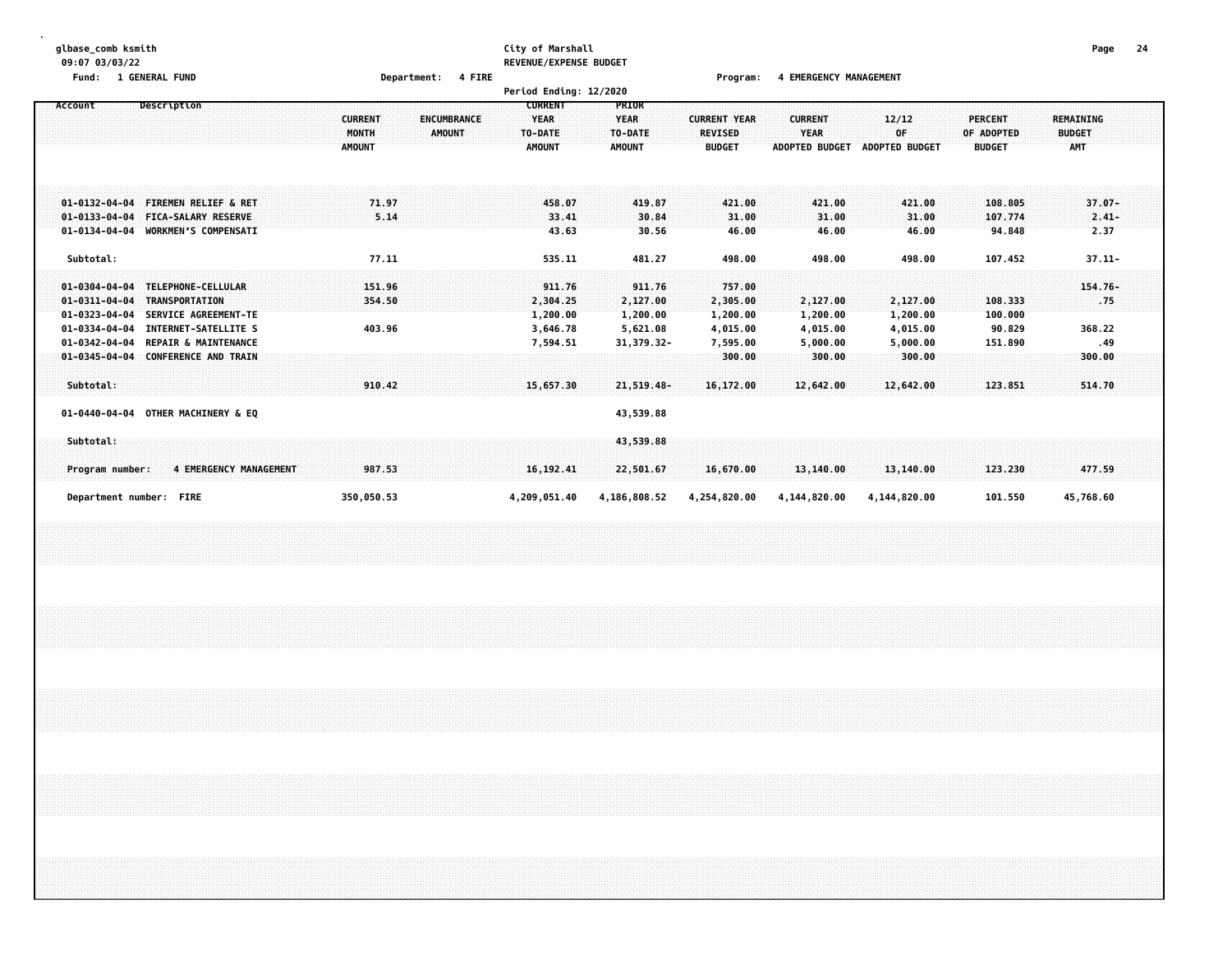#### **glbase\_comb ksmith City of Marshall Page 25 09:07 03/03/22 REVENUE/EXPENSE BUDGET Fund: 1 GENERAL FUND Department: 5 PUBLIC WORKS Program: 2 STREET MAINTENANCE**

|                            |                                    |                | Period Ending: 12/2020            |              |                     |                |                |                |                  |  |
|----------------------------|------------------------------------|----------------|-----------------------------------|--------------|---------------------|----------------|----------------|----------------|------------------|--|
| Account                    | Description                        |                | <b>CURRENT</b>                    | PRIOR        |                     |                |                |                |                  |  |
|                            |                                    | <b>CURRENT</b> | <b>YEAR</b><br><b>ENCUMBRANCE</b> | <b>YEAR</b>  | <b>CURRENT YEAR</b> | <b>CURRENT</b> | 12/12          | <b>PERCENT</b> | <b>REMAINING</b> |  |
|                            |                                    | <b>MONTH</b>   | <b>AMOUNT</b><br>TO-DATE          | TO-DATE      | REVISED             | <b>YEAR</b>    | OF             | OF ADOPTED     | <b>BUDGET</b>    |  |
|                            |                                    | <b>AMOUNT</b>  | <b>AMOUNT</b>                     | AMOUNT       | <b>BUDGET</b>       | ADOPTED BUDGET | ADOPTED BUDGET | <b>BUDGET</b>  | <b>AMT</b>       |  |
|                            |                                    |                |                                   |              |                     |                |                |                |                  |  |
|                            |                                    |                |                                   |              |                     |                |                |                |                  |  |
|                            | 01-0107-05-02 SALARIES-SKILLED CRA | 16,815.36      | 183, 344, 00                      | 194,043.54   | 183, 157.00         | 181,002.00     | 181,002.00     | 101.294        | $187.00 -$       |  |
|                            | 01-0108-05-02 SALARIES-SERVICE MAI | 8,647.20       | 77,069.67                         | 118,745.19   | 77,070.00           | 111,571.00     | 111,571.00     | 69.077         | . 33             |  |
|                            | 01-0109-05-02 SALARIES-OVERTIME    | 962.96         | 7,820.28                          | 14,763.17    | 11,080.00           | 11,080.00      | 11,080.00      | 70.580         | 3,259.72         |  |
|                            | 01-0110-05-02 SALARIES-PART/TIME & |                |                                   | 10,126.23    |                     |                |                |                |                  |  |
|                            | 01-0111-05-02 SALARIES-LONGEVITY   |                | 3,024.00                          | 3,472.00     | 3,984.00            | 3,984.00       | 3,984.00       | 75.904         | 960.00           |  |
| $01 - 0122 - 05 - 02$ TMRS |                                    | 4,333.45       | 44,388.03                         | 54,061.59    | 44,741.00           | 50,329.00      | 50,329.00      | 88.196         | 352.97           |  |
| 01-0133-05-02 FICA         |                                    | 2,020.17       | 20,728.24                         | 26,055.76    | 23,698.00           | 23,534.00      | 23,534.00      | 88.078         | 2,969.76         |  |
|                            | 01-0134-05-02 WORKER'S COMPENSATIO |                | 11,740.32                         | 13,341.77    | 12,822.00           | 12,817.00      | 12,817.00      | 91.600         | 1,081.68         |  |
| Subtotal:                  |                                    | 32,779.14      | 348, 114.54                       | 434,609.25   | 356,552.00          | 394, 317.00    | 394, 317.00    | 88.283         | 8,437.46         |  |
|                            | 01-0201-05-02 OFFICE SUPPLIES      |                | 39.98                             | 89.58        | 500.00              | 500.00         | 500.00         | 7.996          | 460.02           |  |
|                            | 01-0203-05-02 MEDICAL & CHEMICAL   | 7.12           | 355.09                            | 2,247.92     | 3,500.00            | 3,500.00       | 3,500.00       | 10.145         | 3,144.91         |  |
|                            | 01-0205-05-02 FUEL, OIL & LUBE     | 2,970.32       | 30,121.41                         | 42,664.00    | 30,000.00           | 30,000.00      | 30,000.00      | 100.405        | $121.41-$        |  |
| 01-0206-05-02 CLOTHING     |                                    | 591.39         | 2,854.69                          | 3,150.33     | 4,000.00            | 4,000.00       | 4,000.00       | 71.367         | 1,145.31         |  |
|                            | 01-0210-05-02 SIGN SUPPLIES        |                | 17,366.72                         | 26,905.11    | 11,000.00           | 11,000.00      | 11,000.00      | 157.879        | $6,366.72-$      |  |
|                            | 01-0213-05-02 MOTOR VEHICLE        | 242.47         | 33,480.30                         | 57,806.70    | 35,000.00           | 35,000.00      | 35,000.00      | 95.658         | 1,519.70         |  |
|                            | 01-0216-05-02 STREET MAINTENANCE   | 6,479.82       | 54,324.62                         | 87,062.29    | 80,000.00           | 80,000.00      | 80,000.00      | 67.906         | 25,675.38        |  |
|                            | 01-0217-05-02 OTHER SUPPLIES       |                | 40.45                             | 1,128.62     | 1,000.00            | 1,000.00       | 1,000.00       | 4.045          | 959.55           |  |
|                            | 01-0218-05-02 SMALL TOOLS & MINOR  | 79.96          | 1,511.67                          | 3,490.50     | 2,000.00            | 2,000.00       | 2,000.00       | 75.584         | 488.33           |  |
|                            | 01-0219-05-02 REPAIR & MAINTENANCE | 202.53         | 7,379.38                          | 5,786.72     | 3,000.00            | 3,000.00       | 3,000.00       | 245.979        | 4,379.38-        |  |
| Subtotal:                  |                                    | 10,573.61      | 147, 474.31                       | 230, 331.77  | 170,000.00          | 170,000.00     | 170,000.00     | 86.750         | 22,525.69        |  |
|                            | 01-0304-05-02 TELEPHONE-CELLULAR   | 289.76         | 1,694.73                          | 1,165.77     | 1,600.00            | 1,600.00       | 1,600.00       | 105.921        | $94.73 -$        |  |
|                            | 01-0306-05-02 SPRAY CONTRACT       |                | 750.00                            |              | 750.00              | 750.00         | 750.00         | 100,000        |                  |  |
|                            | 01-0308-05-02 TELEPHONE-LAND       |                |                                   |              | 100.00              | 100.00         | 100.00         |                | 100.00           |  |
| 01-0309-05-02              | <b>RADIO REPAIRS</b>               |                | 52.68                             | 52.68        | 500.00              | 500.00         | 500.00         | 10.536         | 447.32           |  |
|                            | 01-0316-05-02 CONTRACTED SERVICES  | 41,748.37      | 43,661.38                         | 65,417.97    | 14,158.00           | 22,500.00      | 22,500.00      | 194.051        | 29,503.38-       |  |
|                            | 01-0317-05-02 CONTRACT SVG-MOSQUIT |                | 10,579.50                         | 18,546.47    | 18,000.00           | 18,000.00      | 18,000.00      | 58.775         | 7,420.50         |  |
| $01 - 0324 - 05 - 02$      | <b>PRINTING &amp; REPRODUCT</b>    |                | 42.00                             |              | 100.00              | 100.00         | 100.00         | 42.000         | 58.00            |  |
| $01 - 0342 - 05 - 02$      | REPAIR & MAINTENANCE               | 1,341.84       | 3,145.80                          | 3,054.69     | 1,500.00            | 1,500.00       | 1,500.00       | 209.720        | $1,645.80 -$     |  |
| $01 - 0344 - 05 - 02$      | <b>RENTALS</b>                     |                |                                   | 155.32       | 350.00              | 350.00         | 350.00         |                | 350.00           |  |
| 01-0345-05-02              | <b>CONFERENCE &amp; TRAININ</b>    |                |                                   |              | 300.00              | 300.00         | 300.00         |                | 300.00           |  |
| 01-0346-05-02              | <b>DUES &amp; SUBSCRIPTIONS</b>    |                | 205.00                            | 200.00       | 200.00              | 200.00         | 200.00         | 102.500        | $5.00 -$         |  |
|                            | 01-0347-05-02 MISCELLANEOUS        | 3.32           | 928.37                            | 1,537.55     | 300.00              | 300.00         | 300.00         | 309.457        | $628.37 -$       |  |
|                            | 01-0356-05-02 ELECTRIC SERVICE-STR | 49,397.33      | 328,756.56                        | 301, 852, 28 | 233,000.00          | 175,000.00     | 175,000.00     | 187,861        | 95,756.56-       |  |
|                            | 01-0365-05-02 REPAIR & MAINT OF TR |                |                                   | 1,811.04     |                     |                |                |                |                  |  |
|                            | 01-0366-05-02 REPAIR & MAINT -STRE |                | 19,585.96                         | 5,799.85     | 20,000.00           | 20,000.00      | 20,000.00      | 97.930         | 414.04           |  |
| Subtotal:                  |                                    | 92,780.62      | 409,401.98                        | 399,593.62   | 290,858.00          | 241,200.00     | 241,200.00     | 169.735        | 118,543.98-      |  |
|                            |                                    |                |                                   |              |                     |                |                |                |                  |  |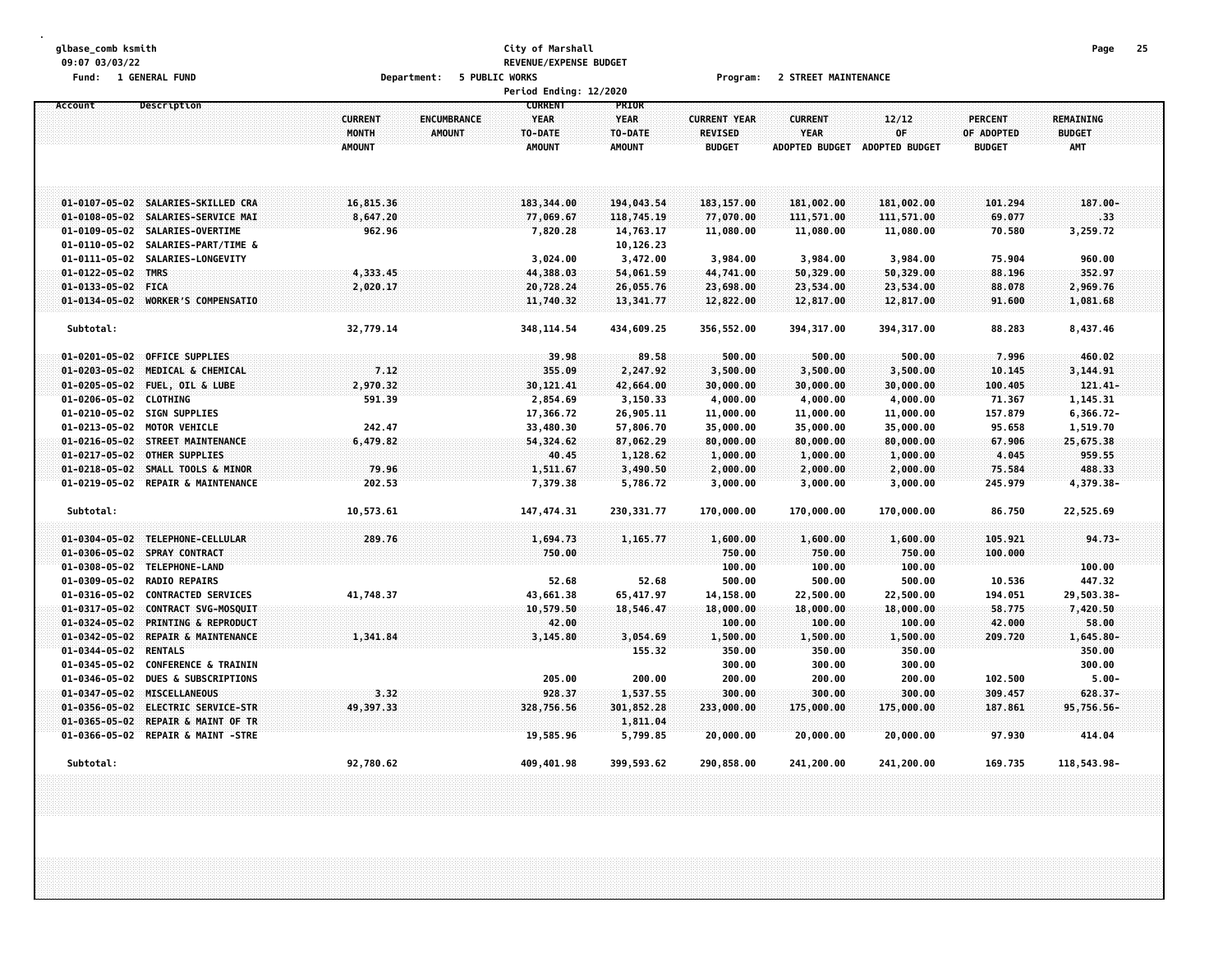#### **glbase\_comb ksmith City of Marshall Page 26 09:07 03/03/22 REVENUE/EXPENSE BUDGET Fund: 1 GENERAL FUND Department: 5 PUBLIC WORKS Program: 2 STREET MAINTENANCE**

|         |                                                                                                                                                  |             |                      |  |  |  |                                          |                            |  |                              |  |                                                           |                            | Period Ending: 12/2020 |                                                  |                                   |  |                |                                      |  |                            |          |                               |                            |          |  |                                        |  |               |                           |  |  |
|---------|--------------------------------------------------------------------------------------------------------------------------------------------------|-------------|----------------------|--|--|--|------------------------------------------|----------------------------|--|------------------------------|--|-----------------------------------------------------------|----------------------------|------------------------|--------------------------------------------------|-----------------------------------|--|----------------|--------------------------------------|--|----------------------------|----------|-------------------------------|----------------------------|----------|--|----------------------------------------|--|---------------|---------------------------|--|--|
| Account |                                                                                                                                                  | Description |                      |  |  |  | <b>CURRENT</b><br>MONTH<br><b>AMOUNT</b> |                            |  | <b>ENCUMBRANCE</b><br>AMOUNT |  | <b>CURRENT</b><br><b>YEAR</b><br>TO-DATE<br><b>AMOUNT</b> |                            |                        | PRIOR<br><b>YEAR</b><br>TO-DATE<br><b>AMOUNT</b> |                                   |  | <b>REVISED</b> | <b>CURRENT YEAR</b><br><b>BUDGET</b> |  | <b>CURRENT</b>             | YEAR     | ADOPTED BUDGET ADOPTED BUDGET | 12/12<br>0F                |          |  | PERCENT<br>OF ADOPTED<br><b>BUDGET</b> |  | <b>BUDGET</b> | REMAINING<br><b>AMT</b>   |  |  |
|         | 01-0408-05-02 IMPROVEMENTS-STREETS<br>01-0440-05-02 OTHER MACHINERY & EQ<br>01-0458-05-02 REPLACEMENT FUND<br>01-0490-05-02 NON DEPRECIABLE CAPI |             |                      |  |  |  |                                          | 41,670.00-<br>$6,402.00 -$ |  |                              |  |                                                           | 628, 651.26                |                        |                                                  | 865,575.00<br>75,363.32<br>310.00 |  |                | 1,137,378.00<br>6,402.00             |  | 964,295.00                 | 6,402.00 |                               | 964,295.00                 | 6,402.00 |  | 65.193                                 |  |               | 508,726.74<br>6,402.00    |  |  |
|         | Subtotal:<br>Program number:                                                                                                                     |             | 2 STREET MAINTENANCE |  |  |  |                                          | 48,072.00-<br>88,061.37    |  |                              |  |                                                           | 628,651.26<br>1,533,642.09 |                        |                                                  | 941,248.32<br>2,005,782.96        |  |                | 1,143,780.00<br>1,961,190.00         |  | 970,697.00<br>1,776,214.00 |          |                               | 970,697.00<br>1,776,214.00 |          |  | 64.763<br>86.343                       |  |               | 515, 128.74<br>427,547.91 |  |  |
|         |                                                                                                                                                  |             |                      |  |  |  |                                          |                            |  |                              |  |                                                           |                            |                        |                                                  |                                   |  |                |                                      |  |                            |          |                               |                            |          |  |                                        |  |               |                           |  |  |
|         |                                                                                                                                                  |             |                      |  |  |  |                                          |                            |  |                              |  |                                                           |                            |                        |                                                  |                                   |  |                |                                      |  |                            |          |                               |                            |          |  |                                        |  |               |                           |  |  |
|         |                                                                                                                                                  |             |                      |  |  |  |                                          |                            |  |                              |  |                                                           |                            |                        |                                                  |                                   |  |                |                                      |  |                            |          |                               |                            |          |  |                                        |  |               |                           |  |  |
|         |                                                                                                                                                  |             |                      |  |  |  |                                          |                            |  |                              |  |                                                           |                            |                        |                                                  |                                   |  |                |                                      |  |                            |          |                               |                            |          |  |                                        |  |               |                           |  |  |
|         |                                                                                                                                                  |             |                      |  |  |  |                                          |                            |  |                              |  |                                                           |                            |                        |                                                  |                                   |  |                |                                      |  |                            |          |                               |                            |          |  |                                        |  |               |                           |  |  |
|         |                                                                                                                                                  |             |                      |  |  |  |                                          |                            |  |                              |  |                                                           |                            |                        |                                                  |                                   |  |                |                                      |  |                            |          |                               |                            |          |  |                                        |  |               |                           |  |  |
|         |                                                                                                                                                  |             |                      |  |  |  |                                          |                            |  |                              |  |                                                           |                            |                        |                                                  |                                   |  |                |                                      |  |                            |          |                               |                            |          |  |                                        |  |               |                           |  |  |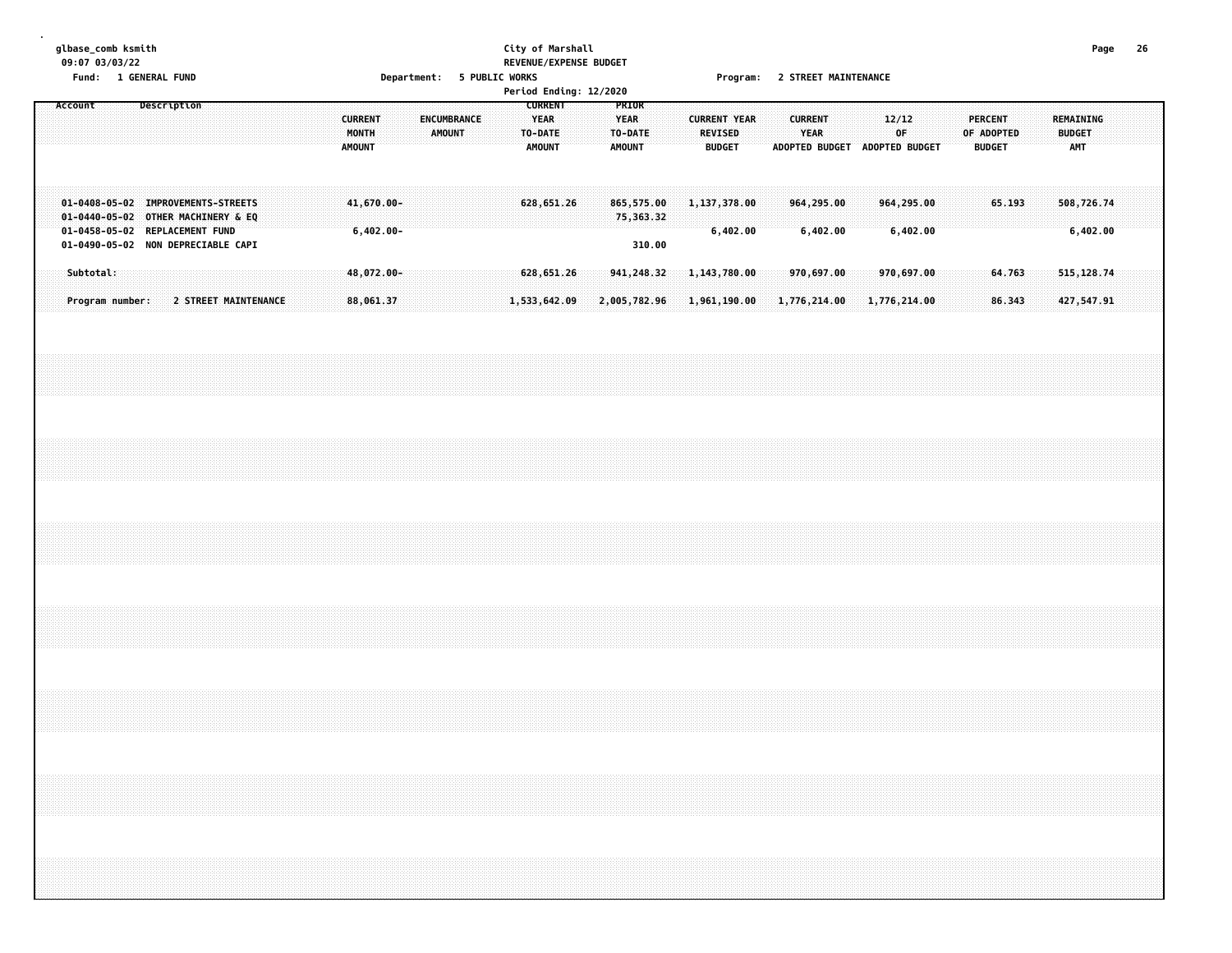#### **glbase\_comb ksmith City of Marshall Page 27 09:07 03/03/22 REVENUE/EXPENSE BUDGET Fund: 1 GENERAL FUND Department: 5 PUBLIC WORKS Program: 3 SANITATION/COLLECTION**

|                                                                                                                                                                              |  |             |                         |  |  |                                 |                                    |  |               |                    |  |                                         |                       | Period Ending: 12/2020 |                                                  |                                              |  |                                 |                           |  |                                                  |                               |              |                                  |  |                                 |                  |  |                                                 |                               |  |
|------------------------------------------------------------------------------------------------------------------------------------------------------------------------------|--|-------------|-------------------------|--|--|---------------------------------|------------------------------------|--|---------------|--------------------|--|-----------------------------------------|-----------------------|------------------------|--------------------------------------------------|----------------------------------------------|--|---------------------------------|---------------------------|--|--------------------------------------------------|-------------------------------|--------------|----------------------------------|--|---------------------------------|------------------|--|-------------------------------------------------|-------------------------------|--|
| Account                                                                                                                                                                      |  | Description |                         |  |  | <b>CURRENT</b><br><b>AMOUNT</b> | MONTH                              |  | <b>AMOUNT</b> | <b>ENCUMBRANCE</b> |  | <b>YEAR</b><br>TO-DATE<br><b>AMOUNT</b> | <b>CURRENT</b>        |                        | PRIOR<br><b>YEAR</b><br>TO-DATE<br><b>AMOUNT</b> |                                              |  | <b>REVISED</b><br><b>BUDGET</b> | <b>CURRENT YEAR</b>       |  | <b>CURRENT</b><br>YEAR                           | ADOPTED BUDGET ADOPTED BUDGET | 12/12<br>0F  |                                  |  | <b>PERCENT</b><br><b>BUDGET</b> | OF ADOPTED       |  | <b>REMAINING</b><br><b>BUDGET</b><br><b>AMT</b> |                               |  |
| 01-0305-05-03 OTHER-SANITATION CON<br>01-0317-05-03 BRUSH & TREE DISPOSA<br>01-0319-05-03 TIRE DISPOSAL<br>01-0342-05-03 CART REPAIR & REPLAC<br>01-0347-05-03 MISCELLANEOUS |  |             |                         |  |  |                                 | 209,121.36                         |  |               |                    |  | 2,645,493.29                            | 1,040.00<br>32.00     |                        |                                                  | 2,583,784.89<br>387.10<br>20,195.68<br>32.00 |  |                                 | 2,645,494.00<br>2,000.00  |  | 2,760,576.00<br>6,000.00<br>2,000.00<br>2,000.00 |                               | 2,760,576.00 | 6,000.00<br>2,000.00<br>2,000.00 |  |                                 | 95.831<br>52.000 |  |                                                 | .71<br>960.00<br>$32.00 -$    |  |
| 01-0362-05-03 CONVENIENCE STATION<br>01-0399-05-03 BAD DEBT EXPENSE<br>Subtotal:                                                                                             |  |             |                         |  |  |                                 | 4,522.66<br>3,358.52<br>217,002.54 |  |               |                    |  | 2,732,789.77                            | 82,865.96<br>3,358.52 |                        |                                                  | 75,229.12<br>3,071.19<br>2,682,699.98        |  |                                 | 82,866.00<br>2,730,360.00 |  | 96,000.00<br>2,866,576.00                        |                               | 2,866,576.00 | 96,000.00                        |  |                                 | 86.319<br>95.333 |  |                                                 | .04<br>3,358.52-<br>2,429.77- |  |
| Program number:                                                                                                                                                              |  |             | 3 SANITATION/COLLECTION |  |  |                                 | 217,002.54                         |  |               |                    |  | 2,732,789.77                            |                       |                        |                                                  | 2,682,699.98                                 |  |                                 | 2,730,360.00              |  | 2,866,576.00                                     |                               | 2,866,576.00 |                                  |  |                                 | 95.333           |  |                                                 | 2,429.77-                     |  |
|                                                                                                                                                                              |  |             |                         |  |  |                                 |                                    |  |               |                    |  |                                         |                       |                        |                                                  |                                              |  |                                 |                           |  |                                                  |                               |              |                                  |  |                                 |                  |  |                                                 |                               |  |
|                                                                                                                                                                              |  |             |                         |  |  |                                 |                                    |  |               |                    |  |                                         |                       |                        |                                                  |                                              |  |                                 |                           |  |                                                  |                               |              |                                  |  |                                 |                  |  |                                                 |                               |  |
|                                                                                                                                                                              |  |             |                         |  |  |                                 |                                    |  |               |                    |  |                                         |                       |                        |                                                  |                                              |  |                                 |                           |  |                                                  |                               |              |                                  |  |                                 |                  |  |                                                 |                               |  |
|                                                                                                                                                                              |  |             |                         |  |  |                                 |                                    |  |               |                    |  |                                         |                       |                        |                                                  |                                              |  |                                 |                           |  |                                                  |                               |              |                                  |  |                                 |                  |  |                                                 |                               |  |
|                                                                                                                                                                              |  |             |                         |  |  |                                 |                                    |  |               |                    |  |                                         |                       |                        |                                                  |                                              |  |                                 |                           |  |                                                  |                               |              |                                  |  |                                 |                  |  |                                                 |                               |  |
|                                                                                                                                                                              |  |             |                         |  |  |                                 |                                    |  |               |                    |  |                                         |                       |                        |                                                  |                                              |  |                                 |                           |  |                                                  |                               |              |                                  |  |                                 |                  |  |                                                 |                               |  |
|                                                                                                                                                                              |  |             |                         |  |  |                                 |                                    |  |               |                    |  |                                         |                       |                        |                                                  |                                              |  |                                 |                           |  |                                                  |                               |              |                                  |  |                                 |                  |  |                                                 |                               |  |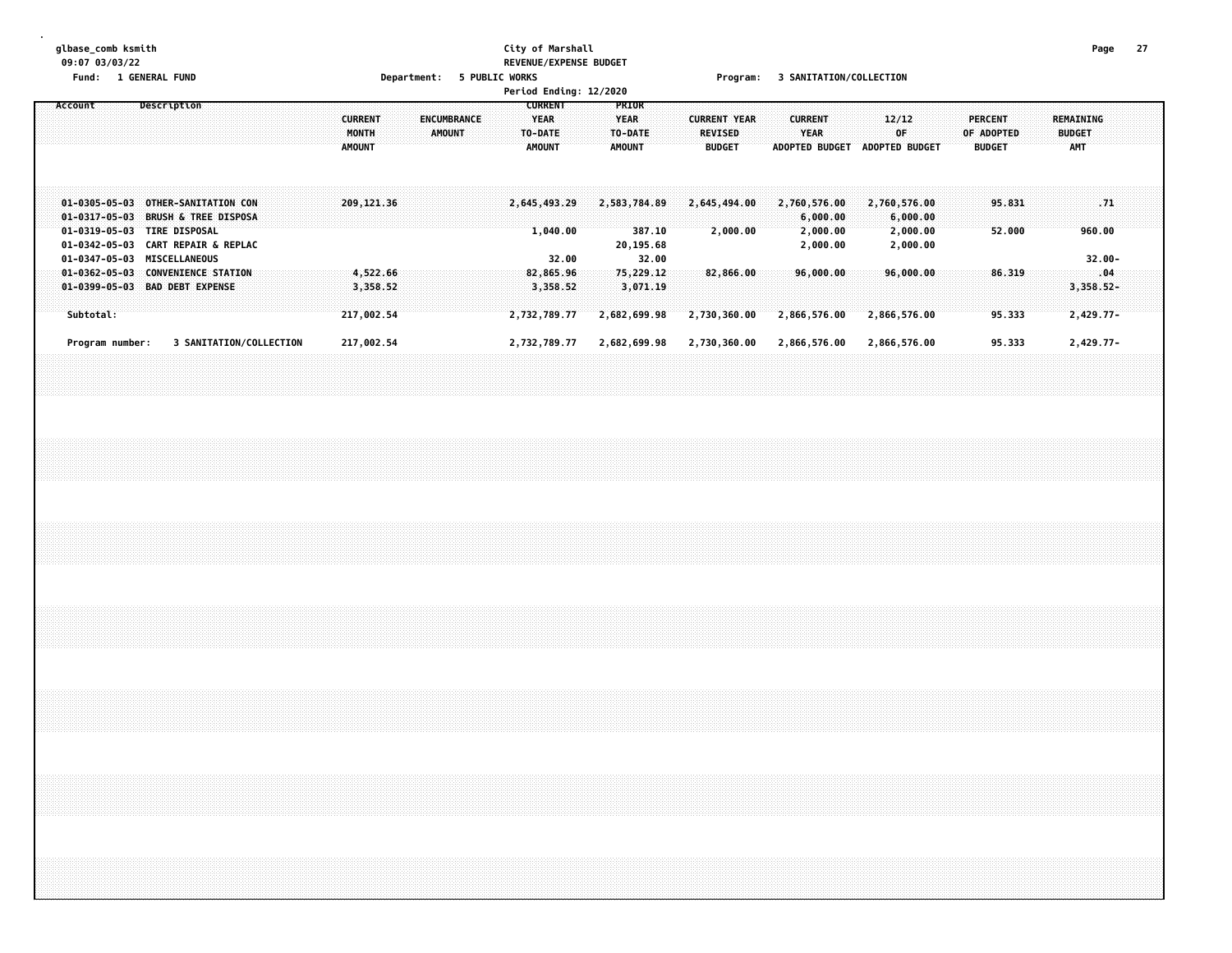#### **glbase\_comb ksmith City of Marshall Page 28 09:07 03/03/22 REVENUE/EXPENSE BUDGET**

Fund: 1 GENERAL FUND CONDUCT MARINT CONDUCT AND RESPONDENT TO A DEPARTMENT COMMUNITY APPEARANCE/ROW MAINT

|                                                                                                                                                                                                                                                                                               |                                            | Period Ending: 12/2020                                                                           |                                                                                                     |                                                                       |                                                                       |                                                             |                                                                                                       |  |
|-----------------------------------------------------------------------------------------------------------------------------------------------------------------------------------------------------------------------------------------------------------------------------------------------|--------------------------------------------|--------------------------------------------------------------------------------------------------|-----------------------------------------------------------------------------------------------------|-----------------------------------------------------------------------|-----------------------------------------------------------------------|-------------------------------------------------------------|-------------------------------------------------------------------------------------------------------|--|
| Account<br>Description                                                                                                                                                                                                                                                                        | <b>CURRENT</b><br>MONTH<br><b>AMOUNT</b>   | <b>CURRENT</b><br><b>YEAR</b><br><b>ENCUMBRANCE</b><br><b>AMOUNT</b><br>TO-DATE<br><b>AMOUNT</b> | PRIOR<br><b>YEAR</b><br><b>CURRENT YEAR</b><br>TO-DATE<br><b>REVISED</b><br>AMOUNT<br><b>BUDGET</b> | <b>CURRENT</b><br><b>YEAR</b><br><b>ADOPTED BUDGET</b>                | 12/12<br>OF<br><b>ADOPTED BUDGET</b>                                  | <b>PERCENT</b><br>OF ADOPTED<br><b>BUDGET</b>               | REMAINING<br><b>BUDGET</b><br>AMT                                                                     |  |
| 01-0107-05-06 SALARIES-SKILLED CRA<br>SALARIES-SERVICE MAI<br>$01 - 0108 - 05 - 06$<br>01-0109-05-06 SALARIES-OVERTIME<br>01-0110-05-06 SALARIES-PART/TIME &<br>01-0111-05-06 SALARIES-LONGEVITY<br>TMRS<br>$01 - 0122 - 05 - 06$<br>01-0133-05-06 FICA<br>01-0134-05-06 WORKER'S COMPENSATIO | 5,156.51<br>6,972.88<br>1,989.44<br>926.97 | 68,863.13<br>39,886.99<br>2,591.43<br>2,653.15<br>576.00<br>19,112.53<br>8,763.73<br>4,105.17    | 75,878.00<br>25,925.00<br>25,630.00<br>144.00<br>16,789.00<br>9,759.00<br>4,265.00                  | 75,878.00<br>24,960.00<br>144.00<br>12,438.00<br>7,725.00<br>4,207.00 | 75,878.00<br>24,960.00<br>144.00<br>12,438.00<br>7,725.00<br>4,207.00 | 90.755<br>10.630<br>400.000<br>153.662<br>113.446<br>97.580 | 7,014.87<br>13,961.99-<br>2,591.43-<br>22,976.85<br>432.00-<br>2,323.53-<br>995.27<br>159.83          |  |
| Subtotal:                                                                                                                                                                                                                                                                                     | 15,045.80                                  | 146,552.13                                                                                       | 158,390.00                                                                                          | 125,352.00                                                            | 125,352.00                                                            | 116.912                                                     | 11,837.87                                                                                             |  |
| 01-0203-05-06 MEDICAL & CHEMICAL<br>01-0205-05-06 FUEL, OIL & LUBE<br>01-0206-05-06 CLOTHING<br>$01 - 0213 - 05 - 06$<br><b>MOTOR VEHICLE</b><br><b>OTHER SUPPLIES</b><br>01-0217-05-06<br>$01 - 0218 - 05 - 06$<br>SMALL TOOLS & MINOR<br>01-0219-05-06 REPAIR & MAINTENANCE<br>Subtotal:    | 224.60<br>523.40<br>748.00                 | 49.99<br>1,727.70<br>654.63<br>2,878.53<br>1,185.03<br>3,061.32<br>1,876.23<br>11,433.43         |                                                                                                     |                                                                       |                                                                       |                                                             | 49.99-<br>1,727.70-<br>654.63-<br>2,878.53-<br>1,185.03-<br>$3,061.32 -$<br>$1,876.23-$<br>11,433.43- |  |
| <b>REPAIR &amp; MAINTENANCE</b><br>01-0342-05-06<br>01-0346-05-06 DUES & SUBSCRIPTIONS<br>01-0347-05-06 MISCELLANEOUS                                                                                                                                                                         | 150.13                                     | $2,014.70-$<br>104.00<br>156.77                                                                  |                                                                                                     |                                                                       |                                                                       |                                                             | 2,014.70<br>$104.00 -$<br>$156.77 -$                                                                  |  |
| Subtotal:                                                                                                                                                                                                                                                                                     | 150.13                                     | 1,753.93-                                                                                        |                                                                                                     |                                                                       |                                                                       |                                                             | 1,753.93                                                                                              |  |
| 6 COMMUNITY APPEARANCE/ROW<br>Program number:                                                                                                                                                                                                                                                 | 15,943.93                                  | 156,231.63                                                                                       | 158,390.00                                                                                          | 125,352.00                                                            | 125,352.00                                                            | 124.634                                                     | 2,158.37                                                                                              |  |
| Department number: PUBLIC WORKS                                                                                                                                                                                                                                                               | 321,007.84                                 | 4,422,663.49                                                                                     | 4,688,482.94<br>4,849,940.00                                                                        | 4,768,142.00                                                          | 4,768,142.00                                                          | 92.754                                                      | 427,276.51                                                                                            |  |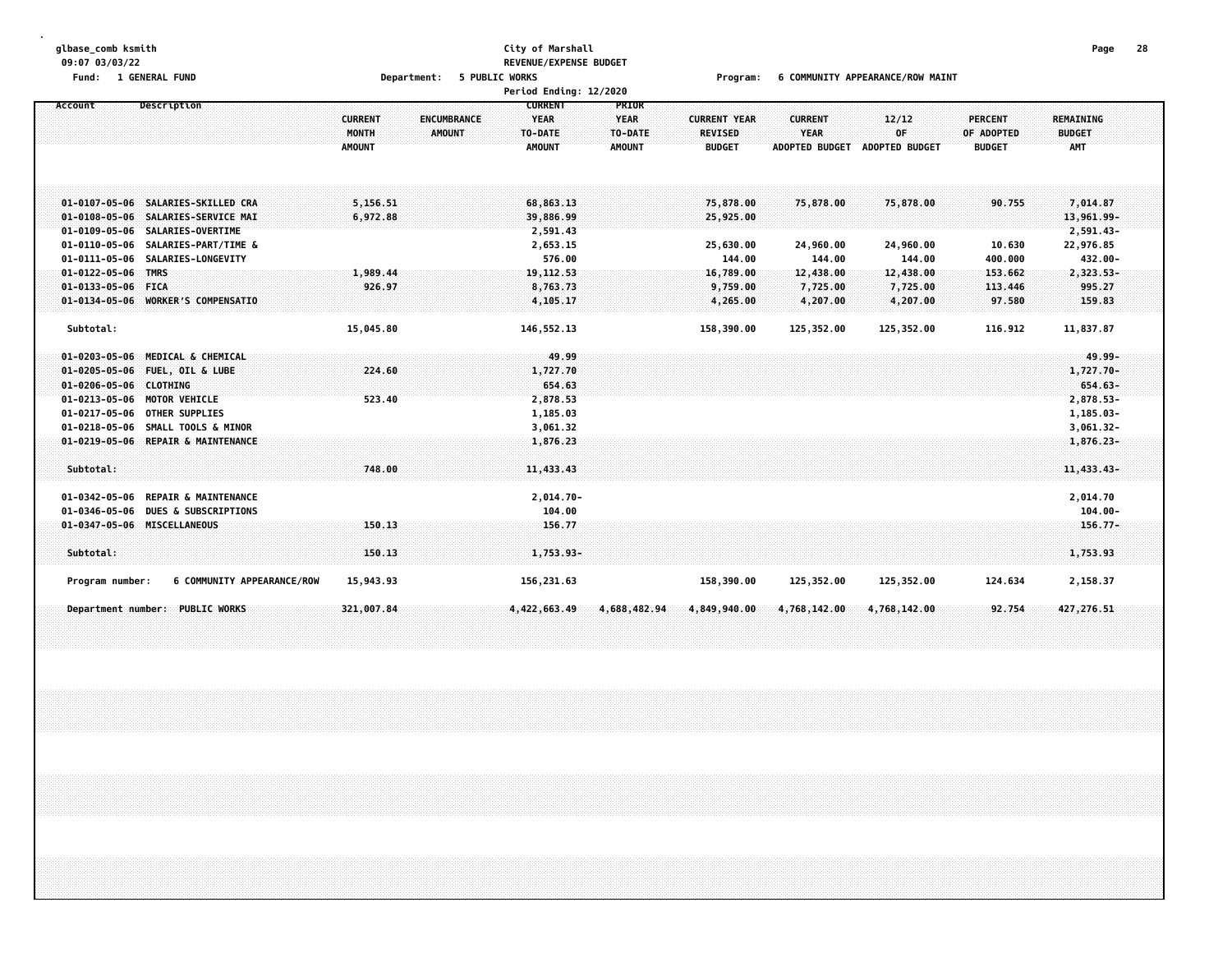#### **glbase\_comb ksmith City of Marshall Page 29 09:07 03/03/22 REVENUE/EXPENSE BUDGET Fund: 1 GENERAL FUND Department: 12 NONDEPARTMENTAL Program: NONDEPARTMENTAL**

|                       |                                 |                                          | Period Ending: 12/2020                                                                           |                                                  |                                                        |                                                        |                                      |                                               |                                                 |  |
|-----------------------|---------------------------------|------------------------------------------|--------------------------------------------------------------------------------------------------|--------------------------------------------------|--------------------------------------------------------|--------------------------------------------------------|--------------------------------------|-----------------------------------------------|-------------------------------------------------|--|
| Account               | Description                     | <b>CURRENT</b><br>MONTH<br><b>AMOUNT</b> | <b>CURRENT</b><br><b>ENCUMBRANCE</b><br><b>YEAR</b><br><b>AMOUNT</b><br>TO-DATE<br><b>AMOUNT</b> | PRIOR<br><b>YEAR</b><br>TO-DATE<br><b>AMOUNT</b> | <b>CURRENT YEAR</b><br><b>REVISED</b><br><b>BUDGET</b> | <b>CURRENT</b><br><b>YEAR</b><br><b>ADOPTED BUDGET</b> | 12/12<br>OF<br><b>ADOPTED BUDGET</b> | <b>PERCENT</b><br>OF ADOPTED<br><b>BUDGET</b> | <b>REMAINING</b><br><b>BUDGET</b><br><b>AMT</b> |  |
| $01 - 0112 - 12 - 00$ | <b>EDUCATIONAL &amp; INCENT</b> | 1,000.00                                 | 2,880.00                                                                                         | 4,258.68                                         | 4,000.00                                               | 4,000.00                                               | 4,000.00                             | 72.000                                        | 1,120.00                                        |  |
| $01 - 0120 - 12 - 00$ | <b>EMPLOYEE ASSISTANCE</b>      |                                          |                                                                                                  |                                                  | 11,904.00                                              | 11,904.00                                              | 11,904.00                            |                                               | 11,904.00                                       |  |
| $01 - 0122 - 12 - 00$ | TMRS for DRAG-UP                | 3,291.33                                 | 33,047.95                                                                                        | 30,873.84                                        | 16,206.00                                              | 16,206.00                                              | 16,206.00                            | 203.924                                       | 16,841.95-                                      |  |
| $01 - 0123 - 12 - 00$ | <b>LIFE INSURANCE</b>           | 244.55                                   | 2,968.42                                                                                         | 2,992.30                                         | 7,855.00                                               | 7,855.00                                               | 7,855.00                             | 37.790                                        | 4,886.58                                        |  |
| $01 - 0124 - 12 - 00$ | HEALTH INSURANCE                | 106,037.72                               | 1,307,092.21                                                                                     | 1, 153, 492.89                                   | 1,351,460.00                                           | 1,259,225.00                                           | 1,259,225.00                         | 103.801                                       | 44,367.79                                       |  |
| $01 - 0125 - 12 - 00$ | DENTAL INSURANCE                | 3,766.97                                 | 41,463.04                                                                                        | 43,180.75                                        | 55,761.00                                              | 55,761.00                                              | 55,761.00                            | 74.358                                        | 14,297.96                                       |  |
| $01 - 0127 - 12 - 00$ | SICK LEAVE-ACCRUED P            | 47,855.20                                | 214, 311.48                                                                                      | 175,381.51                                       | 214,312.00                                             | 93,366.00                                              | 93,366.00                            | 229.539                                       | .52                                             |  |
| $01 - 0128 - 12 - 00$ | VACATION-ACCRUED PAY            | 17,798.77                                | 104,514.82                                                                                       | 103,766.32                                       | 71,781.00                                              | 71,000.00                                              | 71,000.00                            | 147.204                                       | 32,733.82-                                      |  |
| $01 - 0133 - 12 - 00$ | <b>FICA for DRAG-UP</b>         | 951.98                                   | 10,002.63                                                                                        | 8,013.58                                         | 5,000.00                                               | 5,000.00                                               | 5,000.00                             | 200.053                                       | $5,002.63-$                                     |  |
| $01 - 0134 - 12 - 00$ | <b>WORKMEN'S COMPENSATI</b>     |                                          |                                                                                                  |                                                  | 2,000.00                                               | 2,000.00                                               | 2,000.00                             |                                               | 2,000.00                                        |  |
| Subtotal:             |                                 | 180,946.52                               | 1,716,280.55                                                                                     | 1,521,959.87                                     | 1,740,279.00                                           | 1,526,317.00                                           | 1,526,317.00                         | 112.446                                       | 23,998.45                                       |  |
| $01 - 0301 - 12 - 00$ | <b>AUDIT SERVICES</b>           |                                          | 30,750.00                                                                                        | 30,475.00                                        | 34,000.00                                              | 34,000.00                                              | 34,000.00                            | 90.441                                        | 3,250.00                                        |  |
| $01 - 0302 - 12 - 00$ | HEALTH CONSULTANT SE            | 1,698.00                                 | 20,376.00                                                                                        | 22,476.00                                        | 30,526.00                                              | 30,526.00                                              | 30,526.00                            | 66.750                                        | 10,150.00                                       |  |
| $01 - 0305 - 12 - 00$ | PROFESSIONAL SERVICE            | 1,540.00                                 | 75,975.00                                                                                        | 23,600.00                                        | 89,385.00                                              |                                                        |                                      |                                               | 13,410.00                                       |  |
| $01 - 0307 - 12 - 00$ | TELEPHONE - INTERNET            | 6,878.27                                 | 50,329.17                                                                                        | 49,453.52                                        | 45,000.00                                              | 45,000.00                                              | 45,000.00                            | 111.843                                       | 5,329.17-                                       |  |
| $01 - 0308 - 12 - 00$ | TELEPHONE - LAND                | 2,349.99                                 | 28,988.29                                                                                        | 29,882.51                                        | 14,000.00                                              | 14,000.00                                              | 14,000.00                            | 207.059                                       | 14,988.29-                                      |  |
| $01 - 0309 - 12 - 00$ | <b>WORKER'S COMP AUDIT</b>      |                                          | 110.00                                                                                           | 786.00                                           | 20,000.00                                              | 20,000.00                                              | 20,000.00                            | .550                                          | 19,890.00                                       |  |
| $01 - 0310 - 12 - 00$ | <b>POSTAGE &amp; FREIGHT</b>    | 766.47                                   | 18,376.14                                                                                        | 16,511.11                                        | 20,203.00                                              | 20,203.00                                              | 20,203.00                            | 90.957                                        | 1,826.86                                        |  |
| $01 - 0312 - 12 - 00$ | <b>GENERAL ADVERTISING</b>      | 295.00                                   | 4,928.44                                                                                         | 9,883.53                                         | 5,000.00                                               | 5,000.00                                               | 5,000.00                             | 98.569                                        | 71.56                                           |  |
| $01 - 0314 - 12 - 00$ | <b>MEDIAN MAINTENANCE</b>       |                                          |                                                                                                  | 3,178.00                                         |                                                        |                                                        |                                      |                                               |                                                 |  |
| $01 - 0316 - 12 - 00$ | <b>MARSHALL/HARRISON HE</b>     | 5,745.00                                 | 68,940.00                                                                                        | 68,940.00                                        | 68,940.00                                              | 68,940.00                                              | 68,940.00                            | 100.000                                       |                                                 |  |
| $01 - 0317 - 12 - 00$ | STAR BOOT CAMP                  | 21.36                                    | 21.36                                                                                            |                                                  |                                                        |                                                        |                                      |                                               | $21.36 -$                                       |  |
| $01 - 0323 - 12 - 00$ | SERVICE AGREEMENT-TE            | 1,775.55                                 | 10,906.15                                                                                        | 11,807.21                                        | 7,625.00                                               | 7,625.00                                               | 7,625.00                             | 143.031                                       | $3,281.15-$                                     |  |
| $01 - 0324 - 12 - 00$ | <b>PRINTING &amp; REPRODUCT</b> |                                          | 812,00                                                                                           | 772.80                                           | 700.00                                                 | 700.00                                                 | 700.00                               | 116,000                                       | $112.00 -$                                      |  |
| $01 - 0326 - 12 - 00$ | <b>PROPERTY INSURANCE</b>       | 1,184.72-                                | 114,433.08                                                                                       | 114,435.12                                       | 105,850.00                                             | 105,850.00                                             | 105,850.00                           | 108.109                                       | 8,583.08-                                       |  |
| $01 - 0331 - 12 - 00$ | UNEMPLOYMENT INSURAN            | 1,348.23                                 | 29,531.96                                                                                        | 2,462.35                                         | 31,000.00                                              | 31,000.00                                              | 31,000.00                            | 95.264                                        | 1,468.04                                        |  |
| $01 - 0332 - 12 - 00$ | <b>LIABILITY INSURANCE</b>      | 4,157.42                                 | 48,108.64                                                                                        | 53,329.59                                        | 70,828.00                                              | 70,828.00                                              | 70,828.00                            | 67.923                                        | 22,719.36                                       |  |
| $01 - 0339 - 12 - 00$ | <b>CEMETERY GROUNDS MAI</b>     |                                          |                                                                                                  | 13,580.00                                        |                                                        |                                                        |                                      |                                               |                                                 |  |
| $01 - 0343 - 12 - 00$ | DUES/ETCOG                      |                                          | 3,528.00                                                                                         | 3,528.00                                         | 3,590.00                                               | 3,590.00                                               | 3,590.00                             | 98.273                                        | 62.00                                           |  |
| $01 - 0344 - 12 - 00$ | <b>RENTALS</b>                  | 310.97                                   | 1,243.87                                                                                         | 1,243.84                                         | 1,244.00                                               | 1,244.00                                               | 1,244.00                             | 99.990                                        | .13                                             |  |
| $01 - 0346 - 12 - 00$ | <b>DUES &amp; SUBSCRIPTIONS</b> |                                          |                                                                                                  |                                                  | 200.00                                                 | 200.00                                                 | 200.00                               |                                               | 200.00                                          |  |
| $01 - 0347 - 12 - 00$ | <b>MISCELLANEOUS</b>            | 2,282.76                                 | 12,566.19                                                                                        | 31,880.10                                        | 15,000.00                                              | 15,000.00                                              | 15,000.00                            | 83.775                                        | 2,433.81                                        |  |
| $01 - 0348 - 12 - 00$ | <b>I-69 ALLIANCE DUES</b>       |                                          | 5,750.00                                                                                         | 5,750.00                                         | 5,750.00                                               | 5,750.00                                               | 5,750.00                             | 100.000                                       |                                                 |  |
| $01 - 0349 - 12 - 00$ | DUES/TML & NLC                  |                                          | 2,237.40                                                                                         | 2,008.50                                         | 1,747.00                                               | 1,747.00                                               | 1,747.00                             | 128.071                                       | 490.40-                                         |  |
| $01 - 0350 - 12 - 00$ | LOT CLEARING EXPENSE            |                                          |                                                                                                  |                                                  | 2,850.00                                               | 2,850.00                                               | 2,850.00                             |                                               | 2,850.00                                        |  |
| $01 - 0351 - 12 - 00$ | <b>ETCOG TRANSIT</b>            |                                          | 35,000.00                                                                                        | 35,000.00                                        | 35,000.00                                              | 35,000.00                                              | 35,000.00                            | 100.000                                       |                                                 |  |
| $01 - 0379 - 12 - 00$ | <b>DISASTER RELIEF</b>          | 1,967.84                                 | 48,580.84                                                                                        |                                                  | 48,273.00                                              |                                                        |                                      |                                               | 307.84-                                         |  |
| Subtotal:             |                                 | 29,952.14                                | 611,492.53                                                                                       | 530,983.18                                       | 656,711.00                                             | 519,053.00                                             | 519,053.00                           | 117.809                                       | 45,218.47                                       |  |
|                       |                                 |                                          |                                                                                                  |                                                  |                                                        |                                                        |                                      |                                               |                                                 |  |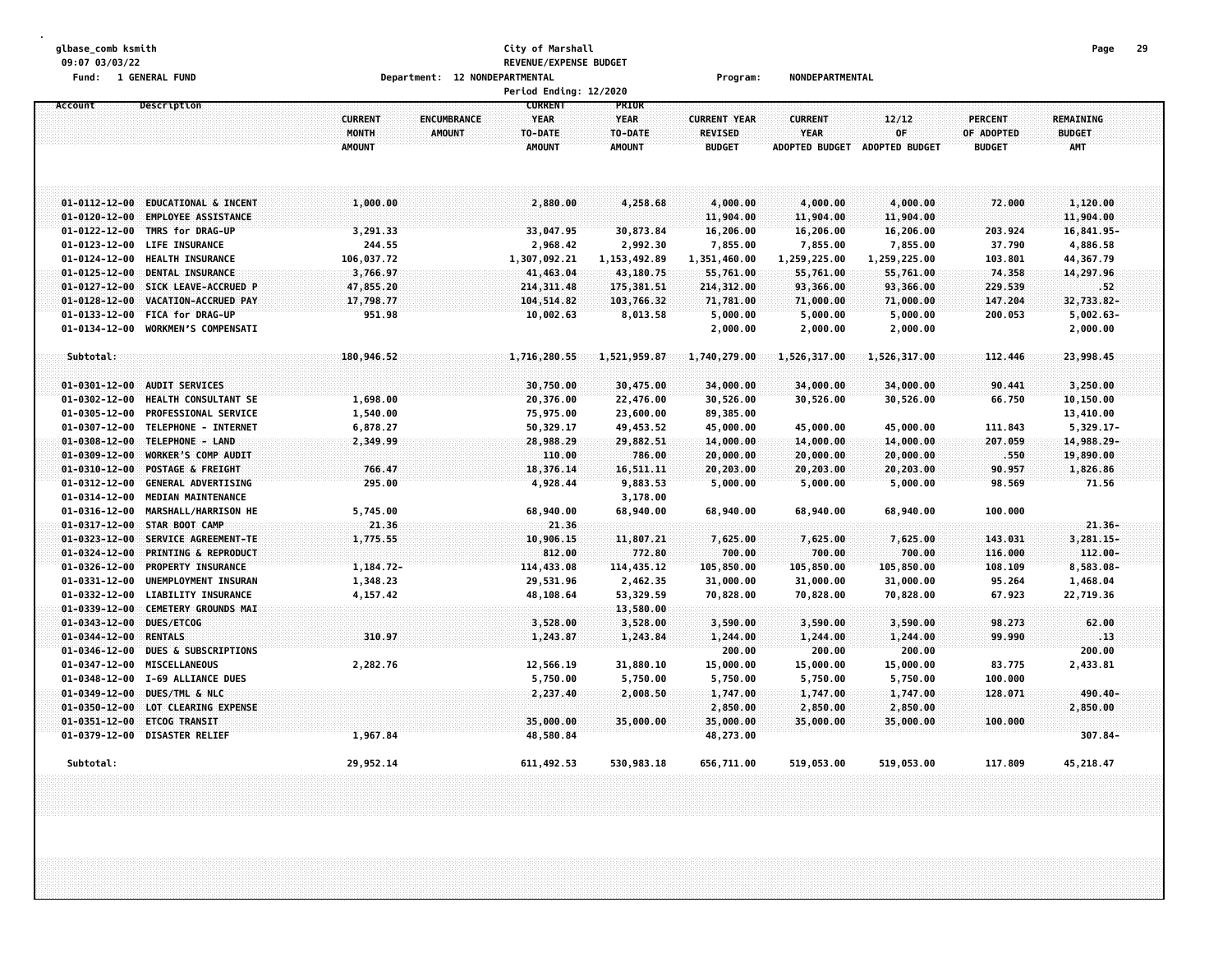# **glbase\_comb ksmith City of Marshall Page 30 09:07 03/03/22 REVENUE/EXPENSE BUDGET**

**Fund: 1 GENERAL FUND Department: 12 NONDEPARTMENTAL Program: NONDEPARTMENTAL**

|  | , unu . | <b>T ALMENTE I AIA</b>                                |             |  |                        |  |  |                                 |       |  |        | Debat calcules as MONDELUNTHERING |  | Period Ending: 12/2020                      |  |                                           |  |              |                                                 | r ı vyı alır. |  |                                                         | <b>NUMBER ANTIFICIAL</b> |  |             |                              |  |                                               |                    |  |                                   |  |  |
|--|---------|-------------------------------------------------------|-------------|--|------------------------|--|--|---------------------------------|-------|--|--------|-----------------------------------|--|---------------------------------------------|--|-------------------------------------------|--|--------------|-------------------------------------------------|---------------|--|---------------------------------------------------------|--------------------------|--|-------------|------------------------------|--|-----------------------------------------------|--------------------|--|-----------------------------------|--|--|
|  | Account |                                                       | Description |  |                        |  |  | <b>CURRENT</b><br><b>AMOUNT</b> | MONTH |  | AMOUNT | ENCUMBRANCE                       |  | <b>CURRENT</b><br>YEAR<br>TO-DATE<br>AMOUNT |  | PRIOR<br>YEAR<br>TO-DATE<br><b>AMOUNT</b> |  |              | <b>CURRENT YEAR</b><br>REVISED<br><b>BUDGET</b> |               |  | <b>CURRENT</b><br>YEAR<br>ADOPTED BUDGET ADOPTED BUDGET |                          |  | 12/12<br>OF |                              |  | <b>PERCENT</b><br>OF ADOPTED<br><b>BUDGET</b> |                    |  | REMAINING<br><b>BUDGET</b><br>AMT |  |  |
|  |         | Program number:<br>Department number: NONDEPARTMENTAL |             |  | <b>NONDEPARTMENTAL</b> |  |  | 210,898.66<br>210,898.66        |       |  |        |                                   |  | 2,327,773.08<br>2,327,773.08                |  | 2,052,943.05<br>2,052,943.05              |  | 2,396,990.00 | 2,396,990.00                                    |               |  | 2,045,370.00<br>2,045,370.00                            |                          |  |             | 2,045,370.00<br>2,045,370.00 |  |                                               | 113.807<br>113.807 |  | 69,216.92<br>69,216.92            |  |  |
|  |         |                                                       |             |  |                        |  |  |                                 |       |  |        |                                   |  |                                             |  |                                           |  |              |                                                 |               |  |                                                         |                          |  |             |                              |  |                                               |                    |  |                                   |  |  |
|  |         |                                                       |             |  |                        |  |  |                                 |       |  |        |                                   |  |                                             |  |                                           |  |              |                                                 |               |  |                                                         |                          |  |             |                              |  |                                               |                    |  |                                   |  |  |
|  |         |                                                       |             |  |                        |  |  |                                 |       |  |        |                                   |  |                                             |  |                                           |  |              |                                                 |               |  |                                                         |                          |  |             |                              |  |                                               |                    |  |                                   |  |  |
|  |         |                                                       |             |  |                        |  |  |                                 |       |  |        |                                   |  |                                             |  |                                           |  |              |                                                 |               |  |                                                         |                          |  |             |                              |  |                                               |                    |  |                                   |  |  |
|  |         |                                                       |             |  |                        |  |  |                                 |       |  |        |                                   |  |                                             |  |                                           |  |              |                                                 |               |  |                                                         |                          |  |             |                              |  |                                               |                    |  |                                   |  |  |
|  |         |                                                       |             |  |                        |  |  |                                 |       |  |        |                                   |  |                                             |  |                                           |  |              |                                                 |               |  |                                                         |                          |  |             |                              |  |                                               |                    |  |                                   |  |  |
|  |         |                                                       |             |  |                        |  |  |                                 |       |  |        |                                   |  |                                             |  |                                           |  |              |                                                 |               |  |                                                         |                          |  |             |                              |  |                                               |                    |  |                                   |  |  |
|  |         |                                                       |             |  |                        |  |  |                                 |       |  |        |                                   |  |                                             |  |                                           |  |              |                                                 |               |  |                                                         |                          |  |             |                              |  |                                               |                    |  |                                   |  |  |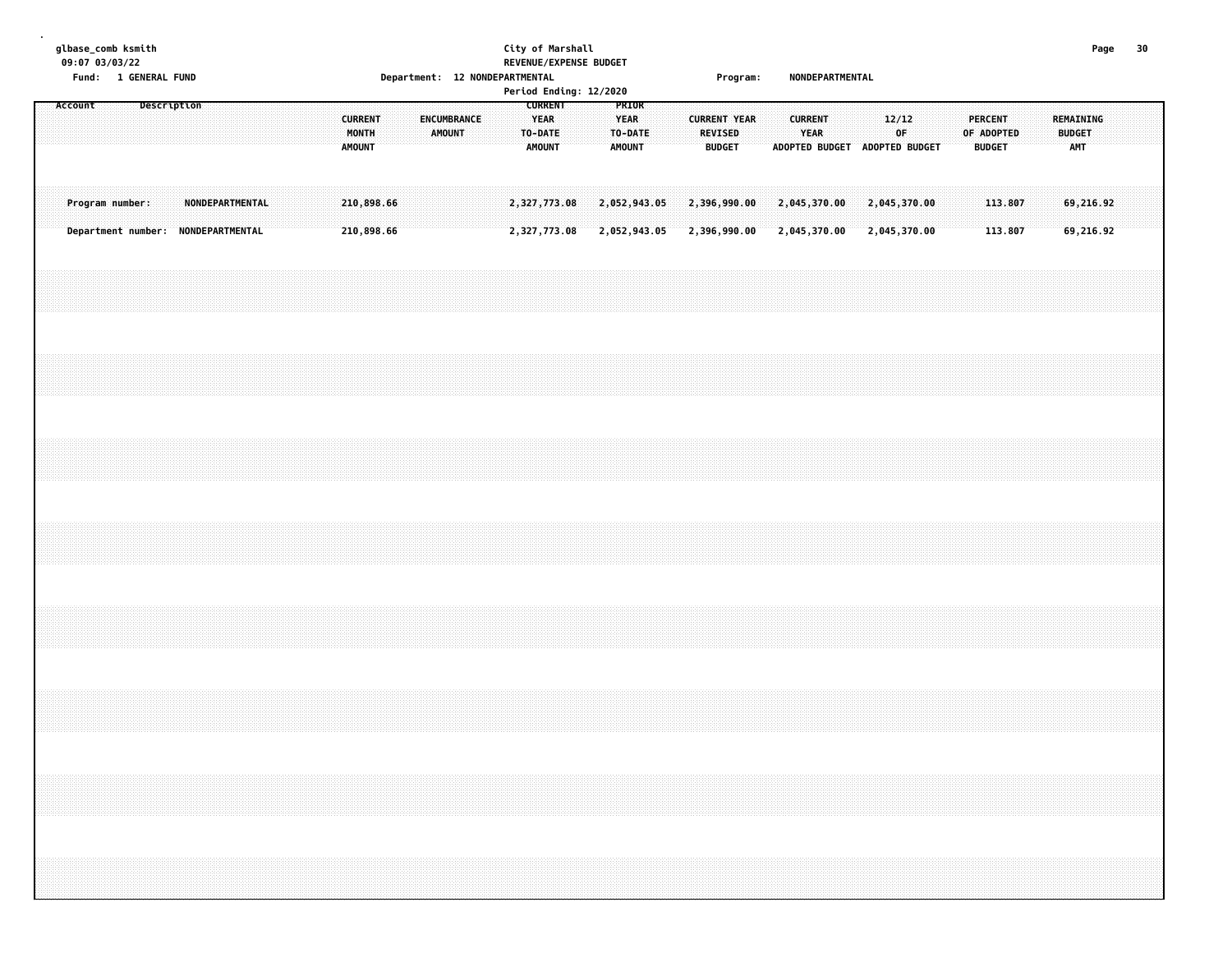**glbase\_comb ksmith City of Marshall Page 31 09:07 03/03/22 REVENUE/EXPENSE BUDGET Fund: 1 GENERAL FUND Department: 13 APPRAISAL DISTRICT Program: APPRAISAL DISTRICT Period Ending: 12/2020**

**.**

**Account Description CURRENT PRIOR CURRENT ENCUMBRANCE YEAR YEAR CURRENT YEAR CURRENT 12/12 PERCENT REMAINING MONTH AMOUNT TO-DATE TO-DATE REVISED YEAR OF OF ADOPTED BUDGET AMOUNT AMOUNT AMOUNT BUDGET ADOPTED BUDGET ADOPTED BUDGET BUDGET AMT** .<br>01-0306-13-00 APPRAISAL DISTRICT Charles Company (1993), 200 (1993), 200 (1993), 487.00 (1993), 487.00 (1993), 487.00 (1993), 487.00 (1993), 487.00 (1993), 487.00 (1993), 487.00 (1993), 487.00 (1993), 487.00 (1993), 487.  **Subtotal: 93,308.00 93,487.00 93,310.00 97,910.00 97,910.00 95.300 2.00** Program number: APPRAISAL DISTRICT 93,308.00 93,487.00 97,310.00 97,910.00 97,910.00 95.300 2.00 Department number: APPRAISAL DISTRICT (2.00) (2.00) (2.00) (3.308.00) (3.487.00) (3.487.00) (3.487.00) (3.487.00) (3.487.00) (3.487.00) (3.487.00) (3.487.00) (3.487.00) (3.487.00) (3.487.00) (3.487.00) (3.487.00) (3.487.00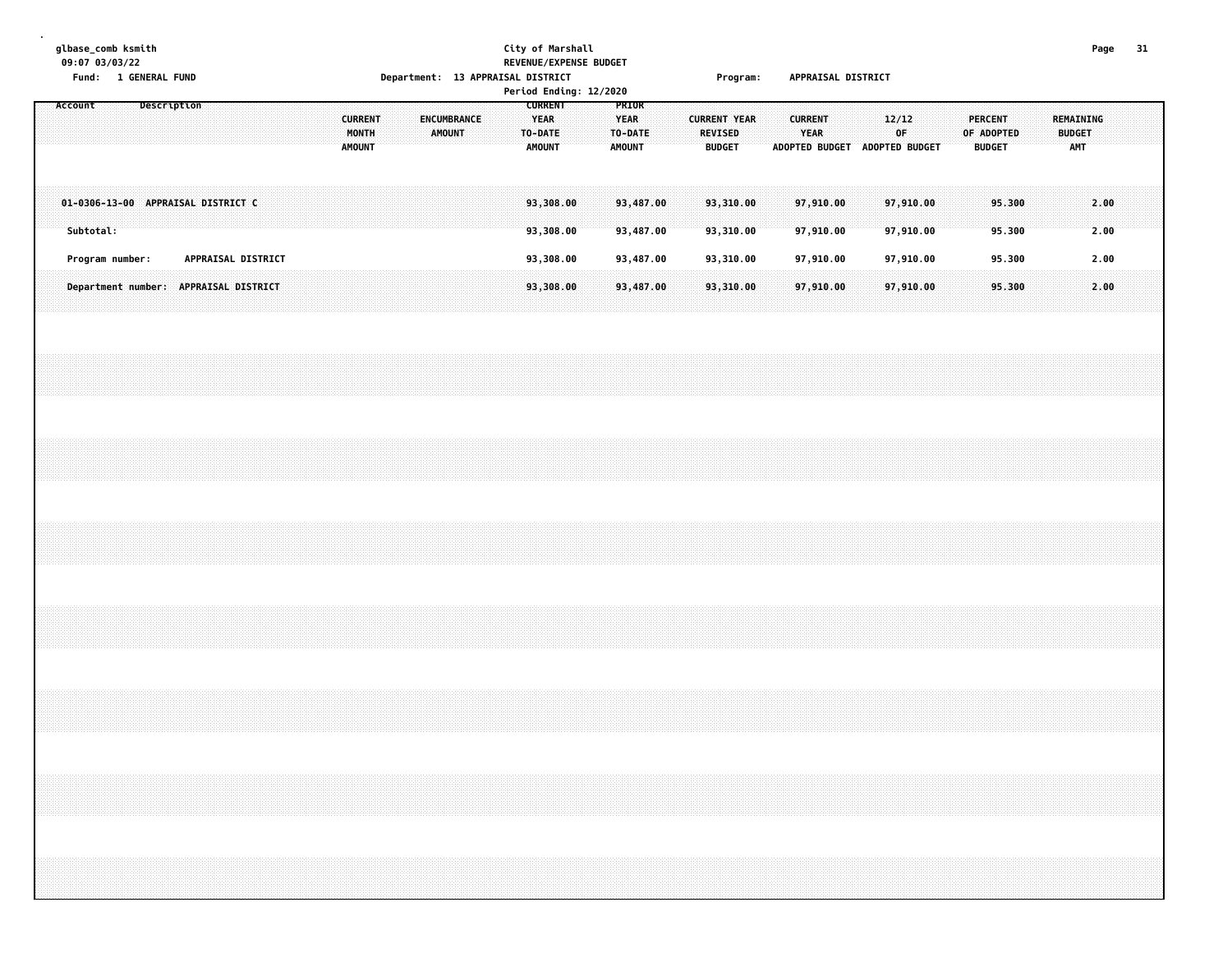#### **glbase\_comb ksmith City of Marshall Page 32 09:07 03/03/22 REVENUE/EXPENSE BUDGET** Fund: 1 GENERAL FUND CONTENTS OF THE RESERVE OPPRIMING THE PARKS & RECREATION CONTENTS OF THE PROGRAM: 1 ADMINISTRATION **Period Ending: 12/2020**

|                                                |                                                   |                                          | . C. Cou Enuchy, 12/2020                                                                         |                                                  |                                                        |                                                        |                                      |                                               |                                          |  |
|------------------------------------------------|---------------------------------------------------|------------------------------------------|--------------------------------------------------------------------------------------------------|--------------------------------------------------|--------------------------------------------------------|--------------------------------------------------------|--------------------------------------|-----------------------------------------------|------------------------------------------|--|
| Account                                        | Description                                       | <b>CURRENT</b><br>MONTH<br><b>AMOUNT</b> | <b>CURRENT</b><br><b>ENCUMBRANCE</b><br><b>YEAR</b><br><b>AMOUNT</b><br>TO-DATE<br><b>AMOUNT</b> | PRIOR<br><b>YEAR</b><br>TO-DATE<br><b>AMOUNT</b> | <b>CURRENT YEAR</b><br><b>REVISED</b><br><b>BUDGET</b> | <b>CURRENT</b><br><b>YEAR</b><br><b>ADOPTED BUDGET</b> | 12/12<br>0F<br><b>ADOPTED BUDGET</b> | <b>PERCENT</b><br>OF ADOPTED<br><b>BUDGET</b> | REMAINING<br><b>BUDGET</b><br><b>AMT</b> |  |
|                                                | 01-0101-14-01 SALARIES OFFICIALS &                |                                          | 3,940.66                                                                                         | 43,011.36                                        | 1,795.00                                               | 44,377.00                                              | 44,377.00                            | 8.880                                         | $2,145.66 -$                             |  |
| $01 - 0106 - 14 - 01$<br>$01 - 0109 - 14 - 01$ | SALARIES-OFFICE & CL<br>SALARIES-OVERTIME         | 2,149.93                                 | 23,470.03                                                                                        | 23,380.38                                        | 3,529.00<br>500.00                                     | 23,291.00<br>500.00                                    | 23,291.00<br>500.00                  | 100.769                                       | 19,941.03-<br>500.00                     |  |
| $01 - 0111 - 14 - 01$                          | SALARIES-LONGEVITY                                |                                          | 88.00                                                                                            | 1,104.00                                         | 88.00                                                  | 1,212.00                                               | 1,212.00                             | 7.261                                         |                                          |  |
| 01-0122-14-01 TMRS<br>$01 - 0133 - 14 - 01$    | <b>FICA-SALARY RESERVE</b>                        | 352.62<br>164.46                         | 4,597.83<br>2,138.14                                                                             | 11,617.51<br>5,109.81                            | 1,065.00<br>498.00                                     | 11,939.00<br>5,583.00                                  | 11,939.00<br>5,583.00                | 38.511<br>38.297                              | 3,532.83-<br>$1,640.14-$                 |  |
|                                                | 01-0134-14-01 WORKMEN'S COMPENSATI                |                                          | 121.89                                                                                           | 175.80                                           | 25.00                                                  | 161.00                                                 | 161.00                               | 75.708                                        | $96.89 -$                                |  |
| Subtotal:                                      |                                                   | 2,667.01                                 | 34,356.55                                                                                        | 84,398.86                                        | 7,500.00                                               | 87,063.00                                              | 87,063.00                            | 39.462                                        | $26,856.55 -$                            |  |
| 01-0201-14-01                                  | <b>OFFICE SUPPLIES</b>                            |                                          | 40.00                                                                                            | 297.42                                           | 780.00                                                 | 780.00                                                 | 780.00                               | 5.128                                         | 740.00                                   |  |
|                                                | 01-0218-14-01 SMALL TOOL & MINOR E                |                                          |                                                                                                  |                                                  | 85.00                                                  | 85.00                                                  | 85.00                                |                                               | 85.00                                    |  |
| Subtotal:                                      |                                                   |                                          | 40.00                                                                                            | 297.42                                           | 865.00                                                 | 865.00                                                 | 865.00                               | 4.624                                         | 825.00                                   |  |
| $01 - 0304 - 14 - 01$                          | TELEPHONE-CELLULAR                                |                                          | 127.44                                                                                           | 954.71                                           | 800.00                                                 | 800.00                                                 | 800.00                               | 15.930                                        | 672.56                                   |  |
| $01 - 0311 - 14 - 01$                          | <b>TRANSPORTATION</b>                             |                                          | 600.00                                                                                           | 3,300.00                                         | 600.00                                                 | 3,600.00                                               | 3,600.00                             | 16.667                                        |                                          |  |
| $01 - 0324 - 14 - 01$                          | <b>PRINTING &amp; REPRODUCT</b>                   | 4.29                                     | 99.88                                                                                            | 140.40                                           | 900.00                                                 | 900.00                                                 | 900.00                               | 11.098                                        | 800.12                                   |  |
| $01 - 0342 - 14 - 01$<br>$01 - 0344 - 14 - 01$ | <b>REPAIR &amp; MAINTENANCE</b><br><b>RENTALS</b> | 168.38                                   | 2,020.56                                                                                         | 2,080.40                                         | 750.00                                                 | 750.00                                                 | 750.00                               |                                               | 750.00<br>2,020.56-                      |  |
| $01 - 0346 - 14 - 01$                          | <b>DUES &amp; SUBSCRIPTIONS</b>                   |                                          |                                                                                                  | 164.86                                           | 150.00                                                 | 150.00                                                 | 150.00                               |                                               | 150.00                                   |  |
|                                                | 01-0347-14-01 MISCELLANEOUS                       |                                          | 61.99                                                                                            | 201.46                                           | 100.00                                                 | 100.00                                                 | 100.00                               | 61.990                                        | 38.01                                    |  |
| Subtotal:                                      |                                                   | 172.67                                   | 2,909.87                                                                                         | 6,841.83                                         | 3,300.00                                               | 6,300.00                                               | 6,300.00                             | 46.188                                        | 390.13                                   |  |
|                                                |                                                   |                                          |                                                                                                  |                                                  |                                                        |                                                        |                                      |                                               |                                          |  |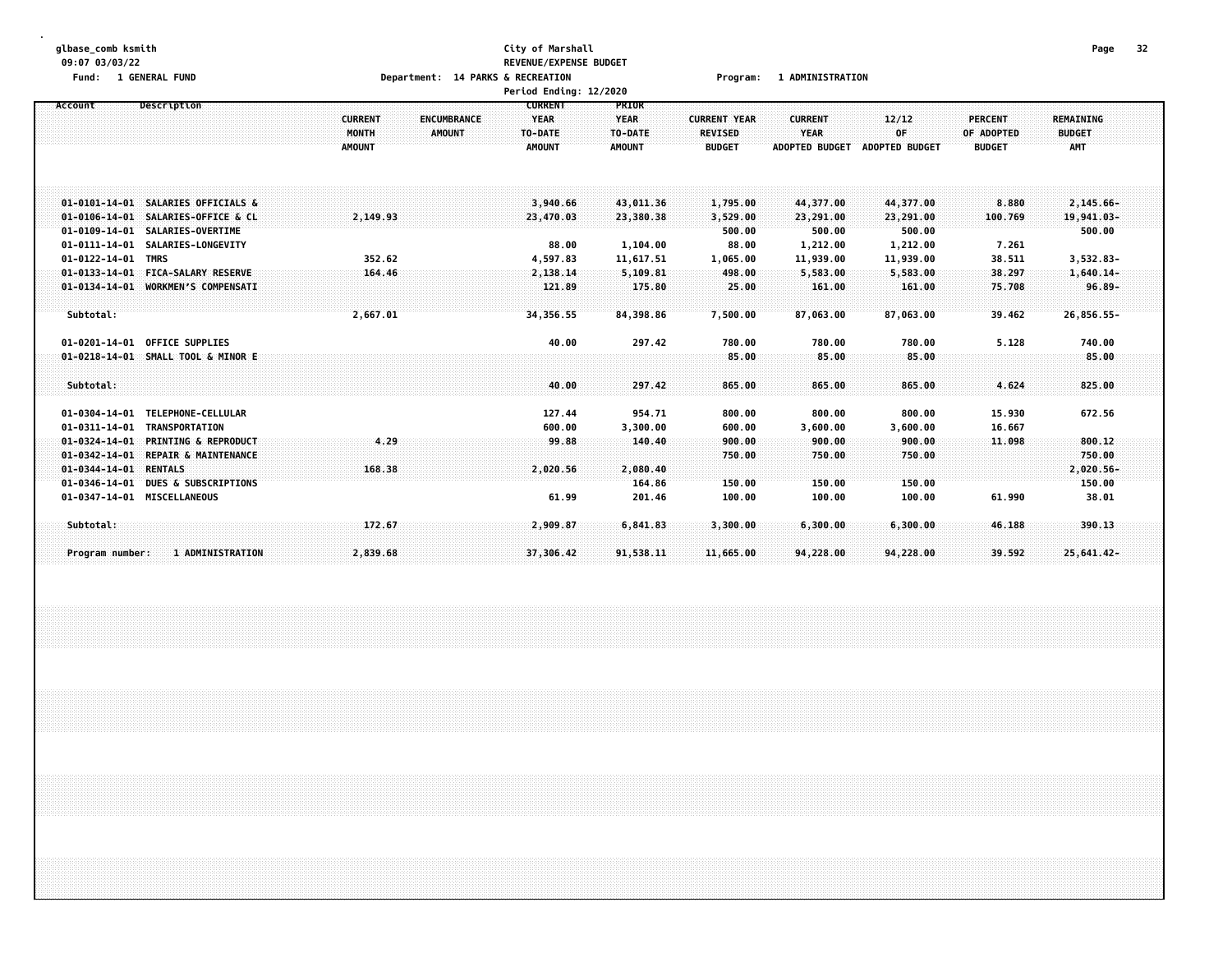### **glbase\_comb ksmith City of Marshall Page 33 09:07 03/03/22 REVENUE/EXPENSE BUDGET** Fund: 1 GENERAL FUND CONTEXANT DEPARTMENT: 14 PARKS & RECREATION CONTEXANT PROGRAM: 4 PARKS

**Period Ending: 12/2020 Account Description CURRENT PRIOR CURRENT ENCUMBRANCE YEAR YEAR CURRENT YEAR CURRENT 12/12 PERCENT REMAINING MONTH AMOUNT TO-DATE TO-DATE REVISED YEAR OF OF ADOPTED BUDGET AMOUNT AMOUNT AMOUNT BUDGET ADOPTED BUDGET ADOPTED BUDGET BUDGET AMT** 01-0103-14-04 SALARIES-TECHNICIAN 3,918.65 44,015.34 41,296.54 41,142.00 41,142.00 41,142.00 106.984 2,873.34-**01-0106-14-04 SALARIES-OFFICE & CL 716.64 7,823.30 7,793.46 1,177.00 7,764.00 7,764.00 100.764 6,646.30-** 01-0107-14-04 SALARIES-SKILLED CRA 3,165.83 34,424.20 33,989.26 33,862.00 33,862.00 33,862.00 101.660 562.20-01-0108-14-04 SALARIES-SERVICE MAI 7,756.84 82,153.49 80,131.23 83,679.00 83,679.00 98.177 1,525.51 01-0109-14-04 SALARIES-OVERTIME 245.40 4,985.56 21,504.39 5,000.00 10,000.00 10,000.00 49.856 14.44 **01-0110-14-04 SALARIES-PART/TIME & 5,115.00 01-0111-14-04 SALARIES-LONGEVITY 3,936.00 3,696.00 2,352.00 2,580.00 2,580.00 152.558 1,584.00- 01-0122-14-04 TMRS 2,592.02 29,019.07 30,886.80 28,173.00 29,288.00 29,288.00 99.082 846.07-** 01-0133-14-04 FICA-SALARY RESERVE 1,170.93 12,947.01 14,493.61 13,175.00 13,696.00 13,696.00 94.531 227.99 01-0134-14-04 WORKMEN'S COMPENSATI COMPOST COMPRESS AND RESOUND A SALE 234.08 2,952.92 3,229.79 3,187.00 3,199.00 3,199.00 3,199.00 92.308 234.08  **Subtotal: 19,566.31 222,256.89 242,136.08 211,747.00 225,210.00 225,210.00 98.689 10,509.89- 01-0201-14-04 OFFICE SUPPLIES 94.99 350.00 350.00 350.00 350.00 01-0202-14-04 AGRICULTURAL 1,307.89 5,373.86 2,400.00 2,400.00 2,400.00 54.495 1,092.11 01-0203-14-04 MEDICAL & CHEMICAL 908.09 2,897.01 3,000.00 3,000.00 3,000.00 30.270 2,091.91** 01-0205-14-04 FUEL,0IL, & LUBE 727.41 12,336.97 14,495.42 12,600.00 12,600.00 12,600.00 97.912 263.03 **01-0206-14-04 CLOTHING 1,302.53 1,082.10 1,400.00 1,400.00 1,400.00 93.038 97.47 01-0211-14-04 GARBAGE BAGS 4,160.00 4,236.30 6,300.00 6,300.00 6,300.00 66.032 2,140.00 01-0212-14-04 ELECTRICAL SUPPLIES 365.73 500.00 500.00 500.00 500.00**

|                       | - ELECTRICAL JUFFLIEJ              |          |            | 303.73    | JUU . UU  | JUU . UU   | <b>JUU.UU</b> |         | ,,,,,,     |  |
|-----------------------|------------------------------------|----------|------------|-----------|-----------|------------|---------------|---------|------------|--|
|                       | 01-0213-14-04 MOTOR VEHICLE-POOL V | 833.22   | 10, 111.34 | 13,584.47 | 12,000.00 | 12,000.00  | 12,000.00     | 84.261  | 1,888.66   |  |
|                       | 01-0214-14-04 PLUMBING SUPPLIES    |          | 26.46      | 124.86    | 500.00    | 500.00     | 500.00        | 5.292   | 473.54     |  |
|                       | 01-0215-14-04 BUILDING SUPPLIES    |          |            | 324.58    | 500.00    | 500.00     | 500.00        |         | 500.00     |  |
|                       | 01-0217-14-04 OTHER SUPPLIES       | 167.78   | 2,093.93   | 6,400.11  | 2,100.00  | 7,000.00   | 7,000.00      | 29.913  | 6.07       |  |
| $01 - 0218 - 14 - 04$ | SMALL TOOL & MINOR E               | 19.99    | 1,183.10   | 4,624.03  | 1,900.00  | 7,000.00   | 7,000.00      | 16.901  | 716.90     |  |
|                       | 01-0219-14-04 REPAIR & MAINTENANCE |          | 1,065.93   | 4,027,12  | 4,500.00  | 4,500.00   | 4,500.00      | 23.687  | 3,434.07   |  |
|                       |                                    |          |            |           |           |            |               |         |            |  |
| Subtotal:             |                                    | 1,748.40 | 34,496.24  | 57,630.58 | 48,050.00 | 58,050.00  | 58,050.00     | 59.425  | 13,553.76  |  |
|                       |                                    |          |            |           |           |            |               |         |            |  |
|                       | 01-0304-14-04 TELEPHONE-CELLULAR   | 279.23   | 1,438.32   | 1,520.53  | 1,500.00  | 1,500.00   | 1,500.00      | 95.888  | 61,68      |  |
| $01 - 0323 - 14 - 04$ | SERVICE AGREEMENT-TE               |          |            |           | 2,500.00  | 2,500.00   | 2,500.00      |         | 2,500.00   |  |
|                       | 01-0337-14-04 ELECTRIC SERVICE     | 1,745.84 | 18,298.66  | 19,840.40 | 20,000.00 | 20,000.00  | 20,000.00     | 91.493  | 1,701.34   |  |
|                       | 01-0340-14-04 REPAIR & MAINTENANCE |          | 552.97     | 2,494.42  | 4,400.00  | 4,400.00   | 4,400.00      | 12.568  | 3,847.03   |  |
|                       | 01-0341-14-04 REPAIR & MAINTENANCE |          | 12,126.88  | 2,701.96  | 15,000.00 | 15,000.00  | 15,000.00     | 80.846  | 2,873.12   |  |
|                       | 01-0342-14-04 REPAIR & MAINTENANCE |          | 4,190.11   | 13,266.65 | 10,000.00 | 10,000.00  | 10,000.00     | 41.901  | 5,809.89   |  |
|                       | 01-0343-14-04 REPAIR & MAINTENANCE |          | 7,529.18   | 15,207.06 | 7,600.00  | 22,800.00  | 22,800.00     | 33.023  | 70.82      |  |
| 01-0344-14-04 RENTALS |                                    | 260.00   | 3,120.00   | 3,456.00  | 2,500.00  | 2,500.00   | 2,500.00      | 124,800 | $620.00 -$ |  |
|                       | 01-0347-14-04 MISCELLANEOUS        |          | 129.02     | 140.17    | 200.00    | 200.00     | 200.00        | 64.510  | 70.98      |  |
|                       | 01-0364-14-04 REP & MAINT GROUNDS- | 162.14   | 3,909.45   | 22,483.00 | 4,000.00  | 21,900.00  | 21,900.00     | 17.851  | 90.55      |  |
|                       | 01-0365-14-04 REP & MAINT GROUNDS- |          |            | 5,400.00  |           | 3,000.00   | 3,000.00      |         |            |  |
|                       |                                    |          |            |           |           |            |               |         |            |  |
| Subtotal:             |                                    | 2,447.21 | 51,294.59  | 86,510.19 | 67,700.00 | 103,800.00 | 103,800.00    | 49.417  | 16,405.41  |  |
|                       |                                    |          |            |           |           |            |               |         |            |  |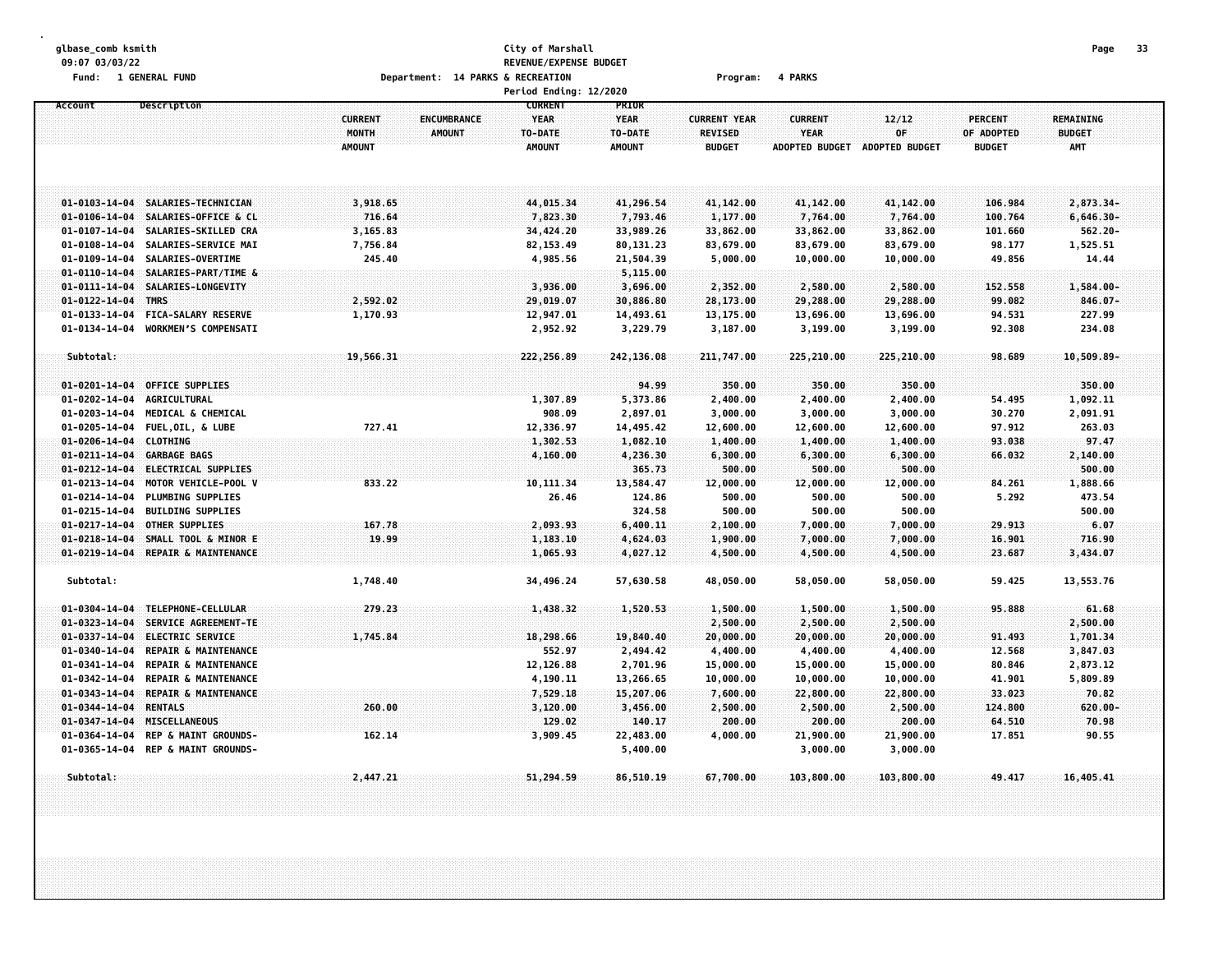# **glbase\_comb ksmith City of Marshall Page 34 09:07 03/03/22 REVENUE/EXPENSE BUDGET**

|                                                                          |  | Fund: 1 GENERAL FUND |         |  |  |                                          |               |  |                              |  | Department: 14 PARKS & RECREATION<br>Period Ending: 12/2020 |                                                           |  |                                                  |            |  |                          |                     | Program: 4 PARKS |                        |  |                                              |  |            |                                 |  |                                   |           |  |
|--------------------------------------------------------------------------|--|----------------------|---------|--|--|------------------------------------------|---------------|--|------------------------------|--|-------------------------------------------------------------|-----------------------------------------------------------|--|--------------------------------------------------|------------|--|--------------------------|---------------------|------------------|------------------------|--|----------------------------------------------|--|------------|---------------------------------|--|-----------------------------------|-----------|--|
| Account                                                                  |  | <b>Description</b>   |         |  |  | <b>CURRENT</b><br>MONTH<br><b>AMOUNT</b> |               |  | ENCUMBRANCE<br><b>AMOUNT</b> |  |                                                             | <b>CURRENT</b><br><b>YEAR</b><br>TO-DATE<br><b>AMOUNT</b> |  | PRIOR<br><b>YEAR</b><br>TO-DATE<br><b>AMOUNT</b> |            |  | REVISED<br><b>BUDGET</b> | <b>CURRENT YEAR</b> |                  | <b>CURRENT</b><br>YEAR |  | 12/12<br>0F<br>ADOPTED BUDGET ADOPTED BUDGET |  | OF ADOPTED | <b>PERCENT</b><br><b>BUDGET</b> |  | REMAINING<br><b>BUDGET</b><br>AMT |           |  |
| 01-0458-14-04 EQUIPMENT REPLACEMEN<br>01-0490-14-04 NON DEPRECIABLE CAPI |  |                      |         |  |  |                                          | $19,689.00 -$ |  |                              |  |                                                             |                                                           |  |                                                  | 701.52     |  |                          | 19,689.00           |                  | 19,689.00              |  | 19,689.00                                    |  |            |                                 |  |                                   | 19,689.00 |  |
| Subtotal:                                                                |  |                      |         |  |  |                                          | 19,689.00-    |  |                              |  |                                                             |                                                           |  |                                                  | 701.52     |  |                          | 19,689.00           |                  | 19,689.00              |  | 19,689.00                                    |  |            |                                 |  |                                   | 19,689.00 |  |
| Program number:                                                          |  |                      | 4 PARKS |  |  |                                          | 4,072.92      |  |                              |  |                                                             | 308,047.72                                                |  |                                                  | 386,978.37 |  |                          | 347,186.00          |                  | 406,749.00             |  | 406,749.00                                   |  |            | 75.734                          |  |                                   | 39,138.28 |  |
|                                                                          |  |                      |         |  |  |                                          |               |  |                              |  |                                                             |                                                           |  |                                                  |            |  |                          |                     |                  |                        |  |                                              |  |            |                                 |  |                                   |           |  |
|                                                                          |  |                      |         |  |  |                                          |               |  |                              |  |                                                             |                                                           |  |                                                  |            |  |                          |                     |                  |                        |  |                                              |  |            |                                 |  |                                   |           |  |
|                                                                          |  |                      |         |  |  |                                          |               |  |                              |  |                                                             |                                                           |  |                                                  |            |  |                          |                     |                  |                        |  |                                              |  |            |                                 |  |                                   |           |  |
|                                                                          |  |                      |         |  |  |                                          |               |  |                              |  |                                                             |                                                           |  |                                                  |            |  |                          |                     |                  |                        |  |                                              |  |            |                                 |  |                                   |           |  |
|                                                                          |  |                      |         |  |  |                                          |               |  |                              |  |                                                             |                                                           |  |                                                  |            |  |                          |                     |                  |                        |  |                                              |  |            |                                 |  |                                   |           |  |
|                                                                          |  |                      |         |  |  |                                          |               |  |                              |  |                                                             |                                                           |  |                                                  |            |  |                          |                     |                  |                        |  |                                              |  |            |                                 |  |                                   |           |  |
|                                                                          |  |                      |         |  |  |                                          |               |  |                              |  |                                                             |                                                           |  |                                                  |            |  |                          |                     |                  |                        |  |                                              |  |            |                                 |  |                                   |           |  |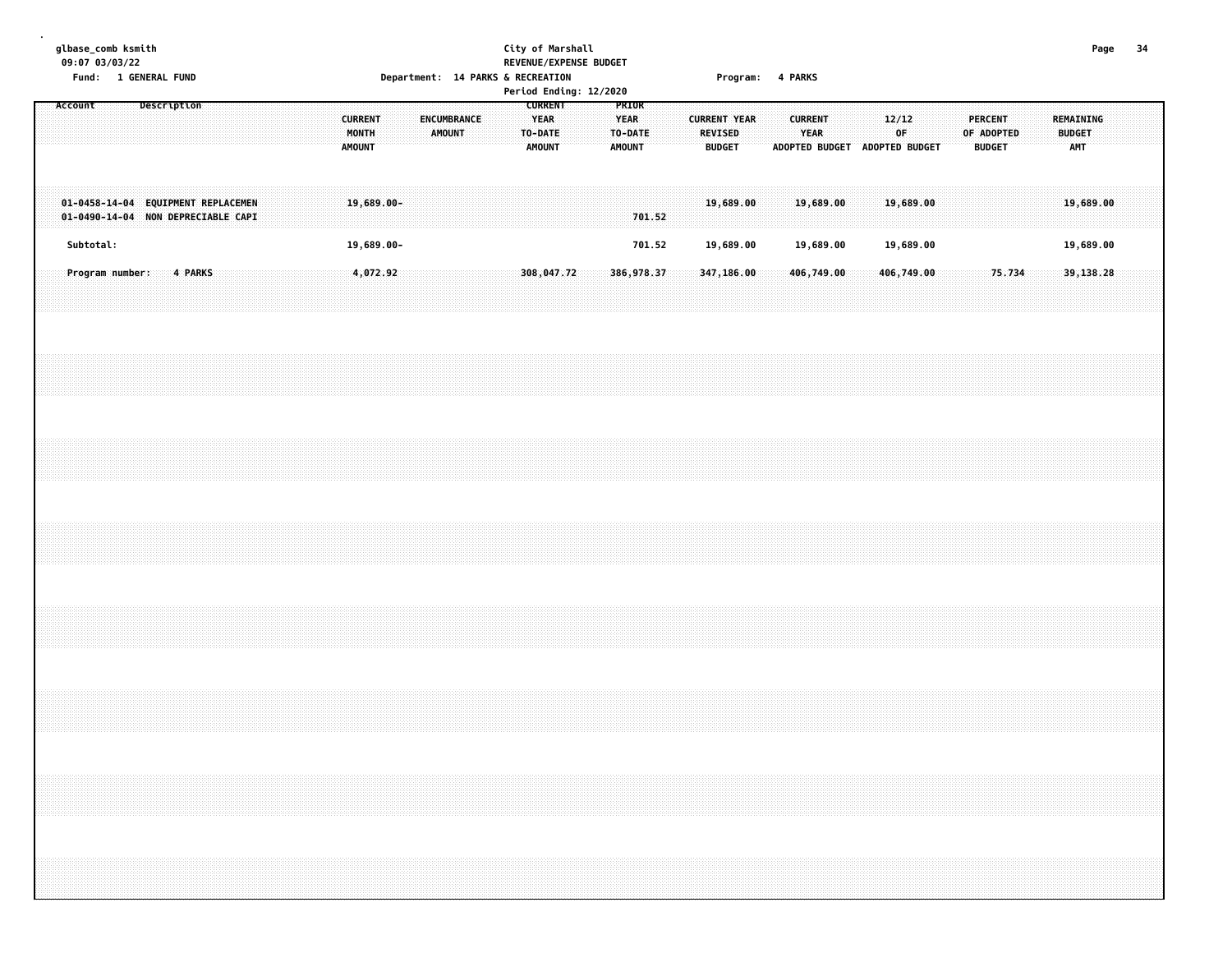# **glbase\_comb ksmith City of Marshall Page 35 09:07 03/03/22 REVENUE/EXPENSE BUDGET** Fund: 1 GENERAL FUND CONTENTS OPERATOR CONTENTS OPERATOR DEPRITS ON THE RECREATION CONTENTS OF PROGRAMS OF RECREATION

|                                                                                                        |                                                                                                                                                       |                                          |                                     | Period Ending: 12/2020                                    |                                                  |                                                        |                                                        |                                                    |                                               |                                                    |
|--------------------------------------------------------------------------------------------------------|-------------------------------------------------------------------------------------------------------------------------------------------------------|------------------------------------------|-------------------------------------|-----------------------------------------------------------|--------------------------------------------------|--------------------------------------------------------|--------------------------------------------------------|----------------------------------------------------|-----------------------------------------------|----------------------------------------------------|
| Account                                                                                                | Description                                                                                                                                           | <b>CURRENT</b><br>MONTH<br><b>AMOUNT</b> | <b>ENCUMBRANCE</b><br><b>AMOUNT</b> | <b>CURRENT</b><br><b>YEAR</b><br>TO-DATE<br><b>AMOUNT</b> | PRIOR<br><b>YEAR</b><br>TO-DATE<br><b>AMOUNT</b> | <b>CURRENT YEAR</b><br><b>REVISED</b><br><b>BUDGET</b> | <b>CURRENT</b><br><b>YEAR</b><br><b>ADOPTED BUDGET</b> | 12/12<br>0F<br><b>ADOPTED BUDGET</b>               | <b>PERCENT</b><br>OF ADOPTED<br><b>BUDGET</b> | <b>REMAINING</b><br><b>BUDGET</b><br><b>AMT</b>    |
| $01 - 0133 - 14 - 05$                                                                                  | 01-0109-14-05 SALARIES-OVERTIME<br>01-0110-14-05 SALARIES-PART/TIME &<br><b>FICA-SALARY RESERVE</b><br>01-0134-14-05 WORKMEN'S COMPENSATI             |                                          |                                     | 37.59                                                     | 46.96                                            | 500.00<br>1,705.00<br>169.00<br>41.00                  | 500.00<br>1,705.00<br>169.00<br>41.00                  | 500.00<br>1,705.00<br>169.00<br>41.00              | 91.683                                        | 500.00<br>1,705.00<br>169.00<br>3.41               |
| Subtotal:<br>$01 - 0203 - 14 - 05$<br>$01 - 0217 - 14 - 05$<br>01-0218-14-05                           | 01-0201-14-05 OFFICE SUPPLIES<br>MEDICAL & CHEMICAL<br><b>OTHER SUPPLIES</b><br><b>SMALL TOOL &amp; MINOR E</b><br>01-0219-14-05 REPAIR & MAINTENANCE |                                          |                                     | 37.59                                                     | 46.96<br>11,036.98<br>344.76<br>326.88           | 2,415.00<br>100.00<br>2,100.00<br>500.00<br>500.00     | 2,415.00<br>100.00<br>6,000.00<br>500.00<br>500.00     | 2,415.00<br>100.00<br>6,000.00<br>500.00<br>500.00 | 1.557<br>6.607                                | 2,377.41<br>100.00<br>2,100.00<br>500.00<br>500.00 |
| Subtotal:<br>$01 - 0337 - 14 - 05$                                                                     | <b>ELECTRIC SERVICE</b>                                                                                                                               | 1,239.73                                 |                                     | 99.10<br>99.10<br>15,724.94                               | 11,708.62<br>20,175.78                           | 1,500.00<br>4,700.00<br>14,100.00                      | 1,500.00<br>8,600.00<br>14,100.00                      | 1,500.00<br>8,600.00<br>14,100.00                  | 1.152<br>111.524                              | 1,400.90<br>4,600.90<br>1,624.94-                  |
| $01 - 0338 - 14 - 05$<br>$01 - 0342 - 14 - 05$<br>$01 - 0345 - 14 - 05$<br>01-0347-14-05 MISCELLANEOUS | <b>GAS SERVICE</b><br>REPAIR & MAINTENANCE<br><b>CONFERENCE AND TRAIN</b>                                                                             | 36.75                                    |                                     | 458.47                                                    | 442.11<br>3,110.99                               | 150.00<br>4,000.00<br>500.00<br>150.00                 | 150.00<br>4,000.00<br>500.00<br>150.00                 | 150.00<br>4,000.00<br>500.00<br>150.00             | 305.647                                       | $308.47 -$<br>4,000.00<br>500.00<br>150.00         |
| Subtotal:<br>Program number:                                                                           | 5 RECREATION                                                                                                                                          | 1,276.48<br>1,276.48                     |                                     | 16, 183. 41<br>16,320.10                                  | 23,728.88<br>35,484.46                           | 18,900.00<br>26,015.00                                 | 18,900.00<br>29,915.00                                 | 18,900.00<br>29,915.00                             | 85.627<br>54.555                              | 2,716.59<br>9,694.90                               |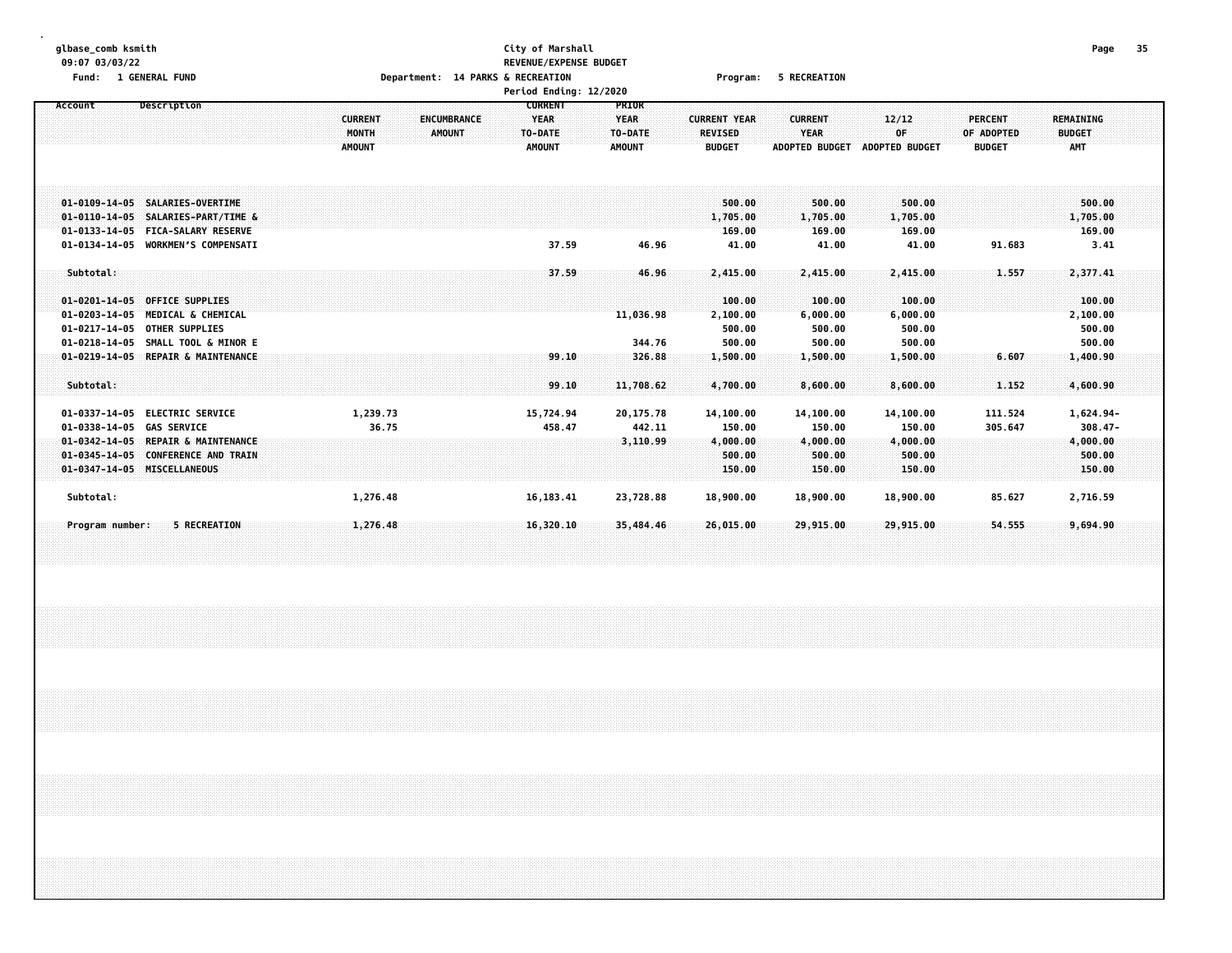| glbase_comb ksmith |  |
|--------------------|--|
|--------------------|--|

## **glbase\_comb ksmith City of Marshall Page 36 09:07 03/03/22 REVENUE/EXPENSE BUDGET Fund: 1 GENERAL FUND Department: 14 PARKS & RECREATION Program: 6 GOLF**

| Page |  |
|------|--|
|      |  |

| Period Ending: 12/2020 |                 |                                                                         |  |  |                         |  |                                     |  |  |                        |  |  |                        |                |                     |  |                               |  |             |                               |  |                              |  |                                   |  |  |
|------------------------|-----------------|-------------------------------------------------------------------------|--|--|-------------------------|--|-------------------------------------|--|--|------------------------|--|--|------------------------|----------------|---------------------|--|-------------------------------|--|-------------|-------------------------------|--|------------------------------|--|-----------------------------------|--|--|
| Account                |                 | Description                                                             |  |  |                         |  |                                     |  |  | <b>CURRENT</b>         |  |  | PRIOR                  |                |                     |  |                               |  |             |                               |  |                              |  |                                   |  |  |
|                        |                 |                                                                         |  |  | <b>CURRENT</b><br>MONTH |  | <b>ENCUMBRANCE</b><br><b>AMOUNT</b> |  |  | <b>YEAR</b><br>TO-DATE |  |  | <b>YEAR</b><br>TO-DATE | <b>REVISED</b> | <b>CURRENT YEAR</b> |  | <b>CURRENT</b><br><b>YEAR</b> |  | 12/12<br>OF |                               |  | <b>PERCENT</b><br>OF ADOPTED |  | <b>REMAINING</b><br><b>BUDGET</b> |  |  |
|                        |                 |                                                                         |  |  | <b>AMOUNT</b>           |  |                                     |  |  | <b>AMOUNT</b>          |  |  | <b>AMOUNT</b>          | <b>BUDGET</b>  |                     |  |                               |  |             | ADOPTED BUDGET ADOPTED BUDGET |  | <b>BUDGET</b>                |  | <b>AMT</b>                        |  |  |
|                        |                 |                                                                         |  |  |                         |  |                                     |  |  |                        |  |  |                        |                |                     |  |                               |  |             |                               |  |                              |  |                                   |  |  |
|                        |                 |                                                                         |  |  |                         |  |                                     |  |  |                        |  |  |                        |                |                     |  |                               |  |             |                               |  |                              |  |                                   |  |  |
|                        |                 |                                                                         |  |  |                         |  |                                     |  |  |                        |  |  |                        |                |                     |  |                               |  |             |                               |  |                              |  |                                   |  |  |
|                        |                 | 01-0101-14-06 SALARIES OFFICIALS &                                      |  |  |                         |  |                                     |  |  |                        |  |  | 46,414.88              |                |                     |  |                               |  |             |                               |  |                              |  |                                   |  |  |
|                        |                 | 01-0109-14-06 SALARIES-OVERTIME                                         |  |  |                         |  |                                     |  |  |                        |  |  | 15, 175. 73            |                |                     |  |                               |  |             |                               |  |                              |  |                                   |  |  |
|                        |                 | 01-0110-14-06 SALARIES-PART/TIME &                                      |  |  |                         |  |                                     |  |  |                        |  |  | 42,601.00<br>672.00    |                |                     |  |                               |  |             |                               |  |                              |  |                                   |  |  |
| 01-0122-14-06 TMRS     |                 | 01-0111-14-06 SALARIES-LONGEVITY                                        |  |  |                         |  |                                     |  |  |                        |  |  | 10,209.99              |                |                     |  |                               |  |             |                               |  |                              |  |                                   |  |  |
|                        |                 | 01-0133-14-06 FICA-SALARY RESERVE                                       |  |  |                         |  |                                     |  |  |                        |  |  | 7,998.19               |                |                     |  |                               |  |             |                               |  |                              |  |                                   |  |  |
|                        |                 | 01-0134-14-06 WORKMEN'S COMPENSATI                                      |  |  |                         |  |                                     |  |  |                        |  |  | 1,956.67               |                |                     |  |                               |  |             |                               |  |                              |  |                                   |  |  |
|                        |                 |                                                                         |  |  |                         |  |                                     |  |  |                        |  |  |                        |                |                     |  |                               |  |             |                               |  |                              |  |                                   |  |  |
| Subtotal:              |                 |                                                                         |  |  |                         |  |                                     |  |  |                        |  |  | 125,028.46             |                |                     |  |                               |  |             |                               |  |                              |  |                                   |  |  |
|                        |                 |                                                                         |  |  |                         |  |                                     |  |  |                        |  |  |                        |                |                     |  |                               |  |             |                               |  |                              |  |                                   |  |  |
|                        |                 | 01-0201-14-06 OFFICE SUPPLIES<br>01-0202-14-06 AGRICULTURAL             |  |  |                         |  |                                     |  |  |                        |  |  | 349.24<br>390.08       |                |                     |  |                               |  |             |                               |  |                              |  |                                   |  |  |
|                        |                 | 01-0203-14-06 MEDICAL & CHEMICAL                                        |  |  |                         |  |                                     |  |  |                        |  |  | 704.41                 |                |                     |  |                               |  |             |                               |  |                              |  |                                   |  |  |
|                        |                 | 01-0205-14-06 FUEL, OIL, & LUBE                                         |  |  |                         |  |                                     |  |  |                        |  |  | 3,215.96               |                |                     |  |                               |  |             |                               |  |                              |  |                                   |  |  |
| 01-0206-14-06 CLOTHING |                 |                                                                         |  |  |                         |  |                                     |  |  |                        |  |  | 89.46                  |                |                     |  |                               |  |             |                               |  |                              |  |                                   |  |  |
|                        |                 | 01-0208-14-06 FOOD SUPPLIES                                             |  |  |                         |  |                                     |  |  |                        |  |  | 4,870.32               |                |                     |  |                               |  |             |                               |  |                              |  |                                   |  |  |
| 01-0209-14-06 PRO SHOP |                 |                                                                         |  |  |                         |  |                                     |  |  |                        |  |  | 2,743.05               |                |                     |  |                               |  |             |                               |  |                              |  |                                   |  |  |
|                        |                 | 01-0210-14-06 DRIVING RANGE                                             |  |  |                         |  |                                     |  |  |                        |  |  | 564.43                 |                |                     |  |                               |  |             |                               |  |                              |  |                                   |  |  |
|                        |                 | 01-0212-14-06 ELECTRICAL SUPPLIES<br>01-0213-14-06 MOTOR VEHICLE-POOL V |  |  |                         |  |                                     |  |  |                        |  |  | 37.37<br>6,844.60      |                |                     |  |                               |  |             |                               |  |                              |  |                                   |  |  |
|                        |                 | 01-0217-14-06 OTHER SUPPLIES                                            |  |  |                         |  |                                     |  |  |                        |  |  | 346.93                 |                |                     |  |                               |  |             |                               |  |                              |  |                                   |  |  |
|                        |                 | 01-0218-14-06 SMALL TOOL & MINOR E                                      |  |  |                         |  |                                     |  |  |                        |  |  | 870.00                 |                |                     |  |                               |  |             |                               |  |                              |  |                                   |  |  |
|                        |                 | 01-0219-14-06 REPAIR & MAINTENANCE                                      |  |  |                         |  |                                     |  |  |                        |  |  | 957.83                 |                |                     |  |                               |  |             |                               |  |                              |  |                                   |  |  |
|                        |                 |                                                                         |  |  |                         |  |                                     |  |  |                        |  |  |                        |                |                     |  |                               |  |             |                               |  |                              |  |                                   |  |  |
| Subtotal:              |                 |                                                                         |  |  |                         |  |                                     |  |  |                        |  |  | 21,983.68              |                |                     |  |                               |  |             |                               |  |                              |  |                                   |  |  |
|                        |                 |                                                                         |  |  |                         |  |                                     |  |  |                        |  |  |                        |                |                     |  |                               |  |             |                               |  |                              |  |                                   |  |  |
|                        |                 | 01-0304-14-06 TELEPHONE-CELLULAR<br>01-0322-14-06 SERVICE AGREEMENT-OT  |  |  |                         |  |                                     |  |  |                        |  |  | 208.46<br>76.88        |                |                     |  |                               |  |             |                               |  |                              |  |                                   |  |  |
|                        |                 | 01-0337-14-06 ELECTRIC SERVICE                                          |  |  |                         |  |                                     |  |  |                        |  |  | 11,472.86              |                |                     |  |                               |  |             |                               |  |                              |  |                                   |  |  |
|                        |                 | 01-0342-14-06 REPAIR & MAINTENANCE                                      |  |  |                         |  |                                     |  |  |                        |  |  | 12,085.45              |                |                     |  |                               |  |             |                               |  |                              |  |                                   |  |  |
| 01-0344-14-06 RENTALS  |                 |                                                                         |  |  |                         |  |                                     |  |  |                        |  |  | 12,802.08              |                |                     |  |                               |  |             |                               |  |                              |  |                                   |  |  |
|                        |                 | 01-0346-14-06 DUES & SUBSCRIPTIONS                                      |  |  |                         |  |                                     |  |  |                        |  |  | 843.47                 |                |                     |  |                               |  |             |                               |  |                              |  |                                   |  |  |
|                        |                 | 01-0347-14-06 MISCELLANEOUS                                             |  |  |                         |  |                                     |  |  |                        |  |  | 103.88                 |                |                     |  |                               |  |             |                               |  |                              |  |                                   |  |  |
|                        |                 | 01-0364-14-06 REPAIR & MAINTENANCE                                      |  |  |                         |  |                                     |  |  |                        |  |  | 573.79                 |                |                     |  |                               |  |             |                               |  |                              |  |                                   |  |  |
| Subtotal:              |                 |                                                                         |  |  |                         |  |                                     |  |  |                        |  |  | 38,166.87              |                |                     |  |                               |  |             |                               |  |                              |  |                                   |  |  |
|                        |                 |                                                                         |  |  |                         |  |                                     |  |  |                        |  |  |                        |                |                     |  |                               |  |             |                               |  |                              |  |                                   |  |  |
|                        |                 | 01-0421-14-06 IMPROVEMENTS-GOLF CO                                      |  |  |                         |  |                                     |  |  |                        |  |  | 4,431.69               |                |                     |  |                               |  |             |                               |  |                              |  |                                   |  |  |
|                        |                 |                                                                         |  |  |                         |  |                                     |  |  |                        |  |  |                        |                |                     |  |                               |  |             |                               |  |                              |  |                                   |  |  |
| Subtotal:              |                 |                                                                         |  |  |                         |  |                                     |  |  |                        |  |  | 4,431.69               |                |                     |  |                               |  |             |                               |  |                              |  |                                   |  |  |
|                        | Program number: | 6 GOLF                                                                  |  |  |                         |  |                                     |  |  |                        |  |  | 189,610.70             |                |                     |  |                               |  |             |                               |  |                              |  |                                   |  |  |
|                        |                 |                                                                         |  |  |                         |  |                                     |  |  |                        |  |  |                        |                |                     |  |                               |  |             |                               |  |                              |  |                                   |  |  |
|                        |                 |                                                                         |  |  |                         |  |                                     |  |  |                        |  |  |                        |                |                     |  |                               |  |             |                               |  |                              |  |                                   |  |  |
|                        |                 |                                                                         |  |  |                         |  |                                     |  |  |                        |  |  |                        |                |                     |  |                               |  |             |                               |  |                              |  |                                   |  |  |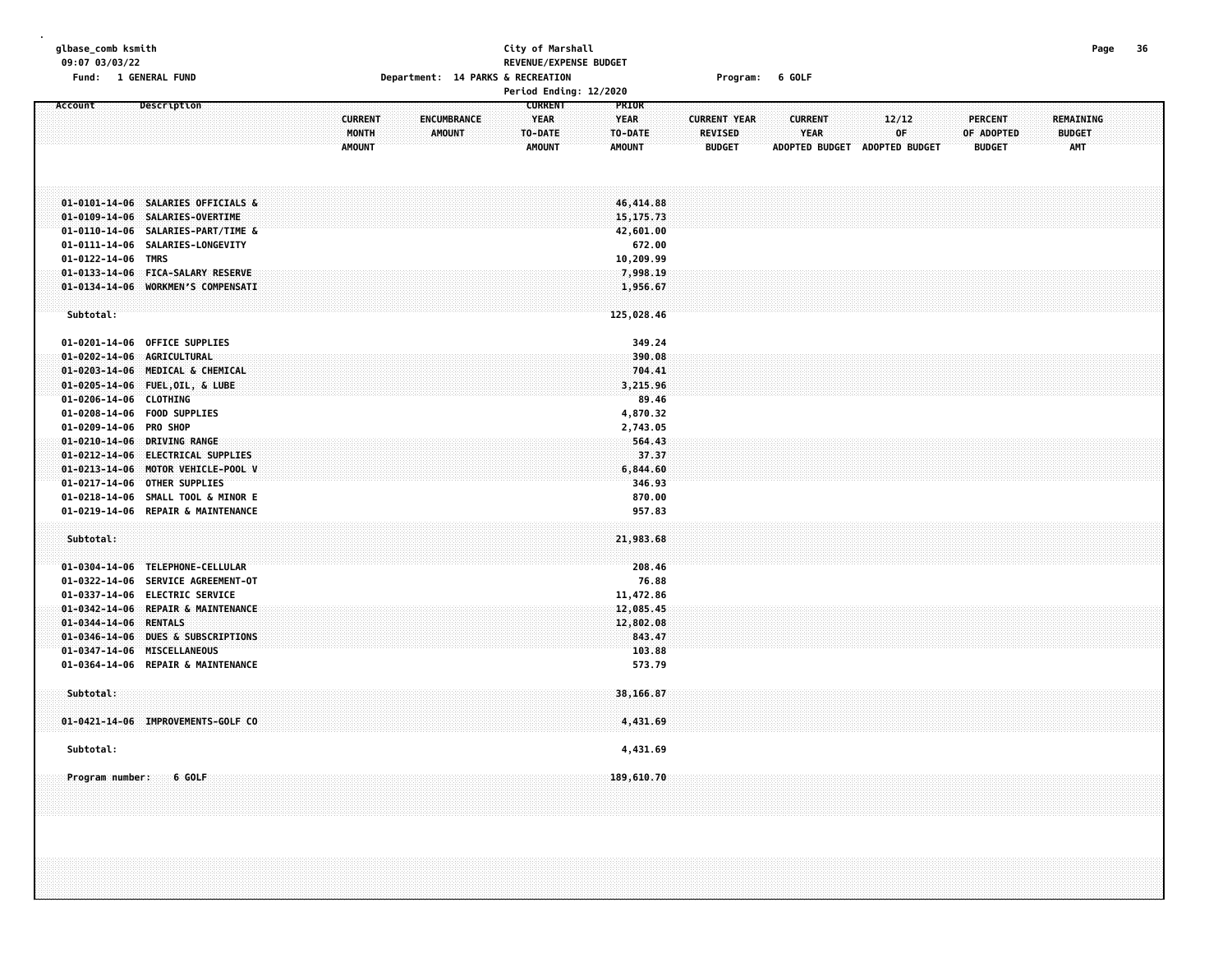| glbase_comb ksmith<br>09:07 03/03/22              | City of Marshall<br>REVENUE/EXPENSE BUDGET                                                                         |                                                                                                                                                                                                                 | Page 37 |
|---------------------------------------------------|--------------------------------------------------------------------------------------------------------------------|-----------------------------------------------------------------------------------------------------------------------------------------------------------------------------------------------------------------|---------|
| Fund: 1 GENERAL FUND<br>Account<br>Description    | Department: 14 PARKS & RECREATION<br>Period Ending: 12/2020<br><b>CURRENT</b><br>PRIOR                             | Program: 6 GOLF                                                                                                                                                                                                 |         |
| <b>CURRENT</b><br>MONTH<br><b>AMOUNT</b>          | ENCUMBRANCE<br><b>YEAR</b><br><b>YEAR</b><br><b>AMOUNT</b><br>TO-DATE<br>TO-DATE<br><b>AMOUNT</b><br><b>AMOUNT</b> | <b>CURRENT YEAR</b><br><b>CURRENT</b><br>12/12<br><b>PERCENT</b><br>REMAINING<br>YEAR<br>0F<br><b>BUDGET</b><br>REVISED<br>OF ADOPTED<br><b>BUDGET</b><br>ADOPTED BUDGET ADOPTED BUDGET<br><b>BUDGET</b><br>AMT |         |
| Department number: PARKS & RECREATION<br>8,189.08 | 361, 674.24<br>703, 611.64                                                                                         | 384,866.00<br>530,892.00<br>530,892.00<br>68.126<br>23, 191.76                                                                                                                                                  |         |
|                                                   |                                                                                                                    |                                                                                                                                                                                                                 |         |
|                                                   |                                                                                                                    |                                                                                                                                                                                                                 |         |
|                                                   |                                                                                                                    |                                                                                                                                                                                                                 |         |
|                                                   |                                                                                                                    |                                                                                                                                                                                                                 |         |
|                                                   |                                                                                                                    |                                                                                                                                                                                                                 |         |
|                                                   |                                                                                                                    |                                                                                                                                                                                                                 |         |
|                                                   |                                                                                                                    |                                                                                                                                                                                                                 |         |
|                                                   |                                                                                                                    |                                                                                                                                                                                                                 |         |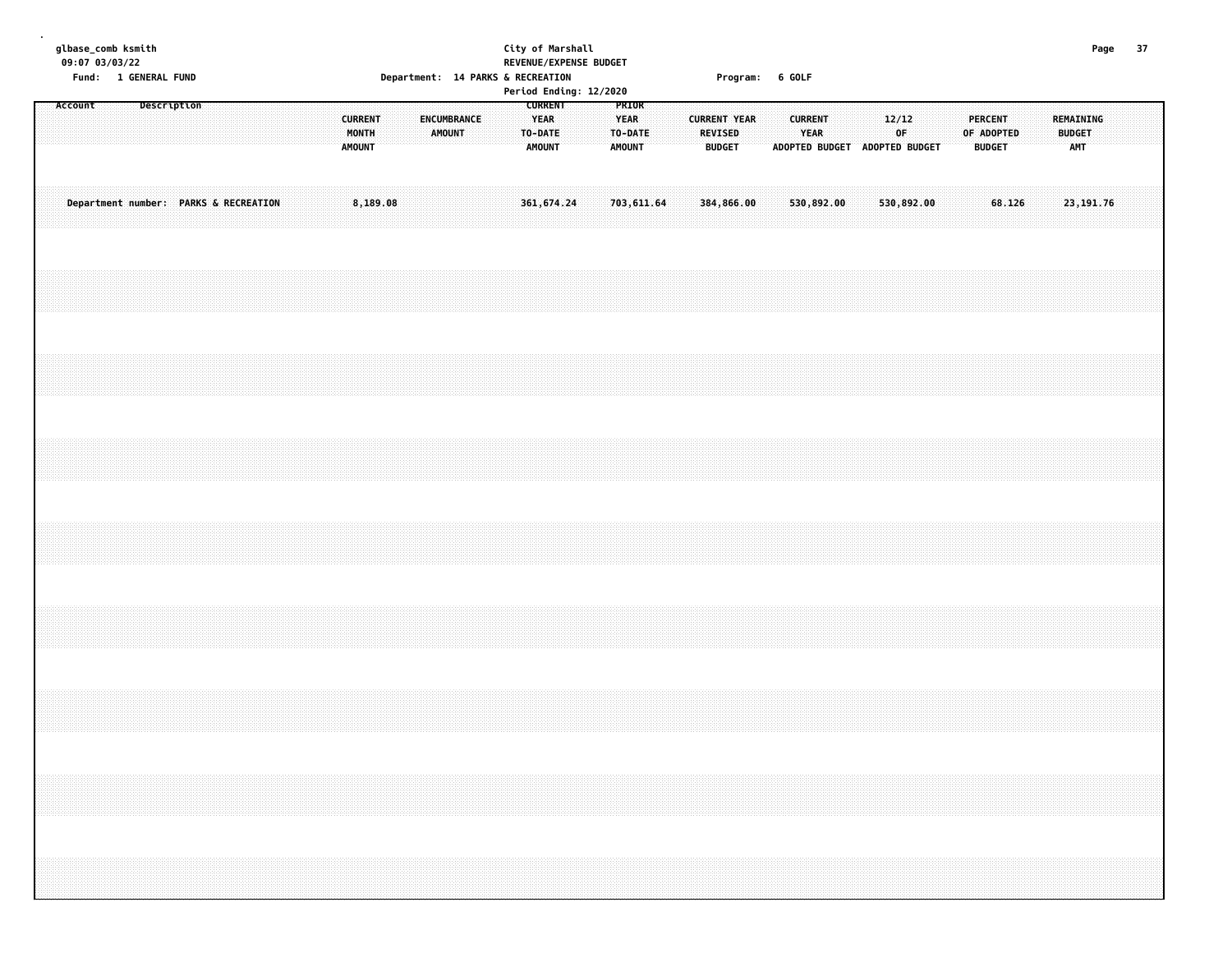# **glbase\_comb ksmith City of Marshall Page 38 09:07 03/03/22 REVENUE/EXPENSE BUDGET** Fund: 1 GENERAL FUND CONTENT TO THE PROGRESS OPPORTMENT: 15 COMMUNITY & ECONOMIC DEV THE PROGRESS Program: 1 PLANNING

|                                                                                                                                                                                   |                                                                          | Period Ending: 12/2020                             |                                                         |                                                        |                                                        |                                                 |                                               |                                                |  |
|-----------------------------------------------------------------------------------------------------------------------------------------------------------------------------------|--------------------------------------------------------------------------|----------------------------------------------------|---------------------------------------------------------|--------------------------------------------------------|--------------------------------------------------------|-------------------------------------------------|-----------------------------------------------|------------------------------------------------|--|
| Description<br>Account                                                                                                                                                            | <b>CURRENT</b><br>ENCUMBRANCE<br>MONTH<br><b>AMOUNT</b><br><b>AMOUNT</b> | <b>CURRENT</b><br>YEAR<br>TO-DATE<br><b>AMOUNT</b> | <b>PRIOR</b><br><b>YEAR</b><br>TO-DATE<br><b>AMOUNT</b> | <b>CURRENT YEAR</b><br><b>REVISED</b><br><b>BUDGET</b> | <b>CURRENT</b><br><b>YEAR</b><br><b>ADOPTED BUDGET</b> | 12/12<br>OF<br><b>ADOPTED BUDGET</b>            | <b>PERCENT</b><br>OF ADOPTED<br><b>BUDGET</b> | REMAINING<br><b>BUDGET</b><br><b>AMT</b>       |  |
| 01-0101-15-01 SALARIES OFFICIALS &<br>01-0102-15-01 SALARIES-PROFESSIONA                                                                                                          | 6,227.28                                                                 | 76,597.84<br>22,788.72                             | 21,073.44<br>88,301.52                                  | 76,598.00<br>22,789.00                                 | 87,963.00<br>63,710.00                                 | 87,963.00<br>63,710.00                          | 87.080<br>35.769                              | .16<br>.28                                     |  |
| 01-0103-15-01 SALARIES-TECHNICIAN<br>01-0106-15-01 SALARIES-OFFICE & CL<br>01-0111-15-01 SALARIES-LONGEVITY<br>01-0122-15-01 TMRS                                                 | 2,067.20<br>5,913.60<br>2,391.30                                         | 22,524.48<br>64,556.80<br>888.00<br>31,999.12      | 171.20<br>63,452.46<br>816.00<br>29,827.17              | 22,256.00<br>28,163.00<br>1,128.00<br>34,420.00        | 22,256.00<br>28,163.00<br>1,128.00<br>34,420.00        | 22,256.00<br>28,163.00<br>1,128.00<br>34,420.00 | 101.206<br>229.226<br>78.723<br>92.967        | $268.48 -$<br>36,393.80-<br>240.00<br>2,420.88 |  |
| 01-0133-15-01 FICA-SALARY RESERVE<br>WORKMEN'S COMPENSATI<br>$01 - 0134 - 15 - 01$<br>01-0168-15-01 WAGE REIMB FROM CDBG                                                          | 1,072.57<br>13, 122. 18-                                                 | 14, 275.42<br>711.64<br>57,859.36-                 | 13,854.01<br>379.96<br>61,890.07-                       | 16,097.00<br>502.00                                    | 16,097.00<br>502.00                                    | 16,097.00<br>502.00                             | 88.684<br>141.761                             | 1,821.58<br>209.64-<br>57,859.36               |  |
| Subtotal:<br>01-0201-15-01 OFFICE SUPPLIES<br>Subtotal:                                                                                                                           | 4,549.77<br>224.95<br>224.95                                             | 176,482.66<br>2,109.27<br>2,109.27                 | 155,985.69<br>3,359.06<br>3,359.06                      | 201,953.00<br>600.00<br>600.00                         | 254,239.00<br>600.00<br>600.00                         | 254,239.00<br>600.00<br>600.00                  | 69.416<br>351.545<br>351.545                  | 25,470.34<br>$1,509.27 -$<br>1,509.27-         |  |
| 01-0304-15-01 TELEPHONE-CELLULAR<br>01-0305-15-01 PROFESSIONAL SERVICE<br>01-0311-15-01 TRANSPORTATION                                                                            | 362.90                                                                   | 555.00<br>3,454.56<br>8,191.89                     | 203.68<br>72,840.82<br>8,080.00                         | 3,455.00<br>7,200.00                                   | 12,500.00<br>7,200.00                                  | 12,500.00<br>7,200.00                           | 27.636<br>113.776                             | $555.00 -$<br>.44<br>991.89-                   |  |
| 01-0312-15-01 GENERAL ADVERTISING<br>01-0319-15-01 PLATT FEES<br>$01 - 0324 - 15 - 01$<br><b>PRINTING &amp; REPRODUCT</b><br>$01 - 0345 - 15 - 01$<br><b>CONFERENCE AND TRAIN</b> |                                                                          | 971.31<br>49.52<br>205.08                          | 3,164.00<br>1.00<br>5,345.02                            | 1,000.00<br>300.00<br>1,500.00                         | 1,000.00<br>300.00<br>1,500.00                         | 1,000.00<br>300.00<br>1,500.00                  | 97.131<br>13.672                              | 28.69<br>300.00<br>$49.52 -$<br>1,294.92       |  |
| 01-0346-15-01 DUES & SUBSCRIPTIONS<br>01-0347-15-01 MISCELLANEOUS<br>01-0390-15-01 CENSUS PROGRAM<br>Subtotal:                                                                    | $86.22 -$<br>276.68                                                      | 420.00<br>60.45<br>9,849.85<br>23,757.66           | 2,363.28<br>1,407.16<br>93,404.96                       | 1,250.00<br>8,255.00<br>22,960.00                      | 1,250.00<br>23,750.00                                  | 1,250.00<br>23,750.00                           | 33.600<br>100.032                             | 830.00<br>$60.45 -$<br>1,594.85-<br>797.66-    |  |
| 01-0420-15-01 IMPROVEMENTS - DATA<br>Subtotal:                                                                                                                                    |                                                                          |                                                    | 16,000.00<br>16,000.00                                  |                                                        |                                                        |                                                 |                                               |                                                |  |
| 1 PLANNING<br>Program number:                                                                                                                                                     | 5,051.40                                                                 | 202,349.59                                         | 268,749.71                                              | 225,513.00                                             | 278,589.00                                             | 278,589.00                                      | 72.634                                        | 23, 163.41                                     |  |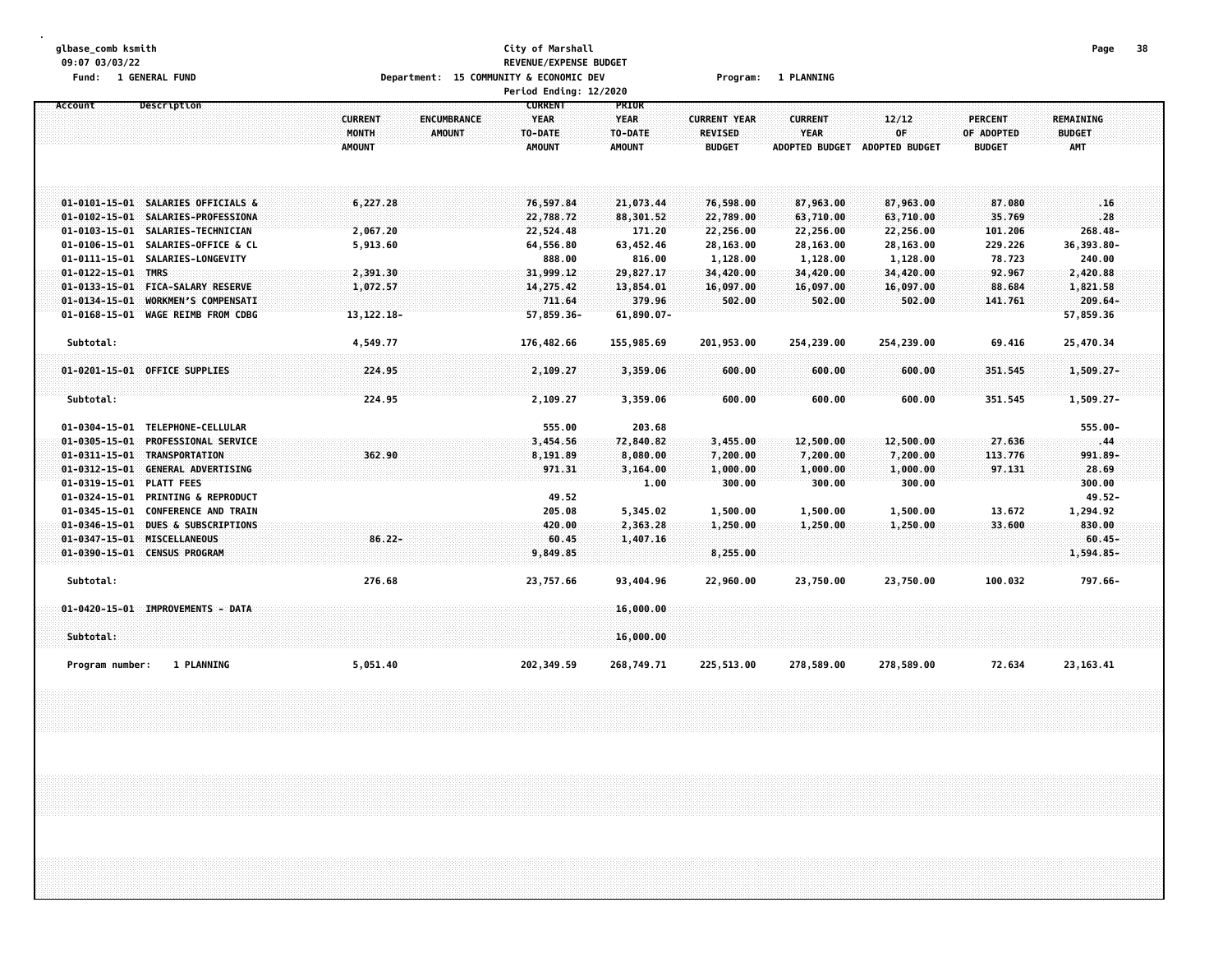#### **glbase\_comb ksmith City of Marshall Page 39 09:07 03/03/22 REVENUE/EXPENSE BUDGET** Fund: 1 GENERAL FUND CONNECTIONS COMMUNITY & COMMUNITY & ECONOMIC DEV Program: 2 BUILDING PERMITS & INSPECTIONS **Period Ending: 12/2020**

|                                                |                                                         |                                          |                              | , c, cou chuchg, c,                                       |                                                  |                                                        |                                                        |                               |                                        |                                                 |  |
|------------------------------------------------|---------------------------------------------------------|------------------------------------------|------------------------------|-----------------------------------------------------------|--------------------------------------------------|--------------------------------------------------------|--------------------------------------------------------|-------------------------------|----------------------------------------|-------------------------------------------------|--|
| Account                                        | Description                                             | <b>CURRENT</b><br>MONTH<br><b>AMOUNT</b> | ENCUMBRANCE<br><b>AMOUNT</b> | <b>CURRENT</b><br><b>YEAR</b><br>TO-DATE<br><b>AMOUNT</b> | <b>PRIOR</b><br><b>YEAR</b><br>TO-DATE<br>AMOUNT | <b>CURRENT YEAR</b><br><b>REVISED</b><br><b>BUDGET</b> | <b>CURRENT</b><br><b>YEAR</b><br><b>ADOPTED BUDGET</b> | 12/12<br>0F<br>ADOPTED BUDGET | PERCENT<br>OF ADOPTED<br><b>BUDGET</b> | <b>REMAINING</b><br><b>BUDGET</b><br><b>AMT</b> |  |
| $01 - 0101 - 15 - 02$                          | SALARIES OFFICIALS &                                    | 4,725.24                                 |                              | 51, 311, 40                                               | 50,401.66                                        | 49,546.00                                              | 49,546.00                                              | 49,546.00                     | 103.563                                | 1,765.40-                                       |  |
| $01 - 0103 - 15 - 02$                          | SALARIES-TECHNICIAN<br>01-0111-15-02 SALARIES-LONGEVITY | 4,242.52                                 |                              | 46,362.76<br>624.00                                       | 46,204.78<br>528.00                              | 45,365.00<br>624.00                                    | 45,365.00<br>624.00                                    | 45,365.00<br>624.00           | 102.199<br>100.000                     | $997.76 -$                                      |  |
| 01-0122-15-02 TMRS                             |                                                         | 1,470.78                                 |                              | 16,085.23                                                 | 15,925.15                                        | 15,630.00                                              | 15,630.00                                              | 15,630.00                     | 102.913                                | 455.23-                                         |  |
| 01-0133-15-02                                  | <b>FICA-SALARY RESERVE</b>                              | 686.03                                   |                              | 7,519.80                                                  | 7,430.79                                         | 7,308.00                                               | 7,308.00                                               | 7,308.00                      | 102.898                                | $211.80 -$                                      |  |
|                                                | 01-0134-15-02 WORKMEN'S COMPENSATI                      |                                          |                              | 414.39                                                    | 384.35                                           | 453.00                                                 | 453.00                                                 | 453.00                        | 91.477                                 | 38.61                                           |  |
| Subtotal:                                      |                                                         | 11, 124.57                               |                              | 122, 317.58                                               | 120,874.73                                       | 118,926.00                                             | 118,926.00                                             | 118,926.00                    | 102.852                                | $3,391.58 -$                                    |  |
|                                                | 01-0201-15-02 OFFICE SUPPLIES                           |                                          |                              | 424.41                                                    | 998.29                                           | 1,000.00                                               | 1,000.00                                               | 1,000.00                      | 42.441                                 | 575.59                                          |  |
|                                                | 01-0205-15-02 FUEL, OIL, & LUBE                         | 476.36                                   |                              | 2,046.30                                                  | 2,435.39                                         | 4,785.00                                               | 4,785.00                                               | 4,785.00                      | 42.765                                 | 2,738.70                                        |  |
| 01-0206-15-02 CLOTHING                         |                                                         |                                          |                              | 635.00                                                    | 287.97                                           | 500.00                                                 | 500.00                                                 | 500.00                        | 127,000                                | $135.00 -$                                      |  |
| $01 - 0213 - 15 - 02$                          | MOTOR VEHICLE-POOL V                                    |                                          |                              | 318.58                                                    | 1,180.00                                         | 1,000.00                                               | 1,000.00                                               | 1,000.00                      | 31.858                                 | 681.42                                          |  |
|                                                | 01-0218-15-02 SMALL TOOL & MINOR E                      |                                          |                              | 395.76                                                    |                                                  |                                                        |                                                        |                               |                                        | 395.76-                                         |  |
| Subtotal:                                      |                                                         | 476.36                                   |                              | 3,820.05                                                  | 4,901.65                                         | 7,285.00                                               | 7,285.00                                               | 7,285.00                      | 52.437                                 | 3,464.95                                        |  |
| $01 - 0304 - 15 - 02$                          | TELEPHONE-CELLULAR                                      |                                          |                              |                                                           |                                                  |                                                        | 1,500.00                                               | 1,500.00                      |                                        |                                                 |  |
| $01 - 0305 - 15 - 02$                          | <b>PROFESSIONAL SERVICE</b>                             |                                          |                              |                                                           | 1,337.44                                         |                                                        | 2,000.00                                               | 2,000.00                      |                                        |                                                 |  |
| $01 - 0324 - 15 - 02$                          | PRINTING & REPRODUCT                                    |                                          |                              |                                                           | 42.00                                            |                                                        |                                                        |                               |                                        |                                                 |  |
| $01 - 0342 - 15 - 02$<br>$01 - 0345 - 15 - 02$ | REPAIR & MAINTENANCE<br><b>CONFERENCE AND TRAIN</b>     | 158.00                                   |                              | 303.00                                                    | 3,036.79                                         | 350.00<br>303.00                                       | 350.00<br>2,000.00                                     | 350.00<br>2,000.00            | 15.150                                 | 350.00                                          |  |
| 01-0346-15-02                                  | <b>DUES &amp; SUBSCRIPTIONS</b>                         |                                          |                              |                                                           | 155.00                                           | 400.00                                                 | 400.00                                                 | 400.00                        |                                        | 400.00                                          |  |
| 01-0347-15-02 MISCELLANEOUS                    |                                                         | 37.64                                    |                              | 198.41                                                    | 6,069.39                                         | 100.00                                                 | 100.00                                                 | 100.00                        | 198.410                                | $98.41 -$                                       |  |
| Subtotal:                                      |                                                         | 195.64                                   |                              | 501.41                                                    | 10,640.62                                        | 1,153.00                                               | 6,350.00                                               | 6,350.00                      | 7.896                                  | 651.59                                          |  |
|                                                | 01-0458-15-02 EQUIPMENT REPLACEMEN                      | $3,953.00 -$                             |                              |                                                           |                                                  | 3,953.00                                               | 3,953.00                                               | 3,953.00                      |                                        | 3,953.00                                        |  |
| Subtotal:                                      |                                                         | $3,953.00 -$                             |                              |                                                           |                                                  | 3,953.00                                               | 3,953.00                                               | 3,953.00                      |                                        | 3,953.00                                        |  |
| Program number:                                | <b>2 BUILDING PERMITS &amp; INSPE</b>                   | 7,843.57                                 |                              | 126,639.04                                                | 136,417.00                                       | 131, 317, 00                                           | 136,514.00                                             | 136,514.00                    | 92.766                                 | 4,677.96                                        |  |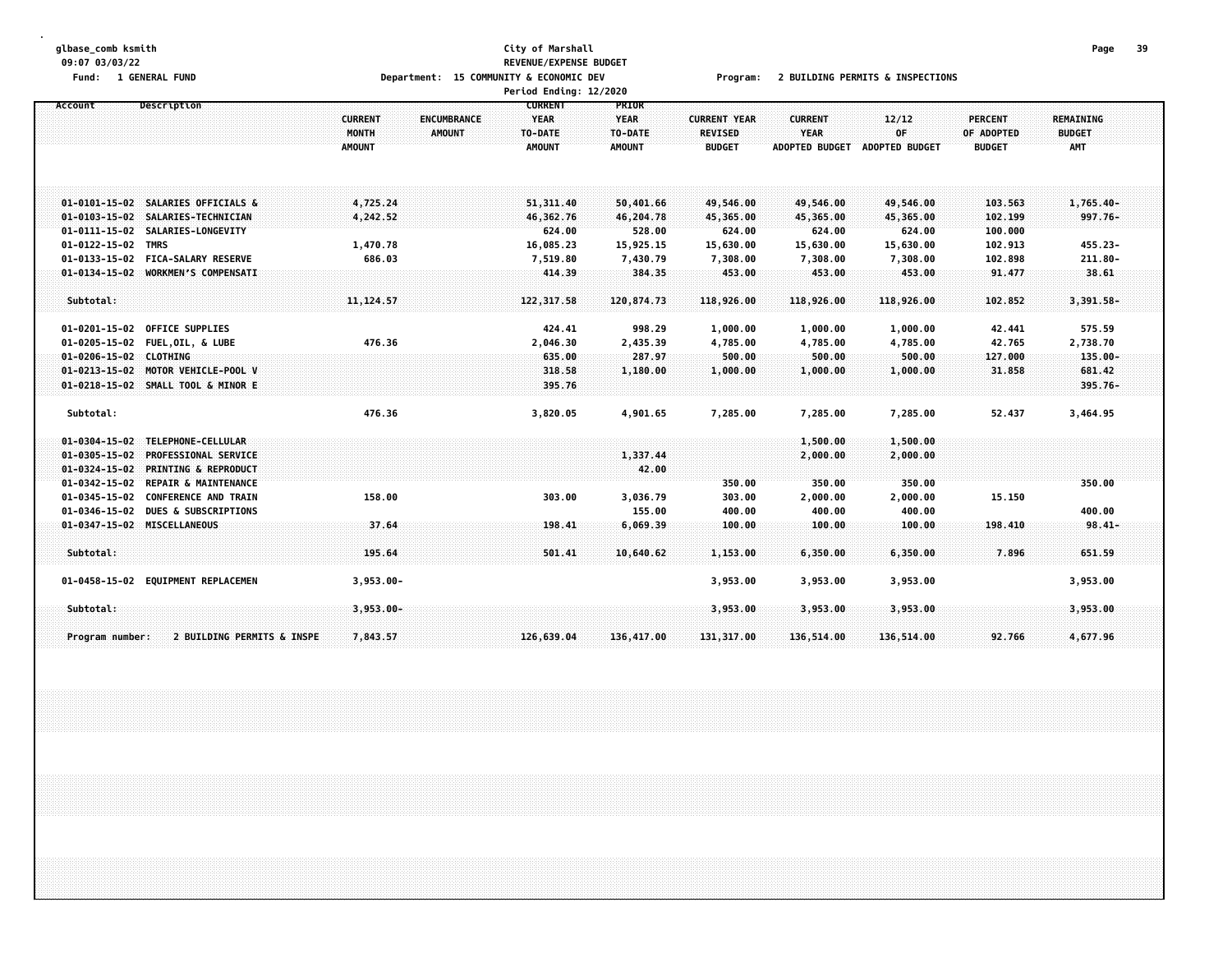#### **glbase\_comb ksmith City of Marshall Page 40 09:07 03/03/22 REVENUE/EXPENSE BUDGET** Fund: 1 GENERAL FUND CODE CONTROLLER SECONDUNTY & ECONOMIC DEV PROGRAM: 2 CODE ENFORCEMENT **Period Ending: 12/2020**

| Fer tou Endthy. 12/2020 |                                    |                |                            |              |                     |                       |                       |                |                  |  |
|-------------------------|------------------------------------|----------------|----------------------------|--------------|---------------------|-----------------------|-----------------------|----------------|------------------|--|
| Account                 | Description                        |                | <b>CURRENT</b>             | <b>PRIOR</b> |                     |                       |                       |                |                  |  |
|                         |                                    | <b>CURRENT</b> | <b>ENCUMBRANCE</b><br>YEAR | <b>YEAR</b>  | <b>CURRENT YEAR</b> | <b>CURRENT</b>        | 12/12                 | <b>PERCENT</b> | <b>REMAINING</b> |  |
|                         |                                    | MONTH          | <b>AMOUNT</b><br>TO-DATE   | TO-DATE      | <b>REVISED</b>      | YEAR                  | OF                    | OF ADOPTED     | <b>BUDGET</b>    |  |
|                         |                                    | <b>AMOUNT</b>  | <b>AMOUNT</b>              | AMOUNT       | <b>BUDGET</b>       | <b>ADOPTED BUDGET</b> | <b>ADOPTED BUDGET</b> | <b>BUDGET</b>  | <b>AMT</b>       |  |
|                         |                                    |                |                            |              |                     |                       |                       |                |                  |  |
|                         |                                    |                |                            |              |                     |                       |                       |                |                  |  |
|                         |                                    |                |                            |              |                     |                       |                       |                |                  |  |
| $01 - 0102 - 15 - 03$   | SALARIES-PROFESSIONA               | 6,048.00       | 66,052.00                  | 64,852.46    | 19,356.00           | 19,356.00             | 19,356.00             | 341.248        | 46,696.00-       |  |
| $01 - 0109 - 15 - 03$   | SALARIES-OVERTIME                  |                | 1,682.78                   | 2,683.72     |                     |                       |                       |                | $1,682.78-$      |  |
| $01 - 0110 - 15 - 03$   | SALARIES-PART/TIME &               |                |                            | 11,210.40    |                     |                       |                       |                |                  |  |
| $01 - 0111 - 15 - 03$   | SALARIES-LONGEVITY                 |                | 720.00                     | 768.00       | 24.00               | 24.00                 | 24.00                 | 3,000.000      | 696.00-          |  |
| $01 - 0122 - 15 - 03$   | <b>TMRS</b>                        | 991.99         | 11,201.74                  | 11,196.85    | 3,171.00            | 3,171.00              | 3,171.00              | 353.256        | $8,030.74-$      |  |
| $01 - 0133 - 15 - 03$   | <b>FICA-SALARY RESERVE</b>         | 431.14         | 4,725.48                   | 5,474.71     | 1,483.00            | 1,483.00              | 1,483.00              | 318.643        | $3,242.48-$      |  |
| $01 - 0134 - 15 - 03$   | WORKMEN'S COMPENSATI               |                | 348.19                     | 525.19       | 92.00               | 92.00                 | 92.00                 | 378.467        | $256.19 -$       |  |
|                         | 01-0168-15-03 WAGE REIMB FROM CDBG | 16,615.29-     | 71,683.69-                 | 63,973.64-   |                     |                       |                       |                | 71,683.69        |  |
|                         |                                    |                |                            |              |                     |                       |                       |                |                  |  |
|                         |                                    | $9, 144.16 -$  |                            |              | 24,126.00           | 24,126.00             | 24,126.00             |                | 11,079.50        |  |
| Subtotal:               |                                    |                | 13,046.50                  | 32,737.69    |                     |                       |                       | 54.077         |                  |  |
|                         |                                    |                |                            |              |                     |                       |                       |                |                  |  |
| $01 - 0201 - 15 - 03$   | <b>OFFICE SUPPLIES</b>             | 38.06          | 485.56                     | 343.23       | 250.00              | 250.00                | 250.00                | 194,224        | $235.56 -$       |  |
| $01 - 0205 - 15 - 03$   | FUEL, OIL, & LUBE                  | 94.21          | 2,235.89                   | 4,888.26     | 4,310.00            | 4,310.00              | 4,310.00              | 51.877         | 2,074.11         |  |
| $01 - 0206 - 15 - 03$   | CLOTHING                           |                | 85.00                      | 122.55       | 200.00              | 200.00                | 200.00                | 42.500         | 115.00           |  |
| $01 - 0213 - 15 - 03$   | MOTOR VEHICLE-POOL V               | 522.30         | 2,550.06                   | 1,148.89     |                     |                       |                       |                | 2,550.06-        |  |
|                         | 01-0217-15-03 OTHER SUPPLIES       |                |                            | 190.24       |                     |                       |                       |                |                  |  |
|                         |                                    |                |                            |              |                     |                       |                       |                |                  |  |
| Subtotal:               |                                    | 654.57         | 5,356.51                   | 6,693.17     | 4,760.00            | 4,760.00              | 4,760.00              | 112.532        | $596.51 -$       |  |
|                         |                                    |                |                            |              |                     |                       |                       |                |                  |  |
| $01 - 0304 - 15 - 03$   | TELEPHONE-CELLULAR                 | 209.30         | 1,282.75                   | 972.65       | 360.00              | 360.00                | 360.00                | 356.319        | $922.75 -$       |  |
| $01 - 0320 - 15 - 03$   | <b>WASTE DISPOSAL-CONDE</b>        |                | 38,025.00                  |              | 15,000.00           | 15,000.00             | 15,000.00             | 253.500        | 23,025.00-       |  |
| $01 - 0324 - 15 - 03$   | <b>PRINTING &amp; REPRODUCT</b>    |                |                            | 1,360.12     | 2,250.00            | 2,250.00              | 2,250.00              |                | 2,250.00         |  |
| 01-0342-15-03           | <b>REPAIR &amp; MAINTENANCE</b>    |                | 1,571.58                   | 434.52       | 500.00              | 500.00                | 500.00                | 314.316        | 1,071.58-        |  |
| $01 - 0347 - 15 - 03$   | MISCELLANEOUS                      |                |                            | 37,529.85    |                     |                       |                       |                |                  |  |
|                         |                                    |                |                            |              |                     |                       |                       |                |                  |  |
| Subtotal:               |                                    | 209.30         | 40,879.33                  | 40,297.14    | 18,110.00           | 18,110.00             | 18,110.00             | 225.728        | 22,769.33-       |  |
|                         |                                    |                |                            |              |                     |                       |                       |                |                  |  |
|                         | 01-0458-15-03 EQUIPMENT REPLACEMEN | $4, 194.00 -$  |                            |              | 4,194.00            | 4,194.00              | 4,194.00              |                | 4,194.00         |  |
|                         |                                    |                |                            |              |                     |                       |                       |                |                  |  |
| Subtotal:               |                                    | 4,194.00-      |                            |              | 4,194.00            | 4,194.00              | 4,194.00              |                | 4,194,00         |  |
|                         |                                    |                |                            |              |                     |                       |                       |                |                  |  |
| Program number:         | <b>3 CODE ENFORCEMENT</b>          | 12,474.29-     | 59,282.34                  | 79,728.00    | 51,190.00           | 51,190.00             | 51,190.00             | 115,808        | $8,092.34-$      |  |
|                         |                                    |                |                            |              |                     |                       |                       |                |                  |  |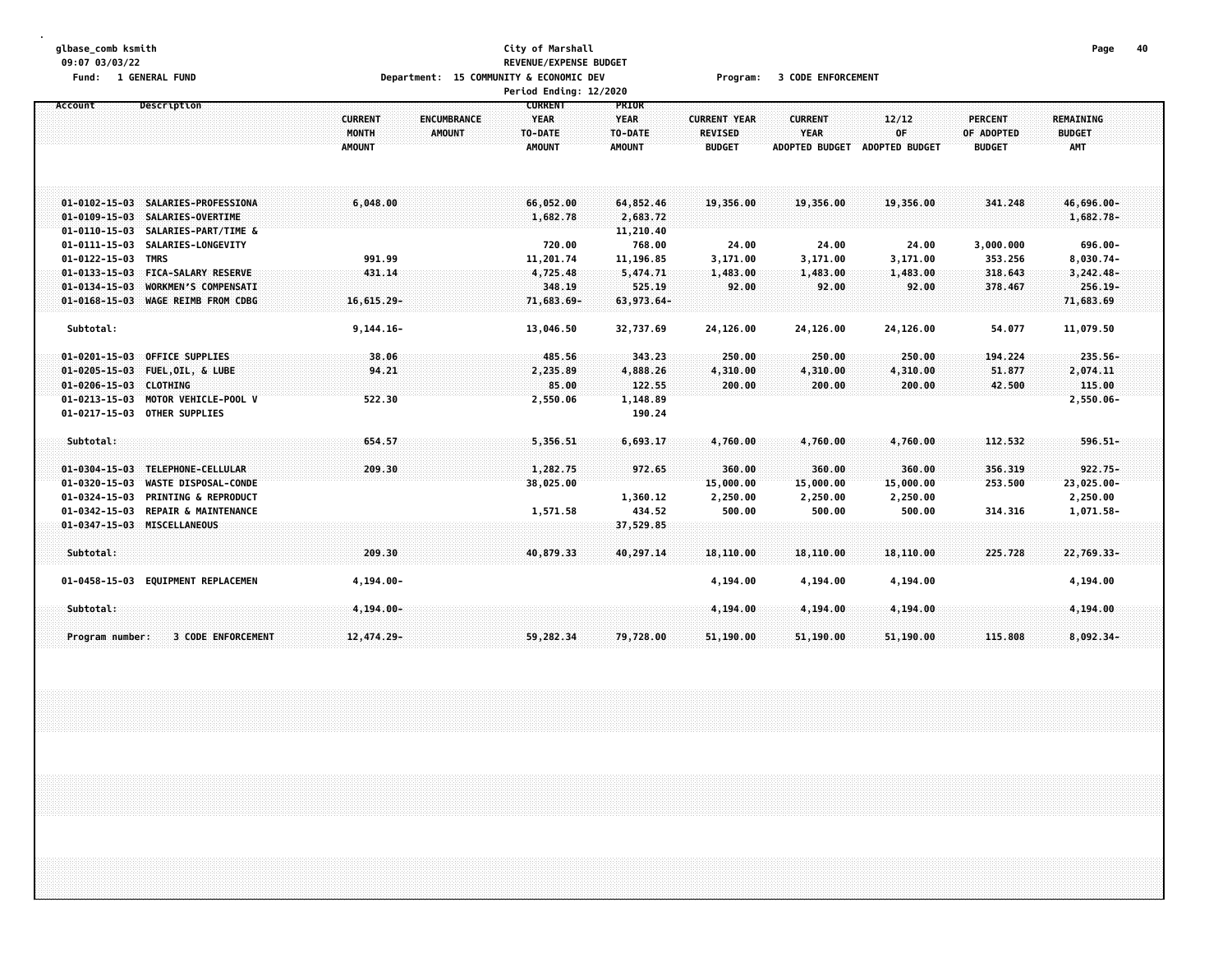#### **glbase\_comb ksmith City of Marshall Page 41 09:07 03/03/22 REVENUE/EXPENSE BUDGET** Fund: 1 GENERAL FUND CONNECTIONS Department: 15 COMMUNITY & ECONOMIC DEV Program: 4 HEALTH INSPECTIONS **Period Ending: 12/2020**

|                                                                              |                                                                                 | . 6. com Finacity, 76/6060                                |                                                         |                                                        |                                                        |                               |                                               |                                          |  |
|------------------------------------------------------------------------------|---------------------------------------------------------------------------------|-----------------------------------------------------------|---------------------------------------------------------|--------------------------------------------------------|--------------------------------------------------------|-------------------------------|-----------------------------------------------|------------------------------------------|--|
| Description<br>Account                                                       | <b>CURRENT</b><br><b>ENCUMBRANCE</b><br>MONTH<br><b>AMOUNT</b><br><b>AMOUNT</b> | <b>CURRENT</b><br><b>YEAR</b><br>TO-DATE<br><b>AMOUNT</b> | <b>PRIOR</b><br><b>YEAR</b><br>TO-DATE<br><b>AMOUNT</b> | <b>CURRENT YEAR</b><br><b>REVISED</b><br><b>BUDGET</b> | <b>CURRENT</b><br><b>YEAR</b><br><b>ADOPTED BUDGET</b> | 12/12<br>0F<br>ADOPTED BUDGET | <b>PERCENT</b><br>OF ADOPTED<br><b>BUDGET</b> | <b>REMAINING</b><br><b>BUDGET</b><br>AMT |  |
| 01-0101-15-04 SALARIES OFFICIALS &                                           | 5,461.75                                                                        | 34,992.79                                                 | 30,248.55                                               | 32,261.00                                              | 32,261.00                                              | 32,261.00                     | 108.468                                       | 2,731.79-                                |  |
| SALARIES-LONGEVITY<br>$01 - 0111 - 15 - 04$<br>01-0122-15-04 TMRS            | 900.98                                                                          | 528.00<br>5,818.64                                        | 480.00<br>5,037.35                                      | 480.00<br>5,356.00                                     | 480.00<br>5,356.00                                     | 480.00<br>5,356.00            | 110.000<br>108.638                            | 48.00-<br>462.64-                        |  |
| <b>FICA-SALARY RESERVE</b><br>01-0133-15-04                                  | 417.82                                                                          | 2,717.35                                                  | 2,350.73                                                | 2,505.00                                               | 2,505.00                                               | 2,505.00                      | 108.477                                       | $212.35 -$                               |  |
| <b>WORKMEN'S COMPENSATI</b><br>01-0134-15-04                                 |                                                                                 | 141.76                                                    | 137.56                                                  | 155.00                                                 | 155.00                                                 | 155.00                        | 91.458                                        | 13.24                                    |  |
| Subtotal:                                                                    | 6,780.55                                                                        | 44,198.54                                                 | 38,254.19                                               | 40,757.00                                              | 40,757.00                                              | 40,757.00                     | 108.444                                       | $3,441.54-$                              |  |
| 01-0201-15-04 OFFICE SUPPLIES                                                | 79.50                                                                           | 233.84                                                    | 486.69                                                  | 500.00                                                 | 500.00                                                 | 500.00                        | 46.768                                        | 266.16                                   |  |
| 01-0205-15-04<br><b>FUEL,OIL, &amp; LUBE</b>                                 | 21.98                                                                           | 671.08                                                    | 1,230.11                                                | 2,245.00                                               | 2,245.00                                               | 2,245.00                      | 29.892                                        | 1,573.92                                 |  |
| 01-0206-15-04<br><b>CLOTHING</b>                                             | 107.99                                                                          | 490.22                                                    | 113.37                                                  | 150.00                                                 | 150.00                                                 | 150.00                        | 326.813                                       | 340.22-                                  |  |
| 01-0213-15-04 MOTOR VEHICLE-POOL V                                           |                                                                                 | 550.05                                                    | 1,279.82                                                | 357.00                                                 | 357.00                                                 | 357.00                        | 154,076                                       | $193.05 -$                               |  |
| Subtotal:                                                                    | 209.47                                                                          | 1,945.19                                                  | 3,109.99                                                | 3,252.00                                               | 3,252.00                                               | 3,252.00                      | 59.815                                        | 1,306.81                                 |  |
| TELEPHONE-CELLULAR<br>01-0304-15-04                                          | 80.42                                                                           | 491.40                                                    | 630.75                                                  | 300.00                                                 | 300.00                                                 | 300.00                        | 163.800                                       | $191.40 -$                               |  |
| $01 - 0312 - 15 - 04$<br><b>GENERAL ADVERTISING</b>                          |                                                                                 |                                                           |                                                         | 200.00                                                 | 200.00                                                 | 200.00                        |                                               | 200.00                                   |  |
| PRINTING & REPRODUCT<br>$01 - 0324 - 15 - 04$                                |                                                                                 | 145.00                                                    | 341.59                                                  | 450.00                                                 | 450.00                                                 | 450.00                        | 32.222                                        | 305.00                                   |  |
| $01 - 0345 - 15 - 04$<br><b>CONFERENCE AND TRAIN</b>                         |                                                                                 |                                                           | 30.68                                                   | 1,500.00                                               | 1,500.00                                               | 1,500.00                      |                                               | 1,500.00                                 |  |
| $01 - 0346 - 15 - 04$<br>DUES & SUBSCRIPTIONS<br>01-0347-15-04 MISCELLANEOUS | 50.00                                                                           | 50.00                                                     | 50.00<br>4,472.80                                       | 100.00<br>100.00                                       | 100.00<br>100.00                                       | 100.00<br>100.00              | 50.000                                        | 50.00<br>100.00                          |  |
|                                                                              |                                                                                 |                                                           |                                                         |                                                        |                                                        |                               |                                               |                                          |  |
| Subtotal:                                                                    | 130.42                                                                          | 686.40                                                    | 5,525.82                                                | 2,650.00                                               | 2,650.00                                               | 2,650.00                      | 25.902                                        | 1,963.60                                 |  |
| <b>4 HEALTH INSPECTIONS</b><br>Program number:                               | 7,120.44                                                                        | 46,830.13                                                 | 46,890.00                                               | 46,659.00                                              | 46,659.00                                              | 46,659.00                     | 100.367                                       | 171.13-                                  |  |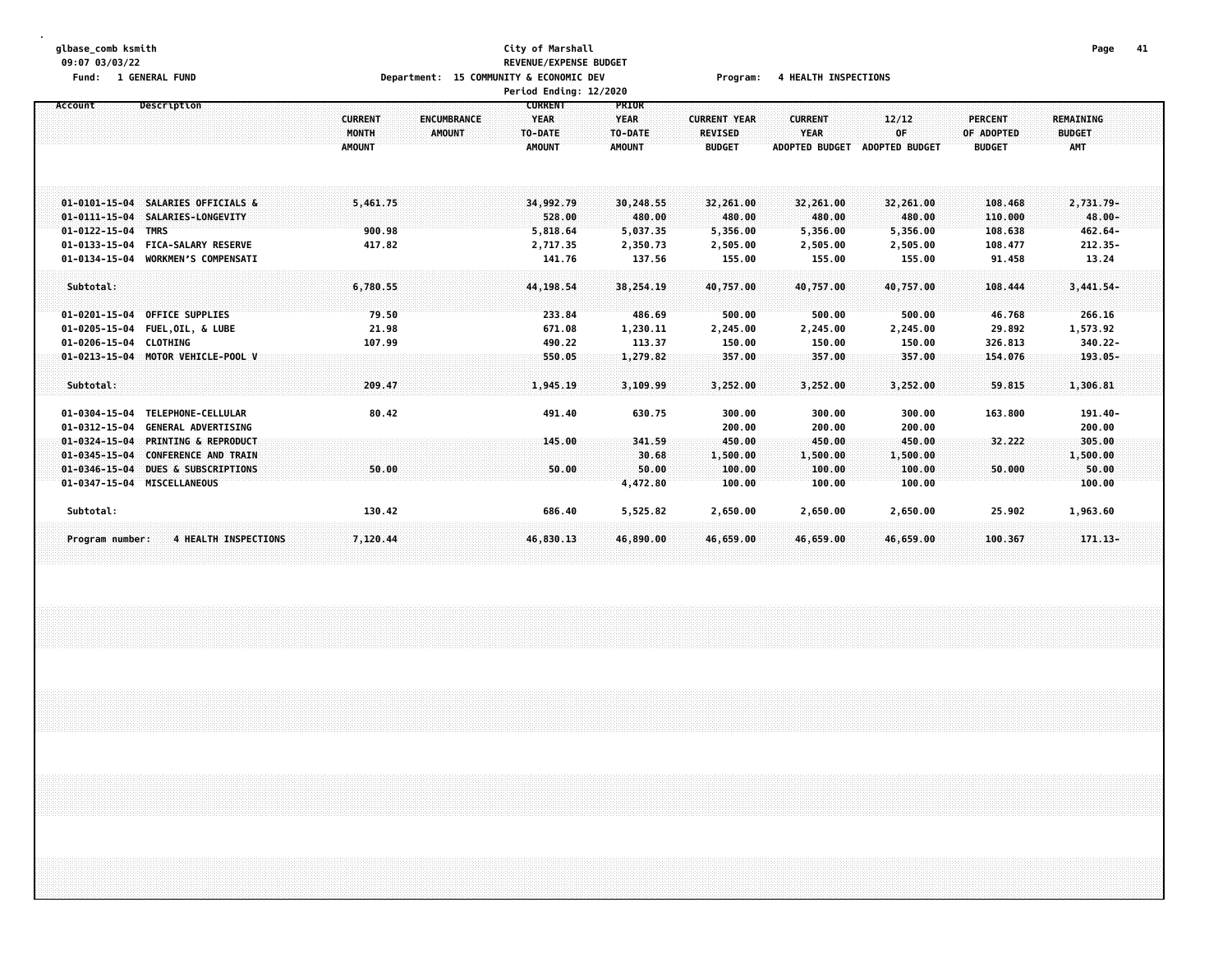# **glbase\_comb ksmith City of Marshall Page 42 09:07 03/03/22 REVENUE/EXPENSE BUDGET** Fund: 1 GENERAL FUND CONDEX TO POPER DESCRIPTION OF DEPARTMENT: 15 COMMUNITY & ECONOMIC DEV Program: 5 MAIN STREET

**Period Ending: 12/2020 Account Description CURRENT PRIOR CURRENT ENCUMBRANCE YEAR YEAR CURRENT YEAR CURRENT 12/12 PERCENT REMAINING MONTH AMOUNT TO-DATE TO-DATE REVISED YEAR OF OF ADOPTED BUDGET AMOUNT AMOUNT AMOUNT BUDGET ADOPTED BUDGET ADOPTED BUDGET BUDGET AMT 01-0102-15-05 SALARIES-PROFESSIONA 6,427.41 41,148.93 41,149.00 45,365.00 45,365.00 90.706 .07 01-0111-15-05 SALARIES-LONGEVITY 144.00 144.00 144.00 144.00 100.000 01-0122-15-05 TMRS 1,124.81 7,162.56 7,163.00 7,838.00 7,838.00 91.382 .44 01-0133-15-05 FICA-SALARY RESERVE 522.29 3,345.56 3,665.00 3,665.00 3,665.00 91.284 319.44 01-0134-15-05 WORKMENS COMPENSATI 106.66 105.00 105.00 105.00 101.581 1.66- Subtotal: 8,074.51 51,907.71 52,226.00 57,117.00 57,117.00 90.880 318.29 01-0201-15-05 OFFICE SUPPLIES 308.98 1,000.00 1,000.00 1,000.00 30.898 691.02 01-0217-15-05 OTHER SUPPLIES 1,000.00 1,000.00 Subtotal: 308.98 1,000.00 2,000.00 2,000.00 15.449 691.02 01-0304-15-05 TELEPHONE-CELLULAR 80.42 491.40 491.40- 01-0311-15-05 TRANSPORTATION 400.00 2,440.03 2,400.00 2,400.00 2,400.00 101.668 40.03- 01-0345-15-05 CONFERENCE AND TRAIN 2,000.00 2,000.00 01-0346-15-05 DUES & SUBSCRIPTIONS 727.82 1,500.00 1,500.00 1,500.00 48.521 772.18 01-0364-15-05 REPAIR & MAINTENANCE 3,363.42 3,364.00 7,500.00 7,500.00 44.846 .58 01-0373-15-05 PROMOTION 800.00 800.00 13,000.00 13,000.00 6.154 Subtotal: 480.42 7,822.67 8,064.00 26,400.00 26,400.00 29.631 241.33** 9,554,93 06.91% 06,039.36 06,039.36 06,039.36 06,039.36 06,039.36 06,039.36 06,039.36 06,039.36 07.90.30 07.517.00 07.00 085,517.00 07.00 085,517.00 07.0208 07.250.64 Department number: COMMUNITY & ECONOMIC DEV 16,096.05 495,140.46 531,784.71 515,969.00 598,469.00 598,469.00 598,469.00 82.735 20,828.54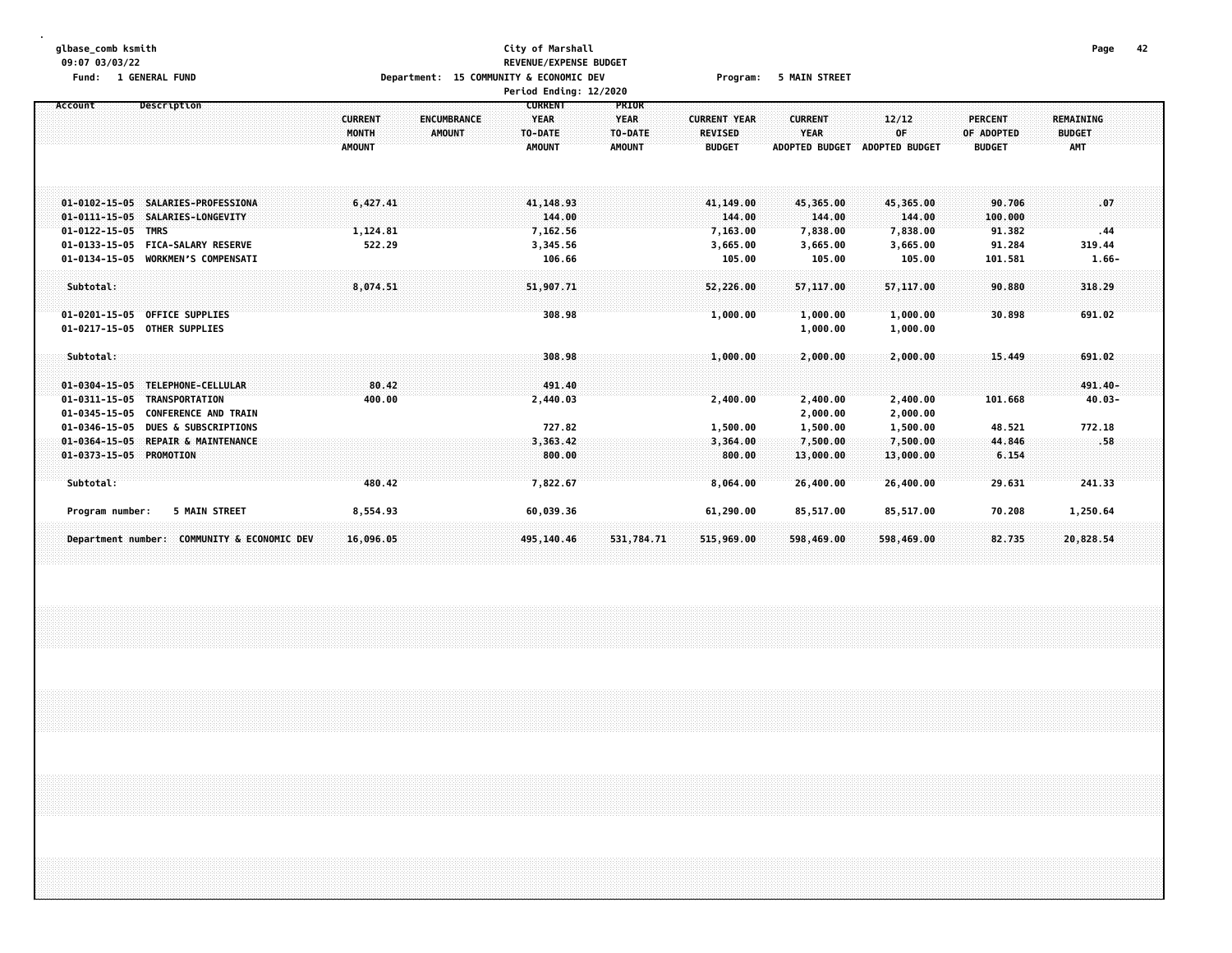# **glbase\_comb ksmith City of Marshall Page 43 09:07 03/03/22 REVENUE/EXPENSE BUDGET Fund: 1 GENERAL FUND Department: 16 SUPPORT SERVICES Program: 1 LIBRARY**

| runa:<br><b>I GENERAL FUND</b>                                           |                | Department: It SUPPORT SERVICES                     |                       |                     | Program: LLLBRARY |                |                |                  |  |
|--------------------------------------------------------------------------|----------------|-----------------------------------------------------|-----------------------|---------------------|-------------------|----------------|----------------|------------------|--|
|                                                                          |                | Period Ending: 12/2020                              |                       |                     |                   |                |                |                  |  |
| Description<br>Account                                                   | <b>CURRENT</b> | <b>CURRENT</b><br><b>ENCUMBRANCE</b><br><b>YEAR</b> | PRIOR<br><b>YEAR</b>  | <b>CURRENT YEAR</b> | <b>CURRENT</b>    | 12/12          | <b>PERCENT</b> | <b>REMAINING</b> |  |
|                                                                          | <b>MONTH</b>   | <b>AMOUNT</b><br>TO-DATE                            | TO-DATE               | <b>REVISED</b>      | <b>YEAR</b>       | OF             | OF ADOPTED     | <b>BUDGET</b>    |  |
|                                                                          | <b>AMOUNT</b>  | <b>AMOUNT</b>                                       | <b>AMOUNT</b>         | <b>BUDGET</b>       | ADOPTED BUDGET    | ADOPTED BUDGET | <b>BUDGET</b>  | <b>AMT</b>       |  |
|                                                                          |                |                                                     |                       |                     |                   |                |                |                  |  |
|                                                                          |                |                                                     |                       |                     |                   |                |                |                  |  |
|                                                                          |                |                                                     |                       |                     |                   |                |                |                  |  |
| 01-0101-16-01 SALARIES OFFICIALS &                                       |                |                                                     | 61,533.37             |                     |                   |                |                |                  |  |
| 01-0102-16-01 SALARIES-PROFESSIONA                                       |                |                                                     | 75,510.03             |                     |                   |                |                |                  |  |
| 01-0105-16-01 SALARIES-PARAPROFESS                                       |                |                                                     | 58,276.20             |                     |                   |                |                |                  |  |
| 01-0106-16-01 SALARIES-OFFICE & CL<br>01-0110-16-01 SALARIES-PART/TIME & |                |                                                     | 53,322.24<br>4,598.29 |                     |                   |                |                |                  |  |
| 01-0111-16-01 SALARIES-LONGEVITY                                         |                |                                                     | 2,348.00              |                     |                   |                |                |                  |  |
| 01-0115-16-01 SPECIAL ASSIGNMENT P                                       |                |                                                     | 461.55                |                     |                   |                |                |                  |  |
| 01-0122-16-01 TMRS                                                       |                |                                                     | 41,223.70             |                     |                   |                |                |                  |  |
| 01-0133-16-01 FICA-SALARY RESERVE                                        |                |                                                     | 19,555.38             |                     |                   |                |                |                  |  |
| 01-0134-16-01 WORKMEN'S COMPENSATI                                       |                |                                                     | 624.56                |                     |                   |                |                |                  |  |
|                                                                          |                |                                                     |                       |                     |                   |                |                |                  |  |
| Subtotal:                                                                |                |                                                     | 317,453.32            |                     |                   |                |                |                  |  |
| 01-0201-16-01 OFFICE SUPPLIES                                            |                |                                                     | 10,834.95             |                     |                   |                |                |                  |  |
| 01-0215-16-01 PROGRAM EXPENSES                                           |                |                                                     | 4,881.87              |                     |                   |                |                |                  |  |
|                                                                          |                |                                                     |                       |                     |                   |                |                |                  |  |
| Subtotal:                                                                |                |                                                     | 15,716.82             |                     |                   |                |                |                  |  |
| 01-0322-16-01 SERVICE AGREEMENT-OT                                       |                |                                                     | 2,703.95              |                     |                   |                |                |                  |  |
| 01-0323-16-01 SERVICE AGREEMENT-TE                                       |                |                                                     | 12,389.26             |                     |                   |                |                |                  |  |
| 01-0326-16-01 PROPERTY INSURANCE                                         |                |                                                     | 3,361.47              |                     |                   |                |                |                  |  |
| 01-0337-16-01 ELECTRIC SERVICE                                           |                |                                                     | 16,973.66             |                     |                   |                |                |                  |  |
| 01-0338-16-01 GAS SERVICE                                                |                |                                                     | 1,827.66              |                     |                   |                |                |                  |  |
| 01-0342-16-01 REPAIR & MAINTENANCE                                       |                |                                                     | 2,266.17              |                     |                   |                |                |                  |  |
| 01-0345-16-01 CONFERENCE AND TRAIN                                       |                |                                                     | 3.32                  |                     |                   |                |                |                  |  |
| 01-0346-16-01 DUES & SUBSCRIPTIONS                                       |                |                                                     | 32,698.59             |                     |                   |                |                |                  |  |
| 01-0347-16-01 MISCELLANEOUS                                              |                |                                                     | 79.00                 |                     |                   |                |                |                  |  |
|                                                                          |                |                                                     |                       |                     |                   |                |                |                  |  |
| Subtotal:                                                                |                |                                                     | 72,303.08             |                     |                   |                |                |                  |  |
|                                                                          |                |                                                     |                       |                     |                   |                |                |                  |  |
| 01-0490-16-01 NON DEPRECIABLE CAPI                                       |                |                                                     | 80,828.72             |                     |                   |                |                |                  |  |
| Subtotal:                                                                |                |                                                     | 80,828.72             |                     |                   |                |                |                  |  |
|                                                                          |                |                                                     |                       |                     |                   |                |                |                  |  |

 **Program number: 1 LIBRARY 486,301.94**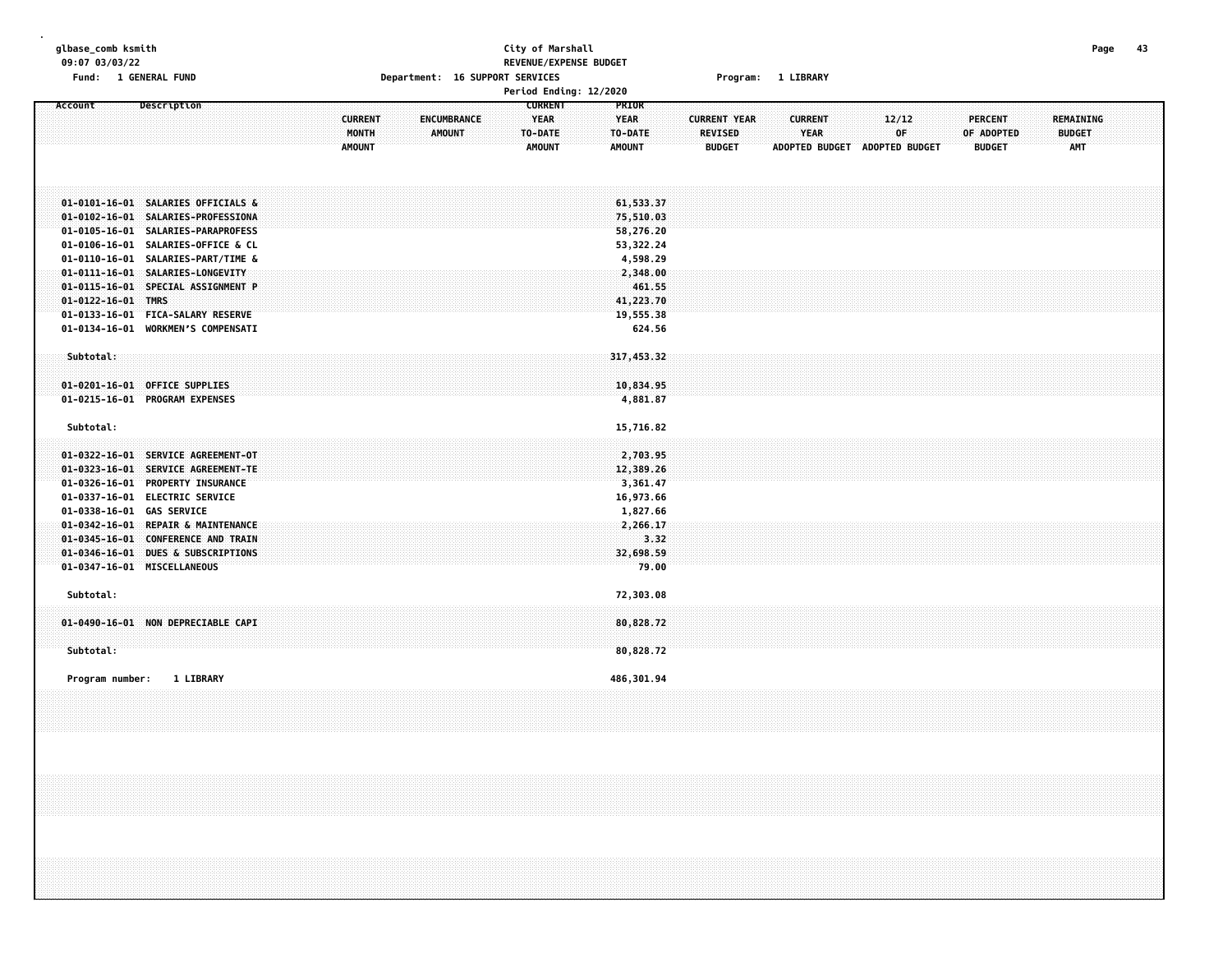## **glbase\_comb ksmith City of Marshall Page 44 09:07 03/03/22 REVENUE/EXPENSE BUDGET** Fund: 1 GENERAL FUND CONTEXT SERVICES TO POPORT SERVICES TO PROGRAMS PROGRAMS PROGRAMS PROGRAMS TO PROMATION TECHNOLOGY

| Period Ending: 12/2020                                                           |                                                                                                                       |                                          |                                                                                                  |                                                  |                                                        |                                                        |                                              |                                               |                                            |  |  |
|----------------------------------------------------------------------------------|-----------------------------------------------------------------------------------------------------------------------|------------------------------------------|--------------------------------------------------------------------------------------------------|--------------------------------------------------|--------------------------------------------------------|--------------------------------------------------------|----------------------------------------------|-----------------------------------------------|--------------------------------------------|--|--|
| Account                                                                          | Description                                                                                                           | <b>CURRENT</b><br>MONTH<br><b>AMOUNT</b> | <b>CURRENT</b><br><b>YEAR</b><br><b>ENCUMBRANCE</b><br><b>AMOUNT</b><br>TO-DATE<br><b>AMOUNT</b> | PRIOR<br><b>YEAR</b><br>TO-DATE<br><b>AMOUNT</b> | <b>CURRENT YEAR</b><br><b>REVISED</b><br><b>BUDGET</b> | <b>CURRENT</b><br><b>YEAR</b><br><b>ADOPTED BUDGET</b> | 12/12<br>0F<br><b>ADOPTED BUDGET</b>         | <b>PERCENT</b><br>OF ADOPTED<br><b>BUDGET</b> | REMAINING<br><b>BUDGET</b><br>AMT          |  |  |
| $01 - 0103 - 16 - 02$<br>$01 - 0109 - 16 - 02$                                   | SALARIES-TECHNICIAN<br>SALARIES-OVERTIME                                                                              | 13,002.24<br>1,419.05                    | 140,590.28<br>26,097.14                                                                          | 109,052.34<br>23,916.84                          | 150,556.00<br>4,000.00                                 | 148,616.00<br>4,000.00                                 | 148,616.00<br>4,000.00                       | 94.600<br>652.429                             | 9,965.72<br>22,097.14-                     |  |  |
| 01-0111-16-02<br>$01 - 0122 - 16 - 02$<br>01-0133-16-02<br>$01 - 0134 - 16 - 02$ | SALARIES-LONGEVITY<br><b>TMRS</b><br><b>FICA-SALARY RESERVE</b><br><b>WORKMEN'S COMPENSATT</b>                        | 2,365.35<br>1,103.22                     | 1,824.00<br>27,574.49<br>12,891.13<br>322.82                                                     | 1,584.00<br>22,061.41<br>10,293.30<br>350.48     | 1,776.00<br>25,575.00<br>11,956.00<br>344.00           | 1,776.00<br>25,258.00<br>11,811.00<br>340.00           | 1,776.00<br>25,258.00<br>11,811.00<br>340.00 | 102.703<br>109.171<br>109.145<br>94.947       | 48.00-<br>1,999.49-<br>$935.13 -$<br>21,18 |  |  |
| Subtotal:<br>01-0201-16-02                                                       | OFFICE SUPPLIES                                                                                                       | 17,889.86<br>212.22                      | 209,299.86<br>506.79                                                                             | 167,258.37<br>223.38                             | 194,207.00<br>750.00                                   | 191,801.00<br>750.00                                   | 191,801.00<br>750.00                         | 109.123<br>67.572                             | 15,092.86-<br>243.21                       |  |  |
| 01-0205-16-02<br>$01 - 0213 - 16 - 02$                                           | <b>FUEL,OIL, &amp; LUBE</b><br>MOTOR VEHICLE-POOL V<br>01-0218-16-02 SMALL TOOL & MINOR E                             | 298.01<br>248.53                         | 3,058.41<br>3,283.35<br>1,191.24                                                                 | 4,242.81<br>918.89<br>599.63                     | 3,600.00<br>1,000.00<br>3,600.00                       | 3,600.00<br>1,000.00<br>3,600.00                       | 3,600.00<br>1,000.00<br>3,600.00             | 84.956<br>328.335<br>33.090                   | 541.59<br>2,283.35-<br>2,408.76            |  |  |
| Subtotal:<br>$01 - 0304 - 16 - 02$                                               | TELEPHONE-CELLULAR                                                                                                    | 758.76<br>663.37                         | 8,039.79<br>3,754.39                                                                             | 5,984.71<br>4,014.34                             | 8,950.00<br>5,900.00                                   | 8,950.00<br>5,900.00                                   | 8,950.00<br>5,900.00                         | 89.830<br>63.634                              | 910.21<br>2,145.61                         |  |  |
| $01 - 0308 - 16 - 02$<br>$01 - 0316 - 16 - 02$<br>$01 - 0323 - 16 - 02$          | TELEPHONE - LAND<br><b>CONTRACTED SERVICES</b><br>SERVICE AGREEMENT-TE                                                | 3,307.18                                 | 187.50<br>36,778.47                                                                              | 479.50<br>45,650.70                              | 120.00<br>10,000.00<br>79,500.00                       | 120.00<br>10,000.00<br>89,500.00                       | 120.00<br>10,000.00<br>89,500.00             | 1.875<br>41.093                               | 120.00<br>9,812.50<br>42,721.53            |  |  |
| $01 - 0342 - 16 - 02$<br>01-0345-16-02<br>$01 - 0346 - 16 - 02$                  | REPAIR & MAINTENANCE<br><b>CONFERENCE AND TRAIN</b><br><b>DUES &amp; SUBSCRIPTIONS</b><br>01-0347-16-02 MISCELLANEOUS | 234.62                                   | 3,389.59<br>119.00<br>248.84                                                                     | 3,812.83<br>$361.93 -$                           | 6,000.00<br>1,000.00<br>750.00<br>650.00               | 6,000.00<br>1,000.00<br>750.00<br>650.00               | 6,000.00<br>1,000.00<br>750.00<br>650.00     | 56.493<br>15.867<br>38.283                    | 2,610.41<br>1,000.00<br>631.00<br>401.16   |  |  |
| Subtotal:<br>01-0420-16-02                                                       | <b>IMPROVEMENTS - DATA</b>                                                                                            | 4,205.17<br>13,655.68-                   | 44, 477.79                                                                                       | 53, 595.44                                       | 103,920,00<br>57,000.00                                | 113,920.00<br>57,000.00                                | 113,920.00<br>57,000.00                      | 39.043                                        | 59,442.21<br>57,000.00                     |  |  |
| 01-0421-16-02<br>$01 - 0458 - 16 - 02$<br>$01 - 0490 - 16 - 02$                  | COMPUTER REPLACEMENT<br><b>EQUIPMENT REPLACEMEN</b><br>NON DEPRECIABLE CAPI                                           | 15,667.51-<br>14,388.00-<br>29,578.84    | 29,578.84                                                                                        | 42,919.39                                        | 20,000.00<br>14,388.00                                 | 20,000.00<br>14,388.00                                 | 20,000.00<br>14,388.00                       |                                               | 20,000.00<br>14,388,00<br>29,578.84-       |  |  |
| Subtotal:<br>Program number:                                                     | 2 INFORMATION TECHNOLOGY                                                                                              | 14, 132.35-<br>8,721.44                  | 29,578.84<br>291,396.28                                                                          | 42,919.39<br>269,757.91                          | 91,388.00<br>398,465.00                                | 91,388.00<br>406,059.00                                | 91,388.00<br>406,059.00                      | 32.366<br>71.762                              | 61,809.16<br>107,068.72                    |  |  |
|                                                                                  |                                                                                                                       |                                          |                                                                                                  |                                                  |                                                        |                                                        |                                              |                                               |                                            |  |  |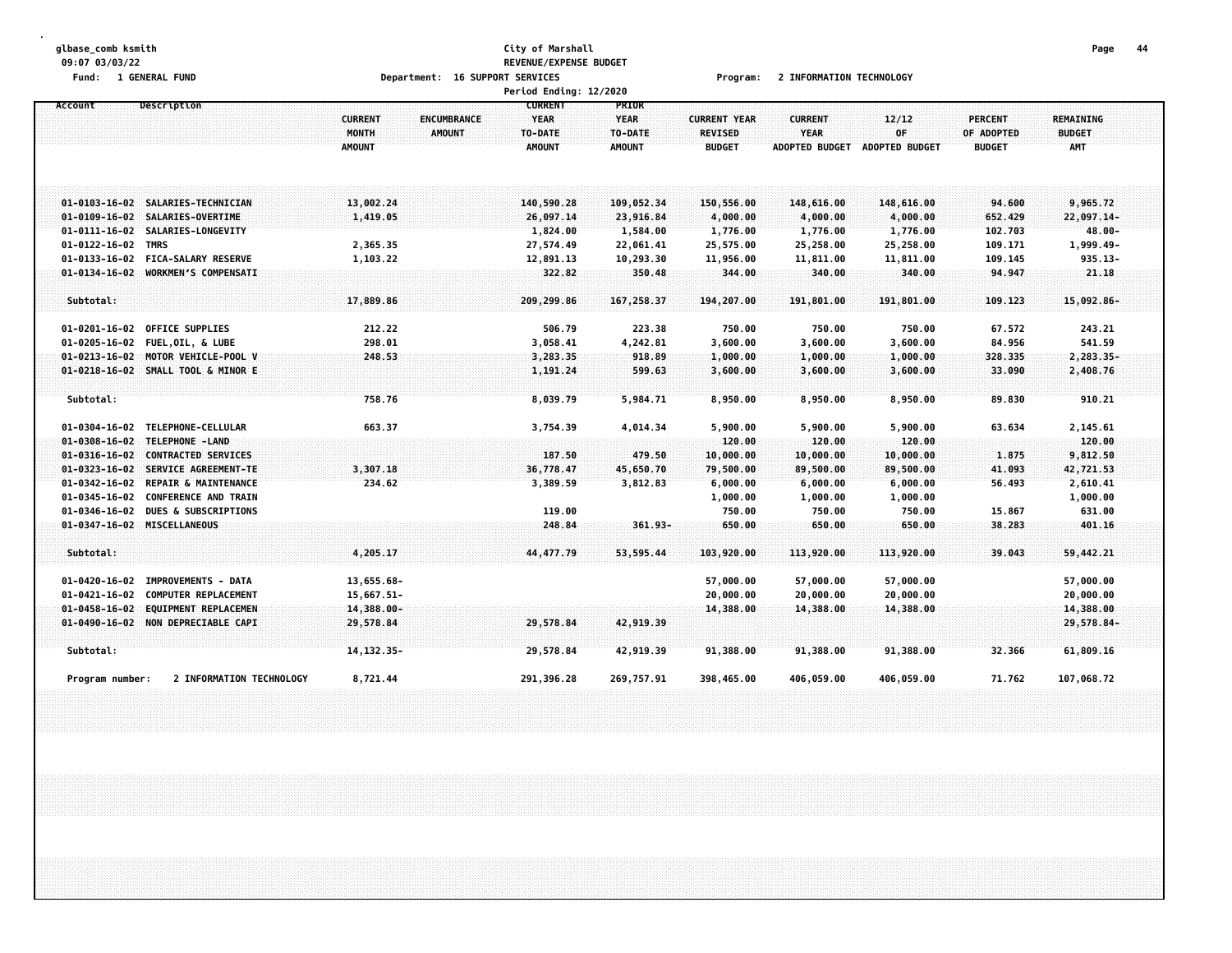# **glbase\_comb ksmith City of Marshall Page 45 09:07 03/03/22 REVENUE/EXPENSE BUDGET Fund: 1 GENERAL FUND Department: 16 SUPPORT SERVICES Program: 4 BUILDINGS**

|                                        |                                                         |                                                                                 | Period Ending: 12/2020                                    |                                                  |                                                 |                                                 |                                      |                                        |                                          |  |
|----------------------------------------|---------------------------------------------------------|---------------------------------------------------------------------------------|-----------------------------------------------------------|--------------------------------------------------|-------------------------------------------------|-------------------------------------------------|--------------------------------------|----------------------------------------|------------------------------------------|--|
| Account                                | Description                                             | <b>CURRENT</b><br><b>ENCUMBRANCE</b><br>MONTH<br><b>AMOUNT</b><br><b>AMOUNT</b> | <b>CURRENT</b><br><b>YEAR</b><br>TO-DATE<br><b>AMOUNT</b> | PRIOR<br><b>YEAR</b><br>TO-DATE<br><b>AMOUNT</b> | <b>CURRENT YEAR</b><br>REVISED<br><b>BUDGET</b> | <b>CURRENT</b><br>YEAR<br><b>ADOPTED BUDGET</b> | 12/12<br>OF<br><b>ADOPTED BUDGET</b> | PERCENT<br>OF ADOPTED<br><b>BUDGET</b> | REMAINING<br><b>BUDGET</b><br><b>AMT</b> |  |
|                                        | 01-0103-16-04 SALARIES-TECHNICIAN                       | 4,185.60                                                                        | 45,813.64                                                 | 45,535.66                                        | 45,344.00                                       | 45,344.00                                       | 45,344.00                            | 101.036                                | 469.64-                                  |  |
| $01 - 0108 - 16 - 04$                  | SALARIES-SERVICE MAI                                    | 8,716.84                                                                        | 94,509.63                                                 | 78,414.62                                        | 96,762.00                                       | 96,762.00                                       | 96,762.00                            | 97.672                                 | 2,252.37                                 |  |
| $01 - 0109 - 16 - 04$                  | SALARIES-OVERTIME                                       | 291.48                                                                          | 4,497.60                                                  | 4,223.26                                         | 200.00                                          | 200.00                                          | 200.00                               | 2,248.800                              | 4,297.60-                                |  |
| $01 - 0110 - 16 - 04$                  | SALARIES-PART/TIME &                                    |                                                                                 |                                                           | 10,867.80                                        |                                                 |                                                 |                                      |                                        |                                          |  |
| $01 - 0111 - 16 - 04$                  | SALARIES-LONGEVITY                                      |                                                                                 | 960.00                                                    | 768.00                                           | 1,536.00                                        | 1,536.00                                        | 1,536.00                             | 62.500                                 | 576.00                                   |  |
| $01 - 0122 - 16 - 04$ TMRS             |                                                         | 2,163.82                                                                        | 23,855.04                                                 | 23,043.70                                        | 23,619.00                                       | 23,619.00                                       | 23,619.00                            | 100.999                                | $236.04 -$                               |  |
| $01 - 0133 - 16 - 04$                  | <b>FICA-SALARY RESERVE</b>                              | 1,009.33                                                                        | 11, 152.24                                                | 10,182.21                                        | 11,004.00                                       | 11,004.00                                       | 11,004.00                            | 101.347                                | $148.24 -$                               |  |
| $01 - 0134 - 16 - 04$                  | WORKMEN'S COMPENSATT                                    |                                                                                 | 2,549.90                                                  | 2,498.23                                         | 2,678.00                                        | 2,678.00                                        | 2,678.00                             | 95.217                                 | 128,10                                   |  |
| Subtotal:                              |                                                         | 16,367.07                                                                       | 183,338.05                                                | 175,533.48                                       | 181, 143.00                                     | 181, 143.00                                     | 181, 143.00                          | 101.212                                | 2,195.05-                                |  |
| $01 - 0201 - 16 - 04$                  | <b>OFFICE SUPPLIES</b>                                  |                                                                                 |                                                           |                                                  | 300.00                                          | 300.00                                          | 300.00                               |                                        | 300.00                                   |  |
| $01 - 0202 - 16 - 04$                  | JANITORIAL SUPPLIES-                                    |                                                                                 | 225.94                                                    | 1,040.48                                         |                                                 |                                                 |                                      |                                        | $225.94 -$                               |  |
| $01 - 0204 - 16 - 04$                  | <b>JANITORIAL</b>                                       | 2,857.95                                                                        | 25,289.49                                                 | 24,029.13                                        | 20,350.00                                       | 20,350.00                                       | 20,350.00                            | 124.273                                | 4,939.49-                                |  |
|                                        | 01-0205-16-04 FUEL, OIL, & LUBE                         | 266.45                                                                          | 2,346.04                                                  | 2,977.79                                         | 1,845.00                                        | 1,845.00                                        | 1,845.00                             | 127.157                                | $501.04 -$                               |  |
| $01 - 0206 - 16 - 04$                  | <b>CLOTHING</b>                                         |                                                                                 | 612.54                                                    | 235.75                                           | 750.00                                          | 750.00                                          | 750.00                               | 81.672                                 | 137.46                                   |  |
| $01 - 0212 - 16 - 04$                  | <b>ELECTRICAL SUPPLIES</b>                              |                                                                                 |                                                           |                                                  | 595.00                                          | 595.00                                          | 595.00                               |                                        | 595.00                                   |  |
| $01 - 0213 - 16 - 04$                  | MOTOR VEHICLE-POOL V                                    | 42.64                                                                           | 3,014.65                                                  | 5,503.81                                         | 3,500.00                                        | 3,500.00                                        | 3,500.00                             | 86.133                                 | 485.35                                   |  |
| $01 - 0217 - 16 - 04$                  | <b>OTHER SUPPLIES</b>                                   |                                                                                 | 485.11                                                    | 109.51                                           | 500.00                                          | 500.00                                          | 500.00                               | 97.022                                 | 14,89                                    |  |
|                                        | 01-0218-16-04 SMALL TOOL & MINOR E                      | 287.24                                                                          | 6,635.50                                                  | 2,762.21                                         | 2,200.00                                        | 2,200.00                                        | 2,200.00                             | 301.614                                | 4,435.50-                                |  |
| Subtotal:                              |                                                         | 3,454.28                                                                        | 38,609.27                                                 | 36,658.68                                        | 30,040.00                                       | 30,040.00                                       | 30,040.00                            | 128.526                                | 8,569.27-                                |  |
| $01 - 0304 - 16 - 04$                  | TELEPHONE-CELLULAR                                      | 282.55                                                                          | 1,338.82                                                  | 874.93                                           | 700.00                                          | 700.00                                          | 700.00                               | 191.260                                | $638.82 -$                               |  |
| $01 - 0305 - 16 - 04$                  | PROFESSIONAL SERVICE                                    |                                                                                 |                                                           |                                                  | 850.00                                          | 850.00                                          | 850.00                               |                                        | 850.00                                   |  |
| $01 - 0309 - 16 - 04$                  | <b>RADIO REPAIRS</b>                                    |                                                                                 | 52.68                                                     | 52.68                                            | 85.00                                           | 85.00                                           | 85.00                                | 61.976                                 | 32.32                                    |  |
| $01 - 0322 - 16 - 04$                  | SERVICE AGREEMENT-OT                                    | 48.18                                                                           | 1,612.90                                                  | 1,481.42                                         | 900.00                                          | 900.00                                          | 900.00                               | 179.211                                | 712.90-                                  |  |
| $01 - 0323 - 16 - 04$                  | SERVICE AGREEMENT-TE                                    |                                                                                 |                                                           |                                                  | 500.00                                          | 500.00                                          | 500.00                               |                                        | 500.00                                   |  |
| 01-0336-16-04                          | <b>ELECTRIC SERVICE-WEI</b>                             |                                                                                 |                                                           |                                                  | 1,000.00                                        | 1,000.00                                        | 1,000.00                             |                                        | 1,000.00                                 |  |
| $01 - 0337 - 16 - 04$                  | <b>ELECTRIC SERVICE</b>                                 | 12,561.65                                                                       | 162,617.88                                                | 159,359.81                                       | 130,000.00                                      | 150,000.00                                      | 150,000.00                           | 108.412                                | 32,617.88-                               |  |
| $01 - 0338 - 16 - 04$                  | <b>GAS SERVICE</b>                                      | 1,798.83                                                                        | 18,894.06                                                 | 22,751.17                                        | 26,000.00                                       | 26,000.00                                       | 26,000.00                            | 72.669                                 | 7,105.94                                 |  |
| $01 - 0339 - 16 - 04$                  | REPAIR & MAINT-ROOF                                     | 99.75                                                                           | 99.75                                                     | 1,678.90                                         | 25,000.00                                       | 25,000.00                                       | 25,000.00                            | .399                                   | 24,900.25                                |  |
| $01 - 0340 - 16 - 04$                  | <b>REPAIR &amp; MAINTENANCE</b>                         | 4,965.55                                                                        | 58,160.25                                                 | 45,565.95                                        | 50,000.00                                       | 50,000.00                                       | 50,000.00                            | 116.321                                | $8,160.25 -$                             |  |
| $01 - 0341 - 16 - 04$                  | REPAIR & MAINT-WEISM                                    | 410.86                                                                          | 8,739.86                                                  | 16,680.80                                        | 23,000.00                                       | 23,000.00                                       | 23,000.00                            | 37.999                                 | 14,260.14                                |  |
| 01-0342-16-04                          | <b>REPAIR &amp; MAINT-EQUIP</b>                         |                                                                                 | 29,276.27                                                 | 14,005.42                                        | 25,000.00                                       | 25,000.00                                       | 25,000.00                            | 117.105                                | 4,276.27-                                |  |
| $01 - 0343 - 16 - 04$                  | REPAIR & MAINT-AIR C                                    | 565.00                                                                          | 28,009.81                                                 | 30,121.46                                        | 48,000.00                                       | 48,000.00                                       | 48,000.00                            | 58.354                                 | 19,990.19                                |  |
| $01 - 0344 - 16 - 04$                  | <b>RENTALS</b>                                          |                                                                                 | 1,216.50                                                  | 6,153.02                                         | 2,000.00                                        | 2,000.00                                        | 2,000.00                             | 60.825                                 | 783.50                                   |  |
| $01 - 0347 - 16 - 04$                  | MISCELLANEOUS                                           |                                                                                 | 77.00                                                     | 4.99                                             | 200.00                                          | 200.00                                          | 200.00                               | 38.500                                 | 123.00                                   |  |
| 01-0355-16-04                          | <b>ELECTRIC SERV-PERKIN</b>                             |                                                                                 | 13.14                                                     | 283.96                                           |                                                 |                                                 |                                      |                                        | $13.14 -$                                |  |
| $01 - 0358 - 16 - 04$                  | <b>GUARANTEED SVGS-SCHN</b>                             |                                                                                 |                                                           |                                                  | 106,588.00-                                     | 106,588.00-                                     | 106,588.00-                          |                                        | 106,588.00-                              |  |
| 01-0364-16-04<br>$01 - 0365 - 16 - 04$ | <b>REPAIR &amp; MAINTENANCE</b><br>REPAIR & MAINT OF TR | 780.00                                                                          | 1,860.00<br>4,101.09                                      | 19,880.00<br>626.60                              | 4,125.00                                        | 4,125.00                                        | 4,125.00                             | 99.420                                 | $1,860.00 -$<br>23.91                    |  |
|                                        |                                                         |                                                                                 |                                                           |                                                  |                                                 |                                                 |                                      |                                        |                                          |  |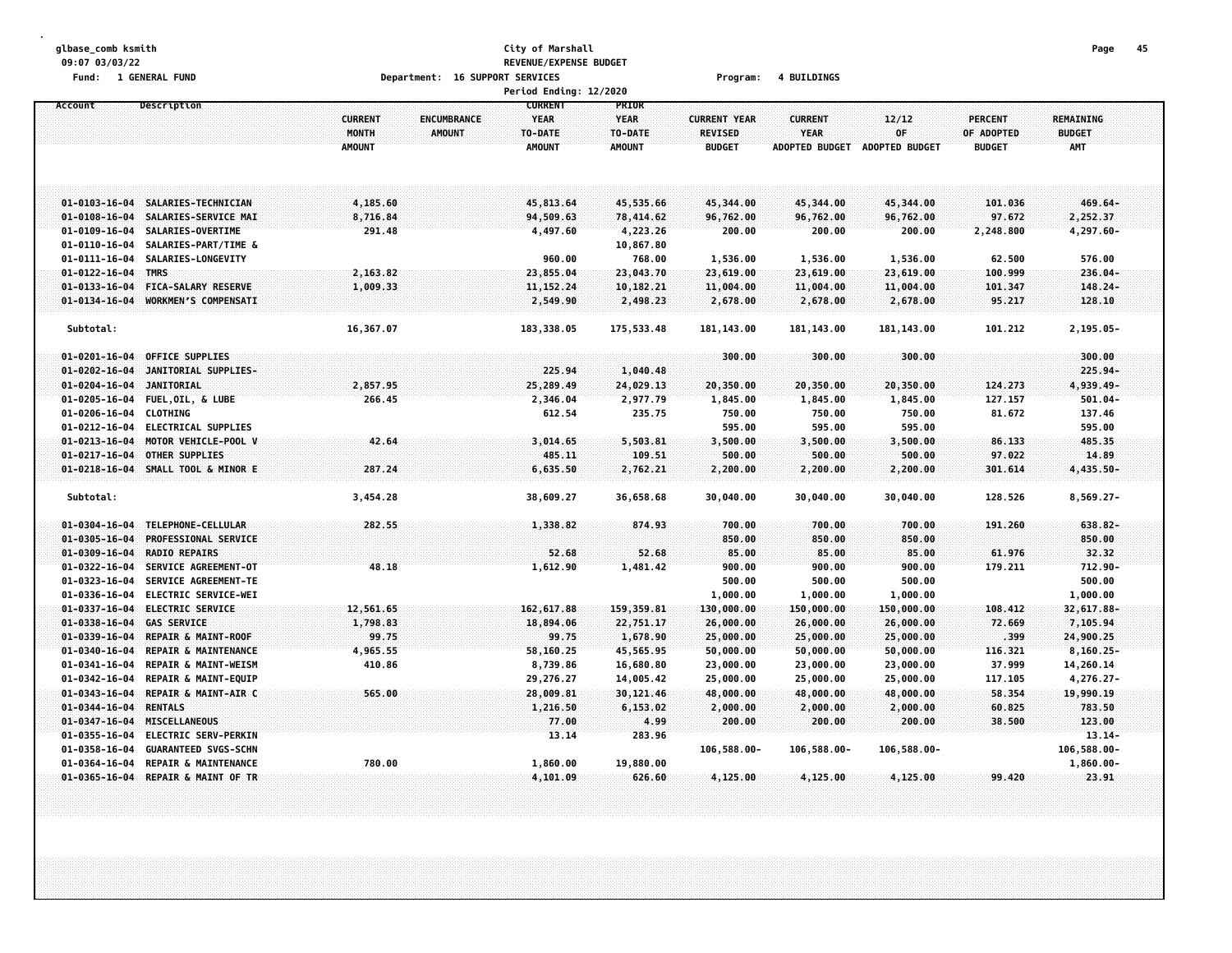# **glbase\_comb ksmith City of Marshall Page 46 09:07 03/03/22 REVENUE/EXPENSE BUDGET Fund: 1 GENERAL FUND Department: 16 SUPPORT SERVICES Program: 4 BUILDINGS**

| Period Ending: 12/2020                                                                                                                                        |                                                                          |                                                                                                                                                                                       |                                                                                         |                                                                                           |  |  |  |  |  |  |
|---------------------------------------------------------------------------------------------------------------------------------------------------------------|--------------------------------------------------------------------------|---------------------------------------------------------------------------------------------------------------------------------------------------------------------------------------|-----------------------------------------------------------------------------------------|-------------------------------------------------------------------------------------------|--|--|--|--|--|--|
| Description<br>Account                                                                                                                                        | <b>ENCUMBRANCE</b><br><b>CURRENT</b><br>MONTH<br>AMOUNT<br><b>AMOUNT</b> | <b>PRIOR</b><br><b>CURRENT</b><br><b>YEAR</b><br><b>YEAR</b><br><b>CURRENT YEAR</b><br>TO-DATE<br><b>REVISED</b><br><b>TO-DATE</b><br><b>AMOUNT</b><br><b>AMOUNT</b><br><b>BUDGET</b> | <b>CURRENT</b><br>12/12<br><b>YEAR</b><br>0F<br><b>ADOPTED BUDGET</b><br>ADOPTED BUDGET | <b>PERCENT</b><br>REMAINING<br>OF ADOPTED<br><b>BUDGET</b><br><b>AMT</b><br><b>BUDGET</b> |  |  |  |  |  |  |
| <b>EXTERMINATION CONTRA</b><br>$01 - 0370 - 16 - 04$<br><b>PASS CONTRACT</b><br>$01 - 0374 - 16 - 04$                                                         | 1, 115, 78                                                               | 14,002,25<br>9,870.00<br>15,800.00<br>16,993.34<br>16,825.08<br>15,825.00                                                                                                             | 15,800.00<br>15,800.00<br>15,825.00<br>15,825.00                                        | 1,797.75<br>88.622<br>1,168.34-<br>107.383                                                |  |  |  |  |  |  |
| Subtotal:                                                                                                                                                     | 22,628.15                                                                | 347,065.60<br>346,216.19<br>262,397.00                                                                                                                                                | 282,397.00<br>282,397.00                                                                | 122.900<br>84,668.60-                                                                     |  |  |  |  |  |  |
| $01 - 0405 - 16 - 04$<br><b>IMPROVEMENTS-BUILDIN</b><br>$01 - 0440 - 16 - 04$<br>OTHER MACHINERY & EQ<br><b>EQUIPMENT REPLACEMEN</b><br>$01 - 0458 - 16 - 04$ | $5,535.00 -$<br>$5,810.00 -$                                             | 14,251.20<br>12,000.00<br>5,810.00                                                                                                                                                    | 5,810.00<br>5,810.00                                                                    | 5,810,00                                                                                  |  |  |  |  |  |  |
| Subtotal:                                                                                                                                                     | 11,345.00-                                                               | 5,810.00<br>26,251.20                                                                                                                                                                 | 5,810.00<br>5,810.00                                                                    | 5,810.00                                                                                  |  |  |  |  |  |  |
| <b>4 BUTLDINGS</b><br>Program number:                                                                                                                         | 31,104.50                                                                | 584,659.55<br>479,390.00<br>569,012.92                                                                                                                                                | 499,390.00<br>499,390.00                                                                | 89,622.92-<br>113.942                                                                     |  |  |  |  |  |  |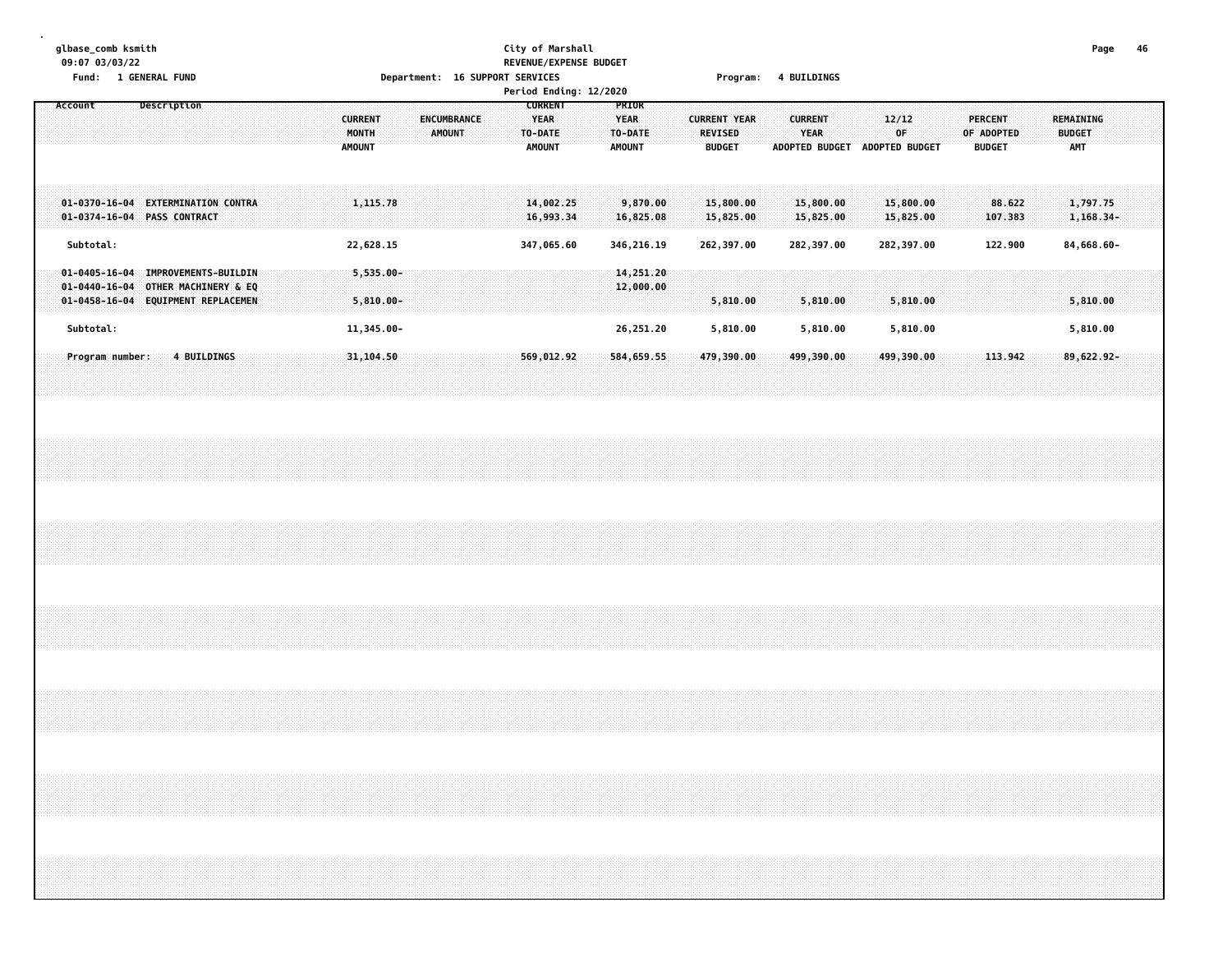# **glbase\_comb ksmith City of Marshall Page 47 09:07 03/03/22 REVENUE/EXPENSE BUDGET Fund: 1 GENERAL FUND Department: 16 SUPPORT SERVICES Program: 5 ARENA 2019**

|                                                        | Period Ending: 12/2020                                                                                                                                                                                                    |                                                 |                                     |                                                           |                                                                             |                                                        |                               |  |                                              |                                               |  |                                          |  |
|--------------------------------------------------------|---------------------------------------------------------------------------------------------------------------------------------------------------------------------------------------------------------------------------|-------------------------------------------------|-------------------------------------|-----------------------------------------------------------|-----------------------------------------------------------------------------|--------------------------------------------------------|-------------------------------|--|----------------------------------------------|-----------------------------------------------|--|------------------------------------------|--|
| Account                                                | <b>Description</b>                                                                                                                                                                                                        | <b>CURRENT</b><br><b>MONTH</b><br><b>AMOUNT</b> | <b>ENCUMBRANCE</b><br><b>AMOUNT</b> | <b>CURRENT</b><br><b>YEAR</b><br>TO-DATE<br><b>AMOUNT</b> | PRIOR<br><b>YEAR</b><br>TO-DATE<br><b>AMOUNT</b>                            | <b>CURRENT YEAR</b><br><b>REVISED</b><br><b>BUDGET</b> | <b>CURRENT</b><br><b>YEAR</b> |  | 12/12<br>0F<br>ADOPTED BUDGET ADOPTED BUDGET | <b>PERCENT</b><br>OF ADOPTED<br><b>BUDGET</b> |  | REMAINING<br><b>BUDGET</b><br><b>AMT</b> |  |
| 01-0122-16-05 TMRS                                     | 01-0102-16-05 SALARIES-PROFESSIONA<br>01-0108-16-05 SALARIES-SERVICE MAI<br>01-0109-16-05 SALARIES-OVERTIME<br>01-0111-16-05 SALARIES-LONGEVITY                                                                           |                                                 |                                     |                                                           | 50,148.79<br>27,997.27<br>8,059.31<br>816.00<br>14,269.42                   |                                                        |                               |  |                                              |                                               |  |                                          |  |
| Subtotal:                                              | 01-0133-16-05 FICA-SALARY RESERVE<br>01-0134-16-05 WORKMEN'S COMPENSATI                                                                                                                                                   |                                                 |                                     |                                                           | 5,972.16<br>1,557.78<br>108,820.73                                          |                                                        |                               |  |                                              |                                               |  |                                          |  |
| 01-0202-16-05 AGRICULTURAL<br>01-0204-16-05 JANITORIAL | 01-0203-16-05 MEDICAL & CHEMICAL<br>01-0205-16-05 FUEL, OIL, & LUBE<br>01-0212-16-05 ELECTRICAL SUPPLIES<br>01-0213-16-05 MOTOR VEHICLE-POOL V                                                                            |                                                 |                                     |                                                           | 12,834.95<br>41.92<br>75.81<br>3,398.57<br>489.95<br>1,829.74               |                                                        |                               |  |                                              |                                               |  |                                          |  |
| Subtotal:                                              | 01-0218-16-05 SMALL TOOL & MINOR E<br>01-0219-16-05 REPAIR & MAINTENANCE                                                                                                                                                  |                                                 |                                     |                                                           | 400.68<br>733.07<br>19,804.69                                               |                                                        |                               |  |                                              |                                               |  |                                          |  |
| 01-0338-16-05 GAS SERVICE                              | 01-0304-16-05 TELEPHONE-CELLULAR<br>01-0316-16-05 CONTRACTED SERVICES<br>01-0322-16-05 SERVICE AGREEMENT-0T<br>01-0326-16-05 TEXAS MULTIPLE PERIL<br>01-0337-16-05 ELECTRIC SERVICE<br>01-0342-16-05 REPAIR & MAINTENANCE |                                                 |                                     |                                                           | 453.03<br>3,270.88<br>142.06<br>3,750.79<br>22,556.62<br>864.66<br>1,773.12 |                                                        |                               |  |                                              |                                               |  |                                          |  |
| 01-0344-16-05 RENTALS<br>Subtotal:<br>Program number:  | 01-0346-16-05 DUES & SUBSCRIPTIONS<br>5 ARENA 2019                                                                                                                                                                        |                                                 |                                     |                                                           | 1,100.00<br>1,023.87<br>34,935.03<br>163,560.45                             |                                                        |                               |  |                                              |                                               |  |                                          |  |
|                                                        | Department number: SUPPORT SERVICES                                                                                                                                                                                       | 39,825.94                                       |                                     | 860,409.20                                                | 1,504,279.85                                                                | 877,855.00                                             | 905,449.00                    |  | 905,449.00                                   | 95.026                                        |  | 17,445.80                                |  |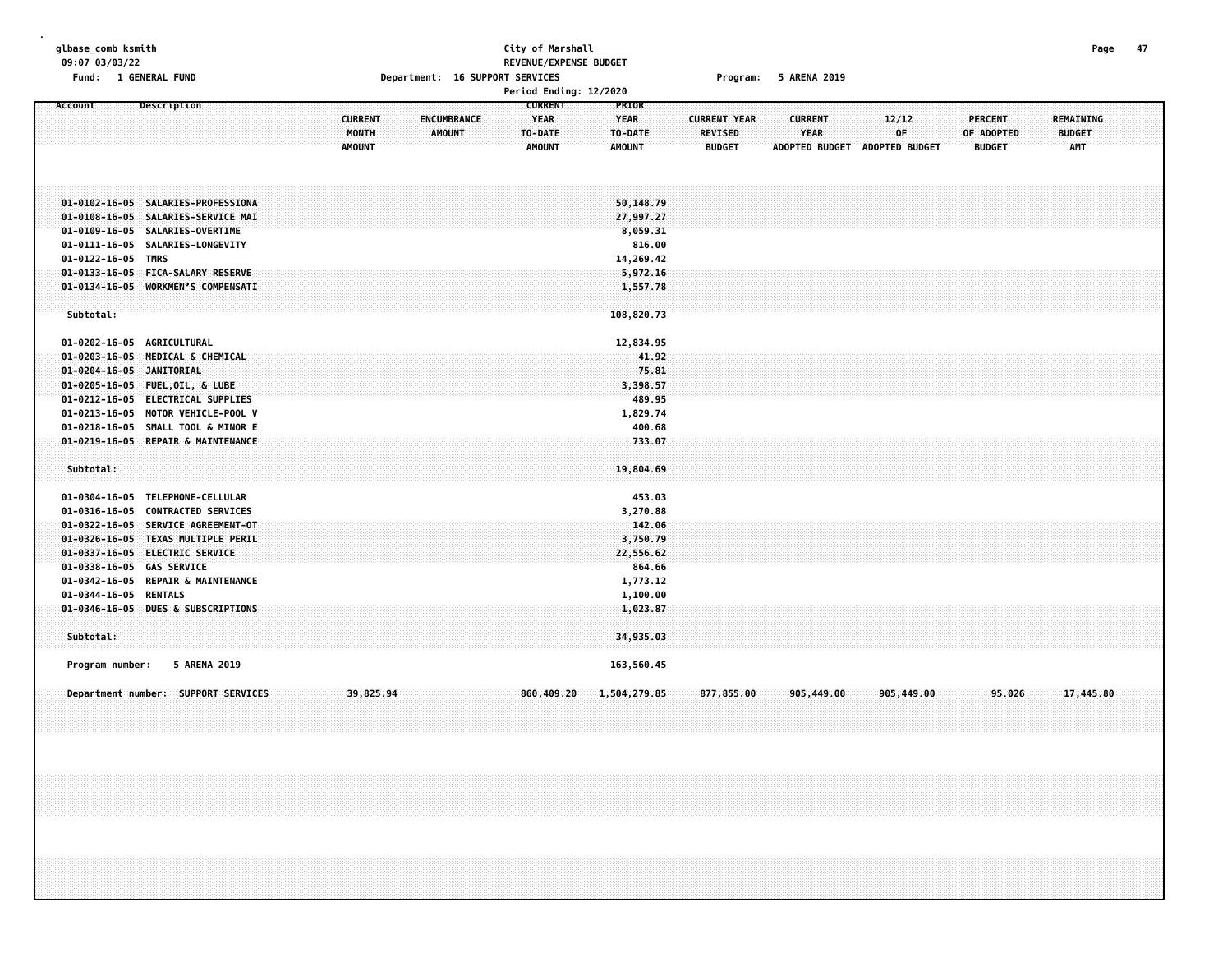# **glbase\_comb ksmith City of Marshall Page 48 09:07 03/03/22 REVENUE/EXPENSE BUDGET Pepartment: 17 TOURISM & CULTURAL ARTS**<br>**Period Ending: 12/**

Fund: 1 GENERAL FUND<br>
Department: 17 TOURISM & CULTURAL ARTS Program: 1 CONVENTION/COMMUNITY CENTERS

|                                                                          |                                          |                              | <b>Period Ending: 12/2020</b>                             |                                                  |                                                 |                                                        |                               |                                               |                                          |  |
|--------------------------------------------------------------------------|------------------------------------------|------------------------------|-----------------------------------------------------------|--------------------------------------------------|-------------------------------------------------|--------------------------------------------------------|-------------------------------|-----------------------------------------------|------------------------------------------|--|
| Description<br>Account                                                   | <b>CURRENT</b><br>MONTH<br><b>AMOUNT</b> | ENCUMBRANCE<br><b>AMOUNT</b> | <b>CURRENT</b><br><b>YEAR</b><br>TO-DATE<br><b>AMOUNT</b> | PRIOR<br><b>YEAR</b><br>TO-DATE<br><b>AMOUNT</b> | <b>CURRENT YEAR</b><br>REVISED<br><b>BUDGET</b> | <b>CURRENT</b><br><b>YEAR</b><br><b>ADOPTED BUDGET</b> | 12/12<br>OF<br>ADOPTED BUDGET | <b>PERCENT</b><br>OF ADOPTED<br><b>BUDGET</b> | REMAINING<br><b>BUDGET</b><br><b>AMT</b> |  |
| 01-0106-17-01 SALARIES-OFFICE & CL                                       | 2,499.84                                 |                              | 12,811.68                                                 | 27,338.92                                        | 12,812.00                                       | 27,082.00                                              | 27,082.00                     | 47.307                                        | .32                                      |  |
| SALARIES-SERVICE MAI<br>$01 - 0108 - 17 - 01$                            | 4,724.52                                 |                              | 51,948.18                                                 | 45,693.06                                        | 51,834.00                                       | 51,834.00                                              | 51,834.00                     | 100.220                                       | $114.18 -$                               |  |
| 01-0109-17-01 SALARIES-OVERTIME                                          | 205.82                                   |                              | 958.15                                                    | 11,926.20                                        | 959.00                                          | 3,000.00                                               | 3,000.00                      | 31.938                                        | .85                                      |  |
| SALARIES-PART/TIME &<br>$01 - 0110 - 17 - 01$                            |                                          |                              |                                                           |                                                  |                                                 | 9,048.00                                               | 9,048.00                      |                                               |                                          |  |
| 01-0111-17-01 SALARIES-LONGEVITY                                         |                                          |                              | 1,056.00                                                  | 1,552.00                                         | 1,056.00                                        | 2,016.00                                               | 2,016.00                      | 52.381                                        |                                          |  |
| $01 - 0122 - 17 - 01$ TMRS                                               | 1,218.57                                 |                              | 10,927.22                                                 | 14, 182. 23                                      | 10,928.00                                       | 13,731.00                                              | 13,731.00                     | 79.581                                        | .78                                      |  |
| 01-0133-17-01 FICA-SALARY RESERVE                                        | 568.41                                   |                              | 5,108.20                                                  | 6,604.91                                         | 5,109.00                                        | 7,113.00                                               | 7,113.00                      | 71.815                                        | .80                                      |  |
| $01 - 0134 - 17 - 01$<br><b>WORKMEN'S COMPENSATT</b>                     |                                          |                              | 1,182.88                                                  | 1,221.83                                         | 1,183.00                                        | 1,284.00                                               | 1,284.00                      | 92.125                                        | , 12                                     |  |
| Subtotal:                                                                | 9,217.16                                 |                              | 83,992.31                                                 | 108,519.15                                       | 83,881.00                                       | 115,108.00                                             | 115,108.00                    | 72.968                                        | $111.31 -$                               |  |
| 01-0201-17-01 OFFICE SUPPLIES                                            |                                          |                              |                                                           | 914.72                                           |                                                 |                                                        |                               |                                               |                                          |  |
| 01-0204-17-01 JANITORIAL                                                 |                                          |                              | 2,186.20                                                  | 5,201.90                                         | 2,000.00                                        | 2,000.00                                               | 2,000.00                      | 109.310                                       | $186.20 -$                               |  |
| 01-0205-17-01 FUEL, OIL, & LUBE                                          | 82.83                                    |                              | 811.79                                                    | 222.74                                           | 1,000.00                                        | 1,000.00                                               | 1,000.00                      | 81.179                                        | 188.21                                   |  |
| 01-0206-17-01 CLOTHING                                                   |                                          |                              |                                                           | 33.96                                            |                                                 |                                                        |                               |                                               |                                          |  |
| 01-0212-17-01 ELECTRICAL SUPPLIES                                        |                                          |                              |                                                           | 73.86                                            |                                                 |                                                        |                               |                                               |                                          |  |
| $01 - 0213 - 17 - 01$<br>MOTOR VEHICLE-POOL V                            | 434.33                                   |                              | 2,320.16                                                  | 942.16                                           | 1,000.00                                        | 1,000.00                                               | 1,000.00                      | 232.016                                       | $1,320.16-$                              |  |
| $01 - 0217 - 17 - 01$<br>OTHER SUPPLIES                                  |                                          |                              |                                                           | 454.83                                           |                                                 |                                                        |                               |                                               |                                          |  |
| $01 - 0218 - 17 - 01$<br>SMALL TOOL & MINOR E                            |                                          |                              |                                                           | 1,902.75                                         |                                                 |                                                        |                               |                                               |                                          |  |
| 01-0219-17-01 REPAIR & MAINTENANCE                                       |                                          |                              |                                                           | 117.00                                           |                                                 |                                                        |                               |                                               |                                          |  |
| Subtotal:                                                                | 517.16                                   |                              | 5,318.15                                                  | 9,863.92                                         | 4,000.00                                        | 4,000.00                                               | 4,000.00                      | 132.954                                       | 1,318.15-                                |  |
| 01-0322-17-01 SERVICE AGREEMENT-0T                                       | 144.54                                   |                              | 966.87                                                    | 786.15                                           |                                                 |                                                        |                               |                                               | $966.87 -$                               |  |
| 01-0326-17-01 TEXAS MULTIPLE PERIL                                       |                                          |                              | 12,410.95                                                 | 11,655.20                                        | 8,511.00                                        | 8,511.00                                               | 8,511.00                      | 145.822                                       | 3,899.95-                                |  |
| 01-0337-17-01 ELECTRIC SERVICE                                           | 2,924.40                                 |                              | 50,886.72                                                 | 66,137.90                                        | 57,456.00                                       | 71,400.00                                              | 71,400.00                     | 71.270                                        | 6,569.28                                 |  |
| 01-0338-17-01 GAS SERVICE                                                | 324.02                                   |                              | 7,092.60                                                  | 7,434.89                                         | 7,093.00                                        | 9,000.00                                               | 9,000.00                      | 78.807                                        | .40                                      |  |
| 01-0342-17-01 REPAIR & MAINTENANCE                                       |                                          |                              | 273.28                                                    | 1,210.32                                         |                                                 |                                                        |                               |                                               | 273.28-                                  |  |
| 01-0346-17-01 DUES & SUBSCRIPTIONS                                       |                                          |                              |                                                           | 150.00                                           |                                                 |                                                        |                               |                                               |                                          |  |
| 01-0347-17-01 MISCELLANEOUS                                              |                                          |                              |                                                           | 227.32                                           |                                                 |                                                        |                               |                                               |                                          |  |
| 01-0360-17-01 JANITORIAL-COMMUNITY<br>01-0364-17-01 REPAIR & MAINTENANCE |                                          |                              |                                                           | 113.00                                           |                                                 |                                                        |                               |                                               |                                          |  |
|                                                                          |                                          |                              |                                                           | 6,845.00                                         |                                                 |                                                        |                               |                                               |                                          |  |
| Subtotal:                                                                | 3,392.96                                 |                              | 71,630.42                                                 | 94,559.78                                        | 73,060.00                                       | 88,911.00                                              | 88,911.00                     | 80.564                                        | 1,429.58                                 |  |
| 01-0426-17-01 FURNITURE & FIXTURES                                       |                                          |                              |                                                           |                                                  |                                                 | 3,000.00                                               | 3,000.00                      |                                               |                                          |  |
| Subtotal:                                                                |                                          |                              |                                                           |                                                  |                                                 | 3,000.00                                               | 3,000.00                      |                                               |                                          |  |
| 1 CONVENTION/COMMUNITY CEN<br>Program number:                            | 13, 127. 28                              |                              | 160,940.88                                                | 212,942.85                                       | 160,941.00                                      | 211,019.00                                             | 211,019.00                    | 76.268                                        | .12                                      |  |
|                                                                          |                                          |                              |                                                           |                                                  |                                                 |                                                        |                               |                                               |                                          |  |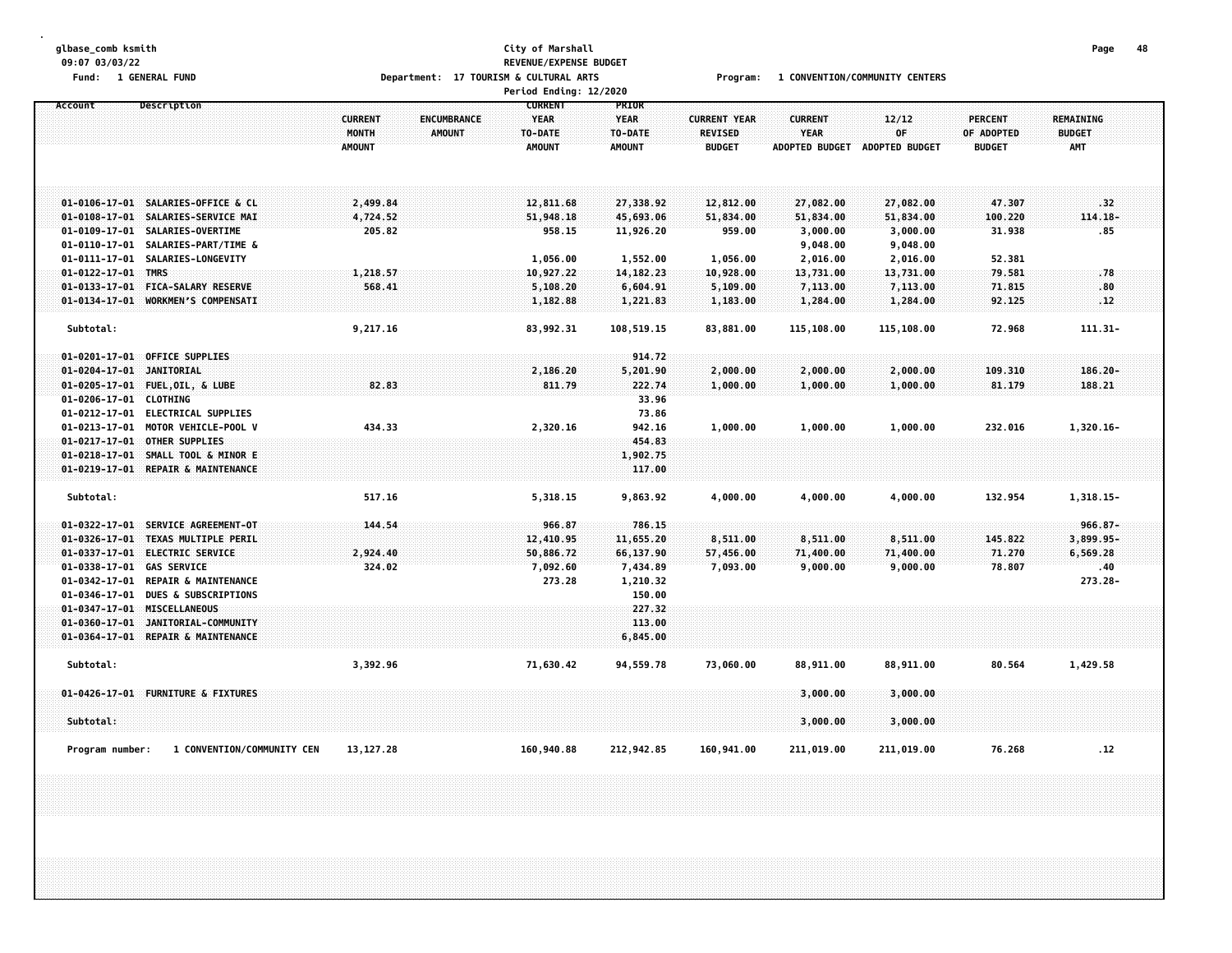**Program number: 2 VISUAL ART CENTER 16,420.95**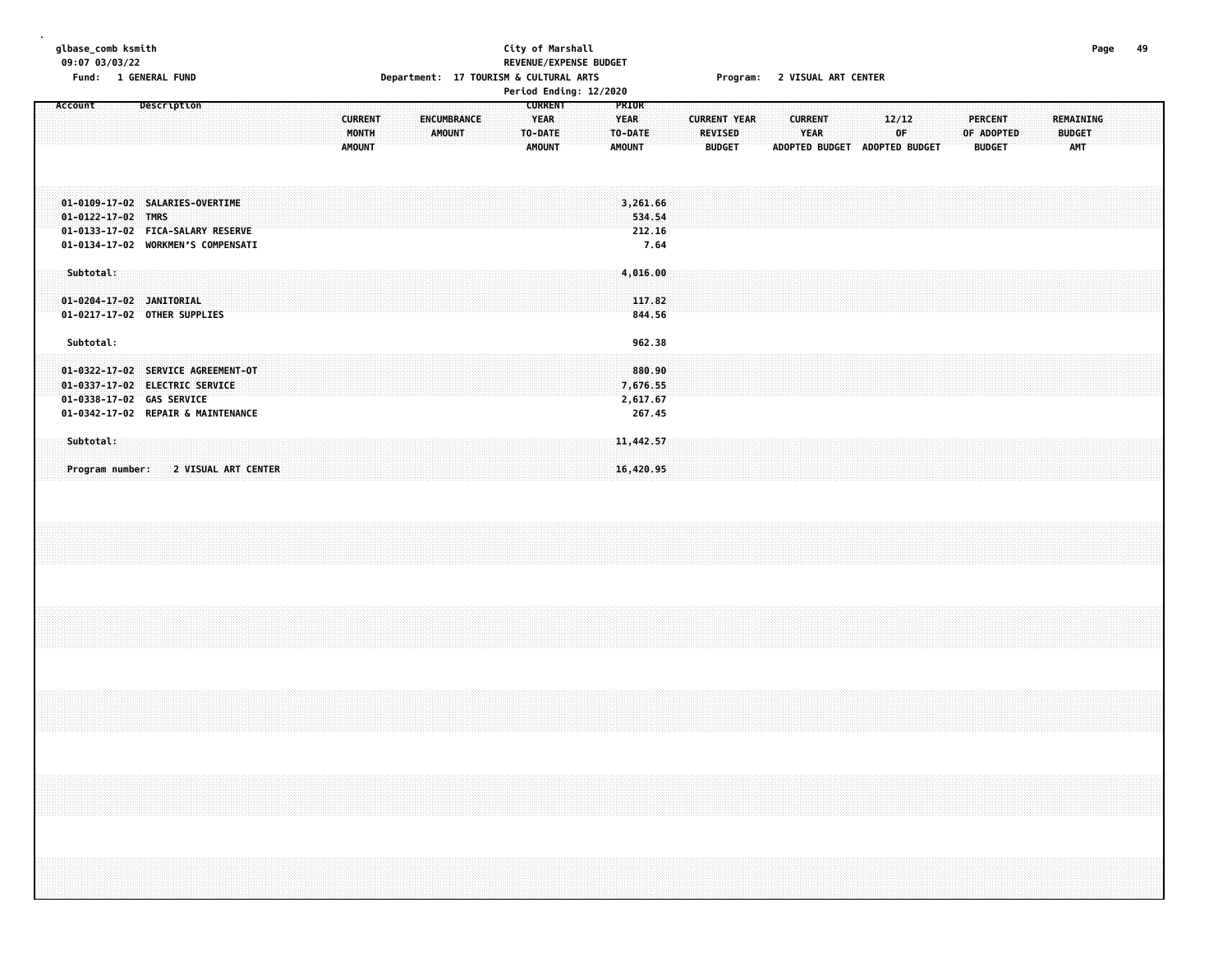# **glbase\_comb ksmith City of Marshall Page 50 09:07 03/03/22 REVENUE/EXPENSE BUDGET** Fund: 1 GENERAL FUND CONTEXT CONTEXT Department: 17 TOURISM & CULTURAL ARTS CONTEXT Program: 3 ARENA

|                                  |                                    |                                          | Period Ending: 12/2020                                                                    |                                                                                                            |                                                        |                                      |                                               |                                                 |  |
|----------------------------------|------------------------------------|------------------------------------------|-------------------------------------------------------------------------------------------|------------------------------------------------------------------------------------------------------------|--------------------------------------------------------|--------------------------------------|-----------------------------------------------|-------------------------------------------------|--|
| Account                          | Description                        | <b>CURRENT</b><br>MONTH<br><b>AMOUNT</b> | <b>CURRENT</b><br><b>YEAR</b><br>ENCUMBRANCE<br><b>AMOUNT</b><br>TO-DATE<br><b>AMOUNT</b> | PRIOR<br><b>YEAR</b><br><b>CURRENT YEAR</b><br><b>REVISED</b><br>TO-DATE<br><b>AMOUNT</b><br><b>BUDGET</b> | <b>CURRENT</b><br><b>YEAR</b><br><b>ADOPTED BUDGET</b> | 12/12<br>OF<br><b>ADOPTED BUDGET</b> | <b>PERCENT</b><br>OF ADOPTED<br><b>BUDGET</b> | <b>REMAINING</b><br><b>BUDGET</b><br><b>AMT</b> |  |
|                                  |                                    |                                          |                                                                                           |                                                                                                            |                                                        |                                      |                                               |                                                 |  |
|                                  | 01-0102-17-03 SALARIES-PROFESSIONA | 4,611.84                                 | 37,086.88                                                                                 | 37,087.00                                                                                                  | 49,962.00                                              | 49,962.00                            | 74.230                                        | ,12.                                            |  |
|                                  | 01-0108-17-03 SALARIES-SERVICE MAI | 2,499.84                                 | 14,636.16                                                                                 | 14,637.00                                                                                                  | 27,893.00                                              | 27,893.00                            | 52.473                                        | .84                                             |  |
| 01-0109-17-03 SALARIES-OVERTIME  |                                    | 525.72                                   | 2,625.06                                                                                  | 2,625.00                                                                                                   | 6,000.00                                               | 6,000.00                             | 43.751                                        | . 06-                                           |  |
|                                  | 01-0110-17-03 SALARIES-PART/TIME & |                                          |                                                                                           |                                                                                                            | 5,000.00                                               | 5,000.00                             |                                               |                                                 |  |
| 01-0111-17-03 SALARIES-LONGEVITY |                                    |                                          | 480.00                                                                                    | 480.00                                                                                                     | 912.00                                                 | 912.00                               | 52.632                                        |                                                 |  |
| 01-0122-17-03 TMRS               |                                    | 1,252.45                                 | 8,972.85                                                                                  | 8,973.00                                                                                                   | 13,868.00                                              | 13,868.00                            | 64.702                                        | $\cdot$ 15                                      |  |
|                                  | 01-0133-17-03 FICA-SALARY RESERVE  | 538.03                                   | 3,607.27                                                                                  | 3,607.00                                                                                                   | 6,867.00                                               | 6,867.00                             | 52.531                                        | $.27 -$                                         |  |
|                                  | 01-0134-17-03 WORKMEN'S COMPENSATI |                                          | 1,541.54                                                                                  | 1,542.00                                                                                                   | 1,670.00                                               | 1,670.00                             | 92.308                                        | .46                                             |  |
| Subtotal:                        |                                    | 9,427.88                                 | 68,949.76                                                                                 | 68,951.00                                                                                                  | 112,172.00                                             | 112,172.00                           | 61.468                                        | 1.24                                            |  |
| 01-0202-17-03 AGRICULTURAL       |                                    | 44.99                                    | 5,391.13                                                                                  | 5,392.00                                                                                                   | 11,000.00                                              | 11,000.00                            | 49.010                                        | .87                                             |  |
| 01-0203-17-03 MEDICAL & CHEMICAL |                                    |                                          | 121.50                                                                                    | 122.00                                                                                                     | 1,100.00                                               | 1,100.00                             | 11.045                                        | .50.                                            |  |
| 01-0204-17-03 JANITORIAL         |                                    |                                          |                                                                                           |                                                                                                            | 100.00                                                 | 100.00                               |                                               |                                                 |  |
| 01-0205-17-03 FUEL, OIL, & LUBE  |                                    | 75.99                                    | 2,529.21                                                                                  | 2,530.00                                                                                                   | 4,035.00                                               | 4,035.00                             | 62.682                                        | .79                                             |  |
| 01-0206-17-03 CLOTHING           |                                    |                                          |                                                                                           |                                                                                                            | 200.00                                                 | 200.00                               |                                               |                                                 |  |
|                                  | 01-0212-17-03 ELECTRICAL SUPPLIES  |                                          |                                                                                           |                                                                                                            | 750.00                                                 | 750.00                               |                                               |                                                 |  |
|                                  | 01-0213-17-03 MOTOR VEHICLE-POOL V |                                          | 108.27                                                                                    | 108.00                                                                                                     | 750.00                                                 | 750.00                               | 14.436                                        | $.27 -$                                         |  |
| 01-0217-17-03 OTHER SUPPLIES     |                                    |                                          | 15.34                                                                                     |                                                                                                            |                                                        |                                      |                                               | $15.34 -$                                       |  |
|                                  | 01-0218-17-03 SMALL TOOL & MINOR E | 39.96                                    | 147.08                                                                                    | 148.00                                                                                                     | 2,000.00                                               | 2,000.00                             | 7.354                                         | .92 <sub>1</sub>                                |  |
|                                  | 01-0219-17-03 REPAIR & MAINTENANCE | 124.66                                   | 951.12                                                                                    | 1,000.00                                                                                                   | 1,000.00                                               | 1,000.00                             | 95.112                                        | 48.88                                           |  |
| Subtotal:                        |                                    | 285.60                                   | 9,263.65                                                                                  | 9,300.00                                                                                                   | 20,935.00                                              | 20,935.00                            | 44.250                                        | 36.35                                           |  |
| 01-0304-17-03 TELEPHONE-CELLULAR |                                    | 84.84                                    | 503.82                                                                                    | 500.00                                                                                                     | 500.00                                                 | 500.00                               | 100.764                                       | $3.82 -$                                        |  |
|                                  | 01-0312-17-03 GENERAL ADVERTISING  |                                          |                                                                                           | 100.00                                                                                                     | 100.00                                                 | 100.00                               |                                               | 100.00                                          |  |
|                                  | 01-0316-17-03 CONTRACTED SERVICES  |                                          |                                                                                           | 1,500.00                                                                                                   | 1,500.00                                               | 1,500.00                             |                                               | 1,500.00                                        |  |
|                                  | 01-0322-17-03 SERVICE AGREEMENT-OT |                                          |                                                                                           | 400.00                                                                                                     | 400.00                                                 | 400.00                               |                                               | 400.00                                          |  |
|                                  | 01-0326-17-03 TEXAS MULTIPLE PERIL |                                          | 4,024.90                                                                                  | 2,753.00                                                                                                   | 2,753.00                                               | 2,753.00                             | 146.201                                       | 1,271.90-                                       |  |
| 01-0337-17-03 ELECTRIC SERVICE   |                                    | 2,433.31                                 | 16,993.25                                                                                 | 16,994.00                                                                                                  | 22,000.00                                              | 22,000.00                            | 77.242                                        | .75.                                            |  |
| 01-0338-17-03 GAS SERVICE        |                                    | 121.57                                   | 625.38                                                                                    | 626.00                                                                                                     | 1,200.00                                               | 1,200.00                             | 52.115                                        | .62                                             |  |
|                                  | 01-0342-17-03 REPAIR & MAINTENANCE | 288.00                                   | 2,821.35                                                                                  | 2,821.00                                                                                                   | 8,700.00                                               | 8,700.00                             | 32.429                                        | $.35 -$                                         |  |
| 01-0344-17-03 RENTALS            |                                    | 100.00                                   | 1,200.00                                                                                  | 200.00                                                                                                     | 200.00                                                 | 200.00                               | 600.000                                       | $1,000.00 -$                                    |  |
|                                  | 01-0346-17-03 DUES & SUBSCRIPTIONS |                                          |                                                                                           | 465.00                                                                                                     | 465.00                                                 | 465.00                               |                                               | 465.00                                          |  |
| 01-0347-17-03 MISCELLANEOUS      |                                    |                                          | 110.64                                                                                    |                                                                                                            |                                                        |                                      |                                               | $110.64 -$                                      |  |
| Subtotal:                        |                                    | 3,027.72                                 | 26,279.34                                                                                 | 26,359.00                                                                                                  | 37,818.00                                              | 37,818.00                            | 69.489                                        | 79.66                                           |  |
| Program number:                  | 3 ARENA                            | 12,741.20                                | 104,492.75                                                                                | 104,610.00                                                                                                 | 170,925.00                                             | 170,925.00                           | 61.134                                        | 117.25                                          |  |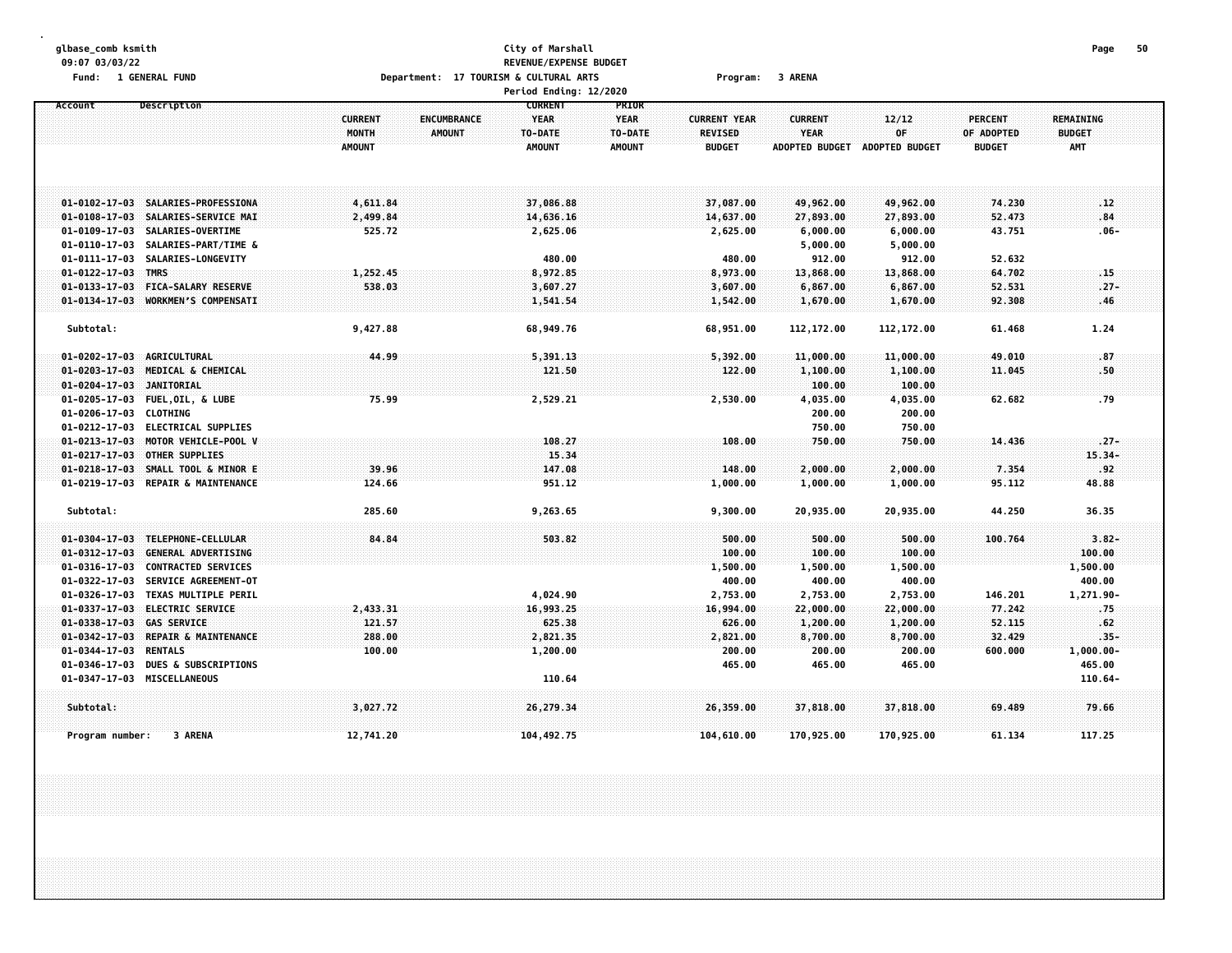| glbase_comb ksmith<br>09:07 03/03/22<br>Fund: 1 GENERAL FUND                                                                                                            | City of Marshall<br>Department: 17 TOURISM & CULTURAL ARTS                                                                            | REVENUE/EXPENSE BUDGET<br>Program:<br>Period Ending: 12/2020                                                      | <b>4 MAIN STREET</b>                                                                           | Page<br>- 51                                                                              |
|-------------------------------------------------------------------------------------------------------------------------------------------------------------------------|---------------------------------------------------------------------------------------------------------------------------------------|-------------------------------------------------------------------------------------------------------------------|------------------------------------------------------------------------------------------------|-------------------------------------------------------------------------------------------|
| Description<br>Account                                                                                                                                                  | <b>CURRENT</b><br><b>YEAR</b><br><b>ENCUMBRANCE</b><br><b>CURRENT</b><br>MONTH<br>AMOUNT<br>TO-DATE<br><b>AMOUNT</b><br><b>AMOUNT</b> | <b>PRIOR</b><br><b>YEAR</b><br><b>CURRENT YEAR</b><br>TO-DATE<br><b>REVISED</b><br><b>AMOUNT</b><br><b>BUDGET</b> | 12/12<br><b>CURRENT</b><br><b>YEAR</b><br>OF<br><b>ADOPTED BUDGET</b><br><b>ADOPTED BUDGET</b> | <b>PERCENT</b><br>REMAINING<br>OF ADOPTED<br><b>BUDGET</b><br><b>AMT</b><br><b>BUDGET</b> |
| 01-0102-17-04 SALARIES-PROFESSIONA<br>01-0111-17-04 SALARIES-LONGEVITY<br>01-0122-17-04 TMRS<br>01-0133-17-04 FICA-SALARY RESERVE<br>01-0134-17-04 WORKMEN'S COMPENSATI |                                                                                                                                       | 45,539.28<br>144.00<br>8,015.14<br>3,739.56<br>114.64                                                             |                                                                                                |                                                                                           |
| Subtotal:<br>01-0201-17-04 OFFICE SUPPLIES<br>01-0217-17-04 OTHER SUPPLIES                                                                                              |                                                                                                                                       | 57,552.62<br>700.37<br>77.10                                                                                      |                                                                                                |                                                                                           |
| Subtotal:<br>01-0304-17-04 TELEPHONE-CELLULAR<br>01-0311-17-04 TRANSPORTATION<br>01-0345-17-04 CONFERENCE AND TRAIN<br>01-0346-17-04 DUES & SUBSCRIPTIONS               |                                                                                                                                       | 777.47<br>497.49<br>3,200.00<br>580.28<br>1,427.45                                                                |                                                                                                |                                                                                           |
| 01-0347-17-04 MISCELLANEOUS<br>01-0364-17-04 REPAIR & MAINTENANCE<br>01-0373-17-04 PROMOTION<br>Subtotal:                                                               |                                                                                                                                       | 178.32<br>10,135.48<br>8,991.78<br>25,010.80                                                                      |                                                                                                |                                                                                           |
| Program number:<br>4 MAIN STREET                                                                                                                                        |                                                                                                                                       | 83,340.89                                                                                                         |                                                                                                |                                                                                           |
|                                                                                                                                                                         |                                                                                                                                       |                                                                                                                   |                                                                                                |                                                                                           |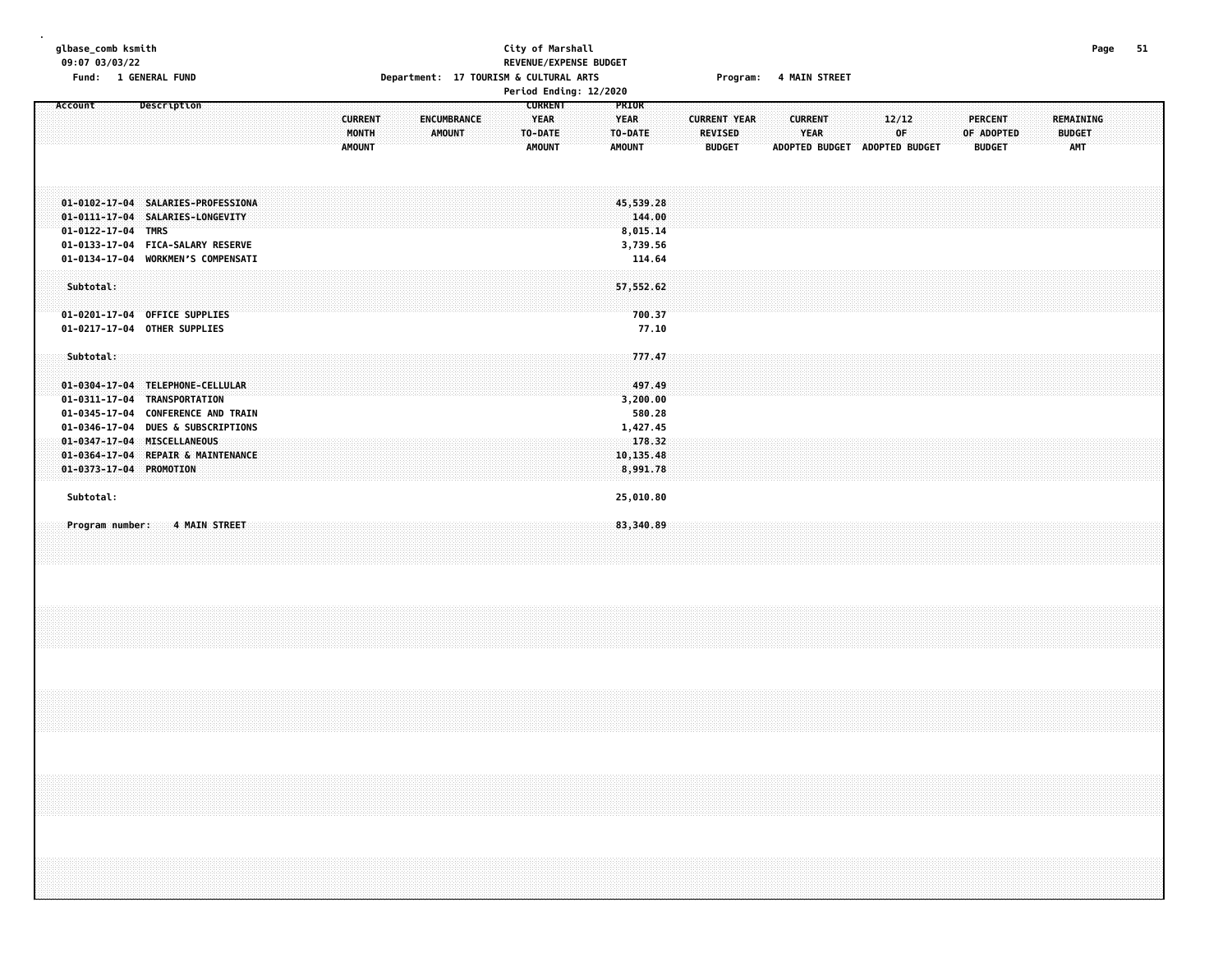#### **glbase\_comb ksmith City of Marshall Page 52 09:07 03/03/22 REVENUE/EXPENSE BUDGET** Fund: 1 GENERAL FUND CORPORT THE SERVICE OF DEPARTMENT: 17 TOURISM & CULTURAL ARTS PROGRAM: 5 MEMORIAL CITY HALL PERF CTR **Period Ending: 12/2020**

| <b>Description</b><br>Account                                                                                                                                  | <b>CURRENT</b><br>MONTH<br><b>AMOUNT</b> | <b>ENCUMBRANCE</b><br><b>AMOUNT</b> | <b>CURRENT</b><br><b>YEAR</b><br>TO-DATE<br><b>AMOUNT</b> | <b>PRIOR</b><br><b>YEAR</b><br>TO-DATE<br>AMOUNT | <b>CURRENT YEAR</b><br><b>REVISED</b><br><b>BUDGET</b> | <b>CURRENT</b><br><b>YEAR</b><br><b>ADOPTED BUDGET</b> | 12/12<br>0F<br><b>ADOPTED BUDGET</b> | <b>PERCENT</b><br>OF ADOPTED<br><b>BUDGET</b> | <b>REMAINING</b><br><b>BUDGET</b><br><b>AMT</b> |  |
|----------------------------------------------------------------------------------------------------------------------------------------------------------------|------------------------------------------|-------------------------------------|-----------------------------------------------------------|--------------------------------------------------|--------------------------------------------------------|--------------------------------------------------------|--------------------------------------|-----------------------------------------------|-------------------------------------------------|--|
| 01-0102-17-05 SALARIES-PROFESSIONA<br>01-0109-17-05 SALARIES-OVERTIME                                                                                          | 5,182.08                                 |                                     | 56,355.12                                                 | 55,383.48<br>820.74                              | 56,139.00                                              | 56,139.00                                              | 56,139.00                            | 100.385                                       | $216.12 -$                                      |  |
| 01-0110-17-05 SALARIES-PART/TIME &<br>01-0111-17-05 SALARIES-LONGEVITY<br>01-0122-17-05 TMRS                                                                   | 1,543.50<br>849.96                       |                                     | 16,448.63<br>96.00<br>9,237.57                            | 783.00<br>9,227.18                               | 9,048.00<br>48.00<br>10,673.00                         | 9,048.00<br>48.00<br>10,673.00                         | 9,048.00<br>48.00<br>10,673.00       | 181.793<br>200.000<br>86.551                  | $7,400.63 -$<br>$48.00 -$<br>1,435.43           |  |
| 01-0133-17-05 FICA-SALARY RESERVE<br>01-0134-17-05 WORKMEN'S COMPENSATI                                                                                        | 514.52                                   |                                     | 5,576.83<br>145.74                                        | 4,333.75<br>138.68                               | 4,990.00<br>144.00                                     | 4,990.00<br>144.00                                     | 4,990.00<br>144.00                   | 111.760<br>101.208                            | $586.83 -$<br>$1.74-$                           |  |
| Subtotal:                                                                                                                                                      | 8,090.06                                 |                                     | 87,859.89                                                 | 70,686.83                                        | 81,042.00                                              | 81,042.00                                              | 81,042.00                            | 108.413                                       | $6,817.89-$                                     |  |
| 01-0201-17-05 OFFICE SUPPLIES<br>01-0217-17-05 OTHER SUPPLIES                                                                                                  | 167.58                                   |                                     | 2,524.02<br>719.96                                        | 1,044.32<br>1,830.79                             | 1,500.00<br>1,000.00                                   | 1,500.00<br>1,000.00                                   | 1,500.00<br>1,000.00                 | 168.268<br>71.996                             | $1,024.02 -$<br>280.04                          |  |
| Subtotal:<br><b>CONFERENCE AND TRAIN</b><br>$01 - 0345 - 17 - 05$                                                                                              | 167.58                                   |                                     | 3,243.98<br>172.65                                        | 2,875.11<br>3,220.65                             | 2,500.00<br>2,000.00                                   | 2,500.00<br>2,000.00                                   | 2,500.00<br>2,000.00                 | 129.759<br>8.633                              | 743.98-<br>1,827.35                             |  |
| $01 - 0346 - 17 - 05$<br><b>DUES &amp; SUBSCRIPTIONS</b><br>$01 - 0347 - 17 - 05$<br>MISCELLANEOUS<br>$01 - 0364 - 17 - 05$<br><b>REPAIR &amp; MAINTENANCE</b> | 121.32<br>75.00                          |                                     | 589.66<br>3,491.22<br>406.40                              | 2,626.82<br>2,511.73<br>400.00                   | 5,000.00<br>1,000.00                                   | 5,000.00<br>1,000.00                                   | 5,000.00<br>1,000.00                 | 11.793<br>349.122                             | 4,410.34<br>$2,491.22 -$<br>$406.40 -$          |  |
| 01-0373-17-05 PROMOTION                                                                                                                                        |                                          |                                     | 23, 147.63                                                | 28,821.64                                        | 25,000.00                                              | 25,000.00                                              | 25,000.00                            | 92.591                                        | 1,852.37                                        |  |
| Subtotal:<br>$01 - 0426 - 17 - 05$<br><b>FURNITURE &amp; FIXTURES</b>                                                                                          | 196.32<br>$1,802.67-$                    |                                     | 27,807.56                                                 | 37,580.84                                        | 33,000.00<br>3,000.00                                  | 33,000.00<br>3,000.00                                  | 33,000.00<br>3,000.00                | 84.265                                        | 5,192.44<br>3,000.00                            |  |
| 01-0490-17-05 NON DEPRECIABLE CAPI<br>Subtotal:                                                                                                                | 2,455.49<br>652.82                       |                                     | 2,455.49<br>2,455.49                                      | 3,602.56<br>3,602.56                             | 3,000.00                                               | 3,000.00                                               | 3,000.00                             | 81.850                                        | $2,455.49-$<br>544.51                           |  |
| 5 MEMORIAL CITY HALL PERF<br>Program number:                                                                                                                   | 9,106.78                                 |                                     | 121,366.92                                                | 114,745.34                                       | 119,542.00                                             | 119,542.00                                             | 119,542.00                           | 101.527                                       | 1,824.92-                                       |  |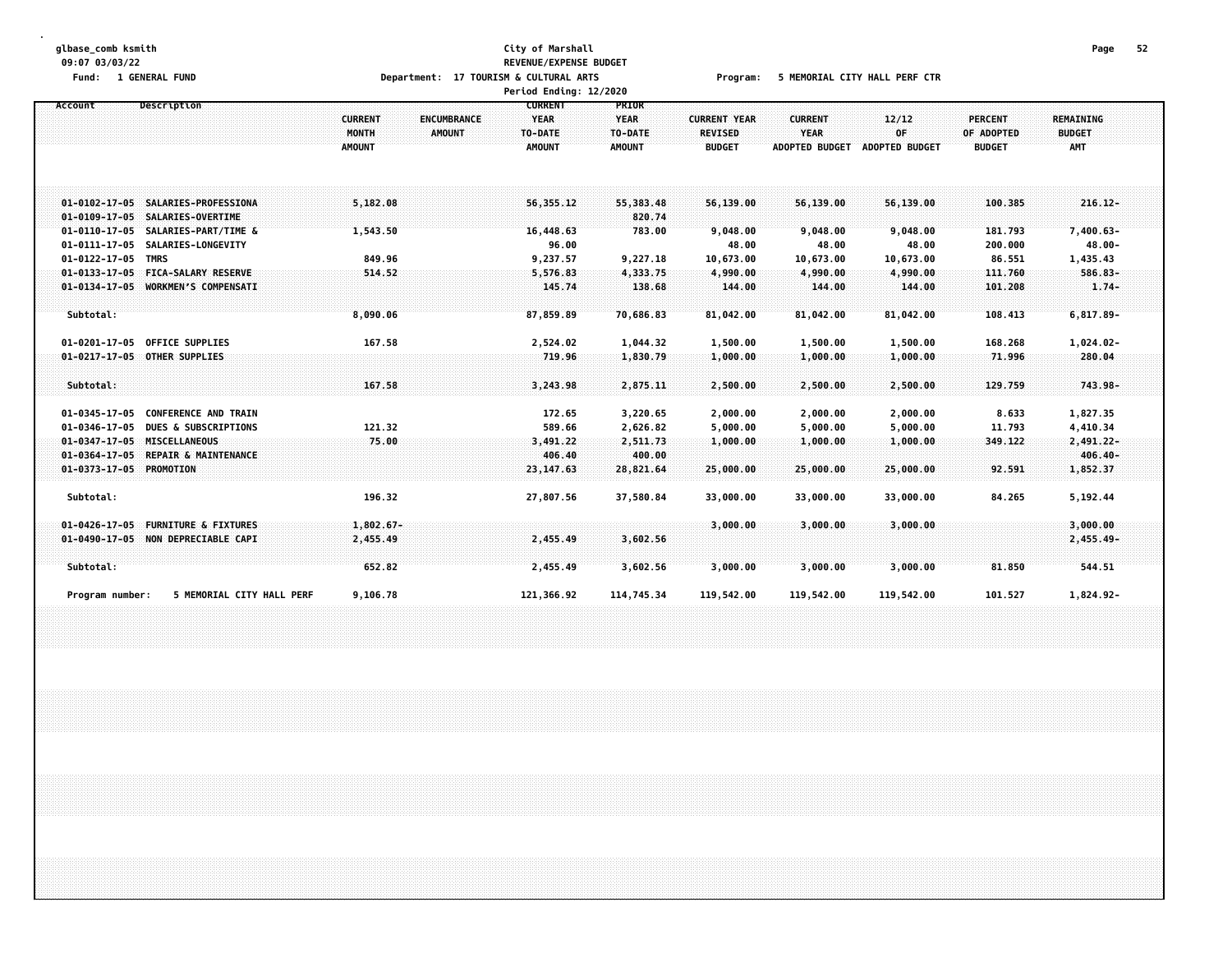#### **glbase\_comb ksmith City of Marshall Page 53 09:07 03/03/22 REVENUE/EXPENSE BUDGET** Fund: 1 GENERAL FUND COURSE COURSE Department: 17 TOURISM & CULTURAL ARTS Program: 6 GOLF COURSE **Period Ending: 12/2020**

|                            |                                                          |                                          | Pertoa Enatng: 12/2020                                                                    |                                                                                                            |                                                 |                                      |                                        |                                          |  |
|----------------------------|----------------------------------------------------------|------------------------------------------|-------------------------------------------------------------------------------------------|------------------------------------------------------------------------------------------------------------|-------------------------------------------------|--------------------------------------|----------------------------------------|------------------------------------------|--|
| Account                    | Description                                              | <b>CURRENT</b><br>MONTH<br><b>AMOUNT</b> | <b>CURRENT</b><br><b>YEAR</b><br>ENCUMBRANCE<br><b>AMOUNT</b><br>TO-DATE<br><b>AMOUNT</b> | PRIOR<br><b>YEAR</b><br><b>CURRENT YEAR</b><br>TO-DATE<br><b>REVISED</b><br><b>AMOUNT</b><br><b>BUDGET</b> | <b>CURRENT</b><br>YEAR<br><b>ADOPTED BUDGET</b> | 12/12<br>OF<br><b>ADOPTED BUDGET</b> | PERCENT<br>OF ADOPTED<br><b>BUDGET</b> | REMAINING<br><b>BUDGET</b><br><b>AMT</b> |  |
|                            | 01-0101-17-06 SALARIES OFFICIALS &                       | 4,270.08                                 | 47,510.45                                                                                 | 46,259.00                                                                                                  | 46,259.00                                       | 46,259.00                            | 102.705                                | 1,251.45-                                |  |
|                            | 01-0109-17-06 SALARIES-OVERTIME                          | 785.99                                   | 10,324.12                                                                                 | 8,525.00                                                                                                   | 8,525.00                                        | 8,525.00                             | 121.104                                | $1,799.12 -$                             |  |
| 01-0110-17-06              | SALARIES-PART/TIME &                                     | 2,545.72                                 | 36,974.85                                                                                 | 45,000.00                                                                                                  | 45,000.00                                       | 45,000.00                            | 82.166                                 | 8,025.15                                 |  |
| $01 - 0111 - 17 - 06$      | SALARIES-LONGEVITY                                       |                                          | 720.00                                                                                    | 672.00                                                                                                     | 672.00                                          | 672.00                               | 107.143                                | $48.00 -$                                |  |
| 01-0122-17-06 TMRS         |                                                          | 829.39                                   | 9,581.75                                                                                  | 9,106.00                                                                                                   | 9,106.00                                        | 9,106.00                             | 105.225                                | 475.75-                                  |  |
|                            | 01-0133-17-06 FICA-SALARY RESERVE                        | 580.14                                   | 7,285.03                                                                                  | 7,685.00                                                                                                   | 7,685.00                                        | 7,685.00                             | 94.795                                 | 399.97                                   |  |
|                            | 01-0134-17-06 WORKMEN'S COMPENSATI                       |                                          | 1,930.20                                                                                  | 2,094.00                                                                                                   | 2,094.00                                        | 2,094.00                             | 92.178                                 | 163.80                                   |  |
|                            |                                                          |                                          |                                                                                           |                                                                                                            |                                                 |                                      |                                        |                                          |  |
| Subtotal:                  |                                                          | 9,011.32                                 | 114,326.40                                                                                | 119,341.00                                                                                                 | 119,341.00                                      | 119,341.00                           | 95.798                                 | 5,014.60                                 |  |
|                            | 01-0201-17-06 OFFICE SUPPLIES                            | 393.00                                   | 636.68                                                                                    | 425.00                                                                                                     | 425.00                                          | 425.00                               | 149.807                                | $211.68 -$                               |  |
| 01-0202-17-06 AGRICULTURAL |                                                          |                                          | 1,215.63                                                                                  | 4,150.00                                                                                                   | 4,150.00                                        | 4,150.00                             | 29.292                                 | 2,934.37                                 |  |
|                            | 01-0203-17-06 MEDICAL & CHEMICAL                         |                                          | 240.07                                                                                    | 1,022.00                                                                                                   | 2,700.00                                        | 2,700.00                             | 8.891                                  | 781.93                                   |  |
|                            | 01-0205-17-06 FUEL, OIL, & LUBE                          | 40.44                                    | 3,623.08                                                                                  | 4,000.00                                                                                                   | 4,000.00                                        | 4,000.00                             | 90.577                                 | 376.92                                   |  |
| 01-0206-17-06 CLOTHING     |                                                          |                                          | 73.61                                                                                     | 300.00                                                                                                     | 300.00                                          | 300.00                               | 24.537                                 | 226.39                                   |  |
|                            | 01-0208-17-06 FOOD SUPPLIES                              |                                          | 475.56                                                                                    | 476.00                                                                                                     | 4,750.00                                        | 4,750.00                             | 10.012                                 | .44                                      |  |
| 01-0209-17-06 PRO SHOP     |                                                          |                                          | 3,686.07                                                                                  | 2,000.00                                                                                                   | 2,000.00                                        | 2,000.00                             | 184.304                                | 1,686.07-                                |  |
|                            | 01-0210-17-06 DRIVING RANGE                              |                                          |                                                                                           | 1,200.00                                                                                                   | 1,200.00                                        | 1,200.00                             |                                        | 1,200.00                                 |  |
| $01 - 0212 - 17 - 06$      | <b>ELECTRICAL SUPPLIES</b>                               |                                          |                                                                                           | 150.00                                                                                                     | 150.00                                          | 150.00                               |                                        | 150.00                                   |  |
|                            | 01-0213-17-06 MOTOR VEHICLE-POOL V                       | 20.97                                    | 841.44                                                                                    | 5,500.00                                                                                                   | 5,500.00                                        | 5,500.00                             | 15.299                                 | 4,658.56                                 |  |
| $01 - 0217 - 17 - 06$      | <b>OTHER SUPPLIES</b>                                    |                                          | 225.94                                                                                    | 1,000.00                                                                                                   | 1,000.00                                        | 1,000.00                             | 22.594                                 | 774.06                                   |  |
| $01 - 0218 - 17 - 06$      | SMALL TOOL & MINOR E                                     |                                          | 708.79                                                                                    | 500.00                                                                                                     | 500.00                                          | 500.00                               | 141.758                                | $208.79 -$                               |  |
| $01 - 0219 - 17 - 06$      | <b>REPAIR &amp; MAINTENANCE</b>                          | 870.89                                   | 1,602.82                                                                                  | 6,050.00                                                                                                   | 6,050.00                                        | 6,050.00                             | 26.493                                 | 4,447.18                                 |  |
| Subtotal:                  |                                                          | 1,325.30                                 | 13,329.69                                                                                 | 26,773.00                                                                                                  | 32,725.00                                       | 32,725.00                            | 40.732                                 | 13,443.31                                |  |
|                            |                                                          |                                          |                                                                                           |                                                                                                            |                                                 |                                      |                                        |                                          |  |
| $01 - 0322 - 17 - 06$      | 01-0304-17-06 TELEPHONE-CELLULAR<br>SERVICE AGREEMENT-OT | 50.04                                    | 211.53<br>537.34                                                                          | 400.00                                                                                                     | 400.00                                          | 400.00                               | 52.883<br>179.113                      | 188.47<br>237.34-                        |  |
|                            | 01-0337-17-06 ELECTRIC SERVICE                           | 184.07<br>1,038.65                       | 10,878.65                                                                                 | 300.00<br>10,000.00                                                                                        | 300.00<br>10,000.00                             | 300.00<br>10,000.00                  | 108.787                                | 878.65-                                  |  |
| $01 - 0340 - 17 - 06$      | REPAIR & MAINTENANCE                                     |                                          |                                                                                           | 1,000.00                                                                                                   | 1,000.00                                        | 1,000.00                             |                                        | 1,000,00                                 |  |
|                            | 01-0342-17-06 REPAIR & MAINTENANCE                       | 149.90                                   | 24,955.86                                                                                 | 4,500.00                                                                                                   | 4,500.00                                        | 4,500.00                             | 554.575                                | 20,455.86-                               |  |
| $01 - 0344 - 17 - 06$      | <b>RENTALS</b>                                           | 44.07                                    | 4,732.06                                                                                  | 4,500.00                                                                                                   | 4,500.00                                        | 4,500.00                             | 105.157                                | $232.06 -$                               |  |
| $01 - 0346 - 17 - 06$      | <b>DUES &amp; SUBSCRIPTIONS</b>                          | 198.08                                   | 2,127.81                                                                                  | 700.00                                                                                                     | 700.00                                          | 700.00                               | 303.973                                | $1,427.81-$                              |  |
| 01-0347-17-06              | <b>MISCELLANEOUS</b>                                     |                                          | 971.22                                                                                    | 200.00                                                                                                     | 200.00                                          | 200.00                               | 485.610                                | 771.22-                                  |  |
| 01-0364-17-06              | <b>REPAIR &amp; MAINTENANCE</b>                          |                                          | 8,802.39                                                                                  |                                                                                                            |                                                 |                                      |                                        | $8,802.39 -$                             |  |
| Subtotal:                  |                                                          | 1,664.81                                 | 53,216.86                                                                                 | 21,600.00                                                                                                  | 21,600.00                                       | 21,600.00                            | 246,374                                | 31,616.86-                               |  |
|                            |                                                          |                                          |                                                                                           |                                                                                                            |                                                 |                                      |                                        |                                          |  |
|                            | 01-0458-17-06 EQUIPMENT REPLACEMEN                       | $5,297.00 -$                             |                                                                                           | 5,297.00                                                                                                   | 5,297.00                                        | 5,297.00                             |                                        | 5,297.00                                 |  |
|                            | 01-0460-17-06 LEASE/PURCHASE PAYME                       | 673.90                                   | 5,458.59                                                                                  |                                                                                                            |                                                 |                                      |                                        | $5,458.59-$                              |  |
| Subtotal:                  |                                                          | $4,623.10 -$                             | 5,458.59                                                                                  | 5,297.00                                                                                                   | 5,297.00                                        | 5,297.00                             | 103.051                                | $161.59 -$                               |  |
|                            |                                                          |                                          |                                                                                           |                                                                                                            |                                                 |                                      |                                        |                                          |  |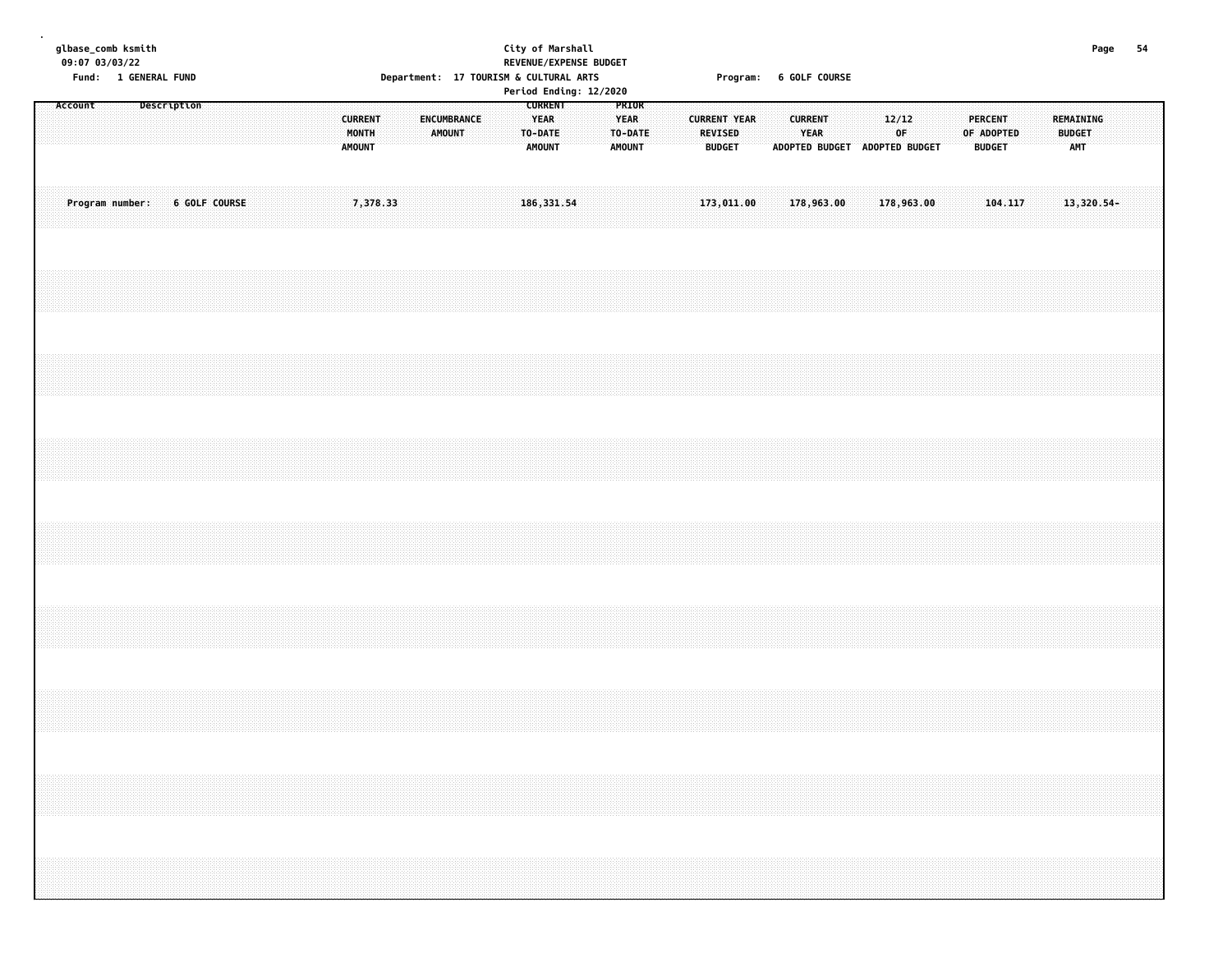# **glbase\_comb ksmith City of Marshall Page 55 09:07 03/03/22 REVENUE/EXPENSE BUDGET Fund: 1 GENERAL FUND Department: 17 TOURISM & CULTURAL ARTS Program: 7 LIBRARY**

|                                                |                                              |                | Period Ending: 12/2020     |                                    |                       |                      |                  |                    |  |
|------------------------------------------------|----------------------------------------------|----------------|----------------------------|------------------------------------|-----------------------|----------------------|------------------|--------------------|--|
| Account                                        | <b>Description</b>                           |                | <b>CURRENT</b>             | PRIOR                              |                       |                      |                  |                    |  |
|                                                |                                              | <b>CURRENT</b> | <b>YEAR</b><br>ENCUMBRANCE | <b>YEAR</b><br><b>CURRENT YEAR</b> | <b>CURRENT</b>        | 12/12                | <b>PERCENT</b>   | <b>REMAINING</b>   |  |
|                                                |                                              | MONTH          | TO-DATE<br><b>AMOUNT</b>   | REVISED<br>TO-DATE                 | <b>YEAR</b>           | 0F                   | OF ADOPTED       | <b>BUDGET</b>      |  |
|                                                |                                              | <b>AMOUNT</b>  | <b>AMOUNT</b>              | <b>AMOUNT</b><br><b>BUDGET</b>     | <b>ADOPTED BUDGET</b> | ADOPTED BUDGET       | <b>BUDGET</b>    | AMT                |  |
|                                                |                                              |                |                            |                                    |                       |                      |                  |                    |  |
|                                                |                                              |                |                            |                                    |                       |                      |                  |                    |  |
|                                                |                                              |                |                            |                                    |                       |                      |                  |                    |  |
|                                                | 01-0101-17-07 SALARIES OFFICIALS &           | 5,658.25       | 61,769.13                  | 61,298.00                          | 61,298.00             | 61,298.00            | 100.769          | 471.13-            |  |
| $01 - 0102 - 17 - 07$                          | SALARIES-PROFESSIONA                         | 7,100.18       | 52,330.36                  | 52,331.00                          | 81,557.00             | 81,557.00            | 64.164           | .64                |  |
| $01 - 0105 - 17 - 07$<br>$01 - 0106 - 17 - 07$ | SALARIES-PARAPROFESS                         | 2,784.02       | 39,141.95                  | 39,142.00                          | 84,614.00             | 84,614.00            | 46.259           | .05                |  |
| $01 - 0110 - 17 - 07$                          | SALARIES-OFFICE & CL<br>SALARIES-PART/TIME & | 4,915.98       | 48,545.35                  | 26,562.00                          | 26,562.00             | 26,562.00            | 182.762          | 21,983.35-         |  |
|                                                | 01-0111-17-07 SALARIES-LONGEVITY             |                | 894.21<br>2,328.00         | 8,209.00<br>2,736.00               | 8,840.00<br>2,736.00  | 8,840.00<br>2,736.00 | 10.115<br>85.088 | 7,314.79<br>408.00 |  |
| 01-0122-17-07 TMRS                             |                                              | 3,355.54       | 33,401.72                  | 43,453.00                          | 43,453.00             | 43,453.00            | 76.869           | 10,051.28          |  |
| $01 - 0133 - 17 - 07$                          | <b>FICA-SALARY RESERVE</b>                   | 1,563.18       | 15,656.03                  | 20,319.00                          | 20,319.00             | 20,319.00            | 77.051           | 4,662.97           |  |
| $01 - 0134 - 17 - 07$                          | <b>WORKMEN'S COMPENSATI</b>                  |                | 566.38                     | 584.00                             | 584.00                | 584.00               | 96.983           | 17.62              |  |
|                                                |                                              |                |                            |                                    |                       |                      |                  |                    |  |
| Subtotal:                                      |                                              | 25,377.15      | 254,633.13                 | 254,634.00                         | 329,963.00            | 329,963.00           | 77.170           | .87                |  |
|                                                |                                              |                |                            |                                    |                       |                      |                  |                    |  |
| $01 - 0201 - 17 - 07$                          | <b>OFFICE SUPPLIES</b>                       | 70.40          | 3,304.43                   | 11,000.00                          | 11,000.00             | 11,000.00            | 30.040           | 7,695.57           |  |
| $01 - 0212 - 17 - 07$                          | <b>ELECTRICAL SUPPLIES</b>                   |                |                            | 50.00                              | 50.00                 | 50.00                |                  | 50.00              |  |
| $01 - 0215 - 17 - 07$                          | <b>PROGRAM EXPENSES</b>                      | 481.66         | 2,448.82                   | 7,000.00                           | 7,000.00              | 7,000.00             | 34.983           | 4,551.18           |  |
|                                                |                                              |                |                            |                                    |                       |                      |                  |                    |  |
| Subtotal:                                      |                                              | 552.06         | 5,753.25                   | 18,050.00                          | 18,050.00             | 18,050.00            | 31.874           | 12,296.75          |  |
|                                                |                                              |                |                            |                                    |                       |                      |                  |                    |  |
| $01 - 0322 - 17 - 07$                          | <b>SERVICE AGREEMENT-OT</b>                  | 61.90          | 2,146.76                   | 2,147.00                           | 3,000.00              | 3,000.00             | 71.559           | .24                |  |
| $01 - 0323 - 17 - 07$                          | SERVICE AGREEMENT-TE                         | 53.08          | 8,132.45                   | 8,133.00                           | 12,000.00             | 12,000.00            | 67.770           | .55                |  |
| $01 - 0326 - 17 - 07$                          | <b>PROPERTY INSURANCE</b>                    |                | 3,607.13                   | 3,315.00                           | 3,315.00              | 3,315.00             | 108.812          | 292.13-            |  |
| 01-0337-17-07                                  | <b>ELECTRIC SERVICE</b>                      | 1,104.45       | 15,666.77                  | 15,667.00                          | 17,000.00             | 17,000.00            | 92.157           | .23                |  |
| $01 - 0338 - 17 - 07$                          | <b>GAS SERVICE</b>                           | 105.01         | 1,437.27                   | 2,000.00                           | 2,000.00              | 2,000.00             | 71.864           | 562.73             |  |
| $01 - 0342 - 17 - 07$                          | <b>REPAIR &amp; MAINTENANCE</b>              | 192.75         | 1,354.98                   | 1,355.00                           | 3,000.00              | 3,000.00             | 45.166           | .02                |  |
| $01 - 0345 - 17 - 07$                          | <b>CONFERENCE AND TRAIN</b>                  |                | 490.00                     | 100.00                             | 100.00                | 100.00               | 490.000          | $390.00 -$         |  |
| $01 - 0346 - 17 - 07$                          | <b>DUES &amp; SUBSCRIPTIONS</b>              | 489.00         | 40,183.26                  | 40,000.00                          | 40,000.00             | 40,000.00            | 100.458          | $183.26 -$         |  |
| $01 - 0347 - 17 - 07$                          | <b>MISCELLANEOUS</b>                         |                |                            | 201.00                             | 201.00                | 201.00               |                  | 201.00             |  |
| 01-0364-17-07                                  | <b>REPAIR &amp; MAINTENANCE</b>              |                | 115.00                     | 1,000.00                           | 1,000.00              | 1,000.00             | 11.500           | 885.00             |  |
| Subtotal:                                      |                                              | 2,006.19       | 73, 133.62                 | 73,918.00                          | 81,616.00             | 81,616.00            | 89.607           | 784.38             |  |
|                                                |                                              |                |                            |                                    |                       |                      |                  |                    |  |
| $01 - 0414 - 17 - 07$                          | <b>IMPROVEMENTS BOOKS-P</b>                  | 43,309.13-     |                            | 55,000.00                          | 55,000.00             | 55,000.00            |                  | 55,000.00          |  |
| $01 - 0420 - 17 - 07$                          | <b>IMPROVEMENTS - DATA</b>                   | 449.90-        |                            | 450.00                             | 8,000.00              | 8,000.00             |                  | 450.00             |  |
| $01 - 0440 - 17 - 07$                          | OTHER MACHINERY & EQ                         | 298.90-        | 3,005.29                   | 7,817.00-                          | 6,000.00              | 6,000.00             | 50.088           | 10,822.29-         |  |
| $01 - 0490 - 17 - 07$                          | NON DEPRECIABLE CAPI                         | 57,709.23      | 57,709.23                  |                                    |                       |                      |                  | 57,709.23-         |  |
|                                                |                                              |                |                            |                                    |                       |                      |                  |                    |  |
| Subtotal:                                      |                                              | 13,651.30      | 60,714.52                  | 47,633.00                          | 69,000.00             | 69,000.00            | 87.992           | 13,081.52-         |  |
|                                                |                                              |                |                            |                                    |                       |                      |                  |                    |  |
| Program number:                                | <b>7 LIBRARY</b>                             | 41,586.70      | 394,234.52                 | 394,235.00                         | 498,629.00            | 498,629.00           | 79.064           | . 48               |  |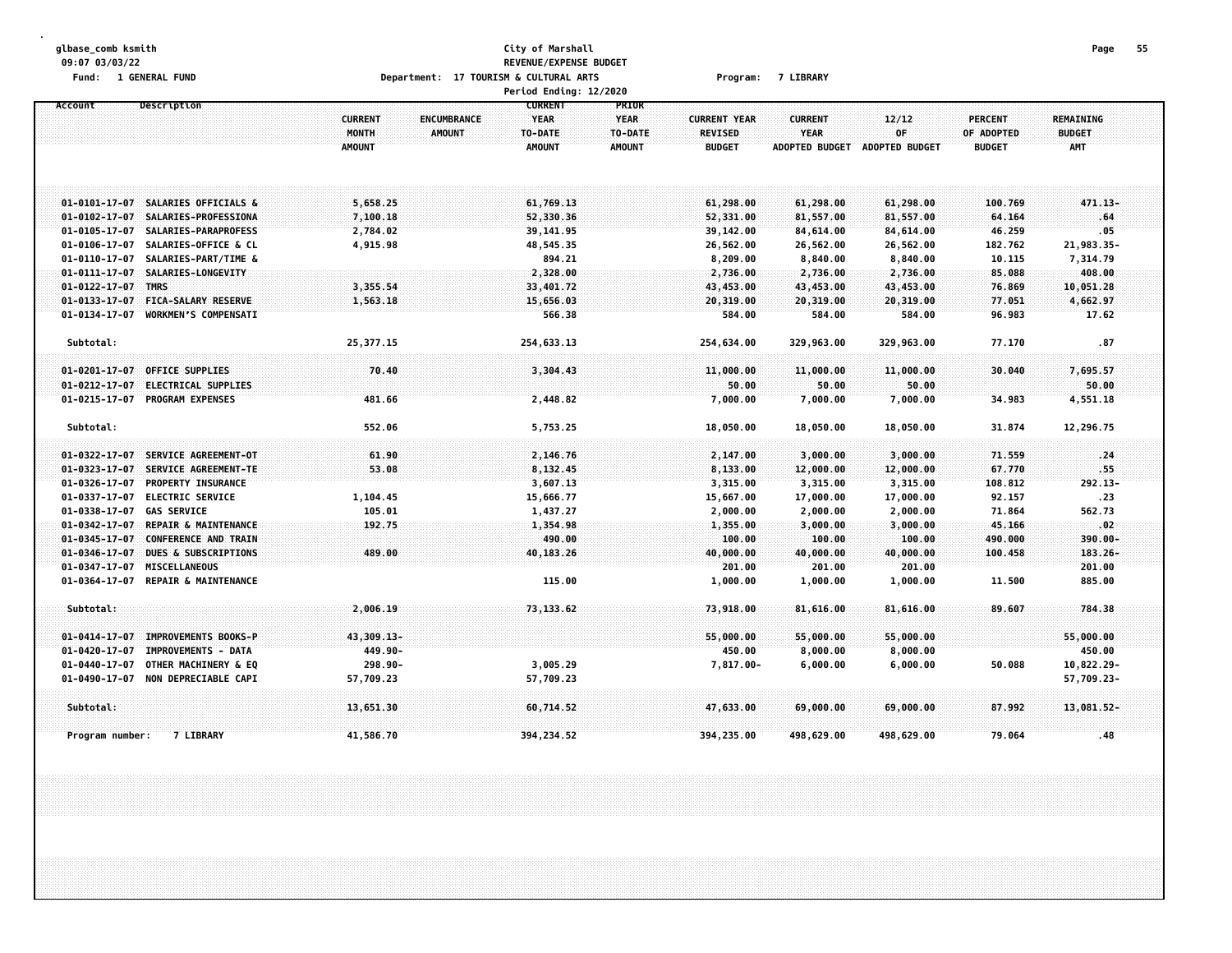# **glbase\_comb ksmith City of Marshall Page 56 09:07 03/03/22 REVENUE/EXPENSE BUDGET** Fund: 1 GENERAL FUND CONTENTS TO Department: 17 TOURISM & CULTURAL ARTS CONTENTS Program: 8 ADMINISTRATION

**Period Ending: 12/2020 Account Description CURRENT PRIOR CURRENT ENCUMBRANCE YEAR YEAR CURRENT YEAR CURRENT 12/12 PERCENT REMAINING MONTH AMOUNT TO-DATE TO-DATE REVISED YEAR OF OF ADOPTED BUDGET AMOUNT AMOUNT AMOUNT BUDGET ADOPTED BUDGET ADOPTED BUDGET BUDGET AMT 01-0102-17-08 SALARIES-PROFESSIONA 1,798.27 10,793.90 10,794.00 19,481.00 19,481.00 55.407 .10 01-0111-17-08 SALARIES-LONGEVITY 28.80 29.00 29.00 29.00 99.310 .20 01-0122-17-08 TMRS 314.73 1,835.74 1,836.00 3,583.00 3,583.00 51.235 .26 01-0133-17-08 FICA-SALARY RESERVE 146.46 857.71 858.00 1,678.00 1,678.00 51.115 .29 01-0134-17-08 WORKMENS COMPENSATI 47.65 48.00 48.00 48.00 99.271 .35 Subtotal: 2,259.46 13,563.80 13,565.00 24,819.00 24,819.00 54.651 1.20 01-0311-17-08 TRANSPORTATION 120.00 392.70 393.00 2,400.00 2,400.00 16.363 .30 Subtotal: 120.00 392.70 393.00 2,400.00 2,400.00 16.363 .30** Program number: 8 ADMINISTRATION 2,379.46 13,956.50 13,958.00 27,219.00 27,219.00 51.275 1.50 Department number: TOURISM & CULTURAL ARTS 86,319.75 381,323.11 427,450.03 966,297.00 1,206,297.00 1,206,297.00 1,206,297.00 1,206,297.00 1,206,297.00 1,206,297.00 1,206,297.00 1,206,297.00 1,206,297.00 1,206,297.00 1,206,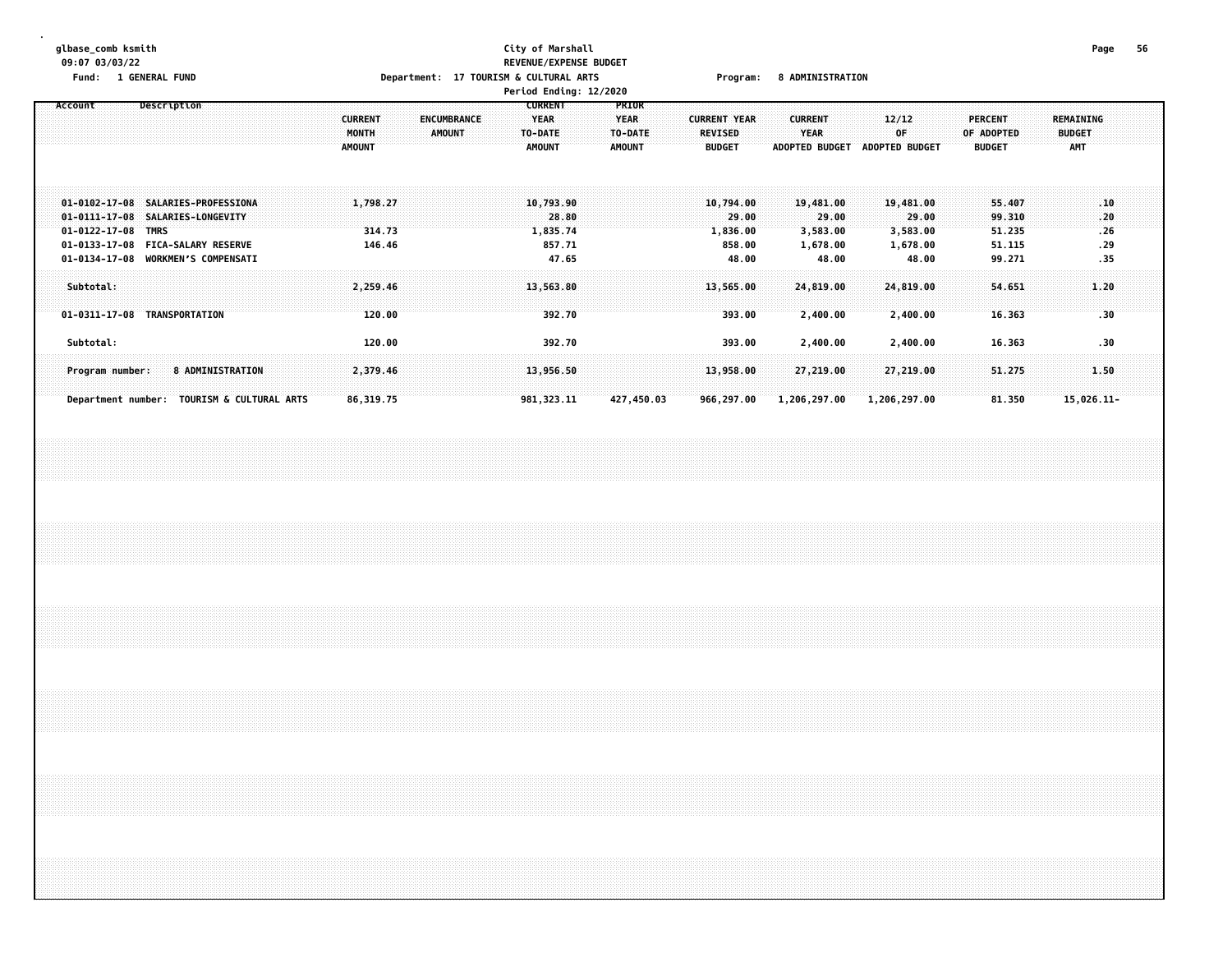# **glbase\_comb ksmith City of Marshall Page 57 09:07 03/03/22 REVENUE/EXPENSE BUDGET Fund: 1 GENERAL FUND Department: 22 INTERFUND TRANSFERS Program: INTERFUND TRANSFERS**

|         |           |                                                                    |             |                            |  |  |  |                                          |                          |  |        |             |  |                                                           |  | Period Ending: 12/2020 |                                                  |                          |  |                                 |                     |                               |                               |  |            |                |  |                                               |         |  |                                          |  |  |
|---------|-----------|--------------------------------------------------------------------|-------------|----------------------------|--|--|--|------------------------------------------|--------------------------|--|--------|-------------|--|-----------------------------------------------------------|--|------------------------|--------------------------------------------------|--------------------------|--|---------------------------------|---------------------|-------------------------------|-------------------------------|--|------------|----------------|--|-----------------------------------------------|---------|--|------------------------------------------|--|--|
| Account |           |                                                                    | Description |                            |  |  |  | <b>CURRENT</b><br>MONTH<br><b>AMOUNT</b> |                          |  | AMOUNT | ENCUMBRANCE |  | <b>CURRENT</b><br><b>YEAR</b><br>TO-DATE<br><b>AMOUNT</b> |  |                        | PRIOR<br><b>YEAR</b><br>TO-DATE<br><b>AMOUNT</b> |                          |  | <b>REVISED</b><br><b>BUDGET</b> | <b>CURRENT YEAR</b> | ADOPTED BUDGET ADOPTED BUDGET | <b>CURRENT</b><br><b>YEAR</b> |  | 12/12      | 0 <sup>F</sup> |  | <b>PERCENT</b><br>OF ADOPTED<br><b>BUDGET</b> |         |  | REMAINING<br><b>BUDGET</b><br><b>AMT</b> |  |  |
|         |           | 01-0522-22-00 INTERFUND TRSF<br>01-0523-22-00 INTERFUND TRSF-REPLA |             |                            |  |  |  |                                          | 569,412.30<br>107,998.00 |  |        |             |  | 887,955.34<br>107,998.00                                  |  |                        |                                                  | 311,942.58<br>106,795.00 |  |                                 | 908,089.00          |                               | 537,000.00                    |  | 537,000.00 |                |  |                                               | 165.355 |  | 20,133.66<br>107,998.00-                 |  |  |
|         | Subtotal: |                                                                    |             |                            |  |  |  |                                          | 677,410.30               |  |        |             |  | 995, 953.34                                               |  |                        |                                                  | 418,737.58               |  |                                 | 908,089.00          |                               | 537,000.00                    |  | 537,000.00 |                |  |                                               | 185.466 |  | 87,864.34-                               |  |  |
|         |           | Program number:                                                    |             | <b>INTERFUND TRANSFERS</b> |  |  |  |                                          | 677,410.30               |  |        |             |  | 995, 953.34                                               |  |                        |                                                  | 418,737.58               |  |                                 | 908,089.00          |                               | 537,000.00                    |  | 537,000.00 |                |  |                                               | 185.466 |  | 87,864.34-                               |  |  |
|         |           | Department number: INTERFUND TRANSFERS                             |             |                            |  |  |  |                                          | 677,410.30               |  |        |             |  | 995, 953.34                                               |  |                        |                                                  | 418,737.58               |  |                                 | 908,089.00          |                               | 537,000.00                    |  | 537,000.00 |                |  |                                               | 185.466 |  | 87,864.34-                               |  |  |
|         |           |                                                                    |             |                            |  |  |  |                                          |                          |  |        |             |  |                                                           |  |                        |                                                  |                          |  |                                 |                     |                               |                               |  |            |                |  |                                               |         |  |                                          |  |  |
|         |           |                                                                    |             |                            |  |  |  |                                          |                          |  |        |             |  |                                                           |  |                        |                                                  |                          |  |                                 |                     |                               |                               |  |            |                |  |                                               |         |  |                                          |  |  |
|         |           |                                                                    |             |                            |  |  |  |                                          |                          |  |        |             |  |                                                           |  |                        |                                                  |                          |  |                                 |                     |                               |                               |  |            |                |  |                                               |         |  |                                          |  |  |
|         |           |                                                                    |             |                            |  |  |  |                                          |                          |  |        |             |  |                                                           |  |                        |                                                  |                          |  |                                 |                     |                               |                               |  |            |                |  |                                               |         |  |                                          |  |  |
|         |           |                                                                    |             |                            |  |  |  |                                          |                          |  |        |             |  |                                                           |  |                        |                                                  |                          |  |                                 |                     |                               |                               |  |            |                |  |                                               |         |  |                                          |  |  |
|         |           |                                                                    |             |                            |  |  |  |                                          |                          |  |        |             |  |                                                           |  |                        |                                                  |                          |  |                                 |                     |                               |                               |  |            |                |  |                                               |         |  |                                          |  |  |
|         |           |                                                                    |             |                            |  |  |  |                                          |                          |  |        |             |  |                                                           |  |                        |                                                  |                          |  |                                 |                     |                               |                               |  |            |                |  |                                               |         |  |                                          |  |  |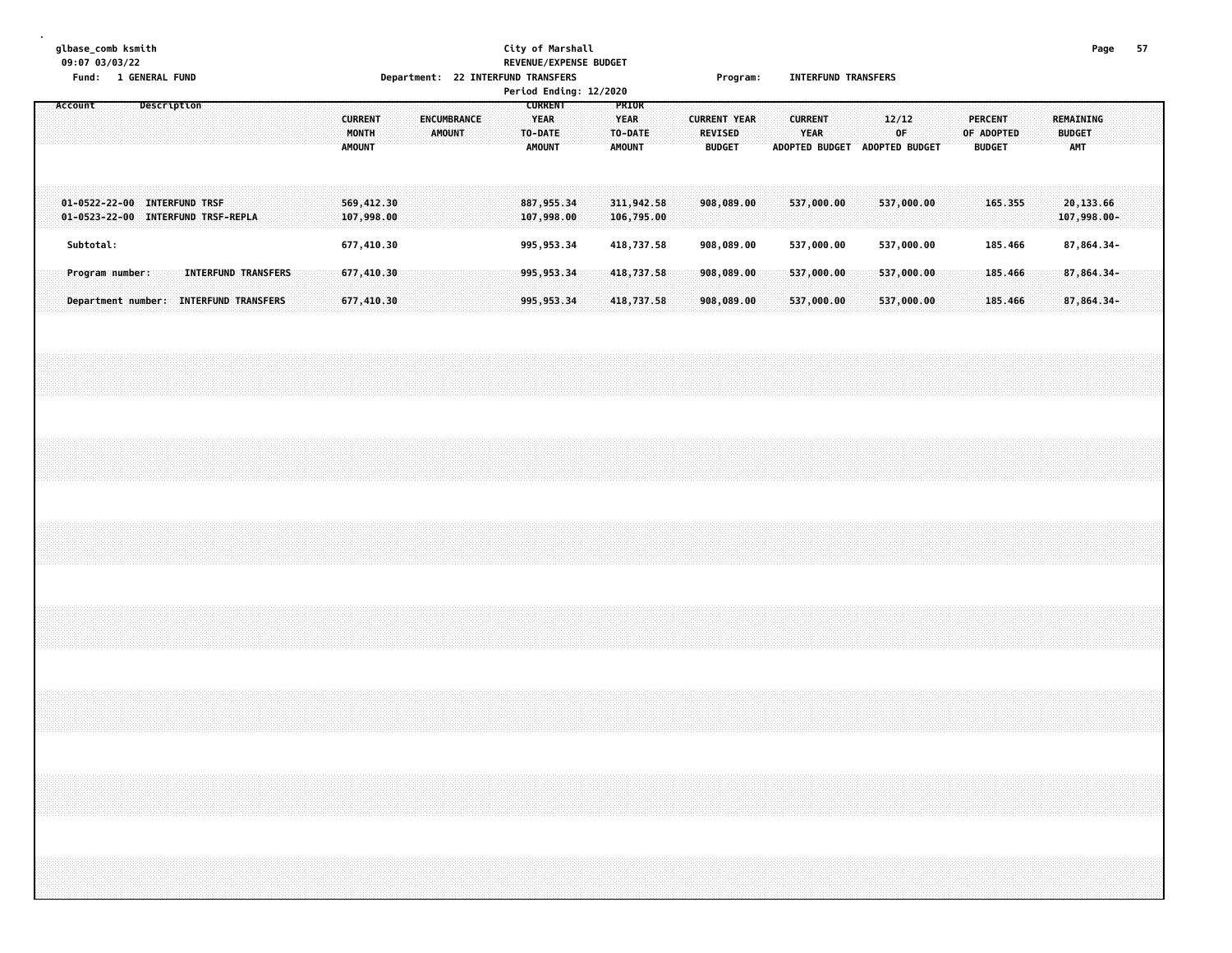# **glbase\_comb ksmith City of Marshall Page 58 09:07 03/03/22 REVENUE/EXPENSE BUDGET**

| Fund: 1 GENERAL FUND                 |                    |                             |                                   |                      |  | Department: 23 CAPITAL OUTLAY |  |                                                           | Period Ending: 12/2020 |                                                  |                          |                | Program:                             |                                           |                               |  |                               |  |                                               |        |                                   |                              |  |
|--------------------------------------|--------------------|-----------------------------|-----------------------------------|----------------------|--|-------------------------------|--|-----------------------------------------------------------|------------------------|--------------------------------------------------|--------------------------|----------------|--------------------------------------|-------------------------------------------|-------------------------------|--|-------------------------------|--|-----------------------------------------------|--------|-----------------------------------|------------------------------|--|
| Account                              | <b>Description</b> |                             | <b>CURRENT</b><br>MONTH<br>AMOUNT |                      |  | <b>ENCUMBRANCE</b><br>AMOUNT  |  | <b>CURRENT</b><br><b>YEAR</b><br>TO-DATE<br><b>AMOUNT</b> |                        | PRIOR<br><b>YEAR</b><br>TO-DATE<br><b>AMOUNT</b> |                          | <b>REVISED</b> | <b>CURRENT YEAR</b><br><b>BUDGET</b> | ADOPTED BUDGET                            | <b>CURRENT</b><br><b>YEAR</b> |  | 12/12<br>0F<br>ADOPTED BUDGET |  | <b>PERCENT</b><br>OF ADOPTED<br><b>BUDGET</b> |        | REMAINING<br><b>BUDGET</b><br>AMT |                              |  |
| 01-0405-23-00 BUILDINGS<br>Subtotal: |                    |                             |                                   | 5,535.00<br>5,535.00 |  |                               |  | 5,535.00<br>5,535.00                                      |                        |                                                  | 120,473.48<br>120,473.48 |                |                                      |                                           |                               |  |                               |  |                                               |        |                                   | $5,535.00 -$<br>$5,535.00 -$ |  |
| Program number:                      |                    |                             |                                   | 5,535.00             |  |                               |  | 5,535.00                                                  |                        |                                                  | 120,473.48               |                |                                      |                                           |                               |  |                               |  |                                               |        |                                   | 5,535.00-                    |  |
| Department number: CAPITAL OUTLAY    |                    |                             |                                   | 5,535.00             |  |                               |  | 5,535.00                                                  |                        |                                                  | 120,473.48               |                |                                      |                                           |                               |  |                               |  |                                               |        |                                   | $5,535.00 -$                 |  |
| Expenditures                         |                    | Subtotal ----- 2,635,141.95 |                                   |                      |  |                               |  | 21,052,015.80                                             |                        |                                                  | 21, 284, 731.57          |                |                                      | 21,528,885.00 21,065,098.00 21,065,098.00 |                               |  |                               |  |                                               | 99.938 |                                   | 476,869.20                   |  |
| Fund number:                         | 1 GENERAL FUND     |                             |                                   | 563,078.43-          |  |                               |  | 1,293,977.61-                                             |                        |                                                  | 51,565.24                |                | 1,439,713.00-                        |                                           |                               |  |                               |  |                                               |        |                                   | 145,735.39-                  |  |
|                                      |                    |                             |                                   |                      |  |                               |  |                                                           |                        |                                                  |                          |                |                                      |                                           |                               |  |                               |  |                                               |        |                                   |                              |  |
|                                      |                    |                             |                                   |                      |  |                               |  |                                                           |                        |                                                  |                          |                |                                      |                                           |                               |  |                               |  |                                               |        |                                   |                              |  |
|                                      |                    |                             |                                   |                      |  |                               |  |                                                           |                        |                                                  |                          |                |                                      |                                           |                               |  |                               |  |                                               |        |                                   |                              |  |
|                                      |                    |                             |                                   |                      |  |                               |  |                                                           |                        |                                                  |                          |                |                                      |                                           |                               |  |                               |  |                                               |        |                                   |                              |  |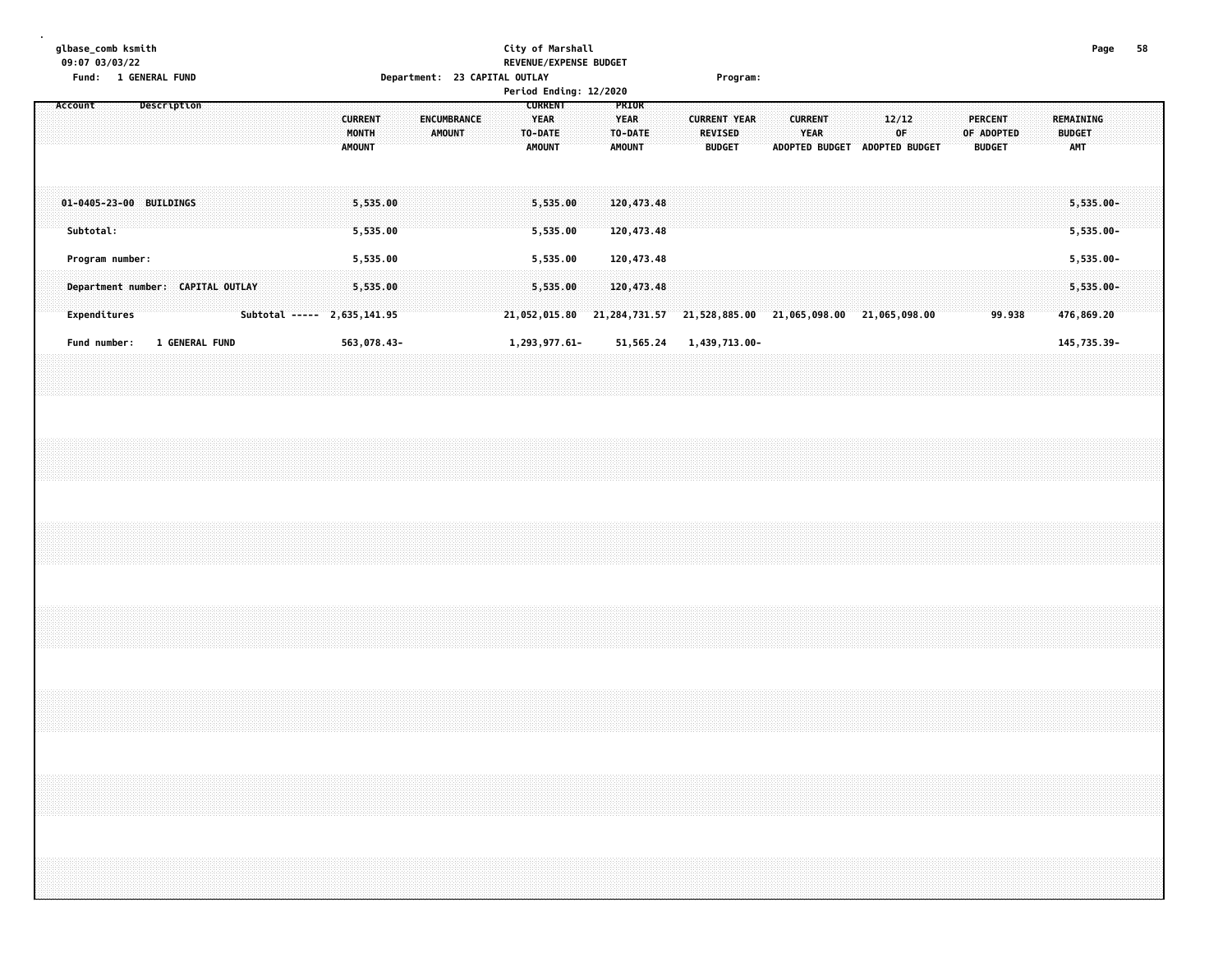**. glbase\_comb ksmith City of Marshall Page 59 09:07 03/03/22 REVENUE/EXPENSE BUDGET Fund: 3 MOTEL OCCUPANCY TAX FUND Department: Program: ""HOTEL/MOTEL"" Period Ending: 12/2020**

| <b>CURRENT</b><br>Description<br><b>PRIOR</b><br>Account<br><b>YEAR</b><br><b>YEAR</b><br><b>CURRENT YEAR</b><br><b>CURRENT</b><br>12/12<br>REMAINING<br><b>CURRENT</b><br><b>ENCUMBRANCE</b><br><b>PERCENT</b><br><b>REVISED</b><br><b>YEAR</b><br>0F<br><b>BUDGET</b><br>MONTH<br><b>AMOUNT</b><br>TO-DATE<br>TO-DATE<br>OF ADOPTED<br><b>AMT</b><br><b>BUDGET</b><br><b>AMOUNT</b><br><b>AMOUNT</b><br>AMOUNT<br><b>ADOPTED BUDGET</b><br>ADOPTED BUDGET<br><b>BUDGET</b><br>$165.10 -$<br>$03 - 4002 - 00 - 00$<br><b>PENALTY - MOTEL TAX</b><br>$648.20 -$<br>648.20<br>HOTEL/MOTEL TAX<br>$700,000.00 -$<br>760,000.00-<br>760,000.00-<br>$826.19 -$<br>$03 - 4011 - 00 - 00$<br>112,880.52-<br>$699, 173.81 -$<br>$836, 197.95 -$<br>91.997<br>Subtotal:<br>177.99-<br>112,880.52-<br>699,822.01-<br>836,363.05-<br>700,000.00-<br>760,000.00-<br>92.082<br>760,000.00-<br><b>INTEREST EARNED</b><br>$15.70 -$<br>130.31<br>$03 - 5100 - 00 - 00$<br>$130.31 -$<br>$1.41 -$<br>$.01 -$<br>$03 - 5101 - 00 - 00$<br><b>INTEREST EARNED - TE</b><br>$3.05 -$<br>.60<br>$.60 -$<br>03-5125-00-00 MISCELLANEOUS<br>$60.00 -$<br>60.00<br>Subtotal:<br>$15.71 -$<br>$4.46 -$<br>190.91<br>$190.91 -$<br>""HOTEL/MOTEL""<br>12.92<br>112,896.23-<br>700,012.92-<br>$836, 367.51 -$<br>700,000.00-<br>760,000.00-<br>760,000.00-<br>92.107<br>Program number: |  |
|---------------------------------------------------------------------------------------------------------------------------------------------------------------------------------------------------------------------------------------------------------------------------------------------------------------------------------------------------------------------------------------------------------------------------------------------------------------------------------------------------------------------------------------------------------------------------------------------------------------------------------------------------------------------------------------------------------------------------------------------------------------------------------------------------------------------------------------------------------------------------------------------------------------------------------------------------------------------------------------------------------------------------------------------------------------------------------------------------------------------------------------------------------------------------------------------------------------------------------------------------------------------------------------------------------------------------------------------------------------|--|
|                                                                                                                                                                                                                                                                                                                                                                                                                                                                                                                                                                                                                                                                                                                                                                                                                                                                                                                                                                                                                                                                                                                                                                                                                                                                                                                                                               |  |
|                                                                                                                                                                                                                                                                                                                                                                                                                                                                                                                                                                                                                                                                                                                                                                                                                                                                                                                                                                                                                                                                                                                                                                                                                                                                                                                                                               |  |
|                                                                                                                                                                                                                                                                                                                                                                                                                                                                                                                                                                                                                                                                                                                                                                                                                                                                                                                                                                                                                                                                                                                                                                                                                                                                                                                                                               |  |
|                                                                                                                                                                                                                                                                                                                                                                                                                                                                                                                                                                                                                                                                                                                                                                                                                                                                                                                                                                                                                                                                                                                                                                                                                                                                                                                                                               |  |
|                                                                                                                                                                                                                                                                                                                                                                                                                                                                                                                                                                                                                                                                                                                                                                                                                                                                                                                                                                                                                                                                                                                                                                                                                                                                                                                                                               |  |
| 12.92<br>700,012.92-<br>$836, 367.51 -$<br>700,000.00-<br>760,000.00-<br>Department number:<br>112,896.23-<br>760,000.00-<br>92.107<br>12.92<br>Subtotal -----<br>112,896.23-<br>700,012.92-<br>836, 367.51-<br>700,000.00-<br>760,000.00-<br>92.107<br>760,000.00-<br>Revenues                                                                                                                                                                                                                                                                                                                                                                                                                                                                                                                                                                                                                                                                                                                                                                                                                                                                                                                                                                                                                                                                               |  |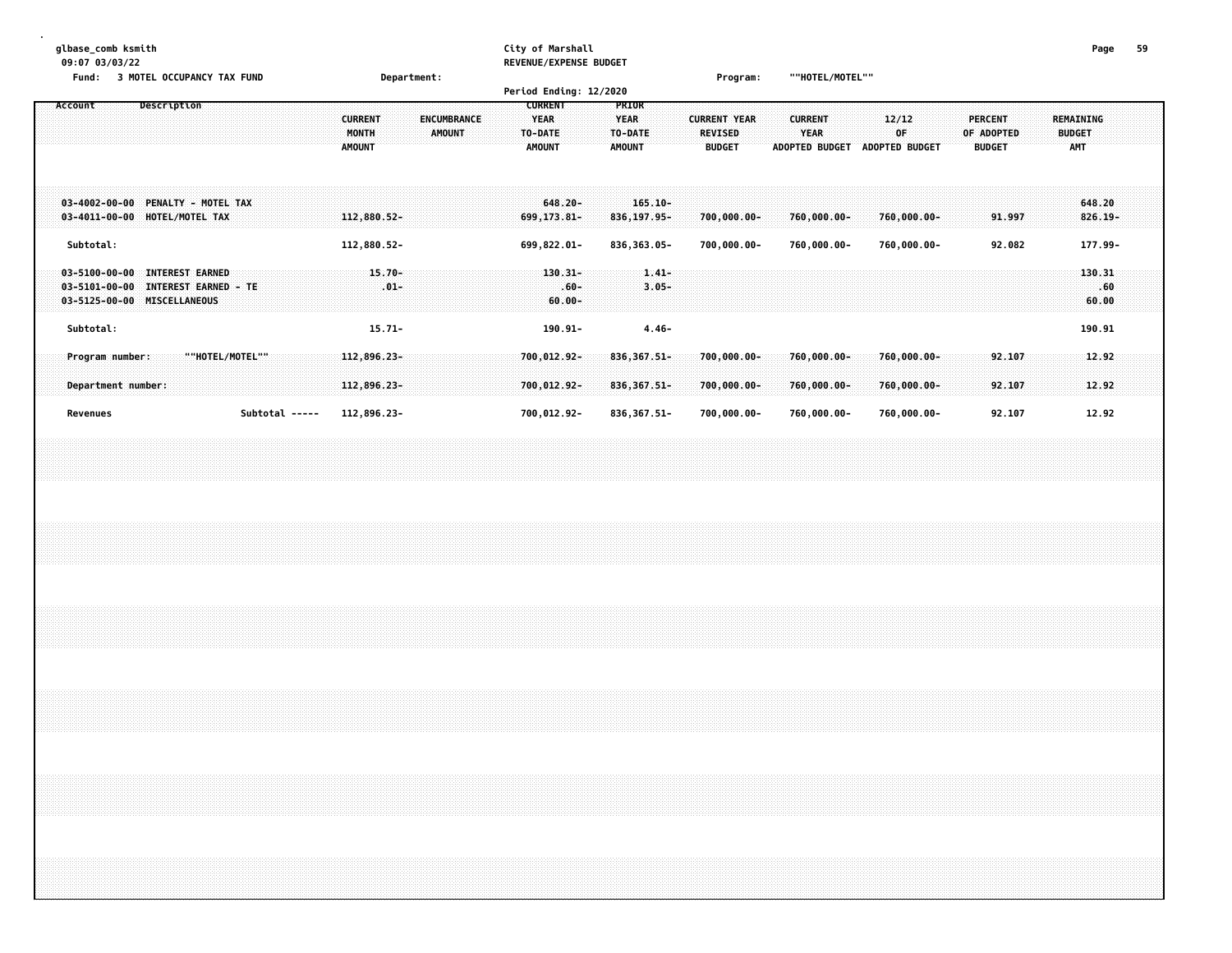**glbase\_comb ksmith City of Marshall Page 60**

**.**

# **09:07 03/03/22 REVENUE/EXPENSE BUDGET**

Fund: 3 MOTEL OCCUPANCY TAX FUND **Department: 30 TOURIST & CONVENTION** Program: 2 TOURISM & CONVENTION DEVELOP

|                       |                                                                 |                | Period Ending: 12/2020     |                       |                     |                       |                       |               |               |  |
|-----------------------|-----------------------------------------------------------------|----------------|----------------------------|-----------------------|---------------------|-----------------------|-----------------------|---------------|---------------|--|
| Account               | Description                                                     |                | <b>CURRENT</b>             | PRIOR                 |                     |                       |                       |               |               |  |
|                       |                                                                 | <b>CURRENT</b> | <b>YEAR</b><br>ENCUMBRANCE | <b>YEAR</b>           | <b>CURRENT YEAR</b> | <b>CURRENT</b>        | 12/12                 | PERCENT       | REMAINING     |  |
|                       |                                                                 | MONTH          | AMOUNT<br>TO-DATE          | TO-DATE               | <b>REVISED</b>      | YEAR                  | OF                    | OF ADOPTED    | <b>BUDGET</b> |  |
|                       |                                                                 | <b>AMOUNT</b>  | <b>AMOUNT</b>              | <b>AMOUNT</b>         | <b>BUDGET</b>       | <b>ADOPTED BUDGET</b> | <b>ADOPTED BUDGET</b> | <b>BUDGET</b> | <b>AMT</b>    |  |
|                       |                                                                 |                |                            |                       |                     |                       |                       |               |               |  |
|                       |                                                                 |                |                            |                       |                     |                       |                       |               |               |  |
|                       | 03-0101-30-02 SALARIES-OFFICIALS &                              |                |                            | 1,044.00              |                     |                       |                       |               |               |  |
|                       | 03-0106-30-02 SALARIES-OFFICE & CL                              | 4,195.97       | 25,185.78                  | 52,031.86             |                     |                       |                       |               | 25, 185. 78-  |  |
|                       | 03-0110-30-02 SALARIES-PART/TIME &                              |                |                            | 4,445.00              |                     |                       |                       |               |               |  |
|                       | 03-0111-30-02 SALARIES-LONGEVITY                                |                | 67.20                      |                       |                     |                       |                       |               | $67.20 -$     |  |
|                       | 03-0122-30-02 TMRS                                              | 734.37         | 4,283.40                   | 8,532.42              |                     |                       |                       |               | 4,283.40-     |  |
|                       | 03-0133-30-02 FICA                                              | 341.78         | 2,089.34                   | 4,640.43              |                     |                       |                       |               | $2,089.34-$   |  |
|                       | 03-0134-30-02 WORKMEN'S COMPENSATI                              |                | 102.39                     | 100.44                |                     |                       |                       |               | $102.39 -$    |  |
|                       |                                                                 |                |                            |                       |                     |                       |                       |               |               |  |
| Subtotal:             |                                                                 | 5,272.12       | 31,728.11                  | 70,794.15             |                     |                       |                       |               | 31,728.11-    |  |
|                       |                                                                 |                |                            |                       |                     |                       |                       |               |               |  |
| 03-0311-30-02         | TRANSPORTATION                                                  | 280.00         | 916.30                     |                       |                     |                       |                       |               | $916.30 -$    |  |
|                       | 03-0314-30-02 TOURISM PROMOTION                                 | 2,240.61       | 101,554.25                 | 121,961.75            | 337,861.00          | 397,861.00            | 397,861.00            | 25.525        | 236,306.75    |  |
|                       | 03-0316-30-02 MARSHALL DEPOT                                    |                |                            | 10,000.00             |                     |                       |                       |               |               |  |
| $03 - 0342 - 30 - 02$ | <b>REPAIR &amp; MAINTENANCE</b>                                 |                |                            | 764.99                |                     |                       |                       |               |               |  |
| $03 - 0350 - 30 - 02$ | JOSEY RANCH                                                     |                | 250.00                     | 19,700.00             |                     |                       |                       |               | $250.00 -$    |  |
|                       | 03-0351-30-02 HARRISON COUNTY HIST                              |                |                            | 6,400.00              |                     |                       |                       |               |               |  |
|                       | 03-0352-30-02 MICHELSON MUSEUM OF                               |                |                            | 7,300.00              |                     |                       |                       |               |               |  |
|                       | 03-0353-30-02 TOURISM PROMOTION -<br>03-0356-30-02 ARTS COUNCIL | 58.80          | 58.80                      | 2,770.64              |                     |                       |                       |               | $58.80 -$     |  |
|                       | 03-0365-30-02 WONDERLAND OF LIGHTS                              | 12,004.98      | 40,389.93                  | 6,750.00<br>60,000.00 |                     |                       |                       |               | 40,389.93-    |  |
|                       | 03-0373-30-02 BOOGIE WOOGIE PROMOT                              |                |                            | 3,500.00              |                     |                       |                       |               |               |  |
|                       |                                                                 |                |                            |                       |                     |                       |                       |               |               |  |
| Subtotal:             |                                                                 | 14,584.39      | 143, 169. 28               | 239,147.38            | 337,861.00          | 397,861.00            | 397,861.00            | 35.985        | 194,691.72    |  |
|                       |                                                                 |                |                            |                       |                     |                       |                       |               |               |  |
|                       | 2 TOURISM & CONVENTION DEV<br>Program number:                   | 19,856.51      | 174,897.39                 | 309,941.53            | 337,861.00          | 397,861.00            | 397,861.00            | 43.959        | 162,963.61    |  |
|                       |                                                                 |                |                            |                       |                     |                       |                       |               |               |  |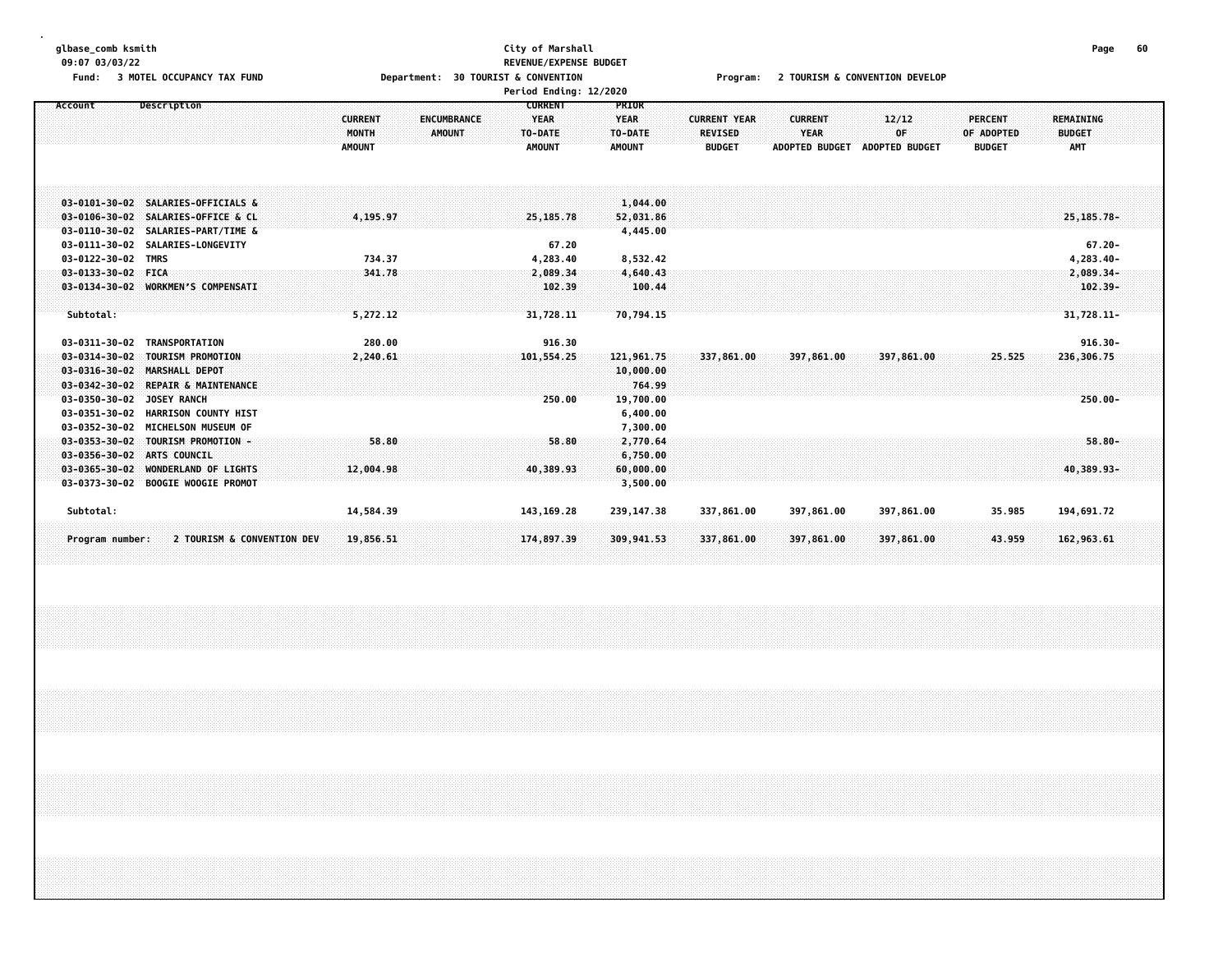### **glbase\_comb ksmith City of Marshall Page 61 09:07 03/03/22 REVENUE/EXPENSE BUDGET** Fund: 3 MOTEL OCCUPANCY TAX FUND **Department: 30 TOURIST & CONVENTION** Program: 5 DEBT SERVICE

|                                                                               | Period Ending: 12/2020                                                                                                                |                                                                                                            |                                                                                         |                                                                                    |
|-------------------------------------------------------------------------------|---------------------------------------------------------------------------------------------------------------------------------------|------------------------------------------------------------------------------------------------------------|-----------------------------------------------------------------------------------------|------------------------------------------------------------------------------------|
| Description<br>Account                                                        | <b>CURRENT</b><br><b>YEAR</b><br><b>CURRENT</b><br>ENCUMBRANCE<br>MONTH<br><b>AMOUNT</b><br>TO-DATE<br><b>AMOUNT</b><br><b>AMOUNT</b> | PRIOR<br><b>YEAR</b><br><b>CURRENT YEAR</b><br>TO-DATE<br><b>REVISED</b><br><b>BUDGET</b><br><b>AMOUNT</b> | <b>CURRENT</b><br>12/12<br>YEAR<br>OF<br><b>ADOPTED BUDGET</b><br><b>ADOPTED BUDGET</b> | <b>PERCENT</b><br>REMAINING<br><b>BUDGET</b><br>OF ADOPTED<br>AMT<br><b>BUDGET</b> |
| 03-0514-30-05 INTERFUND TRSF<br>DEBT SERVICE PAYMENT<br>$03 - 0515 - 30 - 05$ | 298,908.00<br>298,908,00                                                                                                              | 298,908.00<br>583,945.00<br>63,231.00                                                                      | 298,908.00<br>298,908.00<br>63,231.00<br>63,231.00                                      | 100,000<br>63,231.00                                                               |
| Subtotal:                                                                     | 298,908.00<br>298,908.00                                                                                                              | 583,945.00<br>362,139.00                                                                                   | 362,139.00<br>362,139.00                                                                | 63,231.00<br>82.540                                                                |
| 5 DEBT SERVICE<br>Program number:                                             | 298,908.00<br>298,908.00                                                                                                              | 583,945.00<br>362,139.00                                                                                   | 362,139.00<br>362,139.00                                                                | 82.540<br>63,231.00                                                                |
| <b>TOURIST &amp; CONVENTION</b><br>Department number:                         | 318,764.51<br>473,805.39                                                                                                              | 893,886.53<br>700,000.00                                                                                   | 760,000.00<br>760,000.00                                                                | 226,194.61<br>62.343                                                               |
| Expenditures<br>Subtotal -----                                                | 318,764.51<br>473,805.39                                                                                                              | 893,886.53<br>700,000.00                                                                                   | 760,000.00<br>760,000.00                                                                | 62.343<br>226,194.61                                                               |
| 3 MOTEL OCCUPANCY TAX FUND<br>Fund number:                                    | 205,868.28<br>226, 207, 53-                                                                                                           | 57,519.02                                                                                                  |                                                                                         | 226,207.53                                                                         |
|                                                                               |                                                                                                                                       |                                                                                                            |                                                                                         |                                                                                    |
|                                                                               |                                                                                                                                       |                                                                                                            |                                                                                         |                                                                                    |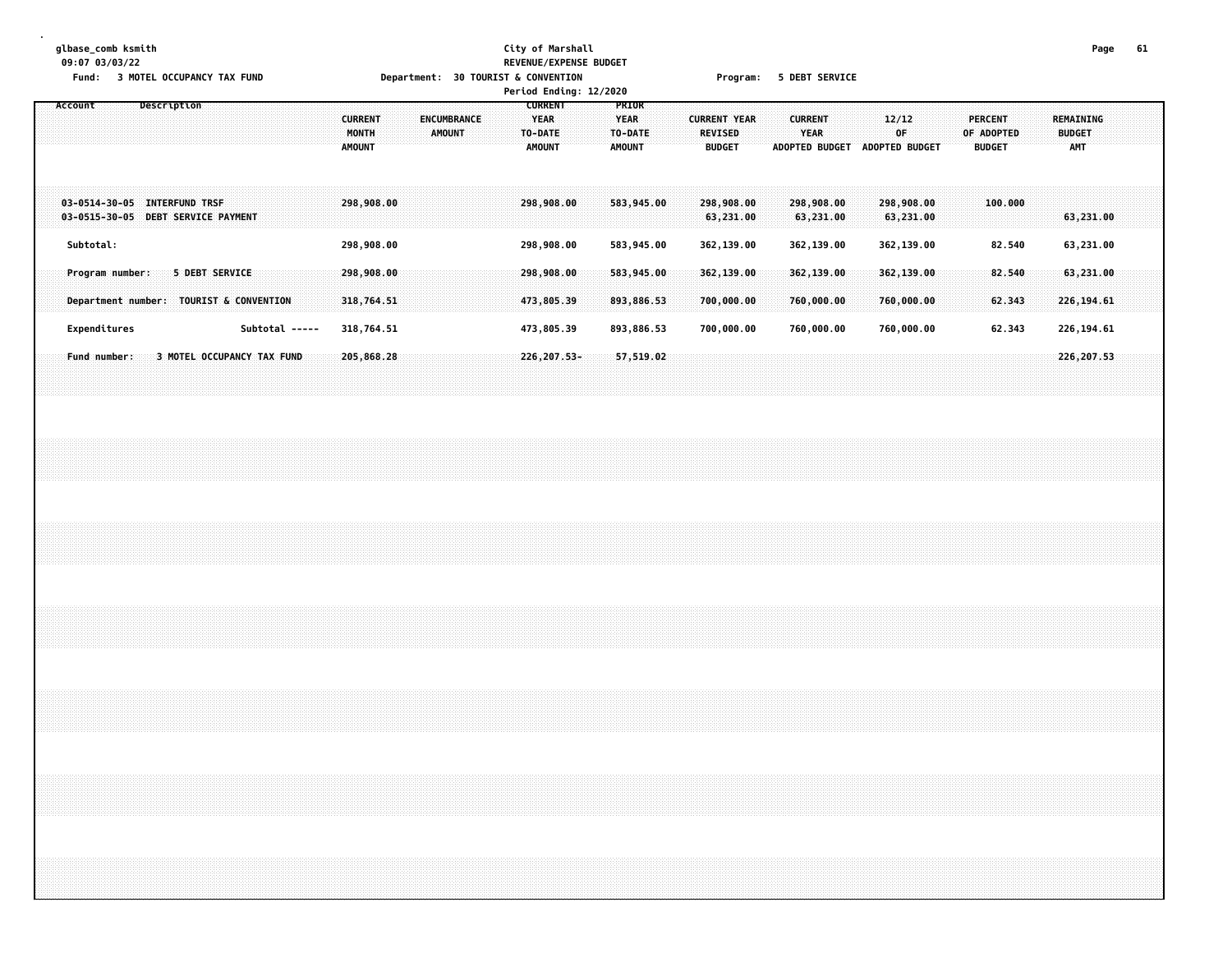|  |           | glbase_comb ksmith<br>09:07 03/03/22<br>Fund: 7 MUNI COURT TECHNOLOGY FUND                                     |             |  |  |                |  |  |                                          |                              | Department: |               |             | JUDICIAL EFFIENCY |                                                           | City of Marshall<br>REVENUE/EXPENSE BUDGET<br>Period Ending: 12/2020 |  |                              |                  |                          |  |                                                 | Program: |  |                        |  |                               |              |  |                                               |  |                                          | Page                           | 62 |  |
|--|-----------|----------------------------------------------------------------------------------------------------------------|-------------|--|--|----------------|--|--|------------------------------------------|------------------------------|-------------|---------------|-------------|-------------------|-----------------------------------------------------------|----------------------------------------------------------------------|--|------------------------------|------------------|--------------------------|--|-------------------------------------------------|----------|--|------------------------|--|-------------------------------|--------------|--|-----------------------------------------------|--|------------------------------------------|--------------------------------|----|--|
|  | Account   |                                                                                                                | Description |  |  |                |  |  | <b>CURRENT</b><br>MONTH<br><b>AMOUNT</b> |                              |             | <b>AMOUNT</b> | ENCUMBRANCE |                   | <b>CURRENT</b><br><b>YEAR</b><br>TO-DATE<br><b>AMOUNT</b> |                                                                      |  | <b>YEAR</b><br><b>AMOUNT</b> | PRIOR<br>TO-DATE |                          |  | <b>CURRENT YEAR</b><br>REVISED<br><b>BUDGET</b> |          |  | <b>CURRENT</b><br>YEAR |  | ADOPTED BUDGET ADOPTED BUDGET | 12/12<br>0F. |  | <b>PERCENT</b><br>OF ADOPTED<br><b>BUDGET</b> |  | REMAINING<br><b>BUDGET</b><br><b>AMT</b> |                                |    |  |
|  |           | 07-5039-00-00 MUNICIPAL COURT TECH<br>07-5040-00-00 JUDICIAL EFFIENCY FU<br>07-5041-00-00 MUNI COURT TECH 2020 |             |  |  |                |  |  |                                          | 106.98-<br>567.68<br>434.59- |             |               |             |                   |                                                           | 2,250.97-<br>273.39-<br>4,984.52-                                    |  |                              |                  | $10,326.50 -$<br>374.80- |  |                                                 |          |  |                        |  |                               |              |  |                                               |  |                                          | 2,250.97<br>273.39<br>4,984.52 |    |  |
|  | Subtotal: | Program number:                                                                                                |             |  |  |                |  |  |                                          | 26.11<br>26.11               |             |               |             |                   |                                                           | 7,508.88-<br>7,508.88-                                               |  |                              |                  | 10,701.30-<br>10,701.30- |  |                                                 |          |  |                        |  |                               |              |  |                                               |  |                                          | 7,508.88<br>7,508.88           |    |  |
|  |           | Department number: JUDICIAL EFFIENCY                                                                           |             |  |  |                |  |  |                                          | 26.11                        |             |               |             |                   |                                                           | 7,508.88-                                                            |  |                              |                  | $10,701.30 -$            |  |                                                 |          |  |                        |  |                               |              |  |                                               |  |                                          | 7,508.88                       |    |  |
|  | Revenues  |                                                                                                                |             |  |  | Subtotal ----- |  |  |                                          | 26.11                        |             |               |             |                   |                                                           | 7,508.88-                                                            |  |                              |                  | 10,701.30-               |  |                                                 |          |  |                        |  |                               |              |  |                                               |  |                                          | 7,508.88                       |    |  |
|  |           |                                                                                                                |             |  |  |                |  |  |                                          |                              |             |               |             |                   |                                                           |                                                                      |  |                              |                  |                          |  |                                                 |          |  |                        |  |                               |              |  |                                               |  |                                          |                                |    |  |
|  |           |                                                                                                                |             |  |  |                |  |  |                                          |                              |             |               |             |                   |                                                           |                                                                      |  |                              |                  |                          |  |                                                 |          |  |                        |  |                               |              |  |                                               |  |                                          |                                |    |  |
|  |           |                                                                                                                |             |  |  |                |  |  |                                          |                              |             |               |             |                   |                                                           |                                                                      |  |                              |                  |                          |  |                                                 |          |  |                        |  |                               |              |  |                                               |  |                                          |                                |    |  |
|  |           |                                                                                                                |             |  |  |                |  |  |                                          |                              |             |               |             |                   |                                                           |                                                                      |  |                              |                  |                          |  |                                                 |          |  |                        |  |                               |              |  |                                               |  |                                          |                                |    |  |
|  |           |                                                                                                                |             |  |  |                |  |  |                                          |                              |             |               |             |                   |                                                           |                                                                      |  |                              |                  |                          |  |                                                 |          |  |                        |  |                               |              |  |                                               |  |                                          |                                |    |  |
|  |           |                                                                                                                |             |  |  |                |  |  |                                          |                              |             |               |             |                   |                                                           |                                                                      |  |                              |                  |                          |  |                                                 |          |  |                        |  |                               |              |  |                                               |  |                                          |                                |    |  |
|  |           |                                                                                                                |             |  |  |                |  |  |                                          |                              |             |               |             |                   |                                                           |                                                                      |  |                              |                  |                          |  |                                                 |          |  |                        |  |                               |              |  |                                               |  |                                          |                                |    |  |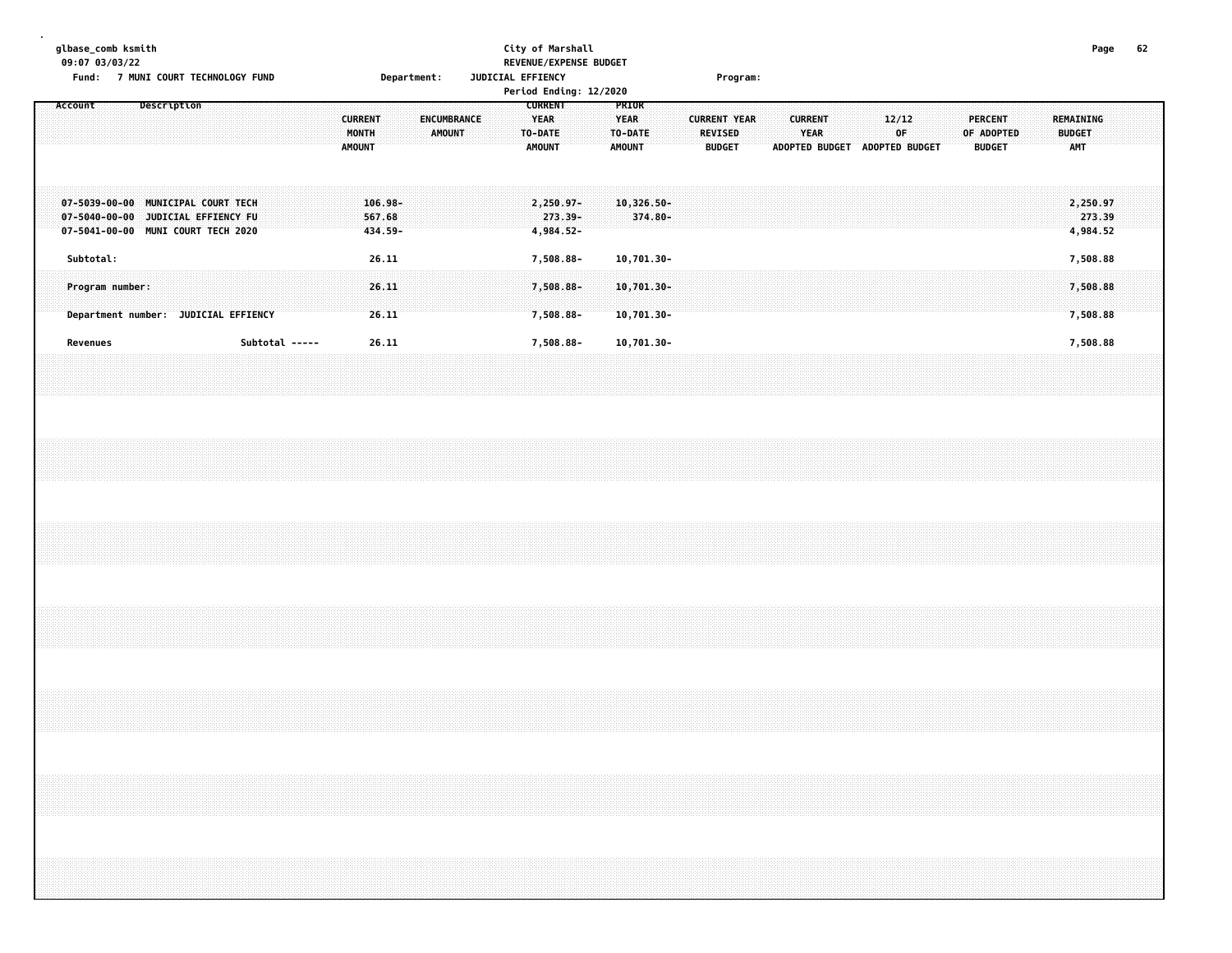| glbase_comb ksmith<br>09:07 03/03/22<br>Fund: 7 MUNI COURT TECHNOLOGY FUND                                             | City of Marshall<br>REVENUE/EXPENSE BUDGET<br>Department:<br>JUDICIAL EFFIENCY<br>Period Ending: 12/2020                                     | Program:                                                                                                   |                                                                                                                                | Page<br>63                                      |
|------------------------------------------------------------------------------------------------------------------------|----------------------------------------------------------------------------------------------------------------------------------------------|------------------------------------------------------------------------------------------------------------|--------------------------------------------------------------------------------------------------------------------------------|-------------------------------------------------|
| Account<br>Description                                                                                                 | <b>CURRENT</b><br><b>CURRENT</b><br><b>ENCUMBRANCE</b><br><b>YEAR</b><br>MONTH<br><b>AMOUNT</b><br>TO-DATE<br><b>AMOUNT</b><br><b>AMOUNT</b> | PRIOR<br><b>YEAR</b><br><b>CURRENT YEAR</b><br>TO-DATE<br><b>REVISED</b><br><b>BUDGET</b><br><b>AMOUNT</b> | <b>CURRENT</b><br>12/12<br><b>PERCENT</b><br><b>YEAR</b><br>0F<br>OF ADOPTED<br>ADOPTED BUDGET ADOPTED BUDGET<br><b>BUDGET</b> | <b>REMAINING</b><br><b>BUDGET</b><br><b>AMT</b> |
| 07-0201-00-00 OFFICE SUPPLIES<br>07-0218-00-00 SMALL TOOLS & MINOR                                                     | 880.93                                                                                                                                       | 858.35<br>196.09                                                                                           |                                                                                                                                | $880.93 -$                                      |
| Subtotal:<br>07-0323-00-00 SERVICE AGREEMENTS-T<br>07-0344-00-00 RENTALS<br>Subtotal:                                  | 880.93<br>$2,720.49 -$<br>8,838.96<br>565.43<br>52.01<br>2,668.48-<br>9,404.39                                                               | 1,054.44<br>11,120.63<br>453.37<br>11,574.00                                                               |                                                                                                                                | 880.93-<br>8,838.96-<br>565.43-<br>$9,404.39 -$ |
| 07-0440-00-00 MACHINERY & EQUIPMEN<br>Subtotal:<br>Program number:                                                     | 2,668.48-<br>10,285.32                                                                                                                       | 2,500.00<br>2,500.00<br>15,128.44                                                                          |                                                                                                                                | 10,285.32-                                      |
| Department number: JUDICIAL EFFIENCY<br>Expenditures<br>Subtotal -----<br>7 MUNI COURT TECHNOLOGY FUND<br>Fund number: | 10,285.32<br>2,668.48-<br>2,668.48-<br>10,285.32<br>$2,642.37 -$<br>2,776.44                                                                 | 15,128.44<br>15,128.44<br>4,427.14                                                                         |                                                                                                                                | 10,285.32-<br>$10, 285.32 -$<br>2,776.44-       |
|                                                                                                                        |                                                                                                                                              |                                                                                                            |                                                                                                                                |                                                 |
|                                                                                                                        |                                                                                                                                              |                                                                                                            |                                                                                                                                |                                                 |
|                                                                                                                        |                                                                                                                                              |                                                                                                            |                                                                                                                                |                                                 |
|                                                                                                                        |                                                                                                                                              |                                                                                                            |                                                                                                                                |                                                 |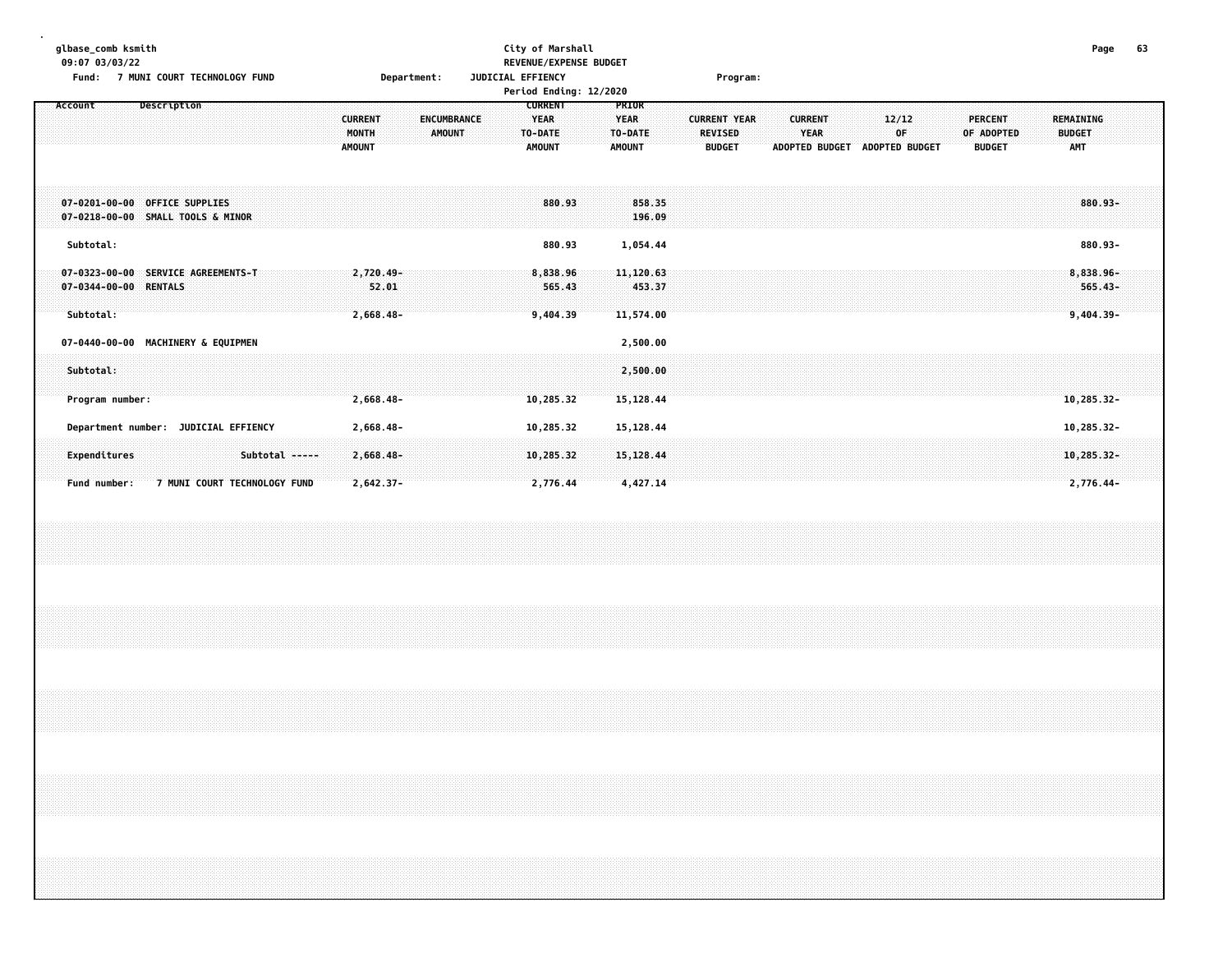|  |         |                 | glbase_comb ksmith<br>09:07 03/03/22 |                              |  | Fund: 9 COMMUNITY DEVELOPMENT FUND |                |  |  |                                           |  | Department: |               |             |  |                                                           | City of Marshall | REVENUE/EXPENSE BUDGET |                                                  |                                           |  | Program:                                               |  |                               |  |             |                               |  |                |                             |  |                                        | Page | 64 |  |
|--|---------|-----------------|--------------------------------------|------------------------------|--|------------------------------------|----------------|--|--|-------------------------------------------|--|-------------|---------------|-------------|--|-----------------------------------------------------------|------------------|------------------------|--------------------------------------------------|-------------------------------------------|--|--------------------------------------------------------|--|-------------------------------|--|-------------|-------------------------------|--|----------------|-----------------------------|--|----------------------------------------|------|----|--|
|  | Account |                 |                                      | Description                  |  |                                    |                |  |  | <b>CURRENT</b><br>MONTH<br><b>AMOUNT</b>  |  |             | <b>AMOUNT</b> | ENCUMBRANCE |  | <b>CURRENT</b><br><b>YEAR</b><br>TO-DATE<br><b>AMOUNT</b> |                  | Period Ending: 12/2020 | PRIOR<br><b>YEAR</b><br>TO-DATE<br><b>AMOUNT</b> |                                           |  | <b>CURRENT YEAR</b><br><b>REVISED</b><br><b>BUDGET</b> |  | <b>CURRENT</b><br><b>YEAR</b> |  | 12/12<br>0F | ADOPTED BUDGET ADOPTED BUDGET |  | <b>PERCENT</b> | OF ADOPTED<br><b>BUDGET</b> |  | REMAINING<br><b>BUDGET</b><br>AMT      |      |    |  |
|  |         | Subtotal:       |                                      | 09-4200-00-00 FEDERAL GRANTS |  |                                    |                |  |  | 169,320.09-<br>169,320.09-                |  |             |               |             |  | 641, 176.08-<br>641, 176.08-                              |                  |                        |                                                  | 339,249.07-<br>339,249.07-                |  |                                                        |  |                               |  |             |                               |  |                |                             |  | 641, 176.08<br>641,176.08              |      |    |  |
|  |         | <b>Revenues</b> | Program number:                      | Department number:           |  |                                    | Subtotal ----- |  |  | 169,320.09-<br>169,320.09-<br>169,320.09- |  |             |               |             |  | 641, 176.08-<br>641, 176.08-<br>641, 176.08-              |                  |                        |                                                  | 339,249.07-<br>339,249.07-<br>339,249.07- |  |                                                        |  |                               |  |             |                               |  |                |                             |  | 641,176.08<br>641,176.08<br>641,176.08 |      |    |  |
|  |         |                 |                                      |                              |  |                                    |                |  |  |                                           |  |             |               |             |  |                                                           |                  |                        |                                                  |                                           |  |                                                        |  |                               |  |             |                               |  |                |                             |  |                                        |      |    |  |
|  |         |                 |                                      |                              |  |                                    |                |  |  |                                           |  |             |               |             |  |                                                           |                  |                        |                                                  |                                           |  |                                                        |  |                               |  |             |                               |  |                |                             |  |                                        |      |    |  |
|  |         |                 |                                      |                              |  |                                    |                |  |  |                                           |  |             |               |             |  |                                                           |                  |                        |                                                  |                                           |  |                                                        |  |                               |  |             |                               |  |                |                             |  |                                        |      |    |  |
|  |         |                 |                                      |                              |  |                                    |                |  |  |                                           |  |             |               |             |  |                                                           |                  |                        |                                                  |                                           |  |                                                        |  |                               |  |             |                               |  |                |                             |  |                                        |      |    |  |
|  |         |                 |                                      |                              |  |                                    |                |  |  |                                           |  |             |               |             |  |                                                           |                  |                        |                                                  |                                           |  |                                                        |  |                               |  |             |                               |  |                |                             |  |                                        |      |    |  |
|  |         |                 |                                      |                              |  |                                    |                |  |  |                                           |  |             |               |             |  |                                                           |                  |                        |                                                  |                                           |  |                                                        |  |                               |  |             |                               |  |                |                             |  |                                        |      |    |  |
|  |         |                 |                                      |                              |  |                                    |                |  |  |                                           |  |             |               |             |  |                                                           |                  |                        |                                                  |                                           |  |                                                        |  |                               |  |             |                               |  |                |                             |  |                                        |      |    |  |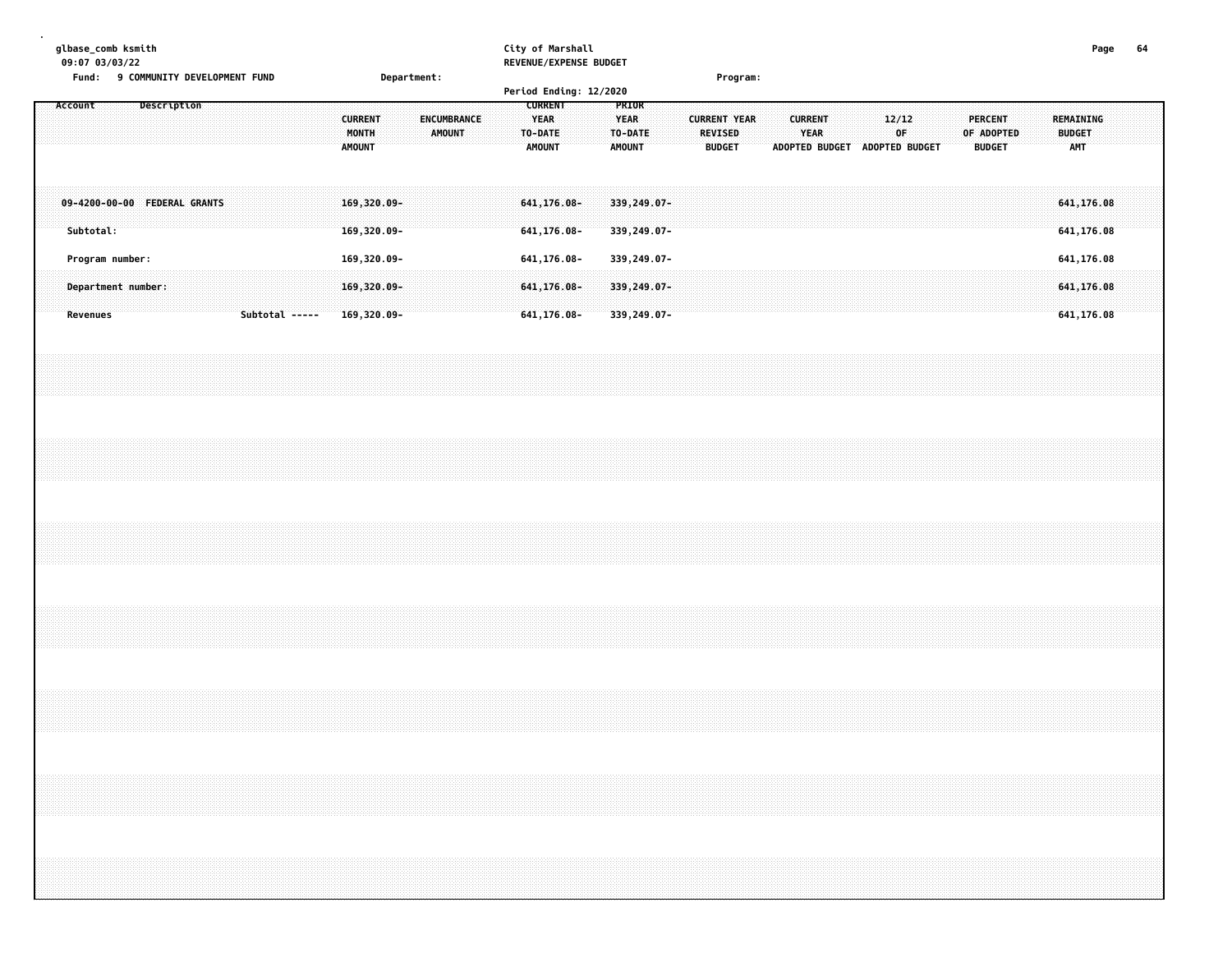| glbase_comb ksmith<br>09:07 03/03/22<br>Fund:                                                                             | 9 COMMUNITY DEVELOPMENT FUND                                                                                     |                                                                          | City of Marshall<br>REVENUE/EXPENSE BUDGET                |                                                  |                                                        |                                                        |                               |                                               | Page<br>65                               |  |
|---------------------------------------------------------------------------------------------------------------------------|------------------------------------------------------------------------------------------------------------------|--------------------------------------------------------------------------|-----------------------------------------------------------|--------------------------------------------------|--------------------------------------------------------|--------------------------------------------------------|-------------------------------|-----------------------------------------------|------------------------------------------|--|
|                                                                                                                           |                                                                                                                  | Department:                                                              | Period Ending: 12/2020                                    |                                                  | Program:                                               |                                                        |                               |                                               |                                          |  |
| Account                                                                                                                   | Description                                                                                                      | <b>CURRENT</b><br>ENCUMBRANCE<br>MONTH<br><b>AMOUNT</b><br><b>AMOUNT</b> | <b>CURRENT</b><br><b>YEAR</b><br>TO-DATE<br><b>AMOUNT</b> | PRIOR<br><b>YEAR</b><br>TO-DATE<br><b>AMOUNT</b> | <b>CURRENT YEAR</b><br><b>REVISED</b><br><b>BUDGET</b> | <b>CURRENT</b><br><b>YEAR</b><br><b>ADOPTED BUDGET</b> | 12/12<br>OF<br>ADOPTED BUDGET | <b>PERCENT</b><br>OF ADOPTED<br><b>BUDGET</b> | REMAINING<br><b>BUDGET</b><br><b>AMT</b> |  |
| 09-0106-00-00 SALARIES CLERICAL<br>09-0106-00-00 SALARIES CLERICAL<br>09-0106-00-00 SALARIES CLERICAL                     |                                                                                                                  | 13, 122. 18                                                              | 23,265.68<br>34,593.68                                    | 50,687.50<br>17,080.02                           |                                                        |                                                        |                               |                                               | 23,265.68-<br>34,593.68-                 |  |
| Subtotal:                                                                                                                 |                                                                                                                  | 13,122.18                                                                | 57,859.36                                                 | 67,767.52                                        |                                                        |                                                        |                               |                                               | 57,859.36-                               |  |
| $09 - 0302 - 00 - 00$<br>$09 - 0302 - 00 - 00$<br>09-0302-00-00 ADMINISTRATION                                            | ADMINISTRATION<br><b>ADMINISTRATION</b>                                                                          | 1,199.99                                                                 | 3,611.18<br>6,617.52                                      | 11,016.39<br>9,457.95                            |                                                        |                                                        |                               |                                               | $3,611.18-$<br>$6,617.52-$               |  |
| Subtotal:                                                                                                                 |                                                                                                                  | 1,199.99                                                                 | 10,228.70                                                 | 20,474.34                                        |                                                        |                                                        |                               |                                               | 10,228.70-                               |  |
| $09 - 0469 - 00 - 00$<br>$09 - 0469 - 00 - 00$<br>$09 - 0469 - 00 - 00$<br>$09 - 0469 - 00 - 00$                          | <b>HOUSING REHAB</b><br><b>HOUSING REHAB</b><br><b>HOUSING REHAB</b><br><b>HOUSING REHAB</b>                     | 31,981.33                                                                | 38,896.36<br>55,250.73                                    | 70,720.78<br>36,370.71                           |                                                        |                                                        |                               |                                               | 38,896.36-<br>55,250.73-                 |  |
| $09 - 0475 - 00 - 00$<br>$09 - 0475 - 00 - 00$<br>$09 - 0475 - 00 - 00$<br>$09 - 0477 - 00 - 00$<br>$09 - 0477 - 00 - 00$ | LITERACY COUNCIL<br>LITERACY COUNCIL<br><b>LITERACY COUNCIL</b><br>HARRISON COUNTY FOOD<br>HARRISON COUNTY FOOD  | 2,715.05                                                                 | 6,335.26<br>9,626.83<br>13,331.41                         | 4,807.33<br>8,164.63<br>5,000.00<br>5,999.98     |                                                        |                                                        |                               |                                               | $6,335.26-$<br>$9,626.83-$<br>13,331.41- |  |
| 09-0477-00-00<br>$09 - 0481 - 00 - 00$<br>$09 - 0481 - 00 - 00$<br>$09 - 0481 - 00 - 00$<br>$09 - 0489 - 00 - 00$         | HARRISON COUNTY FOOD<br><b>DEMOLITION &amp; BLIGHT</b><br>DEMOLITION<br>DEMOLITION<br><b>BOYS AND GIRLS CLUB</b> | 2,549.76<br>5.58                                                         | 8,332.05<br>222,262.65<br>76,702.17                       | 25,100.00<br>19,830.00<br>7,255.86               |                                                        |                                                        |                               |                                               | 8,332.05-<br>222, 262.65-<br>76,702.17-  |  |
| $09 - 0489 - 00 - 00$<br>09-0489-00-00                                                                                    | <b>BOYS AND GIRLS CLUB</b><br><b>BOYS AND GIRLS CLUB</b>                                                         | 4,431.45                                                                 | 2,250.00<br>11,531.07                                     | 9,321.16                                         |                                                        |                                                        |                               |                                               | $2,250.00 -$<br>11,531.07-               |  |
| Subtotal:<br>Program number:                                                                                              |                                                                                                                  | 41,683.17<br>56,005.34                                                   | 444,518.53<br>512,606.59                                  | 192,570.45<br>280, 812.31                        |                                                        |                                                        |                               |                                               | 444, 518, 53-<br>$512,606.59 -$          |  |
| Department number:                                                                                                        |                                                                                                                  | 56,005.34                                                                | 512,606.59                                                | 280,812.31                                       |                                                        |                                                        |                               |                                               | 512,606.59-                              |  |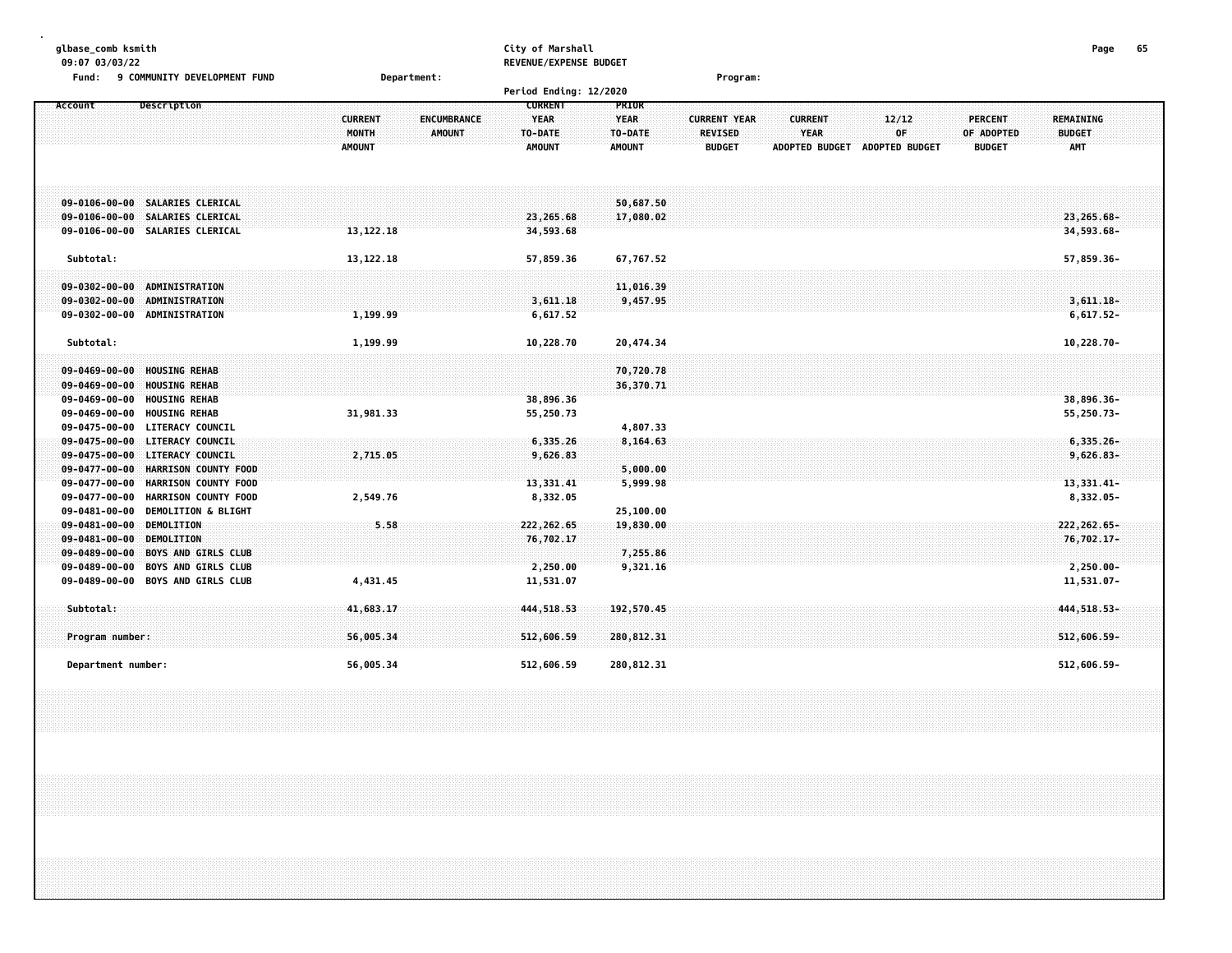# **glbase\_comb ksmith City of Marshall Page 66 09:07 03/03/22 REVENUE/EXPENSE BUDGET**

Fund: 9 COMMUNITY DEVELOPMENT FUND **Department: 10 CODE ENFORCEMENT** Frogram: CODE ENFORCEMENT

|                                    |                                                                                                          |                                          |                                     | Period Ending: 12/2020                             |                                                         |                                                        |                                                                                          |                                                                                           |  |
|------------------------------------|----------------------------------------------------------------------------------------------------------|------------------------------------------|-------------------------------------|----------------------------------------------------|---------------------------------------------------------|--------------------------------------------------------|------------------------------------------------------------------------------------------|-------------------------------------------------------------------------------------------|--|
| Account                            | Description                                                                                              | <b>CURRENT</b><br>MONTH<br><b>AMOUNT</b> | <b>ENCUMBRANCE</b><br><b>AMOUNT</b> | <b>CURRENT</b><br>YEAR<br>TO-DATE<br><b>AMOUNT</b> | <b>PRIOR</b><br><b>YEAR</b><br>TO-DATE<br><b>AMOUNT</b> | <b>CURRENT YEAR</b><br><b>REVISED</b><br><b>BUDGET</b> | <b>CURRENT</b><br>12/12<br>0F.<br>YEAR<br><b>ADOPTED BUDGET</b><br><b>ADOPTED BUDGET</b> | <b>PERCENT</b><br>REMAINING<br>OF ADOPTED<br><b>BUDGET</b><br><b>BUDGET</b><br><b>AMT</b> |  |
|                                    | 09-0103-10-00 SALARIES TECHICIAN<br>09-0103-10-00 SALARIES TECHICIAN<br>09-0103-10-00 SALARIES TECHICIAN | 16,615.29                                |                                     | 32,914.68<br>38,769.01                             | 37,286.67<br>20,809.52                                  |                                                        |                                                                                          | 32,914.68-<br>38,769.01-                                                                  |  |
| Subtotal:<br>$09 - 0302 - 10 - 00$ | <b>CODE ENFORCEMENT</b><br>09-0302-10-00 CODE ENFORCEMENT                                                | 16,615.29                                |                                     | 71,683.69<br>1,910.66                              | 58,096.19<br>153.98<br>186.59                           |                                                        |                                                                                          | 71,683.69-<br>$1,910.66 -$                                                                |  |
| Subtotal:                          |                                                                                                          |                                          |                                     | 1,910.66                                           | 340.57                                                  |                                                        |                                                                                          | $1,910.66 -$                                                                              |  |
| Program number:                    | <b>CODE ENFORCEMENT</b><br>Department number: CODE ENFORCEMENT                                           | 16,615.29<br>16,615.29                   |                                     | 73,594.35<br>73,594.35                             | 58,436.76<br>58,436.76                                  |                                                        |                                                                                          | 73,594.35-<br>73,594.35-                                                                  |  |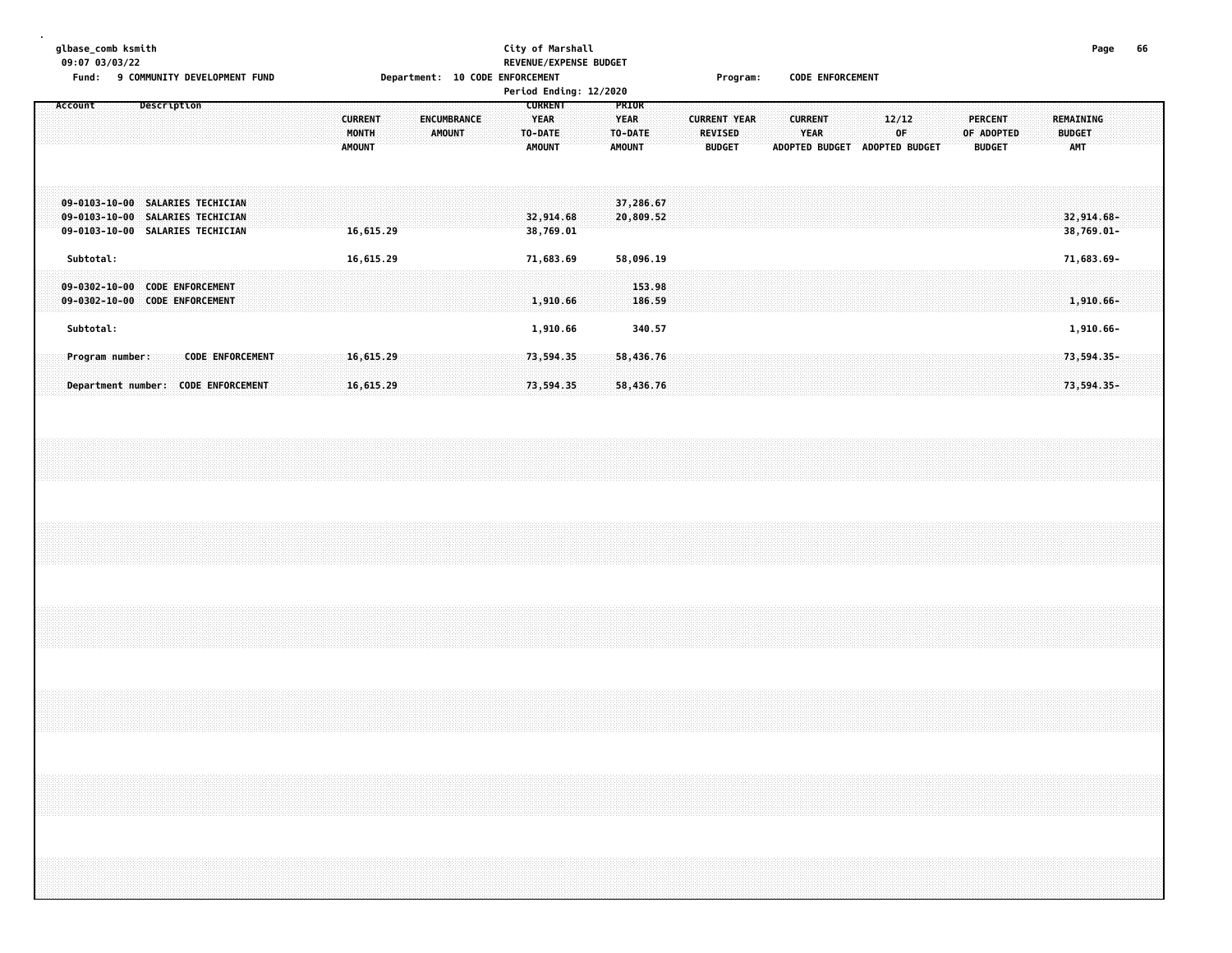| glbase_comb ksmith |  |
|--------------------|--|
| 00.07.02/02/22     |  |

#### **glbase\_comb ksmith City of Marshall Page 67 09:07 03/03/22 REVENUE/EXPENSE BUDGET Fund: 9 COMMUNITY DEVELOPMENT FUND Department: 20 COVID 20-21 Program:**

| гини.                                               |                    | <b>3 COMMUNITY DEVELOPMENT FOND</b>                     |                |                                          | Department. ZV COVID ZV-ZI |                                                    |                                                         | rı oyı alır.                                           |                                                        |                       |             |  |                                        |                                          |  |
|-----------------------------------------------------|--------------------|---------------------------------------------------------|----------------|------------------------------------------|----------------------------|----------------------------------------------------|---------------------------------------------------------|--------------------------------------------------------|--------------------------------------------------------|-----------------------|-------------|--|----------------------------------------|------------------------------------------|--|
|                                                     |                    |                                                         |                |                                          |                            | Period Ending: 12/2020                             |                                                         |                                                        |                                                        |                       |             |  |                                        |                                          |  |
| Account                                             |                    | Description                                             |                | <b>CURRENT</b><br>MONTH<br><b>AMOUNT</b> | ENCUMBRANCE<br>AMOUNT      | <b>CURRENT</b><br><b>YEAR</b><br>TO-DATE<br>AMOUNT | <b>PRIOR</b><br><b>YEAR</b><br>TO-DATE<br><b>AMOUNT</b> | <b>CURRENT YEAR</b><br><b>REVISED</b><br><b>BUDGET</b> | <b>CURRENT</b><br><b>YEAR</b><br><b>ADOPTED BUDGET</b> | <b>ADOPTED BUDGET</b> | 12/12<br>0F |  | PERCENT<br>OF ADOPTED<br><b>BUDGET</b> | REMAINING<br><b>BUDGET</b><br><b>AMT</b> |  |
| $09 - 0100 - 20 - 00$<br>Subtotal:                  |                    | ADMINISTRATION                                          |                | 187.50<br>187.50                         |                            | 2,551.11<br>2,551.11                               |                                                         |                                                        |                                                        |                       |             |  |                                        | $2,551.11-$<br>$2,551.11-$               |  |
| 09-0481-20-00<br>$09 - 0486 - 20 - 00$<br>Subtotal: |                    | <b>HAZARD MITIGATION</b><br><b>ECONOMIC DEVELOPMENT</b> |                | 1,645.75<br>15,000.00<br>16,645.75       |                            | 7,475.63<br>44,948.40<br>52,424.03                 |                                                         |                                                        |                                                        |                       |             |  |                                        | 7,475.63-<br>44,948.40-<br>52,424.03-    |  |
|                                                     | Program number:    |                                                         |                | 16,833.25                                |                            | 54,975.14                                          |                                                         |                                                        |                                                        |                       |             |  |                                        | 54, 975. 14-                             |  |
| Expenditures                                        | Department number: | COVID 20-21                                             | Subtotal ----- | 16,833.25<br>89,453.88                   |                            | 54,975.14<br>641,176.08                            | 339,249.07                                              |                                                        |                                                        |                       |             |  |                                        | 54,975.14-<br>641, 176.08-               |  |
| Fund number:                                        |                    | 9 COMMUNITY DEVELOPMENT FUND                            |                | 79,866.21-                               |                            |                                                    |                                                         |                                                        |                                                        |                       |             |  |                                        |                                          |  |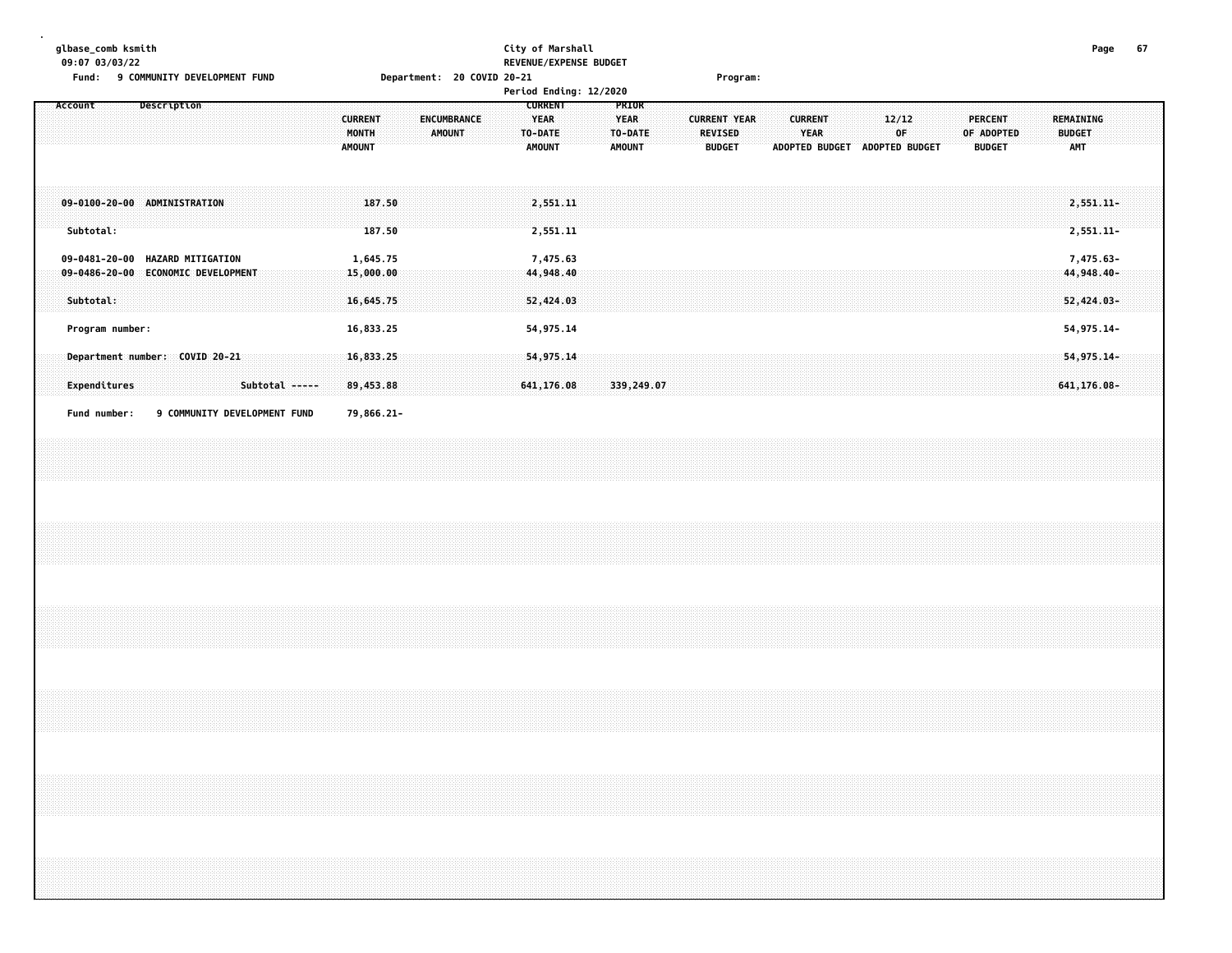| glbase_comb ksmith<br>09:07 03/03/22                                                                     | City of Marshall<br>REVENUE/EXPENSE BUDGET                                                                                                                                                                                                                                                                     | 68<br>Page                               |
|----------------------------------------------------------------------------------------------------------|----------------------------------------------------------------------------------------------------------------------------------------------------------------------------------------------------------------------------------------------------------------------------------------------------------------|------------------------------------------|
| Fund: 10 STATE GRANTS<br>Department:                                                                     | Program:<br>Period Ending: 12/2020                                                                                                                                                                                                                                                                             |                                          |
| Account<br>Description<br><b>CURRENT</b><br>ENCUMBRANCE<br>MONTH<br>AMOUNT<br><b>AMOUNT</b>              | <b>CURRENT</b><br>PRIOR<br><b>YEAR</b><br><b>YEAR</b><br><b>CURRENT YEAR</b><br><b>CURRENT</b><br>12/12<br><b>PERCENT</b><br>0 <sup>F</sup><br><b>REVISED</b><br>YEAR<br>OF ADOPTED<br>TO-DATE<br>TO-DATE<br><b>AMOUNT</b><br><b>AMOUNT</b><br><b>BUDGET</b><br>ADOPTED BUDGET ADOPTED BUDGET<br><b>BUDGET</b> | REMAINING<br><b>BUDGET</b><br><b>AMT</b> |
| 10-5110-00-00 INTERFUND TRANSFER<br>145.13<br>Subtotal:<br>145.13                                        | 145.13<br>145.13                                                                                                                                                                                                                                                                                               | 145.13-<br>145.13-                       |
| Program number:<br>145.13<br>Department number:<br>145.13<br>Subtotal -----<br>145.13<br><b>Revenues</b> | 145.13<br>145.13<br>145.13                                                                                                                                                                                                                                                                                     | 145.13-<br>145.13-<br>145.13-            |
| Fund number: 10 STATE GRANTS<br>145.13                                                                   | 145.13                                                                                                                                                                                                                                                                                                         | 145.13-                                  |
|                                                                                                          |                                                                                                                                                                                                                                                                                                                |                                          |
|                                                                                                          |                                                                                                                                                                                                                                                                                                                |                                          |
|                                                                                                          |                                                                                                                                                                                                                                                                                                                |                                          |
|                                                                                                          |                                                                                                                                                                                                                                                                                                                |                                          |
|                                                                                                          | ,我们的时候,我们就会在这里的时候,我们就会在这里,我们就会在这里,我们就会在这里,我们就会在这里,我们就会在这里,我们就会在这里,我们就会在这里,我们就会在这里                                                                                                                                                                                                                              |                                          |
|                                                                                                          |                                                                                                                                                                                                                                                                                                                |                                          |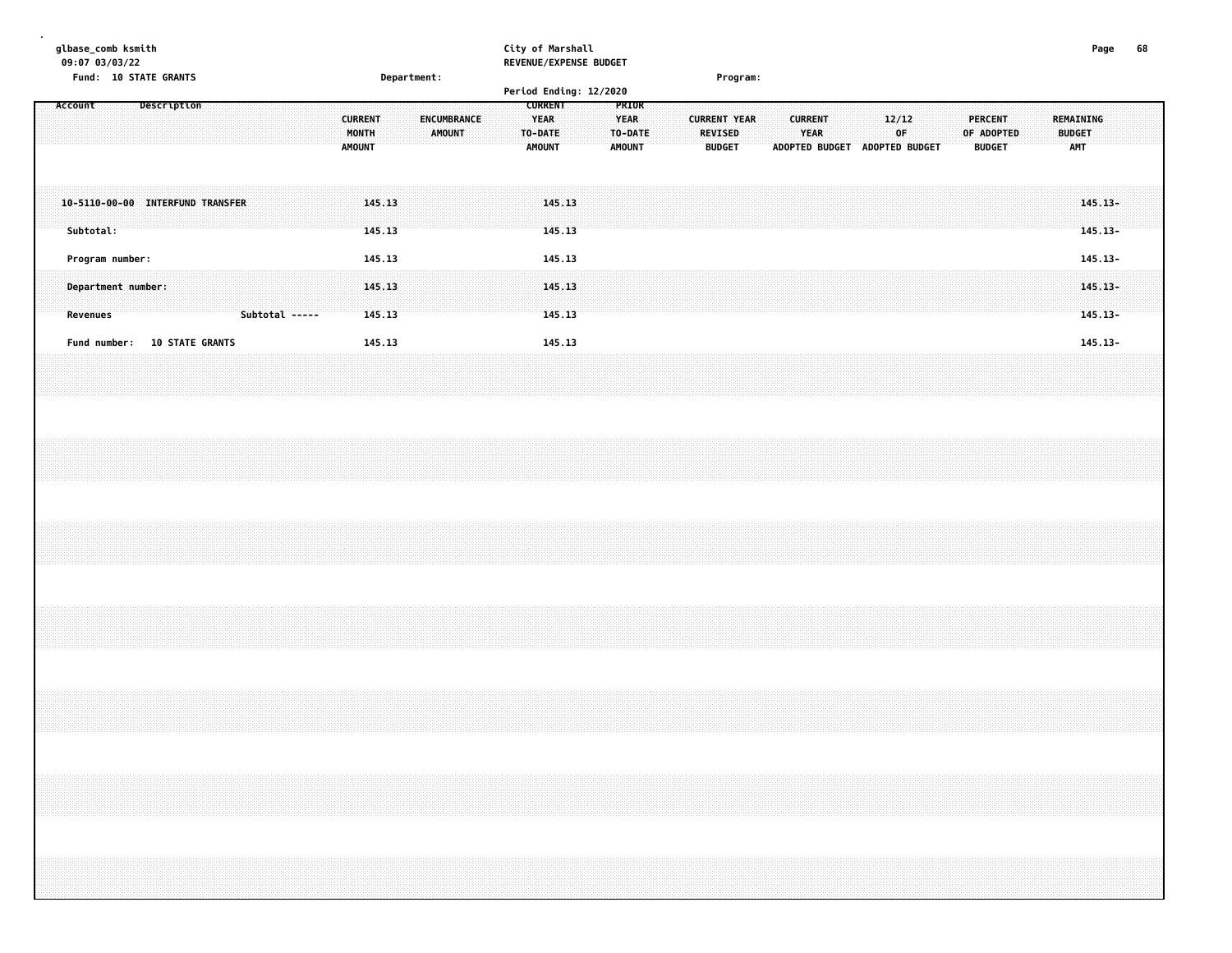| glbase_comb ksmith<br>09:07 03/03/22<br>Fund: 12 LIBRARY STATE GRANT       | Department:                      | City of Marshall<br>REVENUE/EXPENSE BUDGET<br>Period Ending: 12/2020                                          | Program:                                                                                                          |                                                              | 69<br>Page                                      |
|----------------------------------------------------------------------------|----------------------------------|---------------------------------------------------------------------------------------------------------------|-------------------------------------------------------------------------------------------------------------------|--------------------------------------------------------------|-------------------------------------------------|
| Account<br>Description<br><b>CURRENT</b><br>MONTH<br><b>AMOUNT</b>         | ENCUMBRANCE<br><b>AMOUNT</b>     | <b>CURRENT</b><br>PRIOR<br><b>YEAR</b><br><b>YEAR</b><br>TO-DATE<br>TO-DATE<br><b>AMOUNT</b><br><b>AMOUNT</b> | <b>CURRENT</b><br><b>CURRENT YEAR</b><br><b>REVISED</b><br>YEAR<br><b>BUDGET</b><br>ADOPTED BUDGET ADOPTED BUDGET | 12/12<br><b>PERCENT</b><br>0F<br>OF ADOPTED<br><b>BUDGET</b> | <b>REMAINING</b><br><b>BUDGET</b><br><b>AMT</b> |
| 12-5126-00-00 TRANSFERS FROM OTHER<br>Subtotal:                            | $1.84 -$<br>$1.84 -$             | $1.84 -$<br>$1.84 -$                                                                                          |                                                                                                                   |                                                              | 1.84<br>1.84                                    |
| Program number:<br>Department number:<br><b>Revenues</b><br>Subtotal ----- | $1.84 -$<br>$1.84 -$<br>$1.84 -$ | $1.84 -$<br>$1.84 -$<br>$1.84-$                                                                               |                                                                                                                   |                                                              | 1.84<br>1.84<br>1.84                            |
| <b>12 LIBRARY STATE GRANT</b><br>Fund number:                              | $1.84 -$                         | $1.84 -$                                                                                                      |                                                                                                                   |                                                              | 1.84                                            |
|                                                                            |                                  |                                                                                                               |                                                                                                                   |                                                              |                                                 |
|                                                                            |                                  |                                                                                                               |                                                                                                                   |                                                              |                                                 |
|                                                                            |                                  |                                                                                                               |                                                                                                                   |                                                              |                                                 |
|                                                                            |                                  |                                                                                                               |                                                                                                                   |                                                              |                                                 |
|                                                                            |                                  |                                                                                                               |                                                                                                                   |                                                              |                                                 |
|                                                                            |                                  |                                                                                                               |                                                                                                                   |                                                              |                                                 |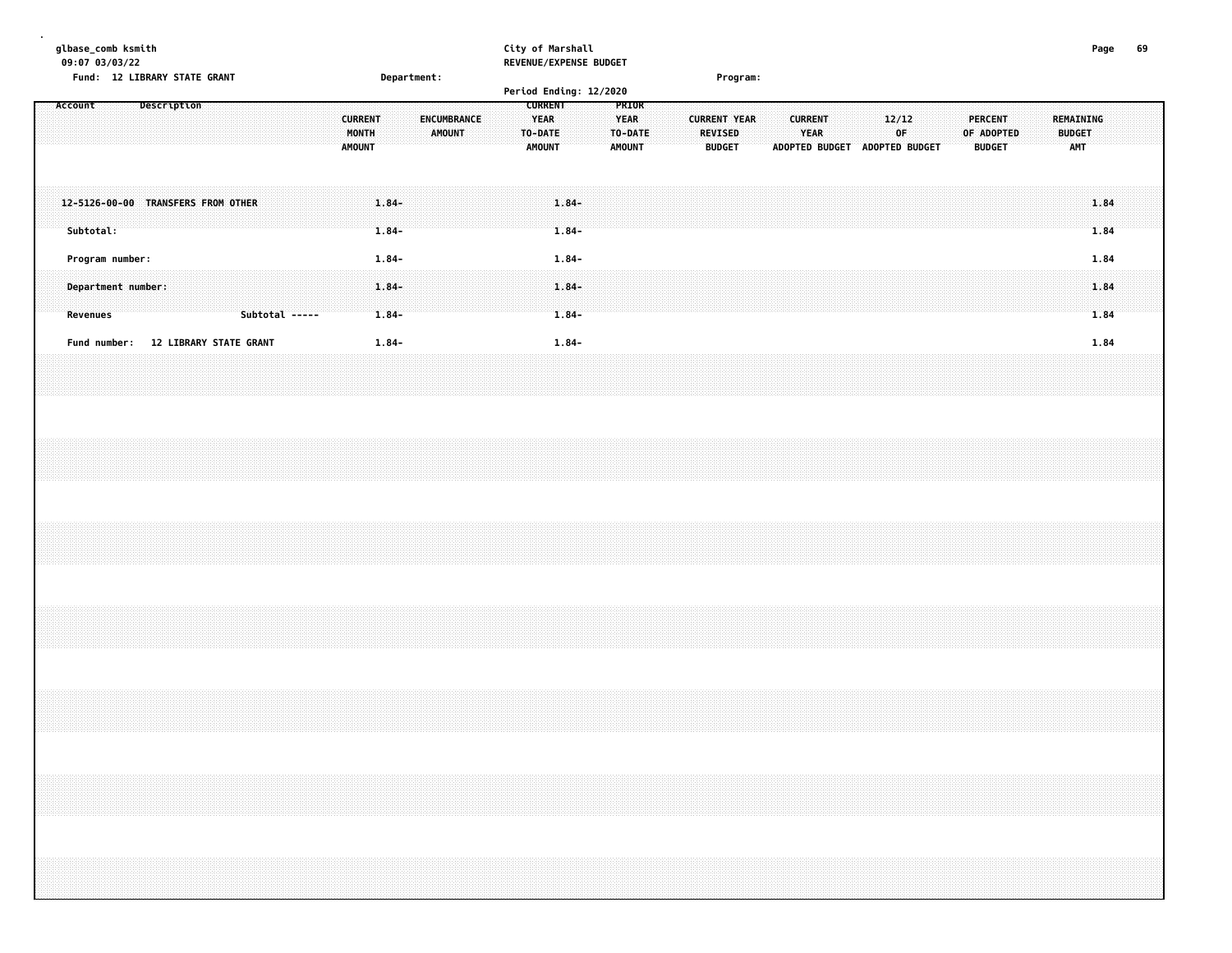|  |         |           | glbase_comb ksmith<br>09:07 03/03/22 |                    | Fund: 13 LITTER CONTROL FUND      |  |                                    |                |  |                        |                |                           | Department: |               |                    |  | City of Marshall<br>REVENUE/EXPENSE BUDGET<br>Period Ending: 12/2020 |  |  |                                                  |  |                     |                                 | Program:     |  |                |      |                             |  |                                              |  |  |                                               |       |  |                                          | Page                 | 70 |
|--|---------|-----------|--------------------------------------|--------------------|-----------------------------------|--|------------------------------------|----------------|--|------------------------|----------------|---------------------------|-------------|---------------|--------------------|--|----------------------------------------------------------------------|--|--|--------------------------------------------------|--|---------------------|---------------------------------|--------------|--|----------------|------|-----------------------------|--|----------------------------------------------|--|--|-----------------------------------------------|-------|--|------------------------------------------|----------------------|----|
|  | Account |           |                                      |                    | Description                       |  |                                    |                |  | MONTH<br><b>AMOUNT</b> | <b>CURRENT</b> |                           |             | <b>AMOUNT</b> | <b>ENCUMBRANCE</b> |  | <b>CURRENT</b><br><b>YEAR</b><br>TO-DATE<br><b>AMOUNT</b>            |  |  | PRIOR<br><b>YEAR</b><br>TO-DATE<br><b>AMOUNT</b> |  | <b>CURRENT YEAR</b> | <b>REVISED</b><br><b>BUDGET</b> |              |  | <b>CURRENT</b> | YEAR |                             |  | 12/12<br>0F<br>ADOPTED BUDGET ADOPTED BUDGET |  |  | <b>PERCENT</b><br>OF ADOPTED<br><b>BUDGET</b> |       |  | REMAINING<br><b>BUDGET</b><br><b>AMT</b> |                      |    |
|  |         |           |                                      |                    | 13-4429-00-00 LITTER CONTROL FEES |  | 13-4423-00-00 CONTRIBUTIONS LITTER |                |  |                        |                | 533.00-<br>$3,098.00 -$   |             |               |                    |  | $6,034.00 -$<br>$3,098.00 -$                                         |  |  | $6,198.00 -$<br>59,285.36-                       |  |                     |                                 | $6,700.00 -$ |  |                |      | $6,700.00 -$<br>48,700.00-  |  | $6,700.00 -$<br>48,700.00-                   |  |  | 90.060                                        | 6.361 |  |                                          | 666.00-<br>3,098.00  |    |
|  |         | Subtotal: | Program number:                      |                    |                                   |  |                                    |                |  |                        |                | 3,631.00-<br>$3,631.00 -$ |             |               |                    |  | $9,132.00 -$<br>$9,132,00-$                                          |  |  | 65,483.36-<br>65,483.36-                         |  |                     | 6,700.00-<br>$6,700.00 -$       |              |  |                |      | 55,400.00-<br>$55,400.00 -$ |  | 55,400.00-<br>$55,400.00 -$                  |  |  | 16.484<br>16.484                              |       |  |                                          | 2,432.00<br>2,432.00 |    |
|  |         |           |                                      | Department number: |                                   |  |                                    |                |  |                        |                | $3,631.00 -$              |             |               |                    |  | $9,132.00 -$                                                         |  |  | 65,483.36-                                       |  |                     | 6,700.00-                       |              |  |                |      | 55,400.00-                  |  | 55,400.00-                                   |  |  | 16.484                                        |       |  |                                          | 2,432.00             |    |
|  |         | Revenues  |                                      |                    |                                   |  |                                    | Subtotal ----- |  |                        |                | 3,631.00-                 |             |               |                    |  | $9,132.00 -$                                                         |  |  | 65,483.36-                                       |  |                     |                                 | $6,700.00 -$ |  |                |      | 55,400.00-                  |  | 55,400.00-                                   |  |  | 16.484                                        |       |  |                                          | 2,432.00             |    |
|  |         |           |                                      |                    |                                   |  |                                    |                |  |                        |                |                           |             |               |                    |  |                                                                      |  |  |                                                  |  |                     |                                 |              |  |                |      |                             |  |                                              |  |  |                                               |       |  |                                          |                      |    |
|  |         |           |                                      |                    |                                   |  |                                    |                |  |                        |                |                           |             |               |                    |  |                                                                      |  |  |                                                  |  |                     |                                 |              |  |                |      |                             |  |                                              |  |  |                                               |       |  |                                          |                      |    |
|  |         |           |                                      |                    |                                   |  |                                    |                |  |                        |                |                           |             |               |                    |  |                                                                      |  |  |                                                  |  |                     |                                 |              |  |                |      |                             |  |                                              |  |  |                                               |       |  |                                          |                      |    |
|  |         |           |                                      |                    |                                   |  |                                    |                |  |                        |                |                           |             |               |                    |  |                                                                      |  |  |                                                  |  |                     |                                 |              |  |                |      |                             |  |                                              |  |  |                                               |       |  |                                          |                      |    |
|  |         |           |                                      |                    |                                   |  |                                    |                |  |                        |                |                           |             |               |                    |  |                                                                      |  |  |                                                  |  |                     |                                 |              |  |                |      |                             |  |                                              |  |  |                                               |       |  |                                          |                      |    |
|  |         |           |                                      |                    |                                   |  |                                    |                |  |                        |                |                           |             |               |                    |  |                                                                      |  |  |                                                  |  |                     |                                 |              |  |                |      |                             |  |                                              |  |  |                                               |       |  |                                          |                      |    |
|  |         |           |                                      |                    |                                   |  |                                    |                |  |                        |                |                           |             |               |                    |  |                                                                      |  |  |                                                  |  |                     |                                 |              |  |                |      |                             |  |                                              |  |  |                                               |       |  |                                          |                      |    |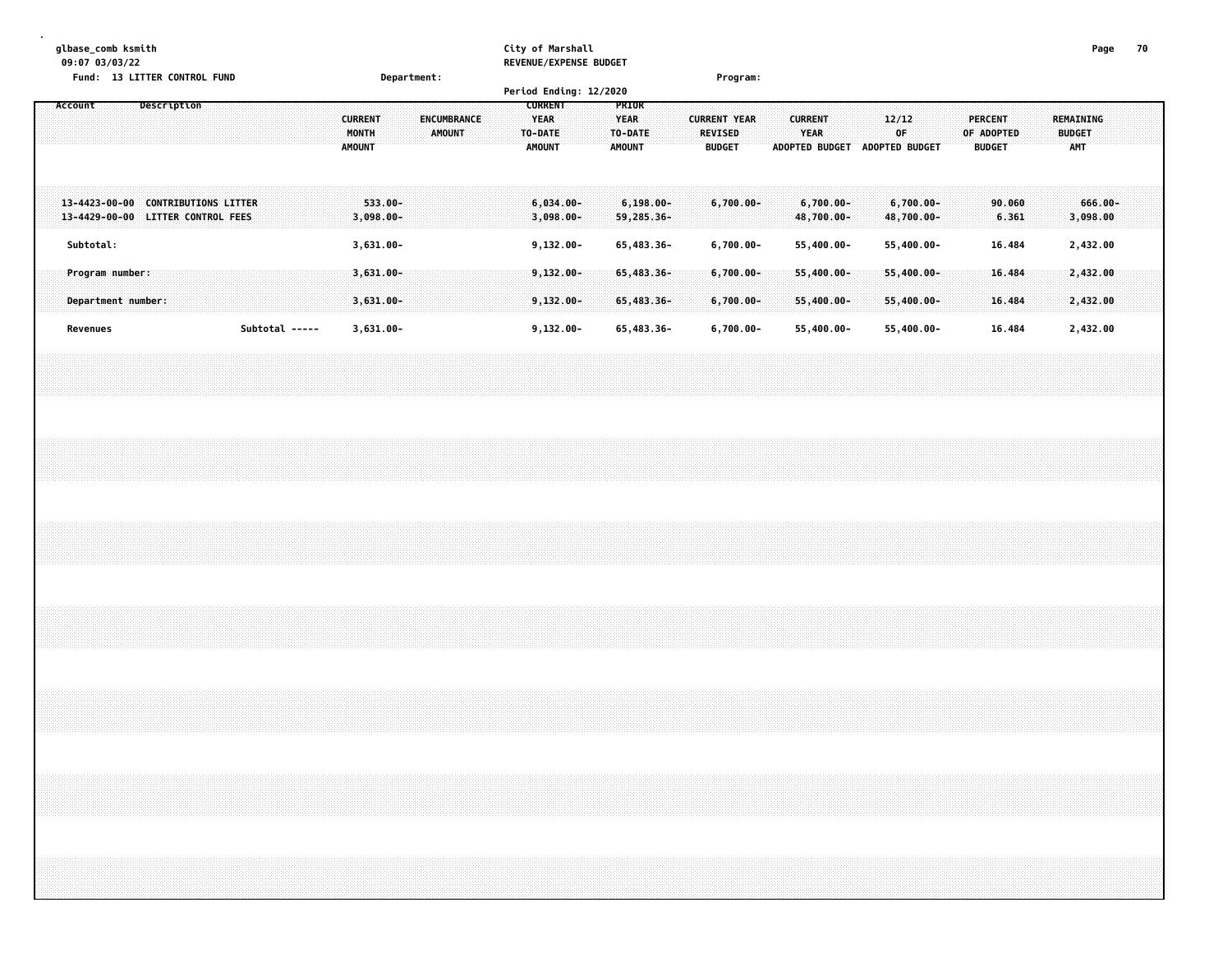| glbase_comb ksmith<br>09:07 03/03/22          |                               | City of Marshall<br>REVENUE/EXPENSE BUDGET |                                    |                                         | 71<br>Page                  |
|-----------------------------------------------|-------------------------------|--------------------------------------------|------------------------------------|-----------------------------------------|-----------------------------|
| Fund: 13 LITTER CONTROL FUND                  | Department:                   |                                            | Program:                           |                                         |                             |
|                                               |                               | Period Ending: 12/2020                     |                                    |                                         |                             |
| Description<br>Account                        |                               | <b>CURRENT</b>                             | PRIOR                              |                                         |                             |
|                                               | ENCUMBRANCE<br><b>CURRENT</b> | <b>YEAR</b>                                | <b>YEAR</b><br><b>CURRENT YEAR</b> | <b>CURRENT</b><br>12/12                 | <b>PERCENT</b><br>REMAINING |
|                                               | MONTH<br><b>AMOUNT</b>        | TO-DATE                                    | <b>REVISED</b><br>TO-DATE          | <b>YEAR</b><br>0F                       | OF ADOPTED<br><b>BUDGET</b> |
|                                               | <b>AMOUNT</b>                 | <b>AMOUNT</b>                              | <b>BUDGET</b><br><b>AMOUNT</b>     | <b>ADOPTED BUDGET</b><br>ADOPTED BUDGET | <b>AMT</b><br><b>BUDGET</b> |
|                                               |                               |                                            |                                    |                                         |                             |
|                                               |                               |                                            |                                    |                                         |                             |
|                                               |                               |                                            |                                    |                                         |                             |
| 13-0347-00-00 MISCELLANEOUS                   |                               |                                            | 7,546.08                           |                                         |                             |
| <b>LITTER CONTROL-SPECI</b><br>13-0357-00-00  |                               |                                            | 13,000.00                          | 8,000.00<br>8,000.00                    |                             |
| LITTER CONTROL-STREE<br>13-0358-00-00         |                               | 4,503.00                                   | 44,937.28<br>6,700.00              | 47,400.00<br>47,400.00                  | 9.500<br>2,197.00           |
|                                               |                               |                                            |                                    |                                         |                             |
| Subtotal:                                     |                               | 4,503.00                                   | 65,483.36<br>6,700.00              | 55,400.00<br>55,400.00                  | 2,197.00<br>8.128           |
|                                               |                               |                                            |                                    |                                         |                             |
| Program number:                               |                               | 4,503.00                                   | 65,483.36<br>6,700.00              | 55,400.00<br>55,400.00                  | 8.128<br>2,197.00           |
|                                               |                               |                                            |                                    |                                         |                             |
|                                               |                               |                                            |                                    |                                         |                             |
| Department number:                            |                               | 4,503.00                                   | 65,483.36<br>6,700.00              | 55,400.00<br>55,400.00                  | 8.128<br>2,197.00           |
|                                               |                               |                                            |                                    |                                         |                             |
| Expenditures                                  | Subtotal -----------          | 4,503.00                                   | 65,483.36<br>6,700.00              | 55,400.00<br>55,400.00                  | 2,197.00<br>8.128           |
|                                               |                               |                                            |                                    |                                         |                             |
| <b>13 LITTER CONTROL FUND</b><br>Fund number: | $3,631.00 -$                  | $4,629.00 -$                               |                                    |                                         | 4,629.00                    |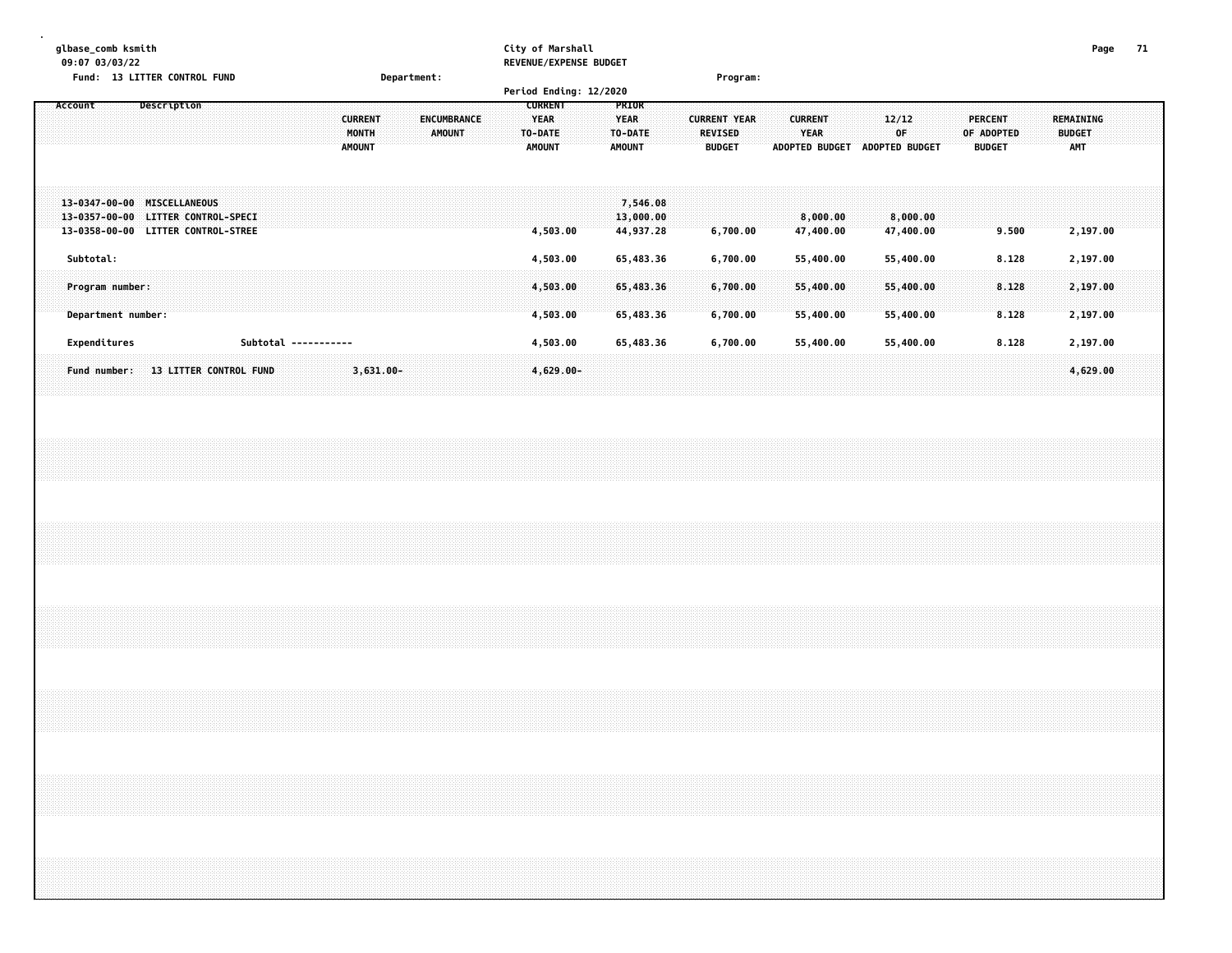| glbase comb ksmith                                |             | City of Marshall       | --<br>Page |
|---------------------------------------------------|-------------|------------------------|------------|
| 09:07 03/03/22                                    |             | REVENUE/EXPENSE BUDGET |            |
| <b>18 EOUIP REPLACEMENT FUND-W&amp;S</b><br>Fund: | Department: | Program                |            |

|  |         |                 |  |                    |                                                                     |  |  |                |  |                                          |                        |                    |        |  |                                                           |              | Period Ending: 12/2020 |                                                  |              |  |                                 |                     |  |                               |                       |  |                                      |  |                          |            |  |                                                 |                           |  |
|--|---------|-----------------|--|--------------------|---------------------------------------------------------------------|--|--|----------------|--|------------------------------------------|------------------------|--------------------|--------|--|-----------------------------------------------------------|--------------|------------------------|--------------------------------------------------|--------------|--|---------------------------------|---------------------|--|-------------------------------|-----------------------|--|--------------------------------------|--|--------------------------|------------|--|-------------------------------------------------|---------------------------|--|
|  | Account |                 |  | Description        |                                                                     |  |  |                |  | <b>CURRENT</b><br>MONTH<br><b>AMOUNT</b> |                        | <b>ENCUMBRANCE</b> | AMOUNT |  | <b>CURRENT</b><br><b>YEAR</b><br>TO-DATE<br><b>AMOUNT</b> |              |                        | PRIOR<br><b>YEAR</b><br>TO-DATE<br><b>AMOUNT</b> |              |  | <b>REVISED</b><br><b>BUDGET</b> | <b>CURRENT YEAR</b> |  | <b>CURRENT</b><br><b>YEAR</b> | <b>ADOPTED BUDGET</b> |  | 12/12<br>OF<br><b>ADOPTED BUDGET</b> |  | PERCENT<br><b>BUDGET</b> | OF ADOPTED |  | <b>REMAINING</b><br><b>BUDGET</b><br><b>AMT</b> |                           |  |
|  |         |                 |  |                    | 18-5100-00-00 INTEREST EARNED<br>18-5112-00-00 PAYMENT OF VEHIC & E |  |  |                |  |                                          | $18.78 -$<br>91,790.00 |                    |        |  |                                                           | $2,136.67 -$ |                        |                                                  | $9,943.17-$  |  |                                 | $91,790.00 -$       |  |                               | $91,790.00 -$         |  | 91,790.00-                           |  |                          |            |  |                                                 | 2,136.67<br>$91,790.00 -$ |  |
|  |         | Subtotal:       |  |                    |                                                                     |  |  |                |  |                                          | 91,771.22              |                    |        |  |                                                           | 2,136.67-    |                        |                                                  | $9,943.17 -$ |  |                                 | 91,790.00-          |  |                               | 91,790.00-            |  | 91,790.00-                           |  |                          | 2.328      |  |                                                 | 89,653.33-                |  |
|  |         | Program number: |  |                    |                                                                     |  |  |                |  |                                          | 91,771.22              |                    |        |  |                                                           | $2,136.67 -$ |                        |                                                  | $9,943.17-$  |  |                                 | $91,790.00 -$       |  |                               | $91,790.00 -$         |  | $91,790.00 -$                        |  |                          | 2.328      |  |                                                 | $89,653.33 -$             |  |
|  |         |                 |  | Department number: |                                                                     |  |  |                |  |                                          | 91,771.22              |                    |        |  |                                                           | $2,136.67-$  |                        |                                                  | $9,943.17-$  |  |                                 | $91,790.00 -$       |  |                               | $91,790.00 -$         |  | 91,790.00-                           |  |                          | 2.328      |  |                                                 | 89,653.33-                |  |
|  |         | Revenues        |  |                    |                                                                     |  |  | Subtotal ----- |  |                                          | 91,771.22              |                    |        |  |                                                           | 2,136.67-    |                        |                                                  | $9,943.17 -$ |  |                                 | 91,790.00-          |  |                               | 91,790.00-            |  | 91,790.00-                           |  |                          | 2.328      |  |                                                 | 89,653.33-                |  |
|  |         |                 |  |                    |                                                                     |  |  |                |  |                                          |                        |                    |        |  |                                                           |              |                        |                                                  |              |  |                                 |                     |  |                               |                       |  |                                      |  |                          |            |  |                                                 |                           |  |
|  |         |                 |  |                    |                                                                     |  |  |                |  |                                          |                        |                    |        |  |                                                           |              |                        |                                                  |              |  |                                 |                     |  |                               |                       |  |                                      |  |                          |            |  |                                                 |                           |  |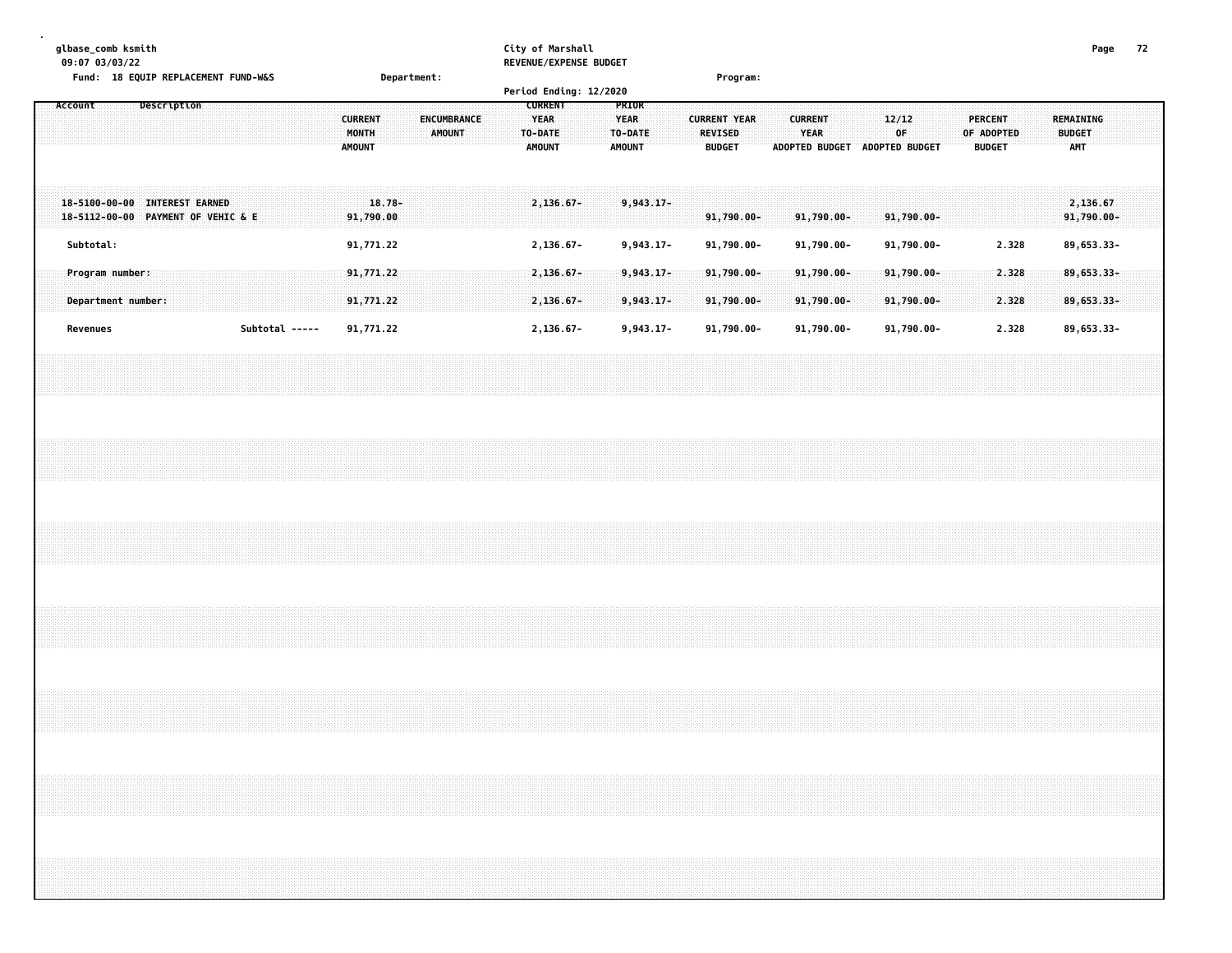**glbase\_comb ksmith City of Marshall Page 73 09:07 03/03/22 REVENUE/EXPENSE BUDGET Fund: 18 EQUIP REPLACEMENT FUND-W&S Department: Program:**

|                                    |                               |                |                                          |                              | Period Ending: 12/2020                                    |                                                  |                                                        |                                                 |                                      |                                               |          |                                          |  |
|------------------------------------|-------------------------------|----------------|------------------------------------------|------------------------------|-----------------------------------------------------------|--------------------------------------------------|--------------------------------------------------------|-------------------------------------------------|--------------------------------------|-----------------------------------------------|----------|------------------------------------------|--|
| Account                            | Description                   |                | <b>CURRENT</b><br>MONTH<br><b>AMOUNT</b> | ENCUMBRANCE<br><b>AMOUNT</b> | <b>CURRENT</b><br><b>YEAR</b><br>TO-DATE<br><b>AMOUNT</b> | PRIOR<br><b>YEAR</b><br>TO-DATE<br><b>AMOUNT</b> | <b>CURRENT YEAR</b><br><b>REVISED</b><br><b>BUDGET</b> | <b>CURRENT</b><br>YEAR<br><b>ADOPTED BUDGET</b> | 12/12<br>0F<br><b>ADOPTED BUDGET</b> | <b>PERCENT</b><br>OF ADOPTED<br><b>BUDGET</b> |          | <b>REMAINING</b><br><b>BUDGET</b><br>AMT |  |
| $18 - 0455 - 00 - 00$<br>Subtotal: | <b>OPERATING TRANSFERS</b>    |                | $91,790.00 -$<br>$91,790.00 -$           |                              | 91,790.00-<br>91,790.00-                                  | 65,841.00-<br>$65,841.00 -$                      |                                                        |                                                 |                                      |                                               |          | 91,790.00<br>91,790.00                   |  |
| 18-0600-00-00                      | <b>DEPRECIATION EXPENSE</b>   |                | 95,593.49                                |                              | 95,593.49                                                 | 91,665.23                                        |                                                        |                                                 |                                      |                                               |          | 95,593.49-                               |  |
| Subtotal:<br>Program number:       |                               |                | 95,593.49<br>3,803.49                    |                              | 95,593.49<br>3,803.49                                     | 91,665.23<br>25,824.23                           |                                                        |                                                 |                                      |                                               |          | $95,593.49 -$<br>$3,803.49 -$            |  |
| Department number:                 |                               |                | 3,803.49                                 |                              | 3,803.49                                                  | 25,824.23                                        |                                                        |                                                 |                                      |                                               |          | $3,803.49 -$                             |  |
| Expenditures<br>Fund number:       | 18 EQUIP REPLACEMENT FUND-W&S | Subtotal ----- | 3,803.49<br>95,574.71                    |                              | 3,803.49<br>1,666.82                                      | 25,824.23<br>15,881.06                           | 91,790.00-                                             | 91,790.00-                                      | 91,790.00-                           |                                               | $-1.816$ | $3,803.49 -$<br>93,456.82-               |  |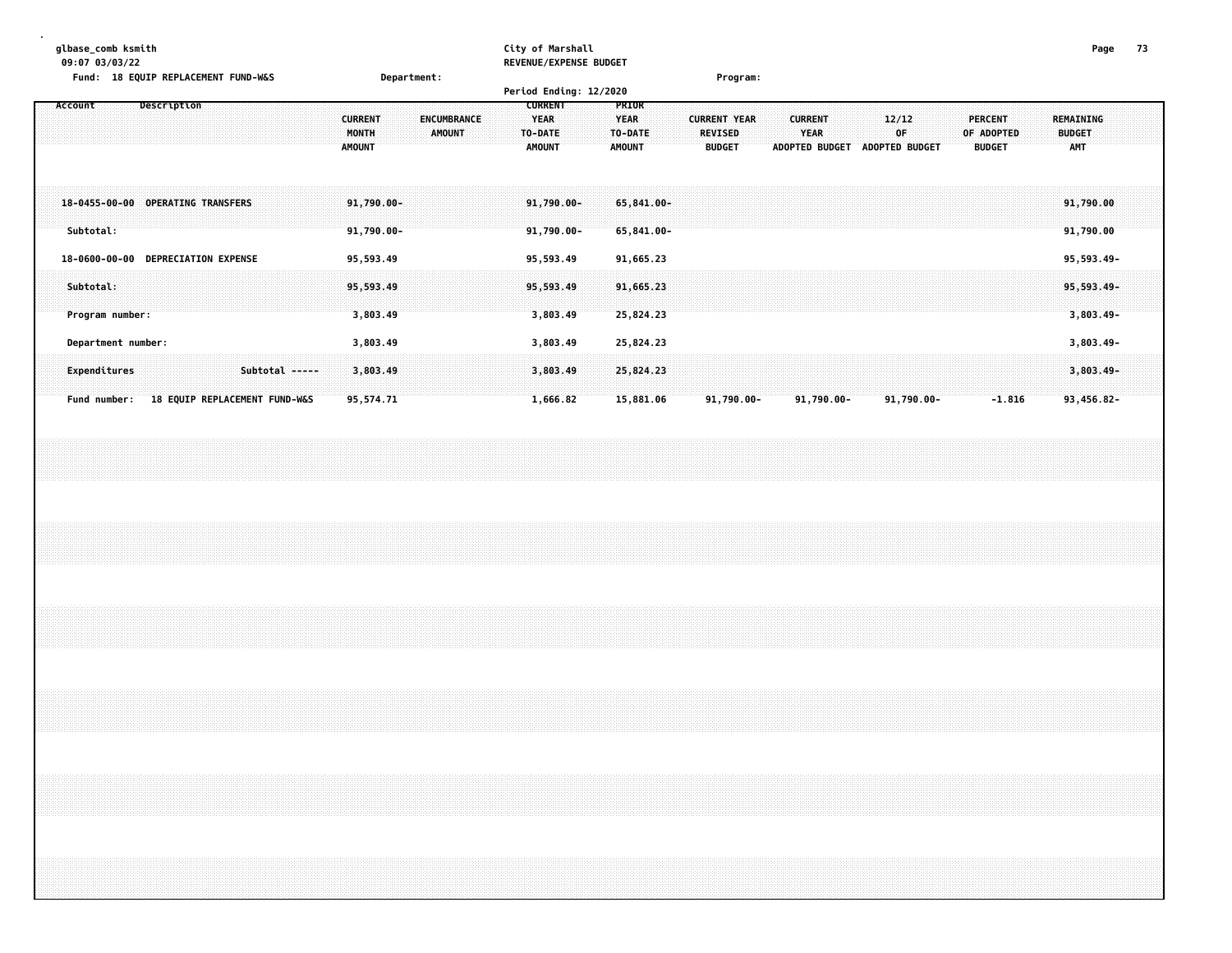| glbase_comb ksmith<br>09:07 03/03/22    |                                                                          | City of Marshall<br>REVENUE/EXPENSE BUDGET                                                                                                                |                                                                                                                                   | Page<br>74                                   |
|-----------------------------------------|--------------------------------------------------------------------------|-----------------------------------------------------------------------------------------------------------------------------------------------------------|-----------------------------------------------------------------------------------------------------------------------------------|----------------------------------------------|
| <b>21 CHILD SAFETY REVENUE</b><br>Fund: | Department:                                                              | Program:<br>Period Ending: 12/2020                                                                                                                        |                                                                                                                                   |                                              |
| Description<br>Account                  | <b>CURRENT</b><br>ENCUMBRANCE<br>MONTH<br><b>AMOUNT</b><br><b>AMOUNT</b> | <b>CURRENT</b><br>PRIOR<br>YEAR<br>YEAR<br><b>CURRENT YEAR</b><br>TO-DATE<br>TO-DATE<br><b>REVISED</b><br><b>BUDGET</b><br><b>AMOUNT</b><br><b>AMOUNT</b> | <b>CURRENT</b><br>12/12<br>PERCENT<br><b>YEAR</b><br>0F<br>OF ADOPTED<br><b>ADOPTED BUDGET</b><br>ADOPTED BUDGET<br><b>BUDGET</b> | REMAINING<br><b>BUDGET</b><br><b>AMT</b>     |
| 21-5044-00-00 DARE/DAP<br>Subtotal:     | $169.48 -$<br>$169.48 -$                                                 | $1,463,99-$<br>$891.41 -$<br>$1,000.00 -$<br>1,463.99-<br>$1,000.00 -$<br>891.41-                                                                         | $1,000.00 -$<br>$1,000.00 -$<br>$1,000.00 -$<br>$1,000.00 -$                                                                      | $108.59 -$<br>89.141<br>89.141<br>$108.59 -$ |
| 21-5100-00-00 INTEREST EARNED           | $1.66 -$                                                                 | 459.86-<br>106.07-                                                                                                                                        |                                                                                                                                   | 106.07                                       |
| Subtotal:<br>Program number:            | $1.66 -$<br>$171.14-$                                                    | $106.07 -$<br>459.86-<br>1,923.85-<br>$997.48 -$<br>$1,000.00 -$                                                                                          | $1,000.00 -$<br>$1,000.00 -$                                                                                                      | 106.07<br>$2.52 -$<br>99.748                 |
| Department number:                      | 171.14-                                                                  | 997.48-<br>1,923.85-<br>$1,000.00 -$                                                                                                                      | $1,000.00 -$<br>$1,000.00 -$                                                                                                      | $2.52 -$<br>99.748                           |

Revenues Subtotal ----- 171.14- 997.48- 1,923.85- 1,000.00- 1,000.00- 1,000.00- 99.748 2.52-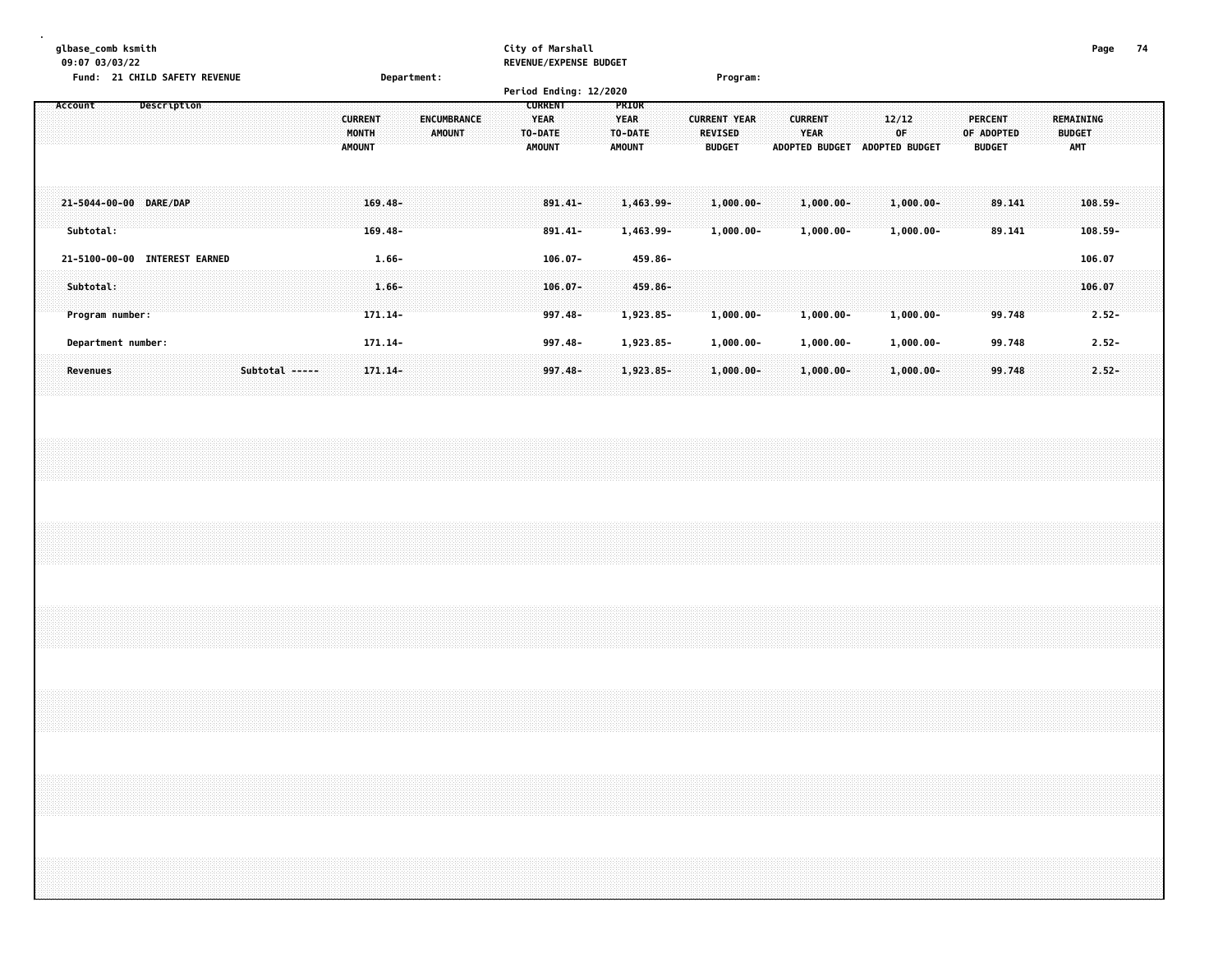| glbase_comb ksmith<br>09:07 03/03/22                | Fund: 21 CHILD SAFETY REVENUE                |                      | Department:                              |                              | City of Marshall<br>REVENUE/EXPENSE BUDGET<br>Period Ending: 12/2020 |                                                         | Program:                                               |                                                        |                                      |                                               | Page                                     | 75 |
|-----------------------------------------------------|----------------------------------------------|----------------------|------------------------------------------|------------------------------|----------------------------------------------------------------------|---------------------------------------------------------|--------------------------------------------------------|--------------------------------------------------------|--------------------------------------|-----------------------------------------------|------------------------------------------|----|
| Account                                             | Description                                  |                      | <b>CURRENT</b><br>MONTH<br><b>AMOUNT</b> | ENCUMBRANCE<br><b>AMOUNT</b> | <b>CURRENT</b><br><b>YEAR</b><br>TO-DATE<br><b>AMOUNT</b>            | <b>PRIOR</b><br><b>YEAR</b><br>TO-DATE<br><b>AMOUNT</b> | <b>CURRENT YEAR</b><br><b>REVISED</b><br><b>BUDGET</b> | <b>CURRENT</b><br><b>YEAR</b><br><b>ADOPTED BUDGET</b> | 12/12<br>0F<br><b>ADOPTED BUDGET</b> | <b>PERCENT</b><br>OF ADOPTED<br><b>BUDGET</b> | REMAINING<br><b>BUDGET</b><br><b>AMT</b> |    |
| 21-0217-00-00 OTHER SUPPLIES<br>Subtotal:           |                                              |                      |                                          |                              |                                                                      |                                                         | 2,200.00<br>2,200.00                                   | 2,200.00<br>2,200.00                                   | 2,200.00<br>2,200.00                 |                                               | 2,200.00<br>2,200.00                     |    |
| 21-0345-00-00<br>$21 - 0347 - 00 - 00$<br>Subtotal: | <b>CONFERENCE AND TRAIN</b><br>MISCELLANEOUS |                      |                                          |                              | 2,000.00<br>2,000.00                                                 | 2,500.00<br>2,500.00                                    | 2,000.00<br>2,000.00<br>4,000.00                       | 2,000.00<br>2,000.00<br>4,000.00                       | 2,000.00<br>2,000.00<br>4,000.00     | 100.000<br>50.000                             | 2,000.00<br>2,000.00                     |    |
| Program number:<br>Department number:               |                                              |                      |                                          |                              | 2,000.00<br>2,000.00                                                 | 2,500.00<br>2,500.00                                    | 6, 200.00<br>6,200.00                                  | 6,200.00<br>6,200.00                                   | 6,200.00<br>6,200.00                 | 32.258<br>32.258                              | 4,200.00<br>4,200.00                     |    |
| Expenditures                                        |                                              | Subtotal ----------- |                                          |                              | 2,000.00                                                             | 2,500.00                                                | 6,200.00                                               | 6,200.00                                               | 6,200.00                             | 32.258                                        | 4,200.00                                 |    |
| Fund number:                                        | <b>21 CHILD SAFETY REVENUE</b>               |                      | 171.14-                                  |                              | 1,002.52                                                             | 576.15                                                  | 5,200.00                                               | 5,200.00                                               | 5,200.00                             | 19.279                                        | 4,197.48                                 |    |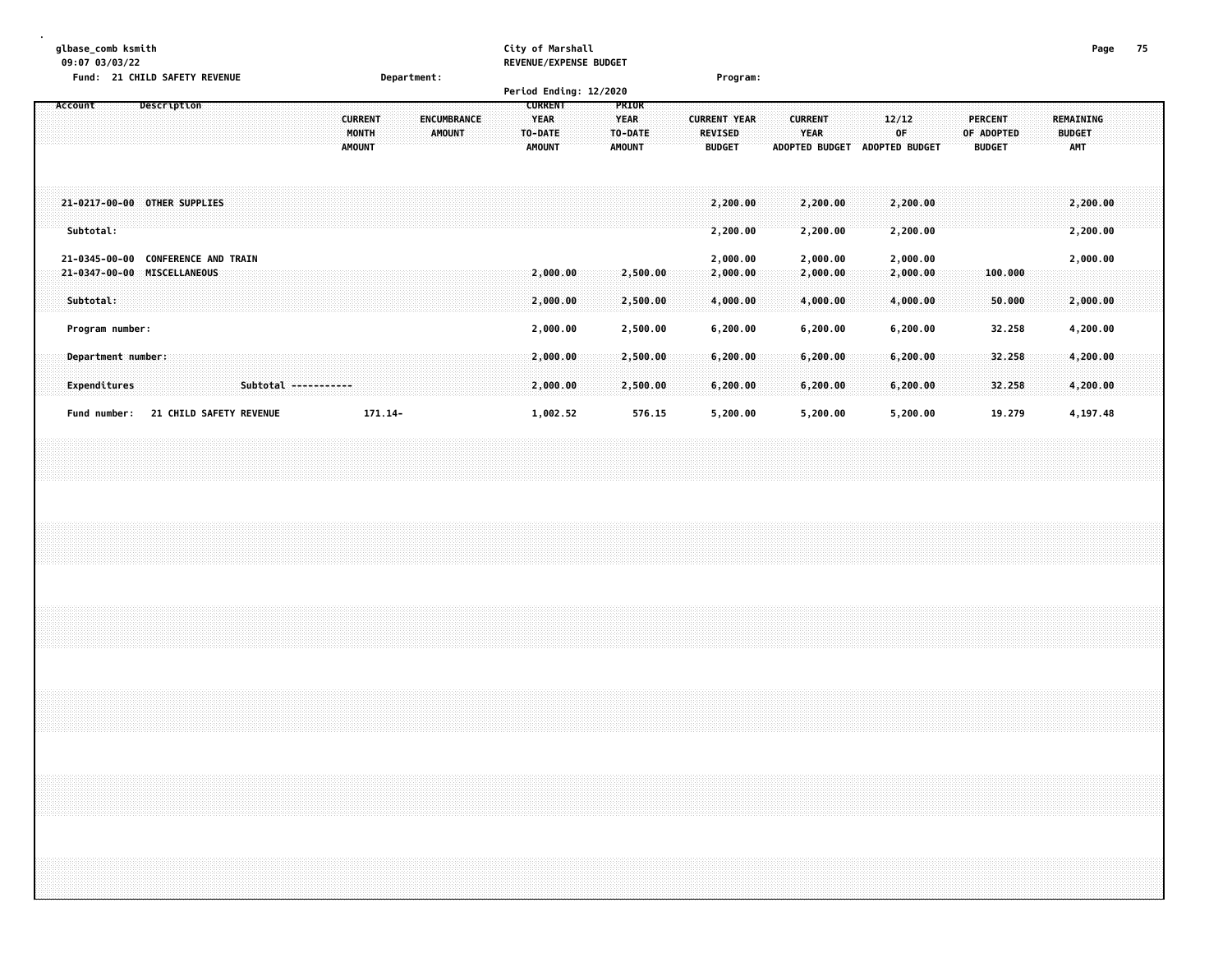| 76<br>Page                          |                        |                                                           | 3,542.00                           | 3,542.00     | 3,542.00<br>3,542.00                  | 3,542.00             |  |  |  |  |
|-------------------------------------|------------------------|-----------------------------------------------------------|------------------------------------|--------------|---------------------------------------|----------------------|--|--|--|--|
|                                     |                        | REMAINING<br><b>BUDGET</b><br><b>AMT</b>                  |                                    |              |                                       |                      |  |  |  |  |
|                                     |                        | <b>PERCENT</b><br>OF ADOPTED<br><b>BUDGET</b>             |                                    |              |                                       |                      |  |  |  |  |
|                                     |                        |                                                           |                                    |              |                                       |                      |  |  |  |  |
|                                     |                        |                                                           |                                    |              |                                       |                      |  |  |  |  |
|                                     |                        | 12/12<br>0F<br>ADOPTED BUDGET ADOPTED BUDGET              |                                    |              |                                       |                      |  |  |  |  |
|                                     |                        |                                                           |                                    |              |                                       |                      |  |  |  |  |
|                                     |                        | <b>CURRENT</b><br>YEAR                                    |                                    |              |                                       |                      |  |  |  |  |
|                                     |                        |                                                           |                                    |              |                                       |                      |  |  |  |  |
|                                     |                        |                                                           |                                    |              |                                       |                      |  |  |  |  |
| Program:                            |                        | <b>REVISED</b><br><b>BUDGET</b>                           |                                    |              |                                       |                      |  |  |  |  |
|                                     |                        | <b>CURRENT YEAR</b>                                       |                                    |              |                                       |                      |  |  |  |  |
|                                     |                        |                                                           |                                    |              |                                       |                      |  |  |  |  |
|                                     |                        | PRIOR<br><b>YEAR</b><br>TO-DATE<br><b>AMOUNT</b>          | $39,000.00 -$<br>83,400.00-        | 122,400.00-  | $122,400.00 -$<br>$122,400.00 -$      | 122,400.00-          |  |  |  |  |
| REVENUE/EXPENSE BUDGET              |                        |                                                           |                                    |              |                                       |                      |  |  |  |  |
|                                     | Period Ending: 12/2020 |                                                           |                                    |              |                                       |                      |  |  |  |  |
|                                     |                        | <b>CURRENT</b><br><b>YEAR</b><br>TO-DATE<br><b>AMOUNT</b> | $3,542.00 -$                       | $3,542.00 -$ | $3,542.00 -$<br>$3,542.00 -$          | $3,542.00 -$         |  |  |  |  |
|                                     |                        |                                                           |                                    |              |                                       |                      |  |  |  |  |
|                                     |                        |                                                           |                                    |              |                                       |                      |  |  |  |  |
|                                     |                        | ENCUMBRANCE<br>AMOUNT                                     |                                    |              |                                       |                      |  |  |  |  |
| Department:                         |                        |                                                           |                                    |              |                                       |                      |  |  |  |  |
|                                     |                        |                                                           |                                    |              |                                       |                      |  |  |  |  |
|                                     |                        | <b>CURRENT</b><br>MONTH<br><b>AMOUNT</b>                  |                                    |              |                                       |                      |  |  |  |  |
|                                     |                        |                                                           |                                    |              |                                       |                      |  |  |  |  |
|                                     |                        |                                                           |                                    |              |                                       | Subtotal ----------- |  |  |  |  |
|                                     |                        |                                                           |                                    |              |                                       |                      |  |  |  |  |
| Fund: 22 MEM CITY HALL RESTOR-OTHER |                        |                                                           | 22-5130-00-00 DONATIONS-FUND RAISI |              |                                       |                      |  |  |  |  |
|                                     |                        |                                                           |                                    |              |                                       |                      |  |  |  |  |
|                                     |                        | <b>Description</b>                                        |                                    |              |                                       |                      |  |  |  |  |
|                                     |                        |                                                           |                                    |              |                                       |                      |  |  |  |  |
| 09:07 03/03/22                      |                        |                                                           |                                    |              |                                       |                      |  |  |  |  |
|                                     |                        | Account                                                   | 22-5126-00-00 DONATIONS            | Subtotal:    | Program number:<br>Department number: | Revenues             |  |  |  |  |
|                                     |                        |                                                           |                                    |              |                                       |                      |  |  |  |  |
|                                     |                        |                                                           |                                    |              |                                       |                      |  |  |  |  |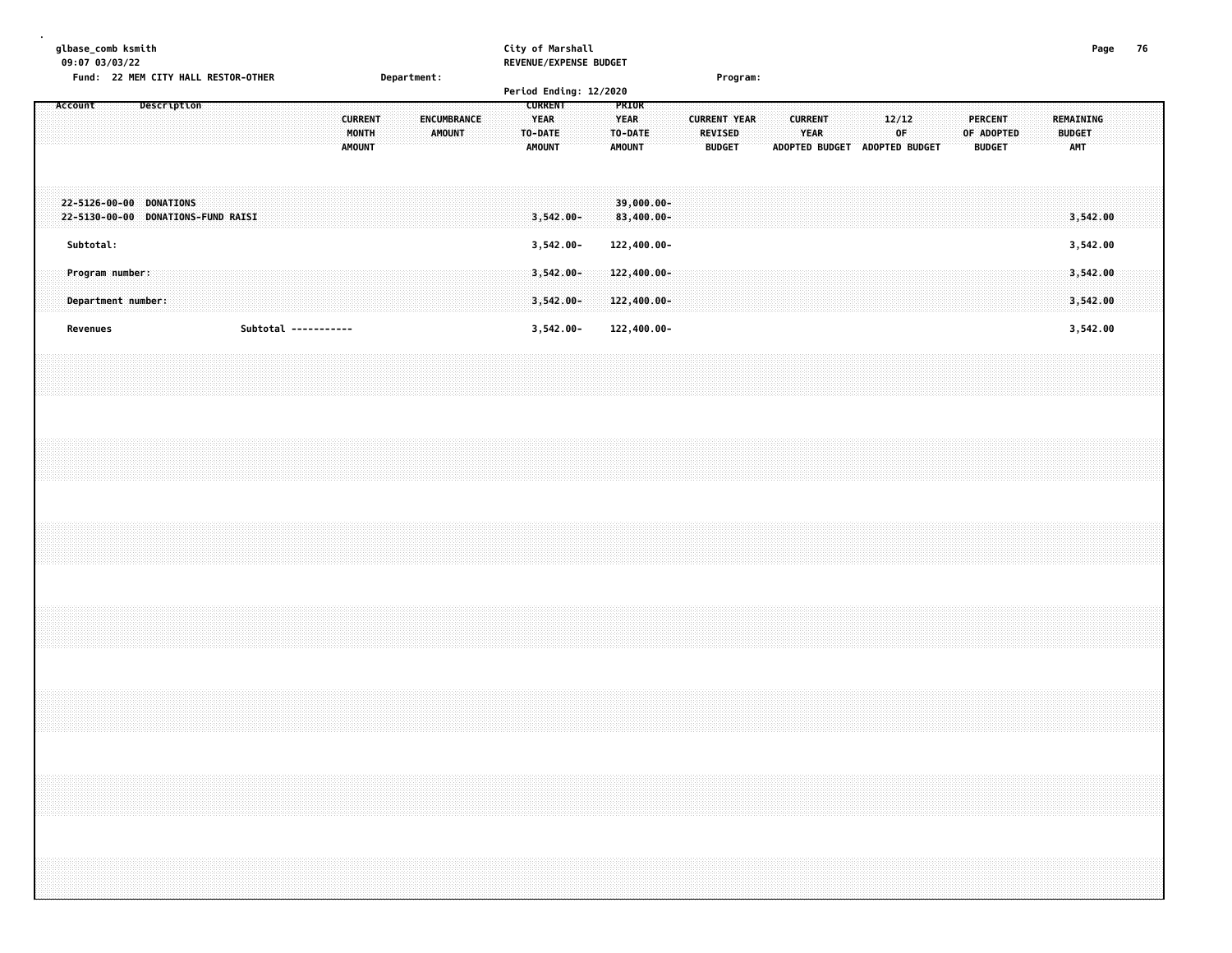| qlbase comb ksmith                  |             | City of Marshall       |          | Page | 77 |
|-------------------------------------|-------------|------------------------|----------|------|----|
| 09:07 03/03/22                      |             | REVENUE/EXPENSE BUDGET |          |      |    |
| Fund: 22 MEM CITY HALL RESTOR-OTHER | Department: |                        | Program: |      |    |
|                                     |             | Period Ending: 12/2020 |          |      |    |

| Account |                                               | Description |  |                               |  |                      | <b>CURRENT</b><br>MONTH<br><b>AMOUNT</b> |  | ENCUMBRANCE<br>AMOUNT |  | <b>CURRENT</b><br>YEAR<br>TO-DATE<br><b>AMOUNT</b> |  | <b>PRIOR</b><br><b>YEAR</b><br>TO-DATE:<br><b>AMOUNT</b> |  | <b>CURRENT YEAR</b> | <b>REVISED</b><br><b>BUDGET</b> |  | <b>CURRENT</b><br><b>YEAR</b> | ADOPTED BUDGET |  | 12/12<br>0F.<br>ADOPTED BUDGET |  | PERCENT<br>OF ADOPTED<br><b>BUDGET</b> |  | REMAINING<br><b>BUDGET</b><br><b>AMT</b> |  |  |
|---------|-----------------------------------------------|-------------|--|-------------------------------|--|----------------------|------------------------------------------|--|-----------------------|--|----------------------------------------------------|--|----------------------------------------------------------|--|---------------------|---------------------------------|--|-------------------------------|----------------|--|--------------------------------|--|----------------------------------------|--|------------------------------------------|--|--|
|         | 22-0520-00-00 INTERFUND TRANSFER<br>Subtotal: |             |  |                               |  |                      |                                          |  |                       |  | 3,542.00<br>3,542.00                               |  | 324,183.00<br>324,183.00                                 |  |                     |                                 |  |                               |                |  |                                |  |                                        |  | $3,542.00 -$<br>$3,542.00 -$             |  |  |
|         | Program number:                               |             |  |                               |  |                      |                                          |  |                       |  | 3,542.00                                           |  | 324,183.00                                               |  |                     |                                 |  |                               |                |  |                                |  |                                        |  | $3,542.00 -$                             |  |  |
|         | Department number:<br>Expenditures            |             |  |                               |  | Subtotal ----------- |                                          |  |                       |  | 3,542.00<br>3,542.00                               |  | 324, 183.00<br>324,183.00                                |  |                     |                                 |  |                               |                |  |                                |  |                                        |  | $3,542.00 -$<br>$3,542.00 -$             |  |  |
|         | Fund number:                                  |             |  | 22 MEM CITY HALL RESTOR-OTHER |  |                      |                                          |  |                       |  |                                                    |  | 201,783.00                                               |  |                     |                                 |  |                               |                |  |                                |  |                                        |  |                                          |  |  |
|         |                                               |             |  |                               |  |                      |                                          |  |                       |  |                                                    |  |                                                          |  |                     |                                 |  |                               |                |  |                                |  |                                        |  |                                          |  |  |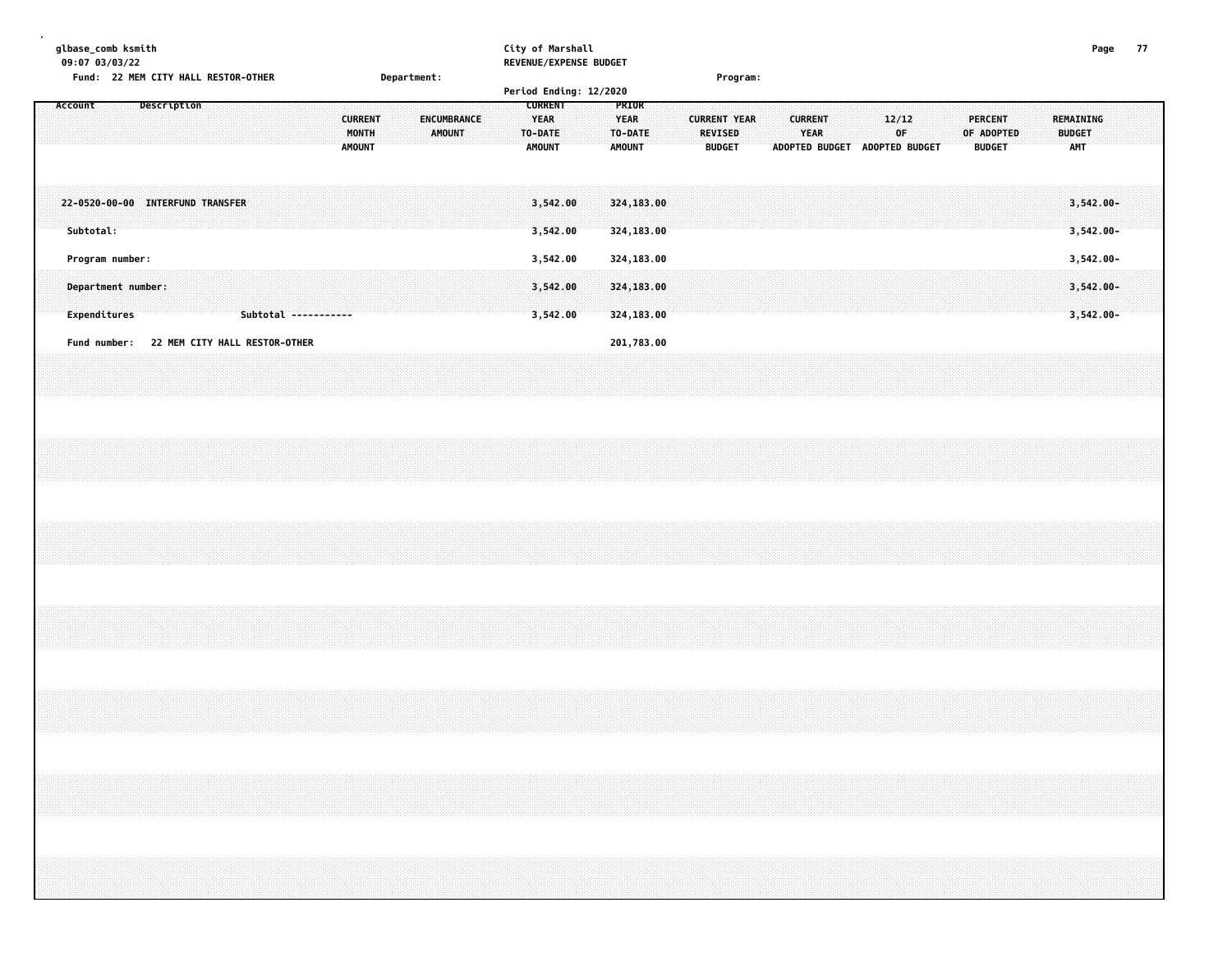|  |                 |                              | glbase_comb ksmith<br>09:07 03/03/22 |  |             | Fund: 26 A & L KARIEL LIBRARY FOUNDERS |  |  |                                                                                            |  |                                          |                                  | Department: |               |             |  |                                         | City of Marshall                    | REVENUE/EXPENSE BUDGET<br>A & L KARIEL LIBRARY FOUNDERS<br>Period Ending: 12/2020 |                                       |         |  |                     |                                 | Program: |                               |                        | A & L KARIEL LIBRARY FOUNDERS |       |    |  |            |                                 |  |                                                 | Page                    | 78 |  |
|--|-----------------|------------------------------|--------------------------------------|--|-------------|----------------------------------------|--|--|--------------------------------------------------------------------------------------------|--|------------------------------------------|----------------------------------|-------------|---------------|-------------|--|-----------------------------------------|-------------------------------------|-----------------------------------------------------------------------------------|---------------------------------------|---------|--|---------------------|---------------------------------|----------|-------------------------------|------------------------|-------------------------------|-------|----|--|------------|---------------------------------|--|-------------------------------------------------|-------------------------|----|--|
|  | Account         |                              |                                      |  | Description |                                        |  |  |                                                                                            |  | <b>CURRENT</b><br>MONTH<br><b>AMOUNT</b> |                                  |             | <b>AMOUNT</b> | ENCUMBRANCE |  | <b>YEAR</b><br>TO-DATE<br><b>AMOUNT</b> | <b>CURRENT</b>                      |                                                                                   | PRIOR<br><b>YEAR</b><br><b>AMOUNT</b> | TO-DATE |  | <b>CURRENT YEAR</b> | <b>REVISED</b><br><b>BUDGET</b> |          | ADOPTED BUDGET ADOPTED BUDGET | <b>CURRENT</b><br>YEAR |                               | 12/12 | 0F |  | OF ADOPTED | <b>PERCENT</b><br><b>BUDGET</b> |  | <b>REMAINING</b><br><b>BUDGET</b><br><b>AMT</b> |                         |    |  |
|  | Subtotal:       |                              |                                      |  |             | 26-5126-00-00 DONATIONS A&L KARIEL     |  |  |                                                                                            |  |                                          | $50.00 -$<br>$50.00 -$           |             |               |             |  |                                         | $50.00 -$<br>$50.00 -$              |                                                                                   |                                       |         |  |                     |                                 |          |                               |                        |                               |       |    |  |            |                                 |  |                                                 | 50.00<br>50.00          |    |  |
|  | <b>Revenues</b> |                              | Program number:                      |  |             |                                        |  |  | A & L KARIEL LIBRARY FOU<br>Department number: A & L KARIEL LIBRARY FOUN<br>Subtotal ----- |  |                                          | 50.00-<br>$50.00 -$<br>$50.00 -$ |             |               |             |  |                                         | $50.00 -$<br>$50.00 -$<br>$50.00 -$ |                                                                                   |                                       |         |  |                     |                                 |          |                               |                        |                               |       |    |  |            |                                 |  |                                                 | 50.00<br>50.00<br>50.00 |    |  |
|  |                 |                              |                                      |  |             |                                        |  |  | Fund number: 26 A & L KARIEL LIBRARY FOUNDE                                                |  |                                          | $50.00 -$                        |             |               |             |  |                                         | $50.00 -$                           |                                                                                   |                                       |         |  |                     |                                 |          |                               |                        |                               |       |    |  |            |                                 |  |                                                 | 50.00                   |    |  |
|  |                 |                              |                                      |  |             |                                        |  |  |                                                                                            |  |                                          |                                  |             |               |             |  |                                         |                                     |                                                                                   |                                       |         |  |                     |                                 |          |                               |                        |                               |       |    |  |            |                                 |  |                                                 |                         |    |  |
|  |                 |                              |                                      |  |             |                                        |  |  |                                                                                            |  |                                          |                                  |             |               |             |  |                                         |                                     |                                                                                   |                                       |         |  |                     |                                 |          |                               |                        |                               |       |    |  |            |                                 |  |                                                 |                         |    |  |
|  |                 |                              |                                      |  |             |                                        |  |  |                                                                                            |  |                                          |                                  |             |               |             |  |                                         |                                     |                                                                                   |                                       |         |  |                     |                                 |          |                               |                        |                               |       |    |  |            |                                 |  |                                                 |                         |    |  |
|  |                 |                              |                                      |  |             |                                        |  |  |                                                                                            |  |                                          |                                  |             |               |             |  |                                         |                                     |                                                                                   |                                       |         |  |                     |                                 |          |                               |                        |                               |       |    |  |            |                                 |  |                                                 |                         |    |  |
|  |                 | ,,,,,,,,,,,,,,,,,,,,,,,,,,,, |                                      |  |             |                                        |  |  |                                                                                            |  |                                          |                                  |             |               |             |  |                                         |                                     |                                                                                   |                                       |         |  |                     |                                 |          |                               |                        |                               |       |    |  |            |                                 |  |                                                 |                         |    |  |
|  |                 |                              |                                      |  |             |                                        |  |  |                                                                                            |  |                                          |                                  |             |               |             |  |                                         |                                     |                                                                                   |                                       |         |  |                     |                                 |          |                               |                        |                               |       |    |  |            |                                 |  |                                                 |                         |    |  |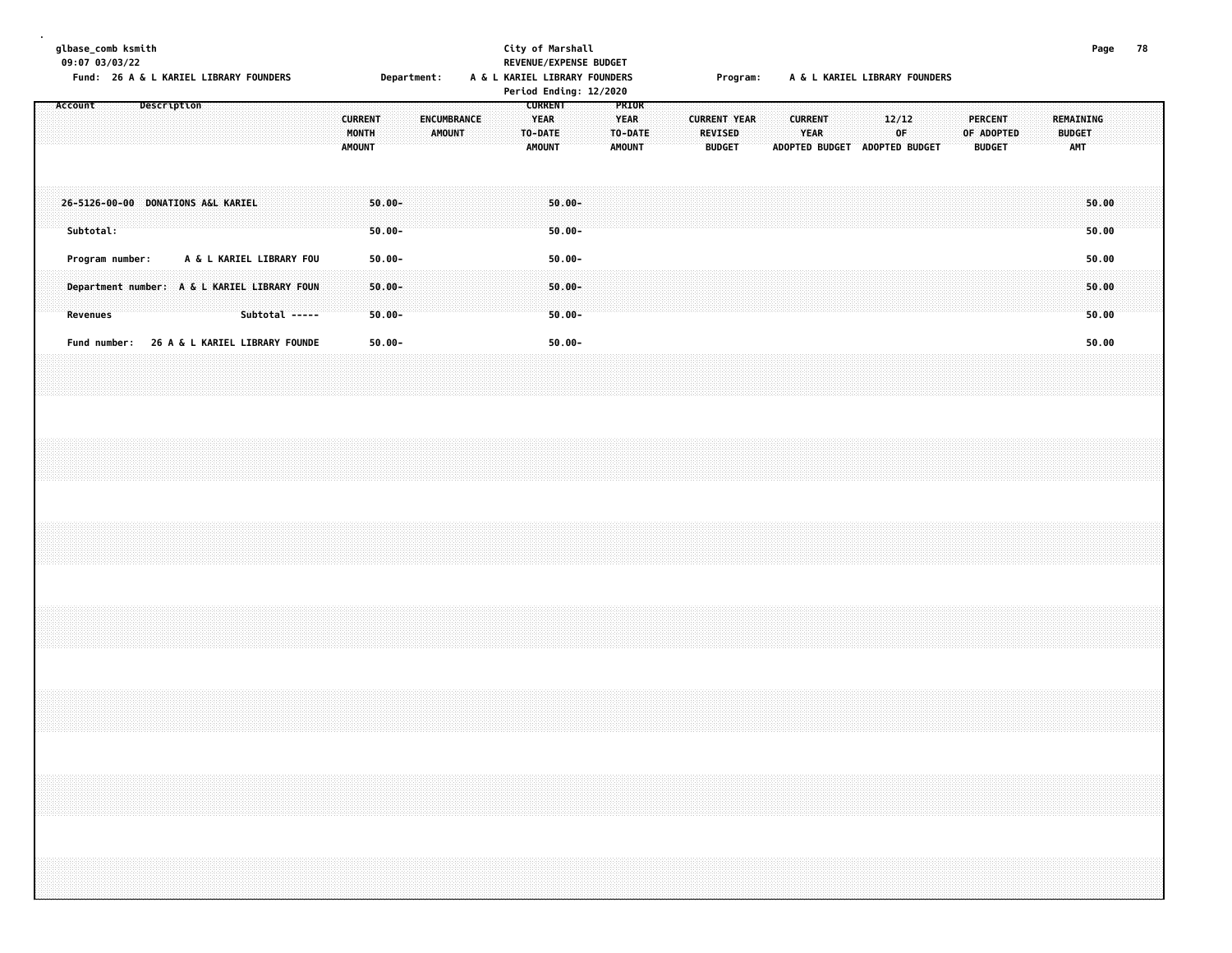| qlbase comb ksmith                  |             | City of Marshall<br>Page      |  |
|-------------------------------------|-------------|-------------------------------|--|
| 09:07 03/03/22                      |             | <b>REVENUE/EXPENSE BUDGET</b> |  |
| Fund: 27 2001 C/O DEBT SERVICE FUND | Department: | <b>Program:</b>               |  |
|                                     |             | ____                          |  |

|                                            |  |             |                               |                |  |                                          |                   |        |             |  |                                                    |                        | <b>Period Ending: 12/2020</b> |               |                          |  |                                                        |  |                                                        |  |                                |  |                                        |  |                                          |                |  |
|--------------------------------------------|--|-------------|-------------------------------|----------------|--|------------------------------------------|-------------------|--------|-------------|--|----------------------------------------------------|------------------------|-------------------------------|---------------|--------------------------|--|--------------------------------------------------------|--|--------------------------------------------------------|--|--------------------------------|--|----------------------------------------|--|------------------------------------------|----------------|--|
| Account                                    |  | Description |                               |                |  | <b>CURRENT</b><br>MONTH<br><b>AMOUNT</b> |                   | AMOUNT | ENCUMBRANCE |  | <b>CURRENT</b><br>YEAR<br>TO-DATE<br><b>AMOUNT</b> |                        |                               | <b>AMOUNT</b> | PRIOR<br>YEAR<br>TO-DATE |  | <b>CURRENT YEAR</b><br><b>REVISED</b><br><b>BUDGET</b> |  | <b>CURRENT</b><br><b>YEAR</b><br><b>ADOPTED BUDGET</b> |  | 12/12<br>∶OF<br>ADOPTED BUDGET |  | PERCENT<br>OF ADOPTED<br><b>BUDGET</b> |  | REMAINING<br><b>BUDGET</b><br><b>AMT</b> |                |  |
| 27-5100-00-00 INTEREST EARNED<br>Subtotal: |  |             |                               |                |  |                                          | $.47 -$<br>$.47-$ |        |             |  |                                                    | $34.89 -$<br>$34.89 -$ |                               |               | $172.85 -$<br>172.85-    |  |                                                        |  |                                                        |  |                                |  |                                        |  |                                          | 34.89<br>34.89 |  |
| Program number:                            |  |             |                               |                |  |                                          | $.47-$            |        |             |  |                                                    | 34.89-                 |                               |               | 172.85-                  |  |                                                        |  |                                                        |  |                                |  |                                        |  |                                          | 34.89          |  |
| Department number:<br>Revenues             |  |             |                               | Subtotal ----- |  |                                          | $.47-$<br>$.47 -$ |        |             |  |                                                    | $34.89 -$<br>$34.89 -$ |                               |               | $172.85 -$<br>$172.85 -$ |  |                                                        |  |                                                        |  |                                |  |                                        |  |                                          | 34.89<br>34.89 |  |
| Fund number:                               |  |             | 27 2001 C/O DEBT SERVICE FUND |                |  |                                          | $.47-$            |        |             |  |                                                    | 34.89-                 |                               |               | 172.85-                  |  |                                                        |  |                                                        |  |                                |  |                                        |  |                                          | 34.89          |  |
|                                            |  |             |                               |                |  |                                          |                   |        |             |  |                                                    |                        |                               |               |                          |  |                                                        |  |                                                        |  |                                |  |                                        |  |                                          |                |  |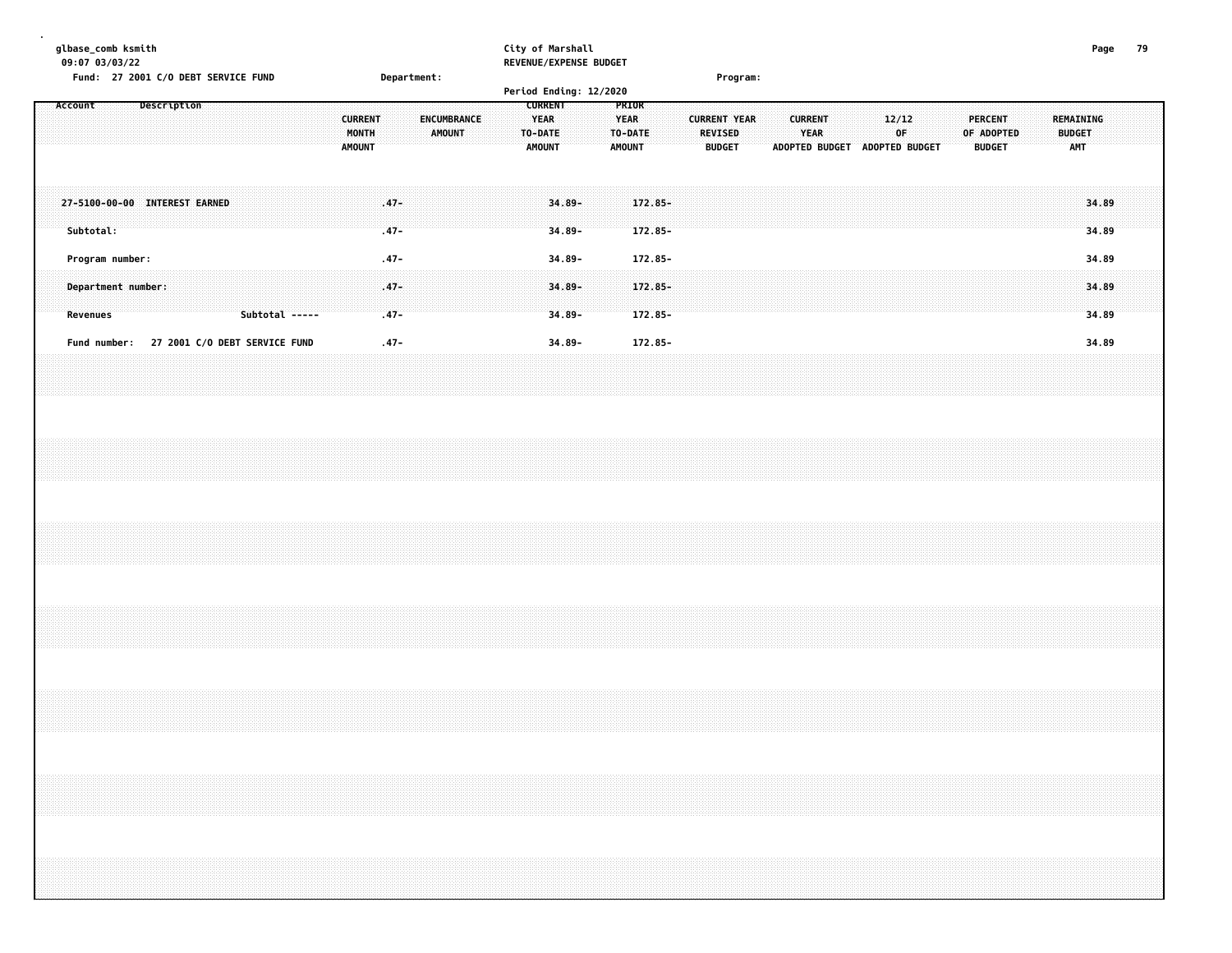| glbase_comb ksmith<br>09:07 03/03/22<br>Fund: 30 LIBRARY ENDOWMENT FUND | Department:                                                              | City of Marshall<br>REVENUE/EXPENSE BUDGET                                                                                        | Program:                                                                                                                         | Page<br>80                                                                                |
|-------------------------------------------------------------------------|--------------------------------------------------------------------------|-----------------------------------------------------------------------------------------------------------------------------------|----------------------------------------------------------------------------------------------------------------------------------|-------------------------------------------------------------------------------------------|
| Account<br>Description                                                  | <b>CURRENT</b><br><b>ENCUMBRANCE</b><br>MONTH<br>AMOUNT<br><b>AMOUNT</b> | Period Ending: 12/2020<br><b>CURRENT</b><br>PRIOR<br><b>YEAR</b><br><b>YEAR</b><br>TO-DATE<br>TO-DATE:<br><b>AMOUNT</b><br>AMOUNT | <b>CURRENT YEAR</b><br><b>CURRENT</b><br>12/12<br>0F<br><b>YEAR</b><br>REVISED<br><b>BUDGET</b><br>ADOPTED BUDGET ADOPTED BUDGET | <b>PERCENT</b><br>REMAINING<br>OF ADOPTED<br><b>BUDGET</b><br><b>BUDGET</b><br><b>AMT</b> |
| 30-5100-00-00 INTEREST EARNED<br>Subtotal:                              | 137.77<br>137.77                                                         | $647.82 -$<br>2,160.93-<br>647.82-<br>$2,160.93 -$                                                                                |                                                                                                                                  | 647.82<br>647.82                                                                          |
| Program number:<br>Department number:<br>Subtotal -----<br>Revenues     | 137.77<br>137.77<br>137.77                                               | 647.82-<br>2,160.93-<br>$647.82 -$<br>2,160.93-<br>647.82-<br>$2,160.93 -$                                                        |                                                                                                                                  | 647.82<br>647.82<br>647.82                                                                |
| 30 LIBRARY ENDOWMENT FUND<br>Fund number:                               | 137.77                                                                   | 2,160.93-<br>647.82-                                                                                                              |                                                                                                                                  | 647.82                                                                                    |
|                                                                         |                                                                          |                                                                                                                                   |                                                                                                                                  |                                                                                           |
|                                                                         |                                                                          |                                                                                                                                   |                                                                                                                                  |                                                                                           |
|                                                                         |                                                                          |                                                                                                                                   |                                                                                                                                  |                                                                                           |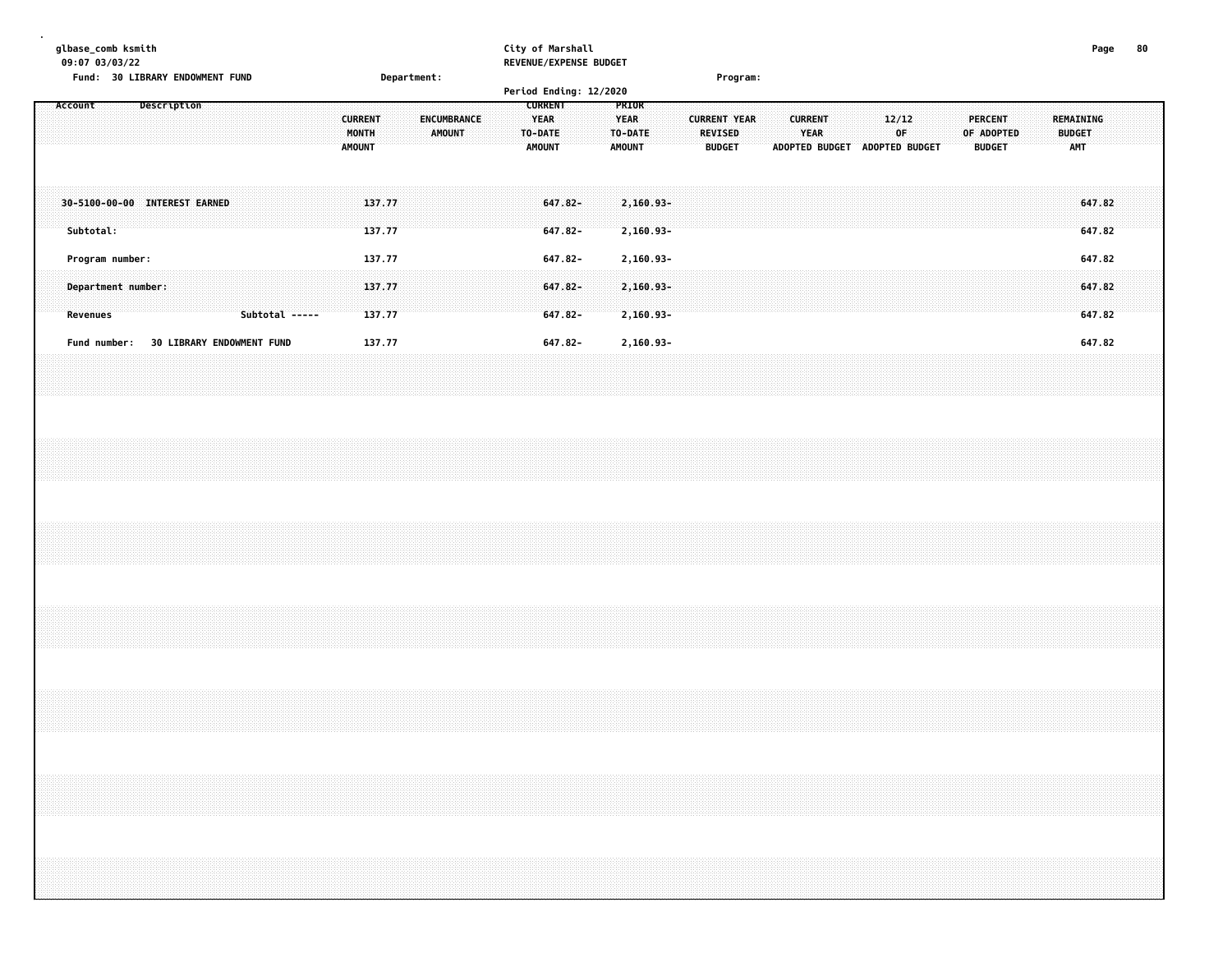| 09:07 03/03/22 | glbase_comb ksmith |                               |                             | City of Marshall<br>REVENUE/EXPENSE BUDGET  |                                                                                                                                                                                                                                                             | 81<br>rage      |
|----------------|--------------------|-------------------------------|-----------------------------|---------------------------------------------|-------------------------------------------------------------------------------------------------------------------------------------------------------------------------------------------------------------------------------------------------------------|-----------------|
|                |                    | Fund: 31 LIBRARY - UNITED WAY | Department:                 |                                             | Program:                                                                                                                                                                                                                                                    |                 |
|                |                    |                               |                             | Period Ending: 12/2020                      |                                                                                                                                                                                                                                                             |                 |
|                |                    |                               |                             | <b>CURRENT AND LOCAL CONTRACT OF STREET</b> |                                                                                                                                                                                                                                                             |                 |
|                |                    |                               |                             |                                             |                                                                                                                                                                                                                                                             |                 |
|                |                    |                               |                             | .                                           |                                                                                                                                                                                                                                                             |                 |
|                |                    |                               |                             |                                             |                                                                                                                                                                                                                                                             |                 |
|                |                    |                               | <b>MONTH</b><br>AMOUNT<br>. |                                             | <b>VFAR</b><br>and the second state of the second state of the second state of the second state of the second state of the second state of the second state of the second state of the second state of the second state of the second state o<br>OF ADOPTED |                 |
|                |                    |                               |                             |                                             |                                                                                                                                                                                                                                                             |                 |
|                |                    |                               | <b>AMOUNT</b>               | <b>AMOUNT</b><br><b>AMOUNT</b><br>.         | <b>ADOPTED BUDGET</b><br>ADOPTED BUDGET<br><b>BUDGET</b><br><b>BUDGET</b>                                                                                                                                                                                   | <b>AMT</b><br>. |

| UNITED WAY DONATIONS<br>31-5140-00-00<br>Subtotal:<br>Program number: | $166.67-$<br>$166.67 -$<br>$166.67 -$ | 1,907.59-<br>1,993.80-<br>$1,907.59 -$<br>$1,993.80 -$<br>1,907.59- | 1,993.80<br>1,993.80 |
|-----------------------------------------------------------------------|---------------------------------------|---------------------------------------------------------------------|----------------------|
| Department number:<br>Revenue                                         | $166.67 -$<br>166.67-                 | 1,907.59-<br>L.993.80-<br>$1,907.59 -$<br>1.993.80-                 | L.993.80             |
|                                                                       |                                       |                                                                     |                      |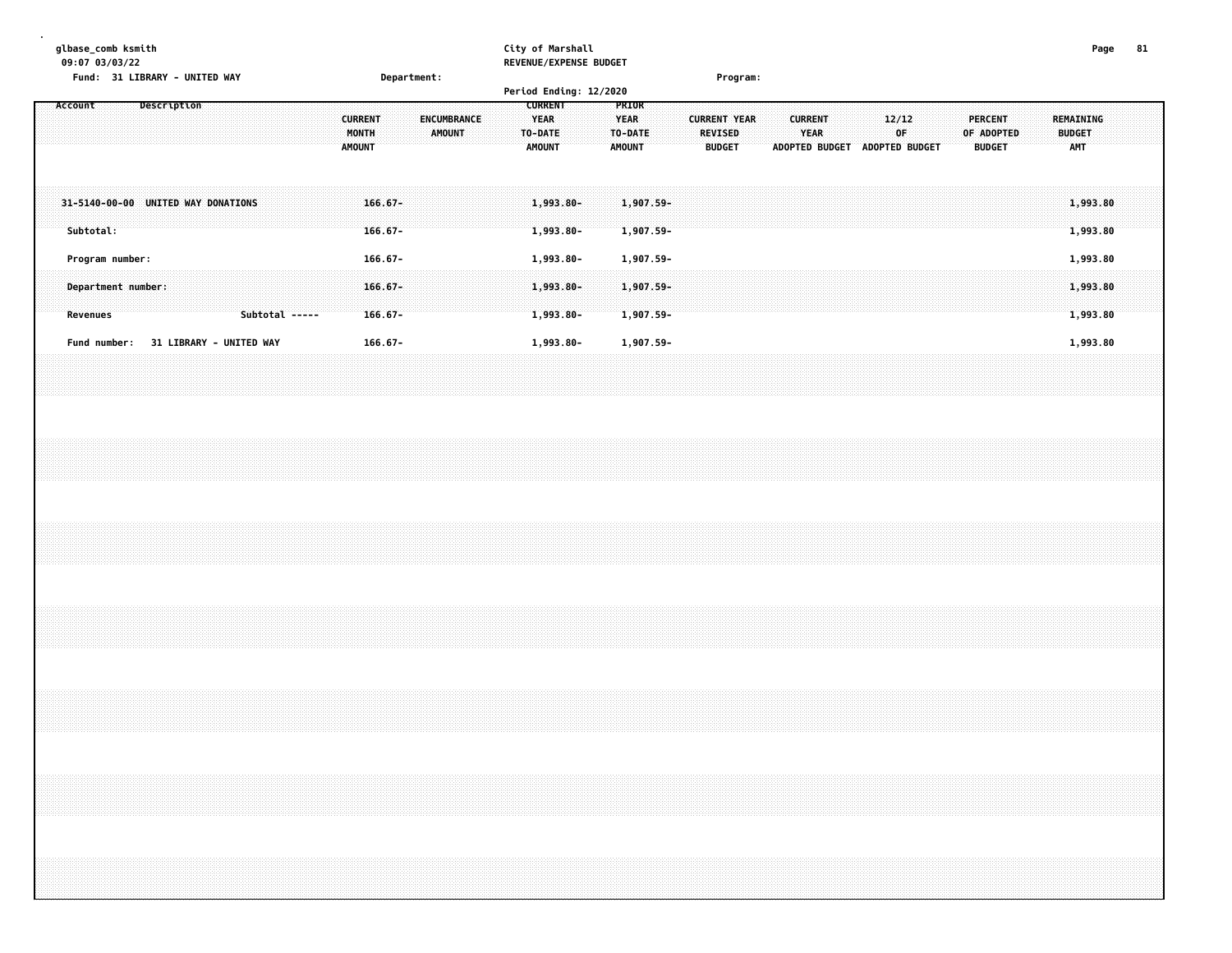| glbase_comb ksmith<br>09:07 03/03/22   |                    | City of Marshall<br>Page<br><b>REVENUE/EXPENSE BUDGET</b>                                                  | 82 |
|----------------------------------------|--------------------|------------------------------------------------------------------------------------------------------------|----|
| Fund: 33 LIBRARY - JOE HIRSCH MEMORIAL | <b>Department:</b> | <b>Program:</b>                                                                                            |    |
|                                        |                    | <b>Period Ending: 12/2020</b>                                                                              |    |
| Account                                | <b>CURRENT</b>     | PRIOR<br><b>CURRENT</b><br><b>CURRENT</b><br>12/12<br><b>CURRENT YEAR</b><br>YEAR<br><b>YEAR</b><br>.<br>. |    |

|                                             | <b>Revenues</b>        |                 | Subtotal:              |                                 |
|---------------------------------------------|------------------------|-----------------|------------------------|---------------------------------|
|                                             |                        | Program number: |                        |                                 |
|                                             | Department number:     |                 |                        |                                 |
| Fund number: 33 LIBRARY - JOE HIRSCH MEMORI |                        |                 | 33-5100-00-00 INTEREST |                                 |
|                                             |                        |                 |                        |                                 |
|                                             |                        |                 |                        |                                 |
|                                             | ----- Subtotal         |                 |                        |                                 |
|                                             |                        |                 |                        |                                 |
|                                             |                        |                 |                        |                                 |
|                                             |                        |                 |                        |                                 |
|                                             |                        |                 |                        | MONTH<br><b>AMOUNT</b>          |
|                                             |                        |                 |                        |                                 |
| $.35 -$                                     | . 35 –<br>. 35 –       | . 35 -          | . 35 -<br>$.35 -$      |                                 |
|                                             |                        |                 |                        |                                 |
|                                             |                        |                 |                        | AMOUNT                          |
|                                             |                        |                 |                        |                                 |
|                                             |                        |                 |                        |                                 |
|                                             |                        |                 |                        |                                 |
|                                             |                        |                 |                        | <b>TO-DATE</b><br><b>AMOUNT</b> |
| $22.63 -$                                   | $22.63 -$<br>$22.63 -$ | $22.63 -$       | $22.63 -$<br>$22.63 -$ |                                 |
|                                             |                        |                 |                        |                                 |
|                                             |                        |                 | anananan               | AMOUNT                          |
|                                             |                        |                 |                        | TO-DATE                         |
| 98.58-                                      | $98.58 -$<br>$98.58 -$ | 98.58-          | $98.58 -$<br>$98.58 -$ |                                 |
|                                             |                        |                 |                        |                                 |
|                                             |                        |                 |                        |                                 |
|                                             |                        |                 |                        | <b>REVISED</b><br><b>BUDGET</b> |
|                                             |                        |                 |                        |                                 |
|                                             |                        |                 |                        |                                 |
|                                             |                        |                 |                        | <b>YEAR</b>                     |
|                                             |                        |                 |                        | ADOPTED BUDGET                  |
|                                             |                        |                 |                        |                                 |
|                                             |                        |                 |                        |                                 |
|                                             |                        |                 |                        | 0F.<br>ADOPTED BUDGET           |
|                                             |                        |                 |                        |                                 |
|                                             |                        |                 |                        |                                 |
|                                             |                        |                 |                        |                                 |
|                                             |                        |                 |                        | OF ADOPTED<br><b>BUDGET</b>     |
|                                             |                        |                 |                        |                                 |
|                                             |                        |                 |                        |                                 |
|                                             |                        |                 |                        |                                 |
|                                             |                        |                 |                        | <b>BUDGET</b><br><b>AMT</b>     |
| 22.63                                       | 22.63<br>22.63         | 22.63           | 22.63<br>22.63         |                                 |
|                                             |                        |                 |                        |                                 |
|                                             |                        |                 |                        |                                 |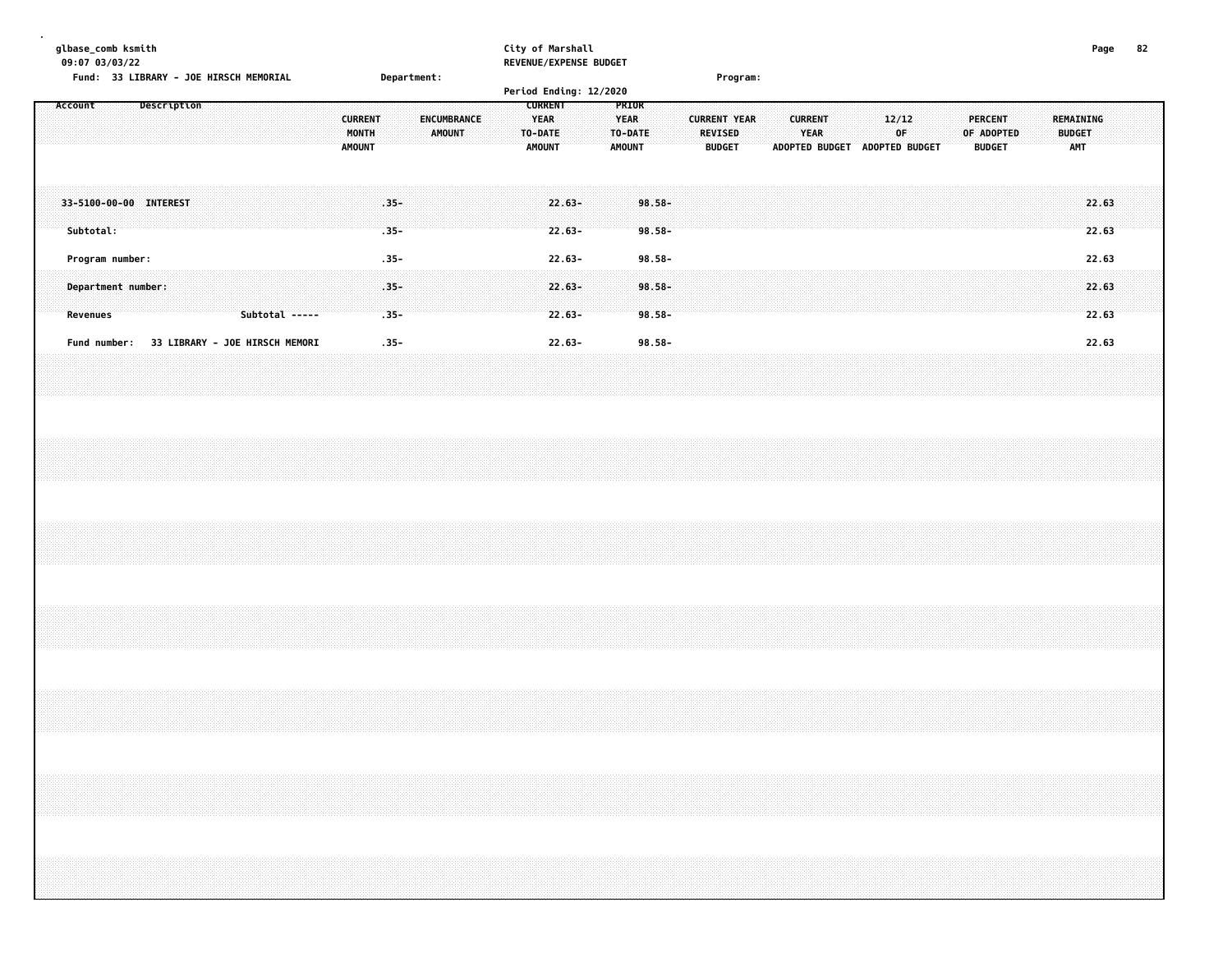| glbase_comb ksmith<br>09:07 03/03/22<br>Fund: 35 SALES TAX COLLECTED<br>Account<br>Description |                 |  |                                                                                                                                                                      |  |  |                |  |  |  |                                          |  | Department: |               |  |  | <b>CURRENT</b>                   |                            | City of Marshall | REVENUE/EXPENSE BUDGET<br>Period Ending: 12/2020 | PRIOR                                   |  |  |                                                        | Program: |  |                               |  |                               | 12/12 |  |  |                                               |  |               |     | Page<br>REMAINING        |  | 83 |  |
|------------------------------------------------------------------------------------------------|-----------------|--|----------------------------------------------------------------------------------------------------------------------------------------------------------------------|--|--|----------------|--|--|--|------------------------------------------|--|-------------|---------------|--|--|----------------------------------|----------------------------|------------------|--------------------------------------------------|-----------------------------------------|--|--|--------------------------------------------------------|----------|--|-------------------------------|--|-------------------------------|-------|--|--|-----------------------------------------------|--|---------------|-----|--------------------------|--|----|--|
|                                                                                                |                 |  |                                                                                                                                                                      |  |  |                |  |  |  | <b>CURRENT</b><br>MONTH<br><b>AMOUNT</b> |  | ENCUMBRANCE | <b>AMOUNT</b> |  |  | <b>YEAR</b><br>TO-DATE<br>AMOUNT |                            |                  |                                                  | <b>YEAR</b><br>TO-DATE<br><b>AMOUNT</b> |  |  | <b>CURRENT YEAR</b><br><b>REVISED</b><br><b>BUDGET</b> |          |  | <b>CURRENT</b><br><b>YEAR</b> |  | ADOPTED BUDGET ADOPTED BUDGET | 0F    |  |  | <b>PERCENT</b><br>OF ADOPTED<br><b>BUDGET</b> |  | <b>BUDGET</b> | AMT |                          |  |    |  |
| 35-4013-00-00 SALES TAX COLLECTED<br>Subtotal:                                                 |                 |  |                                                                                                                                                                      |  |  |                |  |  |  | 17,933.19-<br>17,933.19-                 |  |             |               |  |  |                                  | 240,769.59-<br>240,769.59- |                  |                                                  | 231,931.02-<br>231,931.02-              |  |  |                                                        |          |  |                               |  |                               |       |  |  |                                               |  |               |     | 240,769.59<br>240,769.59 |  |    |  |
| Program number:                                                                                |                 |  |                                                                                                                                                                      |  |  |                |  |  |  | 17,933.19-                               |  |             |               |  |  |                                  | 240,769.59-                |                  |                                                  | 231,931.02-                             |  |  |                                                        |          |  |                               |  |                               |       |  |  |                                               |  |               |     | 240,769.59               |  |    |  |
|                                                                                                | <b>Revenues</b> |  | Department number:                                                                                                                                                   |  |  | Subtotal ----- |  |  |  | 17,933.19-<br>17,933.19-                 |  |             |               |  |  |                                  | 240,769.59-<br>240,769.59- |                  |                                                  | 231,931.02-<br>231,931.02-              |  |  |                                                        |          |  |                               |  |                               |       |  |  |                                               |  |               |     | 240,769.59<br>240,769.59 |  |    |  |
|                                                                                                |                 |  |                                                                                                                                                                      |  |  |                |  |  |  |                                          |  |             |               |  |  |                                  |                            |                  |                                                  |                                         |  |  |                                                        |          |  |                               |  |                               |       |  |  |                                               |  |               |     |                          |  |    |  |
|                                                                                                |                 |  |                                                                                                                                                                      |  |  |                |  |  |  |                                          |  |             |               |  |  |                                  |                            |                  |                                                  |                                         |  |  |                                                        |          |  |                               |  |                               |       |  |  |                                               |  |               |     |                          |  |    |  |
|                                                                                                |                 |  |                                                                                                                                                                      |  |  |                |  |  |  |                                          |  |             |               |  |  |                                  |                            |                  |                                                  |                                         |  |  |                                                        |          |  |                               |  |                               |       |  |  |                                               |  |               |     |                          |  |    |  |
|                                                                                                |                 |  |                                                                                                                                                                      |  |  |                |  |  |  |                                          |  |             |               |  |  |                                  |                            |                  |                                                  |                                         |  |  |                                                        |          |  |                               |  |                               |       |  |  |                                               |  |               |     |                          |  |    |  |
|                                                                                                |                 |  |                                                                                                                                                                      |  |  |                |  |  |  |                                          |  |             |               |  |  |                                  |                            |                  |                                                  |                                         |  |  |                                                        |          |  |                               |  |                               |       |  |  |                                               |  |               |     |                          |  |    |  |
|                                                                                                |                 |  | ,我们就会在这里,我们就会在这里的时候,我们就会在这里,我们就会在这里,我们就会在这里,我们就会在这里,我们就会在这里,我们就会在这里,我们就会在这里,我们就会<br>第25章 我们的时候,我们就会在这里,我们就会在这里,我们就会在这里,我们就会在这里,我们就会在这里,我们就会在这里,我们就会在这里,我们就会在这里,我们就会在 |  |  |                |  |  |  |                                          |  |             |               |  |  |                                  |                            |                  |                                                  |                                         |  |  |                                                        |          |  |                               |  |                               |       |  |  |                                               |  |               |     |                          |  |    |  |
|                                                                                                |                 |  |                                                                                                                                                                      |  |  |                |  |  |  |                                          |  |             |               |  |  |                                  |                            |                  |                                                  |                                         |  |  |                                                        |          |  |                               |  |                               |       |  |  |                                               |  |               |     |                          |  |    |  |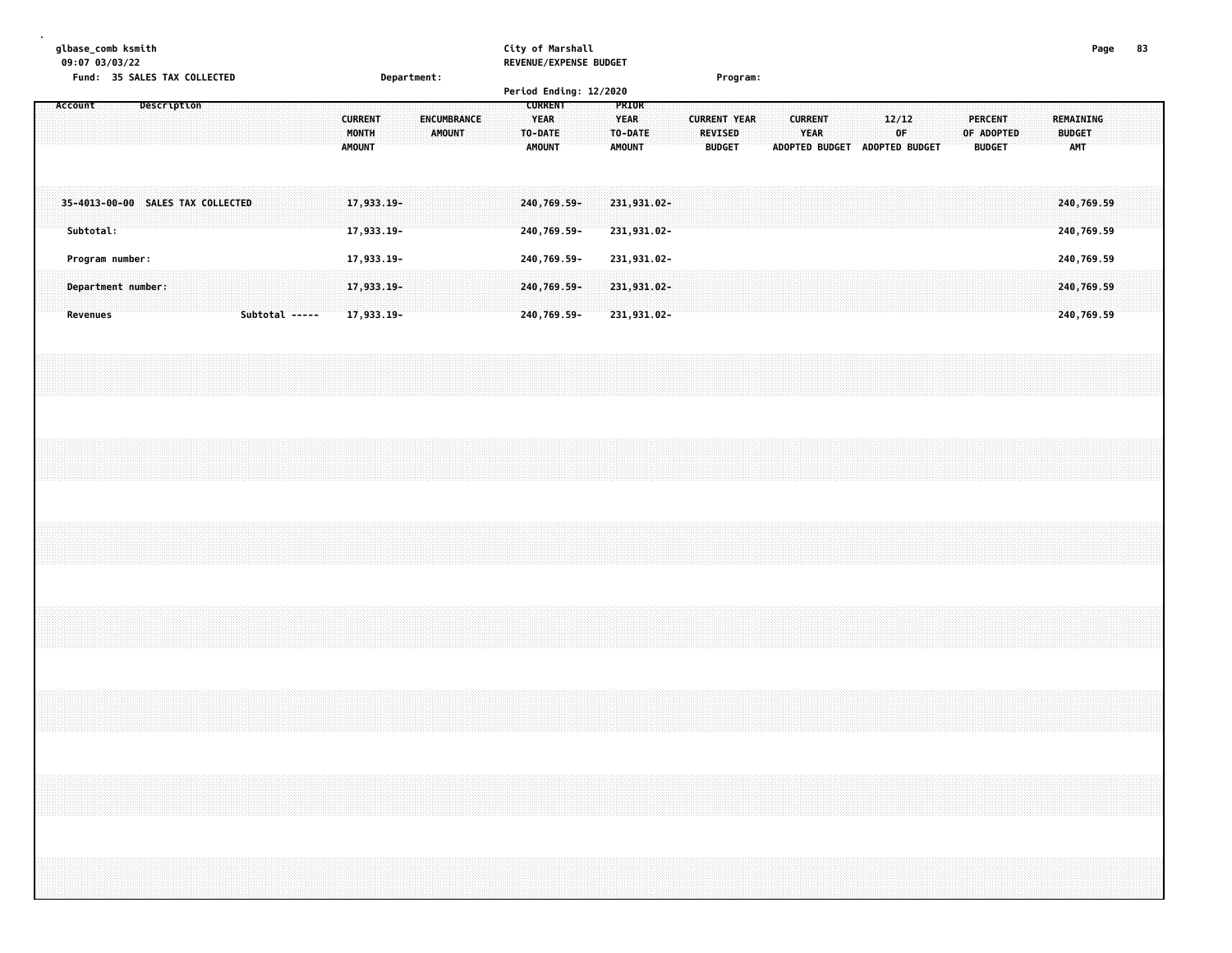| glbase_comb ksmith |           | 09:07 03/03/22 | Fund: 35 SALES TAX COLLECTED       |             |  |                        |  |  |                                          |                        | Department: |                                     |  |  | City of Marshall                                          |  | REVENUE/EXPENSE BUDGET<br>Period Ending: 12/2020 |                                                  |                            |  |                                 | Program:            |  |                |      |  |                                        |    |  |                                               |  |                                                                                                                                                                                                                                     | Page | 84 |
|--------------------|-----------|----------------|------------------------------------|-------------|--|------------------------|--|--|------------------------------------------|------------------------|-------------|-------------------------------------|--|--|-----------------------------------------------------------|--|--------------------------------------------------|--------------------------------------------------|----------------------------|--|---------------------------------|---------------------|--|----------------|------|--|----------------------------------------|----|--|-----------------------------------------------|--|-------------------------------------------------------------------------------------------------------------------------------------------------------------------------------------------------------------------------------------|------|----|
| Account            |           |                |                                    | Description |  |                        |  |  | <b>CURRENT</b><br>MONTH<br><b>AMOUNT</b> |                        |             | <b>ENCUMBRANCE</b><br><b>AMOUNT</b> |  |  | <b>CURRENT</b><br><b>YEAR</b><br>TO-DATE<br><b>AMOUNT</b> |  |                                                  | PRIOR<br><b>YEAR</b><br>TO-DATE<br><b>AMOUNT</b> |                            |  | <b>REVISED</b><br><b>BUDGET</b> | <b>CURRENT YEAR</b> |  | <b>CURRENT</b> | YEAR |  | 12/12<br>ADOPTED BUDGET ADOPTED BUDGET | OF |  | <b>PERCENT</b><br>OF ADOPTED<br><b>BUDGET</b> |  | REMAINING<br><b>BUDGET</b><br><b>AMT</b>                                                                                                                                                                                            |      |    |
|                    | Subtotal: |                | 35-0349-00-00 SALES TAX - TO STATE |             |  |                        |  |  |                                          | 18,506.83<br>18,506.83 |             |                                     |  |  | 249,386.36<br>249,386.36                                  |  |                                                  |                                                  | 224, 250.72<br>224, 250.72 |  |                                 |                     |  |                |      |  |                                        |    |  |                                               |  | 249,386.36-<br>249, 386. 36-                                                                                                                                                                                                        |      |    |
|                    |           |                | Program number:                    |             |  |                        |  |  |                                          | 18,506.83              |             |                                     |  |  | 249,386.36                                                |  |                                                  |                                                  | 224,250.72                 |  |                                 |                     |  |                |      |  |                                        |    |  |                                               |  | 249,386.36-                                                                                                                                                                                                                         |      |    |
|                    |           | Expenditures   | Department number:                 |             |  | Subtotal -----         |  |  |                                          | 18,506.83<br>18,506.83 |             |                                     |  |  | 249,386.36<br>249,386.36                                  |  |                                                  |                                                  | 224,250.72<br>224, 250. 72 |  |                                 |                     |  |                |      |  |                                        |    |  |                                               |  | 249,386.36-<br>249,386.36-                                                                                                                                                                                                          |      |    |
|                    |           |                | Fund number:                       |             |  | 35 SALES TAX COLLECTED |  |  |                                          | 573.64                 |             |                                     |  |  | 8,616.77                                                  |  |                                                  |                                                  | 7,680.30-                  |  |                                 |                     |  |                |      |  |                                        |    |  |                                               |  | $8,616.77-$                                                                                                                                                                                                                         |      |    |
|                    |           |                |                                    |             |  |                        |  |  |                                          |                        |             |                                     |  |  |                                                           |  |                                                  |                                                  |                            |  |                                 |                     |  |                |      |  |                                        |    |  |                                               |  |                                                                                                                                                                                                                                     |      |    |
|                    |           |                |                                    |             |  |                        |  |  |                                          |                        |             |                                     |  |  |                                                           |  |                                                  |                                                  |                            |  |                                 |                     |  |                |      |  |                                        |    |  |                                               |  |                                                                                                                                                                                                                                     |      |    |
|                    |           |                |                                    |             |  |                        |  |  |                                          |                        |             |                                     |  |  |                                                           |  |                                                  |                                                  |                            |  |                                 |                     |  |                |      |  |                                        |    |  |                                               |  |                                                                                                                                                                                                                                     |      |    |
|                    |           |                |                                    |             |  |                        |  |  |                                          |                        |             |                                     |  |  |                                                           |  |                                                  |                                                  |                            |  |                                 |                     |  |                |      |  |                                        |    |  |                                               |  |                                                                                                                                                                                                                                     |      |    |
|                    |           |                |                                    |             |  |                        |  |  |                                          |                        |             |                                     |  |  |                                                           |  |                                                  |                                                  |                            |  |                                 |                     |  |                |      |  |                                        |    |  |                                               |  |                                                                                                                                                                                                                                     |      |    |
|                    |           |                |                                    |             |  |                        |  |  |                                          |                        |             |                                     |  |  |                                                           |  |                                                  |                                                  |                            |  |                                 |                     |  |                |      |  |                                        |    |  |                                               |  | ,我们就会在这里,我们就会在这里的时候,我们就会在这里,我们就会在这里,我们就会在这里,我们就会在这里,我们就会在这里,我们就会在这里,我们就会在这里,我们就会<br>第25章 我们的时候,我们就会在这里,我们就会在这里,我们就会在这里,我们就会在这里,我们就会在这里,我们就会在这里,我们就会在这里,我们就会在这里,我们就会在                                                                |      |    |
|                    |           |                |                                    |             |  |                        |  |  |                                          |                        |             |                                     |  |  |                                                           |  |                                                  |                                                  |                            |  |                                 |                     |  |                |      |  |                                        |    |  |                                               |  | <b>1990年10月19日 - 1990年10月19日 - 1990年10月19日 - 1990年10月19日 - 1990年10月19日 - 1990年10月19日 - 1990年10月19日 - 1990年10月19日 - 1990年10月19日 - 1990年10月19日 - 1990年10月19日 - 1990年10月19日 - 1990年10月19日 - 1990年10月19日 - 1990年10月19日 - 1990年10月19</b> |      |    |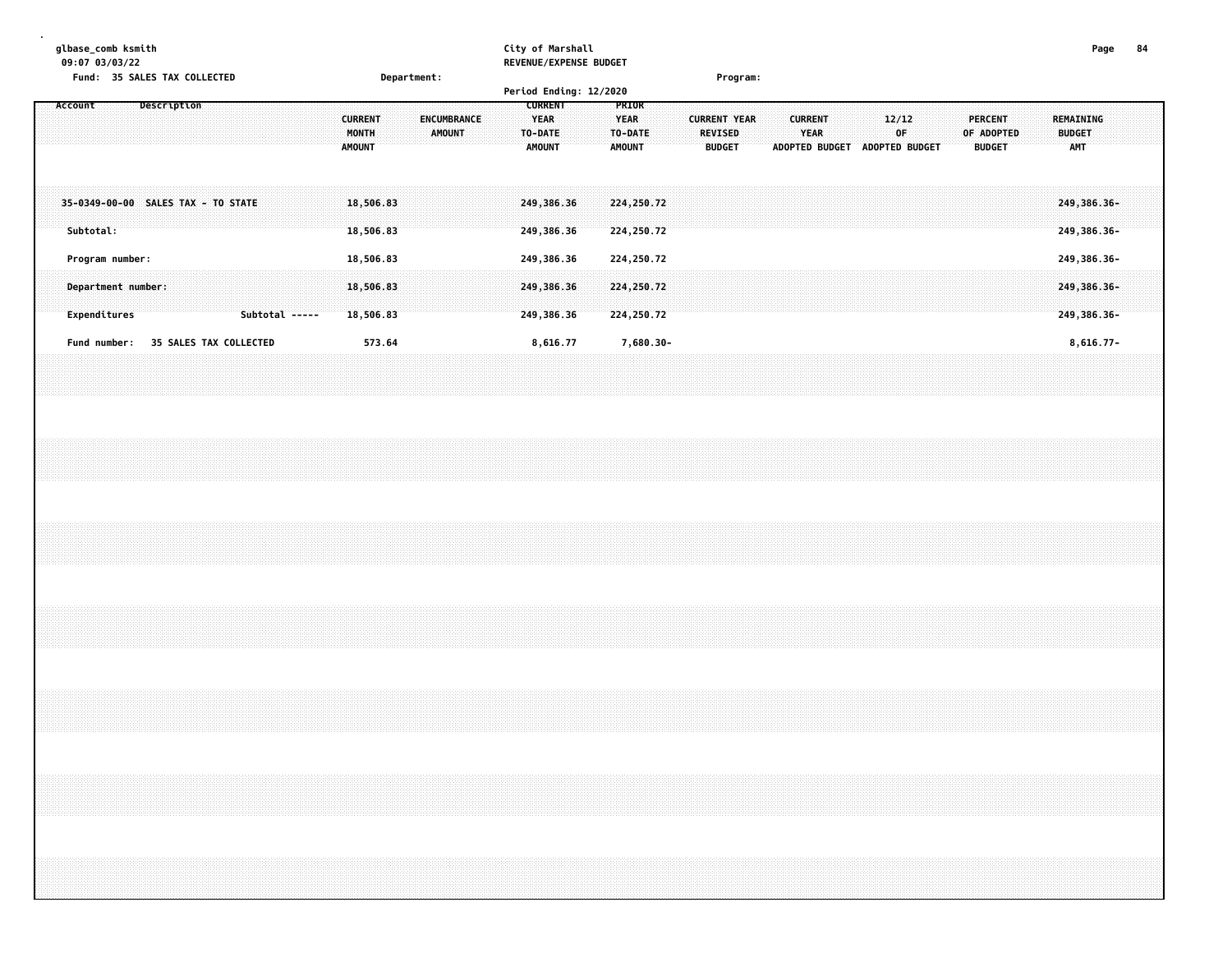| glbase_comb ksmith |           | 09:07 03/03/22                                               |             |                                    | Fund: 38 BUSINESS DEVELOPMENT CENTER |  |                                          |  | Department: |                              | <b>TENANT</b> |                                                           | City of Marshall                       | REVENUE/EXPENSE BUDGET |                                                  |                                     |                     |                                 | Program: |                               |                               |  |             |  |                                               |  |                                               | Page | 85 |  |
|--------------------|-----------|--------------------------------------------------------------|-------------|------------------------------------|--------------------------------------|--|------------------------------------------|--|-------------|------------------------------|---------------|-----------------------------------------------------------|----------------------------------------|------------------------|--------------------------------------------------|-------------------------------------|---------------------|---------------------------------|----------|-------------------------------|-------------------------------|--|-------------|--|-----------------------------------------------|--|-----------------------------------------------|------|----|--|
| Account            |           |                                                              | Description |                                    |                                      |  | <b>CURRENT</b><br>MONTH<br><b>AMOUNT</b> |  |             | ENCUMBRANCE<br><b>AMOUNT</b> |               | <b>CURRENT</b><br><b>YEAR</b><br>TO-DATE<br><b>AMOUNT</b> |                                        | Period Ending: 12/2020 | PRIOR<br><b>YEAR</b><br>TO-DATE<br><b>AMOUNT</b> |                                     | <b>CURRENT YEAR</b> | <b>REVISED</b><br><b>BUDGET</b> |          | ADOPTED BUDGET ADOPTED BUDGET | <b>CURRENT</b><br><b>YEAR</b> |  | 12/12<br>0F |  | <b>PERCENT</b><br>OF ADOPTED<br><b>BUDGET</b> |  | REMAINING<br><b>BUDGET</b><br><b>AMT</b>      |      |    |  |
|                    | Subtotal: |                                                              |             | 38-0600-00-00 DEPRECIATION EXPENSE |                                      |  | 18, 143.56<br>18, 143.56                 |  |             |                              |               |                                                           | 18, 143, 56<br>18, 143.56              |                        |                                                  | 18,093.99<br>18,093.99              |                     |                                 |          |                               |                               |  |             |  |                                               |  | 18, 143.56-<br>18, 143.56-                    |      |    |  |
|                    |           | Program number:<br>Department number: TENANT<br>Expenditures |             |                                    | Subtotal -----                       |  | 18, 143.56<br>18, 143.56<br>18, 143.56   |  |             |                              |               |                                                           | 18, 143.56<br>18, 143.56<br>18, 143.56 |                        |                                                  | 18,093.99<br>18,093.99<br>18,093.99 |                     |                                 |          |                               |                               |  |             |  |                                               |  | 18, 143. 56-<br>18, 143.56-<br>$18, 143.56 -$ |      |    |  |
|                    |           | Fund number:                                                 |             |                                    | 38 BUSINESS DEVELOPMENT CENTER       |  | 18, 143.56                               |  |             |                              |               |                                                           | 18, 143.56                             |                        |                                                  | 18,093.99                           |                     |                                 |          |                               |                               |  |             |  |                                               |  | 18, 143.56-                                   |      |    |  |
|                    |           |                                                              |             |                                    |                                      |  |                                          |  |             |                              |               |                                                           |                                        |                        |                                                  |                                     |                     |                                 |          |                               |                               |  |             |  |                                               |  |                                               |      |    |  |
|                    |           |                                                              |             |                                    |                                      |  |                                          |  |             |                              |               |                                                           |                                        |                        |                                                  |                                     |                     |                                 |          |                               |                               |  |             |  |                                               |  |                                               |      |    |  |
|                    |           |                                                              |             |                                    |                                      |  |                                          |  |             |                              |               |                                                           |                                        |                        |                                                  |                                     |                     |                                 |          |                               |                               |  |             |  |                                               |  |                                               |      |    |  |
|                    |           |                                                              |             |                                    |                                      |  |                                          |  |             |                              |               |                                                           |                                        |                        |                                                  |                                     |                     |                                 |          |                               |                               |  |             |  |                                               |  |                                               |      |    |  |
|                    |           |                                                              |             |                                    |                                      |  |                                          |  |             |                              |               |                                                           |                                        |                        |                                                  |                                     |                     |                                 |          |                               |                               |  |             |  |                                               |  |                                               |      |    |  |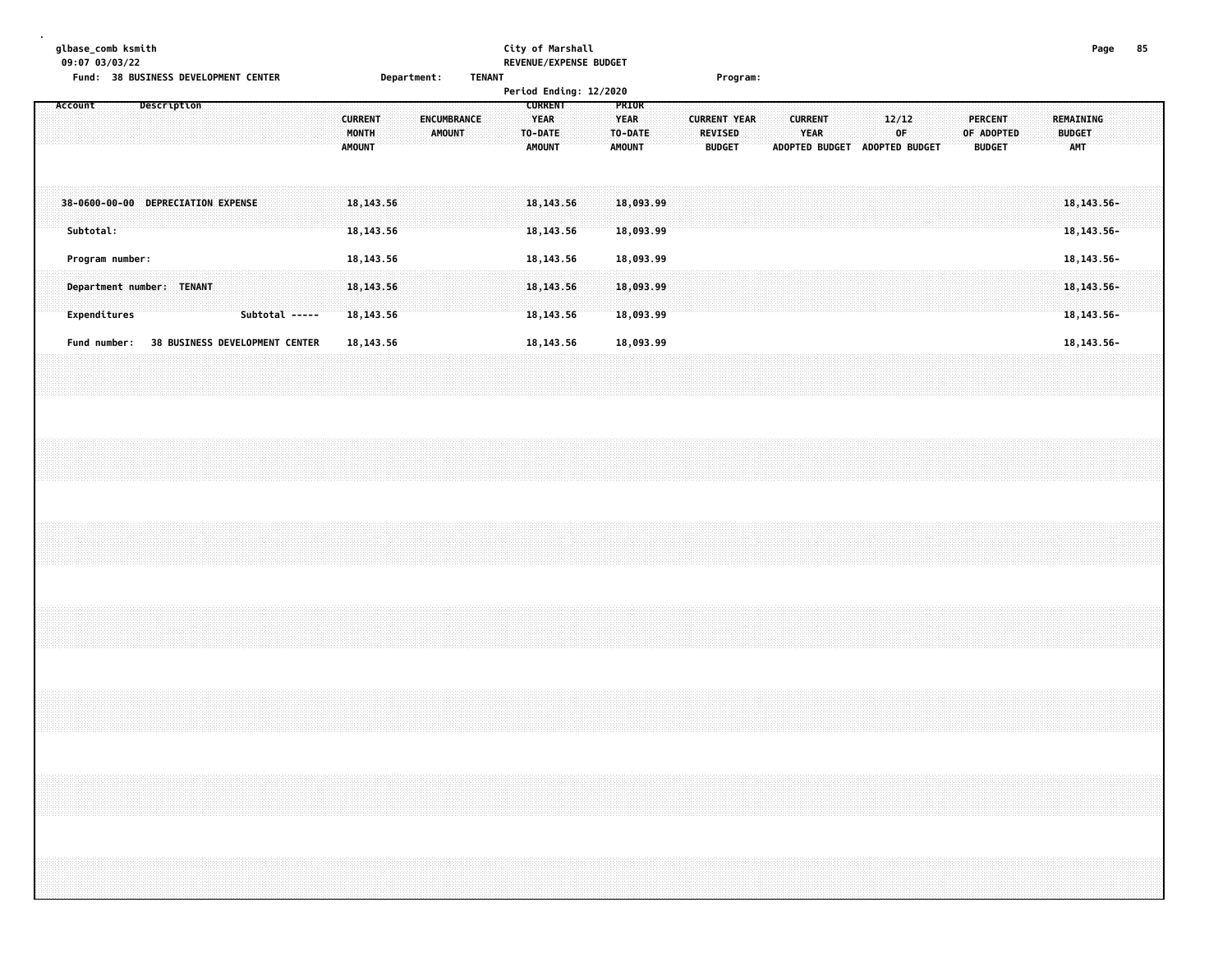| qlbase comb ksmith                      |             | City of Marshall              | Page |  |
|-----------------------------------------|-------------|-------------------------------|------|--|
| 09:07 03/03/22                          |             | <b>REVENUE/EXPENSE BUDGET</b> |      |  |
| Fund: 39 APPLIED TECHNOLOGY CENTER FUND | Department: | <b>Program</b> :              |      |  |

|         |                                                       |             |  |                                       |  |                                                 |                       |  | <b>Period Ending: 12/2020</b>    |                                     |                       |                                     |                     |                                 |  |                                                        |  |                                |  |                                               |  |                                          |                                             |  |
|---------|-------------------------------------------------------|-------------|--|---------------------------------------|--|-------------------------------------------------|-----------------------|--|----------------------------------|-------------------------------------|-----------------------|-------------------------------------|---------------------|---------------------------------|--|--------------------------------------------------------|--|--------------------------------|--|-----------------------------------------------|--|------------------------------------------|---------------------------------------------|--|
| Account |                                                       | Description |  |                                       |  | <b>CURRENT</b><br><b>MONTH</b><br><b>AMOUNT</b> | ENCUMBRANCE<br>AMOUNT |  | YEAR<br>TO-DATE<br><b>AMOUNT</b> | <b>CURRENT</b>                      | YEAR<br><b>AMOUNT</b> | <b>PRIOR</b><br>TO-DATE             | <b>CURRENT YEAR</b> | <b>REVISED</b><br><b>BUDGET</b> |  | <b>CURRENT</b><br><b>YEAR</b><br><b>ADOPTED BUDGET</b> |  | 12/12<br>∶OF<br>ADOPTED BUDGET |  | <b>PERCENT</b><br>OF ADOPTED<br><b>BUDGET</b> |  | REMAINING<br><b>BUDGET</b><br><b>AMT</b> |                                             |  |
|         | 39-0600-00-00 DEPRECIATION EXPENSE<br>Subtotal:       |             |  |                                       |  | 25,752.77<br>25,752.77                          |                       |  |                                  | 25,752,77<br>25,752.77              |                       | 25,682.42<br>25,682.42              |                     |                                 |  |                                                        |  |                                |  |                                               |  |                                          | $25,752.77 -$<br>25,752.77-                 |  |
|         | Program number:<br>Department number:<br>Expenditures |             |  | Subtotal -----                        |  | 25,752.77<br>25,752.77<br>25,752.77             |                       |  |                                  | 25,752.77<br>25,752.77<br>25,752.77 |                       | 25,682.42<br>25,682.42<br>25,682.42 |                     |                                 |  |                                                        |  |                                |  |                                               |  |                                          | 25,752.77-<br>$25,752.77-$<br>$25,752.77 -$ |  |
|         | Fund number:                                          |             |  | <b>39 APPLIED TECHNOLOGY CENTER F</b> |  | 25,752.77                                       |                       |  |                                  | 25,752.77                           |                       | 25,682.42                           |                     |                                 |  |                                                        |  |                                |  |                                               |  |                                          | 25,752.77-                                  |  |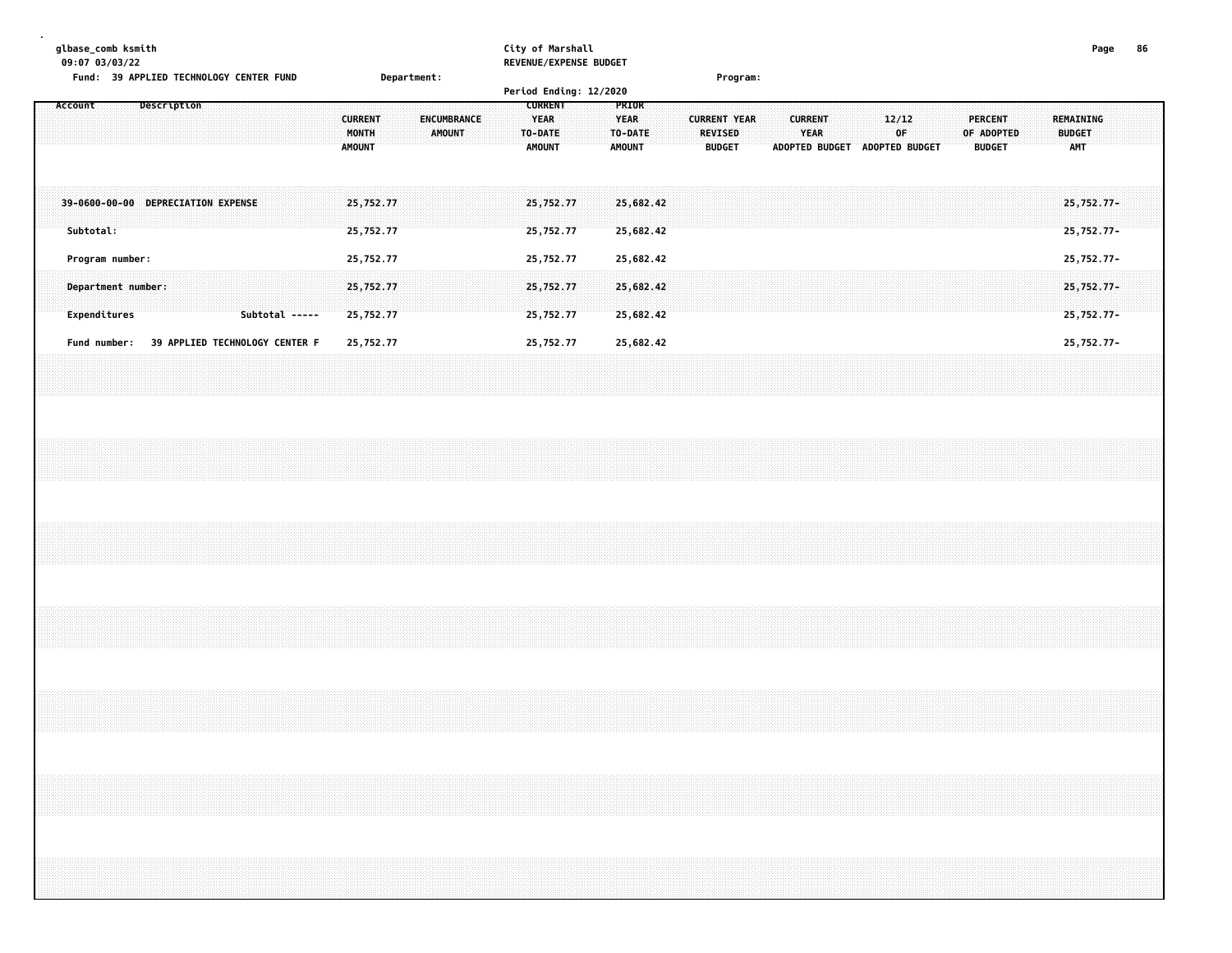# **glbase\_comb ksmith City of Marshall Page 87**

**09:07 03/03/22 REVENUE/EXPENSE BUDGET**

| <b>40 WATER &amp; SEWER FUND</b><br>Fund: | Department:                   |                        |                 | Program:            |                                             |                |                |                  |  |
|-------------------------------------------|-------------------------------|------------------------|-----------------|---------------------|---------------------------------------------|----------------|----------------|------------------|--|
|                                           |                               | Period Ending: 12/2020 |                 |                     |                                             |                |                |                  |  |
| Description<br>Account                    |                               | <b>CURRENT</b>         | PRIOR           |                     |                                             |                |                |                  |  |
|                                           | <b>CURRENT</b><br>ENCUMBRANCE | <b>YEAR</b>            | <b>YEAR</b>     | <b>CURRENT YEAR</b> | <b>CURRENT</b>                              | 12/12          | <b>PERCENT</b> | <b>REMAINING</b> |  |
|                                           | <b>MONTH</b><br><b>AMOUNT</b> | TO-DATE                | TO-DATE         | <b>REVISED</b>      | YEAR                                        | OF             | OF ADOPTED     | <b>BUDGET</b>    |  |
|                                           | <b>AMOUNT</b>                 | <b>AMOUNT</b>          | <b>AMOUNT</b>   | <b>BUDGET</b>       | <b>ADOPTED BUDGET</b>                       | ADOPTED BUDGET | <b>BUDGET</b>  | <b>AMT</b>       |  |
|                                           |                               |                        |                 |                     |                                             |                |                |                  |  |
|                                           |                               |                        |                 |                     |                                             |                |                |                  |  |
|                                           |                               |                        |                 |                     |                                             |                |                |                  |  |
| 40-4002-00-00 PENALTY & INTEREST -        |                               | $150.00 -$             |                 |                     |                                             |                |                | 150.00           |  |
|                                           |                               |                        |                 |                     |                                             |                |                |                  |  |
| Subtotal:                                 |                               | $150.00 -$             |                 |                     |                                             |                |                | 150.00           |  |
|                                           |                               |                        |                 |                     |                                             |                |                |                  |  |
| 40-4135-00-00 WASTE WATER DISCHARG        | $200.00 -$                    | $6, 158.80 -$          |                 | $2,500.00 -$        | $2,500.00 -$                                | $2,500.00 -$   | 246.352        | 3,658.80         |  |
| 40-4150-00-00 BACK FLOW PREVENTION        |                               | $1,219.50 -$           | $1,147.50 -$    | $1,215.00 -$        | $1,215.00 -$                                | 1,215.00-      | 100.370        | 4.50             |  |
|                                           |                               |                        |                 |                     |                                             |                |                |                  |  |
| Subtotal:                                 | $200.00 -$                    | 7,378.30-              | 1,147.50-       | 3,715.00-           | $3,715.00 -$                                | $3,715.00 -$   | 198.608        | 3,663.30         |  |
|                                           |                               |                        |                 |                     |                                             |                |                |                  |  |
| 40-4300-00-00 WATER SALES                 | 160,867.01-                   | 4,922,500.65-          | 5,702,069.87-   | 5,198,505.00-       | 6,211,070.00-                               | 6,211,070.00-  | 79.254         | 276,004.35-      |  |
| 40-4305-00-00 SEWER SALES                 | 330,956.39-                   | 3,730,662.80-          | 3,760,519.58-   | 3,730,663.00-       | 3,850,657.00-                               | 3,850,657.00-  | 96.884         | $.20 -$          |  |
| 40-4308-00-00 RECOVERED CHG OFFS          | 1,811.90-                     | 23,922.97-             | $17,651.77-$    | $16,562.00 -$       | $16,562.00 -$                               | $16,562.00 -$  | 144,445        | 7,360.97         |  |
| 40-4310-00-00 WATER CONNECTIONS/EX        |                               | $13,225.00 -$          | $30,250.11 -$   | $13,225.00 -$       | 48,019.00-                                  | 48,019.00-     | 27.541         |                  |  |
| 40-4315-00-00 SEWER CONNECTIONS/EX        | $1.000.00 -$                  | $9,175.00 -$           | 16,960.00-      | $9,175.00 -$        | 12,240.00-                                  | 12,240.00-     | 74.959         |                  |  |
| 40-4320-00-00 W/BILLING SERVICE FE        | $2,602.28 -$                  | 45,079.90-             | 59,344.50-      | 72,260.00-          | 101,842.00-                                 | 101,842.00-    | 44.265         | 27,180.10-       |  |
| 40-4325-00-00 WASTE HAULER FEES           | $6,570.40 -$                  | 49, 241. 74-           | 54,820.20-      | 61,464.00-          | 61,464.00-                                  | 61,464.00-     | 80.115         | 12,222.26-       |  |
|                                           |                               |                        |                 |                     |                                             |                |                |                  |  |
| Subtotal:                                 | $503, 807.98 -$               | 8,793,808.06-          | $9,641,616.03-$ | $9, 101, 854.00 -$  | $10, 301, 854, 00 - 10, 301, 854, 00 -$     |                | 85.361         | 308,045.94-      |  |
|                                           |                               |                        |                 |                     |                                             |                |                |                  |  |
| 40-4435-00-00 POLLUTION CONTROL FE        | $5,512.00 -$                  | 12,347.00-             | 13,714.00-      | 7,685.00-           | 7,685.00-                                   | 7,685.00-      | 160.664        | 4,662.00         |  |
|                                           |                               |                        |                 |                     |                                             |                |                |                  |  |
| Subtotal:                                 | $5,512.00 -$                  | 12,347.00-             | 13,714.00-      | 7,685.00-           | 7,685.00-                                   | 7,685.00-      | 160.664        | 4,662.00         |  |
|                                           |                               |                        |                 |                     |                                             |                |                |                  |  |
| 40-5100-00-00 INTEREST EARNED             | 772.32                        | $22,009.00 -$          | 36, 241.44-     | 22,879.00-          | $40,000.00 -$                               | $40,000.00 -$  | 55.023         | $870.00 -$       |  |
| 40-5120-00-00 I & S FUND INTEREST         | $5.71 -$                      | 991.29-                | 13,666.95-      | $2,621.00 -$        | $5,500.00 -$                                | $5,500.00 -$   | 18.023         | $1,629.71-$      |  |
| 40-5125-00-00 MISCELLANEOUS               | $5.00 -$                      | 26,494.49-             | 29,479.02-      | 26,500.00-          | $26,500.00 -$                               | $26,500.00 -$  | 99.979         | $5.51 -$         |  |
| 40-5129-00-00 LEASE PROCEEDS              |                               |                        |                 | 113,670.00-         |                                             |                |                | 113,670.00-      |  |
|                                           |                               |                        |                 |                     |                                             |                |                |                  |  |
| Subtotal:                                 | 761.61                        | 49, 494. 78-           | 79,387.41-      | 165,670.00-         | 72,000.00-                                  | 72,000.00-     | 68.743         | 116, 175. 22-    |  |
|                                           |                               |                        |                 |                     |                                             |                |                |                  |  |
| Program number:                           | 508,758.37-                   | 8,863,178.14-          | 9,735,864.94-   | 9,278,924.00-       | 10,385,254.00-                              | 10,385,254.00- | 85.344         | 415,745.86-      |  |
|                                           |                               |                        |                 |                     |                                             |                |                |                  |  |
| Department number:                        | 508,758.37-                   | 8,863,178.14-          | 9,735,864.94-   | 9,278,924.00-       | 10,385,254.00-                              | 10,385,254.00- | 85.344         | 415,745.86-      |  |
|                                           |                               |                        |                 |                     |                                             |                |                |                  |  |
| Subtotal -----<br><b>Revenues</b>         | 508,758.37-                   | 8,863,178.14-          | 9,735,864.94-   |                     | 9,278,924.00- 10,385,254.00- 10,385,254.00- |                | 85.344         | 415,745.86-      |  |
|                                           |                               |                        |                 |                     |                                             |                |                |                  |  |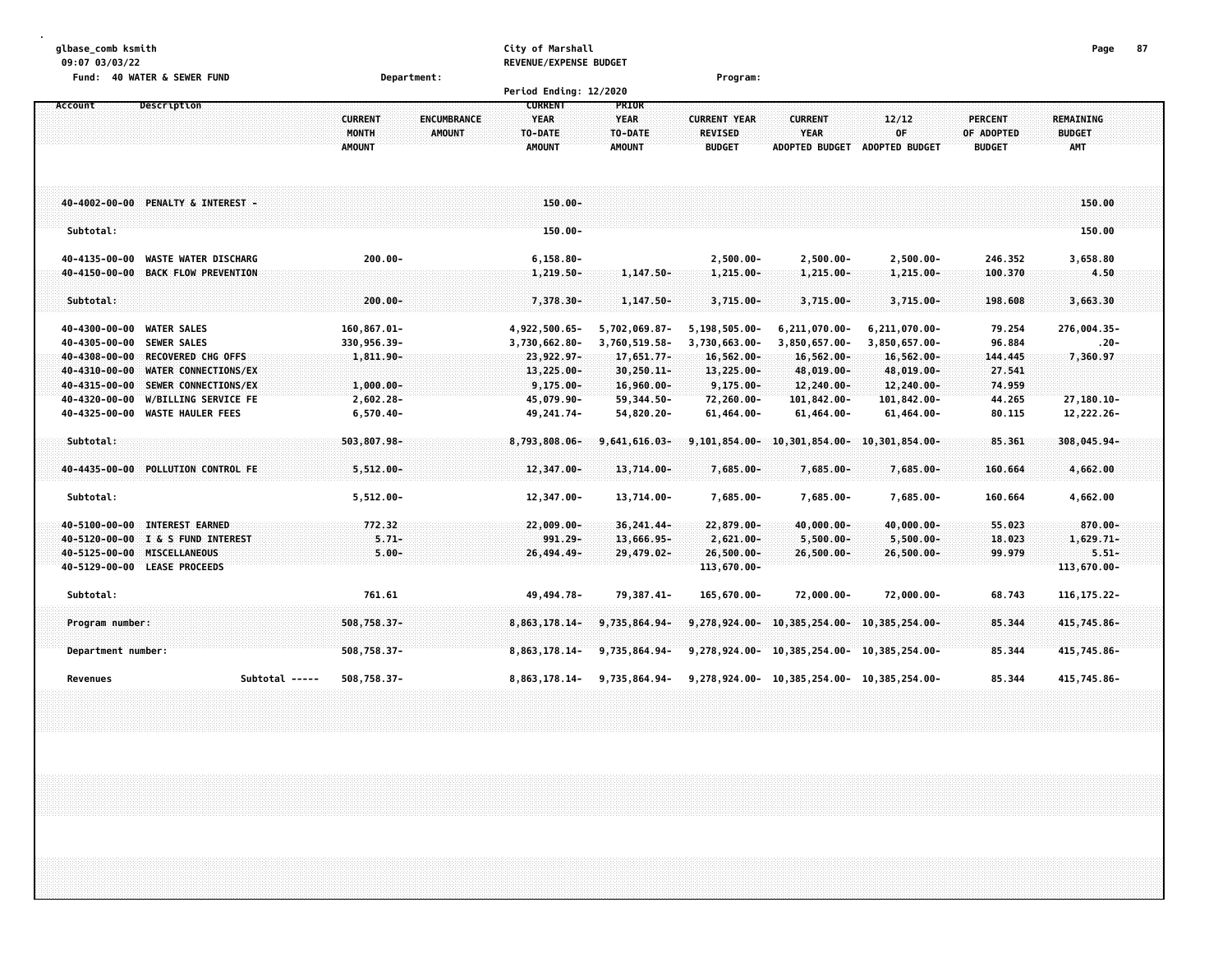| glbase_comb ksmith<br>09:07 03/03/22<br>Fund: 40 WATER & SEWER FUND<br>Department:                                                                                   | City of Marshall<br>REVENUE/EXPENSE BUDGET                                    | Program:                                                                                                                                                                          | 88<br>Page                               |
|----------------------------------------------------------------------------------------------------------------------------------------------------------------------|-------------------------------------------------------------------------------|-----------------------------------------------------------------------------------------------------------------------------------------------------------------------------------|------------------------------------------|
|                                                                                                                                                                      | Period Ending: 12/2020<br><b>CURRENT</b>                                      |                                                                                                                                                                                   |                                          |
| Description<br>Account<br><b>ENCUMBRANCE</b><br><b>CURRENT</b><br>MONTH<br><b>AMOUNT</b><br><b>AMOUNT</b>                                                            | PRIOR<br><b>YEAR</b><br><b>YEAR</b><br>TO-DATE<br>TO-DATE<br>AMOUNT<br>AMOUNT | 12/12<br>PERCENT<br><b>CURRENT YEAR</b><br><b>CURRENT</b><br><b>YEAR</b><br>0F<br>OF ADOPTED<br><b>REVISED</b><br>ADOPTED BUDGET ADOPTED BUDGET<br><b>BUDGET</b><br><b>BUDGET</b> | REMAINING<br><b>BUDGET</b><br><b>AMT</b> |
| 40-0600-00-00 DEPRECIATION EXPENSE<br>1,359,194.36<br>Subtotal:<br>1,359,194.36                                                                                      | 1,359,194.36<br>1,469,956.70<br>1,359,194.36<br>1,469,956.70                  |                                                                                                                                                                                   | 1,359,194.36-<br>1,359,194.36-           |
| Program number:<br>1,359,194.36                                                                                                                                      | 1,359,194.36<br>1,469,956.70                                                  |                                                                                                                                                                                   | 1,359,194.36-                            |
| Department number:<br>1,359,194.36                                                                                                                                   | 1,359,194.36<br>1,469,956.70                                                  |                                                                                                                                                                                   | 1,359,194.36-                            |
|                                                                                                                                                                      |                                                                               |                                                                                                                                                                                   |                                          |
|                                                                                                                                                                      |                                                                               |                                                                                                                                                                                   |                                          |
|                                                                                                                                                                      |                                                                               |                                                                                                                                                                                   |                                          |
|                                                                                                                                                                      |                                                                               |                                                                                                                                                                                   |                                          |
|                                                                                                                                                                      |                                                                               |                                                                                                                                                                                   |                                          |
| ,我们就会在这里,我们就会在这里的时候,我们就会在这里,我们就会在这里,我们就会在这里,我们就会在这里,我们就会在这里,我们就会在这里,我们就会不会不会。""我<br>第115章 我们的人,我们就会在这里,我们就会在这里,我们就会在这里,我们就会在这里,我们就会在这里,我们就会在这里,我们就会在这里,我们就会在这里,我们就会在 |                                                                               |                                                                                                                                                                                   |                                          |
|                                                                                                                                                                      |                                                                               |                                                                                                                                                                                   |                                          |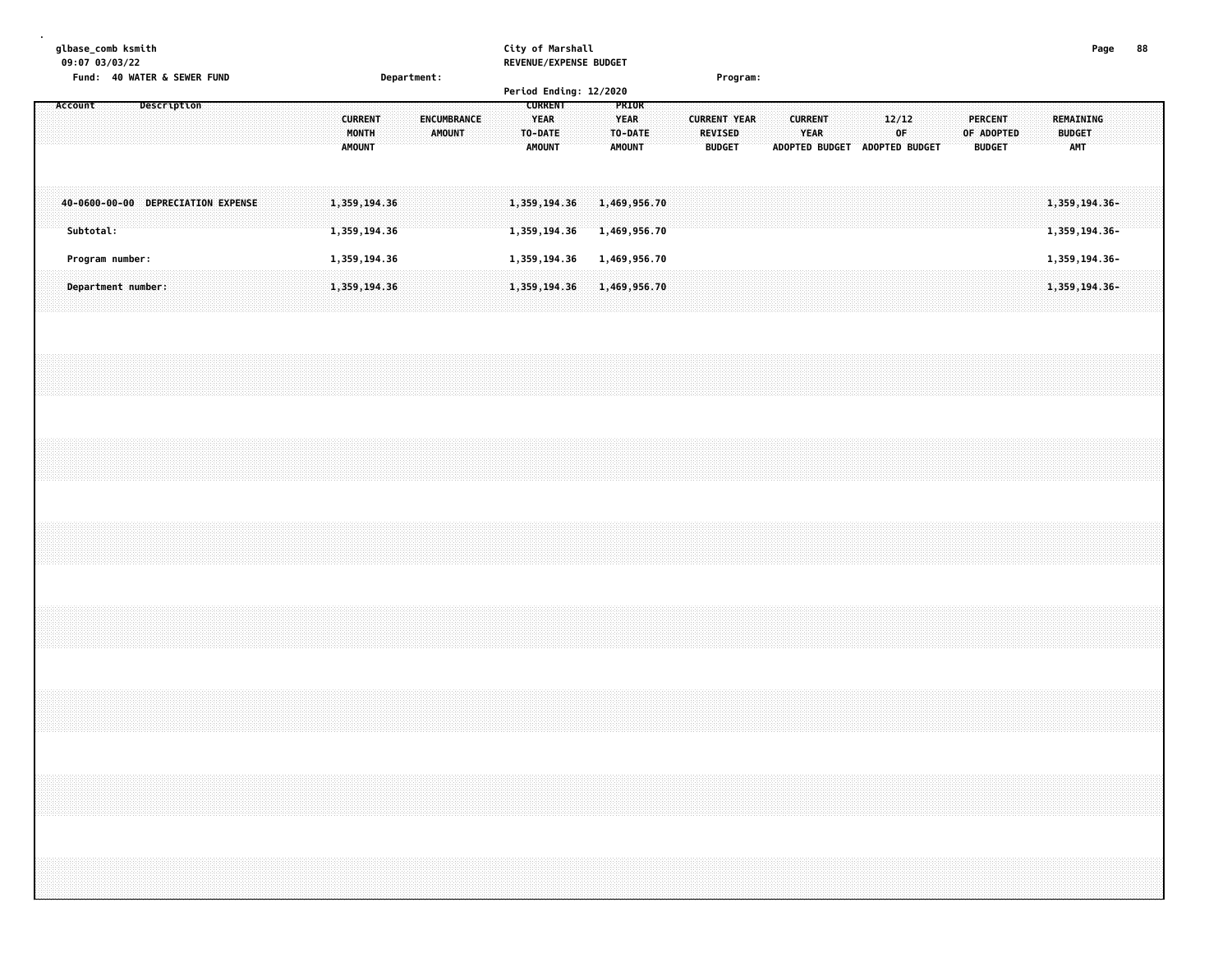### **glbase\_comb ksmith City of Marshall Page 89 09:07 03/03/22 REVENUE/EXPENSE BUDGET**

Fund: 40 WATER & SEWER FUND **Department: 20 PUBLIC WORKS Film Construct Program: 1 ADMINISTRATION** 

|                                                  |                         | <b>Period Ending: 12/2020</b>                                                   |                                        |                                       |                               |                |                              |                            |  |
|--------------------------------------------------|-------------------------|---------------------------------------------------------------------------------|----------------------------------------|---------------------------------------|-------------------------------|----------------|------------------------------|----------------------------|--|
| Account<br>Description                           | <b>CURRENT</b><br>MONTH | <b>CURRENT</b><br><b>ENCUMBRANCE</b><br><b>YEAR</b><br><b>AMOUNT</b><br>TO-DATE | <b>PRIOR</b><br><b>YEAR</b><br>TO-DATE | <b>CURRENT YEAR</b><br><b>REVISED</b> | <b>CURRENT</b><br><b>YEAR</b> | 12/12<br>0F    | <b>PERCENT</b><br>OF ADOPTED | REMAINING<br><b>BUDGET</b> |  |
|                                                  | <b>AMOUNT</b>           | <b>AMOUNT</b>                                                                   | <b>AMOUNT</b>                          | <b>BUDGET</b>                         | <b>ADOPTED BUDGET</b>         | ADOPTED BUDGET | <b>BUDGET</b>                | <b>AMT</b>                 |  |
| 40-0101-20-01 SALARIES-OFFICIAL &                | 17,747.47               | 197,319.22                                                                      | 175, 317, 58                           | 162,288.00                            | 221,625.00                    | 221,625.00     | 89.033                       | 35,031.22-                 |  |
| 40-0106-20-01 SALARIES-OFFICE & CL               | 3,415.69                | 37,021.23                                                                       | 35,036.67                              | 37,102.00                             | 34,902.00                     | 34,902.00      | 106.072                      | 80.77                      |  |
| 40-0108-20-01 SALARIES-SERVICE MAI               | 2,651.52                | 28,945.76                                                                       | 28,038.24                              | 27,893.00                             | 27,893.00                     | 27,893.00      | 103.774                      | $1,052.76 -$               |  |
| SALARIES-OVERTIME<br>40-0109-20-01               | 16.68                   | 16.68                                                                           | 196.76                                 | 750.00                                | 750.00                        | 750.00         | 2.224                        | 733.32                     |  |
| 40-0110-20-01<br>SALARIES-PART/TIME &            |                         |                                                                                 |                                        | 21,020.00                             | 2,080.00                      | 2,080.00       |                              | 21,020.00                  |  |
| 40-0111-20-01 SALARIES-LONGEVITY                 |                         | 720.00                                                                          | 1,016.00                               | 832.00                                | 1,272.00                      | 1,272.00       | 56.604                       | 112.00                     |  |
| 40-0122-20-01 TMRS                               | 4,221.97                | 45,325.07                                                                       | 40,829.32                              | 45,777.00                             | 49,316.00                     | 49,316.00      | 91.907                       | 451.93                     |  |
| 40-0133-20-01 FICA                               | 1,528.58                | 19,635.45                                                                       | 17,660.16                              | 20,054.00                             | 21,718.00                     | 21,718.00      | 90.411                       | 418.55                     |  |
| 40-0134-20-01 WORKER'S COMPENSATIO               |                         | 2,094.96                                                                        | 1,515.55                               | 2,540.00                              | 2,586.00                      | 2,586.00       | 81.012                       | 445.04                     |  |
| Subtotal:                                        | 29,581.91               | 331,078.37                                                                      | 299,610.28                             | 318,256.00                            | 362,142.00                    | 362,142.00     | 91.422                       | 12,822.37-                 |  |
| 40-0201-20-01 OFFICE SUPPLIES                    | 34.22                   | 520.10                                                                          | 827.59                                 | 1,200.00                              | 1,200.00                      | 1,200.00       | 43.342                       | 679.90                     |  |
| 40-0205-20-01<br><b>FUEL, OIL &amp; LUBE</b>     | 154.24                  | 1,915.05                                                                        | 2,154.43                               | 3,360.00                              | 3,360.00                      | 3,360.00       | 56.996                       | 1,444.95                   |  |
| 40-0206-20-01 CLOTHING                           | 46.60                   | 358.62                                                                          | 231.02                                 | 300.00                                | 300.00                        | 300.00         | 119.540                      | $58.62 -$                  |  |
| 40-0213-20-01<br><b>MOTOR VEHICLE SUP/PO</b>     | 53.45                   | 587.35                                                                          | 43.19                                  | 600.00                                | 600.00                        | 600.00         | 97.892                       | 12.65                      |  |
| 40-0217-20-01 OTHER SUPPLIES                     |                         | 86.97                                                                           | 197.54                                 | 50.00                                 | 50.00                         | 50.00          | 173.940                      | $36.97 -$                  |  |
| Subtotal:                                        | 288.51                  | 3,468.09                                                                        | 3,453.77                               | 5,510.00                              | 5,510.00                      | 5,510.00       | 62.942                       | 2,041.91                   |  |
|                                                  |                         |                                                                                 |                                        |                                       |                               |                |                              |                            |  |
| 40-0304-20-01 TELEPHONE-CELLULAR                 | 32.42                   | 191.91                                                                          | 346.57                                 | 1,900.00                              | 1,900.00                      | 1,900.00       | 10.101                       | 1,708.09                   |  |
| 40-0309-20-01<br><b>RADIO REPAIRS</b>            |                         | 52.68                                                                           | 229.68                                 |                                       |                               |                |                              | $52.68 -$                  |  |
| 40-0311-20-01<br>TRANSPORTATION                  | 1,900.00                | 12,950.00                                                                       | 9,391.94                               | 12,000.00                             | 15,000.00                     | 15,000.00      | 86.333                       | $950.00 -$                 |  |
| 40-0324-20-01<br><b>PRINTING &amp; REPRODUCT</b> |                         | 1,905.49                                                                        | 2,149.71                               | 2,100.00                              | 2,100.00                      | 2,100.00       | 90.738                       | 194.51                     |  |
| 40-0342-20-01<br>REPAIR & MAINTENANCE            |                         |                                                                                 |                                        | 1,050.00                              | 1,050.00                      | 1,050.00       |                              | 1,050.00                   |  |
| <b>RENTALS</b><br>40-0344-20-01                  | 5.25                    | 217.75                                                                          | 2,635.00                               | 2,800.00                              | 2,800.00                      | 2,800.00       | 7.777                        | 2,582.25                   |  |
| 40-0345-20-01<br><b>CONFERENCE &amp; TRAININ</b> |                         | 907.95                                                                          | 1,974.99                               | 2,000.00                              | 2,000.00                      | 2,000.00       | 45.398                       | 1,092.05                   |  |
| <b>DUES &amp; SUBSCRIPTION</b><br>40-0346-20-01  | 100.00                  | 374.00                                                                          | 311.90                                 | 300.00                                | 300.00                        | 300.00         | 124.667                      | 74.00-                     |  |
| 40-0347-20-01 MISCELLANEOUS                      |                         | 166.55                                                                          | 439.74                                 | 600.00                                | 600.00                        | 600.00         | 27.758                       | 433.45                     |  |
| Subtotal:                                        | 2,037.67                | 16,766.33                                                                       | 17,479.53                              | 22,750.00                             | 25,750.00                     | 25,750.00      | 65.112                       | 5,983.67                   |  |
| 40-0458-20-01 REPLACEMENT FUND                   | 4,908.00-               |                                                                                 |                                        | 4,908.00                              | 4,908.00                      | 4,908.00       |                              | 4,908.00                   |  |
| Subtotal:                                        | 4,908.00-               |                                                                                 |                                        | 4,908.00                              | 4,908.00                      | 4,908.00       |                              | 4,908.00                   |  |
|                                                  |                         |                                                                                 |                                        |                                       |                               |                |                              |                            |  |
| Program number:<br>1 ADMINISTRATION              | 27,000.09               | 351, 312, 79                                                                    | 320, 543, 58                           | 351,424.00                            | 398,310.00                    | 398,310.00     | 88,201                       | 111.21                     |  |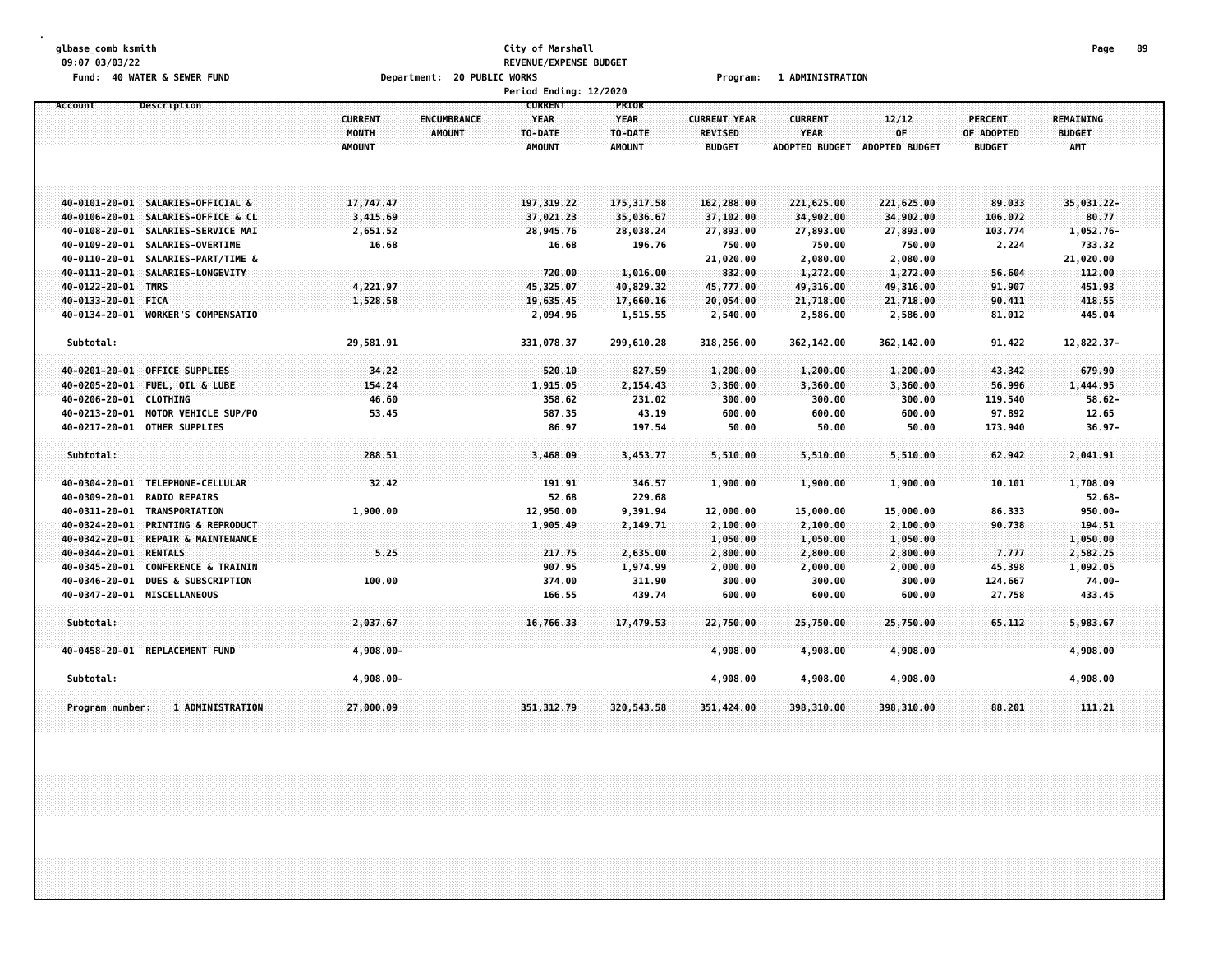#### **glbase\_comb ksmith City of Marshall Page 90 09:07 03/03/22 REVENUE/EXPENSE BUDGET** Fund: 40 WATER & SEWER FUND **Department: 20 PUBLIC WORKS Film Contain Constru**ent: 20 Mater PRODUCTION

|                        |                                    |                                          |                                     | <b>Period Ending: 12/2020</b>                             |                                                  |                                                 |                                                        |                                      |                                               |                                          |  |
|------------------------|------------------------------------|------------------------------------------|-------------------------------------|-----------------------------------------------------------|--------------------------------------------------|-------------------------------------------------|--------------------------------------------------------|--------------------------------------|-----------------------------------------------|------------------------------------------|--|
| Account                | Description                        | <b>CURRENT</b><br>MONTH<br><b>AMOUNT</b> | <b>ENCUMBRANCE</b><br><b>AMOUNT</b> | <b>CURRENT</b><br><b>YEAR</b><br>TO-DATE<br><b>AMOUNT</b> | PRIOR<br><b>YEAR</b><br>TO-DATE<br><b>AMOUNT</b> | <b>CURRENT YEAR</b><br>REVISED<br><b>BUDGET</b> | <b>CURRENT</b><br><b>YEAR</b><br><b>ADOPTED BUDGET</b> | 12/12<br>OF<br><b>ADOPTED BUDGET</b> | <b>PERCENT</b><br>OF ADOPTED<br><b>BUDGET</b> | REMAINING<br><b>BUDGET</b><br><b>AMT</b> |  |
|                        | 40-0101-20-02 SALARIES-OFFICIAL &  | 4,185.60                                 |                                     | 48,953.28                                                 | 82,303.44                                        | 79,172.00                                       | 82,202.00                                              | 82,202.00                            | 59.552                                        | 30,218.72                                |  |
| 40-0103-20-02          | SALARIES-TECHNICIAN                |                                          |                                     | 27,164.64                                                 | 89,413.58                                        | 79,290.00                                       | 79,290.00                                              | 79,290.00                            | 34.260                                        | 52,125.36                                |  |
|                        | 40-0107-20-02 SALARIES-SKILLED CRA | 20,776.70                                |                                     | 213,778.14                                                | 159,622.09                                       | 193,960.00                                      | 193,960.00                                             | 193,960.00                           | 110.218                                       | 19,818.14-                               |  |
| 40-0109-20-02          | SALARIES-OVERTIME                  | 3,494.73                                 |                                     | 30,156.80                                                 | 29,034.08                                        | 3,410.00                                        | 3,410.00                                               | 3,410.00                             | 884.364                                       | 26,746.80-                               |  |
|                        | 40-0111-20-02 SALARIES-LONGEVITY   |                                          |                                     | 3,908.00                                                  | 5,104.00                                         | 4,370.00                                        | 4,920.00                                               | 4,920.00                             | 79.431                                        | 462.00                                   |  |
| 40-0122-20-02 TMRS     |                                    | 4,667.91                                 |                                     | 53,053.21                                                 | 60,116.71                                        | 58,970.00                                       | 59,760.00                                              | 59,760.00                            | 88.777                                        | 5,916.79                                 |  |
| 40-0133-20-02 FICA     |                                    | 2,170.42                                 |                                     | 24,693.91                                                 | 27,937.48                                        | 27,573.00                                       | 27,944.00                                              | 27,944.00                            | 88.369                                        | 2,879.09                                 |  |
|                        | 40-0134-20-02 WORKER'S COMPENSATIO |                                          |                                     | 7,096.18                                                  | 7,548.20                                         | 7,659.00                                        | 7,739.00                                               | 7,739.00                             | 91.694                                        | 562,82                                   |  |
| Subtotal:              |                                    | 35,295.36                                |                                     | 408,804.16                                                | 461,079.58                                       | 454,404.00                                      | 459,225.00                                             | 459,225.00                           | 89.020                                        | 45,599.84                                |  |
|                        | 40-0201-20-02 OFFICE SUPPLIES      | 819.97                                   |                                     | 1,064.54                                                  | 1,769.37                                         | 1,635.00                                        | 1,635.00                                               | 1,635.00                             | 65.109                                        | 570.46                                   |  |
|                        | 40-0203-20-02 MEDICAL & CHEMICAL   | 22,672.63                                |                                     | 292,874.42                                                | 350,719.92                                       | 275,000.00                                      | 275,000.00                                             | 275,000.00                           | 106.500                                       | 17,874.42-                               |  |
| 40-0204-20-02          | JANITORIAL                         |                                          |                                     | 2,106.31                                                  | 1,708.91                                         | 2,000.00                                        | 2,000.00                                               | 2,000.00                             | 105.316                                       | $106.31 -$                               |  |
|                        | 40-0205-20-02 FUEL, OIL & LUBE     | 650.57                                   |                                     | 7,416.26                                                  | 8,789.56                                         | 8,000.00                                        | 8,000.00                                               | 8,000.00                             | 92.703                                        | 583.74                                   |  |
| 40-0206-20-02 CLOTHING |                                    | 306.67                                   |                                     | 1,385.09                                                  | 1,549.56                                         | 2,000.00                                        | 2,000.00                                               | 2,000.00                             | 69.255                                        | 614.91                                   |  |
|                        | 40-0212-20-02 ELECTRIC SUPPLIES    |                                          |                                     | 32.21                                                     | 49.86                                            | 300.00                                          | 300.00                                                 | 300.00                               | 10.737                                        | 267.79                                   |  |
|                        | 40-0213-20-02 MOTOR VEHICLE        | 194.95                                   |                                     | 5,304.80                                                  | 3,747.22                                         | 4,500.00                                        | 4,500.00                                               | 4,500.00                             | 117.884                                       | $804.80 -$                               |  |
| 40-0217-20-02          | <b>OTHER SUPPLIES</b>              | 438.54                                   |                                     | 1,464.39                                                  | 2,567.22                                         | 2,500.00                                        | 2,500.00                                               | 2,500.00                             | 58.576                                        | 1,035.61                                 |  |
| $40 - 0218 - 20 - 02$  | SMALL TOOLS & MINOR                |                                          |                                     | 2,783.78                                                  | 2,685.59                                         | 3,000.00                                        | 3,000.00                                               | 3,000.00                             | 92.793                                        | 216.22                                   |  |
| 40-0219-20-02          | <b>REPAIR &amp; MAINTENANCE</b>    | 10,928.25-                               |                                     | $4,640.40-$                                               | 2,682.13                                         | 12,000.00                                       | 12,000.00                                              | 12,000.00                            | $-38.670$                                     | 16,640.40                                |  |
| Subtotal:              |                                    | 14,155.08                                |                                     | 309,791.40                                                | 376, 269.34                                      | 310,935.00                                      | 310,935.00                                             | 310,935.00                           | 99.632                                        | 1,143.60                                 |  |
|                        | 40-0304-20-02 TELEPHONE - CELLULAR | 80.42                                    |                                     | 505.84                                                    | 1,002.97                                         | 700.00                                          | 700.00                                                 | 700.00                               | 72.263                                        | 194.16                                   |  |
| 40-0305-20-02          | OTHER PROFESSIONAL S               | 1,909.84                                 |                                     | 25,439.01                                                 | 40,454.00                                        | 30,000.00                                       | 30,000.00                                              | 30,000.00                            | 84.797                                        | 4,560.99                                 |  |
|                        | 40-0306-20-02 SPRAY CONTRACT       |                                          |                                     | 1,590.00                                                  | 1,370.00                                         | 2,300.00                                        | 2,300.00                                               | 2,300.00                             | 69.130                                        | 710.00                                   |  |
|                        | 40-0309-20-02 RADIO REPAIRS        |                                          |                                     | 105.36                                                    | 320.98                                           | 1,000.00                                        | 1,000.00                                               | 1,000.00                             | 10.536                                        | 894.64                                   |  |
|                        | 40-0311-20-02 TRANSPORTATION       |                                          |                                     | 250.00                                                    | 1,250.00                                         | 250.00                                          | 1,500.00                                               | 1,500.00                             | 16.667                                        |                                          |  |
|                        | 40-0323-20-02 SERVICE AGREEMENT-TE |                                          |                                     |                                                           | 114.95                                           |                                                 |                                                        |                                      |                                               |                                          |  |
| 40-0324-20-02          | <b>PRINTING &amp; REPRODUCT</b>    |                                          |                                     | 318.25                                                    | 2,058.33                                         | 3,000.00                                        | 3,000.00                                               | 3,000.00                             | 10.608                                        | 2,681.75                                 |  |
| 40-0337-20-02          | <b>ELECTRIC SERVICE</b>            | 24,899.00                                |                                     | 316, 376.62                                               | 327,741.17                                       | 320,000.00                                      | 320,000.00                                             | 320,000.00                           | 98.868                                        | 3,623.38                                 |  |
| 40-0340-20-02          | <b>REPAIR &amp; MAINTENANCE</b>    | 175.00                                   |                                     | 2,853.09                                                  | 1,257.96                                         | 5,000.00                                        | 5,000.00                                               | 5,000.00                             | 57.062                                        | 2,146.91                                 |  |
| 40-0342-20-02          | <b>REPAIR &amp; MAINTENANCE</b>    | 2,603.21                                 |                                     | 34,203.03                                                 | 106,551.93                                       | 100,000.00                                      | 100,000.00                                             | 100,000.00                           | 34.203                                        | 65,796.97                                |  |
| 40-0343-20-02          | <b>REPAIR &amp; MAINT-AIR C</b>    |                                          |                                     | 398.87                                                    |                                                  |                                                 |                                                        |                                      |                                               | 398.87-                                  |  |
| 40-0344-20-02 RENTALS  |                                    | 74.43                                    |                                     | 707.75                                                    | 857.25                                           | 600.00                                          | 600.00                                                 | 600.00                               | 117.958                                       | $107.75 -$                               |  |
| 40-0345-20-02          | <b>CONFERENCE &amp; TRAININ</b>    |                                          |                                     | 90.00                                                     | 1,268.49                                         | 2,500.00                                        | 2,500.00                                               | 2,500.00                             | 3.600                                         | 2,410.00                                 |  |
| 40-0346-20-02          | <b>DUES &amp; SUBSCRIPTION</b>     |                                          |                                     | 534.43                                                    | 1,366.42                                         | 1,550.00                                        | 1,550.00                                               | 1,550.00                             | 34.479                                        | 1,015.57                                 |  |
|                        | 40-0347-20-02 MISCELLANEOUS        |                                          |                                     | 350.00                                                    | 640.95                                           | 100.00                                          | 100.00                                                 | 100.00                               | 350.000                                       | $250.00 -$                               |  |
| 40-0364-20-02          | REPAIR&MAINTENANCE 0               |                                          |                                     |                                                           | 3,400.00                                         |                                                 |                                                        |                                      |                                               |                                          |  |
|                        | 40-0369-20-02 STATE AND FEDERAL FE |                                          |                                     | 25,440.80                                                 |                                                  | 26,500.00                                       | 26,500.00                                              | 26,500.00                            | 96.003                                        | 1,059.20                                 |  |
|                        |                                    |                                          |                                     |                                                           |                                                  |                                                 |                                                        |                                      |                                               |                                          |  |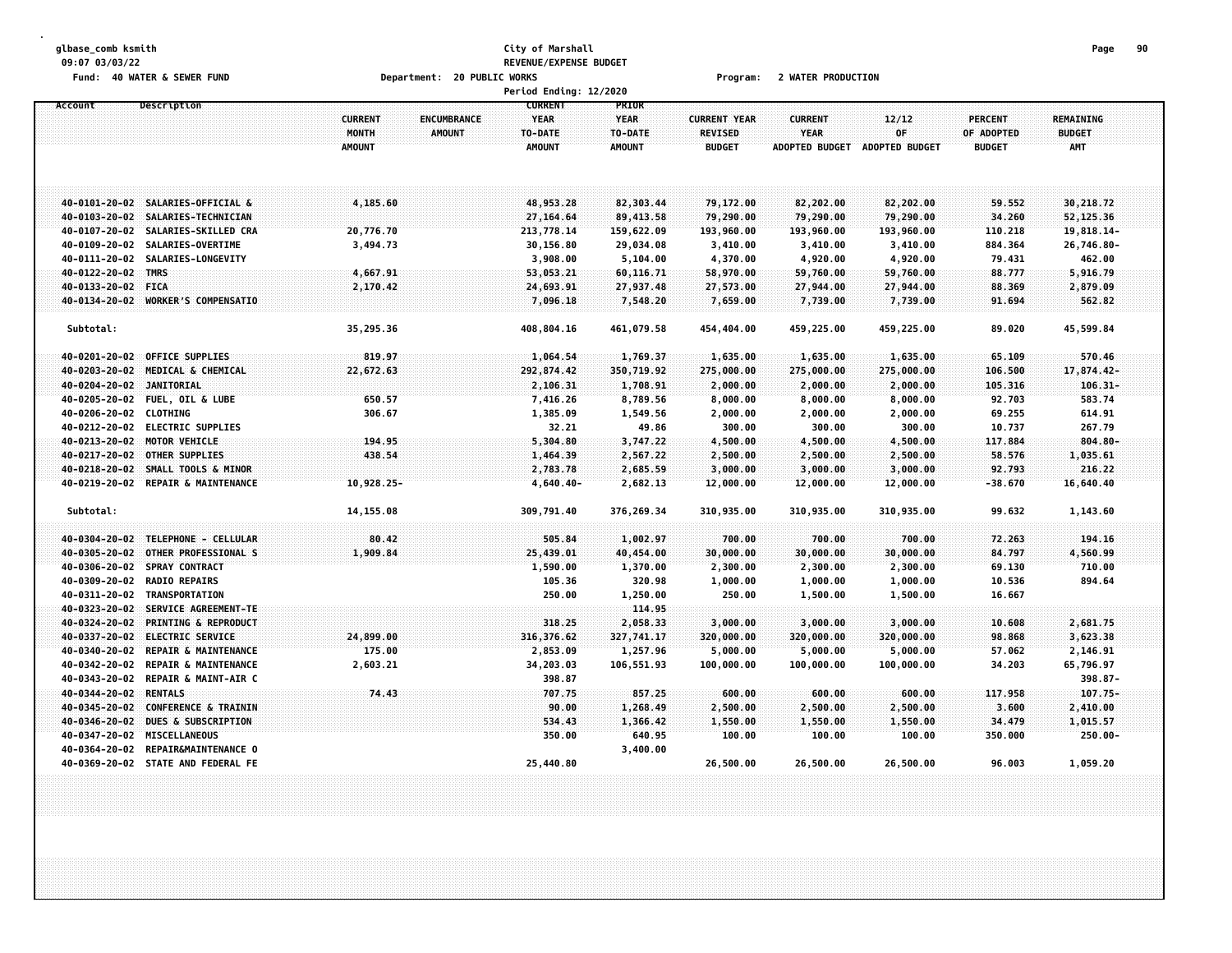### **glbase\_comb ksmith City of Marshall Page 91 09:07 03/03/22 REVENUE/EXPENSE BUDGET** Fund: 40 WATER & SEWER FUND **Department: 20 PUBLIC WORKS Fig. 10 CONTROL** Program: 2 WATER PRODUCTION

|  |           | TV MILLER & SENER LONE                                                                                  |             |                    |  |  |  |                                          |                                        |  | populational to report the   |  |                                                    |                | Period Ending: 12/2020 |                                       |              |  | $\ldots$ $\sigma$               |                            |  |                        |                         |  |                                              |  |                                               |        |  |                                          |  |  |
|--|-----------|---------------------------------------------------------------------------------------------------------|-------------|--------------------|--|--|--|------------------------------------------|----------------------------------------|--|------------------------------|--|----------------------------------------------------|----------------|------------------------|---------------------------------------|--------------|--|---------------------------------|----------------------------|--|------------------------|-------------------------|--|----------------------------------------------|--|-----------------------------------------------|--------|--|------------------------------------------|--|--|
|  | Account   |                                                                                                         | Description |                    |  |  |  | <b>CURRENT</b><br>MONTH<br><b>AMOUNT</b> |                                        |  | ENCUMBRANCE<br><b>AMOUNT</b> |  | <b>CURRENT</b><br><b>YEAR</b><br>TO-DATE<br>AMOUNT |                |                        | PRIOR<br><b>YEAR</b><br><b>AMOUNT</b> | TO-DATE      |  | <b>REVISED</b><br><b>BUDGET</b> | <b>CURRENT YEAR</b>        |  | <b>CURRENT</b><br>YEAR |                         |  | 12/12<br>OF<br>ADOPTED BUDGET ADOPTED BUDGET |  | <b>PERCENT</b><br>OF ADOPTED<br><b>BUDGET</b> |        |  | REMAINING<br><b>BUDGET</b><br><b>AMT</b> |  |  |
|  | Subtotal: |                                                                                                         |             |                    |  |  |  |                                          | 29,741.90                              |  |                              |  |                                                    | 409,163.05     |                        |                                       | 489,655.40   |  |                                 | 493,500.00                 |  |                        | 494,750.00              |  | 494,750.00                                   |  |                                               | 82.701 |  | 84,336.95                                |  |  |
|  |           | 40-0405-20-02 IMPROVEMENTS-BUILDIN<br>40-0425-20-02 CARS & TRUCKS<br>40-0440-20-02 OTHER MACHINERY & EQ |             |                    |  |  |  |                                          | 12,200.00-<br>63,887.00-<br>80,436.71- |  |                              |  |                                                    |                |                        |                                       |              |  |                                 | 103,927.00                 |  |                        | 453,927.00              |  | 453,927.00                                   |  |                                               |        |  | 103,927.00                               |  |  |
|  | Subtotal: | 40-0458-20-02 REPLACEMENT FUND                                                                          |             |                    |  |  |  | 173,592.71-                              | $17,069.00 -$                          |  |                              |  |                                                    |                |                        |                                       |              |  |                                 | $-17,069.00$<br>120,996.00 |  |                        | 17,069.00<br>470,996.00 |  | 17,069.00<br>470,996.00                      |  |                                               |        |  | 17,069.00<br>120,996.00                  |  |  |
|  |           | Program number:                                                                                         |             | 2 WATER PRODUCTION |  |  |  |                                          | 94,400.37-                             |  |                              |  |                                                    | 1, 127, 758.61 |                        |                                       | 1,327,004.32 |  |                                 | 1,379,835.00               |  |                        | 1,735,906.00            |  | 1,735,906.00                                 |  |                                               | 64.967 |  | 252,076.39                               |  |  |
|  |           |                                                                                                         |             |                    |  |  |  |                                          |                                        |  |                              |  |                                                    |                |                        |                                       |              |  |                                 |                            |  |                        |                         |  |                                              |  |                                               |        |  |                                          |  |  |
|  |           |                                                                                                         |             |                    |  |  |  |                                          |                                        |  |                              |  |                                                    |                |                        |                                       |              |  |                                 |                            |  |                        |                         |  |                                              |  |                                               |        |  |                                          |  |  |
|  |           |                                                                                                         |             |                    |  |  |  |                                          |                                        |  |                              |  |                                                    |                |                        |                                       |              |  |                                 |                            |  |                        |                         |  |                                              |  |                                               |        |  |                                          |  |  |
|  |           |                                                                                                         |             |                    |  |  |  |                                          |                                        |  |                              |  |                                                    |                |                        |                                       |              |  |                                 |                            |  |                        |                         |  |                                              |  |                                               |        |  |                                          |  |  |
|  |           |                                                                                                         |             |                    |  |  |  |                                          |                                        |  |                              |  |                                                    |                |                        |                                       |              |  |                                 |                            |  |                        |                         |  |                                              |  |                                               |        |  |                                          |  |  |
|  |           |                                                                                                         |             |                    |  |  |  |                                          |                                        |  |                              |  |                                                    |                |                        |                                       |              |  |                                 |                            |  |                        |                         |  |                                              |  |                                               |        |  |                                          |  |  |
|  |           |                                                                                                         |             |                    |  |  |  |                                          |                                        |  |                              |  |                                                    |                |                        |                                       |              |  |                                 |                            |  |                        |                         |  |                                              |  |                                               |        |  |                                          |  |  |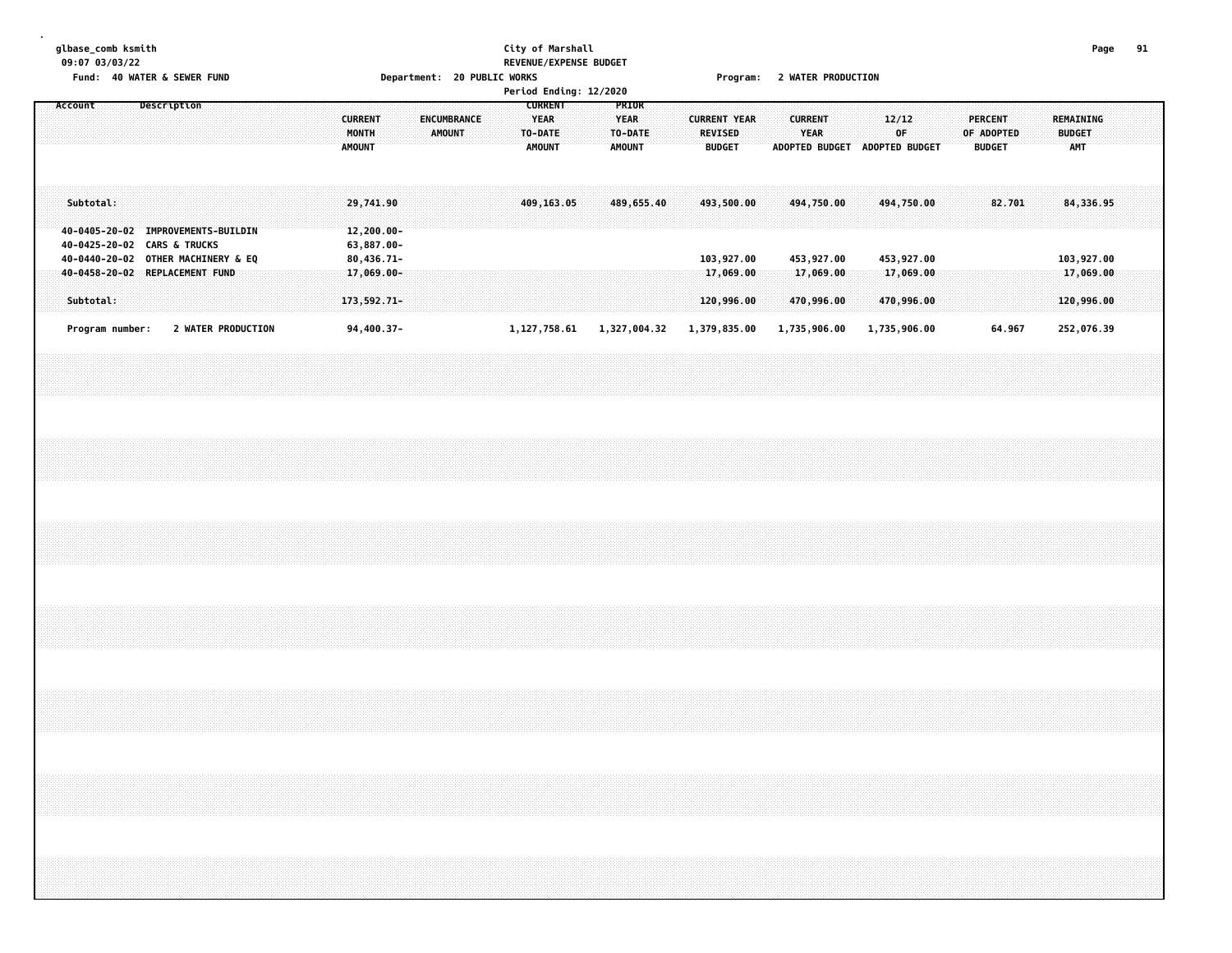## **glbase\_comb ksmith City of Marshall Page 92 09:07 03/03/22 REVENUE/EXPENSE BUDGET**

Fund: 40 WATER & SEWER FUND **Department: 20 PUBLIC WORKS** For the Second Program: 3 WATER DISTRIBUTION/COLLECTION

|                                |                                    |                                          | Period Ending: 12/2020                                                                    |                                                  |                                                        |                                                        |                                      |                                               |                                          |  |
|--------------------------------|------------------------------------|------------------------------------------|-------------------------------------------------------------------------------------------|--------------------------------------------------|--------------------------------------------------------|--------------------------------------------------------|--------------------------------------|-----------------------------------------------|------------------------------------------|--|
| Account                        | Description                        | <b>CURRENT</b><br>MONTH<br><b>AMOUNT</b> | <b>CURRENT</b><br>ENCUMBRANCE<br><b>YEAR</b><br><b>AMOUNT</b><br>TO-DATE<br><b>AMOUNT</b> | PRIOR<br><b>YEAR</b><br>TO-DATE<br><b>AMOUNT</b> | <b>CURRENT YEAR</b><br><b>REVISED</b><br><b>BUDGET</b> | <b>CURRENT</b><br><b>YEAR</b><br><b>ADOPTED BUDGET</b> | 12/12<br>OF<br><b>ADOPTED BUDGET</b> | <b>PERCENT</b><br>OF ADOPTED<br><b>BUDGET</b> | REMAINING<br><b>BUDGET</b><br><b>AMT</b> |  |
|                                |                                    |                                          |                                                                                           |                                                  |                                                        |                                                        |                                      |                                               |                                          |  |
|                                | 40-0101-20-03 SALARIES-OFFICIAL &  | 6,944.64                                 | 75,619.60                                                                                 | 73,491.94                                        | 76,005.00                                              | 73,715.00                                              | 73,715.00                            | 102.584                                       | 385.40                                   |  |
| 40-0107-20-03                  | SALARIES-SKILLED CRA               | 22,612.00                                | 244,225.80                                                                                | 227,601.19                                       | 251,202.00                                             | 251,202.00                                             | 251,202.00                           | 97.223                                        | 6,976.20                                 |  |
| $40 - 0108 - 20 - 03$          | SALARIES-SERVICE MAI               | 30,832.49                                | 329,707.56                                                                                | 333,340.12                                       | 329,708.00                                             | 357,739.00                                             | 357,739.00                           | 92.164                                        | .44                                      |  |
| 40-0109-20-03                  | SALARIES-OVERTIME                  | 3,158.98                                 | 39,660.35                                                                                 | 58,988.80                                        | 27,129.00                                              | 27,129.00                                              | 27,129.00                            | 146.192                                       | 12,531.35-                               |  |
| 40-0111-20-03<br>40-0122-20-03 | SALARIES-LONGEVITY<br>TMRS         |                                          | 6,504.00                                                                                  | 6,424.00                                         | 7,296.00                                               | 7,296.00                                               | 7,296.00                             | 89.145                                        | 792.00                                   |  |
| 40-0133-20-03 FICA             |                                    | 10,427.42                                | 113,850.28<br>52,988.69                                                                   | 114,740.48<br>53,322.12                          | 117,689.00<br>55,026.00                                | 117,314.00<br>54,857.00                                | 117,314.00<br>54,857.00              | 97.047<br>96.594                              | 3,838.72<br>2,037.31                     |  |
| 40-0134-20-03                  | <b>WORKER'S COMPENSATIO</b>        | 4,846.53                                 | 15,788.51                                                                                 | 16,822.71                                        | 17,077.00                                              | 17,072.00                                              | 17,072.00                            | 92.482                                        | 1,288.49                                 |  |
|                                |                                    |                                          |                                                                                           |                                                  |                                                        |                                                        |                                      |                                               |                                          |  |
| Subtotal:                      |                                    | 78,822.06                                | 878, 344.79                                                                               | 884,731.36                                       | 881,132.00                                             | 906,324.00                                             | 906,324.00                           | 96.913                                        | 2,787.21                                 |  |
| 40-0201-20-03                  | <b>OFFICE SUPPLIES</b>             |                                          | 642,15                                                                                    | 634.61                                           | 1,000.00                                               | 1,000.00                                               | 1,000.00                             | 64.215                                        | 357.85                                   |  |
| 40-0203-20-03                  | MEDICAL & CHEMICAL                 |                                          | 5,390.22                                                                                  | 7,530.17                                         | 5,390.00                                               | 10,000.00                                              | 10,000.00                            | 53.902                                        | $.22 -$                                  |  |
| 40-0204-20-03                  | JANITORIAL SUPPLIES                |                                          | 1,027.69                                                                                  | 770.82                                           | 150.00                                                 | 150.00                                                 | 150.00                               | 685.127                                       | 877.69-                                  |  |
| 40-0205-20-03                  | <b>FUEL, OIL &amp; LUBE</b>        | 2,754.48                                 | 34,459.69                                                                                 | 53,314.69                                        | 34,460.00                                              | 40,000.00                                              | 40,000.00                            | 86.149                                        | .31                                      |  |
| 40-0206-20-03 CLOTHING         |                                    | 458.50                                   | 7,225.96                                                                                  | 9,262.86                                         | 8,000.00                                               | 8,000.00                                               | 8,000.00                             | 90.325                                        | 774.04                                   |  |
| 40-0213-20-03                  | <b>MOTOR VEHICLE</b>               | 2,475.19                                 | 49,454.65                                                                                 | 37,231.08                                        | 25,000.00                                              | 25,000.00                                              | 25,000.00                            | 197.819                                       | 24,454.65-                               |  |
| 40-0217-20-03                  | OTHER SUPPLIES                     |                                          | 117.14                                                                                    | 1,983.10                                         | 1,300.00                                               | 1,300.00                                               | 1,300.00                             | 9.011                                         | 1,182.86                                 |  |
| $40 - 0218 - 20 - 03$          | SMALL TOOLS & MINOR                | 841.08                                   | 4,902.52                                                                                  | 4,766.12                                         | 6,000.00                                               | 6,000.00                                               | 6,000.00                             | 81.709                                        | 1,097.48                                 |  |
| 40-0219-20-03                  | REPAIR & MAINTENANCE               | 6,675.72                                 | 139,282.80                                                                                | 198, 113.67                                      | 135,000.00                                             | 135,000.00                                             | 135,000.00                           | 103.172                                       | $4,282.80 -$                             |  |
| 40-0220-20-03                  | <b>WATER METERS &amp; BOXES</b>    |                                          | 98,399.95                                                                                 | 32,025.53                                        | 100,000.00                                             | 100,000.00                                             | 100,000.00                           | 98.400                                        | 1,600.05                                 |  |
| Subtotal:                      |                                    | 13,204.97                                | 340,902.77                                                                                | 345,632.65                                       | 316,300.00                                             | 326,450.00                                             | 326,450.00                           | 104.427                                       | 24,602.77-                               |  |
|                                | 40-0304-20-03 TELEPHONE - CELLULAR | 395.09                                   | 1,596.02                                                                                  | 2,891.21                                         | 2,300.00                                               | 2,300.00                                               | 2,300.00                             | 69.392                                        | 703.98                                   |  |
| 40-0306-20-03                  | <b>SPRAY CONTRACT</b>              |                                          | 1,600.00                                                                                  | 1,820.00                                         | 4,000.00                                               | 4,000.00                                               | 4,000.00                             | 40.000                                        | 2,400.00                                 |  |
| 40-0309-20-03                  | <b>RADIO REPAIRS</b>               |                                          | 158.04                                                                                    | 410.04                                           | 500.00                                                 | 500.00                                                 | 500.00                               | 31.608                                        | 341.96                                   |  |
| 40-0316-20-03                  | <b>CONTRACTED SERVICES</b>         | 15,278.38                                | 22,483.65                                                                                 | 38,009.00                                        | 7,247.00                                               | 35,000.00                                              | 35,000.00                            | 64.239                                        | 15,236.65-                               |  |
| 40-0323-20-03                  | SERVICE AGREEMENT-TE               | 912.94                                   | 6,958.09                                                                                  | 4,681.14                                         |                                                        |                                                        |                                      |                                               | $6,958.09 -$                             |  |
| 40-0340-20-03                  | REPAIR & MAINTENANCE               |                                          |                                                                                           | $34.84 -$                                        |                                                        |                                                        |                                      |                                               |                                          |  |
| 40-0342-20-03                  | REPAIR & MAINTENANCE               | 6,654.83                                 | 8,340.29                                                                                  | 2,956.98                                         | 6, 200.00                                              | 6,200.00                                               | 6,200.00                             | 134.521                                       | $2,140.29 -$                             |  |
| 40-0344-20-03                  | <b>RENTALS</b>                     | 74.43                                    | 1,566.34                                                                                  | 2,917.78                                         | 1,000.00                                               | 1,000.00                                               | 1,000.00                             | 156.634                                       | $566.34-$                                |  |
| 40-0345-20-03                  | <b>CONFERENCE &amp; TRAININ</b>    |                                          | 1,015.74                                                                                  | 2,501.05                                         | 4,000.00                                               | 4,000.00                                               | 4,000.00                             | 25.394                                        | 2,984.26                                 |  |
| 40-0346-20-03                  | <b>DUES AND SUBSCRIPTIO</b>        | 687.96                                   | 1,121.39                                                                                  | 1,040.43                                         | 1,500.00                                               | 1,500.00                                               | 1,500.00                             | 74.759                                        | 378.61                                   |  |
|                                | 40-0347-20-03 MISCELLANEOUS        |                                          | 809.30                                                                                    | 731.12                                           | 1,000.00                                               | 1,000.00                                               | 1,000.00                             | 80.930                                        | 190.70                                   |  |
| Subtotal:                      |                                    | 24,003.63                                | 45,648.86                                                                                 | 57,923.91                                        | 27,747.00                                              | 55,500.00                                              | 55,500.00                            | 82,250                                        | 17,901.86-                               |  |
| 40-0411-20-03                  | IMPROVEMENTS-SEWER M               | 58,522.65-                               |                                                                                           |                                                  | 210,718.00                                             | 399,800.00                                             | 399,800.00                           |                                               | 210,718.00                               |  |
| 40-0412-20-03                  | IMPROVEMENTS-WATER M               | 67,600.27-                               |                                                                                           |                                                  | 210,718.00                                             | 399,800.00                                             | 399,800.00                           |                                               | 210,718.00                               |  |
| 40-0425-20-03                  | <b>CARS &amp; TRUCKS</b>           | 36,397.00-                               |                                                                                           |                                                  |                                                        |                                                        |                                      |                                               |                                          |  |
| 40-0435-20-03 FIRE HYDRANT     |                                    | 14,546.79-                               |                                                                                           |                                                  | 21,404.00                                              | 25,000.00                                              | 25,000.00                            |                                               | 21,404.00                                |  |
|                                |                                    |                                          |                                                                                           |                                                  |                                                        |                                                        |                                      |                                               |                                          |  |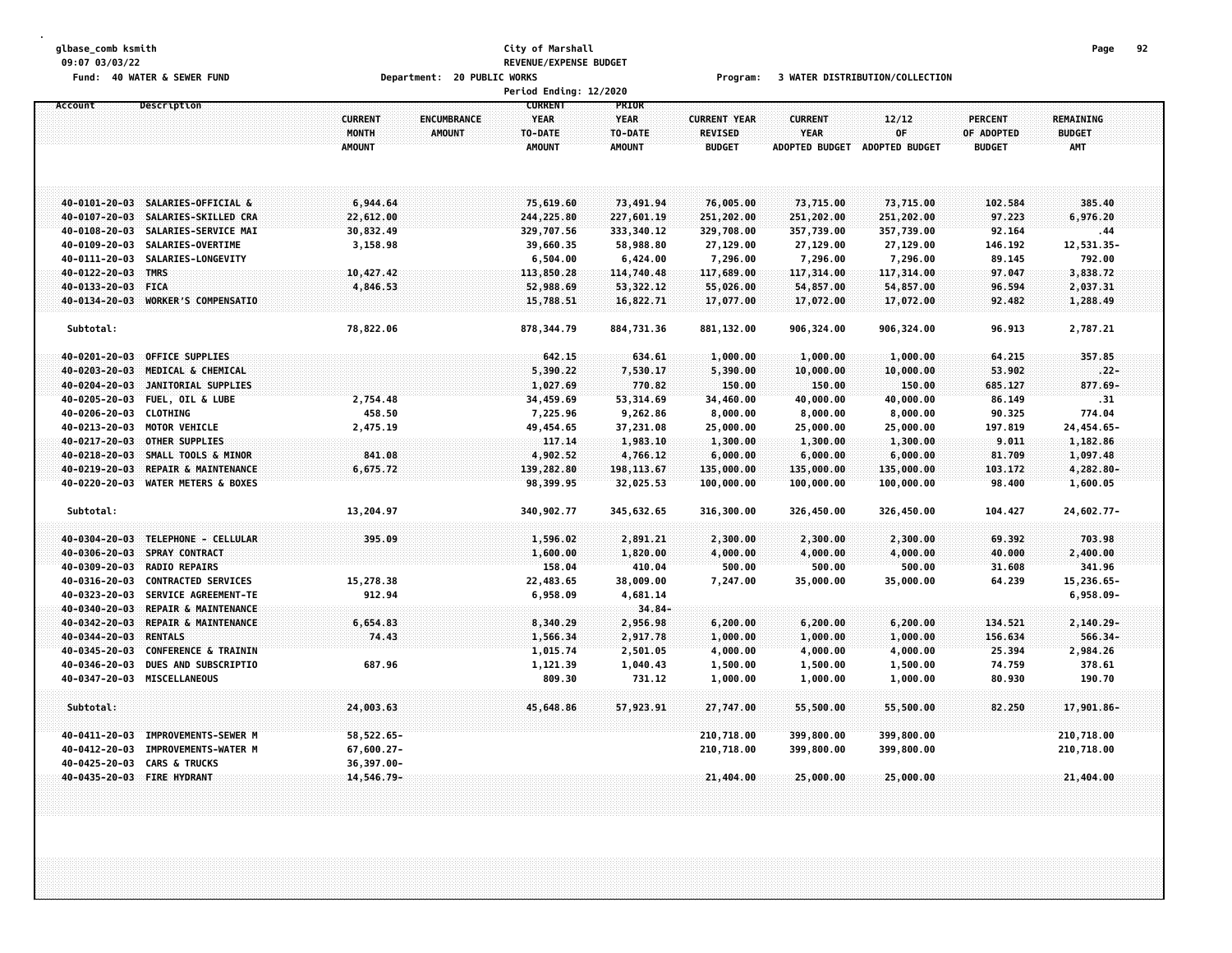## **glbase\_comb ksmith City of Marshall Page 93 09:07 03/03/22 REVENUE/EXPENSE BUDGET**

Fund: 40 WATER & SEWER FUND<br>Department: 20 PUBLIC WORKS [1] The Case of Program: 3 WATER DISTRIBUTION/COLLECTION

|         |                                                                                                                                                  |             |  |                            |  |                                          |                        |  |                       |  | <b>CURRENT</b>                          |  | Period Ending: 12/2020       |                   |  |                                 |                            |                              |                                      |                               |                                      |  |                                               |                |                      |                                    |  |  |
|---------|--------------------------------------------------------------------------------------------------------------------------------------------------|-------------|--|----------------------------|--|------------------------------------------|------------------------|--|-----------------------|--|-----------------------------------------|--|------------------------------|-------------------|--|---------------------------------|----------------------------|------------------------------|--------------------------------------|-------------------------------|--------------------------------------|--|-----------------------------------------------|----------------|----------------------|------------------------------------|--|--|
| Account |                                                                                                                                                  | Description |  |                            |  | <b>CURRENT</b><br>MONTH<br><b>AMOUNT</b> |                        |  | ENCUMBRANCE<br>AMOUNT |  | <b>YEAR</b><br>TO-DATE<br><b>AMOUNT</b> |  | <b>YEAR</b><br><b>AMOUNT</b> | PRIOR<br>TO-DATE: |  | <b>REVISED</b><br><b>BUDGET</b> | <b>CURRENT YEAR</b>        |                              | <b>CURRENT</b><br><b>YEAR</b>        | ADOPTED BUDGET ADOPTED BUDGET | 12/12<br>0F                          |  | <b>PERCENT</b><br>OF ADOPTED<br><b>BUDGET</b> |                | <b>BUDGET</b><br>AMT | REMAINING                          |  |  |
|         | 40-0440-20-03 OTHER MACHINERY & EQ<br>40-0442-20-03 ANNUAL MANHOLE REHAB<br>40-0458-20-03 REPLACEMENT FUND<br>40-0490-20-03 NON DEPRECIABLE CAPI |             |  |                            |  |                                          | 58,557.00-<br>2,995.82 |  |                       |  | 2,995.82                                |  |                              | 825.00            |  |                                 | 9,290.00<br>58,557.00      |                              | 286,596.00<br>25,000.00<br>58,557.00 |                               | 286,596.00<br>25,000.00<br>58,557.00 |  |                                               |                |                      | 9,290.00<br>58,557.00<br>2,995.82- |  |  |
|         | Subtotal:<br>Program number:                                                                                                                     |             |  | 3 WATER DISTRIBUTION/COLLE |  | 232,627.89-<br>116,597.23-               |                        |  |                       |  | 2,995.82<br>1,267,892.24                |  | 1,289,112.92                 | 825.00            |  |                                 | 510,687.00<br>1,735,866.00 | 1,194,753.00<br>2,483,027.00 |                                      |                               | 1,194,753.00<br>2,483,027.00         |  |                                               | .251<br>51.062 |                      | 507,691.18<br>467,973.76           |  |  |
|         |                                                                                                                                                  |             |  |                            |  |                                          |                        |  |                       |  |                                         |  |                              |                   |  |                                 |                            |                              |                                      |                               |                                      |  |                                               |                |                      |                                    |  |  |
|         |                                                                                                                                                  |             |  |                            |  |                                          |                        |  |                       |  |                                         |  |                              |                   |  |                                 |                            |                              |                                      |                               |                                      |  |                                               |                |                      |                                    |  |  |
|         |                                                                                                                                                  |             |  |                            |  |                                          |                        |  |                       |  |                                         |  |                              |                   |  |                                 |                            |                              |                                      |                               |                                      |  |                                               |                |                      |                                    |  |  |
|         |                                                                                                                                                  |             |  |                            |  |                                          |                        |  |                       |  |                                         |  |                              |                   |  |                                 |                            |                              |                                      |                               |                                      |  |                                               |                |                      |                                    |  |  |
|         |                                                                                                                                                  |             |  |                            |  |                                          |                        |  |                       |  |                                         |  |                              |                   |  |                                 |                            |                              |                                      |                               |                                      |  |                                               |                |                      |                                    |  |  |
|         |                                                                                                                                                  |             |  |                            |  |                                          |                        |  |                       |  |                                         |  |                              |                   |  |                                 |                            |                              |                                      |                               |                                      |  |                                               |                |                      |                                    |  |  |
|         |                                                                                                                                                  |             |  |                            |  |                                          |                        |  |                       |  |                                         |  |                              |                   |  |                                 |                            |                              |                                      |                               |                                      |  |                                               |                |                      |                                    |  |  |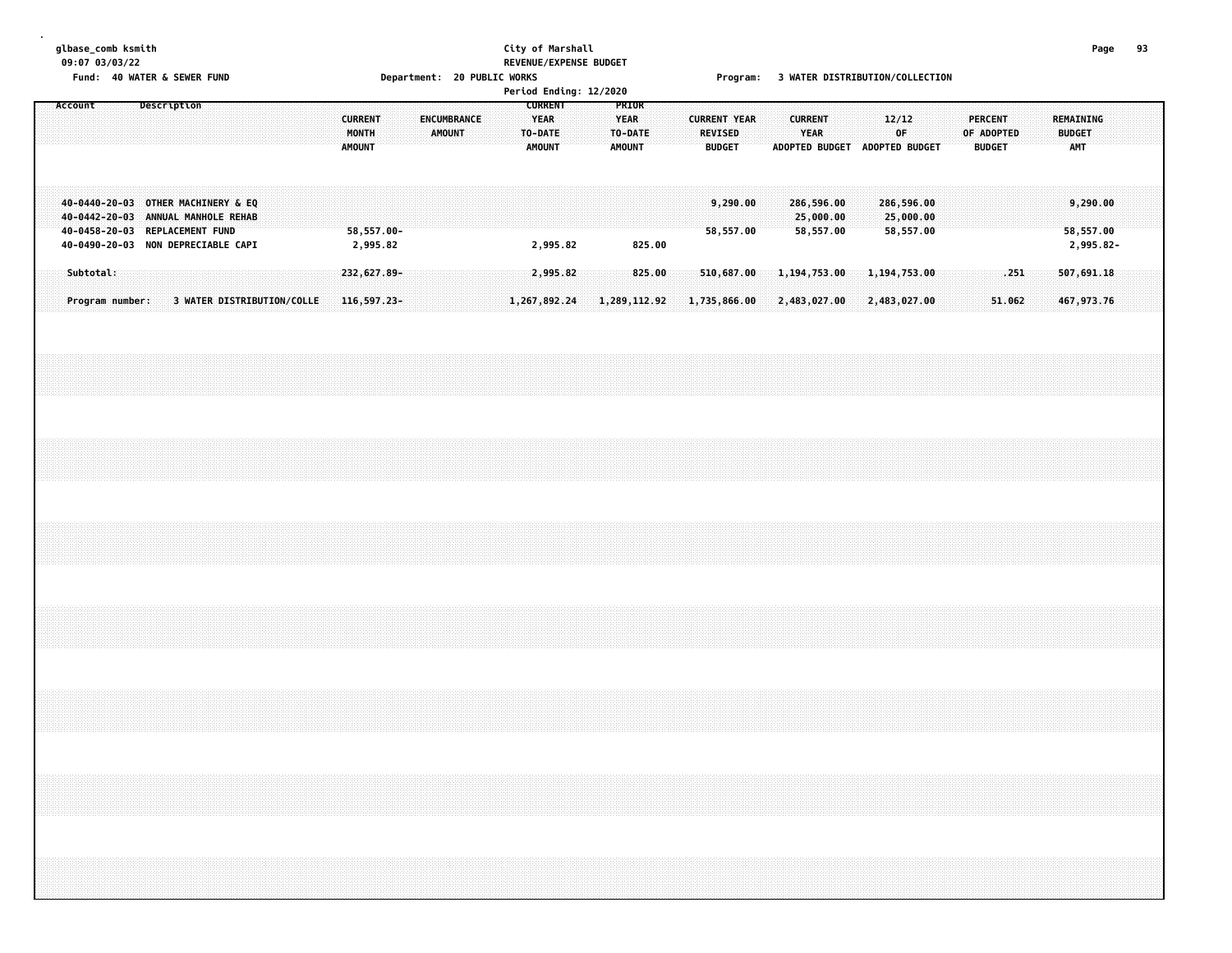#### **glbase\_comb ksmith City of Marshall Page 94 09:07 03/03/22 REVENUE/EXPENSE BUDGET** Fund: 40 WATER & SEWER FUND **Department: 20 PUBLIC WORKS Film Construct Program:** 4 WASTEWATER TREATMENT

|                                |                                         |                                          | Period Ending: 12/2020                                                                    |                                                  |                                                 |                                                        |                                      |                                        |                                          |  |
|--------------------------------|-----------------------------------------|------------------------------------------|-------------------------------------------------------------------------------------------|--------------------------------------------------|-------------------------------------------------|--------------------------------------------------------|--------------------------------------|----------------------------------------|------------------------------------------|--|
| Account                        | Description                             | <b>CURRENT</b><br>MONTH<br><b>AMOUNT</b> | <b>CURRENT</b><br><b>YEAR</b><br>ENCUMBRANCE<br><b>AMOUNT</b><br>TO-DATE<br><b>AMOUNT</b> | PRIOR<br><b>YEAR</b><br>TO-DATE<br><b>AMOUNT</b> | <b>CURRENT YEAR</b><br>REVISED<br><b>BUDGET</b> | <b>CURRENT</b><br><b>YEAR</b><br><b>ADOPTED BUDGET</b> | 12/12<br>0F<br><b>ADOPTED BUDGET</b> | PERCENT<br>OF ADOPTED<br><b>BUDGET</b> | REMAINING<br><b>BUDGET</b><br><b>AMT</b> |  |
| 40-0101-20-04                  | SALARIES-OFFICIALS &                    |                                          | 3,260.48                                                                                  | 36,745.96                                        | 33,828.00                                       | 36,858.00                                              | 36,858.00                            | 8.846                                  | 30,567.52                                |  |
| 40-0103-20-04                  | SALARIES-TECHNICIAN                     | 8,131.20                                 | 85,346.72                                                                                 | 81,703.44                                        | 81,390.00                                       | 81,390.00                                              | 81,390.00                            | 104.861                                | $3,956.72-$                              |  |
| 40-0107-20-04                  | SALARIES-SKILLED CRA                    | 23,592.26                                | 251,620.50                                                                                | 284,631.81                                       | 292,261.00                                      | 292,261.00                                             | 292,261.00                           | 86.094                                 | 40,640.50                                |  |
| 40-0108-20-04                  | SALARIES-SERVICE MAI                    | 2,574.72                                 | 28,107.36                                                                                 | 27,997.28                                        | 27,893.00                                       | 27,893.00                                              | 27,893.00                            | 100.769                                | 214.36-                                  |  |
| 40-0109-20-04<br>40-0111-20-04 | SALARIES-OVERTIME<br>SALARIES-LONGEVITY | 3,980.09                                 | 37,607.41<br>3,136.00                                                                     | 37,823.79<br>4,744.00                            | 9,810.00<br>4,994.00                            | 9,810.00<br>5,544.00                                   | 9,810.00<br>5,544.00                 | 383.358<br>56.566                      | 27,797.41-<br>1,858.00                   |  |
| 40-0122-20-04                  | <b>TMRS</b>                             | 6,279.56                                 | 66,983.37                                                                                 | 77,850.41                                        | 73,690.00                                       | 74,480.00                                              | 74,480.00                            | 89.935                                 | 6,706.63                                 |  |
| 40-0133-20-04                  | <b>FICA</b>                             | 2,925.95                                 | 31,268.09                                                                                 | 36,240.21                                        | 34,457.00                                       | 34,827.00                                              | 34,827.00                            | 89.781                                 | 3,188.91                                 |  |
| 40-0134-20-04                  | <b>WORKER'S COMPENSATIO</b>             |                                          | 7,411.95                                                                                  | 6,999.00                                         | 7,904.00                                        | 7,984.00                                               | 7,984.00                             | 92.835                                 | 492.05                                   |  |
|                                |                                         |                                          |                                                                                           |                                                  |                                                 |                                                        |                                      |                                        |                                          |  |
| Subtotal:                      |                                         | 47,483.78                                | 514,741.88                                                                                | 594,735.90                                       | 566,227.00                                      | 571,047.00                                             | 571,047.00                           | 90.140                                 | 51,485.12                                |  |
| 40-0201-20-04                  | <b>OFFICE SUPPLIES</b>                  | 228.16                                   | 740.01                                                                                    | 675.41                                           | 1,000.00                                        | 1,000.00                                               | 1,000.00                             | 74.001                                 | 259.99                                   |  |
| 40-0203-20-04                  | MEDICAL & CHEMICAL                      | 1,541.24                                 | 19,983.50                                                                                 | 22,497.50                                        | 25,000.00                                       | 25,000.00                                              | 25,000.00                            | 79.934                                 | 5,016.50                                 |  |
| 40-0204-20-04                  | <b>JANITORIAL</b>                       | 5.39                                     | 1,027.15                                                                                  | 1,070.97                                         | 400.00                                          | 400.00                                                 | 400.00                               | 256.788                                | $627.15 -$                               |  |
| 40-0205-20-04                  | FUEL, OIL & LUBE                        | 420.11                                   | 9,697.46                                                                                  | 15,095.44                                        | 12,000.00                                       | 12,000.00                                              | 12,000.00                            | 80.812                                 | 2,302.54                                 |  |
| 40-0206-20-04                  | <b>CLOTHING</b>                         | 785.32                                   | 3,087.27                                                                                  | 3,310.75                                         | 3,150.00                                        | 3,150.00                                               | 3,150.00                             | 98.009                                 | 62.73                                    |  |
| 40-0212-20-04                  | <b>ELECTRICAL SUPPLIES</b>              | 367.48                                   | 6,015.51                                                                                  |                                                  | 31,053.00                                       | 33,000.00                                              | 33,000.00                            | 18.229                                 | 25,037.49                                |  |
| 40-0213-20-04                  | MOTOR VEHICLE                           | 899.18                                   | 12,575.70                                                                                 | 10,843.44                                        | 8,000.00                                        | 8,000.00                                               | 8,000.00                             | 157.196                                | 4,575.70-                                |  |
| 40-0217-20-04                  | OTHER SUPPLIES                          | 136.90                                   | 4,901.47                                                                                  | 6,492.18                                         | 10,000.00                                       | 10,000.00                                              | 10,000.00                            | 49.015                                 | 5,098.53                                 |  |
| 40-0218-20-04                  | SMALL TOOLS & MINOR                     | 433.70                                   | 5,386.44                                                                                  | 2,838.50                                         | 2,700.00                                        | 2,700.00                                               | 2,700.00                             | 199.498                                | 2,686.44-                                |  |
| 40-0219-20-04                  | <b>REPAIR &amp; MAINTENANCE</b>         | 1,438.29                                 | 6,572.17                                                                                  | 13,983.85                                        | 24,000.00                                       | 24,000.00                                              | 24,000.00                            | 27.384                                 | 17,427.83                                |  |
| Subtotal:                      |                                         | 6,255.77                                 | 69,986.68                                                                                 | 76,808.04                                        | 117,303.00                                      | 119,250.00                                             | 119,250.00                           | 58.689                                 | 47,316.32                                |  |
| 40-0304-20-04                  | TELEPHONE - CELLULAR                    | 241.26                                   | 1,505.45                                                                                  | 1,214.56                                         | 1,775.00                                        | 1,775.00                                               | 1,775.00                             | 84.814                                 | 269.55                                   |  |
| 40-0305-20-04                  | OTHER PROFESSIONAL S                    | 10,948.93                                | 112,140.72                                                                                | 79,710.11                                        | 115,000.00                                      | 115,000.00                                             | 115,000.00                           | 97.514                                 | 2,859.28                                 |  |
| 40-0306-20-04                  | <b>SPRAY CONTRACT</b>                   |                                          | 1,500.00                                                                                  | 2,100.00                                         | 1,500.00                                        | 1,500.00                                               | 1,500.00                             | 100.000                                |                                          |  |
| 40-0309-20-04                  | <b>RADIO REPAIRS</b>                    |                                          |                                                                                           |                                                  | 200.00                                          | 200.00                                                 | 200.00                               |                                        | 200.00                                   |  |
| 40-0311-20-04                  | TRANSPORTATION                          |                                          | 250.00                                                                                    | 1,250.00                                         | 250.00                                          | 1,500.00                                               | 1,500.00                             | 16.667                                 |                                          |  |
| 40-0323-20-04                  | SERVICE AGREEMENT-TE                    |                                          | 10,146.00                                                                                 | 10,596.00                                        | 12,000.00                                       | 12,000.00                                              | 12,000.00                            | 84.550                                 | 1,854.00                                 |  |
| 40-0324-20-04                  | PRINTING & REPRODUCT                    | 160.00-                                  | 42.00-                                                                                    | $67.67 -$                                        | 400.00                                          | 400.00                                                 | 400.00                               | $-10.500$                              | 442.00                                   |  |
| 40-0337-20-04                  | <b>ELECTRIC SERVICE</b>                 | 24,758.19                                | 315, 348.56                                                                               | 355, 354.11                                      | 295,000.00                                      | 295,000.00                                             | 295,000.00                           | 106.898                                | 20,348.56-                               |  |
| 40-0340-20-04                  | <b>REPAIR &amp; MAINTENANCE</b>         |                                          |                                                                                           | 89.91                                            | 2,500.00                                        | 2,500.00                                               | 2,500.00                             |                                        | 2,500.00                                 |  |
| 40-0342-20-04                  | REPAIR & MAINTENANCE<br><b>RENTALS</b>  | 9,299.16                                 | 134,631.60                                                                                | 133, 171.68                                      | 133,011.00                                      | 165,610.00                                             | 165,610.00                           | 81.294                                 | $1,620.60 -$                             |  |
| 40-0344-20-04                  | <b>CONFERENCE &amp; TRAININ</b>         | 54.00<br>750.00                          | 9,957.50                                                                                  | 5,435.49                                         | 8,000.00                                        | 8,000.00                                               | 8,000.00                             | 124.469                                | $1,957.50 -$                             |  |
| 40-0345-20-04<br>40-0346-20-04 | DUES AND SUBSCRIPTIO                    |                                          | 2,462.88<br>758.42                                                                        | 2,357.76<br>944.43                               | 3,000.00<br>1,000.00                            | 3,000.00<br>1,000.00                                   | 3,000.00<br>1,000.00                 | 82.096<br>75.842                       | 537.12<br>241.58                         |  |
| 40-0347-20-04                  | <b>MISCELLANEOUS</b>                    | 163.39                                   | 293.16                                                                                    | 690.88                                           | 500.00                                          | 500.00                                                 | 500.00                               | 58.632                                 | 206.84                                   |  |
|                                | 40-0369-20-04 STATE AND FEDERAL FE      |                                          | 50,511.24                                                                                 | 50, 311.24                                       | 53,000.00                                       | 53,000.00                                              | 53,000.00                            | 95.304                                 | 2,488.76                                 |  |
|                                |                                         |                                          |                                                                                           |                                                  |                                                 |                                                        |                                      |                                        |                                          |  |
| Subtotal:                      |                                         | 46,054.93                                | 639,463.53                                                                                | 643, 158.50                                      | 627,136.00                                      | 660,985.00                                             | 660,985.00                           | 96.744                                 | 12,327.53-                               |  |
|                                |                                         |                                          |                                                                                           |                                                  |                                                 |                                                        |                                      |                                        |                                          |  |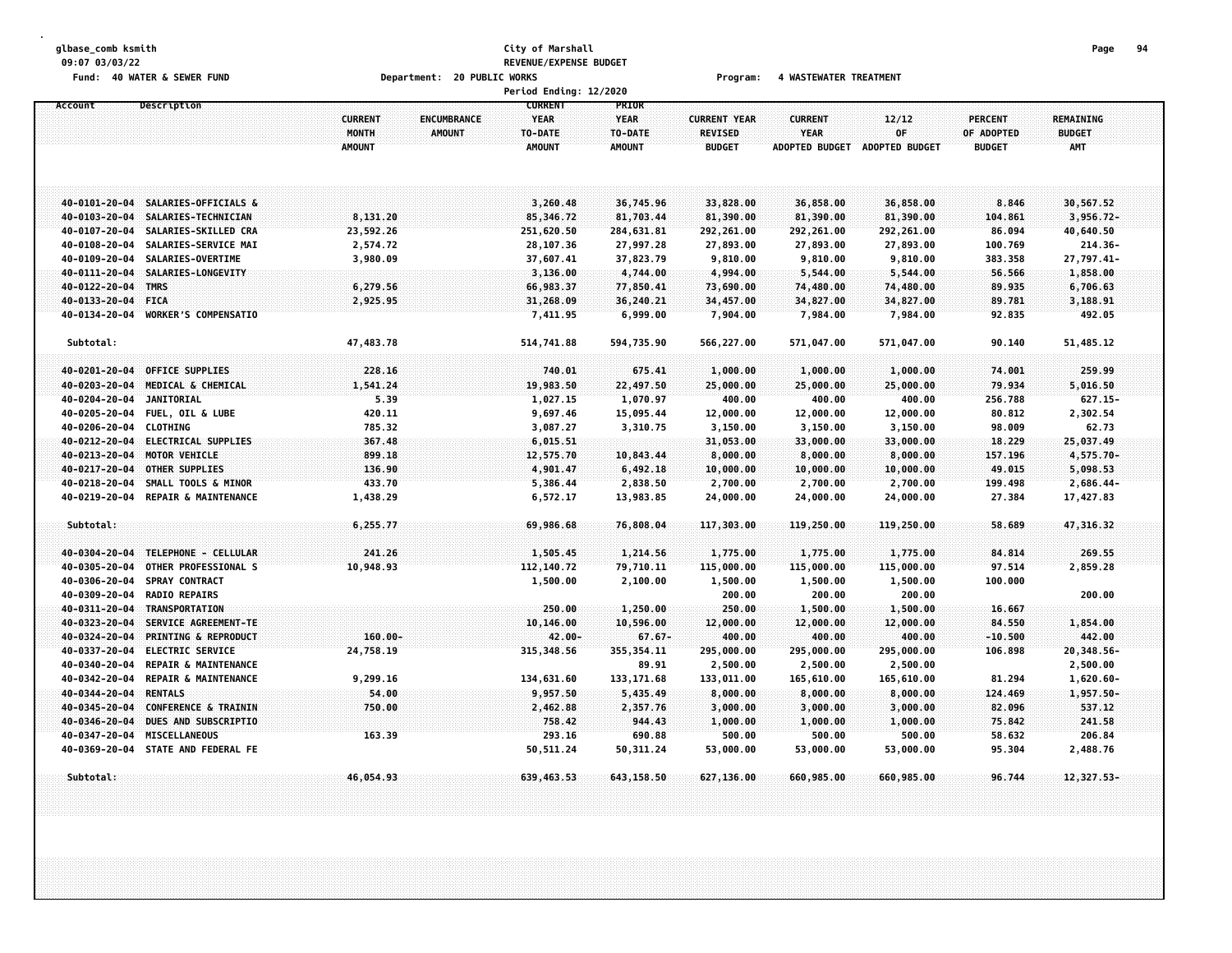### **glbase\_comb ksmith City of Marshall Page 95 09:07 03/03/22 REVENUE/EXPENSE BUDGET** Fund: 40 WATER & SEWER FUND **Department: 20 PUBLIC WORKS Film Construct Program:** 4 WASTEWATER TREATMENT

|                                                                      |                                                                          | Period Ending: 12/2020                                                                                                                                    |                                                                               |                                                                                           |
|----------------------------------------------------------------------|--------------------------------------------------------------------------|-----------------------------------------------------------------------------------------------------------------------------------------------------------|-------------------------------------------------------------------------------|-------------------------------------------------------------------------------------------|
| Account<br><b>Description</b>                                        | <b>CURRENT</b><br>ENCUMBRANCE<br>MONTH<br><b>AMOUNT</b><br><b>AMOUNT</b> | <b>CURRENT</b><br>PRIOR<br><b>YEAR</b><br><b>YEAR</b><br><b>CURRENT YEAR</b><br><b>REVISED</b><br>TO-DATE<br>TO-DATE<br>AMOUNT<br>AMOUNT<br><b>BUDGET</b> | <b>CURRENT</b><br>12/12<br><b>YEAR</b><br>0F<br>ADOPTED BUDGET ADOPTED BUDGET | REMAINING<br><b>PERCENT</b><br>OF ADOPTED<br><b>BUDGET</b><br><b>BUDGET</b><br><b>AMT</b> |
| 40-0440-20-04 OTHER MACHINERY & EQ<br>40-0458-20-04 REPLACEMENT FUND | 44,467.00-<br>$6,853.00-$                                                | 44,467.00<br>6,853.00                                                                                                                                     | 359,921.00<br>359,921.00<br>6,853.00<br>6,853.00                              | 44,467.00<br>6,853.00                                                                     |
| Subtotal:                                                            | 51,320.00-                                                               | 51,320.00                                                                                                                                                 | 366,774.00<br>366,774.00                                                      | 51,320.00                                                                                 |
| Program number:<br>4 WASTEWATER TREATMENT                            | 48,474.48                                                                | $1,224,192.09$ $1,314,702.44$ $1,361,986.00$                                                                                                              | 1,718,056.00<br>1,718,056.00                                                  | 71.254<br>137,793.91                                                                      |
|                                                                      |                                                                          |                                                                                                                                                           |                                                                               |                                                                                           |
|                                                                      |                                                                          |                                                                                                                                                           |                                                                               |                                                                                           |
|                                                                      |                                                                          |                                                                                                                                                           |                                                                               |                                                                                           |
|                                                                      |                                                                          |                                                                                                                                                           |                                                                               |                                                                                           |
|                                                                      |                                                                          |                                                                                                                                                           |                                                                               |                                                                                           |
|                                                                      |                                                                          |                                                                                                                                                           |                                                                               |                                                                                           |
|                                                                      |                                                                          |                                                                                                                                                           |                                                                               |                                                                                           |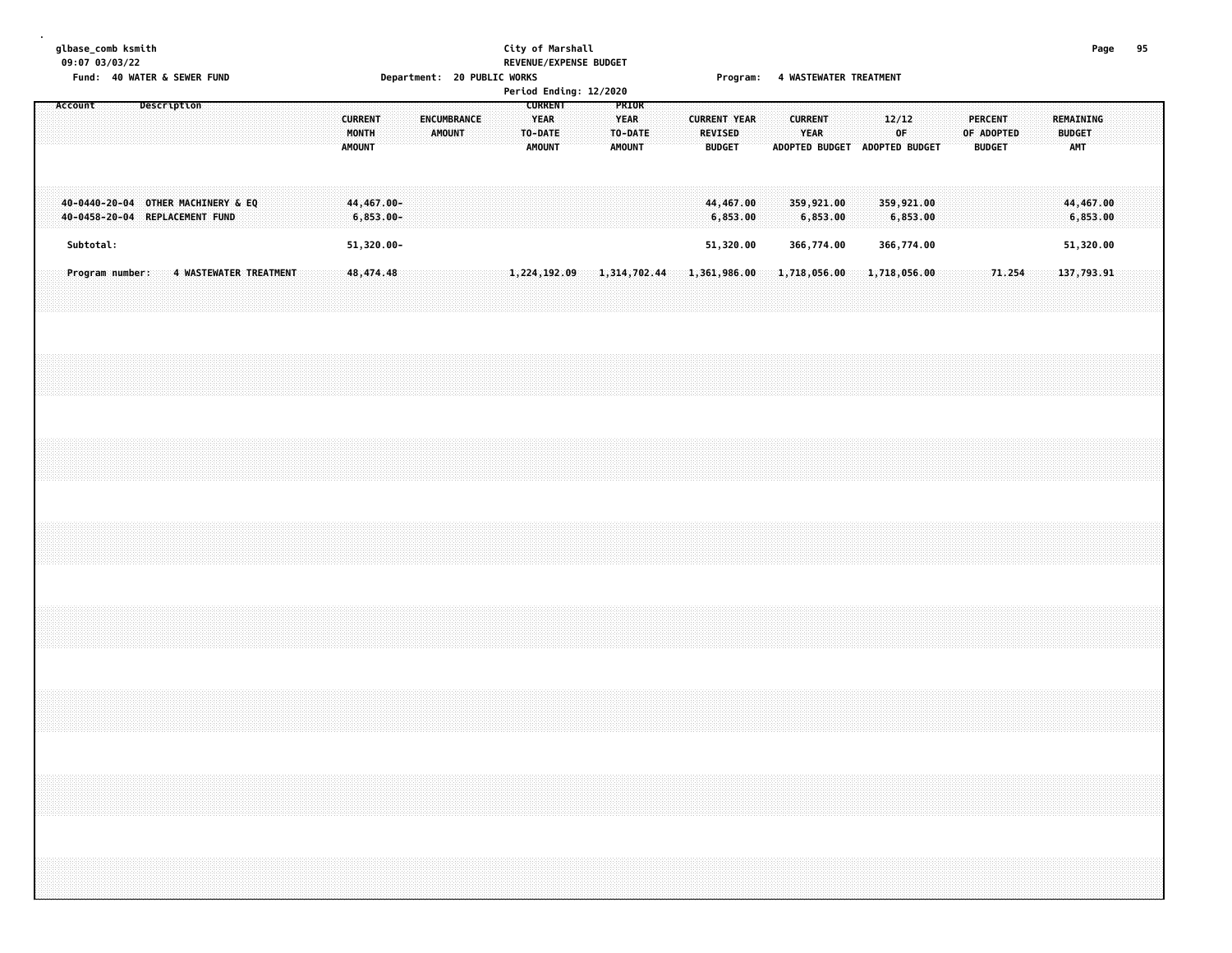#### **glbase\_comb ksmith City of Marshall Page 96 09:07 03/03/22 REVENUE/EXPENSE BUDGET** Fund: 40 WATER & SEWER FUND **Department: 20 PUBLIC WORKS** Fund: 40 WATER BILLING

|                                                  |                                               | Period Ending: 12/2020   |                          |                                 |                               |                       |                             |                      |  |
|--------------------------------------------------|-----------------------------------------------|--------------------------|--------------------------|---------------------------------|-------------------------------|-----------------------|-----------------------------|----------------------|--|
| Description<br>Account                           |                                               | <b>CURRENT</b>           | PRIOR                    |                                 |                               |                       |                             |                      |  |
|                                                  | <b>CURRENT</b><br><b>ENCUMBRANCE</b><br>MONTH | YEAR                     | <b>YEAR</b>              | <b>CURRENT YEAR</b>             | <b>CURRENT</b><br><b>YEAR</b> | 12/12<br>0F           | PERCENT                     | REMAINING            |  |
|                                                  | <b>AMOUNT</b><br><b>AMOUNT</b>                | TO-DATE<br><b>AMOUNT</b> | TO-DATE<br><b>AMOUNT</b> | <b>REVISED</b><br><b>BUDGET</b> |                               | <b>ADOPTED BUDGET</b> | OF ADOPTED<br><b>BUDGET</b> | <b>BUDGET</b><br>AMT |  |
|                                                  |                                               |                          |                          |                                 | <b>ADOPTED BUDGET</b>         |                       |                             |                      |  |
|                                                  |                                               |                          |                          |                                 |                               |                       |                             |                      |  |
| 40-0101-20-06 SALARIES-OFFICE & AD               | 4,396.80                                      | 47,998.40                | 47,815.20                | 47,632.00                       | 47,632.00                     | 47,632.00             | 100.769                     | $366.40 -$           |  |
| 40-0106-20-06 SALARIES-OFFICE & CL               | 10,549.12                                     | 115,537.50               | 113,777.48               | 115,356.00                      | 115,356.00                    | 115,356.00            | 100.157                     | $181.50 -$           |  |
| 40-0107-20-06 SALARIES-SKILLED CRA               | 11,208.00                                     | 138,756.50               | 143,006.34               | 150,363.00                      | 150,363.00                    | 150,363.00            | 92.281                      | 11,606.50            |  |
| 40-0109-20-06 SALARIES-OVERTIME                  | 1,237.71                                      | 1,237.71                 |                          | 1,710.00                        | 1,710.00                      | 1,710.00              | 72.381                      | 472.29               |  |
| <b>SALARIES PARTTIME &amp;</b><br>40-0110-20-06  |                                               | 640.00                   | 1,160.00                 |                                 |                               |                       |                             | $640.00 -$           |  |
| 40-0111-20-06 SALARIES-LONGEVITY                 |                                               | 3,112.00                 | 2,768.00                 | 3,360.00                        | 3,360.00                      | 3,360.00              | 92.619                      | 248.00               |  |
| 40-0122-20-06 TMRS                               | 4,491.89                                      | 50,177.27                | 50,389.18                | 52,094.00                       | 52,094.00                     | 52,094.00             | 96.321                      | 1,916.73             |  |
| 40-0133-20-06 FICA                               | 2,027.13                                      | 22, 193.28               | 21,938.48                | 24,360.00                       | 24,360.00                     | 24,360.00             | 91.105                      | 2,166.72             |  |
| 40-0134-20-06 WORKER'S COMPENSATIO               |                                               | 3,748.79                 | 4,017.06                 | 4,019.00                        | 4,019.00                      | 4,019.00              | 93.277                      | 270.21               |  |
| Subtotal:                                        | 33,910.65                                     | 383,401.45               | 384, 871.74              | 398,894.00                      | 398,894.00                    | 398,894.00            | 96.116                      | 15,492.55            |  |
| 40-0201-20-06 OFFICE SUPPLIES                    | 360.87                                        | 2,799.16                 | 3,301.01                 | 4,400.00                        | 4,400.00                      | 4,400.00              | 63.617                      | 1,600.84             |  |
| 40-0205-20-06 FUEL, OIL & LUBE                   | 471.76                                        | 6,559.10                 | 8,803.88                 | 10,000.00                       | 10,000.00                     | 10,000.00             | 65.591                      | 3,440.90             |  |
| 40-0206-20-06 CLOTHING                           | 36.66                                         | 977.10                   | 710.18                   | 1,200.00                        | 1,200.00                      | 1,200.00              | 81.425                      | 222.90               |  |
| 40-0213-20-06 MOTOR VEHICLE                      | 17.50                                         | 4,399.53                 | 1,292.55                 | 3,000.00                        | 3,000.00                      | 3,000.00              | 146.651                     | 1,399.53-            |  |
| 40-0217-20-06 OTHER SUPPLIES                     |                                               | 98.88                    |                          | 400.00                          | 400.00                        | 400.00                | 24.720                      | 301.12               |  |
| 40-0218-20-06 SMALL TOOLS & MINOR                | 33.84                                         | 1,015.78                 | 1,499.48                 | 2,000.00                        | 2,000.00                      | 2,000.00              | 50.789                      | 984.22               |  |
| 40-0220-20-06 WATER METERS & BOXES               |                                               | 212.80                   | 702.87                   | 2,000.00                        | 2,000.00                      | 2,000.00              | 10.640                      | 1,787.20             |  |
|                                                  |                                               |                          |                          |                                 |                               |                       |                             |                      |  |
| Subtotal:                                        | 920.63                                        | 16,062.35                | 16,309.97                | 23,000.00                       | 23,000.00                     | 23,000.00             | 69.836                      | 6,937.65             |  |
| TELEPHONE-CELLULAR<br>40-0304-20-06              | 588.72                                        | 3,414.55                 | 3,866.43                 | 3,000.00                        | 3,000.00                      | 3,000.00              | 113.818                     | 414.55-              |  |
| 40-0305-20-06<br>OTHER PROFESSIONAL S            | 127.50                                        | 497.25                   | 421.50                   | 1,000.00                        | 1,000.00                      | 1,000.00              | 49.725                      | 502.75               |  |
| 40-0309-20-06<br><b>RADIO REPAIRS</b>            |                                               |                          |                          | 200.00                          | 200.00                        | 200.00                |                             | 200.00               |  |
| 40-0310-20-06<br>POSTAGE & FREIGHT               | 4,419.95                                      | 46,077.25                | 48,062.59                | 54,000.00                       | 54,000.00                     | 54,000.00             | 85.328                      | 7,922.75             |  |
| 40-0316-20-06<br><b>CONTRACTED SERVICES</b>      | 1,083.21                                      | 16,771.57                | 13,718.75                | 21,000.00                       | 21,000.00                     | 21,000.00             | 79.865                      | 4,228.43             |  |
| 40-0323-20-06<br>SERVICE AGREEMENT-TE            | 1,026.00                                      | 13,166.11                | 3,835.00                 | 7,140.00                        | 7,140.00                      | 7,140.00              | 184.399                     | $6,026.11-$          |  |
| 40-0324-20-06<br><b>PRINTING &amp; REPRODUCT</b> |                                               | 1,076.44                 | 1,167.30                 | 1,200.00                        | 1,200.00                      | 1,200.00              | 89.703                      | 123.56               |  |
| 40-0342-20-06<br>REPAIR & MAINTENANCE            | 272.00                                        | 1,724.10                 | 2,616.12                 | 1,350.00                        | 1,350.00                      | 1,350.00              | 127.711                     | $374.10 -$           |  |
| 40-0345-20-06<br><b>CONFERENCE &amp; TRAININ</b> |                                               |                          | 1,093.48                 | 1,500.00                        | 1,500.00                      | 1,500.00              |                             | 1,500.00             |  |
| 40-0346-20-06<br><b>DUES &amp; SUBSCRIPTIONS</b> |                                               |                          |                          | 100.00                          | 100.00                        | 100.00                |                             | 100.00               |  |
| 40-0347-20-06 MISCELLANEOUS                      | 615.10                                        | 1,297.06                 | 787.42                   | 500.00                          | 500.00                        | 500.00                | 259.412                     | 797.06-              |  |
| Subtotal:                                        | 8,132.48                                      | 84,024.33                | 75,568.59                | 90,990.00                       | 90,990.00                     | 90,990.00             | 92.345                      | 6,965.67             |  |
| <b>6 WATER BILLING</b><br>Program number:        | 42,963.76                                     | 483, 488, 13             | 476,750.30               | 512,884.00                      | 512,884.00                    | 512,884.00            | 94.269                      | 29,395.87            |  |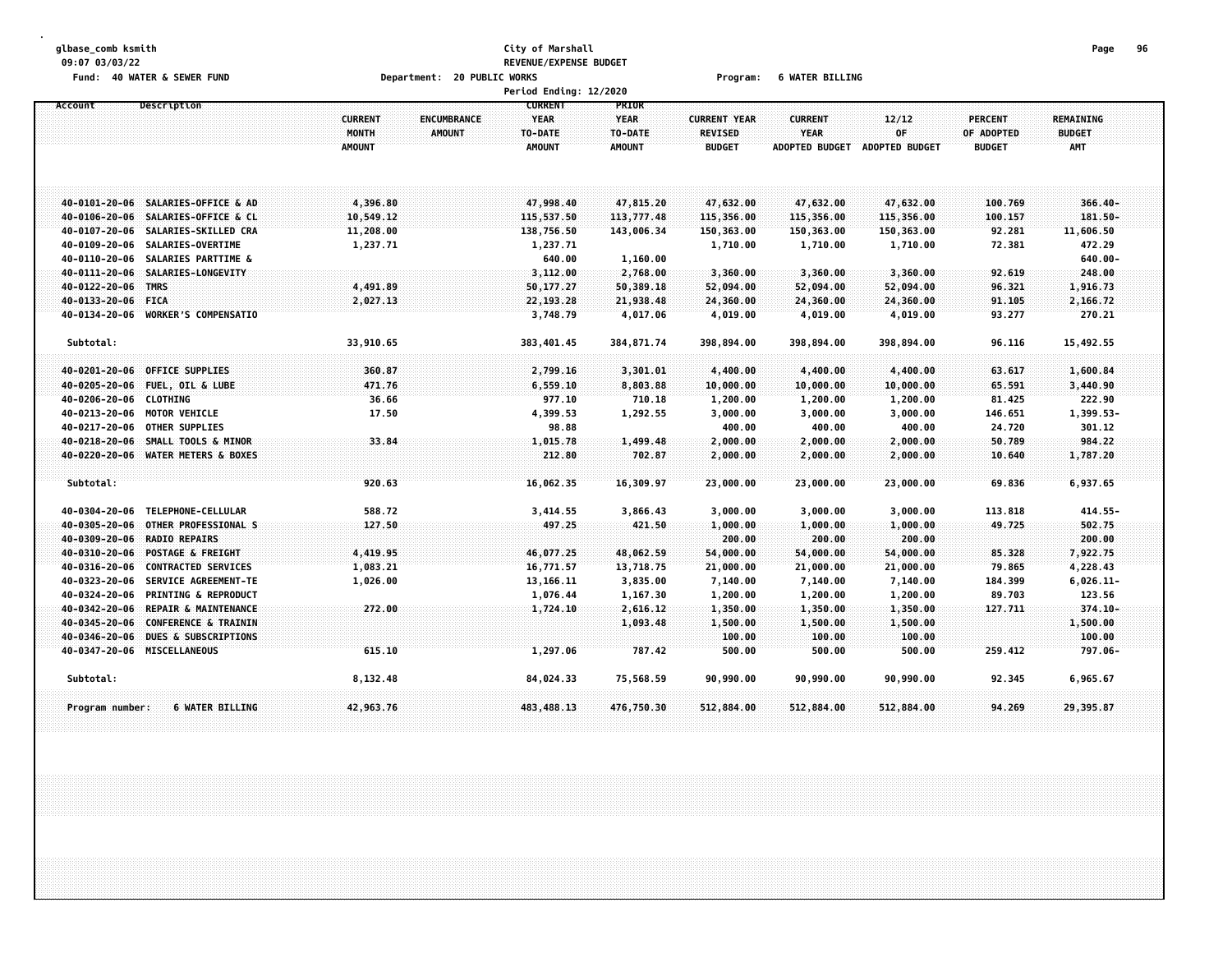| 09:07 03/03/22                                                                            |                                                           | REVENUE/EXPENSE BUDGET                                                          |                                                         |                                                        |                                                 |                               |                                               |                                          |  |
|-------------------------------------------------------------------------------------------|-----------------------------------------------------------|---------------------------------------------------------------------------------|---------------------------------------------------------|--------------------------------------------------------|-------------------------------------------------|-------------------------------|-----------------------------------------------|------------------------------------------|--|
| Fund: 40 WATER & SEWER FUND                                                               |                                                           | Department: 20 PUBLIC WORKS                                                     |                                                         | Program:                                               | <b>7 ENGINEERING</b>                            |                               |                                               |                                          |  |
|                                                                                           |                                                           | Period Ending: 12/2020                                                          |                                                         |                                                        |                                                 |                               |                                               |                                          |  |
| <b>Description</b><br>Account                                                             | <b>CURRENT</b><br>MONTH<br><b>AMOUNT</b><br><b>AMOUNT</b> | <b>CURRENT</b><br><b>YEAR</b><br><b>ENCUMBRANCE</b><br>TO-DATE<br><b>AMOUNT</b> | <b>PRIOR</b><br><b>YEAR</b><br>TO-DATE<br><b>AMOUNT</b> | <b>CURRENT YEAR</b><br><b>REVISED</b><br><b>BUDGET</b> | <b>CURRENT</b><br><b>YEAR</b><br>ADOPTED BUDGET | 12/12<br>OF<br>ADOPTED BUDGET | <b>PERCENT</b><br>OF ADOPTED<br><b>BUDGET</b> | <b>REMAINING</b><br><b>BUDGET</b><br>AMT |  |
|                                                                                           |                                                           |                                                                                 |                                                         |                                                        |                                                 |                               |                                               |                                          |  |
| 40-0103-20-07 SALARIES-TECHNICIAN                                                         | 2,067.20                                                  | 22,524.48                                                                       | 44,512.00                                               | 22,525.00                                              | 22,256.00                                       | 22,256.00                     | 101,206                                       | .52                                      |  |
| 40-0111-20-07 SALARIES-LONGEVITY                                                          |                                                           | 1,200.00                                                                        | 1,200.00                                                | 1,200.00                                               | 600.00                                          | 600.00                        | 200.000                                       |                                          |  |
| 40-0122-20-07 TMRS                                                                        | 339.04                                                    | 3,882.14                                                                        | 7,494.61                                                | 3,882.00                                               | 3,739.00                                        | 3,739.00                      | 103.828                                       | $.14-$                                   |  |
| 40-0133-20-07 FICA<br><b>WORKER'S COMPENSATIO</b><br>40-0134-20-07                        | 119.26                                                    | 1,184.70<br>83.98                                                               | 2,347.28<br>158.32                                      | 1,749.00<br>89.00                                      | 1,749.00<br>89.00                               | 1,749.00<br>89.00             | 67.736<br>94.360                              | 564.30<br>5.02                           |  |
| Subtotal:                                                                                 | 2,525.50                                                  | 28,875.30                                                                       | 55,712.21                                               | 29,445.00                                              | 28,433.00                                       | 28,433.00                     | 101.556                                       | 569.70                                   |  |
| 40-0205-20-07 FUEL, OIL & LUBE                                                            |                                                           | 1,547.35                                                                        | 2,171.52                                                | 1,548.00                                               |                                                 |                               |                                               | .65                                      |  |
| 40-0213-20-07 MOTOR VEHICLE                                                               |                                                           |                                                                                 | 15.00                                                   |                                                        |                                                 |                               |                                               |                                          |  |
| Subtotal:                                                                                 |                                                           | 1,547.35                                                                        | 2,186.52                                                | 1,548.00                                               |                                                 |                               |                                               | .65                                      |  |
| TELEPHONE - CELLULAR<br>40-0304-20-07                                                     |                                                           |                                                                                 | 47.25                                                   |                                                        |                                                 |                               |                                               |                                          |  |
| 40-0323-20-07<br>SERVICE AGREEMENT-TE<br>40-0324-20-07<br><b>PRINT &amp; REPRODUCTION</b> |                                                           | 1,074.00                                                                        | 1,119.00<br>64.74                                       | 1,074.00                                               | 500.00                                          | 500.00                        | 214.800                                       |                                          |  |
| 40-0342-20-07<br><b>REPAIR &amp; MAINTENANCE</b>                                          |                                                           |                                                                                 |                                                         | 500.00                                                 | 500.00                                          | 500.00                        |                                               | 500.00                                   |  |
| 40-0347-20-07 MISCELLANEOUS                                                               |                                                           |                                                                                 |                                                         | 1,866.00                                               |                                                 |                               |                                               | 1,866.00                                 |  |
| Subtotal:                                                                                 |                                                           | 1,074.00                                                                        | 1,230.99                                                | 3,440.00                                               | 1,000.00                                        | 1,000.00                      | 107.400                                       | 2,366.00                                 |  |
| <b>REPLACEMENT FUND</b><br>40-0458-20-07                                                  | $2, 143.00 -$                                             |                                                                                 |                                                         | 2,143.00                                               | 2,143.00                                        | 2,143.00                      |                                               | 2,143.00                                 |  |
| Subtotal:                                                                                 | $2,143.00 -$                                              |                                                                                 |                                                         | 2,143.00                                               | 2,143.00                                        | 2,143.00                      |                                               | 2,143.00                                 |  |
| Program number:<br>7 ENGINEERING                                                          | 382.50                                                    | 31,496.65                                                                       | 59,129.72                                               | 36,576.00                                              | 31,576.00                                       | 31,576.00                     | 99.749                                        | 5,079.35                                 |  |
| <b>PUBLIC WORKS</b><br>Department number:                                                 | $92.176.77 -$                                             | 4,486,140.51                                                                    | 4,787,243.28                                            | 5,378,571.00                                           | 6,879,759.00                                    | 6,879,759.00                  | 65.208                                        | 892,430.49                               |  |

**glbase\_comb ksmith City of Marshall Page 97**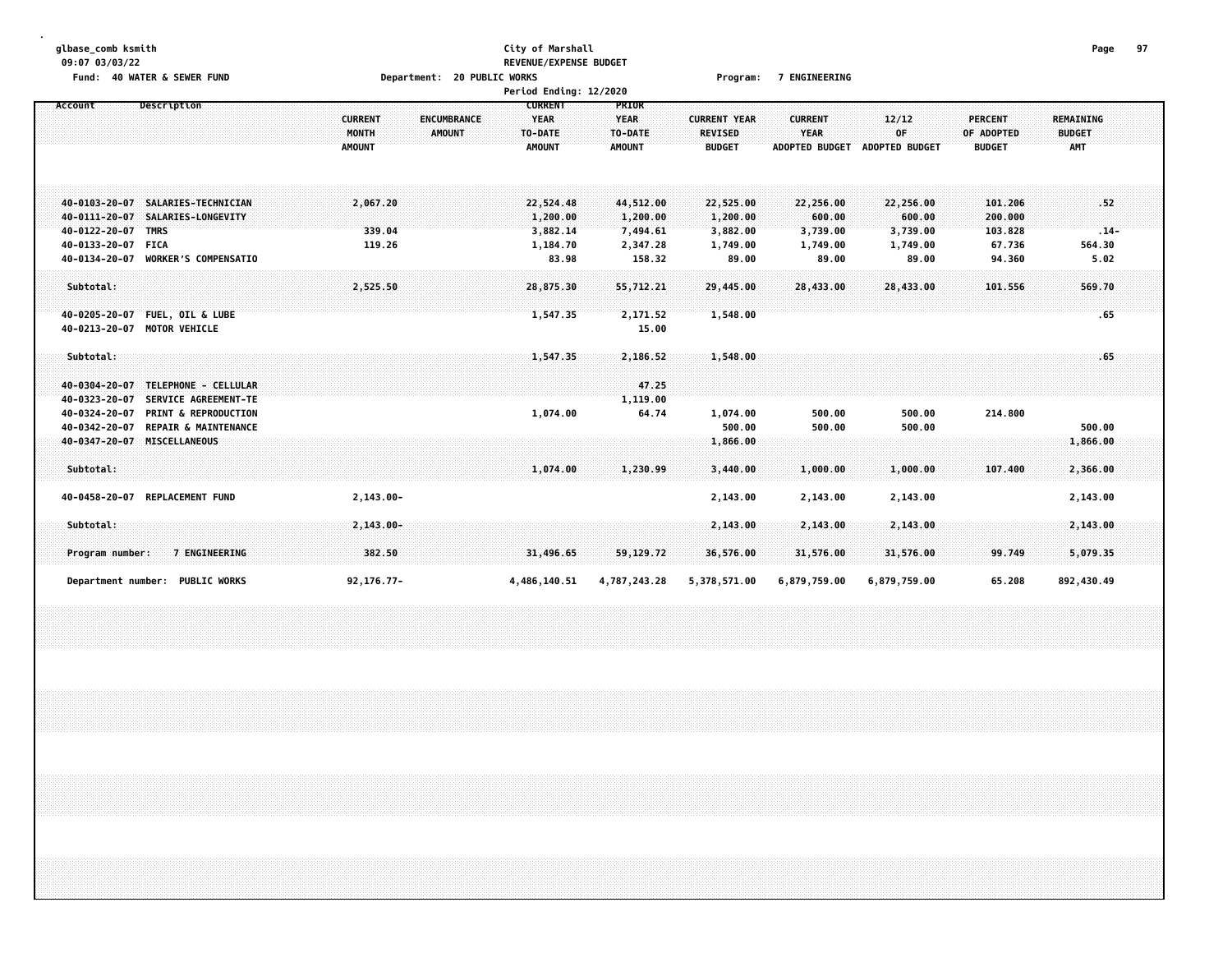#### **glbase\_comb ksmith City of Marshall Page 98 09:07 03/03/22 REVENUE/EXPENSE BUDGET Fund: 40 WATER & SEWER FUND Department: 21 NONDEPARTMENTAL Program: NONDEPARTMENTAL**

|                        |                                 |                                          | Period Ending: 12/2020                                                                           |                                                  |                                                        |                                                        |                               |                                               |                                                 |  |
|------------------------|---------------------------------|------------------------------------------|--------------------------------------------------------------------------------------------------|--------------------------------------------------|--------------------------------------------------------|--------------------------------------------------------|-------------------------------|-----------------------------------------------|-------------------------------------------------|--|
| Account                | Description                     | <b>CURRENT</b><br>MONTH<br><b>AMOUNT</b> | <b>CURRENT</b><br><b>ENCUMBRANCE</b><br><b>YEAR</b><br><b>AMOUNT</b><br>TO-DATE<br><b>AMOUNT</b> | PRIOR<br><b>YEAR</b><br>TO-DATE<br><b>AMOUNT</b> | <b>CURRENT YEAR</b><br><b>REVISED</b><br><b>BUDGET</b> | <b>CURRENT</b><br><b>YEAR</b><br><b>ADOPTED BUDGET</b> | 12/12<br>OF<br>ADOPTED BUDGET | <b>PERCENT</b><br>OF ADOPTED<br><b>BUDGET</b> | <b>REMAINING</b><br><b>BUDGET</b><br><b>AMT</b> |  |
| $-40 - 0121 - 21 - 00$ | TMRS PENSION EXPENSE            | 60,466.00-                               | 60,466.00-                                                                                       | 86,762.00                                        |                                                        |                                                        |                               |                                               | 60,466.00                                       |  |
| 40-0122-21-00          | TMRS for DRAG-UP                |                                          | 12,169.44                                                                                        | 7,153.79                                         | 1,961.00                                               | 1,961.00                                               | 1,961.00                      | 620.573                                       | 10,208.44-                                      |  |
| 40-0123-21-00          | <b>LIFE INSURANCE</b>           | 104.81                                   | 1,272.22                                                                                         | 1,282.42                                         | 1,914.00                                               | 1,914.00                                               | 1,914.00                      | 66.469                                        | 641.78                                          |  |
| 40-0124-21-00          | <b>HEALTH INSURANCE</b>         | 35,012.57                                | 549,840.44                                                                                       | 465,754.29                                       | 594,626.00                                             | 555,124.00                                             | 555,124.00                    | 99.048                                        | 44,785.56                                       |  |
| 40-0125-21-00          | DENTAL INSURANCE                | 1,614.43                                 | 17,692.60                                                                                        | 18,506.12                                        | 24,630.00                                              | 24,630.00                                              | 24,630.00                     | 71.834                                        | 6,937.40                                        |  |
| 40-0127-21-00          | SICK LEAVE ACCRUED-R            | $6,339.49-$                              | 37,510.39                                                                                        | 11, 174. 11                                      | 15,000.00                                              | 15,000.00                                              | 15,000.00                     | 250.069                                       | 22,510.39-                                      |  |
| 40-0128-21-00          | <b>VACATION ACCRUED-RES</b>     |                                          | 30,535.47                                                                                        | 21,562.25                                        | 7,450.00                                               | 7,450.00                                               | 7,450.00                      | 409.872                                       | 23,085.47-                                      |  |
| 40-0133-21-00          | FICA for DRAG-UP                |                                          | 5,690.48                                                                                         | 3,332.89                                         | 995.00                                                 | 995.00                                                 | 995.00                        | 571.908                                       | 4,695.48-                                       |  |
| Subtotal:              |                                 | 30,073.68-                               | 594,245.04                                                                                       | 615, 527.87                                      | 646,576.00                                             | 607,074.00                                             | 607,074.00                    | 97.887                                        | 52,330.96                                       |  |
| 40-0301-21-00          | <b>AUDIT SERVICES</b>           |                                          | 12,750.00                                                                                        | 12,525.00                                        | 15,000.00                                              | 15,000.00                                              | 15,000.00                     | 85,000                                        | 2,250.00                                        |  |
| 40-0302-21-00          | HEALTH CONSULTANT SE            | 1,132.00                                 | 13,584.00                                                                                        | 14,484.00                                        | 10,190.00                                              | 10,190.00                                              | 10,190.00                     | 133.307                                       | $3,394.00 -$                                    |  |
| 40-0305-21-00          | PROFESSSIONAL SERVIC            |                                          | 1,573.84                                                                                         | 11,750.00                                        | 11,000.00                                              | 11,000.00                                              | 11,000.00                     | 14.308                                        | 9,426.16                                        |  |
| 40-0307-21-00          | <b>TELEPHONE - INTERNET</b>     | 1,831.06                                 | 19,796.90                                                                                        | 18,640.00                                        | 14,000.00                                              | 14,000.00                                              | 14,000.00                     | 141.406                                       | 5,796.90-                                       |  |
| 40-0308-21-00          | <b>TELEPHONE - LAND</b>         | 1,474.72                                 | 16,257.09                                                                                        | 17,656.09                                        | 5,000.00                                               | 5,000.00                                               | 5,000.00                      | 325.142                                       | 11,257.09-                                      |  |
| 40-0309-21-00          | WORKER'S COMP AUDIT             |                                          | 257.50                                                                                           | 214.00                                           | 15,000.00                                              | 15,000.00                                              | 15,000.00                     | 1.717                                         | 14,742.50                                       |  |
| 40-0310-21-00          | POSTAGE & FREIGHT               | 697.00                                   | 16, 153.97                                                                                       | 16,564.10                                        | 18,000.00                                              | 18,000.00                                              | 18,000.00                     | 89.744                                        | 1,846.03                                        |  |
| 40-0312-21-00          | <b>GENERAL ADVERTISING</b>      | 275.13                                   | 1,004.40                                                                                         | 1,254.94                                         | 2,000.00                                               | 2,000.00                                               | 2,000.00                      | 50.220                                        | 995.60                                          |  |
| 40-0315-21-00          | <b>CREDIT CARD FEES</b>         | 5,127.75                                 | 62,725.34                                                                                        | 54,737.80                                        | 35,520.00                                              | 15,520.00                                              | 15,520.00                     | 404.158                                       | 27,205.34-                                      |  |
| 40-0317-21-00          | <b>RAW WATER RESERVATIO</b>     | 10,000.00                                | 144,000.00                                                                                       | 162,950.00                                       | 141,190.00                                             | 141,190.00                                             | 141,190.00                    | 101.990                                       | $2,810.00 -$                                    |  |
| 40-0321-21-00          | SALVINIA CONTROL                |                                          | 25,000.00                                                                                        | 25,000.00                                        | 25,000.00                                              | 25,000.00                                              | 25,000.00                     | 100.000                                       |                                                 |  |
| 40-0323-21-00          | SERVICE AGREEMENT-TE            | 977.70                                   | 11,822.09                                                                                        | 14,408.79                                        | 13,500.00                                              | 13,500.00                                              | 13,500.00                     | 87.571                                        | 1,677.91                                        |  |
| 40-0324-21-00          | <b>PRINT &amp; REPRODUCTION</b> |                                          | 348.00                                                                                           | 331.20                                           | 750.00                                                 | 750.00                                                 | 750.00                        | 46.400                                        | 402.00                                          |  |
| 40-0326-21-00          | PROPERTY INSURANCE              | 507.74-                                  | 49,042.68                                                                                        | 49,043.57                                        | 43,693.00                                              | 43,693.00                                              | 43,693.00                     | 112.244                                       | 5,349.68-                                       |  |
| 40-0331-21-00          | UNEMPLOYMENT INSURAN            | 279.18                                   | 8,889.75                                                                                         | 622,65                                           | 8,825.00                                               | 8,825.00                                               | 8,825.00                      | 100.734                                       | $64.75 -$                                       |  |
| 40-0332-21-00          | <b>LIABILITY INSURANCE</b>      | 1,781.76                                 | 27,296.84                                                                                        | 28,383.91                                        | 35,525.00                                              | 35,525.00                                              | 35,525.00                     | 76.838                                        | 8,228.16                                        |  |
| 40-0344-21-00          | <b>RENTALS</b>                  | 310.96                                   | 1,243.85                                                                                         | 1,243.88                                         | 2,000.00                                               | 2,000.00                                               | 2,000.00                      | 62.193                                        | 756.15                                          |  |
| 40-0347-21-00          | MISCELLANEOUS                   | 153.34                                   | 967.68                                                                                           | 3,101.85                                         | 3,000.00                                               | 3,000.00                                               | 3,000.00                      | 32.256                                        | 2,032.32                                        |  |
| 40-0348-21-00          | <b>AMORTIZATION</b>             | 47,399.69-                               | 47,399.69-                                                                                       | 47,399.69-                                       |                                                        |                                                        |                               |                                               | 47,399.69                                       |  |
| 40-0349-21-00          | DUES/TML & NLC                  |                                          | 1,833.50                                                                                         | 1,833.50                                         | 1,740.00                                               | 1,740.00                                               | 1,740.00                      | 105.374                                       | $93.50 -$                                       |  |
| 40-0379-21-00          | <b>DISASTER RELIEF</b>          | 125.29                                   | 4,429.74                                                                                         |                                                  |                                                        |                                                        |                               |                                               | 4,429.74-                                       |  |
| 40-0399-21-00          | <b>BAD DEBT EXPENSE</b>         | 8,000.95                                 | 8,000.95                                                                                         | 15,851.07                                        |                                                        |                                                        |                               |                                               | $8,000.95 -$                                    |  |
| Subtotal:              |                                 | 15,740.59-                               | 379,578.43                                                                                       | 403,196.66                                       | 400,933.00                                             | 380,933.00                                             | 380,933.00                    | 99.644                                        | 21,354.57                                       |  |
| 40-0455-21-00          | TRANSFER TO OTHER FU            | 91,790.00                                | 91,790.00                                                                                        | 65,841.00                                        |                                                        |                                                        |                               |                                               | 91,790.00-                                      |  |
| 40-0458-21-00          | REPLACEMENT FUND                | $2,260.00 -$                             |                                                                                                  |                                                  | 2,260.00                                               | 2,260.00                                               | 2,260.00                      |                                               | 2,260.00                                        |  |
| Subtotal:              |                                 | 89,530.00                                | 91,790.00                                                                                        | 65,841.00                                        | 2,260.00                                               | 2,260.00                                               | 2,260.00                      | 4,061.504                                     | 89,530.00-                                      |  |
|                        |                                 |                                          |                                                                                                  |                                                  |                                                        |                                                        |                               |                                               |                                                 |  |
| Program number:        | NONDEPARTMENTAL                 | 43,715.73                                | 1,065,613.47                                                                                     | 1,084,565.53                                     | 1,049,769.00                                           | 990, 267.00                                            | 990,267.00                    | 107.609                                       | 15,844.47-                                      |  |
|                        |                                 |                                          |                                                                                                  |                                                  |                                                        |                                                        |                               |                                               |                                                 |  |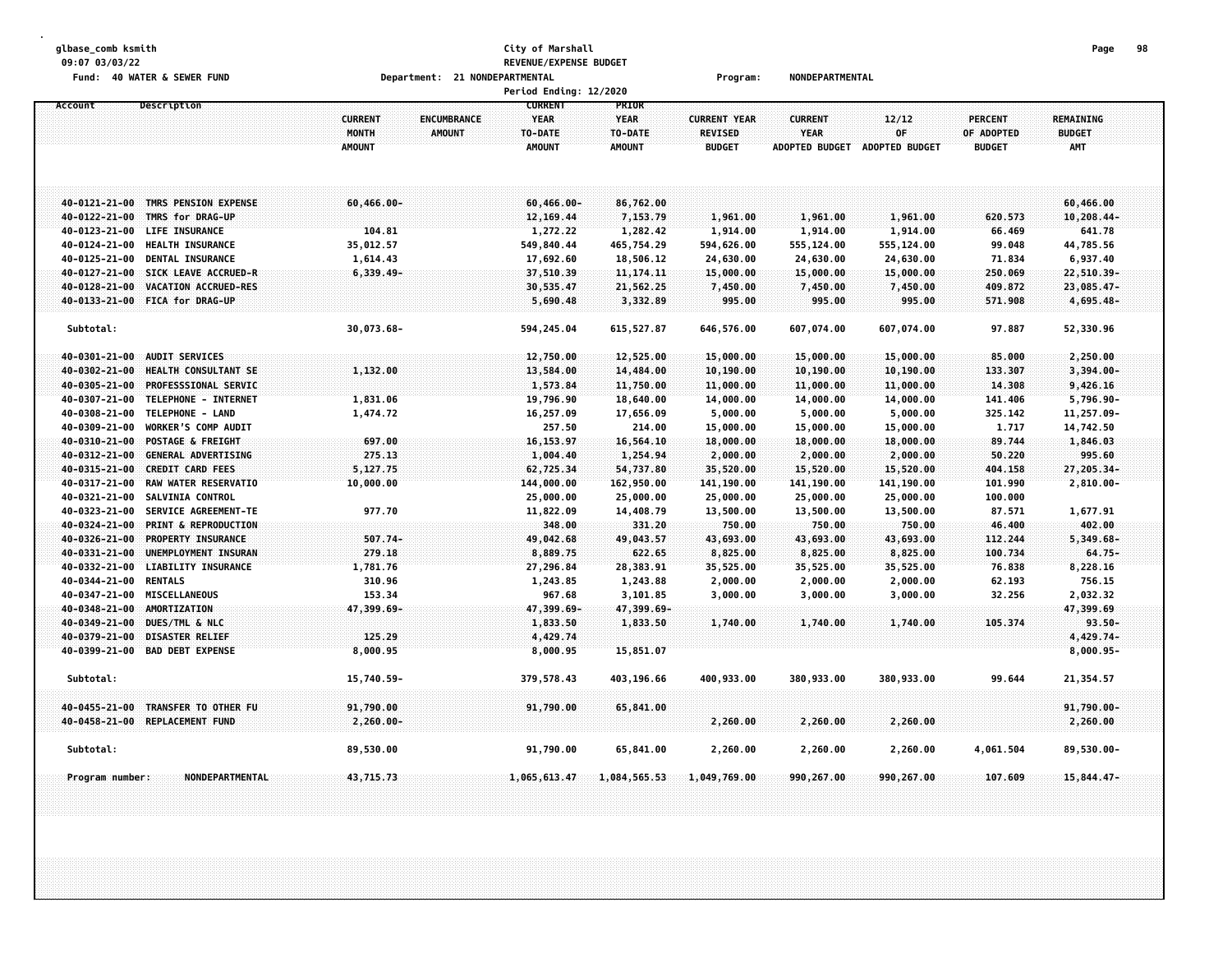| Page 99                                                                                                |                                                  |                                    |  |  |  |                                                                                                                                                                                                                                 |  |
|--------------------------------------------------------------------------------------------------------|--------------------------------------------------|------------------------------------|--|--|--|---------------------------------------------------------------------------------------------------------------------------------------------------------------------------------------------------------------------------------|--|
|                                                                                                        |                                                  |                                    |  |  |  |                                                                                                                                                                                                                                 |  |
|                                                                                                        | REMAINING<br><b>BUDGET</b><br><b>AMT</b>         | 15,844.47-                         |  |  |  | $\sim$ . The contract of the contract of the contract of the contract of the contract of the contract of the contract of the contract of the contract of the contract of the contract of the contract of the contract of the co |  |
|                                                                                                        |                                                  |                                    |  |  |  |                                                                                                                                                                                                                                 |  |
|                                                                                                        |                                                  |                                    |  |  |  |                                                                                                                                                                                                                                 |  |
|                                                                                                        |                                                  | 107.609                            |  |  |  |                                                                                                                                                                                                                                 |  |
|                                                                                                        | <b>PERCENT</b><br>OF ADOPTED<br><b>BUDGET</b>    |                                    |  |  |  |                                                                                                                                                                                                                                 |  |
|                                                                                                        |                                                  |                                    |  |  |  |                                                                                                                                                                                                                                 |  |
|                                                                                                        |                                                  |                                    |  |  |  |                                                                                                                                                                                                                                 |  |
|                                                                                                        |                                                  |                                    |  |  |  |                                                                                                                                                                                                                                 |  |
|                                                                                                        | 12/12<br>0F<br>ADOPTED BUDGET ADOPTED BUDGET     | 990,267.00                         |  |  |  |                                                                                                                                                                                                                                 |  |
|                                                                                                        |                                                  |                                    |  |  |  |                                                                                                                                                                                                                                 |  |
| NONDEPARTMENTAL                                                                                        |                                                  |                                    |  |  |  |                                                                                                                                                                                                                                 |  |
|                                                                                                        |                                                  |                                    |  |  |  |                                                                                                                                                                                                                                 |  |
|                                                                                                        |                                                  |                                    |  |  |  |                                                                                                                                                                                                                                 |  |
|                                                                                                        | <b>CURRENT</b><br>YEAR                           | 990, 267.00                        |  |  |  |                                                                                                                                                                                                                                 |  |
|                                                                                                        |                                                  |                                    |  |  |  |                                                                                                                                                                                                                                 |  |
|                                                                                                        |                                                  |                                    |  |  |  |                                                                                                                                                                                                                                 |  |
| Program:                                                                                               |                                                  |                                    |  |  |  |                                                                                                                                                                                                                                 |  |
|                                                                                                        | <b>BUDGET</b>                                    |                                    |  |  |  |                                                                                                                                                                                                                                 |  |
|                                                                                                        | <b>CURRENT YEAR</b><br>REVISED                   |                                    |  |  |  |                                                                                                                                                                                                                                 |  |
|                                                                                                        |                                                  | 1,049,769.00                       |  |  |  |                                                                                                                                                                                                                                 |  |
|                                                                                                        |                                                  |                                    |  |  |  |                                                                                                                                                                                                                                 |  |
|                                                                                                        |                                                  | 1,084,565.53                       |  |  |  |                                                                                                                                                                                                                                 |  |
|                                                                                                        | PRIOR<br><b>YEAR</b><br>TO-DATE<br><b>AMOUNT</b> |                                    |  |  |  |                                                                                                                                                                                                                                 |  |
|                                                                                                        |                                                  |                                    |  |  |  |                                                                                                                                                                                                                                 |  |
|                                                                                                        |                                                  |                                    |  |  |  |                                                                                                                                                                                                                                 |  |
|                                                                                                        | <b>CURRENT</b><br><b>YEAR</b><br><b>AMOUNT</b>   |                                    |  |  |  |                                                                                                                                                                                                                                 |  |
| City of Marshall<br>REVENUE/EXPENSE BUDGET<br>Department: 21 NONDEPARTMENTAL<br>Period Ending: 12/2020 | TO-DATE                                          | 1,065,613.47                       |  |  |  |                                                                                                                                                                                                                                 |  |
|                                                                                                        |                                                  |                                    |  |  |  |                                                                                                                                                                                                                                 |  |
|                                                                                                        |                                                  |                                    |  |  |  |                                                                                                                                                                                                                                 |  |
|                                                                                                        | ENCUMBRANCE                                      |                                    |  |  |  |                                                                                                                                                                                                                                 |  |
|                                                                                                        | <b>AMOUNT</b>                                    |                                    |  |  |  |                                                                                                                                                                                                                                 |  |
|                                                                                                        |                                                  |                                    |  |  |  |                                                                                                                                                                                                                                 |  |
|                                                                                                        |                                                  |                                    |  |  |  |                                                                                                                                                                                                                                 |  |
|                                                                                                        |                                                  |                                    |  |  |  |                                                                                                                                                                                                                                 |  |
|                                                                                                        | <b>CURRENT</b><br>MONTH<br><b>AMOUNT</b>         | 43,715.73                          |  |  |  |                                                                                                                                                                                                                                 |  |
|                                                                                                        |                                                  |                                    |  |  |  |                                                                                                                                                                                                                                 |  |
|                                                                                                        |                                                  |                                    |  |  |  |                                                                                                                                                                                                                                 |  |
|                                                                                                        |                                                  |                                    |  |  |  |                                                                                                                                                                                                                                 |  |
|                                                                                                        |                                                  |                                    |  |  |  |                                                                                                                                                                                                                                 |  |
|                                                                                                        |                                                  | Department number: NONDEPARTMENTAL |  |  |  |                                                                                                                                                                                                                                 |  |
|                                                                                                        |                                                  |                                    |  |  |  |                                                                                                                                                                                                                                 |  |
|                                                                                                        |                                                  |                                    |  |  |  |                                                                                                                                                                                                                                 |  |
|                                                                                                        |                                                  |                                    |  |  |  |                                                                                                                                                                                                                                 |  |
|                                                                                                        |                                                  |                                    |  |  |  |                                                                                                                                                                                                                                 |  |
|                                                                                                        | Description                                      |                                    |  |  |  |                                                                                                                                                                                                                                 |  |
|                                                                                                        |                                                  |                                    |  |  |  |                                                                                                                                                                                                                                 |  |
|                                                                                                        |                                                  |                                    |  |  |  |                                                                                                                                                                                                                                 |  |
| glbase_comb ksmith<br>09:07 03/03/22<br>Fund: 40 WATER & SEWER FUND                                    | Account                                          |                                    |  |  |  |                                                                                                                                                                                                                                 |  |
|                                                                                                        |                                                  |                                    |  |  |  |                                                                                                                                                                                                                                 |  |
|                                                                                                        |                                                  |                                    |  |  |  |                                                                                                                                                                                                                                 |  |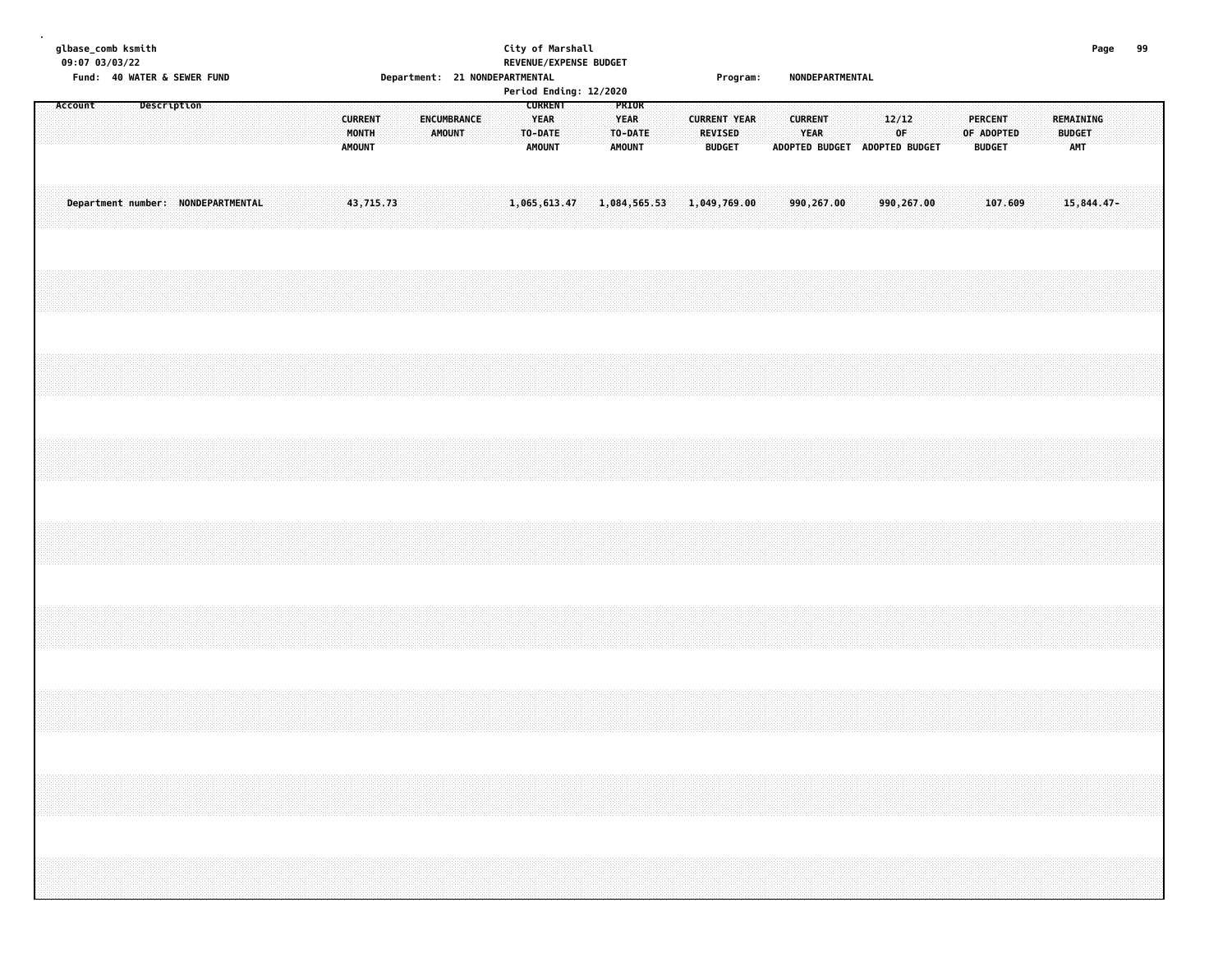#### **glbase\_comb ksmith City of Marshall Page 100 09:07 03/03/22 REVENUE/EXPENSE BUDGET Fund: 40 WATER & SEWER FUND Department: 22 INTERFUND TRANSFERS Program: INTERFUND TRANSFERS Period Ending: 12/2020**

| Account               | Description                |                            | <b>CURRENT</b>         | <b>ENCUMBRANCE</b> | <b>CURRENT</b><br><b>YEAR</b> | <b>PRIOR</b><br><b>YEAR</b> | <b>CURRENT YEAR</b>             | <b>CURRENT</b>                       | 12/12                       | <b>PERCENT</b>              | <b>REMAINING</b>     |  |
|-----------------------|----------------------------|----------------------------|------------------------|--------------------|-------------------------------|-----------------------------|---------------------------------|--------------------------------------|-----------------------------|-----------------------------|----------------------|--|
|                       |                            |                            | MONTH<br><b>AMOUNT</b> | <b>AMOUNT</b>      | TO-DATE<br><b>AMOUNT</b>      | TO-DATE<br><b>AMOUNT</b>    | <b>REVISED</b><br><b>BUDGET</b> | <b>YEAR</b><br><b>ADOPTED BUDGET</b> | 0F<br><b>ADOPTED BUDGET</b> | OF ADOPTED<br><b>BUDGET</b> | <b>BUDGET</b><br>AMT |  |
|                       |                            |                            |                        |                    |                               |                             |                                 |                                      |                             |                             |                      |  |
| 40-0515-22-00         | DEBT SERVICE PYMT W&       |                            | $1,353,000.00 -$       |                    |                               |                             | 1,353,000.00                    | 792,000.00                           | 792,000.00                  |                             | 1,353,000.00         |  |
| $40 - 0517 - 22 - 00$ | DEBT SVC PMT INTERES       |                            | 11,371.79              |                    | 41,521.34                     | 89,984.26                   | 40,848.00                       | 40,848.00                            | 40,848.00                   | 101.648                     | $673.34-$            |  |
| 40-0518-22-00         | <b>BOND ISSUE COST</b>     |                            |                        |                    |                               |                             | 1,500.00                        | 1,500.00                             | 1,500.00                    |                             | 1,500.00             |  |
| 40-0519-22-00         | <b>LOAN PAYMENT-FILTER</b> |                            | 95,879.90-             |                    |                               |                             | 95,880.00                       | 95,880.00                            | 95,880.00                   |                             | 95,880.00            |  |
| 40-0520-22-00         | INTERFUND TRNF GENER       |                            |                        |                    | 1,585,000.00                  | 1,153,861.00                | 1,585,000.00                    | 1,585,000.00                         | 1,585,000.00                | 100.000                     |                      |  |
| Subtotal:             |                            |                            | $1,437,508.11-$        |                    | 1,626,521.34                  | 1,243,845.26                | 3,076,228.00                    | 2,515,228.00                         | 2,515,228.00                | 64.667                      | 1,449,706.66         |  |
|                       |                            |                            |                        |                    |                               |                             |                                 |                                      |                             |                             |                      |  |
| Program number:       |                            | <b>INTERFUND TRANSFERS</b> | 1,437,508.11-          |                    | 1,626,521.34                  | 1,243,845.26                | 3,076,228.00                    | 2,515,228.00                         | 2,515,228.00                | 64.667                      | 1,449,706.66         |  |
|                       |                            |                            |                        |                    |                               |                             |                                 |                                      |                             |                             |                      |  |
| Department number:    |                            | <b>INTERFUND TRANSFERS</b> | 1,437,508.11-          |                    | 1,626,521.34                  | 1,243,845.26                | 3,076,228.00                    | 2,515,228.00                         | 2,515,228.00                | 64.667                      | 1,449,706.66         |  |
| Expenditures          |                            | Subtotal -----             | $126,774.79-$          |                    | 8,537,469.68                  | 8,585,610.77                | 9,504,568.00                    | 10,385,254.00                        | 10,385,254.00               | 82.208                      | 967,098.32           |  |
|                       |                            |                            |                        |                    |                               |                             |                                 |                                      |                             |                             |                      |  |
| <b>Fund number:</b>   | 40 WATER & SEWER FUND      |                            | 635,533.16-            |                    | 325,708.46-                   | 1,150,254.17-               | 225,644.00                      |                                      |                             |                             | 551, 352.46          |  |
|                       |                            |                            |                        |                    |                               |                             |                                 |                                      |                             |                             |                      |  |
|                       |                            |                            |                        |                    |                               |                             |                                 |                                      |                             |                             |                      |  |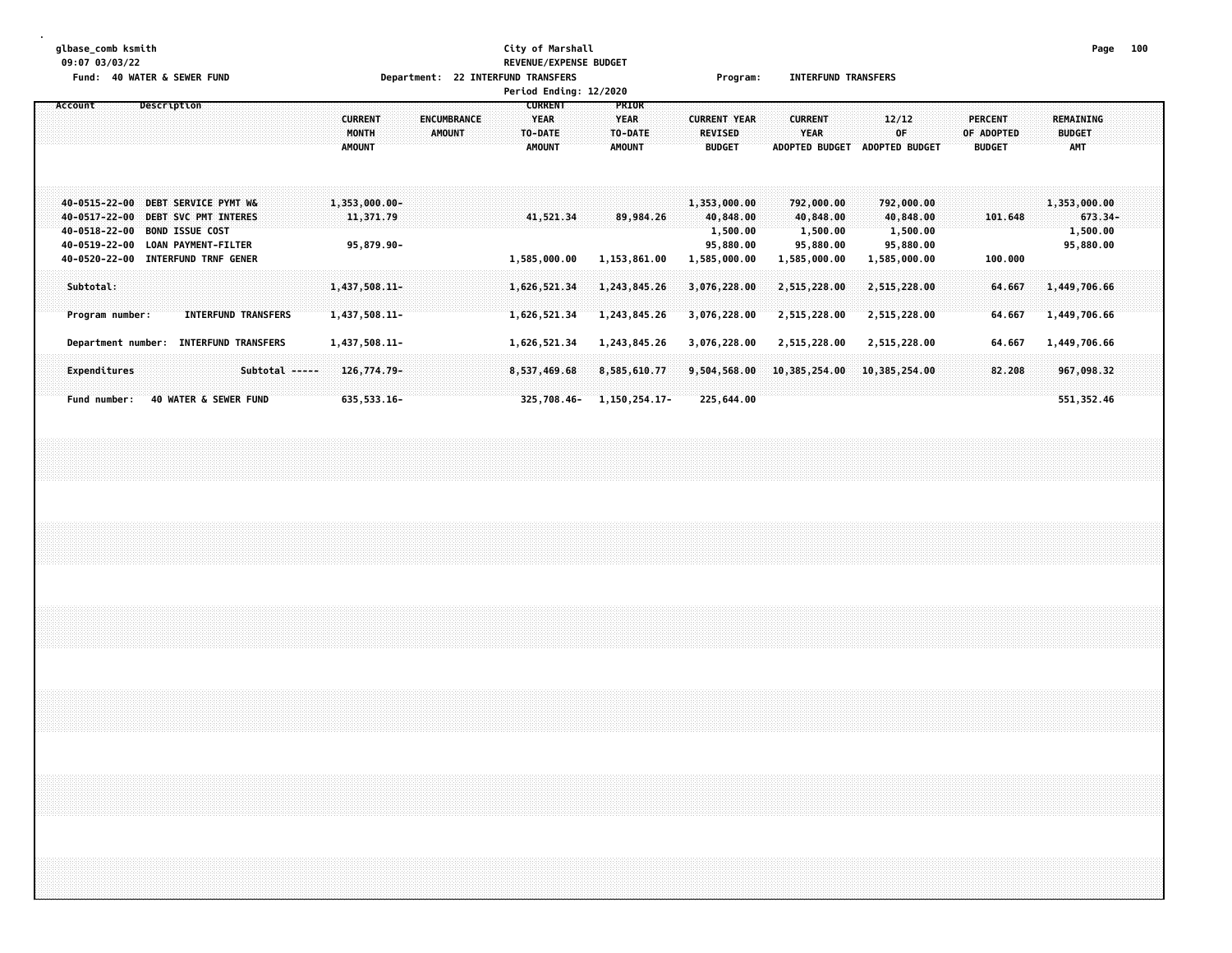| glbase_comb ksmith                                                               |                 | 09:07 03/03/22  |             | Fund: 41 STORES INVENTORY FUND     |  |                |  |                                          |  | Department: 1 CENTRAL STORES |  | City of Marshall<br>REVENUE/EXPENSE BUDGET<br>Period Ending: 12/2020 |                                                |  |                                                  |                            |  |                                 | Program:            |                               |                               | <b>CENTRAL STORES</b> |  |             |  |                                               |  |                                   | Page 101 |  |
|----------------------------------------------------------------------------------|-----------------|-----------------|-------------|------------------------------------|--|----------------|--|------------------------------------------|--|------------------------------|--|----------------------------------------------------------------------|------------------------------------------------|--|--------------------------------------------------|----------------------------|--|---------------------------------|---------------------|-------------------------------|-------------------------------|-----------------------|--|-------------|--|-----------------------------------------------|--|-----------------------------------|----------|--|
| Account                                                                          |                 |                 | Description |                                    |  |                |  | <b>CURRENT</b><br>MONTH<br><b>AMOUNT</b> |  | ENCUMBRANCE<br>AMOUNT        |  | TO-DATE                                                              | <b>CURRENT</b><br><b>YEAR</b><br><b>AMOUNT</b> |  | PRIOR<br><b>YEAR</b><br>TO-DATE<br><b>AMOUNT</b> |                            |  | <b>REVISED</b><br><b>BUDGET</b> | <b>CURRENT YEAR</b> | ADOPTED BUDGET ADOPTED BUDGET | <b>CURRENT</b><br><b>YEAR</b> |                       |  | 12/12<br>0F |  | <b>PERCENT</b><br>OF ADOPTED<br><b>BUDGET</b> |  | REMAINING<br><b>BUDGET</b><br>AMT |          |  |
|                                                                                  | Subtotal:       |                 |             | 41-5112-01-00 FUEL, OIL, & LUBE SA |  |                |  | 29,510.70-<br>$29,510.70 -$              |  |                              |  | 211, 229, 87-<br>211, 229.87-                                        |                                                |  |                                                  | 292,748.52-<br>292,748.52- |  |                                 |                     |                               |                               |                       |  |             |  |                                               |  | 211, 229.87<br>211,229.87         |          |  |
|                                                                                  |                 | Program number: |             | <b>CENTRAL STORES</b>              |  |                |  | 29,510.70-                               |  |                              |  | 211, 229.87-                                                         |                                                |  |                                                  | 292,748.52-                |  |                                 |                     |                               |                               |                       |  |             |  |                                               |  | 211, 229.87                       |          |  |
|                                                                                  | <b>Revenues</b> |                 |             | Department number: CENTRAL STORES  |  | Subtotal ----- |  | 29,510.70-<br>29,510.70-                 |  |                              |  | 211, 229.87-<br>211, 229.87-                                         |                                                |  |                                                  | 292,748.52-<br>292,748.52- |  |                                 |                     |                               |                               |                       |  |             |  |                                               |  | 211,229.87<br>211, 229.87         |          |  |
|                                                                                  |                 |                 |             |                                    |  |                |  |                                          |  |                              |  |                                                                      |                                                |  |                                                  |                            |  |                                 |                     |                               |                               |                       |  |             |  |                                               |  |                                   |          |  |
|                                                                                  |                 |                 |             |                                    |  |                |  |                                          |  |                              |  |                                                                      |                                                |  |                                                  |                            |  |                                 |                     |                               |                               |                       |  |             |  |                                               |  |                                   |          |  |
|                                                                                  |                 |                 |             |                                    |  |                |  |                                          |  |                              |  |                                                                      |                                                |  |                                                  |                            |  |                                 |                     |                               |                               |                       |  |             |  |                                               |  |                                   |          |  |
|                                                                                  |                 |                 |             |                                    |  |                |  |                                          |  |                              |  |                                                                      |                                                |  |                                                  |                            |  |                                 |                     |                               |                               |                       |  |             |  |                                               |  |                                   |          |  |
|                                                                                  |                 |                 |             |                                    |  |                |  |                                          |  |                              |  |                                                                      |                                                |  |                                                  |                            |  |                                 |                     |                               |                               |                       |  |             |  |                                               |  |                                   |          |  |
| ,我们的时候,我们就会在这里的时候,我们就会在这里,我们就会在这里,我们就会在这里,我们就会在这里,我们就会在这里,我们就会在这里,我们就会在这里,我们就会在这 |                 |                 |             |                                    |  |                |  |                                          |  |                              |  |                                                                      |                                                |  |                                                  |                            |  |                                 |                     |                               |                               |                       |  |             |  |                                               |  |                                   |          |  |
|                                                                                  |                 |                 |             |                                    |  |                |  |                                          |  |                              |  |                                                                      |                                                |  |                                                  |                            |  |                                 |                     |                               |                               |                       |  |             |  |                                               |  |                                   |          |  |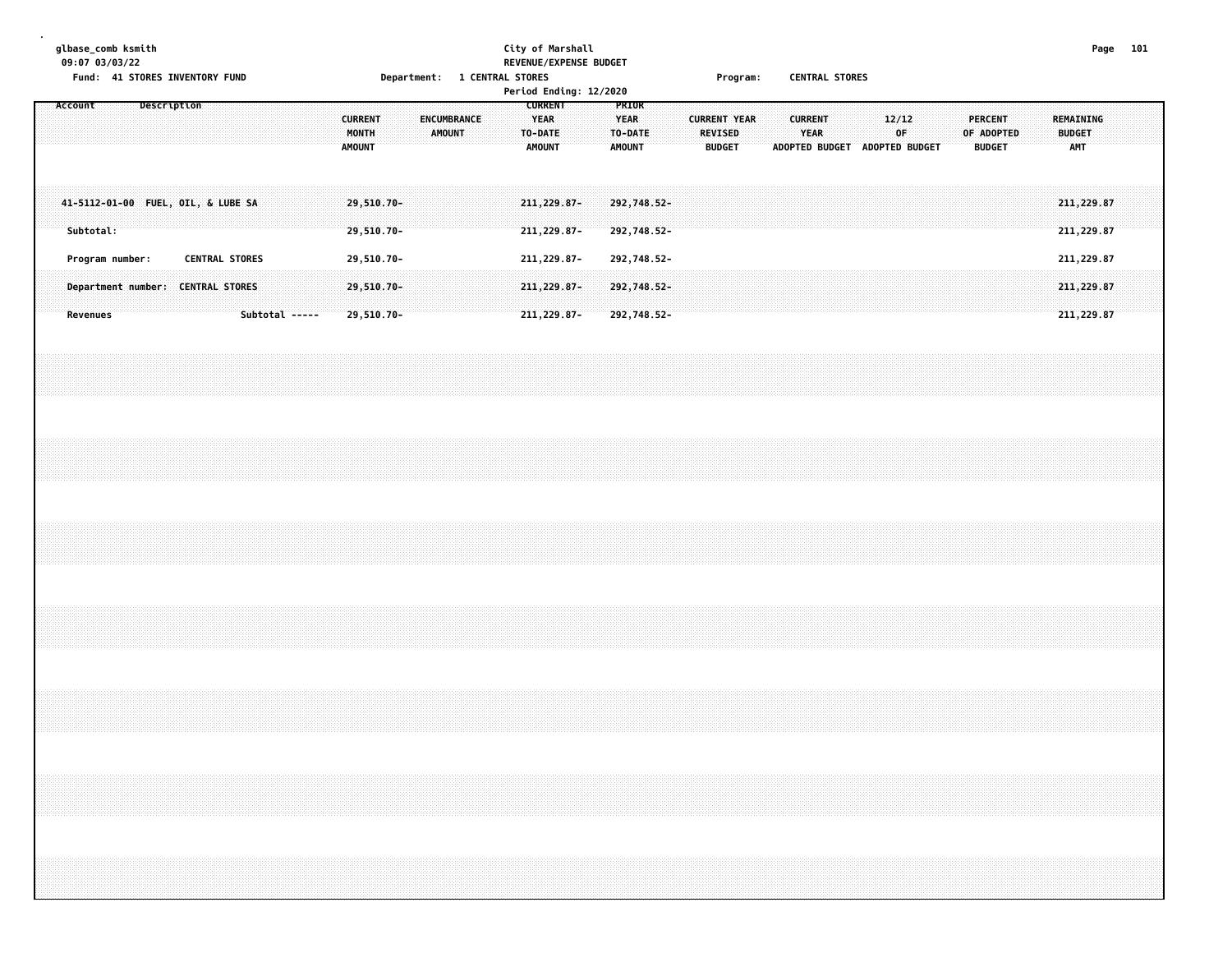| glbase_comb ksmith    |  |
|-----------------------|--|
| <b>AQ·A7 AR/AR/22</b> |  |

## **glbase\_comb ksmith City of Marshall Page 102 09:07 03/03/22 REVENUE/EXPENSE BUDGET**

|                                                 | BLVLNVL/LAFLNJL DUDGLI                                            |                          |
|-------------------------------------------------|-------------------------------------------------------------------|--------------------------|
| <b>Fund:</b><br><b>41 STORES INVENTORY FUND</b> | <b>STORES</b><br><b>CENTRAL</b><br>Program:<br><b>Department:</b> | <b>STORES</b><br>CENTRAL |

|                                                                  |                                                |                                                           | Period Ending: 12/2020                                             |                                                                                                                   |                                                                                   |                                                                                                  |
|------------------------------------------------------------------|------------------------------------------------|-----------------------------------------------------------|--------------------------------------------------------------------|-------------------------------------------------------------------------------------------------------------------|-----------------------------------------------------------------------------------|--------------------------------------------------------------------------------------------------|
| Description<br>Account                                           |                                                | <b>CURRENT</b><br>AMOUNT<br><b>MONTH</b><br><b>AMOUNT</b> | <b>CURRENT</b><br>YEAR<br>ENCUMBRANCE<br>TO-DATE:<br><b>AMOUNT</b> | <b>PRIOR</b><br><b>YEAR</b><br><b>CURRENT YEAR</b><br>TO-DATE<br><b>REVISED</b><br><b>AMOUNT</b><br><b>BUDGET</b> | <b>CURRENT</b><br>12/12<br><b>YEAR</b><br>0F.<br>ADOPTED BUDGET<br>ADOPTED BUDGET | <b>PERCENT</b><br><b>REMAINING</b><br>OF ADOPTED<br><b>BUDGET</b><br><b>AMT</b><br><b>BUDGET</b> |
| 41-0205-01-00 FUEL, OIL AND LUBE<br>41-0217-01-00 OTHER SUPPLIES |                                                | 21,202.34                                                 | 217,374.16                                                         | 294, 274.50<br>224.10                                                                                             |                                                                                   | 217, 374.16-                                                                                     |
| Subtotal:                                                        |                                                | 21,202.34                                                 | 217,374.16                                                         | 294,498.60                                                                                                        |                                                                                   | 217,374.16-                                                                                      |
| Program number:<br>Department number:                            | <b>CENTRAL STORES</b><br><b>CENTRAL STORES</b> | 21,202.34<br>21,202.34                                    | 217,374.16<br>217,374.16                                           | 294,498.60<br>294,498.60                                                                                          |                                                                                   | $217,374.16-$<br>217,374,16-                                                                     |
| Expenditures                                                     | Subtotal -----                                 | 21,202.34                                                 | 217,374.16                                                         | 294,498.60                                                                                                        |                                                                                   | 217,374.16-                                                                                      |
| Fund number:                                                     | <b>41 STORES INVENTORY FUND</b>                | $8,308.36 -$                                              | 6,144.29                                                           | 1,750.08                                                                                                          |                                                                                   | $6, 144.29 -$                                                                                    |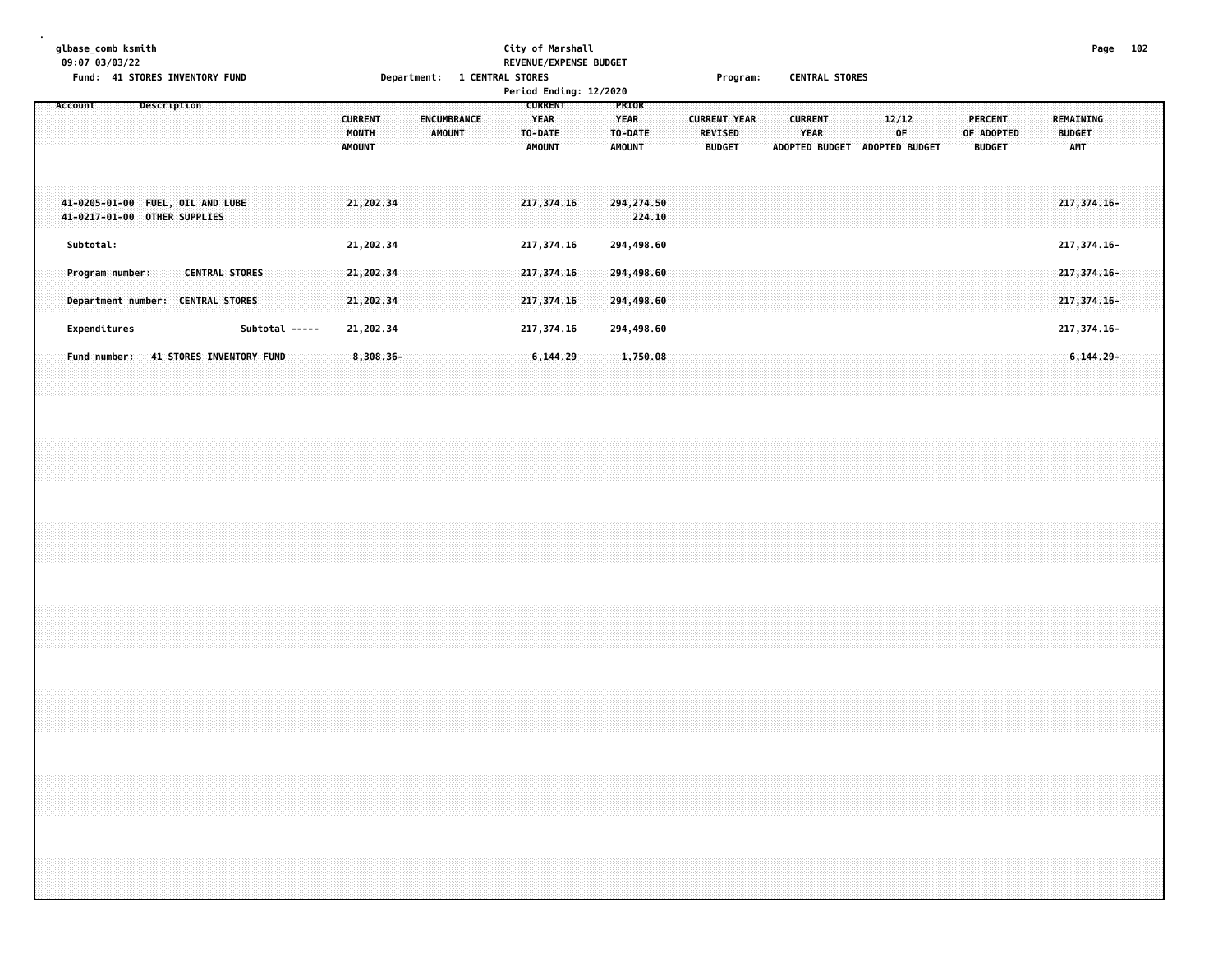| glbase_comb ksmith<br>09:07 03/03/22                                                                                                                                                                                                                             |                                                                                 | City of Marshall<br>REVENUE/EXPENSE BUDGET                                                                                         |                                                        |                                                                                                                                                 | 103<br>Page                                                  |
|------------------------------------------------------------------------------------------------------------------------------------------------------------------------------------------------------------------------------------------------------------------|---------------------------------------------------------------------------------|------------------------------------------------------------------------------------------------------------------------------------|--------------------------------------------------------|-------------------------------------------------------------------------------------------------------------------------------------------------|--------------------------------------------------------------|
| Fund: 42 LAW ENFORCEMENT FUND                                                                                                                                                                                                                                    | Department:                                                                     | Period Ending: 12/2020                                                                                                             | Program:                                               |                                                                                                                                                 |                                                              |
| Description<br>Account                                                                                                                                                                                                                                           | <b>ENCUMBRANCE</b><br><b>CURRENT</b><br><b>MONTH</b><br>AMOUNT<br><b>AMOUNT</b> | <b>CURRENT</b><br>PRIOR<br><b>YEAR</b><br><b>YEAR</b><br>TO-DATE<br>TO-DATE<br><b>AMOUNT</b><br><b>AMOUNT</b>                      | <b>CURRENT YEAR</b><br><b>REVISED</b><br><b>BUDGET</b> | <b>CURRENT</b><br>12/12<br><b>PERCENT</b><br>OF<br><b>YEAR</b><br>OF ADOPTED<br><b>ADOPTED BUDGET</b><br><b>ADOPTED BUDGET</b><br><b>BUDGET</b> | <b>REMAINING</b><br><b>BUDGET</b><br><b>AMT</b>              |
| <b>FEDERAL GRANTS</b><br>$42 - 4200 - 00 - 00$<br>42-4202-00-00<br><b>REVENUE-LEOSE</b><br>42-4250-00-00 K-9 FUNDS-MISCELLANE                                                                                                                                    | $10,287.00 -$<br>$5.00 -$                                                       | $10,287.00 -$<br>$3,519.10 -$<br>$3,538.52-$<br>$5.00 -$                                                                           |                                                        |                                                                                                                                                 | 10,287.00<br>3,519.10<br>5.00                                |
| Subtotal:                                                                                                                                                                                                                                                        | 10,292.00-                                                                      | 13,811.10-<br>3,538.52-                                                                                                            |                                                        |                                                                                                                                                 | 13,811.10                                                    |
| <b>BUILDING SECURITY FU</b><br>42-5038-00-00<br>42-5039-00-00 BLDG SEC FUND 2020                                                                                                                                                                                 | $80.21 -$<br>532.36-                                                            | 7,746.24-<br>1,689.65-<br>$6, 106.04 -$                                                                                            |                                                        |                                                                                                                                                 | 1,689.65<br>6,106.04                                         |
| Subtotal:                                                                                                                                                                                                                                                        | $612.57 -$                                                                      | 7,795.69-<br>7,746.24-                                                                                                             |                                                        |                                                                                                                                                 | 7,795.69                                                     |
| <b>INTEREST-CONTROLLED</b><br>42-5100-00-00<br>42-5101-00-00<br>INTEREST-BLDG SECURI<br>42-5104-00-00 INTEREST-ANIMAL SHEL<br>42-5125-00-00<br><b>MISCELLEANOUS REVENU</b><br>42-5127-00-00<br><b>DONATIONS-ANIMAL SHE</b><br>42-5161-00-00 CONFISCATED MONEY-SE | $3.74-$<br>$5.19 -$<br>$1.12 -$<br>$761.66 -$<br>375.00-<br>415.99-             | $278.43 -$<br>$303.17 -$<br>1,716.20-<br>$73.18 -$<br>34, 121.66-<br>13,428.00-<br>2,875.00-<br>3,802.85-<br>415.99-<br>51,033.86- | $912, 19 -$<br>$275.27 -$                              |                                                                                                                                                 | 278.43<br>303.17<br>73.18<br>34,121.66<br>2,875.00<br>415.99 |
| Subtotal:                                                                                                                                                                                                                                                        | 1,562.70-                                                                       | 38,067.43-<br>71,168.37-                                                                                                           |                                                        |                                                                                                                                                 | 38,067.43                                                    |
| Program number:<br>Department number:                                                                                                                                                                                                                            | 12,467.27-<br>12,467.27-                                                        | 59,674.22-<br>$82,453.13-$<br>59,674.22-<br>82, 453. 13-                                                                           |                                                        |                                                                                                                                                 | 59,674.22<br>59,674.22                                       |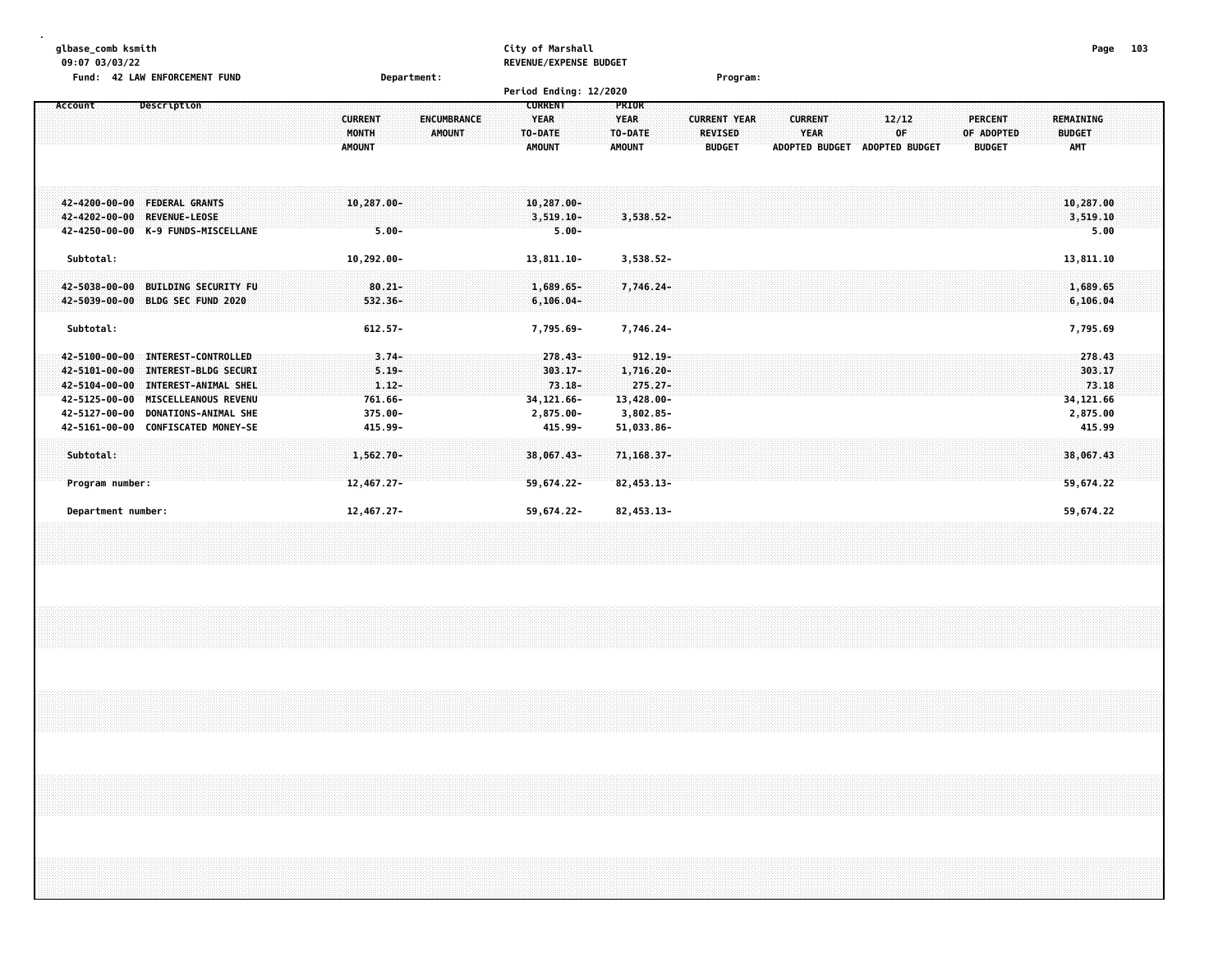| glbase_comb ksmith<br>09:07 03/03/22 |                                                                       |                                | City of Marshall<br>REVENUE/EXPENSE BUDGET                                                                    |                                                                                                                                  | Page 104                                                                           |  |
|--------------------------------------|-----------------------------------------------------------------------|--------------------------------|---------------------------------------------------------------------------------------------------------------|----------------------------------------------------------------------------------------------------------------------------------|------------------------------------------------------------------------------------|--|
|                                      | Fund: 42 LAW ENFORCEMENT FUND                                         | Department: 3 SPECIAL SERVICES | Period Ending: 12/2020                                                                                        | Program: 22 PD SPECIAL SERVICES                                                                                                  |                                                                                    |  |
| Account                              | Description<br><b>CURRENT</b><br>MONTH<br><b>AMOUNT</b>               | ENCUMBRANCE<br>AMOUNT          | <b>CURRENT</b><br>PRIOR<br><b>YEAR</b><br><b>YEAR</b><br>TO-DATE<br>TO-DATE<br><b>AMOUNT</b><br><b>AMOUNT</b> | <b>CURRENT YEAR</b><br><b>CURRENT</b><br>12/12<br><b>YEAR</b><br>REVISED<br>0F<br><b>BUDGET</b><br>ADOPTED BUDGET ADOPTED BUDGET | <b>PERCENT</b><br>REMAINING<br><b>BUDGET</b><br>OF ADOPTED<br><b>BUDGET</b><br>AMT |  |
| Subtotal:                            | 42-5107-03-22 INTEREST - LEOSE                                        | $.88 -$<br>$.88 -$             | $41.28 -$<br>$113.57 -$<br>$41.28 -$<br>$113.57 -$                                                            |                                                                                                                                  | 41.28<br>41.28                                                                     |  |
|                                      | Program number: 22 PD SPECIAL SERVICES                                | $.88 -$                        | $41.28 -$<br>113.57-                                                                                          |                                                                                                                                  | 41.28                                                                              |  |
| <b>Revenues</b>                      | Department number: SPECIAL SERVICES<br>Subtotal -----<br>$12,468.15-$ | $.88 -$                        | $41.28 -$<br>$113.57 -$<br>59,715.50-<br>82,566.70-                                                           |                                                                                                                                  | 41.28<br>59,715.50                                                                 |  |
|                                      |                                                                       |                                |                                                                                                               |                                                                                                                                  |                                                                                    |  |
|                                      |                                                                       |                                |                                                                                                               |                                                                                                                                  |                                                                                    |  |
|                                      |                                                                       |                                |                                                                                                               |                                                                                                                                  |                                                                                    |  |
|                                      |                                                                       |                                |                                                                                                               |                                                                                                                                  |                                                                                    |  |
|                                      |                                                                       |                                |                                                                                                               |                                                                                                                                  |                                                                                    |  |
|                                      |                                                                       |                                |                                                                                                               |                                                                                                                                  |                                                                                    |  |
|                                      |                                                                       |                                |                                                                                                               |                                                                                                                                  |                                                                                    |  |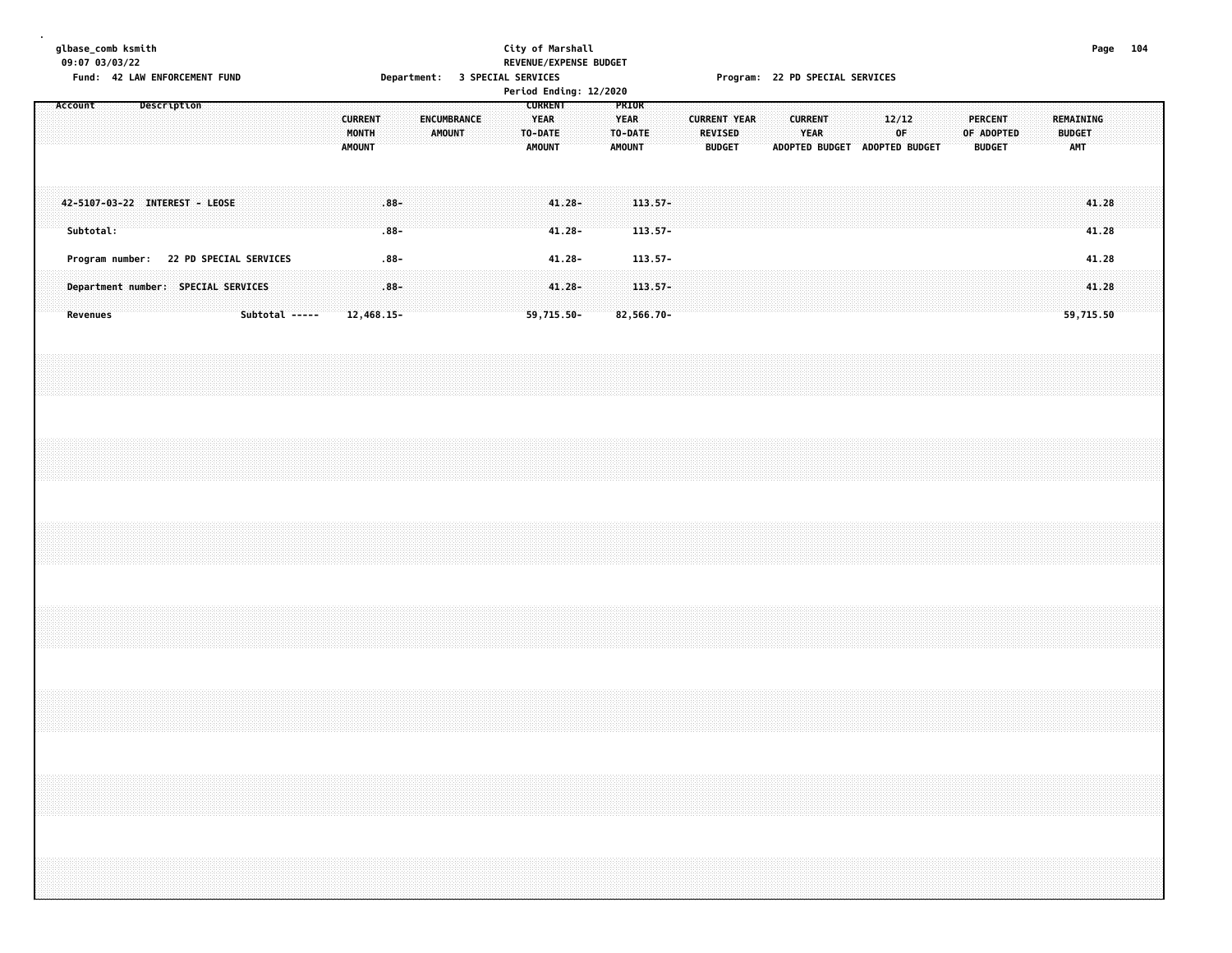### **glbase\_comb ksmith City of Marshall Page 105 09:07 03/03/22 REVENUE/EXPENSE BUDGET Fund: 42 LAW ENFORCEMENT FUND Department: 2 MISCELLANEOUS Program:**

|                                                    |                                                                       |                                          | Period Ending: 12/2020                                                                           |                                                                                                                   |                                                        |                                                                                       |                                          |
|----------------------------------------------------|-----------------------------------------------------------------------|------------------------------------------|--------------------------------------------------------------------------------------------------|-------------------------------------------------------------------------------------------------------------------|--------------------------------------------------------|---------------------------------------------------------------------------------------|------------------------------------------|
| Account                                            | Description                                                           | <b>CURRENT</b><br>MONTH<br><b>AMOUNT</b> | <b>CURRENT</b><br><b>ENCUMBRANCE</b><br><b>YEAR</b><br><b>AMOUNT</b><br>TO-DATE<br><b>AMOUNT</b> | <b>PRIOR</b><br><b>YEAR</b><br><b>CURRENT YEAR</b><br><b>REVISED</b><br>TO-DATE<br><b>AMOUNT</b><br><b>BUDGET</b> | <b>CURRENT</b><br><b>YEAR</b><br><b>ADOPTED BUDGET</b> | 12/12<br><b>PERCENT</b><br>0F<br>OF ADOPTED<br><b>ADOPTED BUDGET</b><br><b>BUDGET</b> | REMAINING<br><b>BUDGET</b><br><b>AMT</b> |
| Subtotal:                                          | 42-0213-02-00 MOTOR VEHICLE                                           |                                          | 3,506.00<br>3,506.00                                                                             |                                                                                                                   |                                                        |                                                                                       | $3,506.00 -$<br>$3,506.00 -$             |
| Subtotal:                                          | 42-0347-02-00 MISCELLEANOUS                                           | 22,588.31-<br>$22,588.31 -$              | 202.80<br>202.80                                                                                 | 1,149.99<br>1,149.99                                                                                              |                                                        |                                                                                       | $202.80 -$<br>$202.80 -$                 |
| 42-0440-02-00                                      | <b>OTHER MACHINERY &amp; EQ</b><br>42-0490-02-00 NON DEPRECIABLE CAPI | 19,228.84-<br>19,228.84                  | 2,659.10<br>19,228.84                                                                            |                                                                                                                   |                                                        |                                                                                       | $2,659.10 -$<br>19,228.84-               |
| Subtotal:<br>Program number:<br>Department number: | <b>MISCELLANEOUS</b>                                                  | 22,588.31-<br>22,588.31-                 | 21,887.94<br>25,596.74<br>25,596.74                                                              | 1,149.99<br>1,149.99                                                                                              |                                                        |                                                                                       | 21,887.94-<br>$25,596.74-$<br>25,596.74- |
|                                                    |                                                                       |                                          |                                                                                                  |                                                                                                                   |                                                        |                                                                                       |                                          |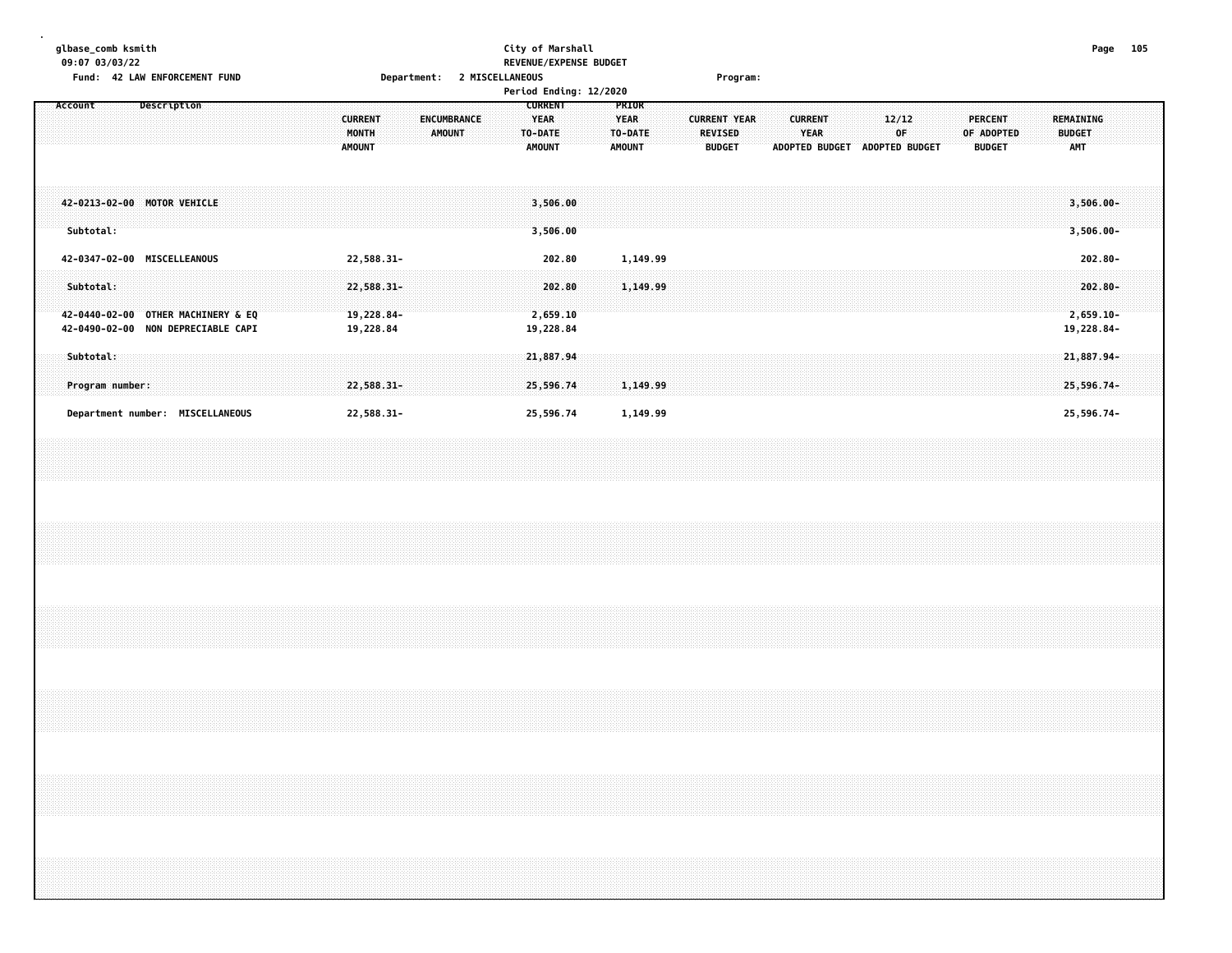| glbase_comb ksmith<br>09:07 03/03/22<br>Fund: 42 LAW ENFORCEMENT FUND  | <b>Department:</b>                                                       | City of Marshall<br>REVENUE/EXPENSE BUDGET<br><b>3 SPECIAL SERVICES</b><br>Period Ending: 12/2020             | <b>4 CID DIVISION</b><br>Program:                                                                         |                                                                         | Page 106                                 |
|------------------------------------------------------------------------|--------------------------------------------------------------------------|---------------------------------------------------------------------------------------------------------------|-----------------------------------------------------------------------------------------------------------|-------------------------------------------------------------------------|------------------------------------------|
| Description<br>Account                                                 | ENCUMBRANCE<br><b>CURRENT</b><br><b>AMOUNT</b><br>MONTH<br><b>AMOUNT</b> | <b>CURRENT</b><br><b>PRIOR</b><br><b>YEAR</b><br>YEAR<br>TO-DATE<br>TO-DATE<br><b>AMOUNT</b><br><b>AMOUNT</b> | <b>CURRENT YEAR</b><br><b>CURRENT</b><br>YEAR<br><b>REVISED</b><br><b>BUDGET</b><br><b>ADOPTED BUDGET</b> | 12/12<br>PERCENT<br>0F<br>OF ADOPTED<br>ADOPTED BUDGET<br><b>BUDGET</b> | REMAINING<br><b>BUDGET</b><br><b>AMT</b> |
| 42-0205-03-04 FUEL, OIL AND LUBE<br>42-0213-03-04 MOTOR VEHICLE SUPPLI | 36.15                                                                    | 246.37<br>374.34<br>99.97                                                                                     |                                                                                                           |                                                                         | $246.37 -$                               |
| Subtotal:                                                              | 36.15                                                                    | 474.31<br>246.37                                                                                              |                                                                                                           |                                                                         | $246.37 -$                               |
| 42-0347-03-04 MISCELLANEOUS EXP<br>Subtotal:                           |                                                                          | 215.85<br>215.85                                                                                              |                                                                                                           |                                                                         |                                          |
| <b>4 CID DIVISION</b><br>Program number:                               | 36.15                                                                    | 690.16<br>246.37                                                                                              |                                                                                                           |                                                                         | $246.37 -$                               |

 **Department number: SPECIAL SERVICES 36.15 246.37 690.16 246.37-**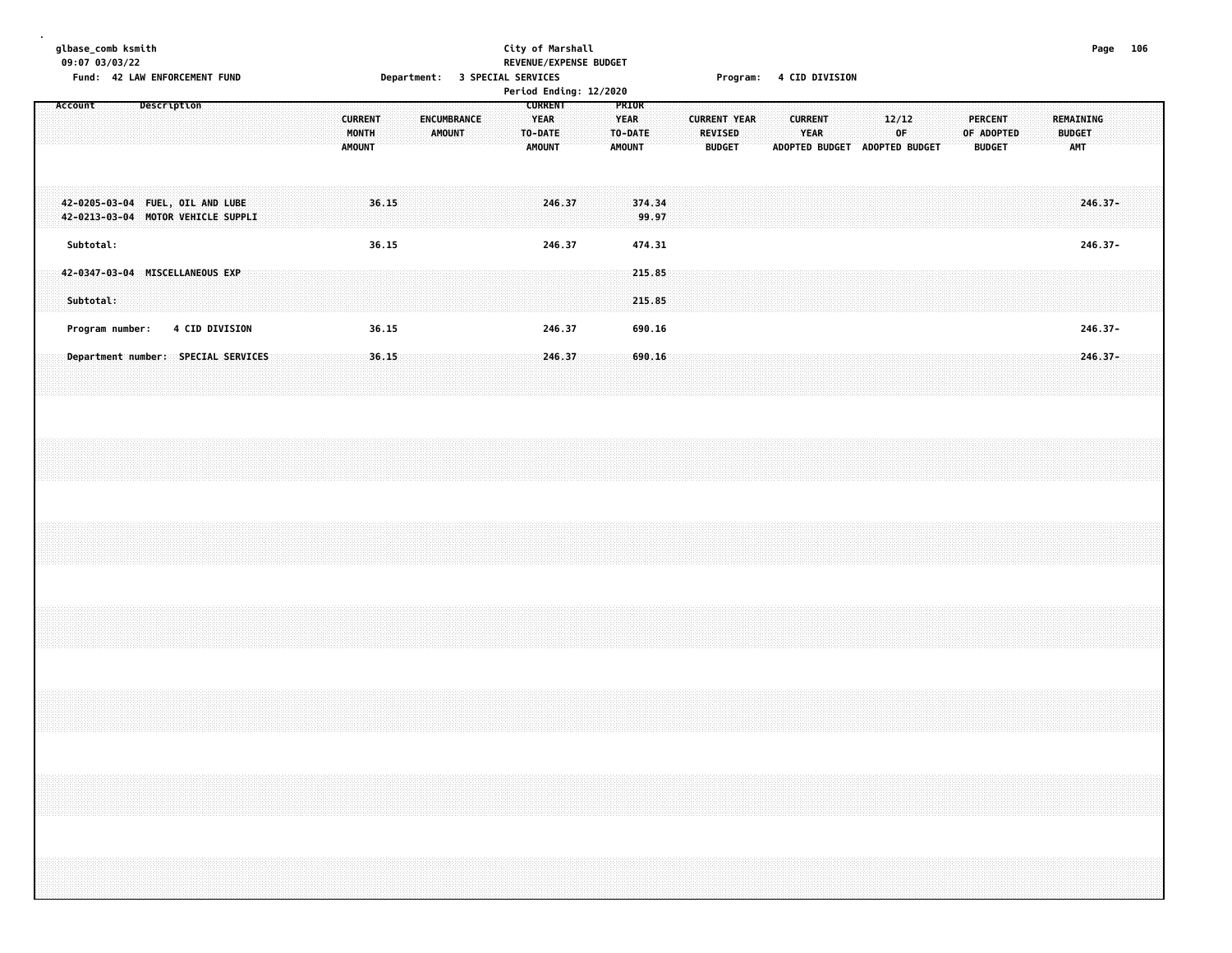|  |           | glbase_comb ksmith<br>09:07 03/03/22 |                                   |  |                |  |  |               |                         |                      |  |        |                              |  | City of Marshall<br>REVENUE/EXPENSE BUDGET                |  |                                                  |  |                                 |                     |  |                        |                |  |                                        |    |  |                                               |  |                                          | Page 107 |  |  |
|--|-----------|--------------------------------------|-----------------------------------|--|----------------|--|--|---------------|-------------------------|----------------------|--|--------|------------------------------|--|-----------------------------------------------------------|--|--------------------------------------------------|--|---------------------------------|---------------------|--|------------------------|----------------|--|----------------------------------------|----|--|-----------------------------------------------|--|------------------------------------------|----------|--|--|
|  |           |                                      | Fund: 42 LAW ENFORCEMENT FUND     |  |                |  |  |               |                         |                      |  |        | Department: 4 ANIMAL SHELTER |  | Period Ending: 12/2020                                    |  |                                                  |  |                                 | Program:            |  |                        | ANIMAL SHELTER |  |                                        |    |  |                                               |  |                                          |          |  |  |
|  | Account   |                                      | Description                       |  |                |  |  | <b>AMOUNT</b> | <b>CURRENT</b><br>MONTH |                      |  | AMOUNT | <b>ENCUMBRANCE</b>           |  | <b>CURRENT</b><br><b>YEAR</b><br>TO-DATE<br><b>AMOUNT</b> |  | PRIOR<br><b>YEAR</b><br>TO-DATE<br><b>AMOUNT</b> |  | <b>REVISED</b><br><b>BUDGET</b> | <b>CURRENT YEAR</b> |  | <b>CURRENT</b><br>YEAR |                |  | 12/12<br>ADOPTED BUDGET ADOPTED BUDGET | 0F |  | <b>PERCENT</b><br>OF ADOPTED<br><b>BUDGET</b> |  | REMAINING<br><b>BUDGET</b><br><b>AMT</b> |          |  |  |
|  | Subtotal: |                                      | 42-0347-04-00 MISCELLEANOUS       |  |                |  |  |               |                         | 1,225.71<br>1,225.71 |  |        |                              |  | 3,259.43<br>3,259.43                                      |  | 2,357.45<br>2,357.45                             |  |                                 |                     |  |                        |                |  |                                        |    |  |                                               |  | $3,259.43-$<br>3,259.43-                 |          |  |  |
|  |           | Program number:                      |                                   |  | ANIMAL SHELTER |  |  |               |                         | 1,225.71             |  |        |                              |  | 3,259.43                                                  |  | 2,357.45                                         |  |                                 |                     |  |                        |                |  |                                        |    |  |                                               |  | 3,259.43-                                |          |  |  |
|  |           |                                      | Department number: ANIMAL SHELTER |  |                |  |  |               |                         | 1,225.71             |  |        |                              |  | 3,259.43                                                  |  | 2,357.45                                         |  |                                 |                     |  |                        |                |  |                                        |    |  |                                               |  | 3,259.43-                                |          |  |  |
|  |           |                                      |                                   |  |                |  |  |               |                         |                      |  |        |                              |  |                                                           |  |                                                  |  |                                 |                     |  |                        |                |  |                                        |    |  |                                               |  |                                          |          |  |  |
|  |           |                                      |                                   |  |                |  |  |               |                         |                      |  |        |                              |  |                                                           |  |                                                  |  |                                 |                     |  |                        |                |  |                                        |    |  |                                               |  |                                          |          |  |  |
|  |           |                                      |                                   |  |                |  |  |               |                         |                      |  |        |                              |  |                                                           |  |                                                  |  |                                 |                     |  |                        |                |  |                                        |    |  |                                               |  |                                          |          |  |  |
|  |           |                                      |                                   |  |                |  |  |               |                         |                      |  |        |                              |  |                                                           |  |                                                  |  |                                 |                     |  |                        |                |  |                                        |    |  |                                               |  |                                          |          |  |  |
|  |           |                                      |                                   |  |                |  |  |               |                         |                      |  |        |                              |  |                                                           |  |                                                  |  |                                 |                     |  |                        |                |  |                                        |    |  |                                               |  |                                          |          |  |  |
|  |           |                                      |                                   |  |                |  |  |               |                         |                      |  |        |                              |  |                                                           |  |                                                  |  |                                 |                     |  |                        |                |  |                                        |    |  |                                               |  |                                          |          |  |  |
|  |           |                                      |                                   |  |                |  |  |               |                         |                      |  |        |                              |  |                                                           |  |                                                  |  |                                 |                     |  |                        |                |  |                                        |    |  |                                               |  |                                          |          |  |  |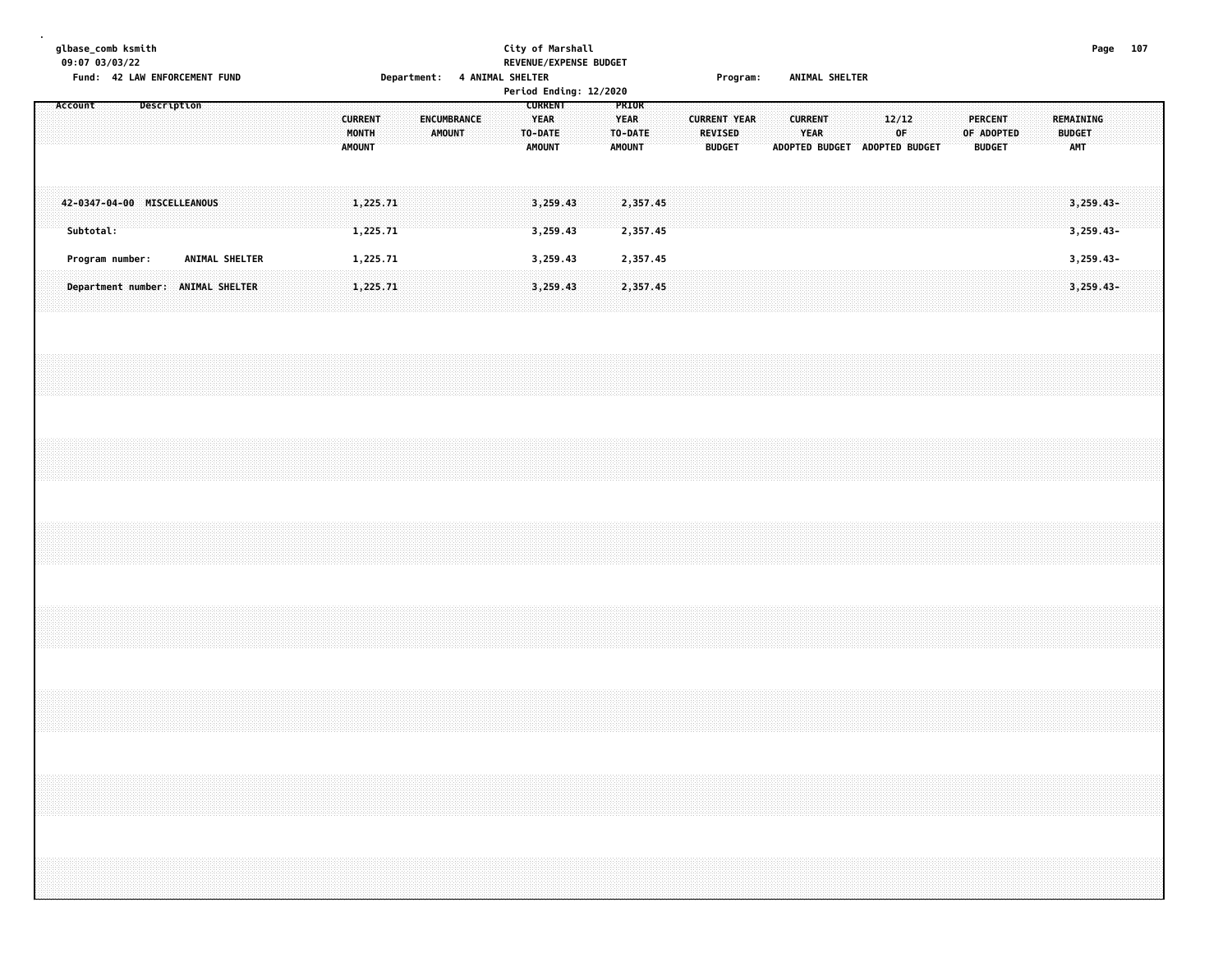# **glbase\_comb ksmith City of Marshall Page 108 09:07 03/03/22 REVENUE/EXPENSE BUDGET**

| Fund: 42 LAW ENFORCEMENT FUND                                                          | Department: 5 BLDG SECURITY FUND<br>Period Ending: 12/2020                                                                                      | <b>BUILDING SECURITIES</b><br>Program:                                                                                                                                                                                        |
|----------------------------------------------------------------------------------------|-------------------------------------------------------------------------------------------------------------------------------------------------|-------------------------------------------------------------------------------------------------------------------------------------------------------------------------------------------------------------------------------|
| Account<br>Description<br><b>CURRENT</b><br>MONTH<br><b>AMOUNT</b>                     | <b>CURRENT</b><br>PRIOR<br><b>ENCUMBRANCE</b><br><b>YEAR</b><br><b>YEAR</b><br><b>AMOUNT</b><br>TO-DATE:<br>TO-DATE:<br><b>AMOUNT</b><br>AMOUNT | <b>CURRENT YEAR</b><br>12/12<br><b>PERCENT</b><br>REMAINING<br><b>CURRENT</b><br>0F<br><b>BUDGET</b><br><b>REVISED</b><br>YEAR<br>OF ADOPTED<br><b>BUDGET</b><br>ADOPTED BUDGET ADOPTED BUDGET<br><b>AMT</b><br><b>BUDGET</b> |
| 42-0218-05-00 SMALL TOOLS & MINOR<br>Subtotal:                                         | 230.47<br>230.47                                                                                                                                | $230.47 -$<br>$230.47 -$                                                                                                                                                                                                      |
| 42-0347-05-00 MISCELLEANOUS                                                            | 105.00                                                                                                                                          | $105.00 -$                                                                                                                                                                                                                    |
| Subtotal:<br>42-0405-05-00 BUILDINGS                                                   | 105.00<br>38,016.47                                                                                                                             | $105.00 -$                                                                                                                                                                                                                    |
| Subtotal:                                                                              | 38,016.47                                                                                                                                       |                                                                                                                                                                                                                               |
| Program number:<br><b>BUILDING SECURITIES</b><br>Department number: BLDG SECURITY FUND | 335.47<br>38,016.47<br>335.47<br>38,016.47                                                                                                      | $335.47 -$<br>$335.47 -$                                                                                                                                                                                                      |
|                                                                                        |                                                                                                                                                 |                                                                                                                                                                                                                               |
|                                                                                        |                                                                                                                                                 |                                                                                                                                                                                                                               |
|                                                                                        |                                                                                                                                                 |                                                                                                                                                                                                                               |
|                                                                                        |                                                                                                                                                 |                                                                                                                                                                                                                               |
|                                                                                        |                                                                                                                                                 |                                                                                                                                                                                                                               |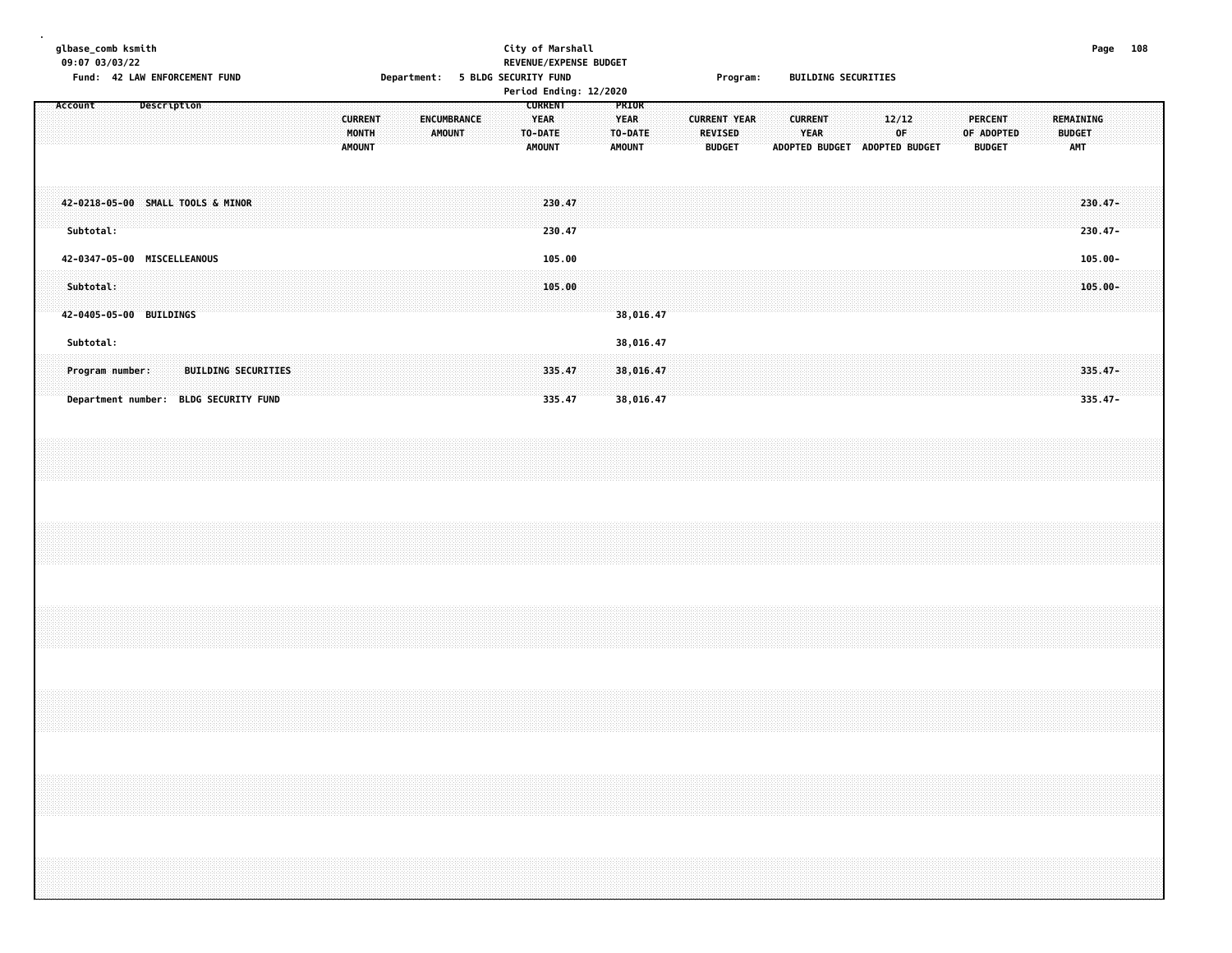| Page | 10 |
|------|----|
|------|----|

| glbase_comb ksmith<br>09:07 03/03/22<br>Fund: 42 LAW ENFORCEMENT FUND          | Department: 6 K-9 FUND                                                   | City of Marshall<br>REVENUE/EXPENSE BUDGET                                                                                              | $K-9$<br>Program:                                                                                         |                                                                                | Page 109                                 |
|--------------------------------------------------------------------------------|--------------------------------------------------------------------------|-----------------------------------------------------------------------------------------------------------------------------------------|-----------------------------------------------------------------------------------------------------------|--------------------------------------------------------------------------------|------------------------------------------|
| Description<br>Account                                                         | <b>CURRENT</b><br><b>ENCUMBRANCE</b><br>AMOUNT<br>MONTH<br><b>AMOUNT</b> | Period Ending: 12/2020<br><b>CURRENT</b><br>PRIOR<br><b>YEAR</b><br><b>YEAR</b><br>TO-DATE<br>TO-DATE<br><b>AMOUNT</b><br><b>AMOUNT</b> | <b>CURRENT YEAR</b><br><b>CURRENT</b><br><b>YEAR</b><br><b>REVISED</b><br><b>BUDGET</b><br>ADOPTED BUDGET | 12/12<br><b>PERCENT</b><br>OF<br>OF ADOPTED<br>ADOPTED BUDGET<br><b>BUDGET</b> | REMAINING<br><b>BUDGET</b><br><b>AMT</b> |
| 42-0207-06-00 ANIMAL FOOD<br>Subtotal:                                         | $267.50 -$<br>$267.50 -$                                                 |                                                                                                                                         |                                                                                                           |                                                                                |                                          |
| 42-0345-06-00 CONFERENCE AND TRAIN<br>42-0347-06-00 MISCELLEANOUS<br>Subtotal: |                                                                          | 1,957.83<br>6,895.77<br>8,853.60                                                                                                        |                                                                                                           |                                                                                |                                          |
| 42-0440-06-00 OTHER MACHINERY & EQ<br>Subtotal:                                | 5.00<br>5.00                                                             |                                                                                                                                         |                                                                                                           |                                                                                |                                          |
| $K-9$<br>Program number:<br>Department number: K-9 FUND                        | 262.50-<br>$262.50 -$                                                    | 8,853.60<br>8,853.60                                                                                                                    |                                                                                                           |                                                                                |                                          |
|                                                                                |                                                                          |                                                                                                                                         |                                                                                                           |                                                                                |                                          |
|                                                                                |                                                                          |                                                                                                                                         |                                                                                                           |                                                                                |                                          |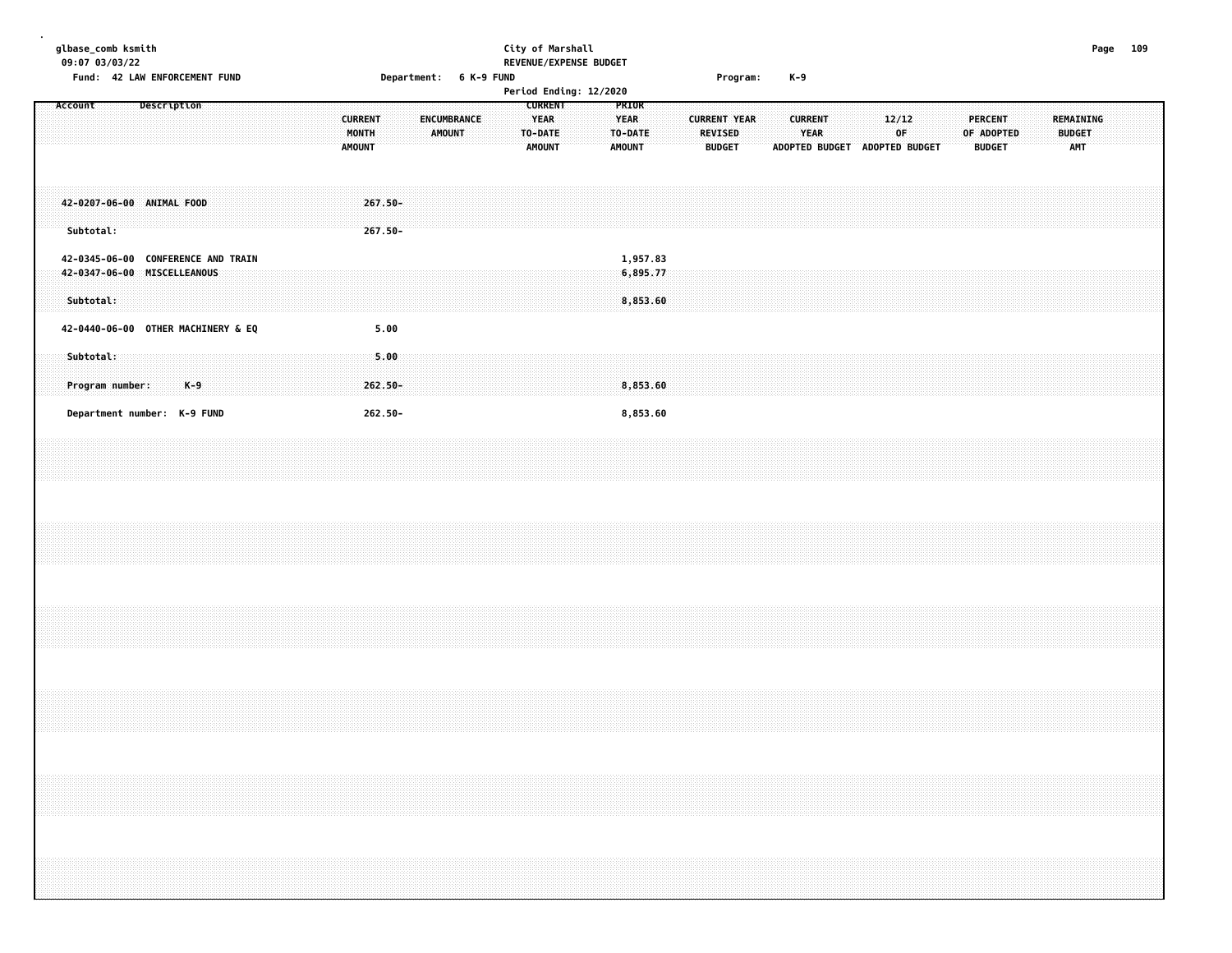| glbase_comb ksmith<br>09:07 03/03/22 |                                 |  |             |  | Fund: 42 LAW ENFORCEMENT FUND      |                         |                                                                                            |                                          |                                      |             |               |  | City of Marshall<br>REVENUE/EXPENSE BUDGET<br>Department: 7 LAW ENFORCEMENT BLK GRANT FUND<br>Period Ending: 12/2020 |                                                           |                                     |  |                                                  |  |                                 | Program:            |  |                        |  | LAW ENFORCEMENT BLK GRANT FUND               |  |                                 |            |  |                                        | Page 110 |  |
|--------------------------------------|---------------------------------|--|-------------|--|------------------------------------|-------------------------|--------------------------------------------------------------------------------------------|------------------------------------------|--------------------------------------|-------------|---------------|--|----------------------------------------------------------------------------------------------------------------------|-----------------------------------------------------------|-------------------------------------|--|--------------------------------------------------|--|---------------------------------|---------------------|--|------------------------|--|----------------------------------------------|--|---------------------------------|------------|--|----------------------------------------|----------|--|
| Account                              |                                 |  | Description |  |                                    |                         |                                                                                            | <b>CURRENT</b><br>MONTH<br><b>AMOUNT</b> |                                      | ENCUMBRANCE | <b>AMOUNT</b> |  |                                                                                                                      | <b>CURRENT</b><br><b>YEAR</b><br>TO-DATE<br><b>AMOUNT</b> |                                     |  | PRIOR<br><b>YEAR</b><br>TO-DATE<br><b>AMOUNT</b> |  | <b>REVISED</b><br><b>BUDGET</b> | <b>CURRENT YEAR</b> |  | <b>CURRENT</b><br>YEAR |  | 12/12<br>0F<br>ADOPTED BUDGET ADOPTED BUDGET |  | <b>PERCENT</b><br><b>BUDGET</b> | OF ADOPTED |  | REMAINING<br><b>BUDGET</b><br>AMT      |          |  |
|                                      | Subtotal:                       |  |             |  | 42-0440-07-00 OTHER MACHINERY & EQ |                         |                                                                                            |                                          | $8,353.86 -$<br>8,353.86-            |             |               |  |                                                                                                                      |                                                           | 12,460.00<br>12,460.00              |  |                                                  |  |                                 |                     |  |                        |  |                                              |  |                                 |            |  | 12,460.00-<br>$12,460.00 -$            |          |  |
|                                      | Program number:<br>Expenditures |  |             |  |                                    |                         | LAW ENFORCEMENT BLK GRAN<br>Department number: LAW ENFORCEMENT BLK GRANT<br>Subtotal ----- |                                          | 8,353.86-<br>8,353.86-<br>29,942.81- |             |               |  |                                                                                                                      |                                                           | 12,460.00<br>12,460.00<br>41,898.01 |  | 51,067.67                                        |  |                                 |                     |  |                        |  |                                              |  |                                 |            |  | 12,460.00-<br>12,460.00-<br>41,898.01- |          |  |
|                                      | Fund number:                    |  |             |  |                                    | 42 LAW ENFORCEMENT FUND |                                                                                            |                                          | 42,410.96-                           |             |               |  |                                                                                                                      |                                                           | 17,817.49-                          |  | 31,499.03-                                       |  |                                 |                     |  |                        |  |                                              |  |                                 |            |  | 17,817.49                              |          |  |
|                                      |                                 |  |             |  |                                    |                         |                                                                                            |                                          |                                      |             |               |  |                                                                                                                      |                                                           |                                     |  |                                                  |  |                                 |                     |  |                        |  |                                              |  |                                 |            |  |                                        |          |  |
|                                      |                                 |  |             |  |                                    |                         |                                                                                            |                                          |                                      |             |               |  |                                                                                                                      |                                                           |                                     |  |                                                  |  |                                 |                     |  |                        |  |                                              |  |                                 |            |  |                                        |          |  |
|                                      |                                 |  |             |  |                                    |                         |                                                                                            |                                          |                                      |             |               |  |                                                                                                                      |                                                           |                                     |  |                                                  |  |                                 |                     |  |                        |  |                                              |  |                                 |            |  |                                        |          |  |
|                                      |                                 |  |             |  |                                    |                         |                                                                                            |                                          |                                      |             |               |  |                                                                                                                      |                                                           |                                     |  |                                                  |  |                                 |                     |  |                        |  |                                              |  |                                 |            |  |                                        |          |  |
|                                      |                                 |  |             |  |                                    |                         |                                                                                            |                                          |                                      |             |               |  |                                                                                                                      |                                                           |                                     |  |                                                  |  |                                 |                     |  |                        |  |                                              |  |                                 |            |  |                                        |          |  |
|                                      |                                 |  |             |  |                                    |                         |                                                                                            |                                          |                                      |             |               |  |                                                                                                                      |                                                           |                                     |  |                                                  |  |                                 |                     |  |                        |  |                                              |  |                                 |            |  |                                        |          |  |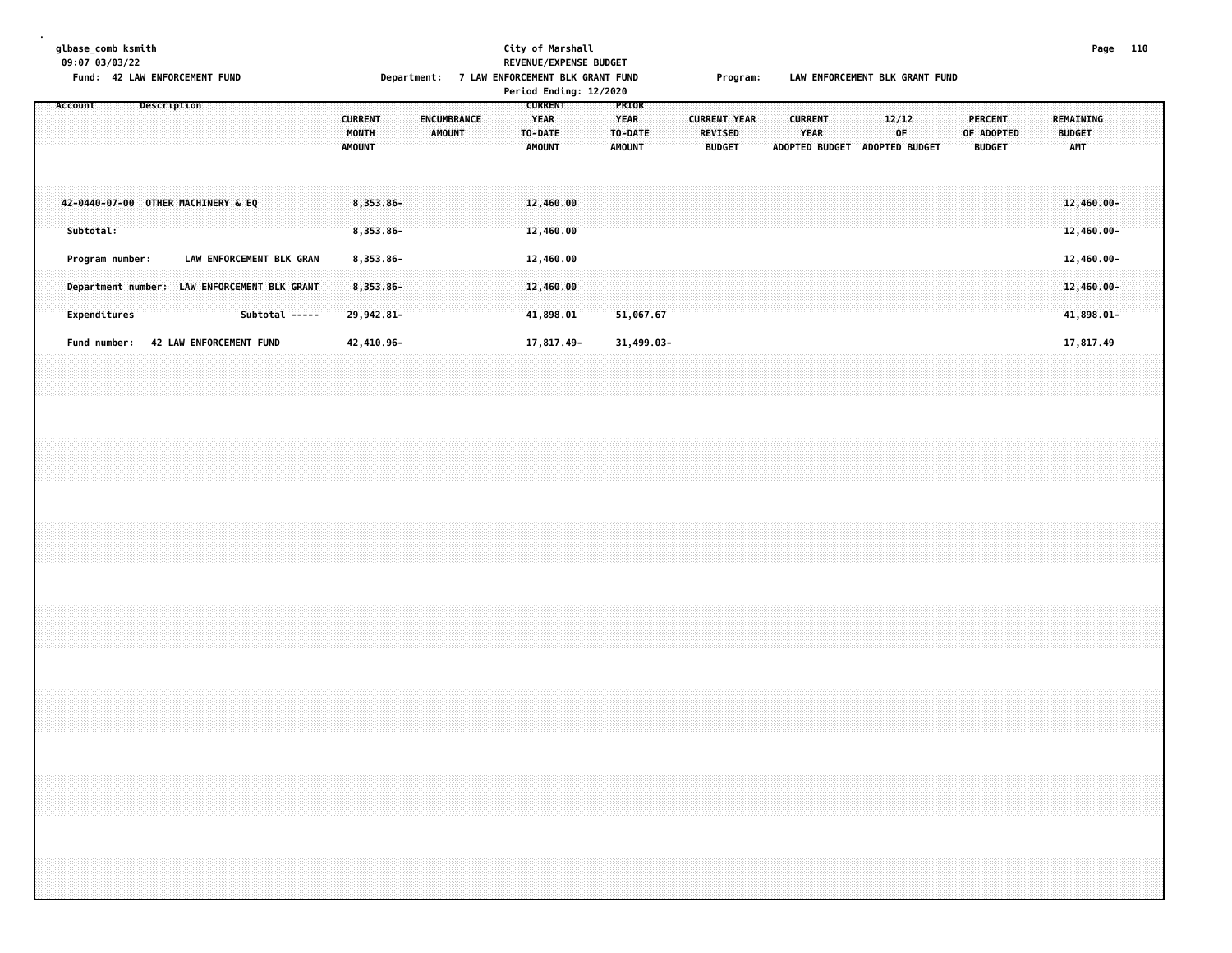**glbase\_comb ksmith City of Marshall Page 111 09:07 03/03/22 REVENUE/EXPENSE BUDGET Fund: 45 POLICE LOCAL RELIEF FUND Department: Program: Period Ending: 12/2020**

| <b>CURRENT</b><br>Description<br><b>PRIOR</b><br>Account<br><b>YEAR</b><br>YEAR<br>ENCUMBRANCE<br><b>CURRENT YEAR</b><br><b>CURRENT</b><br>12/12<br>PERCENT<br><b>CURRENT</b><br>0F<br><b>YEAR</b><br>MONTH<br><b>AMOUNT</b><br>TO-DATE<br>TO-DATE<br><b>REVISED</b><br>OF ADOPTED<br><b>AMOUNT</b><br><b>BUDGET</b><br><b>ADOPTED BUDGET</b><br>ADOPTED BUDGET<br><b>BUDGET</b><br><b>AMOUNT</b><br><b>AMOUNT</b><br>45-5100-00-00 INTEREST EARNED<br>1,495.79-<br>$4.96 -$<br>$340.21 -$<br>$340.21 -$<br>$1,495.79 -$<br>Subtotal:<br>$4.96 -$<br>$317.00 -$<br>45-5325-00-00<br>$3,176.00 -$<br>2,924.00-<br><b>EMPLOYEES CONTRIBUTI</b><br><b>EMPLOYER'S CONTRIBUT</b><br>$-544.00 -$<br>$-45 - 5330 - 00 - 00$<br>$49.00 -$<br>$592.00 -$<br>Subtotal:<br>$366.00 -$<br>$3,768.00 -$<br>$3,468.00 -$<br>370.96-<br>$4, 108.21 -$<br>4,963.79-<br>Program number:<br>$370.96 -$<br>$4,108.21 -$<br>4,963.79-<br>Department number: |                                          |
|-----------------------------------------------------------------------------------------------------------------------------------------------------------------------------------------------------------------------------------------------------------------------------------------------------------------------------------------------------------------------------------------------------------------------------------------------------------------------------------------------------------------------------------------------------------------------------------------------------------------------------------------------------------------------------------------------------------------------------------------------------------------------------------------------------------------------------------------------------------------------------------------------------------------------------------------|------------------------------------------|
|                                                                                                                                                                                                                                                                                                                                                                                                                                                                                                                                                                                                                                                                                                                                                                                                                                                                                                                                         | REMAINING<br><b>BUDGET</b><br><b>AMT</b> |
|                                                                                                                                                                                                                                                                                                                                                                                                                                                                                                                                                                                                                                                                                                                                                                                                                                                                                                                                         | 340.21<br>340.21                         |
|                                                                                                                                                                                                                                                                                                                                                                                                                                                                                                                                                                                                                                                                                                                                                                                                                                                                                                                                         | 3,176.00<br>592.00<br>3,768.00           |
|                                                                                                                                                                                                                                                                                                                                                                                                                                                                                                                                                                                                                                                                                                                                                                                                                                                                                                                                         | 4,108.21                                 |
| Subtotal -----<br>370.96-<br>$4,108.21 -$<br>4,963.79-<br>Revenues                                                                                                                                                                                                                                                                                                                                                                                                                                                                                                                                                                                                                                                                                                                                                                                                                                                                      | 4,108.21<br>4,108.21                     |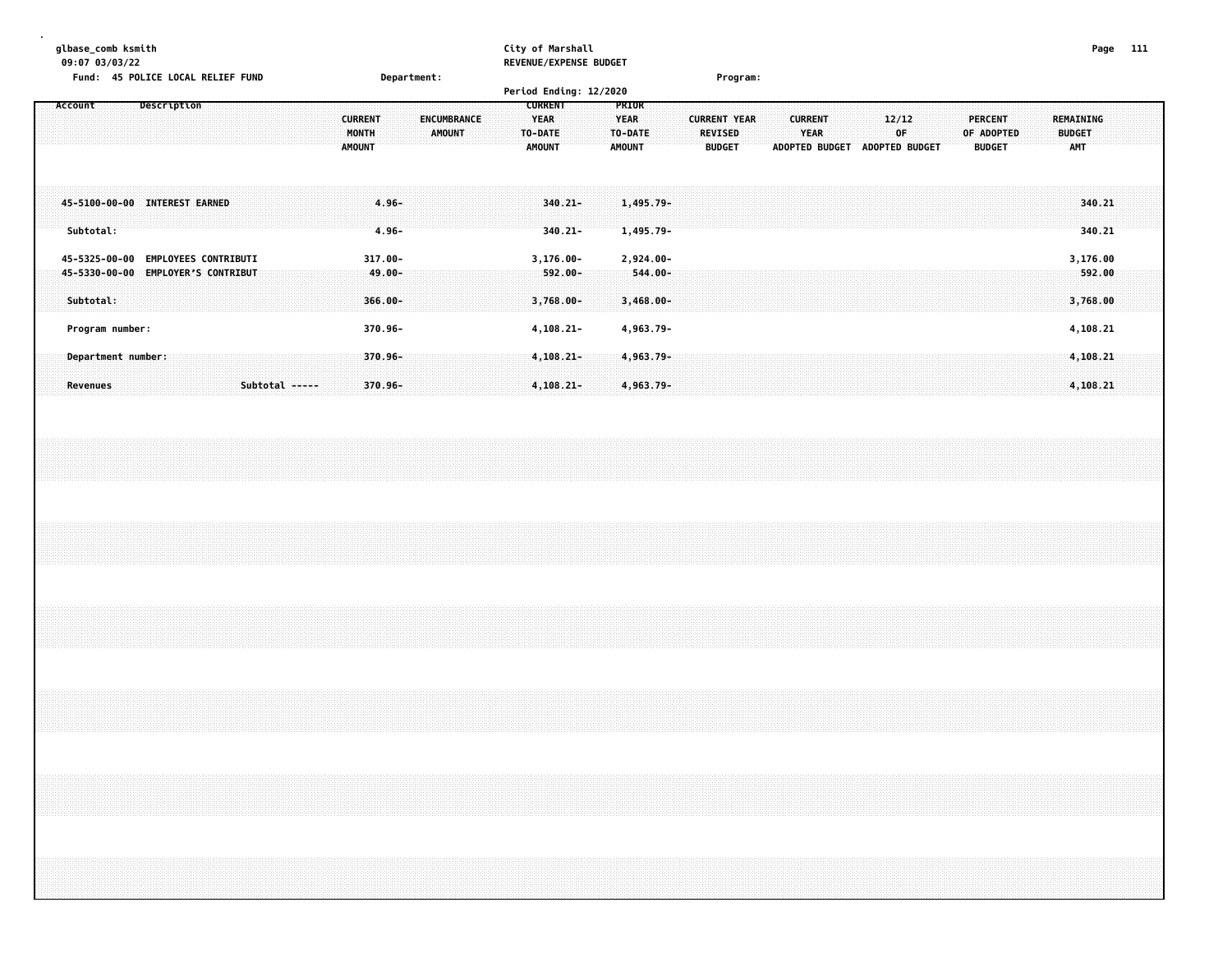| qlbase comb ksmith                |             | City of Marshall              |          | Page | 112 |
|-----------------------------------|-------------|-------------------------------|----------|------|-----|
| 09:07 03/03/22                    |             | <b>REVENUE/EXPENSE BUDGET</b> |          |      |     |
| Fund: 45 POLICE LOCAL RELIEF FUND | Department: |                               | Program: |      |     |
|                                   |             | Period Ending: 12/2020        |          |      |     |

|                                 |                                    |  |                             |  |  |                      |                                          |         |  |        |             |  | $1.31$ coupless control control control of $2.5$   |                      |  |                                                         |         |                                 |                     |  |                        |                |  |             |                |  |                                        |  |                                          |  |
|---------------------------------|------------------------------------|--|-----------------------------|--|--|----------------------|------------------------------------------|---------|--|--------|-------------|--|----------------------------------------------------|----------------------|--|---------------------------------------------------------|---------|---------------------------------|---------------------|--|------------------------|----------------|--|-------------|----------------|--|----------------------------------------|--|------------------------------------------|--|
| Account                         |                                    |  | Description                 |  |  |                      | <b>CURRENT</b><br>MONTH<br><b>AMOUNT</b> |         |  | AMOUNT | ENCUMBRANCE |  | <b>CURRENT</b><br>YEAR<br>TO-DATE<br><b>AMOUNT</b> |                      |  | <b>PRIOR</b><br><b>YEAR</b><br>TO-DATE<br><b>AMOUNT</b> |         | <b>REVISED</b><br><b>BUDGET</b> | <b>CURRENT YEAR</b> |  | <b>CURRENT</b><br>YEAR | ADOPTED BUDGET |  | 12/12<br>0F | ADOPTED BUDGET |  | PERCENT<br>OF ADOPTED<br><b>BUDGET</b> |  | REMAINING<br><b>BUDGET</b><br><b>AMT</b> |  |
| 45-0347-00-00 MISCELLANEOUS EXP | Subtotal:                          |  |                             |  |  |                      |                                          |         |  |        |             |  |                                                    | 3,853.50<br>3,853.50 |  | 4,595.50<br>4,595.50                                    |         |                                 |                     |  |                        |                |  |             |                |  |                                        |  | 3,853.50-<br>$3,853.50 -$                |  |
|                                 | Program number:                    |  |                             |  |  |                      |                                          |         |  |        |             |  |                                                    | 3,853.50             |  | 4,595.50                                                |         |                                 |                     |  |                        |                |  |             |                |  |                                        |  | 3,853.50-                                |  |
|                                 | Department number:<br>Expenditures |  |                             |  |  | Subtotal ----------- |                                          |         |  |        |             |  |                                                    | 3,853.50<br>3,853.50 |  | 4,595.50<br>4,595.50                                    |         |                                 |                     |  |                        |                |  |             |                |  |                                        |  | $3,853.50 -$<br>$3,853.50 -$             |  |
|                                 | Fund number:                       |  | 45 POLICE LOCAL RELIEF FUND |  |  |                      |                                          | 370.96- |  |        |             |  |                                                    | 254.71-              |  |                                                         | 368.29- |                                 |                     |  |                        |                |  |             |                |  |                                        |  | 254.71                                   |  |
|                                 |                                    |  |                             |  |  |                      |                                          |         |  |        |             |  |                                                    |                      |  |                                                         |         |                                 |                     |  |                        |                |  |             |                |  |                                        |  |                                          |  |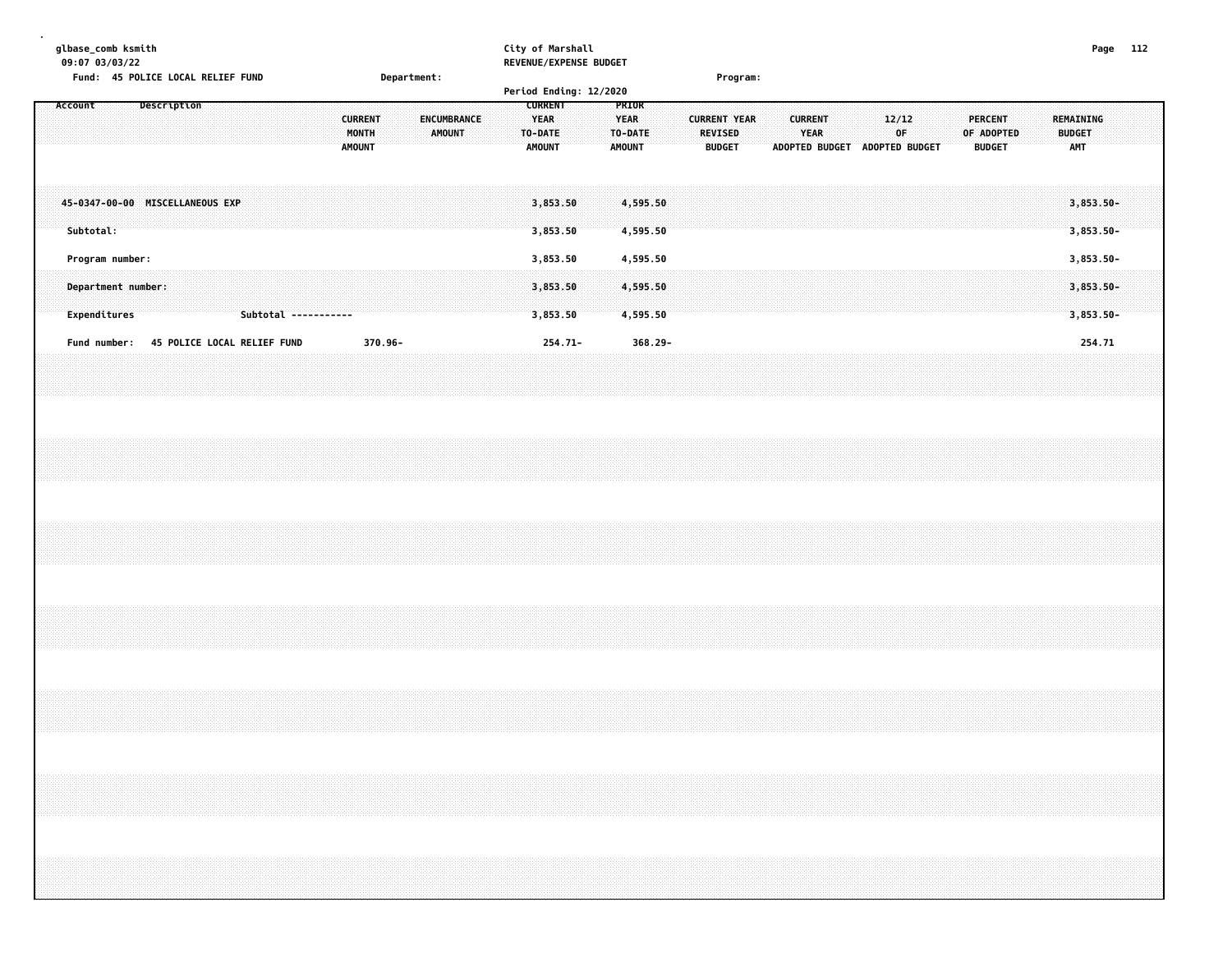| qlbase comb ksmith                     |             | City of Marshall<br>Page      | 113 |
|----------------------------------------|-------------|-------------------------------|-----|
| 09:07 03/03/22                         |             | <b>REVENUE/EXPENSE BUDGET</b> |     |
| Fund: 46 FIREMEN'S EMERGENCY RELIEF FD | Department: | Program:                      |     |

|                                |                                                                   |                |                                        |                              | Period Ending: 12/2020                              |                                                         |                                                        |                                                        |                               |                                                                                    |  |
|--------------------------------|-------------------------------------------------------------------|----------------|----------------------------------------|------------------------------|-----------------------------------------------------|---------------------------------------------------------|--------------------------------------------------------|--------------------------------------------------------|-------------------------------|------------------------------------------------------------------------------------|--|
| Account                        | Description                                                       |                | <b>CURRENT</b><br>MONTH<br>AMOUNT      | <b>ENCUMBRANCE</b><br>AMOUNT | <b>CURRENT</b><br><b>YEAR</b><br>TO-DATE:<br>AMOUNT | <b>PRIOR</b><br><b>YEAR</b><br>TO-DATE<br><b>AMOUNT</b> | <b>CURRENT YEAR</b><br><b>REVISED</b><br><b>BUDGET</b> | <b>CURRENT</b><br><b>YEAR</b><br><b>ADOPTED BUDGET</b> | 12/12<br>0F<br>ADOPTED BUDGET | PERCENT<br>REMAINING<br><b>BUDGET</b><br>OF ADOPTED<br><b>AMT</b><br><b>BUDGET</b> |  |
| Subtotal:                      | 46-5100-00-00 INTEREST EARNED                                     |                | $2.71 -$<br>$2.71 -$                   |                              | $173.96 -$<br>173.96-                               | $757.72 -$<br>757.72-                                   |                                                        |                                                        |                               | 173.96<br>173.96                                                                   |  |
| 46-5325-00-00<br>Subtotal:     | <b>EMPLOYEES CONTRIBUTI</b><br>46-5330-00-00 EMPLOYER'S CONTRIBUT |                | 1,027.50-<br>$137.00 -$<br>$1,164.50-$ |                              | $9,353.50 -$<br>1,587.00-<br>$10,940.50 -$          | $9,502.50 -$<br>$1,267.00 -$<br>10,769.50-              |                                                        |                                                        |                               | 9,353.50<br>1,587.00<br>10,940.50                                                  |  |
| Program number:                |                                                                   |                | $1,167.21-$                            |                              | 11, 114. 46-                                        | 11,527.22-                                              |                                                        |                                                        |                               | 11, 114.46                                                                         |  |
| Department number:<br>Revenues |                                                                   | Subtotal ----- | $1,167.21-$<br>$1,167.21-$             |                              | $11, 114, 46-$<br>$11, 114.46 -$                    | $11,527.22-$<br>$11,527.22-$                            |                                                        |                                                        |                               | 11, 114.46<br>11, 114.46                                                           |  |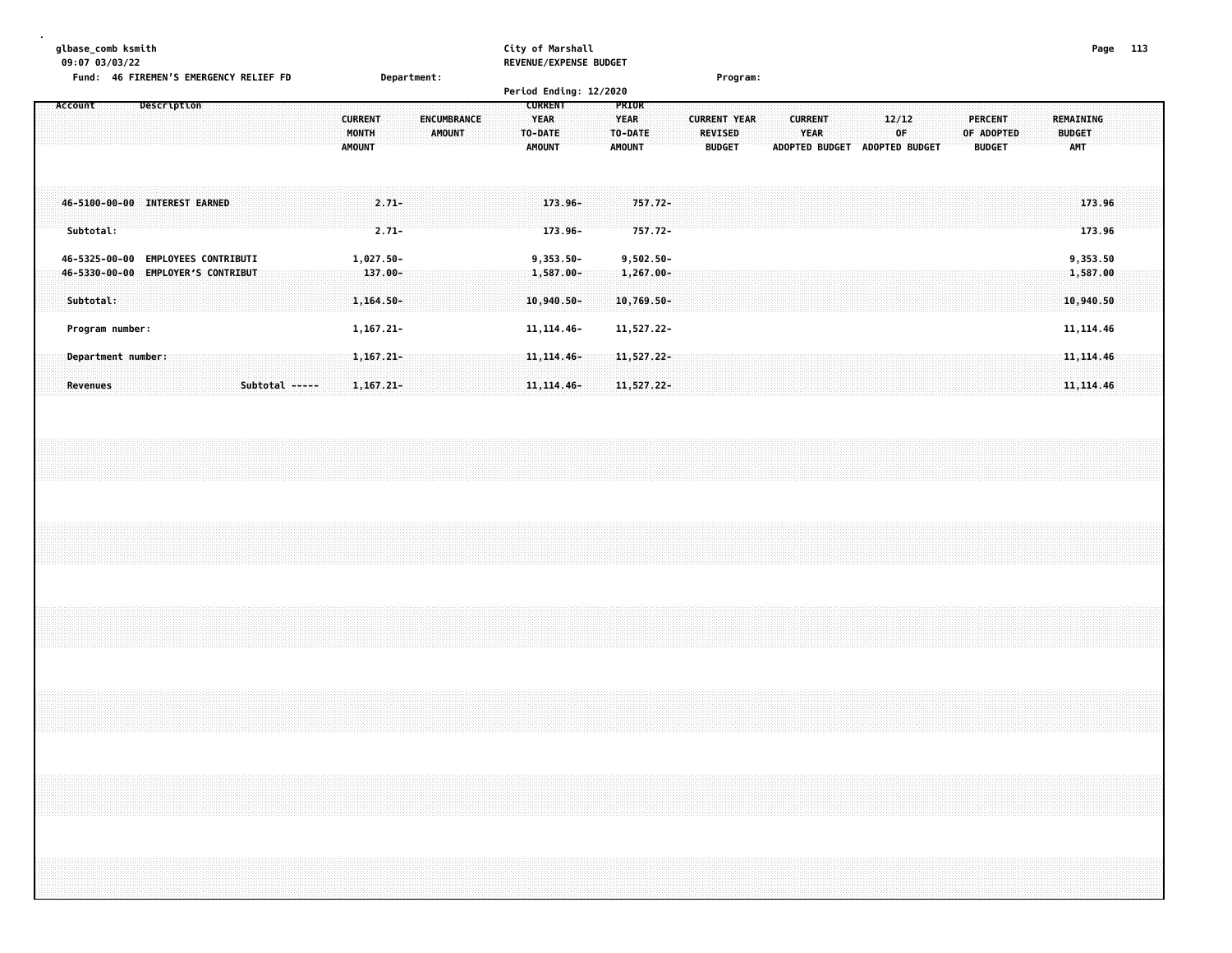| qlbase comb ksmith                     |             | City of Marshall       |                 | Page | 114 |
|----------------------------------------|-------------|------------------------|-----------------|------|-----|
| 09:07 03/03/22                         |             | REVENUE/EXPENSE BUDGET |                 |      |     |
| Fund: 46 FIREMEN'S EMERGENCY RELIEF FD | Department: |                        | <b>Program:</b> |      |     |
|                                        |             | Period Ending: 12/2020 |                 |      |     |

| Account                            | Description                        | <b>CURRENT</b><br>MONTH<br><b>AMOUNT</b> | ENCUMBRANCE<br>AMOUNT | <b>CURRENT</b><br>YEAR<br>TO-DATE<br><b>AMOUNT</b> | <b>PRIOR</b><br><b>YEAR</b><br>TO-DATE<br><b>AMOUNT</b> | <b>CURRENT YEAR</b><br><b>CURRENT</b><br><b>YEAR</b><br><b>REVISED</b><br><b>BUDGET</b><br>ADOPTED BUDGET | 12/12<br>0F.<br>ADOPTED BUDGET | PERCENT<br>REMAINING<br><b>BUDGET</b><br>OF ADOPTED<br><b>AMT</b><br><b>BUDGET</b> |
|------------------------------------|------------------------------------|------------------------------------------|-----------------------|----------------------------------------------------|---------------------------------------------------------|-----------------------------------------------------------------------------------------------------------|--------------------------------|------------------------------------------------------------------------------------|
| Subtotal:                          | 46-0347-00-00 MISCELLANEOUS EXPENS |                                          | 1,233.12<br>1,233.12  | 10,031,64<br>10,031.64                             | 7,316.17<br>7,316.17                                    |                                                                                                           |                                | $10,031.64-$<br>$10,031.64-$                                                       |
| Program number:                    |                                    |                                          | 1,233.12              | 10,031.64                                          | 7,316.17                                                |                                                                                                           |                                | 10,031.64-                                                                         |
| Department number:<br>Expenditures |                                    | Subtotal -----                           | 1,233.12<br>1,233.12  | 10,031.64<br>10,031.64                             | 7,316.17<br>7,316.17                                    |                                                                                                           |                                | $10,031.64-$<br>$10,031.64-$                                                       |
| Fund number:                       | 46 FIREMEN'S EMERGENCY RELIEF      |                                          | 65.91                 | 1,082.82-                                          | 4,211.05-                                               |                                                                                                           |                                | 1,082.82                                                                           |
|                                    |                                    |                                          |                       |                                                    |                                                         |                                                                                                           |                                |                                                                                    |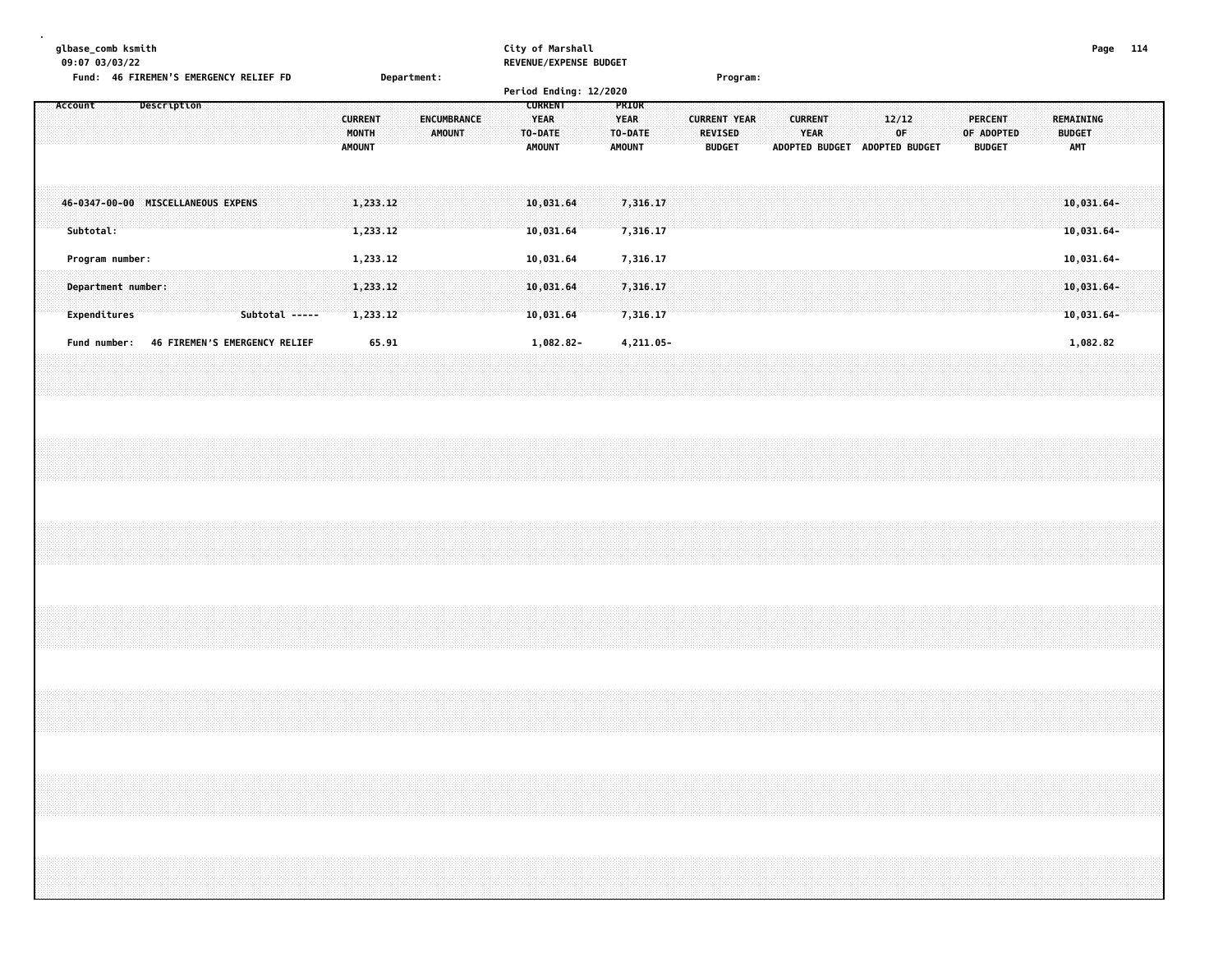|  |          |           | 09:07 03/03/22  | glbase_comb ksmith | Fund: 48 LIBRARY FUND                                                                              |  |  |  |                |  |                                          |                        | Department: |  |                       |  |                                  | City of Marshall                      | REVENUE/EXPENSE BUDGET |                              |                                      |  | Program:                                               |  |                               |  |             |                               |  |                                 |                                                                                  |  |                                          | Page 115                        |  |  |
|--|----------|-----------|-----------------|--------------------|----------------------------------------------------------------------------------------------------|--|--|--|----------------|--|------------------------------------------|------------------------|-------------|--|-----------------------|--|----------------------------------|---------------------------------------|------------------------|------------------------------|--------------------------------------|--|--------------------------------------------------------|--|-------------------------------|--|-------------|-------------------------------|--|---------------------------------|----------------------------------------------------------------------------------|--|------------------------------------------|---------------------------------|--|--|
|  |          |           |                 |                    |                                                                                                    |  |  |  |                |  |                                          |                        |             |  |                       |  |                                  |                                       | Period Ending: 12/2020 |                              |                                      |  |                                                        |  |                               |  |             |                               |  |                                 |                                                                                  |  |                                          |                                 |  |  |
|  | Account  |           |                 |                    | Description                                                                                        |  |  |  |                |  | <b>CURRENT</b><br>MONTH<br><b>AMOUNT</b> |                        |             |  | ENCUMBRANCE<br>AMOUNT |  | <b>YEAR</b><br>TO-DATE<br>AMOUNT | <b>CURRENT</b>                        |                        | <b>YEAR</b><br><b>AMOUNT</b> | PRIOR<br>TO-DATE                     |  | <b>CURRENT YEAR</b><br><b>REVISED</b><br><b>BUDGET</b> |  | <b>CURRENT</b><br><b>YEAR</b> |  | 12/12<br>0F | ADOPTED BUDGET ADOPTED BUDGET |  | <b>PERCENT</b><br><b>BUDGET</b> | OF ADOPTED                                                                       |  | REMAINING<br><b>BUDGET</b><br><b>AMT</b> |                                 |  |  |
|  |          |           |                 |                    | 48-5100-00-00 INTEREST EARNED<br>48-5125-00-00 MISCELLANEOUS<br>48-5130-00-00 OIL AND GAS - EMMA W |  |  |  |                |  |                                          | $2.27 -$<br>1,310.29-  |             |  |                       |  |                                  | $145.48 -$<br>1,918.44-<br>19,269.55- |                        |                              | 633.62-<br>$3,119.83-$<br>68,269.28- |  |                                                        |  |                               |  |             |                               |  |                                 |                                                                                  |  |                                          | 145.48<br>1,918.44<br>19,269.55 |  |  |
|  |          | Subtotal: |                 |                    |                                                                                                    |  |  |  |                |  |                                          | 1,312.56-              |             |  |                       |  |                                  | 21, 333.47-                           |                        |                              | 72,022.73-                           |  |                                                        |  |                               |  |             |                               |  |                                 |                                                                                  |  |                                          | 21,333.47                       |  |  |
|  |          |           | Program number: | Department number: |                                                                                                    |  |  |  |                |  |                                          | 1,312.56-<br>1,312.56- |             |  |                       |  |                                  | 21,333.47-<br>21, 333.47-             |                        |                              | 72,022.73-<br>72,022.73-             |  |                                                        |  |                               |  |             |                               |  |                                 |                                                                                  |  |                                          | 21,333.47<br>21,333.47          |  |  |
|  | Revenues |           |                 |                    |                                                                                                    |  |  |  | Subtotal ----- |  |                                          | 1,312.56-              |             |  |                       |  |                                  | 21, 333.47-                           |                        |                              | 72,022.73-                           |  |                                                        |  |                               |  |             |                               |  |                                 |                                                                                  |  |                                          | 21,333.47                       |  |  |
|  |          |           |                 |                    |                                                                                                    |  |  |  |                |  |                                          |                        |             |  |                       |  |                                  |                                       |                        |                              |                                      |  |                                                        |  |                               |  |             |                               |  |                                 |                                                                                  |  |                                          |                                 |  |  |
|  |          |           |                 |                    |                                                                                                    |  |  |  |                |  |                                          |                        |             |  |                       |  |                                  |                                       |                        |                              |                                      |  |                                                        |  |                               |  |             |                               |  |                                 |                                                                                  |  |                                          |                                 |  |  |
|  |          |           |                 |                    |                                                                                                    |  |  |  |                |  |                                          |                        |             |  |                       |  |                                  |                                       |                        |                              |                                      |  |                                                        |  |                               |  |             |                               |  |                                 |                                                                                  |  |                                          |                                 |  |  |
|  |          |           |                 |                    |                                                                                                    |  |  |  |                |  |                                          |                        |             |  |                       |  |                                  |                                       |                        |                              |                                      |  |                                                        |  |                               |  |             |                               |  |                                 |                                                                                  |  |                                          |                                 |  |  |
|  |          |           |                 |                    |                                                                                                    |  |  |  |                |  |                                          |                        |             |  |                       |  |                                  |                                       |                        |                              |                                      |  |                                                        |  |                               |  |             |                               |  |                                 |                                                                                  |  |                                          |                                 |  |  |
|  |          |           |                 |                    |                                                                                                    |  |  |  |                |  |                                          |                        |             |  |                       |  |                                  |                                       |                        |                              |                                      |  |                                                        |  |                               |  |             |                               |  |                                 | ,我们就会在这里的时候,我们就会在这里的时候,我们就会在这里的时候,我们就会在这里的时候,我们就会在这里的时候,我们就会在这里的时候,我们就会在这里的时候,我们 |  |                                          |                                 |  |  |
|  |          |           |                 |                    |                                                                                                    |  |  |  |                |  |                                          |                        |             |  |                       |  |                                  |                                       |                        |                              |                                      |  |                                                        |  |                               |  |             |                               |  |                                 |                                                                                  |  |                                          |                                 |  |  |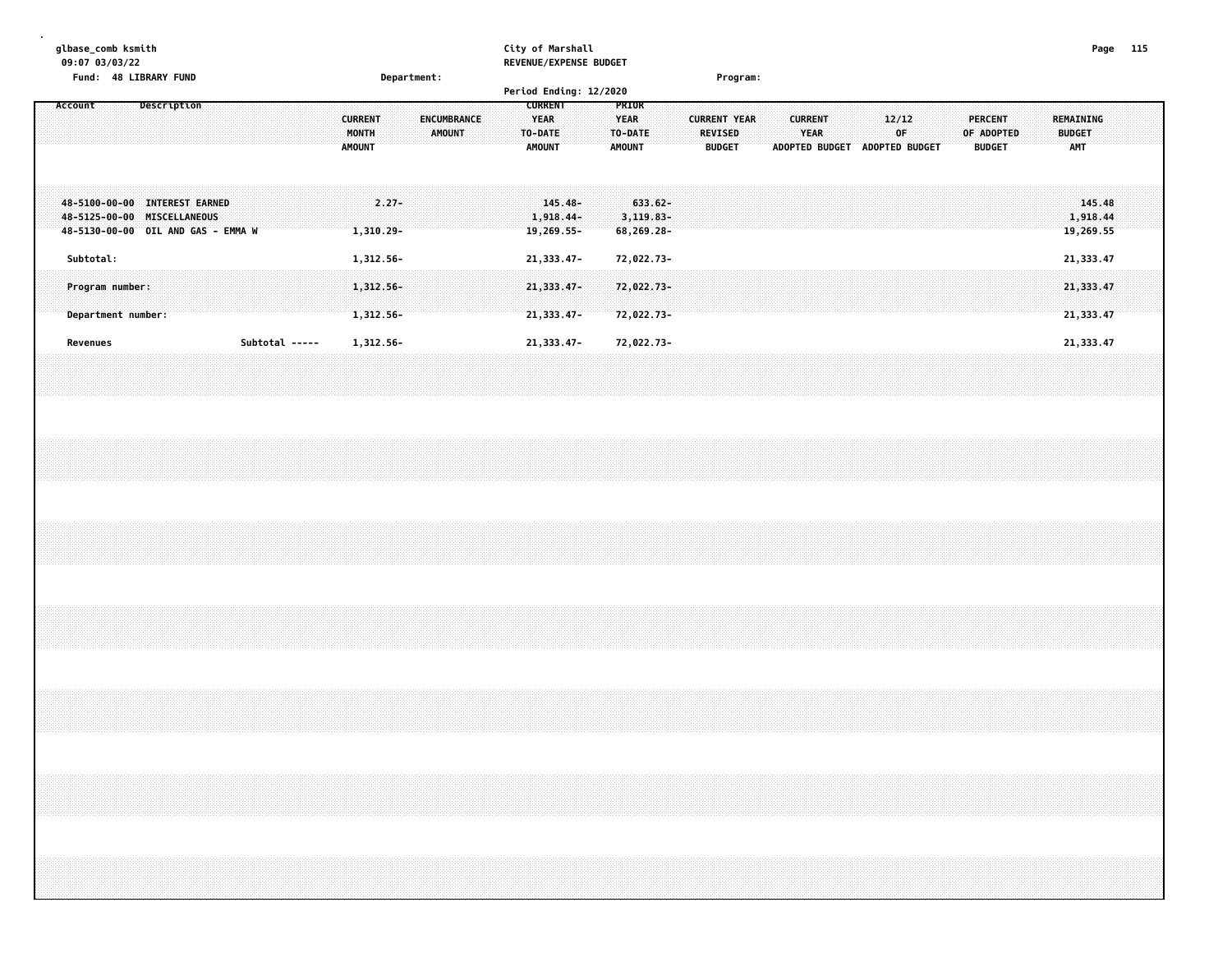| glbase_comb ksmith<br>09:07 03/03/22            |                                                                          | City of Marshall<br>REVENUE/EXPENSE BUDGET                                                                    |                                                                                                                                                                                                           | Page                                            | 116 |
|-------------------------------------------------|--------------------------------------------------------------------------|---------------------------------------------------------------------------------------------------------------|-----------------------------------------------------------------------------------------------------------------------------------------------------------------------------------------------------------|-------------------------------------------------|-----|
| Fund: 48 LIBRARY FUND                           | Department:                                                              |                                                                                                               | Program:                                                                                                                                                                                                  |                                                 |     |
|                                                 |                                                                          | Period Ending: 12/2020                                                                                        |                                                                                                                                                                                                           |                                                 |     |
| <b>Description</b><br>Account                   | <b>CURRENT</b><br>ENCUMBRANCE<br>MONTH<br><b>AMOUNT</b><br><b>AMOUNT</b> | <b>CURRENT</b><br>PRIOR<br><b>YEAR</b><br><b>YEAR</b><br>TO-DATE<br>TO-DATE<br><b>AMOUNT</b><br><b>AMOUNT</b> | <b>CURRENT YEAR</b><br><b>PERCENT</b><br><b>CURRENT</b><br>12/12<br><b>YEAR</b><br><b>REVISED</b><br>OF<br>OF ADOPTED<br><b>ADOPTED BUDGET</b><br><b>BUDGET</b><br><b>ADOPTED BUDGET</b><br><b>BUDGET</b> | <b>REMAINING</b><br><b>BUDGET</b><br><b>AMT</b> |     |
| 48-0347-00-00 MISCELLANEOUS EXP<br>Subtotal:    |                                                                          | 302.51<br>1,012.50<br>1,012.50<br>302.51                                                                      |                                                                                                                                                                                                           | $1,012.50 -$<br>1,012.50-                       |     |
| 48-0421-00-00 IMPROVEMENTS-EMMA WA              |                                                                          | 25,782.58                                                                                                     |                                                                                                                                                                                                           |                                                 |     |
| 48-0490-00-00 NON DEPRECIABLE CAPI<br>Subtotal: |                                                                          | 9,200.83<br>34,983.41                                                                                         |                                                                                                                                                                                                           |                                                 |     |
| Program number:                                 |                                                                          | 1,012.50<br>35,285.92                                                                                         |                                                                                                                                                                                                           | 1,012.50-                                       |     |
| Department number:<br>Expenditures              | Subtotal -----------                                                     | 35,285.92<br>1,012.50<br>1,012.50<br>35,285.92                                                                |                                                                                                                                                                                                           | $1,012.50 -$<br>$1,012.50 -$                    |     |
| <b>48 LIBRARY FUND</b><br>Fund number:          | 1,312.56-                                                                | 20,320.97-<br>36,736.81-                                                                                      |                                                                                                                                                                                                           | 20,320.97                                       |     |
|                                                 |                                                                          |                                                                                                               |                                                                                                                                                                                                           |                                                 |     |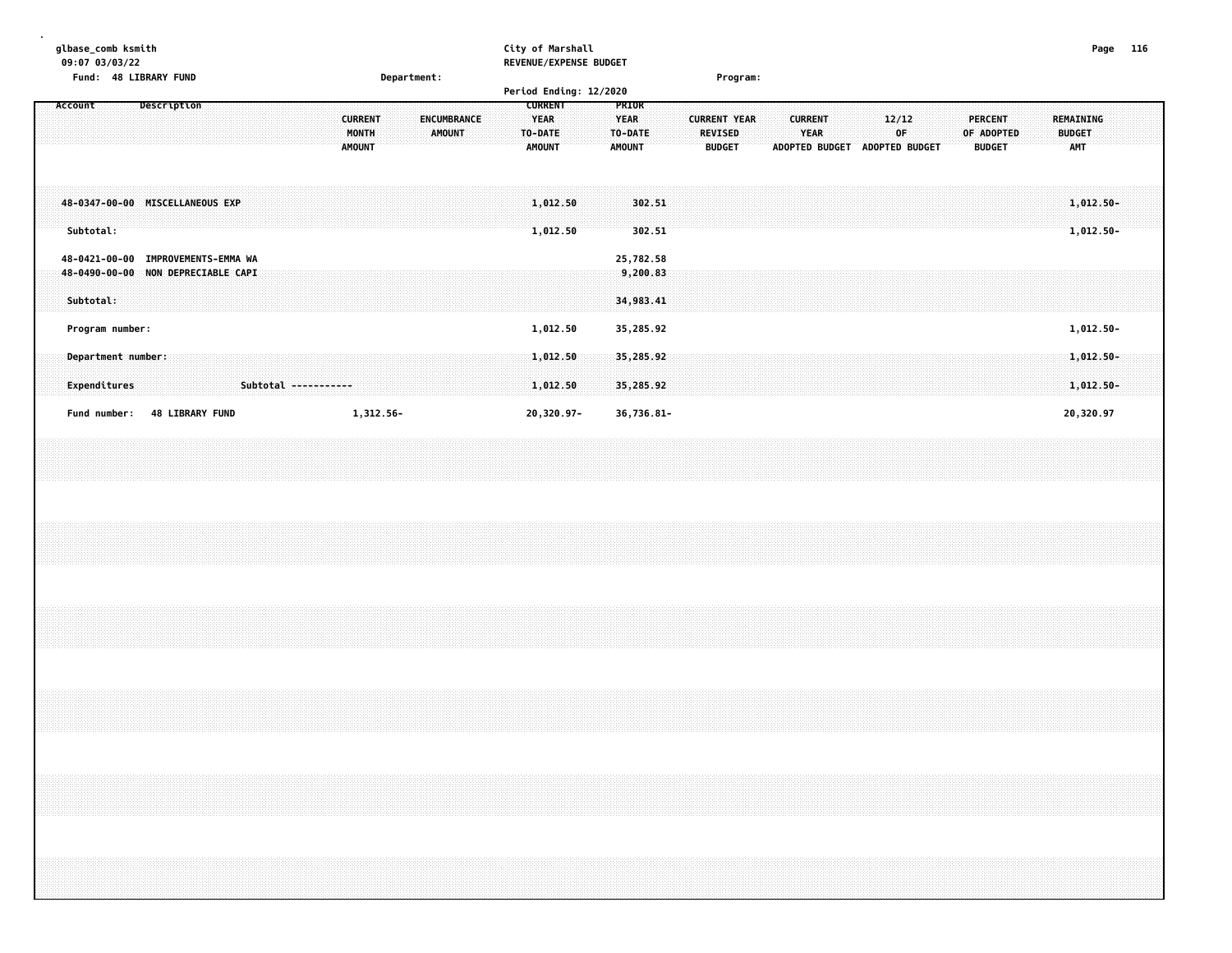| glbase_comb ksmith |                 | 09:07 03/03/22<br>Fund: 51 METER TRUSTEE FUND |             |  |  |                |  |  |                                          |  | Department: |               |  | City of Marshall |                                                    |                              | REVENUE/EXPENSE BUDGET |                              |                          |  |                     |                                 | Program: |  |                               |                               |  |             |  |                                        |  |                             |                      | Page 117 |  |
|--------------------|-----------------|-----------------------------------------------|-------------|--|--|----------------|--|--|------------------------------------------|--|-------------|---------------|--|------------------|----------------------------------------------------|------------------------------|------------------------|------------------------------|--------------------------|--|---------------------|---------------------------------|----------|--|-------------------------------|-------------------------------|--|-------------|--|----------------------------------------|--|-----------------------------|----------------------|----------|--|
| Account            |                 |                                               | Description |  |  |                |  |  | <b>CURRENT</b><br>MONTH<br><b>AMOUNT</b> |  | ENCUMBRANCE | <b>AMOUNT</b> |  |                  | <b>CURRENT</b><br><b>YEAR</b><br>TO-DATE<br>AMOUNT |                              | Period Ending: 12/2020 | <b>YEAR</b><br><b>AMOUNT</b> | PRIOR<br>TO-DATE         |  | <b>CURRENT YEAR</b> | <b>REVISED</b><br><b>BUDGET</b> |          |  | <b>CURRENT</b><br><b>YEAR</b> | ADOPTED BUDGET ADOPTED BUDGET |  | 12/12<br>OF |  | PERCENT<br>OF ADOPTED<br><b>BUDGET</b> |  | <b>BUDGET</b><br><b>AMT</b> | REMAINING            |          |  |
|                    | Subtotal:       | 51-5100-00-00 INTEREST EARNED                 |             |  |  |                |  |  | 2,372.80<br>2,372.80                     |  |             |               |  |                  |                                                    | $9,962.28 -$<br>$9,962.28 -$ |                        |                              | 22,798.52-<br>22,798.52- |  |                     |                                 |          |  |                               |                               |  |             |  |                                        |  |                             | 9,962.28<br>9,962.28 |          |  |
|                    |                 | Program number:                               |             |  |  |                |  |  | 2,372.80                                 |  |             |               |  |                  |                                                    | $9,962.28 -$                 |                        |                              | 22,798.52-               |  |                     |                                 |          |  |                               |                               |  |             |  |                                        |  |                             | 9,962.28             |          |  |
|                    | <b>Revenues</b> | Department number:                            |             |  |  | Subtotal ----- |  |  | 2,372.80<br>2,372.80                     |  |             |               |  |                  |                                                    | $9,962.28 -$<br>$9,962.28 -$ |                        |                              | 22,798.52-<br>22,798.52- |  |                     |                                 |          |  |                               |                               |  |             |  |                                        |  |                             | 9,962.28<br>9,962.28 |          |  |
|                    |                 | Fund number: 51 METER TRUSTEE FUND            |             |  |  |                |  |  | 2,372.80                                 |  |             |               |  |                  |                                                    | 9,962.28-                    |                        |                              | 22,798.52-               |  |                     |                                 |          |  |                               |                               |  |             |  |                                        |  |                             | 9,962.28             |          |  |
|                    |                 |                                               |             |  |  |                |  |  |                                          |  |             |               |  |                  |                                                    |                              |                        |                              |                          |  |                     |                                 |          |  |                               |                               |  |             |  |                                        |  |                             |                      |          |  |
|                    |                 |                                               |             |  |  |                |  |  |                                          |  |             |               |  |                  |                                                    |                              |                        |                              |                          |  |                     |                                 |          |  |                               |                               |  |             |  |                                        |  |                             |                      |          |  |
|                    |                 |                                               |             |  |  |                |  |  |                                          |  |             |               |  |                  |                                                    |                              |                        |                              |                          |  |                     |                                 |          |  |                               |                               |  |             |  |                                        |  |                             |                      |          |  |
|                    |                 |                                               |             |  |  |                |  |  |                                          |  |             |               |  |                  |                                                    |                              |                        |                              |                          |  |                     |                                 |          |  |                               |                               |  |             |  |                                        |  |                             |                      |          |  |
|                    |                 |                                               |             |  |  |                |  |  |                                          |  |             |               |  |                  |                                                    |                              |                        |                              |                          |  |                     |                                 |          |  |                               |                               |  |             |  |                                        |  |                             |                      |          |  |
|                    |                 |                                               |             |  |  |                |  |  |                                          |  |             |               |  |                  |                                                    |                              |                        |                              |                          |  |                     |                                 |          |  |                               |                               |  |             |  |                                        |  |                             |                      |          |  |
|                    |                 |                                               |             |  |  |                |  |  |                                          |  |             |               |  |                  |                                                    |                              |                        |                              |                          |  |                     |                                 |          |  |                               |                               |  |             |  |                                        |  |                             |                      |          |  |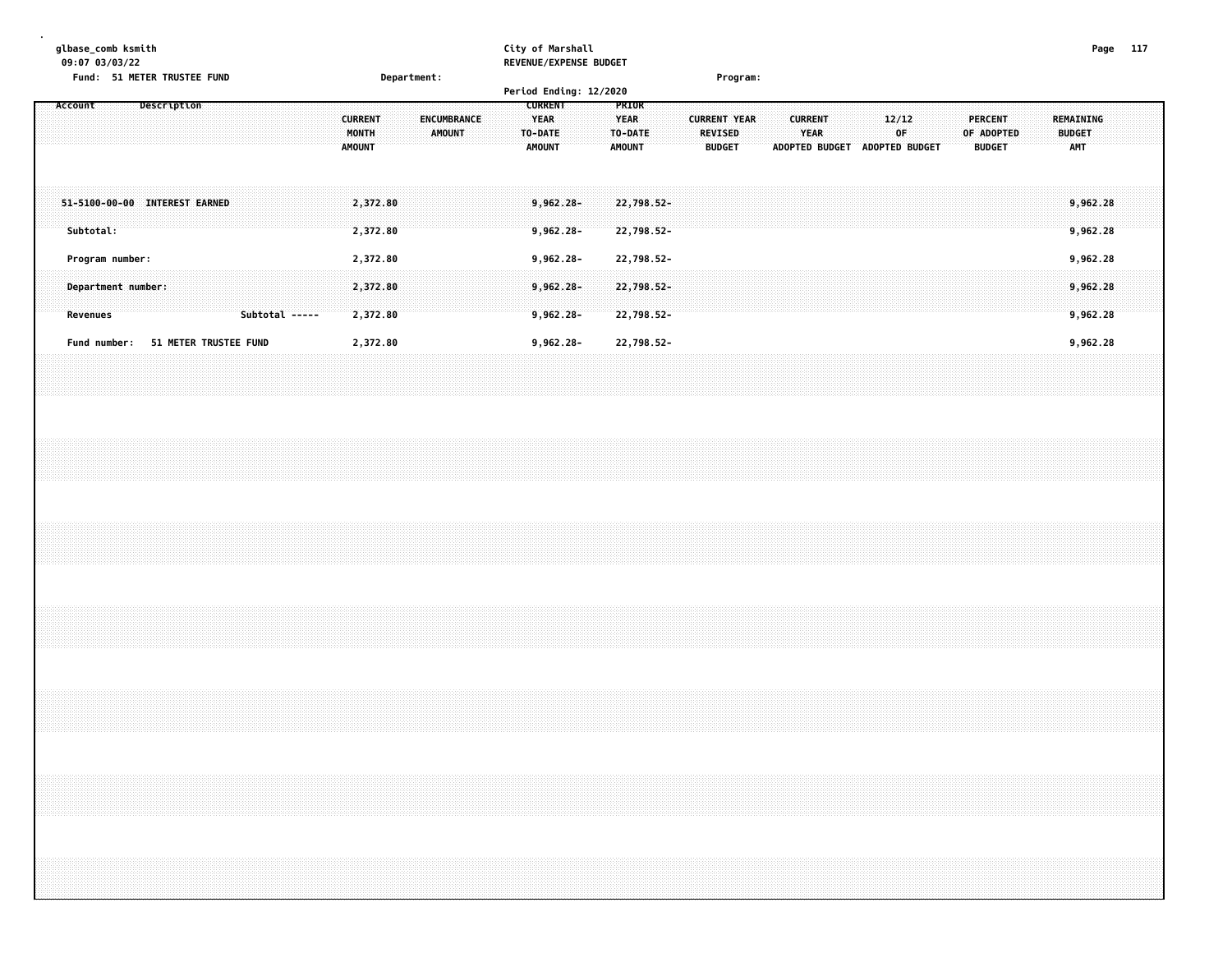| glbase_comb ksmith<br>09:07 03/03/22                                             |              | Fund: 52 PAYROLL ACCOUNT FUND         |                         |  |                                            |  |                                          |  | Department: |               |                    |  |                                                           | City of Marshall           | REVENUE/EXPENSE BUDGET |                                                  |  |                                 | Program:            |                               |                        |  | <b>PAYROLL DEDUCTIONS</b> |             |  |  |                                               |  |                                          | Page 118                            |  |  |
|----------------------------------------------------------------------------------|--------------|---------------------------------------|-------------------------|--|--------------------------------------------|--|------------------------------------------|--|-------------|---------------|--------------------|--|-----------------------------------------------------------|----------------------------|------------------------|--------------------------------------------------|--|---------------------------------|---------------------|-------------------------------|------------------------|--|---------------------------|-------------|--|--|-----------------------------------------------|--|------------------------------------------|-------------------------------------|--|--|
| Account                                                                          |              |                                       | Description             |  |                                            |  | <b>CURRENT</b><br>MONTH<br><b>AMOUNT</b> |  |             | <b>AMOUNT</b> | <b>ENCUMBRANCE</b> |  | <b>CURRENT</b><br><b>YEAR</b><br>TO-DATE<br><b>AMOUNT</b> |                            | Period Ending: 12/2020 | PRIOR<br><b>YEAR</b><br>TO-DATE<br><b>AMOUNT</b> |  | <b>REVISED</b><br><b>BUDGET</b> | <b>CURRENT YEAR</b> | ADOPTED BUDGET ADOPTED BUDGET | <b>CURRENT</b><br>YEAR |  |                           | 12/12<br>0F |  |  | <b>PERCENT</b><br>OF ADOPTED<br><b>BUDGET</b> |  | REMAINING<br><b>BUDGET</b><br><b>AMT</b> |                                     |  |  |
|                                                                                  | Subtotal:    | 52-0155-00-00 POLICE/FIRE INSURANC    |                         |  |                                            |  |                                          |  |             |               |                    |  |                                                           | 150.25<br>150.25           |                        |                                                  |  |                                 |                     |                               |                        |  |                           |             |  |  |                                               |  |                                          | $150.25 -$<br>150.25-               |  |  |
|                                                                                  | Expenditures | Program number:<br>Department number: |                         |  | PAYROLL DEDUCTIONS<br>Subtotal ----------- |  |                                          |  |             |               |                    |  |                                                           | 150.25<br>150.25<br>150.25 |                        |                                                  |  |                                 |                     |                               |                        |  |                           |             |  |  |                                               |  |                                          | 150.25-<br>$150.25 -$<br>$150.25 -$ |  |  |
|                                                                                  | Fund number: |                                       | 52 PAYROLL ACCOUNT FUND |  |                                            |  |                                          |  |             |               |                    |  |                                                           | 150.25                     |                        |                                                  |  |                                 |                     |                               |                        |  |                           |             |  |  |                                               |  |                                          | $150.25 -$                          |  |  |
|                                                                                  |              |                                       |                         |  |                                            |  |                                          |  |             |               |                    |  |                                                           |                            |                        |                                                  |  |                                 |                     |                               |                        |  |                           |             |  |  |                                               |  |                                          |                                     |  |  |
|                                                                                  |              |                                       |                         |  |                                            |  |                                          |  |             |               |                    |  |                                                           |                            |                        |                                                  |  |                                 |                     |                               |                        |  |                           |             |  |  |                                               |  |                                          |                                     |  |  |
|                                                                                  |              |                                       |                         |  |                                            |  |                                          |  |             |               |                    |  |                                                           |                            |                        |                                                  |  |                                 |                     |                               |                        |  |                           |             |  |  |                                               |  |                                          |                                     |  |  |
|                                                                                  |              |                                       |                         |  |                                            |  |                                          |  |             |               |                    |  |                                                           |                            |                        |                                                  |  |                                 |                     |                               |                        |  |                           |             |  |  |                                               |  |                                          |                                     |  |  |
| ,我们的人们就会在这里,我们的人们就会在这里,我们的人们就会在这里,我们的人们就会在这里,我们的人们就会在这里,我们的人们就会在这里,我们的人们就会在这里,我们 |              |                                       |                         |  |                                            |  |                                          |  |             |               |                    |  |                                                           |                            |                        |                                                  |  |                                 |                     |                               |                        |  |                           |             |  |  |                                               |  |                                          |                                     |  |  |
|                                                                                  |              |                                       |                         |  |                                            |  |                                          |  |             |               |                    |  |                                                           |                            |                        |                                                  |  |                                 |                     |                               |                        |  |                           |             |  |  |                                               |  |                                          |                                     |  |  |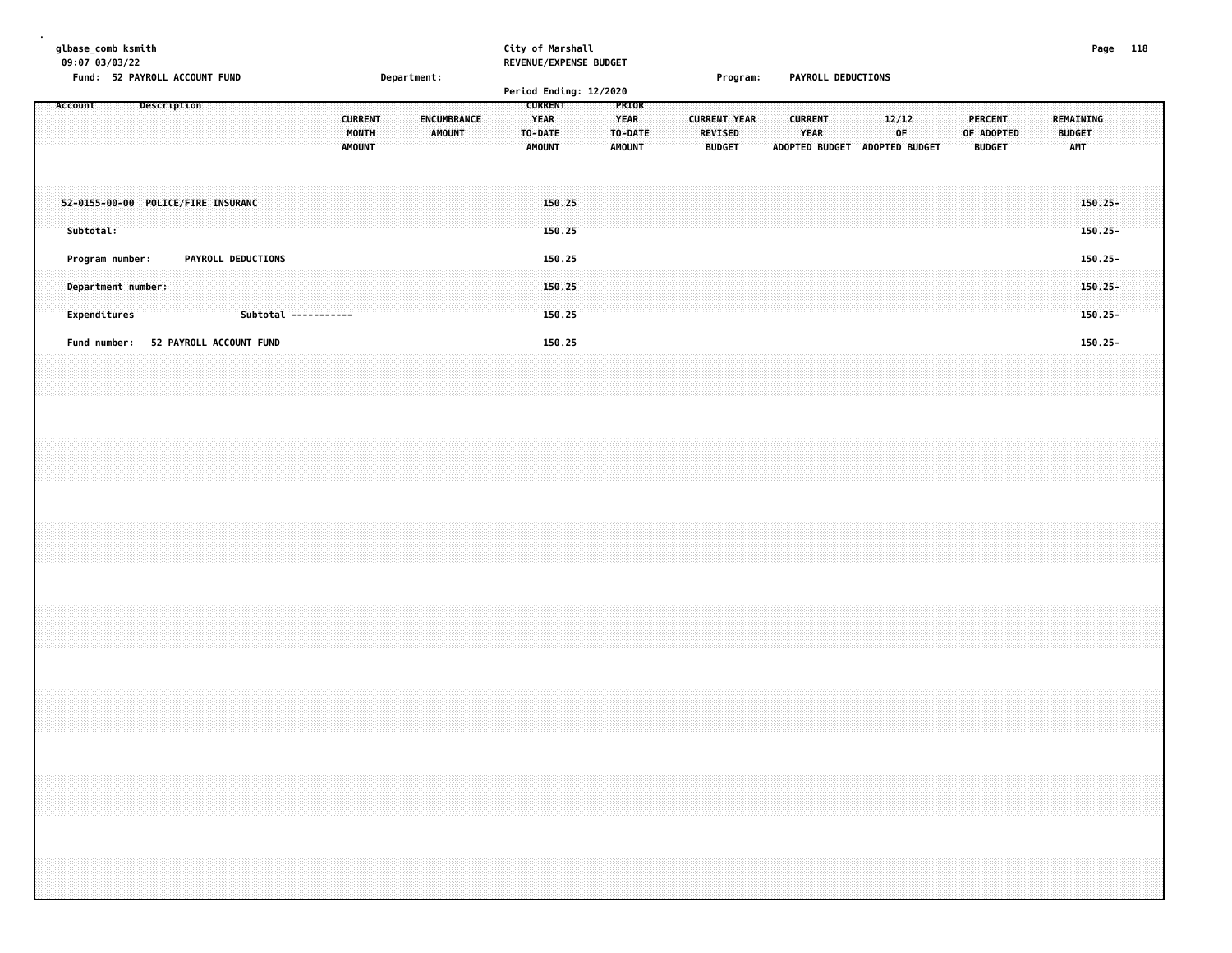| qlbase comb ksmith                            |             | City of Marshall       |         |       | Page | 119 |
|-----------------------------------------------|-------------|------------------------|---------|-------|------|-----|
| 09:07 03/03/22                                |             | REVENUE/EXPENSE BUDGET |         |       |      |     |
| <b>56 MARSHALL ECONOMIC DEV CORP</b><br>Fund: | Department: | <b>MEDCO</b>           | Program | MEDCO |      |     |

|                                                 |             |       |                |                                          |                              |  | Period Ending: 12/2020                             |                       |                                 |                                                        |                |                        |  |                                |  |                                        |                                          |           |  |
|-------------------------------------------------|-------------|-------|----------------|------------------------------------------|------------------------------|--|----------------------------------------------------|-----------------------|---------------------------------|--------------------------------------------------------|----------------|------------------------|--|--------------------------------|--|----------------------------------------|------------------------------------------|-----------|--|
| Account                                         | Description |       |                | <b>CURRENT</b><br>MONTH<br><b>AMOUNT</b> | <b>ENCUMBRANCE</b><br>AMOUNT |  | <b>CURRENT</b><br>YEAR<br>TO-DATE<br><b>AMOUNT</b> | YEAR<br><b>AMOUNT</b> | <b>PRIOR</b><br>TO-DATE         | <b>CURRENT YEAR</b><br><b>REVISED</b><br><b>BUDGET</b> | ADOPTED BUDGET | <b>CURRENT</b><br>YEAR |  | 12/12<br>0F.<br>ADOPTED BUDGET |  | PERCENT<br>OF ADOPTED<br><b>BUDGET</b> | REMAINING<br><b>BUDGET</b><br><b>AMT</b> |           |  |
| 56-4014-00-00 SALES TAX-ECONOMIC D<br>Subtotal: |             |       |                | 135,428.96-<br>135,428.96-               |                              |  | 1,748,308.91-1,750,924.75-<br>1,748,308.91-        |                       | 1,750,924.75-                   |                                                        |                |                        |  |                                |  |                                        | 1,748,308.91<br>1,748,308.91             |           |  |
| 56-5100-00-00 INTEREST EARNED                   |             |       |                | 408.53-                                  |                              |  | 21,833.64-                                         |                       | 118,973.56-                     |                                                        |                |                        |  |                                |  |                                        |                                          | 21,833.64 |  |
| Subtotal:<br>Program number:                    |             | MEDCO |                | 408.53-<br>135,837.49-                   |                              |  | 21,833.64-<br>1,770,142.55-                        |                       | $118,973.56 -$<br>1,869,898.31- |                                                        |                |                        |  |                                |  |                                        | 1,770,142.55                             | 21,833.64 |  |
| Department number: MEDCO                        |             |       |                | 135,837.49-                              |                              |  | 1,770,142.55-                                      |                       | 1,869,898.31-                   |                                                        |                |                        |  |                                |  |                                        | 1,770,142.55                             |           |  |
| Revenues                                        |             |       | Subtotal ----- | 135,837.49-                              |                              |  | $1,770,142.55 - 1,869,898.31 -$                    |                       |                                 |                                                        |                |                        |  |                                |  |                                        | 1,770,142.55                             |           |  |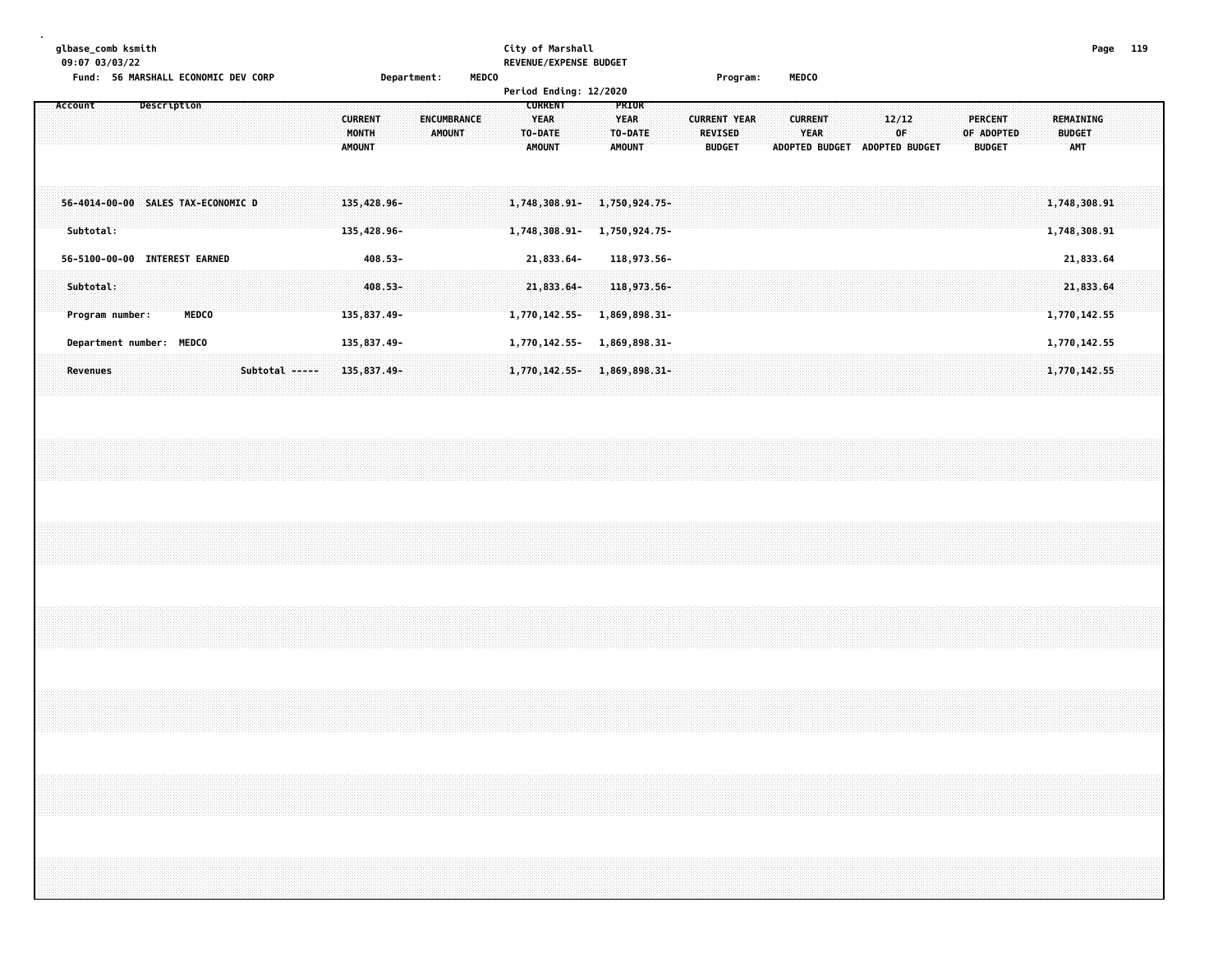| qlbase comb ksmith                  |             | City of Marshall       |         |       | Page | 120 |
|-------------------------------------|-------------|------------------------|---------|-------|------|-----|
| 09:07 03/03/22                      |             | REVENUE/EXPENSE BUDGET |         |       |      |     |
| Fund: 56 MARSHALL ECONOMIC DEV CORP | Department: | <b>MEDCO</b>           | Program | MEDCO |      |     |

|                                                          |                                                                                                             |                                            | Period Ending: 12/2020                                                             |                                                                                                                   |                                                                                         |                                                                                           |
|----------------------------------------------------------|-------------------------------------------------------------------------------------------------------------|--------------------------------------------|------------------------------------------------------------------------------------|-------------------------------------------------------------------------------------------------------------------|-----------------------------------------------------------------------------------------|-------------------------------------------------------------------------------------------|
| Account                                                  | Description                                                                                                 | <b>CURRENT</b><br>MONTH<br><b>AMOUNT</b>   | <b>CURRENT</b><br>YEAR<br><b>ENCUMBRANCE</b><br>AMOUNT<br>TO-DATE<br><b>AMOUNT</b> | <b>PRIOR</b><br><b>YEAR</b><br><b>CURRENT YEAR</b><br>TO-DATE<br><b>REVISED</b><br><b>AMOUNT</b><br><b>BUDGET</b> | <b>CURRENT</b><br>12/12<br><b>YEAR</b><br>0F<br><b>ADOPTED BUDGET</b><br>ADOPTED BUDGET | <b>PERCENT</b><br>REMAINING<br>OF ADOPTED<br><b>BUDGET</b><br><b>AMT</b><br><b>BUDGET</b> |
| 56-0122-00-00 TMRS<br>56-0133-00-00 FICA BENEFITS        | 56-0101-00-00 EXECUTIVE SALARIES<br>56-0106-00-00 SALARY-ADMINISTRATIV<br>56-0111-00-00 Salaries Longeviety | 9,230.88<br>2,536.96<br>2,087.54<br>921.65 | 191,798.81<br>32,980.49<br>1,440.00<br>39,767.13<br>17,396.65                      | 193,583.56<br>32,976.63<br>1,824.00<br>40,287.45<br>18,795.30                                                     |                                                                                         | 191,798.81-<br>32,980.49-<br>$1,440.00 -$<br>39,767.13-<br>17,396.65-                     |
| Subtotal:<br>56-0311-00-00                               | TRANSPORTATION                                                                                              | 14,777.03<br>992.16                        | 283, 383.08<br>16,855.92                                                           | 287,466.94<br>17,305.92                                                                                           |                                                                                         | 283,383.08-<br>$16,855.92-$                                                               |
| Subtotal:<br>Program number:<br>Department number: MEDCO | <b>MEDCO</b>                                                                                                | 992.16<br>15,769.19<br>15,769.19           | 16,855.92<br>300,239.00<br>300,239.00                                              | 17,305.92<br>304,772.86<br>304,772.86                                                                             |                                                                                         | 16,855.92-<br>$300, 239.00 -$<br>300,239.00-                                              |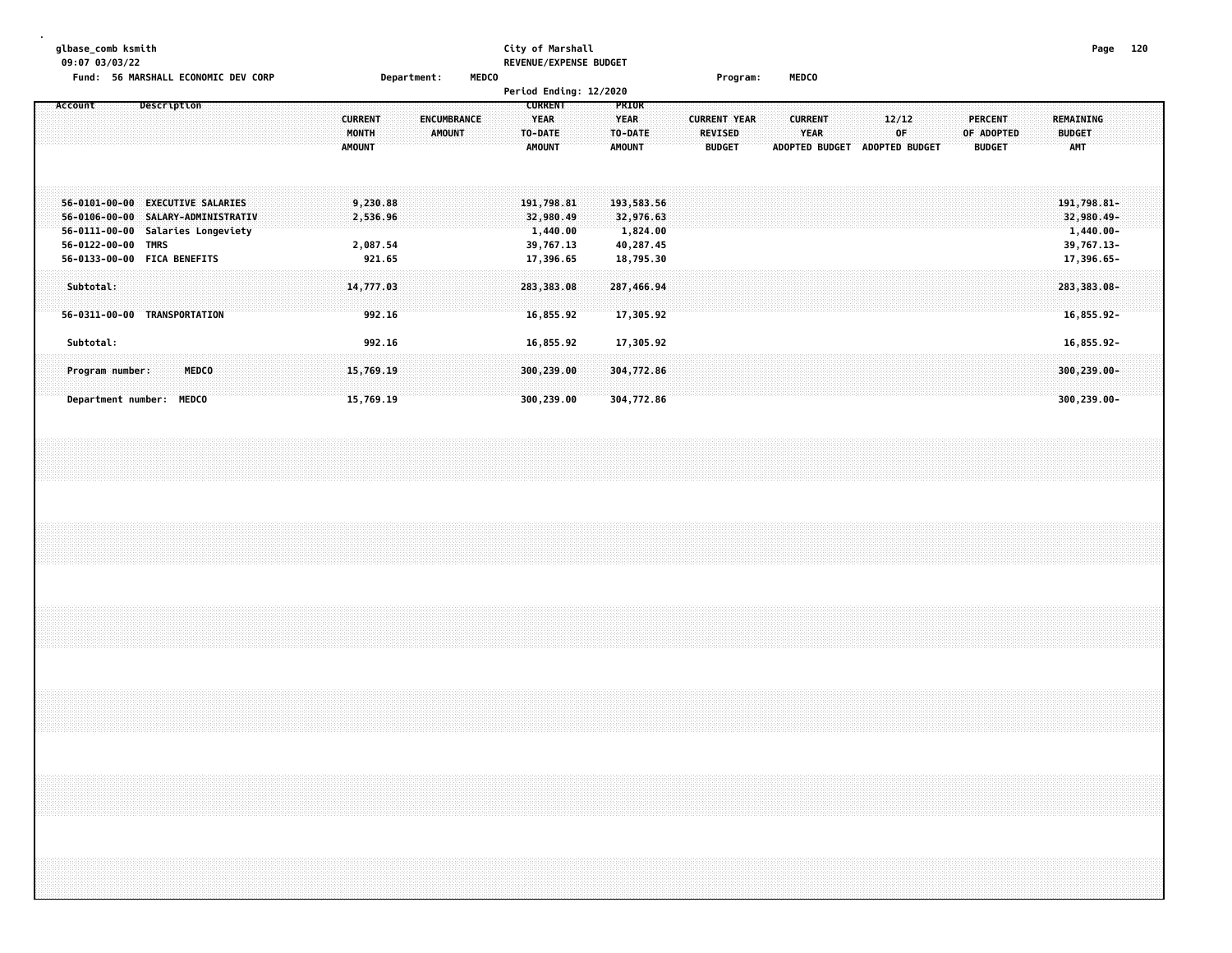**. glbase\_comb ksmith City of Marshall Page 121 09:07 03/03/22 REVENUE/EXPENSE BUDGET** Fund: 56 MARSHALL ECONOMIC DEV CORP **Department: 38 BUSINESS DEVELOPMENT CENTER** Program: TENANT SERVICES **Period Ending: 12/2020 Account Description CURRENT PRIOR CURRENT ENCUMBRANCE YEAR YEAR CURRENT YEAR CURRENT 12/12 PERCENT REMAINING MONTH AMOUNT TO-DATE TO-DATE REVISED YEAR OF OF ADOPTED BUDGET AMOUNT AMOUNT AMOUNT BUDGET ADOPTED BUDGET ADOPTED BUDGET BUDGET AMT 56-0106-38-00 SALARY-ADMINISTRATIV 1,173.20 15,251.57 15,250.24 15,251.57- 56-0122-38-00 TMRS 191.94 2,495.20 2,499.08 2,495.20- 56-0133-38-00 FICA BENEFITS 89.75 1,166.80 1,166.68 1,166.80- Subtotal: 1,454.89 18,913.57 18,916.00 18,913.57- Program number: TENANT SERVICES 1,454.89 18,913.57 18,916.00 18,913.57- Department number: BUSINESS DEVELOPMENT CENT 1,454.89 18,913.57 18,916.00 18,913.57-**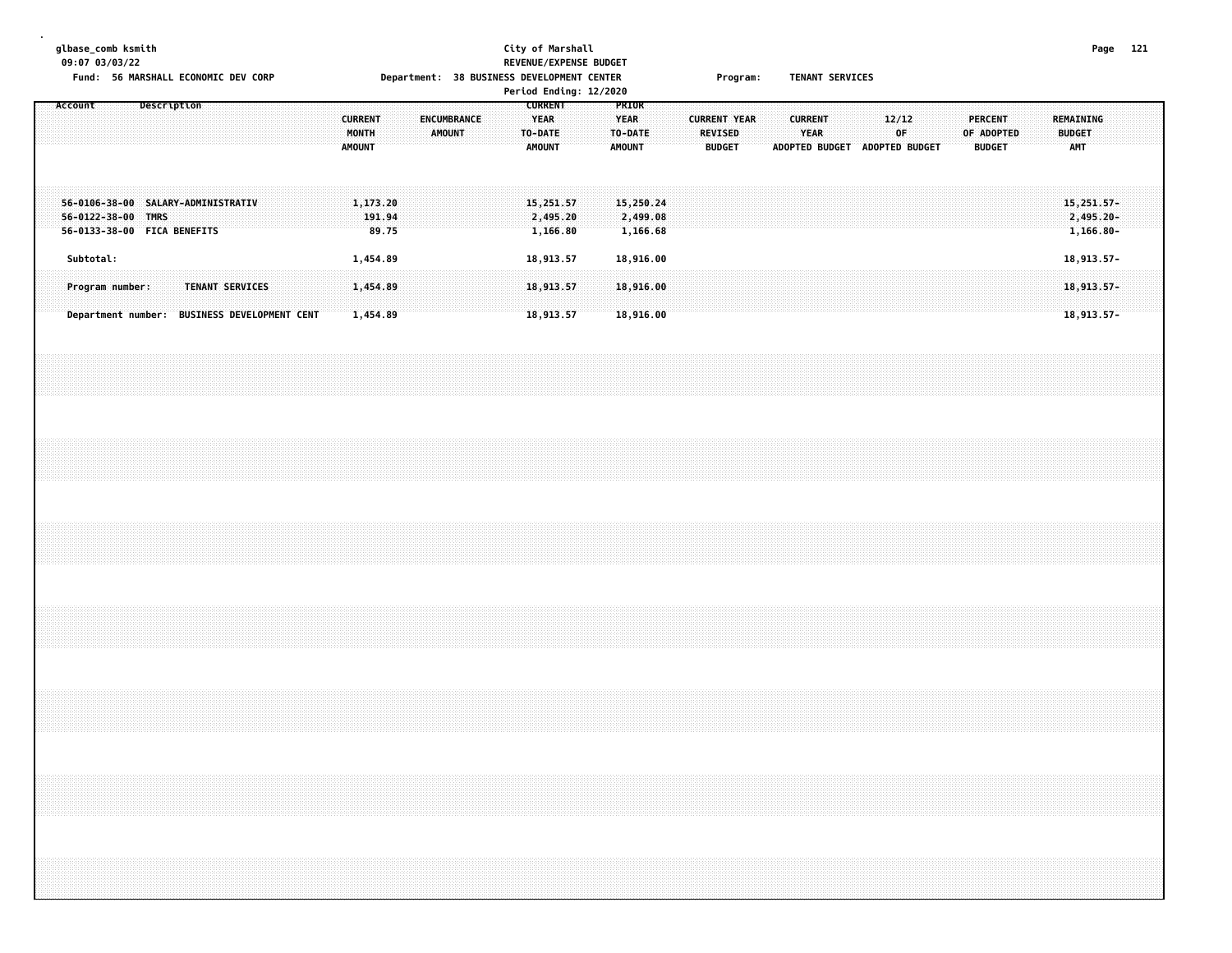**. glbase\_comb ksmith City of Marshall Page 122 09:07 03/03/22 REVENUE/EXPENSE BUDGET** Fund: 56 MARSHALL ECONOMIC DEV CORP **Example 20 Department: 39 CENTER FOR APPLIED TECHNOLOGY** Program: TENANT SERVICES **Period Ending: 12/2020 Account Description CURRENT PRIOR CURRENT ENCUMBRANCE YEAR YEAR CURRENT YEAR CURRENT 12/12 PERCENT REMAINING MONTH AMOUNT TO-DATE TO-DATE REVISED YEAR OF OF ADOPTED BUDGET AMOUNT AMOUNT AMOUNT BUDGET ADOPTED BUDGET ADOPTED BUDGET BUDGET AMT 56-0106-39-00 SALARY-ADMINISTRATIV 2,277.36 29,605.71 29,603.15 29,605.71- 56-0122-39-00 TMRS 372.58 4,843.45 4,851.12 4,843.45- 56-0133-39-00 FICA BENEFITS 174.22 2,264.79 2,264.61 2,264.79- Subtotal: 2,824.16 36,713.95 36,718.88 36,713.95- Program number: TENANT SERVICES 2,824.16 36,713.95 36,718.88 36,713.95-**

Department number: CENTER FOR APPLIED TECHNO 2,824.16 36,713.95 36,713.95 36,718.88 36,718.98 36,718.97 36,713.95- **Expenditures Subtotal ----- 20,048.24 355,866.52 360,407.74 355,866.52-** Fund number: 56 MARSHALL ECONOMIC DEV CORP 115,789.25- 1,414,276.03- 1,509,490.57- 1,509,490.57- 1,414,276.03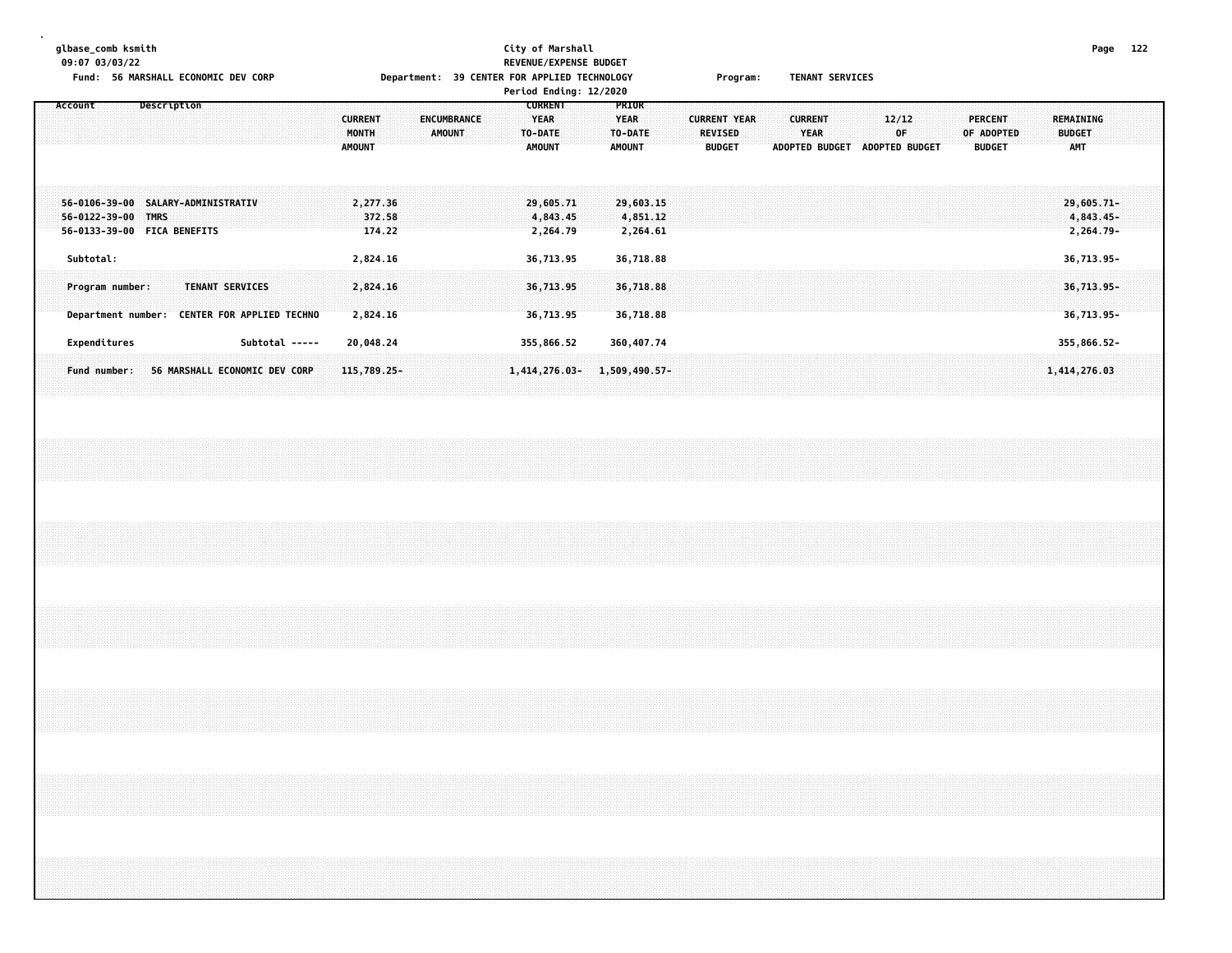| glbase_comb ksmith<br>09:07 03/03/22<br>Fund: 62 2007 GENERAL OBLIGATION FUND             |                         |                | Department:                                                              | City of Marshall<br>REVENUE/EXPENSE BUDGET<br>2007 GENERAL OBLIGATION FUND<br>Period Ending: 12/2020 |                                                  | Program:                                               |                                                                | 2007 GENERAL OBLIGATION FUND                   |                                               | Page 123                                 |
|-------------------------------------------------------------------------------------------|-------------------------|----------------|--------------------------------------------------------------------------|------------------------------------------------------------------------------------------------------|--------------------------------------------------|--------------------------------------------------------|----------------------------------------------------------------|------------------------------------------------|-----------------------------------------------|------------------------------------------|
| Account                                                                                   | Description             |                | <b>CURRENT</b><br>ENCUMBRANCE<br>MONTH<br><b>AMOUNT</b><br><b>AMOUNT</b> | <b>CURRENT</b><br>YEAR<br>TO-DATE<br><b>AMOUNT</b>                                                   | PRIOR<br><b>YEAR</b><br>TO-DATE<br><b>AMOUNT</b> | <b>CURRENT YEAR</b><br><b>REVISED</b><br><b>BUDGET</b> | <b>CURRENT</b><br><b>YEAR</b><br>ADOPTED BUDGET ADOPTED BUDGET | 12/12<br>0F                                    | <b>PERCENT</b><br>OF ADOPTED<br><b>BUDGET</b> | REMAINING<br><b>BUDGET</b><br><b>AMT</b> |
| 62-4000-00-00 TAXES<br>62-4001-00-00 TAXES DELINQUENT<br>62-4002-00-00 PENALTY & INTEREST |                         |                | 88,538.77-<br>543.18<br>76.53                                            | 777,922.09-<br>50,526.59-<br>25,470.84-                                                              | $764, 162, 68 -$<br>43,387.88-<br>21,956.10-     | 804, 152, 00-<br>$30,000.00 -$<br>$18,000.00 -$        | $804, 152.00 -$<br>$30,000.00 -$<br>$18,000.00 -$              | 804, 152.00-<br>$30,000.00 -$<br>$18,000.00 -$ | 96.738<br>168.422<br>141.505                  | 26,229.91-<br>20,526.59<br>7,470.84      |
| Subtotal:<br>62-5100-00-00 INTEREST EARNED                                                |                         |                | 87,919.06-<br>$20.67 -$                                                  | 853,919.52-<br>2,766.30-                                                                             | 829,506.66-<br>$9,239.27 -$                      | 852,152.00-<br>$1,000.00 -$                            | 852,152.00-<br>$1,000.00 -$                                    | 852,152.00-<br>$1,000.00 -$                    | 100.207<br>276.630                            | 1,767.52<br>1,766.30                     |
| 62-5110-00-00 TRANSFER FROM OTHER                                                         |                         |                |                                                                          | 318,543.04-                                                                                          |                                                  | 318,543.00-                                            |                                                                |                                                |                                               | .04.                                     |
| Subtotal:                                                                                 |                         |                | $20.67 -$                                                                | 321, 309.34-                                                                                         | $9,239.27-$                                      | 319,543.00-                                            | $1,000.00 -$                                                   |                                                | $1,000.00 -$ ###############                  | 1,766.34                                 |
| 62-5300-00-00 BOND PROCEEDS<br>62-5302-00-00 DEPOSIT TO ESCROW                            |                         |                |                                                                          |                                                                                                      | $1,033,000.00 -$<br>990,000.00                   |                                                        |                                                                |                                                |                                               |                                          |
| Subtotal:                                                                                 |                         |                |                                                                          |                                                                                                      | 43,000.00-                                       |                                                        |                                                                |                                                |                                               |                                          |
| Program number:                                                                           | 2007 GENERAL OBLIGATION |                | 87,939.73-                                                               | 1, 175, 228.86-                                                                                      | 881,745.93-                                      | 1,171,695.00-                                          | 853,152.00-                                                    | 853, 152.00-                                   | 137.751                                       | 3,533.86                                 |
| Department number: 2007 GENERAL OBLIGATION F<br><b>Revenues</b>                           |                         | Subtotal ----- | 87,939.73-<br>87,939.73-                                                 | 1, 175, 228.86-<br>1, 175, 228.86-                                                                   | 881,745.93-                                      | 1,171,695.00-<br>881,745.93- 1,171,695.00-             | 853,152.00-<br>853,152.00-                                     | 853, 152.00-<br>853, 152.00-                   | 137.751<br>137.751                            | 3,533.86<br>3,533.86                     |
|                                                                                           |                         |                |                                                                          |                                                                                                      |                                                  |                                                        |                                                                |                                                |                                               |                                          |
|                                                                                           |                         |                |                                                                          |                                                                                                      |                                                  |                                                        |                                                                |                                                |                                               |                                          |
|                                                                                           |                         |                |                                                                          |                                                                                                      |                                                  |                                                        |                                                                |                                                |                                               |                                          |
|                                                                                           |                         |                |                                                                          |                                                                                                      |                                                  |                                                        |                                                                |                                                |                                               |                                          |
|                                                                                           |                         |                |                                                                          |                                                                                                      |                                                  |                                                        |                                                                |                                                |                                               |                                          |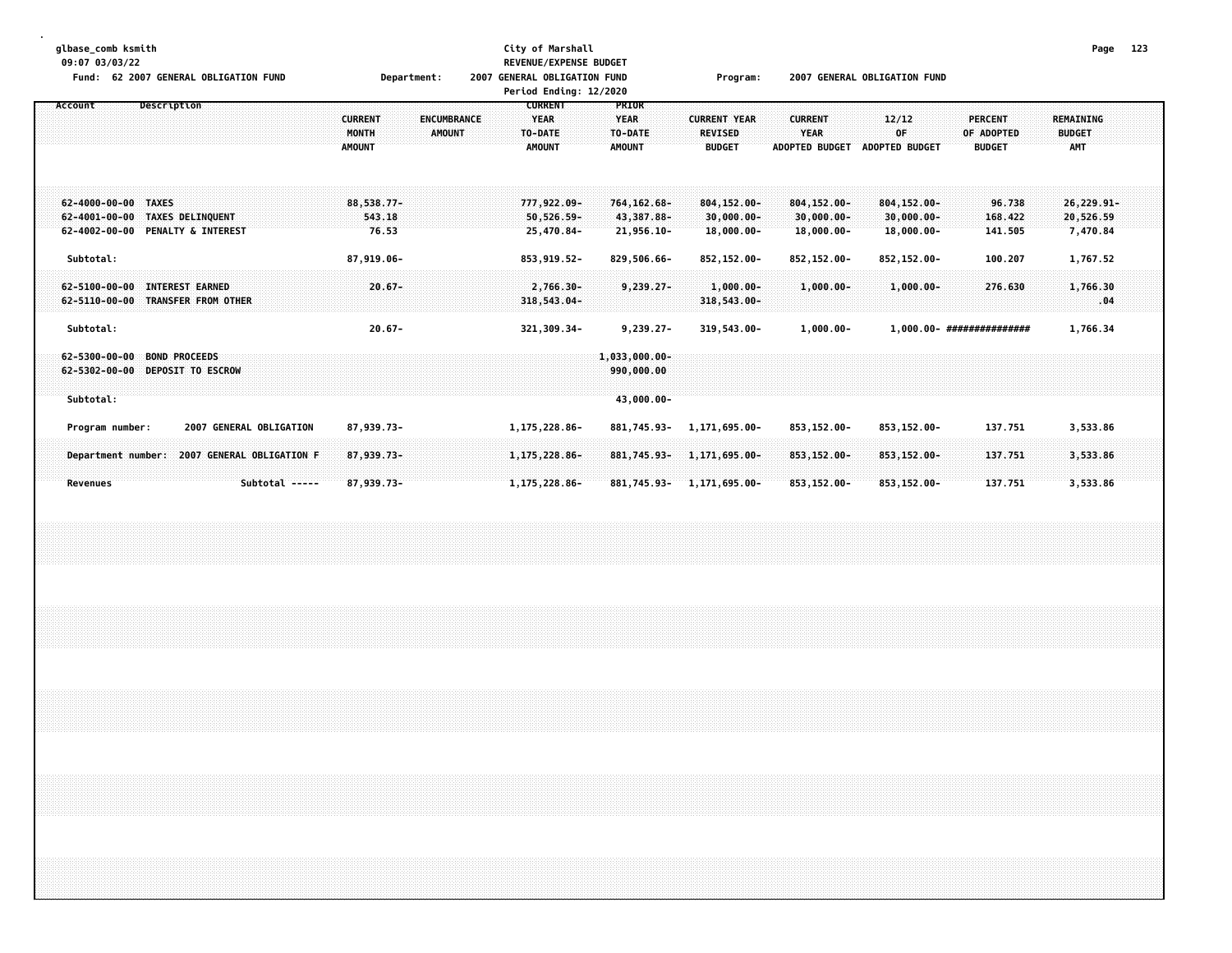| glbase comb ksmith<br>09:07 03/03/22<br>Fund: 62 2007 GENERAL OBLIGATION FUND                                                                                       | Department:<br>2007                                                             | City of Marshall<br>REVENUE/EXPENSE BUDGET<br><b>GENERAL OBLIGATION FUND</b><br>Period Ending: 12/2020        | Program:                                               | 2007 GENERAL OBLIGATION FUND                                                            | Page                                                                                             | 124 |
|---------------------------------------------------------------------------------------------------------------------------------------------------------------------|---------------------------------------------------------------------------------|---------------------------------------------------------------------------------------------------------------|--------------------------------------------------------|-----------------------------------------------------------------------------------------|--------------------------------------------------------------------------------------------------|-----|
| Description<br>Account                                                                                                                                              | <b>CURRENT</b><br><b>ENCUMBRANCE</b><br>MONTH<br><b>AMOUNT</b><br><b>AMOUNT</b> | <b>CURRENT</b><br><b>PRIOR</b><br><b>YEAR</b><br><b>YEAR</b><br>TO-DATE<br>TO-DATE<br><b>AMOUNT</b><br>AMOUNT | <b>CURRENT YEAR</b><br><b>REVISED</b><br><b>BUDGET</b> | <b>CURRENT</b><br>12/12<br>YEAR<br>0F<br><b>ADOPTED BUDGET</b><br><b>ADOPTED BUDGET</b> | <b>REMAINING</b><br><b>PERCENT</b><br>OF ADOPTED<br><b>BUDGET</b><br><b>BUDGET</b><br><b>AMT</b> |     |
| 62-0348-00-00 SERVICE FEES/MGT FEE<br><b>INTEREST &amp; FEES</b><br>$62 - 0353 - 00 - 00$<br>62-0354-00-00<br><b>PRINCIPAL PAYMENTS</b><br>62-0355-00-00 BOND COSTS | 76,453.21                                                                       | 10,898.75<br>9,187.50<br>187,778.08<br>190,706.09<br>1,040,000.00<br>650,000.00<br>32,583.99                  | 6,500.00<br>193,426.00<br>976,769.00                   | 6,000.00<br>6,000.00<br>190,383.00<br>190,383.00<br>661,769.00<br>661,769.00            | $2,687.50 -$<br>153.125<br>98.632<br>5,647.92<br>$63,231.00 -$<br>157.155                        |     |
| Subtotal:                                                                                                                                                           | 76,453.21                                                                       | 884, 188.83<br>1,236,965.58                                                                                   | 1,176,695.00                                           | 858,152.00<br>858,152.00                                                                | 144.143<br>$60, 270.58 -$                                                                        |     |
| 2007 GENERAL OBLIGATION<br>Program number:                                                                                                                          | 76,453.21                                                                       | 884,188.83<br>1,236,965.58                                                                                    | 1,176,695.00                                           | 858,152.00<br>858,152.00                                                                | 144.143<br>60,270.58-                                                                            |     |
| Department number: 2007 GENERAL OBLIGATION F                                                                                                                        | 76,453.21                                                                       | 1,236,965.58<br>884,188.83                                                                                    | 1,176,695.00                                           | 858,152.00<br>858,152.00                                                                | 60,270.58-<br>144.143                                                                            |     |
| Subtotal -----<br>Expenditures                                                                                                                                      | 76,453.21                                                                       | 884, 188, 83<br>1,236,965.58                                                                                  | 1,176,695.00                                           | 858,152.00<br>858,152.00                                                                | 144.143<br>$60, 270.58 -$                                                                        |     |
| 62 2007 GENERAL OBLIGATION FUN<br>Fund number:                                                                                                                      | 11,486.52-                                                                      | 2,442.90<br>61,736.72                                                                                         | 5,000.00                                               | 5,000.00<br>5,000.00                                                                    | 1,234.734<br>$56,736.72-$                                                                        |     |
|                                                                                                                                                                     |                                                                                 |                                                                                                               |                                                        |                                                                                         |                                                                                                  |     |
|                                                                                                                                                                     |                                                                                 |                                                                                                               |                                                        |                                                                                         |                                                                                                  |     |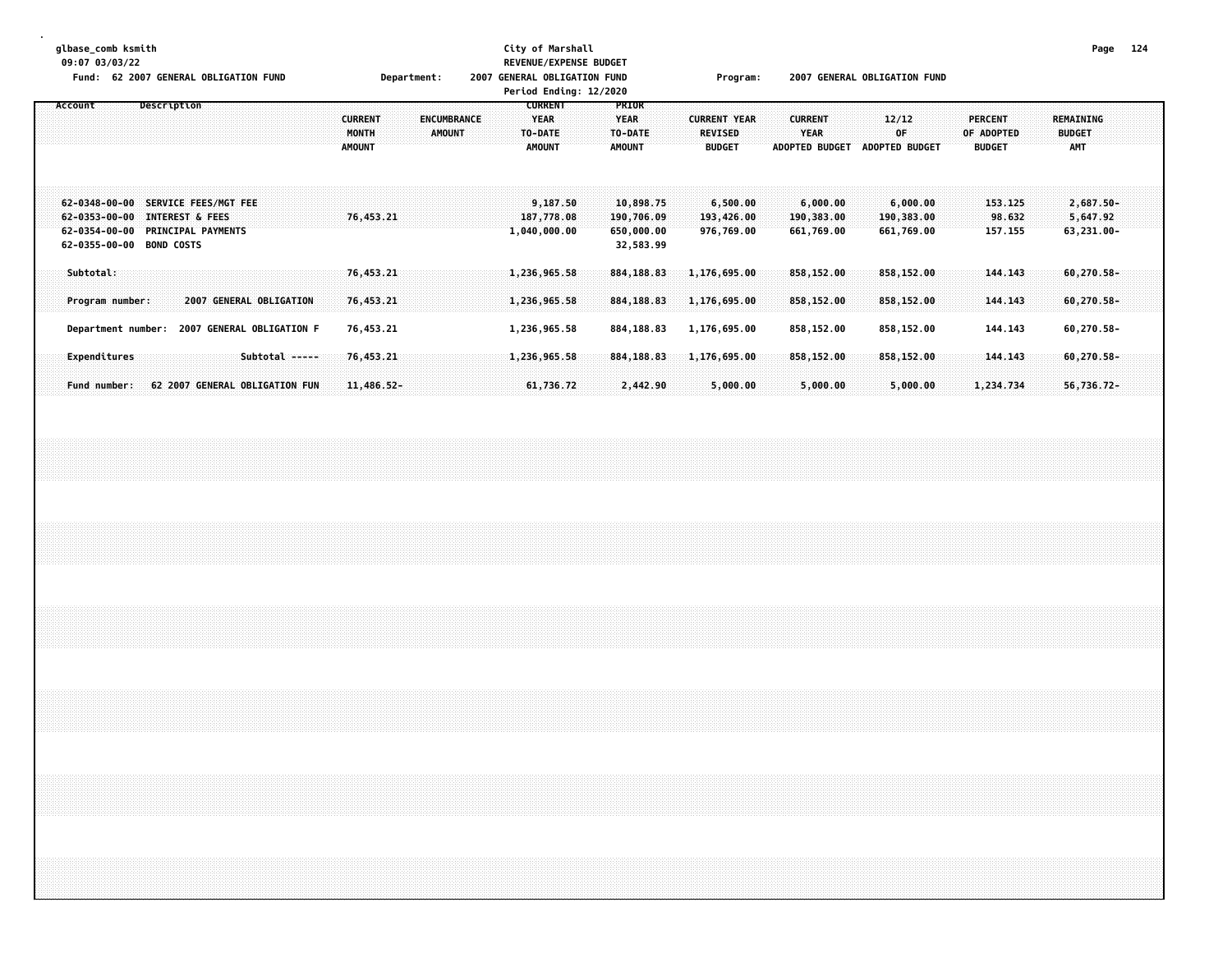| glbase_comb ksmith<br>09:07 03/03/22<br>Fund: 63 DEBT RELATED PROJECTS | Department:                                                              | City of Marshall<br>REVENUE/EXPENSE BUDGET<br>2007 CAPITAL IMPROVEMENT<br>Period Ending: 12/2020              | Program:                                               | 2007 CAPITAL IMPROVEMENT                                                         | 125<br>Page                                                                               |
|------------------------------------------------------------------------|--------------------------------------------------------------------------|---------------------------------------------------------------------------------------------------------------|--------------------------------------------------------|----------------------------------------------------------------------------------|-------------------------------------------------------------------------------------------|
| Description<br>Account                                                 | <b>ENCUMBRANCE</b><br><b>CURRENT</b><br>MONTH<br>AMOUNT<br><b>AMOUNT</b> | <b>CURRENT</b><br><b>PRIOR</b><br><b>YEAR</b><br><b>YEAR</b><br>TO-DATE<br>TO-DATE<br><b>AMOUNT</b><br>AMOUNT | <b>CURRENT YEAR</b><br><b>REVISED</b><br><b>BUDGET</b> | <b>CURRENT</b><br>12/12<br><b>YEAR</b><br>0F<br>ADOPTED BUDGET<br>ADOPTED BUDGET | PERCENT<br><b>REMAINING</b><br>OF ADOPTED<br><b>BUDGET</b><br><b>AMT</b><br><b>BUDGET</b> |
| 63-5100-00-00 INTEREST EARNED<br>Subtotal:                             | $127.17 -$<br>$127.17 -$                                                 | $672.41 -$<br>$672.41-$                                                                                       |                                                        |                                                                                  | 672.41<br>672.41                                                                          |
| 63-5304-00-00 BOND PROCEEDS                                            |                                                                          | 1,795,000.00-                                                                                                 |                                                        |                                                                                  | 1,795,000.00                                                                              |
| Subtotal:<br>2007 CAPITAL IMPROVEMENT<br>Program number:               | $127.17 -$                                                               | 1,795,000.00-<br>1,795,672.41-                                                                                |                                                        |                                                                                  | 1,795,000.00<br>1,795,672.41                                                              |
| <b>2007 CAPITAL IMPROVEMENT</b><br>Department number:                  | 127.17-                                                                  | 1,795,672.41-                                                                                                 |                                                        |                                                                                  | 1,795,672.41                                                                              |
| Subtotal -----<br><b>Revenues</b>                                      | $127.17-$                                                                | 1,795,672.41-                                                                                                 |                                                        |                                                                                  | 1,795,672.41                                                                              |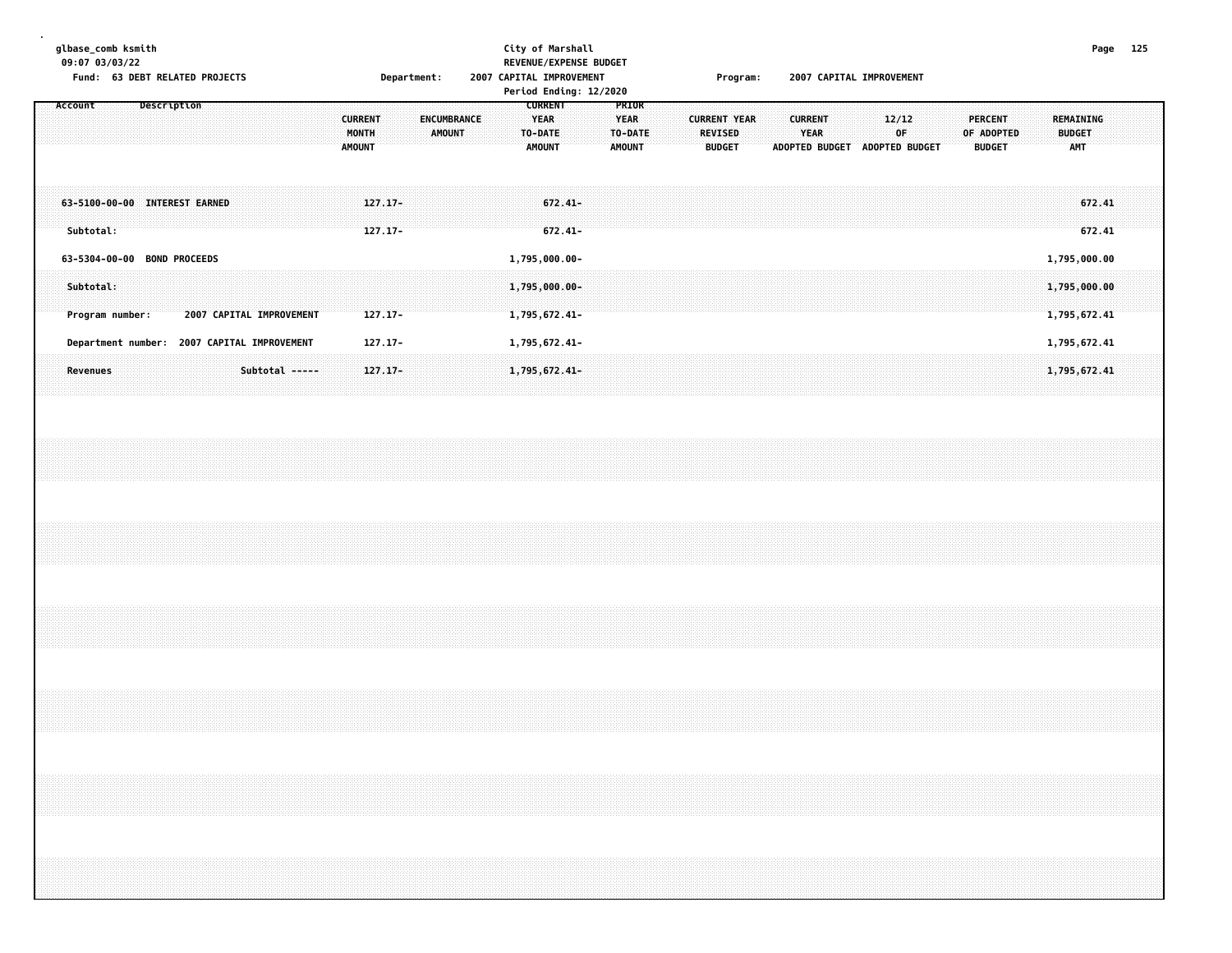| glbase comb ksmith<br>09:07 03/03/22<br>Fund: 63 DEBT RELATED PROJECTS                                                                                                                                                                                                                    | Department:                                                              | City of Marshall<br><b>REVENUE/EXPENSE BUDGET</b><br>2007 CAPITAL IMPROVEMENT<br>Period Ending: 12/2020       | Program:                                                         | 2007 CAPITAL IMPROVEMENT                                                                | 126<br>Page                                                                               |
|-------------------------------------------------------------------------------------------------------------------------------------------------------------------------------------------------------------------------------------------------------------------------------------------|--------------------------------------------------------------------------|---------------------------------------------------------------------------------------------------------------|------------------------------------------------------------------|-----------------------------------------------------------------------------------------|-------------------------------------------------------------------------------------------|
| Description<br>Account                                                                                                                                                                                                                                                                    | <b>CURRENT</b><br><b>ENCUMBRANCE</b><br>MONTH<br>AMOUNT<br><b>AMOUNT</b> | PRIOR<br><b>CURRENT</b><br><b>YEAR</b><br><b>YEAR</b><br>TO-DATE<br>TO-DATE<br><b>AMOUNT</b><br><b>AMOUNT</b> | <b>CURRENT YEAR</b><br><b>REVISED</b><br><b>BUDGET</b>           | <b>CURRENT</b><br>12/12<br>YEAR<br>OF<br><b>ADOPTED BUDGET</b><br><b>ADOPTED BUDGET</b> | PERCENT<br><b>REMAINING</b><br>OF ADOPTED<br><b>BUDGET</b><br><b>AMT</b><br><b>BUDGET</b> |
| 63-0406-00-00 IMPROVEMENTS-LIBRARY<br>$63 - 0411 - 00 - 00$<br>IMPROVEMENTS-#2 FIRE<br>63-0412-00-00<br>IMPROVEMENTS-#4 FIRE<br>63-0413-00-00<br><b>IMPROVEMENTS AIRPORT</b><br>63-0418-00-00 IMPROVEMENTS - BDC                                                                          | 16,819.84<br>44,801.95                                                   | 19,069.84<br>136,052.90                                                                                       | 45,000,00<br>12,500.00<br>17,500.00<br>138,000.00<br>160,000.00  |                                                                                         | 45,000.00<br>12,500.00<br>1,569.84-<br>138,000.00<br>23,947.10                            |
| IMPROVEMENTS-POLICE<br>$63 - 0419 - 00 - 00$<br>$63 - 0430 - 00 - 00$<br>DOWNTOWN REDEVELOPME<br><b>REDEVELOP N WASHINGT</b><br>$63 - 0431 - 00 - 00$<br>63-0436-00-00<br><b>IMPROVEMENTS-ARENA</b><br>63-0437-00-00<br><b>IMPROVEMENTS-CITY HA</b><br>63-0438-00-00 IMPROVEMENTS-CONVENT | 10,985.00<br>1,000.00<br>1,000.00<br>41,076.00                           | 10,985.00<br>9,090.00<br>33,249.93<br>41,076.00                                                               | 42,000.00<br>750,000.00<br>277,000.00<br>50,000.00<br>258,000.00 |                                                                                         | 31,015.00<br>740,910.00<br>33,249.93-<br>277,000.00<br>8,924.00<br>258,000.00             |
| 63-0490-00-00 NON DEPRECIABLE<br>Subtotal:                                                                                                                                                                                                                                                | 1,200.00<br>116,882.79                                                   | 1,200,00<br>250,723.67                                                                                        | 1,750,000.00                                                     |                                                                                         | $1,200.00 -$<br>1,499,276.33                                                              |
| 2007 CAPITAL IMPROVEMENT<br>Program number:<br>Department number: 2007 CAPITAL IMPROVEMENT                                                                                                                                                                                                | 116,882.79<br>116,882.79                                                 | 250,723.67<br>250,723.67                                                                                      | 1,750,000.00<br>1,750,000.00                                     |                                                                                         | 1,499,276.33<br>1,499,276.33                                                              |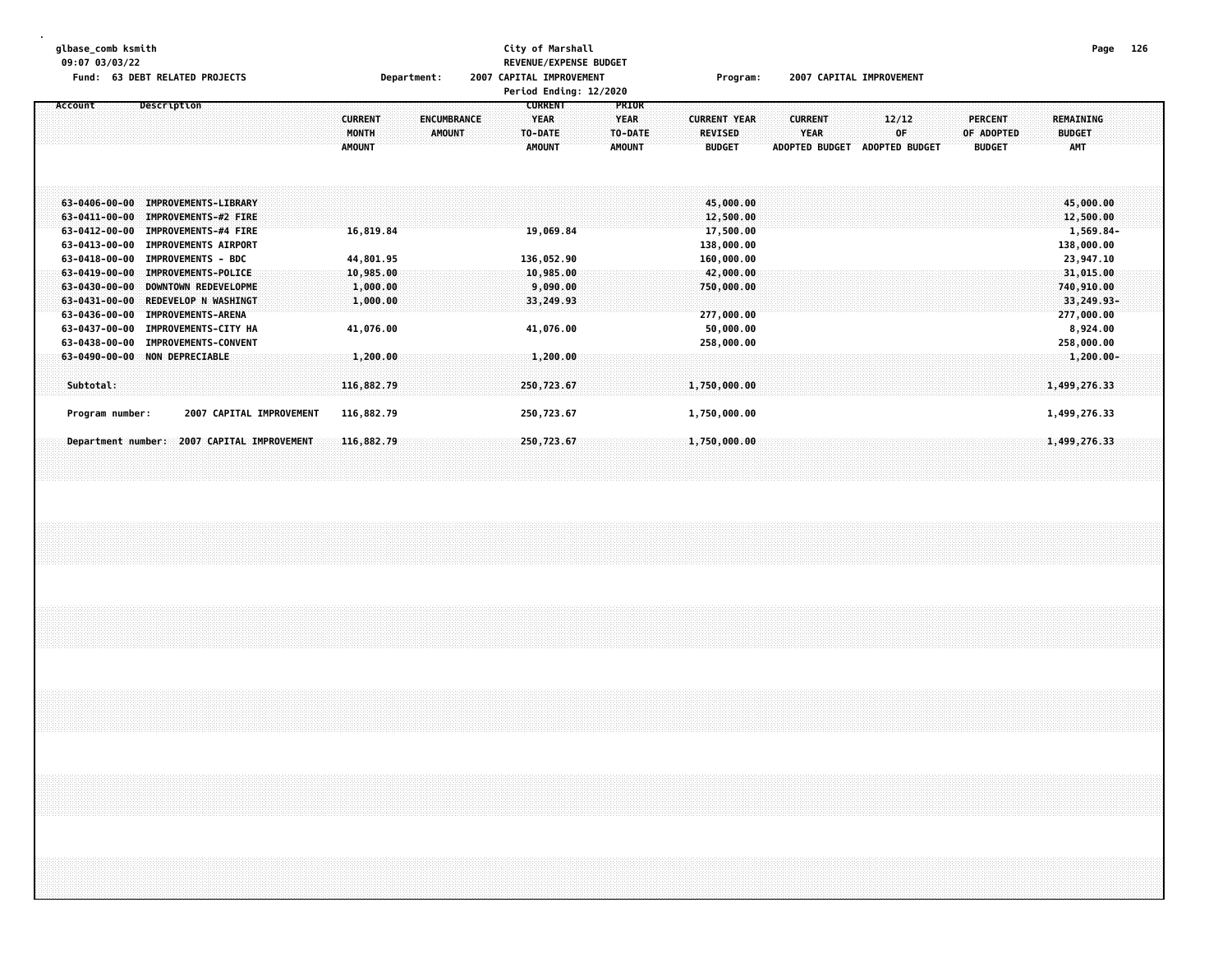## **glbase\_comb ksmith City of Marshall Page 127 09:07 03/03/22 REVENUE/EXPENSE BUDGET** Fund: 63 DEBT RELATED PROJECTS **For a state of the Separtment: 4 2020 LIMITED TAX NOTE** Program:

|                                                          |                           |  |                                 |                                          |                       |  | Period Ending: 12/2020                             |                                           |  |                                                        |  |                                                 |                |             |  |                                        |  |                                          |  |
|----------------------------------------------------------|---------------------------|--|---------------------------------|------------------------------------------|-----------------------|--|----------------------------------------------------|-------------------------------------------|--|--------------------------------------------------------|--|-------------------------------------------------|----------------|-------------|--|----------------------------------------|--|------------------------------------------|--|
| Account                                                  | Description               |  |                                 | <b>CURRENT</b><br>MONTH<br><b>AMOUNT</b> | ENCUMBRANCE<br>AMOUNT |  | <b>CURRENT</b><br>YEAR<br>TO-DATE<br><b>AMOUNT</b> | <b>PRIOR</b><br>YEAR<br>TO-DATE<br>AMOUNT |  | <b>CURRENT YEAR</b><br><b>REVISED</b><br><b>BUDGET</b> |  | <b>CURRENT</b><br>YEAR<br><b>ADOPTED BUDGET</b> | ADOPTED BUDGET | 12/12<br>0F |  | PERCENT<br>OF ADOPTED<br><b>BUDGET</b> |  | REMAINING<br><b>BUDGET</b><br><b>AMT</b> |  |
| $63 - 0333 - 04 - 00$<br>Subtotal:                       | <b>BOND ISSUANCE COST</b> |  |                                 |                                          |                       |  | 44,655.00<br>44,655.00                             |                                           |  |                                                        |  |                                                 |                |             |  |                                        |  | 44,655.00-<br>44,655.00-                 |  |
| Program number:                                          |                           |  |                                 |                                          |                       |  | 44,655.00                                          |                                           |  |                                                        |  |                                                 |                |             |  |                                        |  | 44,655.00-                               |  |
| Department number: 2020 LIMITED TAX NOTE<br>Expenditures |                           |  | Subtotal -----                  | 116,882.79                               |                       |  | 44,655.00<br>295,378.67                            |                                           |  | 1,750,000.00                                           |  |                                                 |                |             |  |                                        |  | 44,655.00-<br>1,454,621.33               |  |
| Fund number:                                             |                           |  | <b>63 DEBT RELATED PROJECTS</b> | 116,755.62                               |                       |  | 1,500,293.74-                                      |                                           |  | 1,750,000.00                                           |  |                                                 |                |             |  |                                        |  | 3,250,293.74                             |  |
|                                                          |                           |  |                                 |                                          |                       |  |                                                    |                                           |  |                                                        |  |                                                 |                |             |  |                                        |  |                                          |  |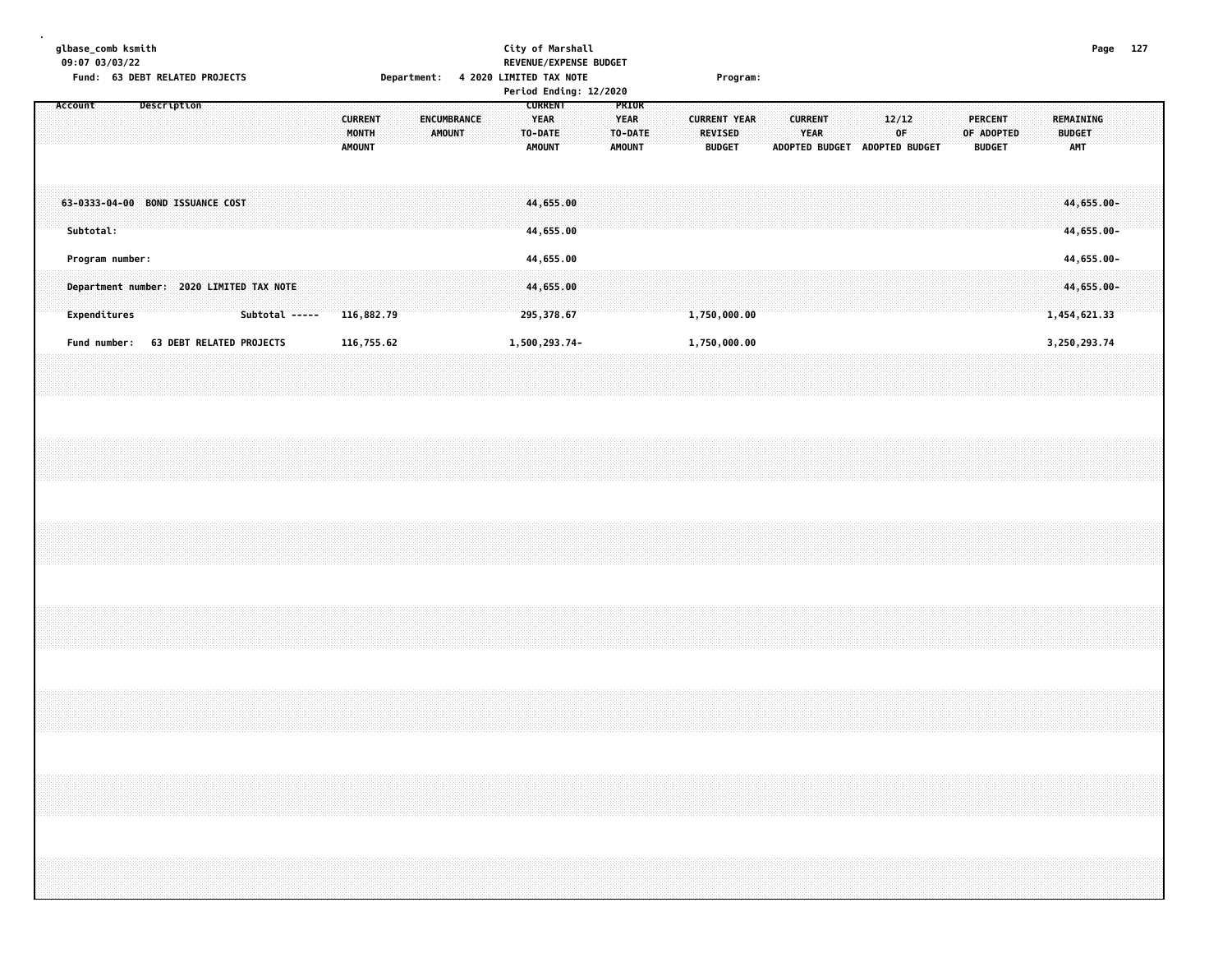|  |         |                 | 09:07 03/03/22 | glbase_comb ksmith | Fund: 64 OPEB TRSF FUND |                                           |  |                |  |                                          | Department:                            |                    |               | OPEB TRSF |                                         | City of Marshall<br>REVENUE/EXPENSE BUDGET<br>Period Ending: 12/2020 |  |                              |                                       |  |                     |                                 | Program: |  | OPEB TRSF                     |  |             |                               |  |                          |            |  |                      |                                  | Page 128 |  |
|--|---------|-----------------|----------------|--------------------|-------------------------|-------------------------------------------|--|----------------|--|------------------------------------------|----------------------------------------|--------------------|---------------|-----------|-----------------------------------------|----------------------------------------------------------------------|--|------------------------------|---------------------------------------|--|---------------------|---------------------------------|----------|--|-------------------------------|--|-------------|-------------------------------|--|--------------------------|------------|--|----------------------|----------------------------------|----------|--|
|  | Account |                 |                |                    | Description             |                                           |  |                |  | <b>CURRENT</b><br>MONTH<br><b>AMOUNT</b> |                                        | <b>ENCUMBRANCE</b> | <b>AMOUNT</b> |           | <b>YEAR</b><br>TO-DATE<br><b>AMOUNT</b> | <b>CURRENT</b>                                                       |  | <b>YEAR</b><br><b>AMOUNT</b> | PRIOR<br>TO-DATE                      |  | <b>CURRENT YEAR</b> | <b>REVISED</b><br><b>BUDGET</b> |          |  | <b>CURRENT</b><br><b>YEAR</b> |  | 12/12<br>OF | ADOPTED BUDGET ADOPTED BUDGET |  | PERCENT<br><b>BUDGET</b> | OF ADOPTED |  | <b>BUDGET</b><br>AMT | REMAINING                        |          |  |
|  |         | Subtotal:       |                |                    | 64-5100-00-00 INTEREST  |                                           |  |                |  |                                          | 199.10-<br>$199.10 -$                  |                    |               |           |                                         | 1,018.56-<br>1,018.56-                                               |  |                              | $2,269.19-$<br>2,269.19-              |  |                     |                                 |          |  |                               |  |             |                               |  |                          |            |  |                      | 1,018.56<br>1,018.56             |          |  |
|  |         | <b>Revenues</b> |                | Program number:    |                         | OPEB TRSF<br>Department number: OPEB TRSF |  | Subtotal ----- |  |                                          | $199.10 -$<br>$199.10 -$<br>$199.10 -$ |                    |               |           |                                         | 1,018.56-<br>1,018.56-<br>1,018.56-                                  |  |                              | 2,269.19-<br>2,269.19-<br>$2,269.19-$ |  |                     |                                 |          |  |                               |  |             |                               |  |                          |            |  |                      | 1,018.56<br>1,018.56<br>1,018.56 |          |  |
|  |         |                 | Fund number:   |                    |                         | 64 OPEB TRSF FUND                         |  |                |  |                                          | $199.10 -$                             |                    |               |           |                                         | 1,018.56-                                                            |  |                              | 2,269.19-                             |  |                     |                                 |          |  |                               |  |             |                               |  |                          |            |  |                      | 1,018.56                         |          |  |
|  |         |                 |                |                    |                         |                                           |  |                |  |                                          |                                        |                    |               |           |                                         |                                                                      |  |                              |                                       |  |                     |                                 |          |  |                               |  |             |                               |  |                          |            |  |                      |                                  |          |  |
|  |         |                 |                |                    |                         |                                           |  |                |  |                                          |                                        |                    |               |           |                                         |                                                                      |  |                              |                                       |  |                     |                                 |          |  |                               |  |             |                               |  |                          |            |  |                      |                                  |          |  |
|  |         |                 |                |                    |                         |                                           |  |                |  |                                          |                                        |                    |               |           |                                         |                                                                      |  |                              |                                       |  |                     |                                 |          |  |                               |  |             |                               |  |                          |            |  |                      |                                  |          |  |
|  |         |                 |                |                    |                         |                                           |  |                |  |                                          |                                        |                    |               |           |                                         |                                                                      |  |                              |                                       |  |                     |                                 |          |  |                               |  |             |                               |  |                          |            |  |                      |                                  |          |  |
|  |         |                 |                |                    |                         |                                           |  |                |  |                                          |                                        |                    |               |           |                                         |                                                                      |  |                              |                                       |  |                     |                                 |          |  |                               |  |             |                               |  |                          |            |  |                      |                                  |          |  |
|  |         |                 |                |                    |                         |                                           |  |                |  |                                          |                                        |                    |               |           |                                         |                                                                      |  |                              |                                       |  |                     |                                 |          |  |                               |  |             |                               |  |                          |            |  |                      |                                  |          |  |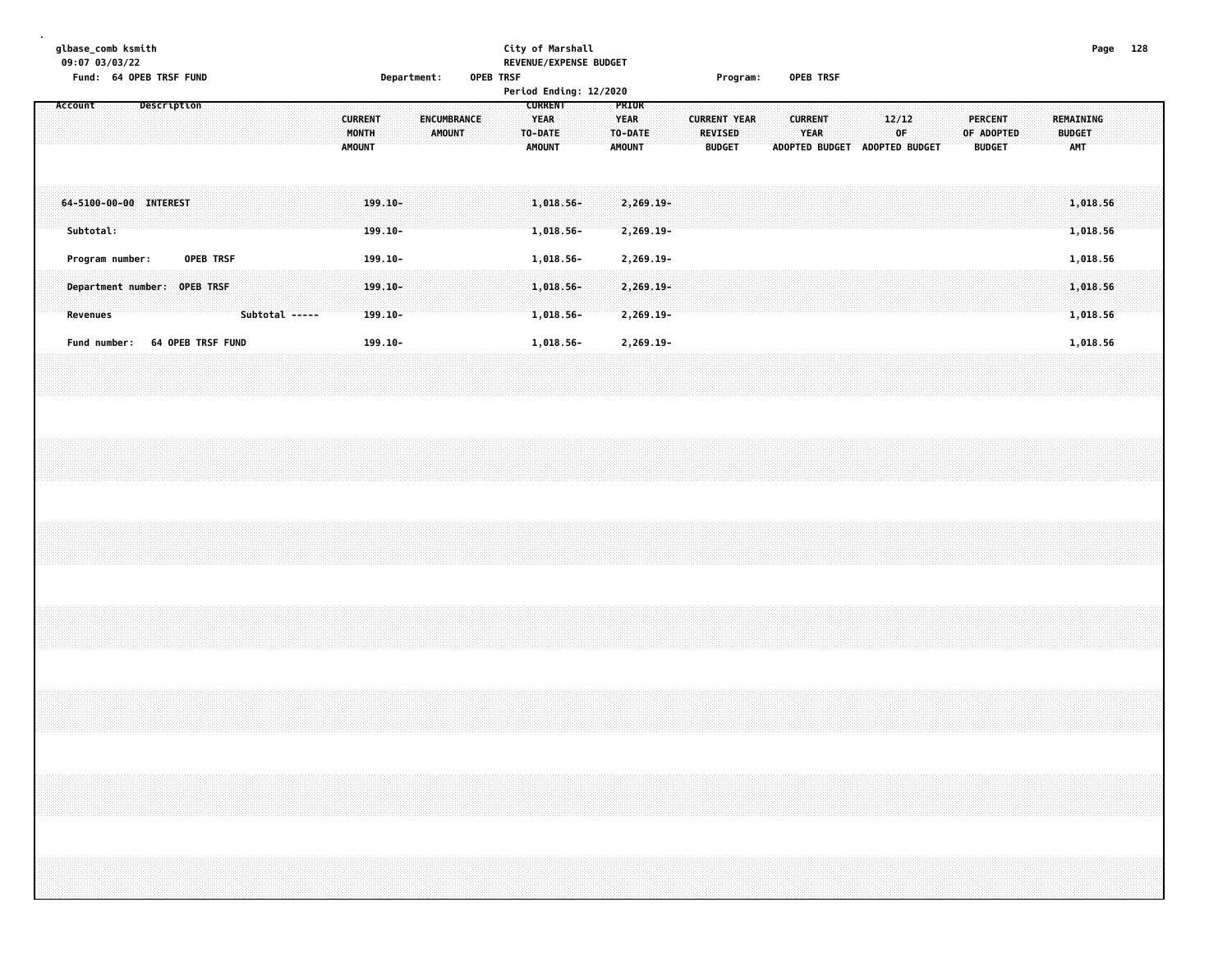| glbase_comb ksmith<br>09:07 03/03/22                               |           |                 |  |             |                                                     | Fund: 66 EQUIP REPLACEMENT FUND-GENERAL |  |  |                                          |                          | Department: |               | ALL DEPARTMENT |  | City of Marshall<br>REVENUE/EXPENSE BUDGET<br>Period Ending: 12/2020 |  |                                                  |                    |  |                                                        | Program: |  |                        |                               | ALL DEPARTMENT |                                               |  |                                 |              |  |                             |                            | Page 129 |  |
|--------------------------------------------------------------------|-----------|-----------------|--|-------------|-----------------------------------------------------|-----------------------------------------|--|--|------------------------------------------|--------------------------|-------------|---------------|----------------|--|----------------------------------------------------------------------|--|--------------------------------------------------|--------------------|--|--------------------------------------------------------|----------|--|------------------------|-------------------------------|----------------|-----------------------------------------------|--|---------------------------------|--------------|--|-----------------------------|----------------------------|----------|--|
| Account                                                            |           |                 |  | Description |                                                     |                                         |  |  | <b>CURRENT</b><br>MONTH<br><b>AMOUNT</b> |                          | ENCUMBRANCE | <b>AMOUNT</b> |                |  | <b>CURRENT</b><br><b>YEAR</b><br>TO-DATE<br><b>AMOUNT</b>            |  | PRIOR<br><b>YEAR</b><br>TO-DATE<br><b>AMOUNT</b> |                    |  | <b>CURRENT YEAR</b><br><b>REVISED</b><br><b>BUDGET</b> |          |  | <b>CURRENT</b><br>YEAR |                               |                | 12/12<br>0F.<br>ADOPTED BUDGET ADOPTED BUDGET |  | <b>PERCENT</b><br><b>BUDGET</b> | OF ADOPTED   |  | <b>BUDGET</b><br><b>AMT</b> | <b>REMAINING</b>           |          |  |
| 66-5100-00-00 INTEREST EARNED<br>66-5112-00-00 PAYMENT FOR EQUIP & |           |                 |  |             |                                                     |                                         |  |  |                                          | $8.17 -$<br>107,998.00   |             |               |                |  | $133.84 -$                                                           |  |                                                  | 287.74-            |  | 107,998.00-                                            |          |  |                        | 107,998.00-                   |                | 107,998.00-                                   |  |                                 |              |  |                             | 133.84<br>107,998.00-      |          |  |
|                                                                    | Subtotal: |                 |  |             |                                                     |                                         |  |  |                                          | 107,989.83               |             |               |                |  | 133.84-                                                              |  |                                                  | 287.74-            |  | 107,998.00-                                            |          |  |                        | 107,998.00-                   |                | 107,998.00-                                   |  |                                 | . 124        |  |                             | 107,864.16-                |          |  |
|                                                                    |           | Program number: |  |             | ALL DEPARTMENT<br>Department number: ALL DEPARTMENT |                                         |  |  |                                          | 107,989.83<br>107,989.83 |             |               |                |  | 133.84-<br>133.84-                                                   |  |                                                  | 287.74-<br>287.74- |  | 107,998.00-<br>107,998.00-                             |          |  |                        | $107,998.00 -$<br>107,998.00- |                | $107,998.00 -$<br>$107,998.00 -$              |  |                                 | .124<br>.124 |  |                             | 107,864.16-<br>107,864.16- |          |  |
|                                                                    | Revenues  |                 |  |             |                                                     | Subtotal -----                          |  |  |                                          | 107,989.83               |             |               |                |  | 133.84-                                                              |  |                                                  | 287.74-            |  | 107,998.00-                                            |          |  |                        | 107,998.00-                   |                | 107,998.00-                                   |  |                                 | .124         |  |                             | 107,864.16-                |          |  |
|                                                                    |           |                 |  |             |                                                     |                                         |  |  |                                          |                          |             |               |                |  |                                                                      |  |                                                  |                    |  |                                                        |          |  |                        |                               |                |                                               |  |                                 |              |  |                             |                            |          |  |
|                                                                    |           |                 |  |             |                                                     |                                         |  |  |                                          |                          |             |               |                |  |                                                                      |  |                                                  |                    |  |                                                        |          |  |                        |                               |                |                                               |  |                                 |              |  |                             |                            |          |  |
|                                                                    |           |                 |  |             |                                                     |                                         |  |  |                                          |                          |             |               |                |  |                                                                      |  |                                                  |                    |  |                                                        |          |  |                        |                               |                |                                               |  |                                 |              |  |                             |                            |          |  |
|                                                                    |           |                 |  |             |                                                     |                                         |  |  |                                          |                          |             |               |                |  |                                                                      |  |                                                  |                    |  |                                                        |          |  |                        |                               |                |                                               |  |                                 |              |  |                             |                            |          |  |
|                                                                    |           |                 |  |             |                                                     |                                         |  |  |                                          |                          |             |               |                |  |                                                                      |  |                                                  |                    |  |                                                        |          |  |                        |                               |                |                                               |  |                                 |              |  |                             |                            |          |  |
|                                                                    |           |                 |  |             |                                                     |                                         |  |  |                                          |                          |             |               |                |  |                                                                      |  |                                                  |                    |  |                                                        |          |  |                        |                               |                |                                               |  |                                 |              |  |                             |                            |          |  |
|                                                                    |           |                 |  |             |                                                     |                                         |  |  |                                          |                          |             |               |                |  |                                                                      |  |                                                  |                    |  |                                                        |          |  |                        |                               |                |                                               |  |                                 |              |  |                             |                            |          |  |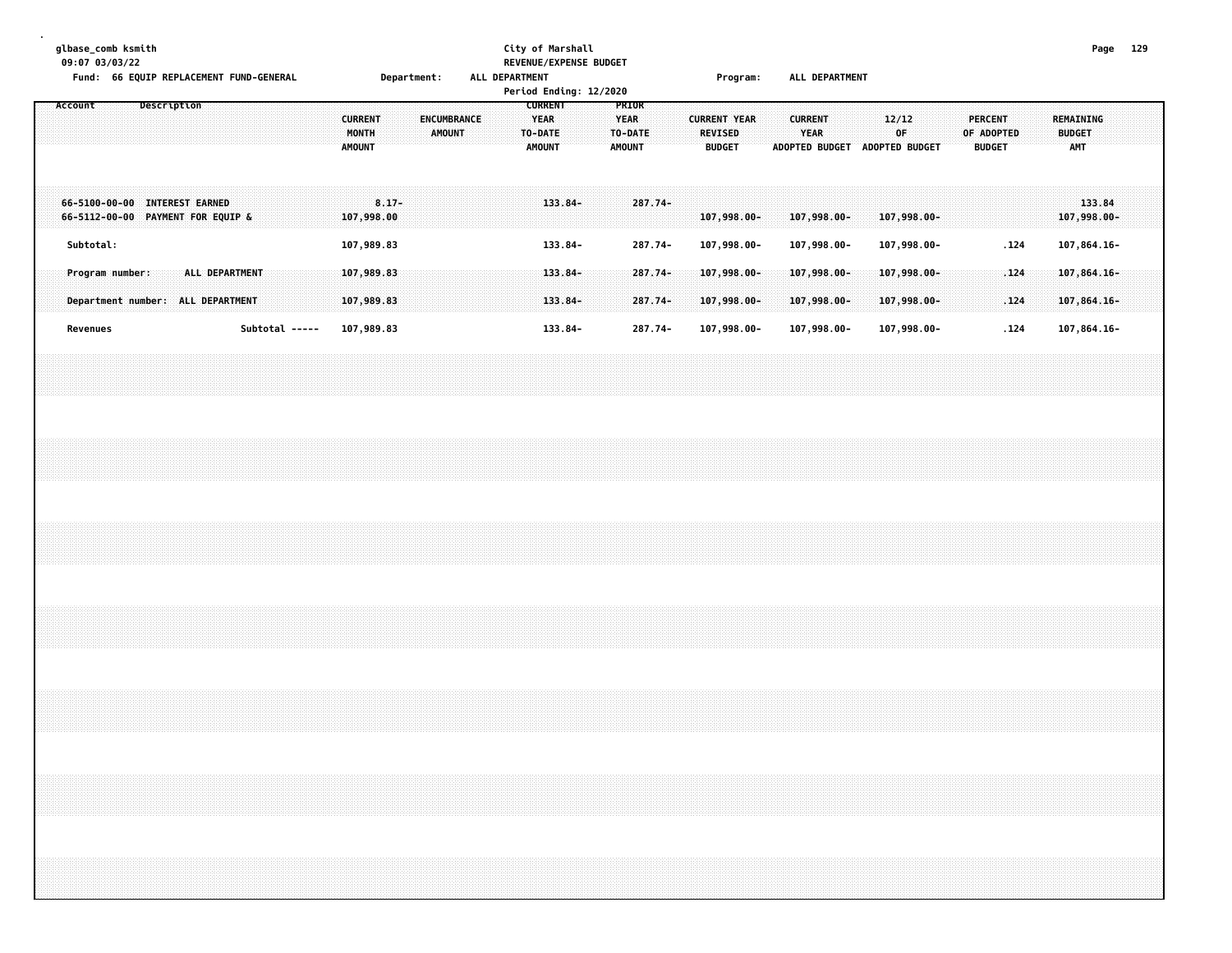| qlbase comb ksmith                      |             | City of Marshall         |          |                | Page | 130 |
|-----------------------------------------|-------------|--------------------------|----------|----------------|------|-----|
| 09:07 03/03/22                          |             | REVENUE/EXPENSE BUDGET   |          |                |      |     |
| Fund: 66 EOUIP REPLACEMENT FUND-GENERAL | Department: | DEPARTMENT<br><b>ALL</b> | Program: | ALL DEPARTMENT |      |     |
|                                         |             | Period Ending: 12/2020   |          |                |      |     |

|                                                |             |                                |                |                                          |                              | <b>Fel LOU ENGLINE: 12/2020</b>                    |                                                  |                                                        |  |                                                        |                                      |                |                             |                                          |  |
|------------------------------------------------|-------------|--------------------------------|----------------|------------------------------------------|------------------------------|----------------------------------------------------|--------------------------------------------------|--------------------------------------------------------|--|--------------------------------------------------------|--------------------------------------|----------------|-----------------------------|------------------------------------------|--|
| Account                                        | Description |                                |                | <b>CURRENT</b><br>MONTH<br><b>AMOUNT</b> | ENCUMBRANCE<br><b>AMOUNT</b> | <b>CURRENT</b><br>YEAR<br>TO-DATE<br><b>AMOUNT</b> | PRIOR<br><b>YEAR</b><br>TO-DATE<br><b>AMOUNT</b> | <b>CURRENT YEAR</b><br><b>REVISED</b><br><b>BUDGET</b> |  | <b>CURRENT</b><br><b>YEAR</b><br><b>ADOPTED BUDGET</b> | 12/12<br>0F<br><b>ADOPTED BUDGET</b> | <b>PERCENT</b> | OF ADOPTED<br><b>BUDGET</b> | REMAINING<br><b>BUDGET</b><br><b>AMT</b> |  |
| 66-0455-00-00 OPERATING TRANSFERS<br>Subtotal: |             |                                |                | 107,998.00-<br>$107,998.00 -$            |                              | $107,998.00 -$<br>$107,998.00 -$                   | 106,795.00-<br>$106,795.00 -$                    |                                                        |  |                                                        |                                      |                |                             | 107,998.00<br>107,998.00                 |  |
| 66-0600-00-00                                  |             | <b>DEPRECIATION EXPENSE</b>    |                | 65,574.45                                |                              | 65,574.45                                          | 70,989.71                                        |                                                        |  |                                                        |                                      |                |                             | 65,574.45-                               |  |
| Subtotal:<br>Program number:                   |             | ALL DEPARTMENT                 |                | 65,574.45<br>42, 423.55-                 |                              | 65,574.45<br>42, 423.55-                           | 70,989.71<br>35,805.29-                          |                                                        |  |                                                        |                                      |                |                             | $65,574.45-$<br>42, 423.55               |  |
| Department number:                             |             | ALL DEPARTMENT                 |                | 42,423.55-                               |                              | 42,423.55-                                         | 35,805.29-                                       |                                                        |  |                                                        |                                      |                |                             | 42,423.55                                |  |
| Expenditures                                   |             |                                | Subtotal ----- | 42,423.55-                               |                              | 42, 423.55-                                        | 35,805.29-                                       |                                                        |  |                                                        |                                      |                |                             | 42,423.55                                |  |
| Fund number:                                   |             | 66 EQUIP REPLACEMENT FUND-GENE |                | 65,566.28                                |                              | 42,557.39-                                         | $36,093.03 -$                                    | 107,998.00-                                            |  | $107,998.00 -$                                         | 107,998.00-                          |                | 39.406                      | $65,440.61 -$                            |  |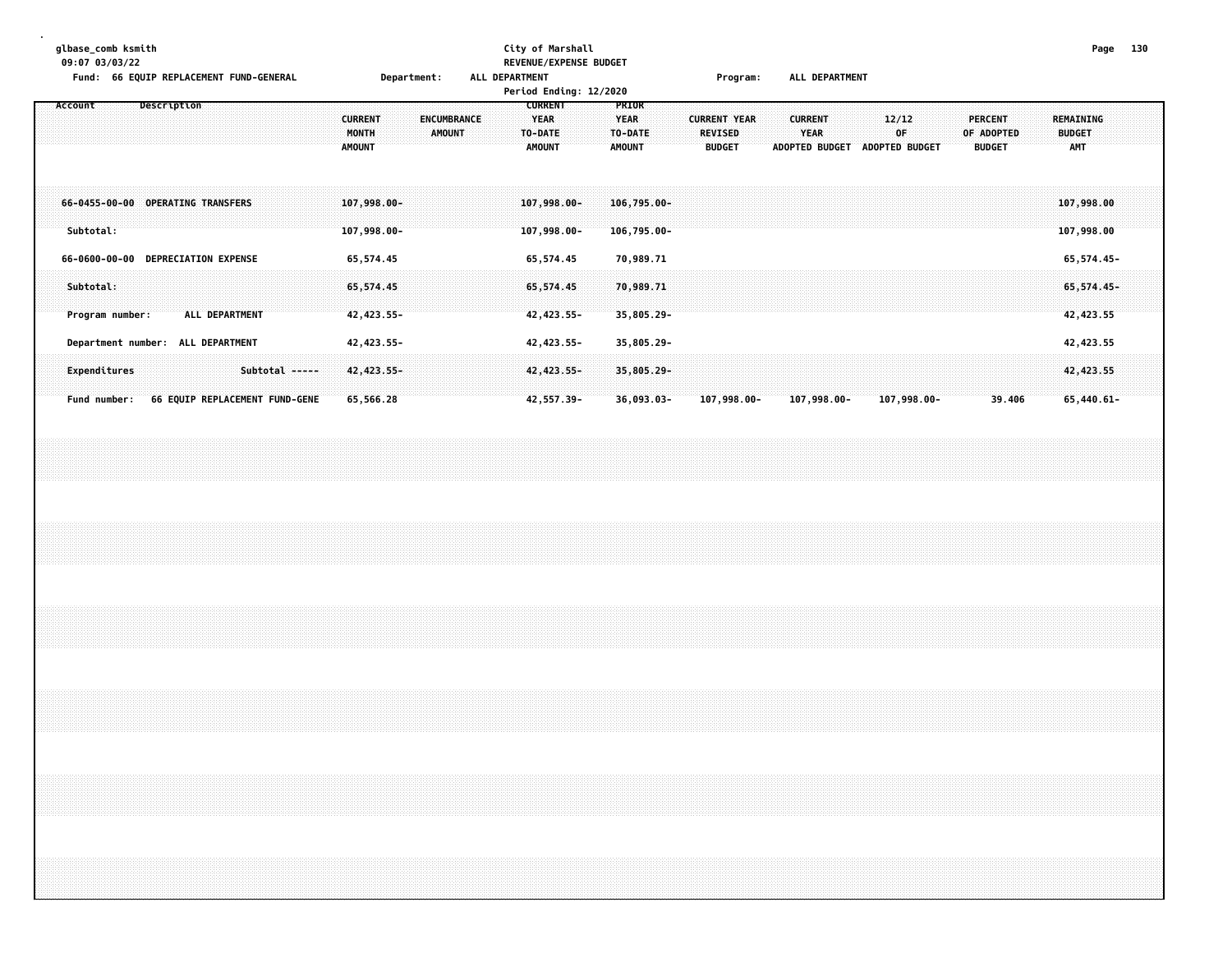|  |         | 09:07 03/03/22 | glbase_comb ksmith |                                                                                                       |  |                |  |  |                                             |  |             |                    |               |  | City of Marshall                                          |  | REVENUE/EXPENSE BUDGET |                              |                  |  |                     |                                 |                            |                               |                        |                |  |             |                |  |                                 |            |  |                             |                         | Page 131 |  |
|--|---------|----------------|--------------------|-------------------------------------------------------------------------------------------------------|--|----------------|--|--|---------------------------------------------|--|-------------|--------------------|---------------|--|-----------------------------------------------------------|--|------------------------|------------------------------|------------------|--|---------------------|---------------------------------|----------------------------|-------------------------------|------------------------|----------------|--|-------------|----------------|--|---------------------------------|------------|--|-----------------------------|-------------------------|----------|--|
|  |         |                |                    | Fund: 68 CAPITAL IMPROVEMENT                                                                          |  |                |  |  |                                             |  | Department: |                    |               |  |                                                           |  | Period Ending: 12/2020 |                              |                  |  |                     |                                 | Program:                   |                               |                        |                |  |             |                |  |                                 |            |  |                             |                         |          |  |
|  | Account |                |                    | Description                                                                                           |  |                |  |  | <b>CURRENT</b><br>MONTH<br><b>AMOUNT</b>    |  |             | <b>ENCUMBRANCE</b> | <b>AMOUNT</b> |  | <b>CURRENT</b><br><b>YEAR</b><br>TO-DATE<br><b>AMOUNT</b> |  |                        | <b>YEAR</b><br><b>AMOUNT</b> | PRIOR<br>TO-DATE |  | <b>CURRENT YEAR</b> | <b>REVISED</b><br><b>BUDGET</b> |                            | ADOPTED BUDGET ADOPTED BUDGET | <b>CURRENT</b><br>YEAR |                |  | 12/12<br>OF |                |  | <b>PERCENT</b><br><b>BUDGET</b> | OF ADOPTED |  | <b>BUDGET</b><br><b>AMT</b> | <b>REMAINING</b>        |          |  |
|  |         |                |                    | 68-5110-00-00 INTERFUND TRANSFER<br>68-5126-00-00 SPECIAL REVENUE<br>68-5128-00-00 DONATIONS-SPECIFIC |  |                |  |  | 537,000.00-<br>250,000.00-<br>$10,773.27 -$ |  |             |                    |               |  | 537,000.00-<br>250,000.00-<br>$10,773.27-$                |  |                        |                              |                  |  |                     |                                 | 558,546.00-<br>250,000.00- |                               |                        | $537,000.00 -$ |  |             | $537,000.00 -$ |  |                                 | 100.000    |  |                             | 21,546.00-<br>10,773.27 |          |  |
|  |         | Subtotal:      |                    |                                                                                                       |  |                |  |  | 797,773.27-                                 |  |             |                    |               |  | 797,773.27-                                               |  |                        |                              |                  |  |                     |                                 | 808,546.00-                |                               |                        | 537,000.00-    |  |             | 537,000.00-    |  |                                 | 148.561    |  |                             | 10,772.73-              |          |  |
|  |         |                | Program number:    |                                                                                                       |  |                |  |  | 797,773.27-                                 |  |             |                    |               |  | 797, 773. 27-                                             |  |                        |                              |                  |  |                     |                                 | 808,546.00-                |                               |                        | $537,000.00 -$ |  |             | 537,000.00-    |  |                                 | 148.561    |  |                             | 10,772.73-              |          |  |
|  |         |                | Department number: |                                                                                                       |  |                |  |  | 797,773.27-                                 |  |             |                    |               |  | 797,773.27-                                               |  |                        |                              |                  |  |                     |                                 | 808,546.00-                |                               |                        | 537,000.00-    |  |             | 537,000.00-    |  |                                 | 148.561    |  |                             | 10,772.73-              |          |  |
|  |         | Revenues       |                    |                                                                                                       |  | Subtotal ----- |  |  | 797,773.27-                                 |  |             |                    |               |  | 797,773.27-                                               |  |                        |                              |                  |  |                     |                                 | 808,546.00-                |                               |                        | 537,000.00-    |  |             | 537,000.00-    |  |                                 | 148.561    |  |                             | 10,772.73-              |          |  |
|  |         |                |                    |                                                                                                       |  |                |  |  |                                             |  |             |                    |               |  |                                                           |  |                        |                              |                  |  |                     |                                 |                            |                               |                        |                |  |             |                |  |                                 |            |  |                             |                         |          |  |
|  |         |                |                    |                                                                                                       |  |                |  |  |                                             |  |             |                    |               |  |                                                           |  |                        |                              |                  |  |                     |                                 |                            |                               |                        |                |  |             |                |  |                                 |            |  |                             |                         |          |  |
|  |         |                |                    |                                                                                                       |  |                |  |  |                                             |  |             |                    |               |  |                                                           |  |                        |                              |                  |  |                     |                                 |                            |                               |                        |                |  |             |                |  |                                 |            |  |                             |                         |          |  |
|  |         |                |                    |                                                                                                       |  |                |  |  |                                             |  |             |                    |               |  |                                                           |  |                        |                              |                  |  |                     |                                 |                            |                               |                        |                |  |             |                |  |                                 |            |  |                             |                         |          |  |
|  |         |                |                    |                                                                                                       |  |                |  |  |                                             |  |             |                    |               |  |                                                           |  |                        |                              |                  |  |                     |                                 |                            |                               |                        |                |  |             |                |  |                                 |            |  |                             |                         |          |  |
|  |         |                |                    |                                                                                                       |  |                |  |  |                                             |  |             |                    |               |  |                                                           |  |                        |                              |                  |  |                     |                                 |                            |                               |                        |                |  |             |                |  |                                 |            |  |                             |                         |          |  |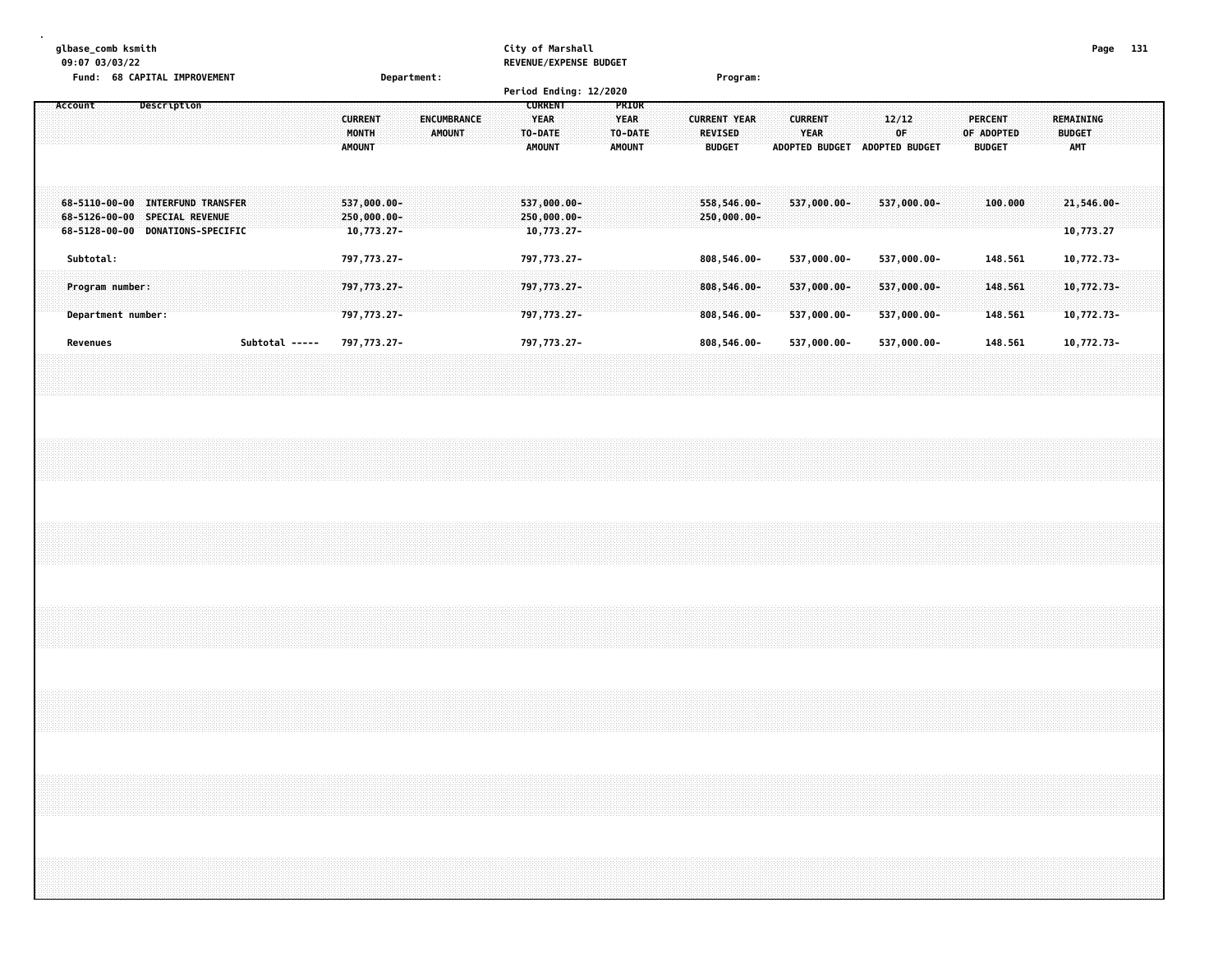| glbase_comb ksmith |           | 09:07 03/03/22<br>Fund: 68 CAPITAL IMPROVEMENT |             |  |  |  |  |                                          |                  |  | Department: |                              |  |                                                           | City of Marshall<br>REVENUE/EXPENSE BUDGET |  |                              |                  |  |                          |                     |  |                        |  |                                              |  |                                 |            |  |                                   | Page 132                                                                                                                                                             |  |
|--------------------|-----------|------------------------------------------------|-------------|--|--|--|--|------------------------------------------|------------------|--|-------------|------------------------------|--|-----------------------------------------------------------|--------------------------------------------|--|------------------------------|------------------|--|--------------------------|---------------------|--|------------------------|--|----------------------------------------------|--|---------------------------------|------------|--|-----------------------------------|----------------------------------------------------------------------------------------------------------------------------------------------------------------------|--|
|                    |           |                                                |             |  |  |  |  |                                          |                  |  |             |                              |  |                                                           | Period Ending: 12/2020                     |  |                              |                  |  |                          | Program:            |  |                        |  |                                              |  |                                 |            |  |                                   |                                                                                                                                                                      |  |
| Account            |           |                                                | Description |  |  |  |  | <b>CURRENT</b><br>MONTH<br><b>AMOUNT</b> |                  |  |             | <b>ENCUMBRANCE</b><br>AMOUNT |  | <b>CURRENT</b><br><b>YEAR</b><br>TO-DATE<br><b>AMOUNT</b> |                                            |  | <b>YEAR</b><br><b>AMOUNT</b> | PRIOR<br>TO-DATE |  | REVISED<br><b>BUDGET</b> | <b>CURRENT YEAR</b> |  | <b>CURRENT</b><br>YEAR |  | 12/12<br>0F<br>ADOPTED BUDGET ADOPTED BUDGET |  | <b>PERCENT</b><br><b>BUDGET</b> | OF ADOPTED |  | REMAINING<br><b>BUDGET</b><br>AMT |                                                                                                                                                                      |  |
|                    | Subtotal: | 68-0490-00-00 NON DEPRECIABLE                  |             |  |  |  |  |                                          | 400.00<br>400.00 |  |             |                              |  |                                                           | 400.00<br>400.00                           |  |                              |                  |  |                          |                     |  |                        |  |                                              |  |                                 |            |  |                                   | $400.00 -$<br>$400.00 -$                                                                                                                                             |  |
|                    |           | Program number:<br>Department number:          |             |  |  |  |  |                                          | 400.00<br>400.00 |  |             |                              |  |                                                           | 400.00<br>400.00                           |  |                              |                  |  |                          |                     |  |                        |  |                                              |  |                                 |            |  |                                   | $400.00 -$<br>$400.00 -$                                                                                                                                             |  |
|                    |           |                                                |             |  |  |  |  |                                          |                  |  |             |                              |  |                                                           |                                            |  |                              |                  |  |                          |                     |  |                        |  |                                              |  |                                 |            |  |                                   |                                                                                                                                                                      |  |
|                    |           |                                                |             |  |  |  |  |                                          |                  |  |             |                              |  |                                                           |                                            |  |                              |                  |  |                          |                     |  |                        |  |                                              |  |                                 |            |  |                                   |                                                                                                                                                                      |  |
|                    |           |                                                |             |  |  |  |  |                                          |                  |  |             |                              |  |                                                           |                                            |  |                              |                  |  |                          |                     |  |                        |  |                                              |  |                                 |            |  |                                   |                                                                                                                                                                      |  |
|                    |           |                                                |             |  |  |  |  |                                          |                  |  |             |                              |  |                                                           |                                            |  |                              |                  |  |                          |                     |  |                        |  |                                              |  |                                 |            |  |                                   |                                                                                                                                                                      |  |
|                    |           |                                                |             |  |  |  |  |                                          |                  |  |             |                              |  |                                                           |                                            |  |                              |                  |  |                          |                     |  |                        |  |                                              |  |                                 |            |  |                                   |                                                                                                                                                                      |  |
|                    |           |                                                |             |  |  |  |  |                                          |                  |  |             |                              |  |                                                           |                                            |  |                              |                  |  |                          |                     |  |                        |  |                                              |  |                                 |            |  |                                   | ,我们就会在这里的时候,我们就会在这里的时候,我们就会在这里的时候,我们就会在这里的时候,我们就会在这里的时候,我们就会在这里的时候,我们就会在这里的时候,我们<br>第2015章 我们的时候,我们就会在这里的时候,我们的时候,我们就会在这里的时候,我们就会在这里的时候,我们就会在这里的时候,我们就会在这里的时候,我们就会在这 |  |
|                    |           |                                                |             |  |  |  |  |                                          |                  |  |             |                              |  |                                                           |                                            |  |                              |                  |  |                          |                     |  |                        |  |                                              |  |                                 |            |  |                                   |                                                                                                                                                                      |  |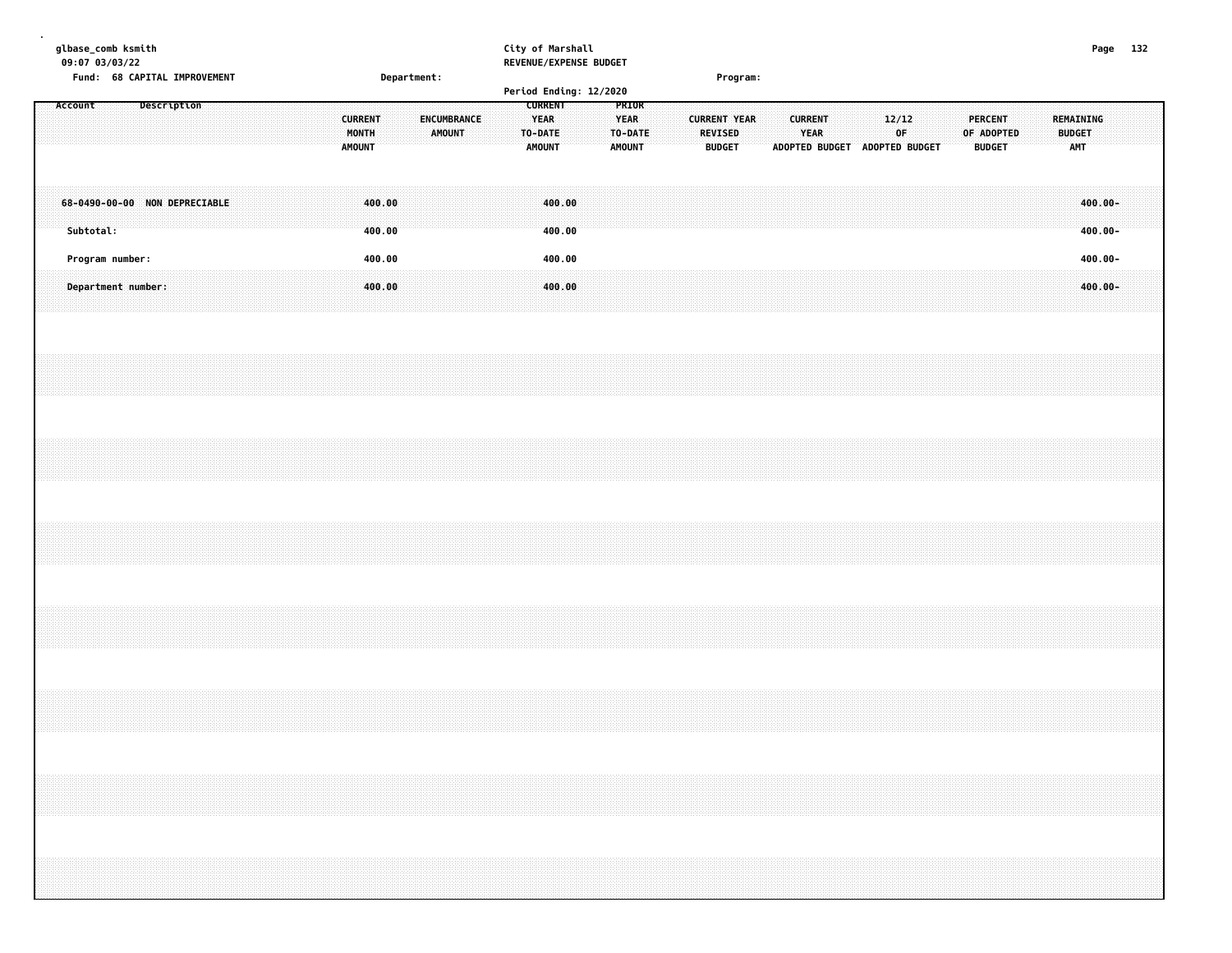## **glbase\_comb ksmith City of Marshall Page 133 09:07 03/03/22 REVENUE/EXPENSE BUDGET**

| Fund:<br><b>68 CAPITAL IMPROVEMENT</b>                                                     | Department:<br><b>1 GENERAL FUND</b>                                     |                                                           |                                                         | Program:                                               |                                                        |                                      |                                               |                                          |
|--------------------------------------------------------------------------------------------|--------------------------------------------------------------------------|-----------------------------------------------------------|---------------------------------------------------------|--------------------------------------------------------|--------------------------------------------------------|--------------------------------------|-----------------------------------------------|------------------------------------------|
|                                                                                            |                                                                          | Period Ending: 12/2020                                    |                                                         |                                                        |                                                        |                                      |                                               |                                          |
| Description<br>Account                                                                     | <b>CURRENT</b><br>ENCUMBRANCE<br>MONTH<br><b>AMOUNT</b><br><b>AMOUNT</b> | <b>CURRENT</b><br><b>YEAR</b><br>TO-DATE<br><b>AMOUNT</b> | <b>PRIOR</b><br><b>YEAR</b><br>TO-DATE<br><b>AMOUNT</b> | <b>CURRENT YEAR</b><br><b>REVISED</b><br><b>BUDGET</b> | <b>CURRENT</b><br><b>YEAR</b><br><b>ADOPTED BUDGET</b> | 12/12<br>0F<br><b>ADOPTED BUDGET</b> | <b>PERCENT</b><br>OF ADOPTED<br><b>BUDGET</b> | REMAINING<br><b>BUDGET</b><br><b>AMT</b> |
| $68 - 0305 - 01 - 00$<br><b>PROFESSIONAL SERV AN</b><br>68-0347-01-00 MISCELLANEOUS ANIMAL | 2,736.95                                                                 | 51,511.60<br>1,684.80                                     | 8,150.05<br>256.50                                      |                                                        |                                                        |                                      |                                               | 51,511.60-<br>1,684.80-                  |
| Subtotal:                                                                                  | 2,736.95                                                                 | 53,196.40                                                 | 8,406.55                                                |                                                        |                                                        |                                      |                                               | 53,196.40-                               |
| IMPROVEMENTS-BLDGS -<br>$68 - 0405 - 01 - 00$<br>68-0426-01-00 FURNITURE AND FIXTUR        | 281,329.00<br>$400.00 -$                                                 | 375,083.00                                                |                                                         | 899,527.00                                             | 899,527.00                                             | 899,527.00                           | 41.698                                        | 524,444.00                               |
| Subtotal:                                                                                  | 280,929.00                                                               | 375,083.00                                                |                                                         | 899,527.00                                             | 899,527.00                                             | 899,527.00                           | 41.698                                        | 524,444.00                               |
| Program number:                                                                            | 283,665.95                                                               | 428,279.40                                                | 8,406.55                                                | 899,527.00                                             | 899,527.00                                             | 899,527.00                           | 47.612                                        | 471,247.60                               |
| <b>GENERAL FUND</b><br>Department number:                                                  | 283,665.95                                                               | 428,279.40                                                | 8,406.55                                                | 899,527.00                                             | 899,527.00                                             | 899,527.00                           | 47.612                                        | 471,247.60                               |
| <b>Expenditures</b><br>Subtotal -----                                                      | 284,065.95                                                               | 428,679.40                                                | 8,406.55                                                | 899,527.00                                             | 899,527.00                                             | 899,527.00                           | 47.656                                        | 470,847.60                               |
| <b>68 CAPITAL IMPROVEMENT</b><br>Fund number:                                              | 513,707.32-                                                              | 369,093.87-                                               | 8,406.55                                                | 90,981.00                                              | 362,527.00                                             | 362,527.00                           | $-101.811$                                    | 460,074.87                               |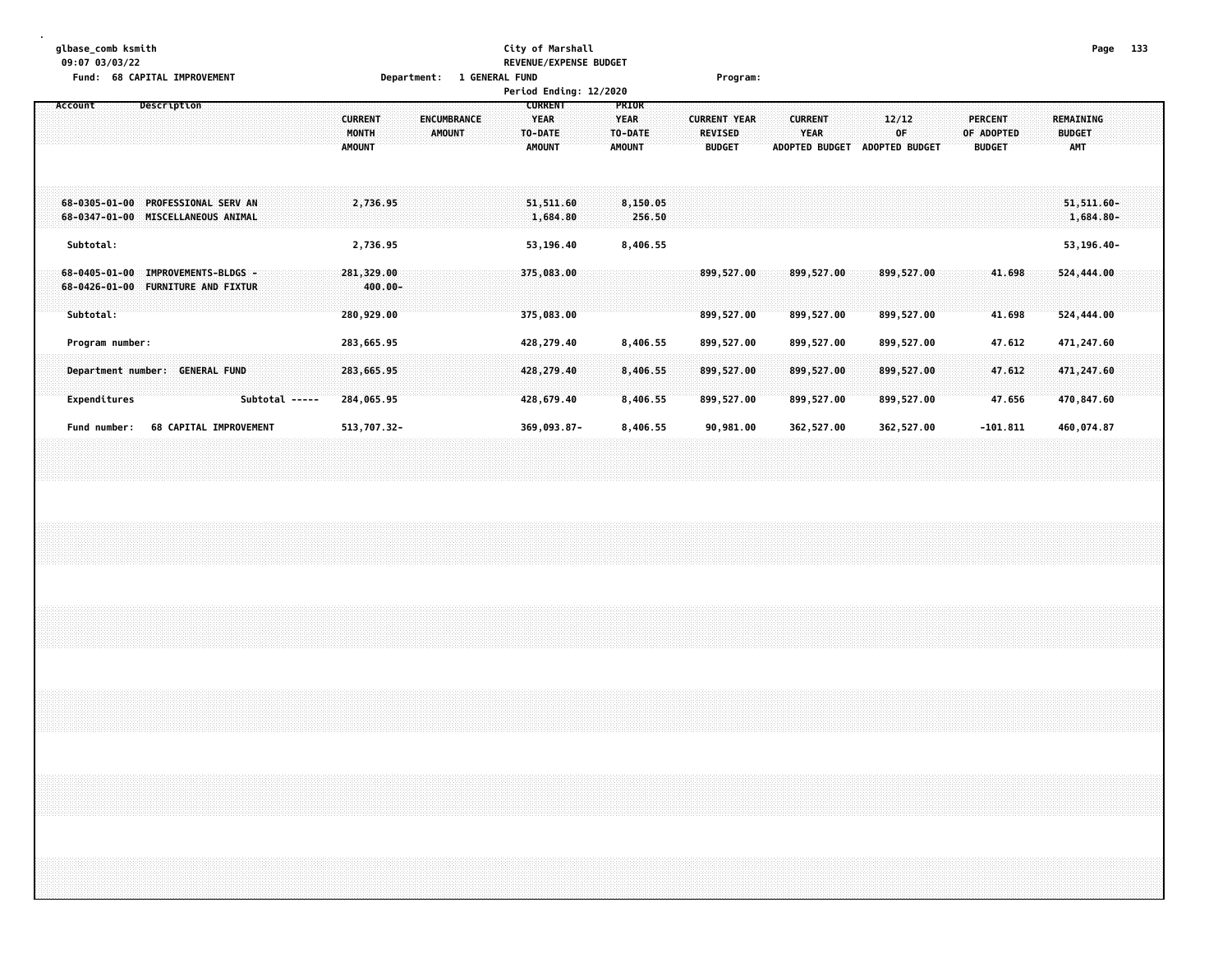## **glbase\_comb ksmith City of Marshall Page 134 09:07 03/03/22 REVENUE/EXPENSE BUDGET**

|                                                                          |           | Fund: 70 GRANTS - FEDERAL |  |                                     |                |  |        |                                          | Department: 3 POLICE |                              |  |  |                                                    | Period Ending: 12/2020                |                              |                  |  |                                                        | Program: 22 SPECIAL SERVICES |                        |                               |       |    |  |         |                             |  |                      |                                    |  |  |
|--------------------------------------------------------------------------|-----------|---------------------------|--|-------------------------------------|----------------|--|--------|------------------------------------------|----------------------|------------------------------|--|--|----------------------------------------------------|---------------------------------------|------------------------------|------------------|--|--------------------------------------------------------|------------------------------|------------------------|-------------------------------|-------|----|--|---------|-----------------------------|--|----------------------|------------------------------------|--|--|
| Account                                                                  |           | Description               |  |                                     |                |  | AMOUNT | <b>CURRENT</b><br>MONTH                  |                      | <b>ENCUMBRANCE</b><br>AMOUNT |  |  | <b>CURRENT</b><br><b>YEAR</b><br>TO-DATE<br>AMOUNT |                                       | <b>YEAR</b><br><b>AMOUNT</b> | PRIOR<br>TO-DATE |  | <b>CURRENT YEAR</b><br><b>REVISED</b><br><b>BUDGET</b> |                              | <b>CURRENT</b><br>YEAR | ADOPTED BUDGET ADOPTED BUDGET | 12/12 | OF |  | PERCENT | OF ADOPTED<br><b>BUDGET</b> |  | <b>BUDGET</b><br>AMT | REMAINING                          |  |  |
| 70-4200-03-22 FEDERAL GRANT REVENU<br>70-4200-03-22 Federal Grant Revenu | Subtotal: |                           |  |                                     |                |  |        | 22,588.31-<br>$8,353.86 -$<br>30,942.17- |                      |                              |  |  |                                                    | 22,588.31-<br>8,353.86-<br>30,942.17- |                              |                  |  |                                                        |                              |                        |                               |       |    |  |         |                             |  |                      | 22,588.31<br>8,353.86<br>30,942.17 |  |  |
|                                                                          |           | Department number: POLICE |  | Program number: 22 SPECIAL SERVICES |                |  |        | 30,942.17-<br>30,942.17-                 |                      |                              |  |  |                                                    | 30,942.17-<br>30,942.17-              |                              |                  |  |                                                        |                              |                        |                               |       |    |  |         |                             |  |                      | 30,942,17<br>30,942.17             |  |  |
|                                                                          | Revenues  |                           |  |                                     | Subtotal ----- |  |        | 30,942.17-                               |                      |                              |  |  |                                                    | 30,942.17-                            |                              |                  |  |                                                        |                              |                        |                               |       |    |  |         |                             |  |                      | 30,942.17                          |  |  |
|                                                                          |           |                           |  |                                     |                |  |        |                                          |                      |                              |  |  |                                                    |                                       |                              |                  |  |                                                        |                              |                        |                               |       |    |  |         |                             |  |                      |                                    |  |  |
|                                                                          |           |                           |  |                                     |                |  |        |                                          |                      |                              |  |  |                                                    |                                       |                              |                  |  |                                                        |                              |                        |                               |       |    |  |         |                             |  |                      |                                    |  |  |
|                                                                          |           |                           |  |                                     |                |  |        |                                          |                      |                              |  |  |                                                    |                                       |                              |                  |  |                                                        |                              |                        |                               |       |    |  |         |                             |  |                      |                                    |  |  |
|                                                                          |           |                           |  |                                     |                |  |        |                                          |                      |                              |  |  |                                                    |                                       |                              |                  |  |                                                        |                              |                        |                               |       |    |  |         |                             |  |                      |                                    |  |  |
|                                                                          |           |                           |  |                                     |                |  |        |                                          |                      |                              |  |  |                                                    |                                       |                              |                  |  |                                                        |                              |                        |                               |       |    |  |         |                             |  |                      |                                    |  |  |
|                                                                          |           |                           |  |                                     |                |  |        |                                          |                      |                              |  |  |                                                    |                                       |                              |                  |  |                                                        |                              |                        |                               |       |    |  |         |                             |  |                      |                                    |  |  |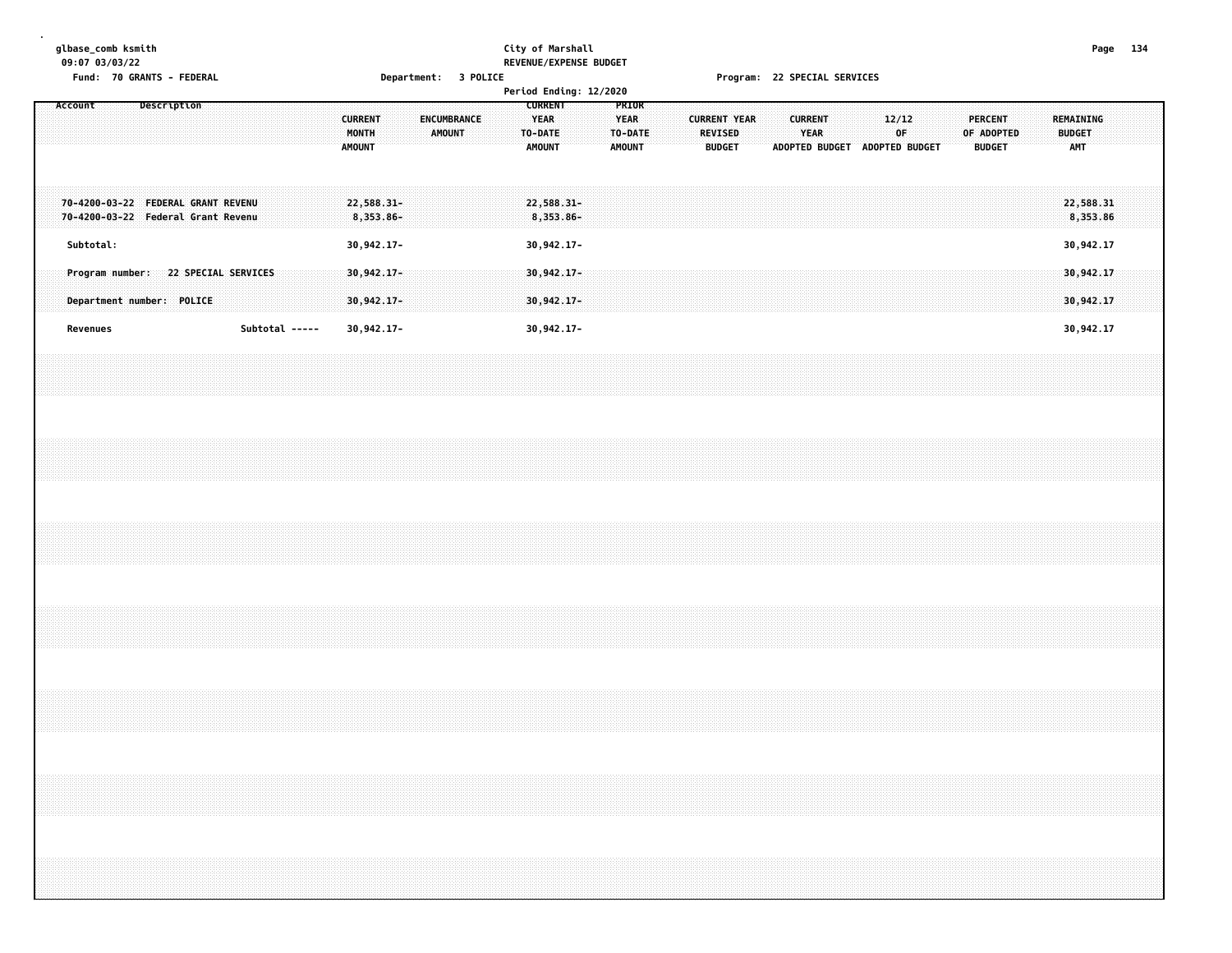## **glbase\_comb ksmith City of Marshall Page 135 09:07 03/03/22 REVENUE/EXPENSE BUDGET**

|                                                                          | Fund: 70 GRANTS - FEDERAL                                        |                |                                          | Department: 3 POLICE         |                                                           | Period Ending: 12/2020                           | Program: 22 SPECIAL SERVICES                                                            |                                                                                        |                                          |
|--------------------------------------------------------------------------|------------------------------------------------------------------|----------------|------------------------------------------|------------------------------|-----------------------------------------------------------|--------------------------------------------------|-----------------------------------------------------------------------------------------|----------------------------------------------------------------------------------------|------------------------------------------|
| Account                                                                  | Description                                                      |                | <b>CURRENT</b><br>MONTH<br><b>AMOUNT</b> | ENCUMBRANCE<br><b>AMOUNT</b> | <b>CURRENT</b><br><b>YEAR</b><br>TO-DATE<br><b>AMOUNT</b> | PRIOR<br><b>YEAR</b><br>TO-DATE<br><b>AMOUNT</b> | <b>CURRENT</b><br><b>CURRENT YEAR</b><br><b>REVISED</b><br><b>YEAR</b><br><b>BUDGET</b> | 12/12<br>PERCENT<br>0F<br>OF ADOPTED<br>ADOPTED BUDGET ADOPTED BUDGET<br><b>BUDGET</b> | <b>REMAINING</b><br><b>BUDGET</b><br>AMT |
| 70-0440-03-22 OTHER MACHINERY & EQ<br>70-0440-03-22 OTHER MACHINERY & EQ |                                                                  |                | 22,588.31<br>8,353.86                    |                              | 22,588.31<br>8,353.86                                     |                                                  |                                                                                         |                                                                                        | 22,588.31-<br>8,353.86-                  |
| Subtotal:                                                                |                                                                  |                | 30,942.17                                |                              | 30,942.17                                                 |                                                  |                                                                                         |                                                                                        | 30,942.17-                               |
|                                                                          | Program number: 22 SPECIAL SERVICES<br>Department number: POLICE |                | 30,942.17<br>30,942.17                   |                              | 30,942.17<br>30,942.17                                    |                                                  |                                                                                         |                                                                                        | $30,942.17-$<br>30,942.17-               |
| Expenditures                                                             |                                                                  | Subtotal ----- | 30,942.17                                |                              | 30,942.17                                                 |                                                  |                                                                                         |                                                                                        | 30,942.17-                               |
|                                                                          | Fund number: 70 GRANTS - FEDERAL                                 |                |                                          |                              |                                                           |                                                  |                                                                                         |                                                                                        |                                          |
|                                                                          |                                                                  |                |                                          |                              |                                                           |                                                  |                                                                                         |                                                                                        |                                          |
|                                                                          |                                                                  |                |                                          |                              |                                                           |                                                  |                                                                                         |                                                                                        |                                          |
|                                                                          |                                                                  |                |                                          |                              |                                                           |                                                  |                                                                                         |                                                                                        |                                          |
|                                                                          |                                                                  |                |                                          |                              |                                                           |                                                  |                                                                                         |                                                                                        |                                          |
|                                                                          |                                                                  |                |                                          |                              |                                                           |                                                  |                                                                                         |                                                                                        |                                          |
|                                                                          |                                                                  |                |                                          |                              |                                                           |                                                  |                                                                                         |                                                                                        |                                          |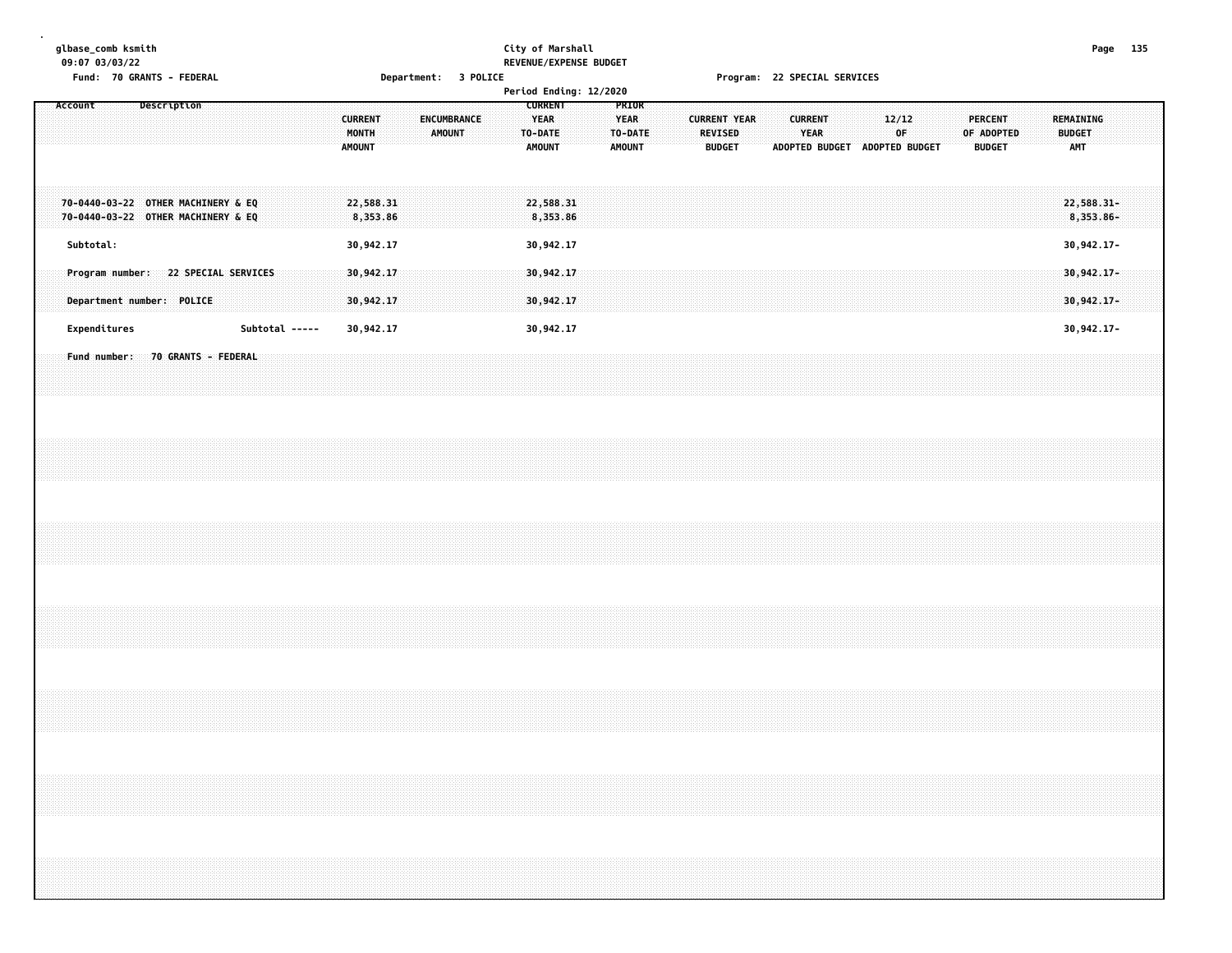|  | glbase_comb ksmith<br>09:07 03/03/22                     |  |  |                               |  |                                     |  |  |                                          |             |               |             |  |                                         | City of Marshall<br>REVENUE/EXPENSE BUDGET |                       |                                        |  |                                                        |  |                               |                        |  |             |  |                                               |  |               |                                | Page 136 |  |
|--|----------------------------------------------------------|--|--|-------------------------------|--|-------------------------------------|--|--|------------------------------------------|-------------|---------------|-------------|--|-----------------------------------------|--------------------------------------------|-----------------------|----------------------------------------|--|--------------------------------------------------------|--|-------------------------------|------------------------|--|-------------|--|-----------------------------------------------|--|---------------|--------------------------------|----------|--|
|  | Account                                                  |  |  |                               |  | Fund: 74 2010 C/O D/S MEM CITY HALL |  |  |                                          | Department: |               |             |  | <b>CURRENT</b>                          | Period Ending: 12/2020                     | PRIOR                 |                                        |  | Program:                                               |  |                               |                        |  |             |  |                                               |  |               |                                |          |  |
|  |                                                          |  |  | Description                   |  |                                     |  |  | <b>CURRENT</b><br>MONTH<br><b>AMOUNT</b> |             | <b>AMOUNT</b> | ENCUMBRANCE |  | <b>YEAR</b><br>TO-DATE<br><b>AMOUNT</b> |                                            | YEAR<br><b>AMOUNT</b> | TO-DATE                                |  | <b>CURRENT YEAR</b><br><b>REVISED</b><br><b>BUDGET</b> |  | ADOPTED BUDGET ADOPTED BUDGET | <b>CURRENT</b><br>YEAR |  | 12/12<br>0F |  | <b>PERCENT</b><br>OF ADOPTED<br><b>BUDGET</b> |  | <b>BUDGET</b> | <b>REMAINING</b><br><b>AMT</b> |          |  |
|  | Subtotal:                                                |  |  | 74-5100-00-00 INTEREST EARNED |  |                                     |  |  |                                          |             |               |             |  |                                         |                                            |                       | $130.05 -$<br>$130.05 -$               |  |                                                        |  |                               |                        |  |             |  |                                               |  |               |                                |          |  |
|  | Program number:<br>Department number:<br><b>Revenues</b> |  |  |                               |  | Subtotal -----------                |  |  |                                          |             |               |             |  |                                         |                                            |                       | $130.05 -$<br>$130.05 -$<br>$130.05 -$ |  |                                                        |  |                               |                        |  |             |  |                                               |  |               |                                |          |  |
|  |                                                          |  |  |                               |  |                                     |  |  |                                          |             |               |             |  |                                         |                                            |                       |                                        |  |                                                        |  |                               |                        |  |             |  |                                               |  |               |                                |          |  |
|  |                                                          |  |  |                               |  |                                     |  |  |                                          |             |               |             |  |                                         |                                            |                       |                                        |  |                                                        |  |                               |                        |  |             |  |                                               |  |               |                                |          |  |
|  |                                                          |  |  |                               |  |                                     |  |  |                                          |             |               |             |  |                                         |                                            |                       |                                        |  |                                                        |  |                               |                        |  |             |  |                                               |  |               |                                |          |  |
|  |                                                          |  |  |                               |  |                                     |  |  |                                          |             |               |             |  |                                         |                                            |                       |                                        |  |                                                        |  |                               |                        |  |             |  |                                               |  |               |                                |          |  |
|  |                                                          |  |  |                               |  |                                     |  |  |                                          |             |               |             |  |                                         |                                            |                       |                                        |  |                                                        |  |                               |                        |  |             |  |                                               |  |               |                                |          |  |
|  |                                                          |  |  |                               |  |                                     |  |  |                                          |             |               |             |  |                                         |                                            |                       |                                        |  |                                                        |  |                               |                        |  |             |  |                                               |  |               |                                |          |  |
|  |                                                          |  |  |                               |  |                                     |  |  |                                          |             |               |             |  |                                         |                                            |                       |                                        |  |                                                        |  |                               |                        |  |             |  |                                               |  |               |                                |          |  |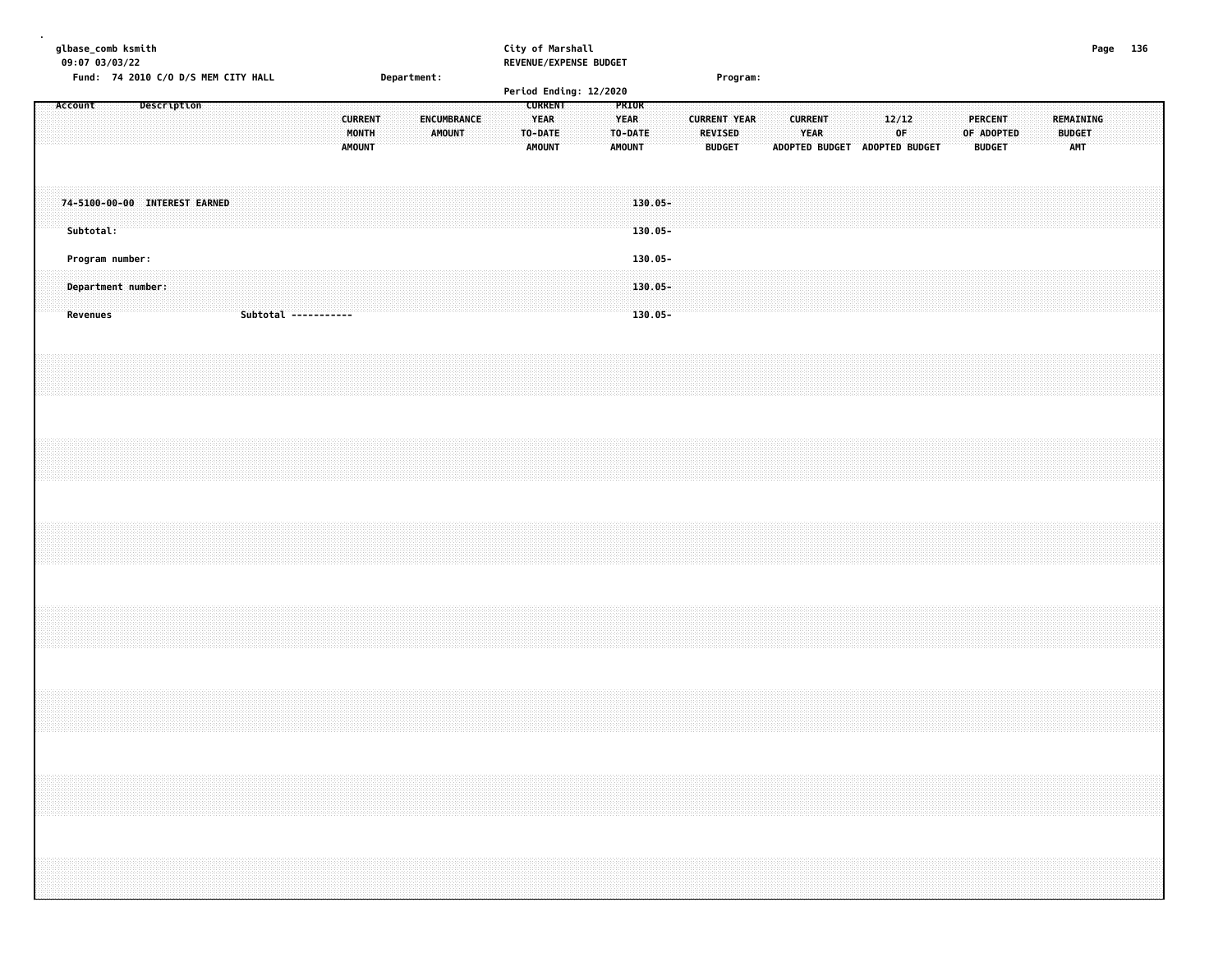| glbase_comb ksmith<br>09:07 03/03/22<br>Fund: 74 2010 C/O D/S MEM CITY HALL<br>Department:         | City of Marshall<br>REVENUE/EXPENSE BUDGET<br>Program:                                                                                                                                                                                                                                                                                                                   | Page 137 |
|----------------------------------------------------------------------------------------------------|--------------------------------------------------------------------------------------------------------------------------------------------------------------------------------------------------------------------------------------------------------------------------------------------------------------------------------------------------------------------------|----------|
| Description<br>Account<br><b>CURRENT</b><br>ENCUMBRANCE<br>MONTH<br><b>AMOUNT</b><br><b>AMOUNT</b> | Period Ending: 12/2020<br><b>CURRENT</b><br>PRIOR<br><b>YEAR</b><br>12/12<br><b>YEAR</b><br><b>CURRENT YEAR</b><br><b>CURRENT</b><br><b>PERCENT</b><br>REMAINING<br><b>REVISED</b><br>OF<br>OF ADOPTED<br><b>BUDGET</b><br>TO-DATE<br>TO-DATE<br><b>YEAR</b><br>AMOUNT<br><b>AMOUNT</b><br><b>AMT</b><br><b>BUDGET</b><br>ADOPTED BUDGET ADOPTED BUDGET<br><b>BUDGET</b> |          |
| 74-0353-00-00 PENALTY & INTEREST<br>Subtotal:                                                      | 6,184.77<br>6,184.77                                                                                                                                                                                                                                                                                                                                                     |          |
| Program number:<br>Department number:<br>Expenditures<br>Subtotal -----------                      | 6,184.77<br>6,184.77<br>6,184.77                                                                                                                                                                                                                                                                                                                                         |          |
| Fund number: 74 2010 C/O D/S MEM CITY HALL                                                         | 6,054.72                                                                                                                                                                                                                                                                                                                                                                 |          |
|                                                                                                    |                                                                                                                                                                                                                                                                                                                                                                          |          |
|                                                                                                    |                                                                                                                                                                                                                                                                                                                                                                          |          |
|                                                                                                    |                                                                                                                                                                                                                                                                                                                                                                          |          |
|                                                                                                    |                                                                                                                                                                                                                                                                                                                                                                          |          |
|                                                                                                    |                                                                                                                                                                                                                                                                                                                                                                          |          |
|                                                                                                    | ,我们就会在这里,我们就会在这里,我们就会在这里,我们就会在这里,我们就会在这里,我们就会在这里,我们就会在这里,我们就会在这里,我们就会在这里,我们就会在这里<br>第一章 一个人的话,我们就会在这里,我们就会在这里,我们就会在这里,我们就会在这里,我们就会在这里,我们就会在这里,我们就会在这里,我们就会在这里,我们就会在这                                                                                                                                                                                                     |          |
|                                                                                                    |                                                                                                                                                                                                                                                                                                                                                                          |          |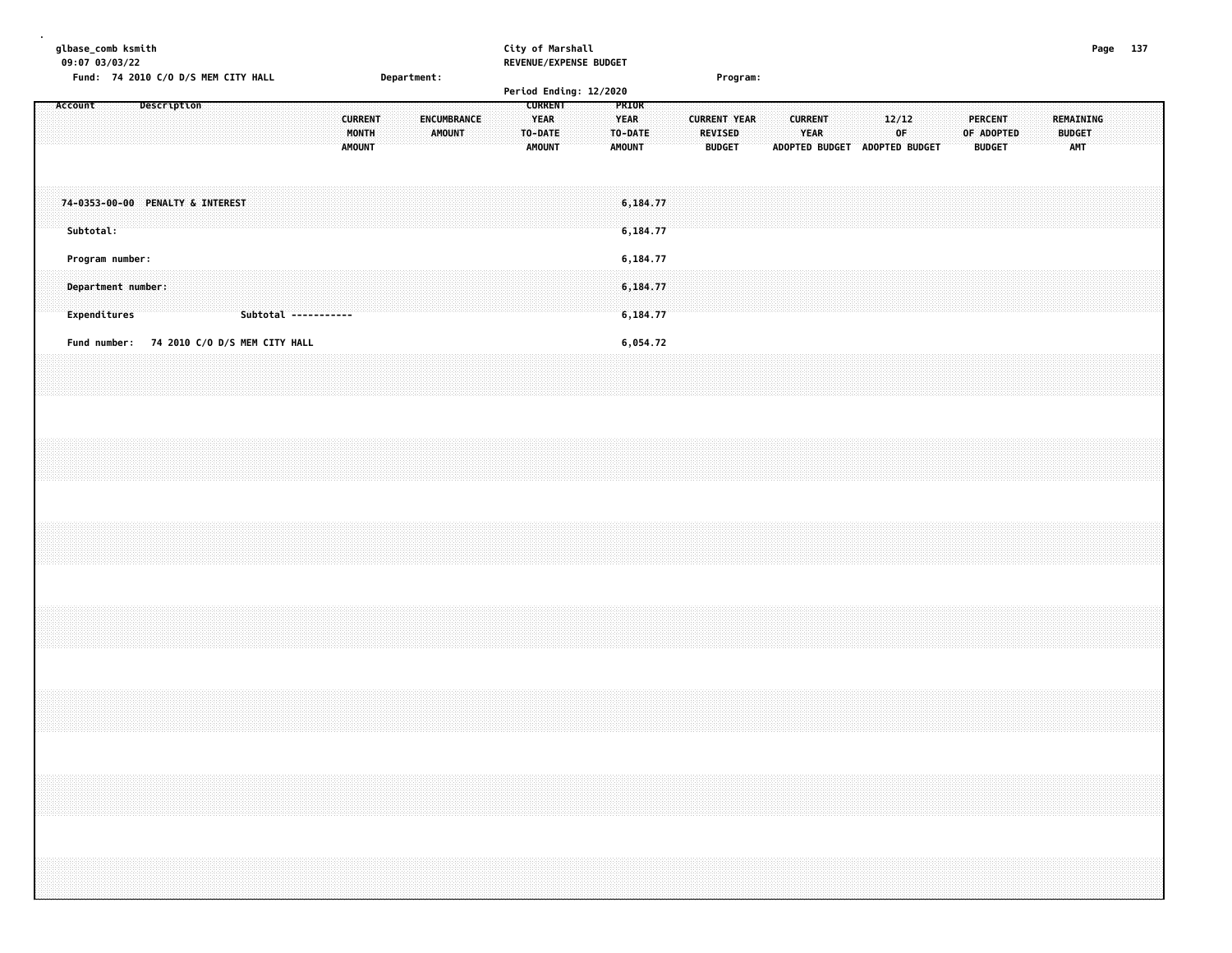| glbase_comb ksmith<br>09:07 03/03/22 | Fund: 75 2010 C/O MEM CITY HALL RESTOR |  |  |                                               |                         | Department: |             |               |   | City of Marshall<br>REVENUE/EXPENSE BUDGET |             |             |  | Program:            |                       |                                            |                         |  |  |            | Page | -138 |
|--------------------------------------|----------------------------------------|--|--|-----------------------------------------------|-------------------------|-------------|-------------|---------------|---|--------------------------------------------|-------------|-------------|--|---------------------|-----------------------|--------------------------------------------|-------------------------|--|--|------------|------|------|
|                                      |                                        |  |  |                                               |                         |             |             |               |   | Period Ending: 12/2020                     |             |             |  |                     |                       |                                            |                         |  |  |            |      |      |
|                                      |                                        |  |  | AMOUNT AMOUNT AMOUNT AMOUNT AND AMOUNT AMOUNT | <b>CURRENT</b><br>MONTH |             | ENCUMBRANCE | <b>AMOUNT</b> | . | <b>YEAR</b>                                | .<br>.<br>. | <b>YEAR</b> |  | <b>CURRENT YEAR</b> | <b>ADOPTED BUDGET</b> | <b>CURRENT COMMUNISTIES</b><br><b>YEAR</b> | 12/12<br>ADOPTED BUDGET |  |  | BUDGET AMT |      |      |

| 75-5100-00-00 INTEREST EARNED<br>75-5110-00-00 INTERFUND XFER GENER<br>75-5111-00-00<br>HOTEL/MOTEL TAX TRAN<br>75-5112-00-00 INTERFUND REVENUE<br>75-5125-00-00 MISCELLANEOUS REVENU |                | $31,000.00 -$                                   | $31,000.00 -$<br>$3,542.00 -$ | $1,378.15-$<br>212,453.00-<br>283,605.00-<br>324,183.00-<br>36,000.00-  | 31,000.00<br>3,542.00               |
|---------------------------------------------------------------------------------------------------------------------------------------------------------------------------------------|----------------|-------------------------------------------------|-------------------------------|-------------------------------------------------------------------------|-------------------------------------|
| Subtotal:<br>75-5300-00-00 BOND PROCEEDS<br>Subtotal:                                                                                                                                 |                | $31,000.00 -$                                   | 34,542.00-                    | $857,619.15-$<br>$853,000.00 -$<br>853,000.00-                          | 34,542.00                           |
| Program number:<br>Department number:<br>Revenues                                                                                                                                     | Subtotal ----- | $31,000.00 -$<br>$31,000.00 -$<br>$31,000.00 -$ | 34,542.00-                    | 34,542.00-1,710,619.15-<br>1,710,619.15-<br>34, 542.00- 1, 710, 619.15- | 34,542.00<br>34,542.00<br>34,542.00 |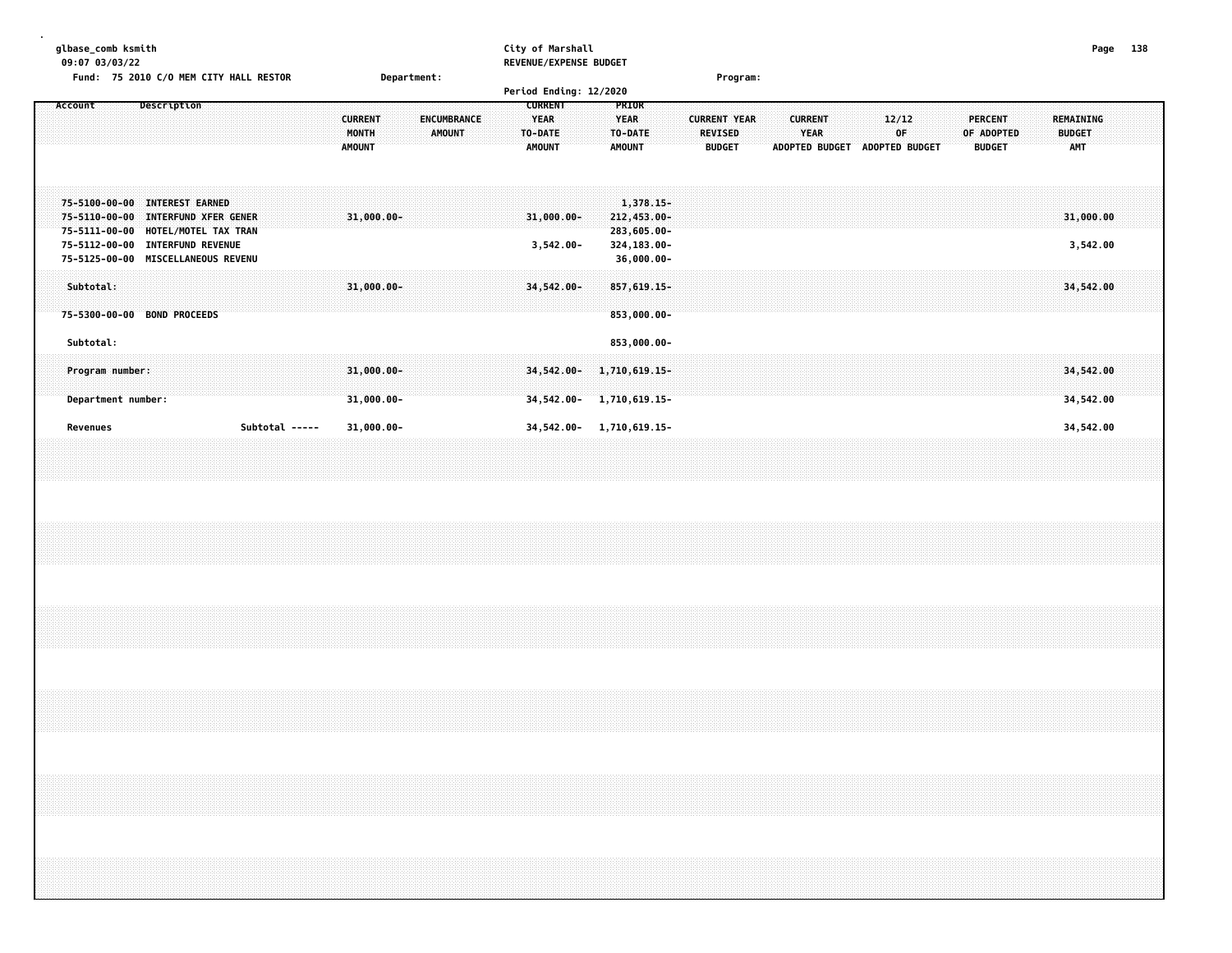| glbase_comb ksmith                                              |                                | City of Marshall       |                    |                                 |                               |                         | Page<br>139      |
|-----------------------------------------------------------------|--------------------------------|------------------------|--------------------|---------------------------------|-------------------------------|-------------------------|------------------|
| 09:07 03/03/22                                                  |                                | REVENUE/EXPENSE BUDGET |                    |                                 |                               |                         |                  |
| Fund: 75 2010 C/O MEM CITY HALL RESTOR                          | Department: 1 Project Expenses |                        |                    | Program:                        | Project Expenses              |                         |                  |
|                                                                 |                                | Period Ending: 12/2020 |                    |                                 |                               |                         |                  |
| Description<br>Account                                          |                                | <b>CURRENT</b>         | PRIOR              |                                 |                               |                         |                  |
|                                                                 | <b>CURRENT</b><br>ENCUMBRANCE  | YEAR                   | YEAR               | <b>CURRENT YEAR</b>             | <b>CURRENT</b>                | 12/12<br><b>PERCENT</b> | <b>REMAINING</b> |
|                                                                 | MONTH<br><b>AMOUNT</b>         | TO-DATE                | TO-DATE            | <b>REVISED</b><br><b>BUDGET</b> | YEAR                          | 0F<br>OF ADOPTED        | <b>BUDGET</b>    |
|                                                                 | <b>AMOUNT</b>                  | <b>AMOUNT</b>          | <b>AMOUNT</b>      |                                 | ADOPTED BUDGET ADOPTED BUDGET | <b>BUDGET</b>           | <b>AMT</b>       |
|                                                                 |                                |                        |                    |                                 |                               |                         |                  |
|                                                                 |                                |                        |                    |                                 |                               |                         |                  |
| 75-0109-01-00 SALARIES OVERTIME                                 |                                |                        | 2,582.04           |                                 |                               |                         |                  |
| 75-0110-01-00<br>SALARY-PART TIME & H                           |                                | 4,303.04               | 60,132.24          |                                 |                               |                         | 4,303.04-        |
| 75-0115-01-00 SPECIAL ASSIGNMENT P                              |                                |                        | 7,800.03           |                                 |                               |                         |                  |
| 75-0122-01-00 TMRS                                              |                                | 703.98                 | 7,805.53           |                                 |                               |                         | 703.98-          |
| 75-0133-01-00 FICA BENEFITS                                     |                                | 329.19                 | 5,467.56           |                                 |                               |                         | $329.19 -$       |
| WORKMEN'S COMPENSATI<br>75-0134-01-00                           |                                |                        | 138.68             |                                 |                               |                         |                  |
|                                                                 |                                |                        |                    |                                 |                               |                         |                  |
| Subtotal:                                                       |                                | 5,336.21               | 83,926.08          |                                 |                               |                         | $5,336.21 -$     |
|                                                                 |                                |                        |                    |                                 |                               |                         |                  |
| 75-0205-01-00 FUEL, OIL, & LUBE                                 |                                | 22.88                  | 522.60             |                                 |                               |                         | $22.88 -$        |
| 75-0217-01-00 OTHER SUPPLIES                                    |                                | 179.26                 | 12,329.95          |                                 |                               |                         | $179.26 -$       |
| 75-0218-01-00 SMALL TOOLS & OTHER                               |                                | 97.54                  | 4,743.71           |                                 |                               |                         | $97.54 -$        |
|                                                                 |                                |                        |                    |                                 |                               |                         |                  |
| Subtotal:                                                       |                                | 299.68                 | 17,596.26          |                                 |                               |                         | 299.68-          |
|                                                                 |                                |                        |                    |                                 |                               |                         |                  |
| 75-0304-01-00 TELEPHONE-CELLULAR                                |                                | 317.72                 | 1,226.10           |                                 |                               |                         | $317.72 -$       |
| 75-0305-01-00 PROFESSIONAL FEES<br>75-0311-01-00 TRANSPORTATION |                                | 495.00                 | 990.00<br>1,610.06 |                                 |                               |                         | 495.00-          |
| 75-0312-01-00 ADVERTISING                                       |                                |                        | 456.97             |                                 |                               |                         |                  |
| 75-0316-01-00 CONTRACTED SERVICES                               |                                | 4,732.72               | 51,242.12          |                                 |                               |                         | 4,732.72-        |
| 75-0331-01-00<br>UNEMPLOYMENT INSURAN                           |                                |                        | 18.00              |                                 |                               |                         |                  |
| 75-0333-01-00 BOND ISSUANCE COST                                |                                |                        | 28,839.81          |                                 |                               |                         |                  |
| 75-0344-01-00 RENTALS                                           |                                | 3,621.25               | 88,810.18          |                                 |                               |                         | $3,621.25 -$     |
| 75-0347-01-00 MISCELLANEOUS                                     |                                | 9,783.38               | 310,228.54         |                                 |                               |                         | $9,783.38 -$     |
|                                                                 |                                |                        |                    |                                 |                               |                         |                  |
| Subtotal:                                                       |                                | 18,950.07              | 483, 421, 78       |                                 |                               |                         | 18,950.07-       |
|                                                                 |                                |                        |                    |                                 |                               |                         |                  |
| 75-0405-01-00<br><b>BUILDING IMPROVEMENT</b>                    | 1,093.67                       | 11,051.95              | 1,205,131.65       |                                 |                               |                         | 11,051.95-       |
| 75-0410-01-00<br><b>IMPROVEMENTS</b>                            |                                |                        | 36,473.80          |                                 |                               |                         |                  |
| 75-0420-01-00 IMPROVEMENTS-DATA PR                              |                                |                        | 7,496.11           |                                 |                               |                         |                  |
| 75-0426-01-00<br><b>FURNITURE &amp; FIXTURES</b>                |                                |                        | 69,553.46          |                                 |                               |                         |                  |
| 75-0440-01-00 OTHER MACHINERY & EQ                              |                                |                        | 7,989.70           |                                 |                               |                         |                  |
|                                                                 |                                |                        |                    |                                 |                               |                         |                  |
| Subtotal:                                                       | 1,093.67                       | 11,051.95              | 1,326,644.72       |                                 |                               |                         | 11,051.95-       |
| Program number:<br><b>Project Expenses</b>                      | 1,093.67                       | 35,637.91              | 1,911,588.84       |                                 |                               |                         | 35,637.91-       |
|                                                                 |                                |                        |                    |                                 |                               |                         |                  |
| Department number: Project Expenses                             | 1,093.67                       | 35,637.91              | 1,911,588.84       |                                 |                               |                         | 35,637.91-       |
|                                                                 |                                |                        |                    |                                 |                               |                         |                  |
| Expenditures<br>Subtotal -----                                  | 1,093.67                       | 35,637.91              | 1,911,588.84       |                                 |                               |                         | 35,637.91-       |
|                                                                 |                                |                        |                    |                                 |                               |                         |                  |
| 75 2010 C/O MEM CITY HALL REST<br>Fund number:                  | 29,906.33-                     | 1,095.91               | 200,969.69         |                                 |                               |                         | $1,095.91-$      |
|                                                                 |                                |                        |                    |                                 |                               |                         |                  |
|                                                                 |                                |                        |                    |                                 |                               |                         |                  |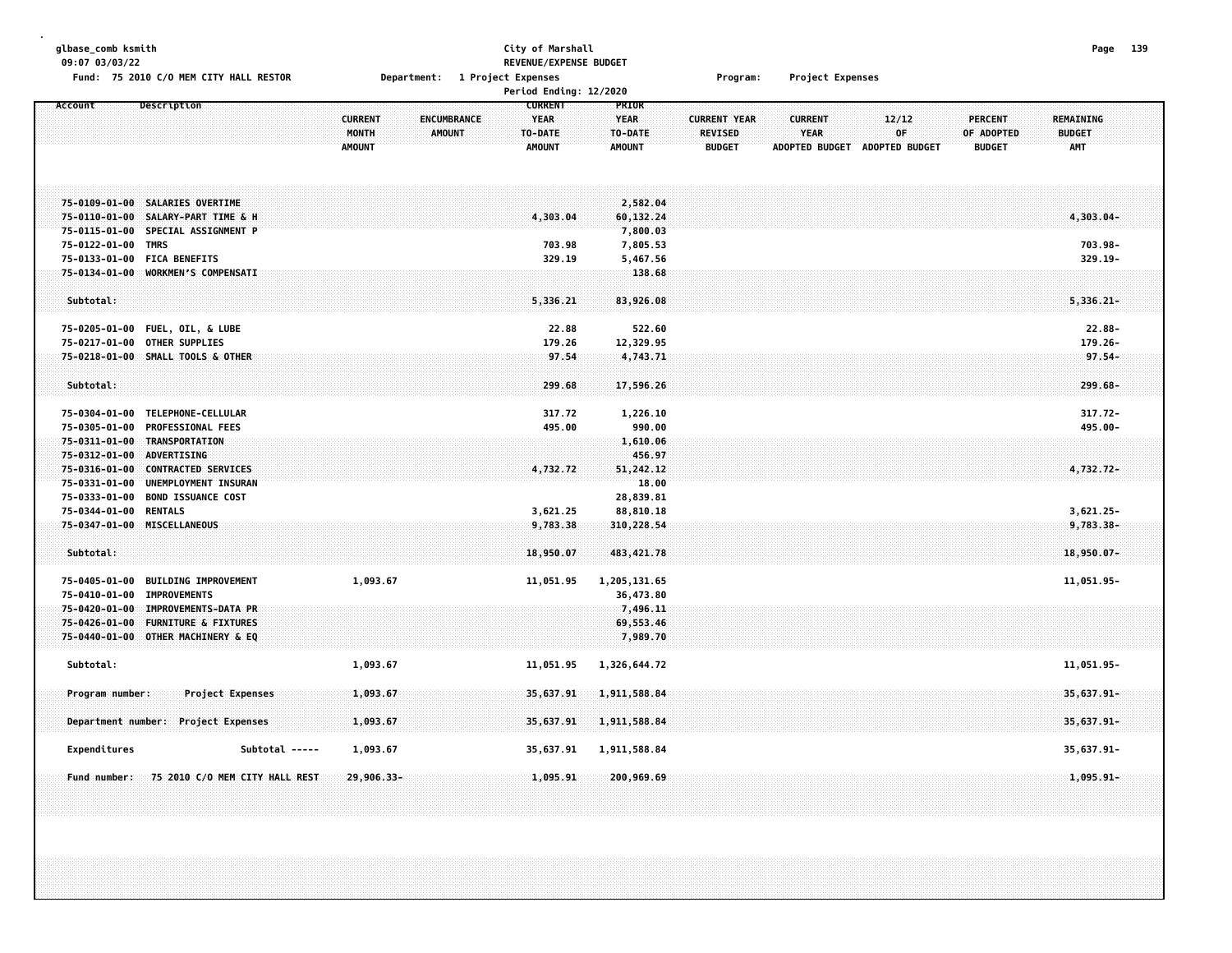**glbase\_comb ksmith City of Marshall Page 140 09:07 03/03/22 REVENUE/EXPENSE BUDGET Fund: 80 STREET MAINTENANCE FUND Department: Program:**

|                                              |                                                                                 | Period Ending: 12/2020                                           |                                                                                                            |                                                 |                               |                                                                                           |
|----------------------------------------------|---------------------------------------------------------------------------------|------------------------------------------------------------------|------------------------------------------------------------------------------------------------------------|-------------------------------------------------|-------------------------------|-------------------------------------------------------------------------------------------|
| Description<br>Account                       | <b>CURRENT</b><br><b>ENCUMBRANCE</b><br><b>AMOUNT</b><br>MONTH<br><b>AMOUNT</b> | <b>CURRENT</b><br><b>YEAR</b><br><b>TO-DATE</b><br><b>AMOUNT</b> | <b>PRIOR</b><br><b>YEAR</b><br><b>CURRENT YEAR</b><br>TO-DATE<br><b>REVISED</b><br><b>BUDGET</b><br>AMOUNT | <b>CURRENT</b><br><b>YEAR</b><br>ADOPTED BUDGET | 12/12<br>0F<br>ADOPTED BUDGET | REMAINING<br><b>PERCENT</b><br><b>BUDGET</b><br>OF ADOPTED<br><b>BUDGET</b><br><b>AMT</b> |
| 80-4004-00-00 SALES TAX REVENUE<br>Subtotal: | $55,780.33 -$<br>55,780.33-                                                     | 593,406.99-<br>593,406.99-                                       | 582,087.30-<br>$560, 937, 00 -$<br>582,087.30-<br>560,937.00-                                              | 535,937.00-<br>535,937.00-                      | 535,937.00-<br>535,937.00-    | 110.723<br>32,469.99<br>110.723<br>32,469.99                                              |
| 80-5100-00-00 INTEREST EARNED                | 24.22-                                                                          | 1,457.09-                                                        | 8,388.82-                                                                                                  |                                                 |                               | 1,457.09                                                                                  |
| Subtotal:<br>Program number:                 | $24.22 -$<br>55,804.55-                                                         | $1,457.09 -$<br>594,864.08-                                      | $8,388.82-$<br>590,476.12-<br>560,937.00-                                                                  | 535,937.00-                                     | 535,937.00-                   | 1,457.09<br>33,927.08<br>110.995                                                          |
| Department number:                           | 55,804.55-                                                                      | 594,864.08-                                                      | 590,476.12-<br>560,937.00-                                                                                 | 535,937.00-                                     | 535,937.00-                   | 33,927.08<br>110.995                                                                      |
| Subtotal -----<br><b>Revenues</b>            | $55,804.55 -$                                                                   | 594,864.08-                                                      | $590,476.12-$<br>$560, 937.00 -$                                                                           | 535,937.00-                                     | 535,937.00-                   | 33,927.08<br>110.995                                                                      |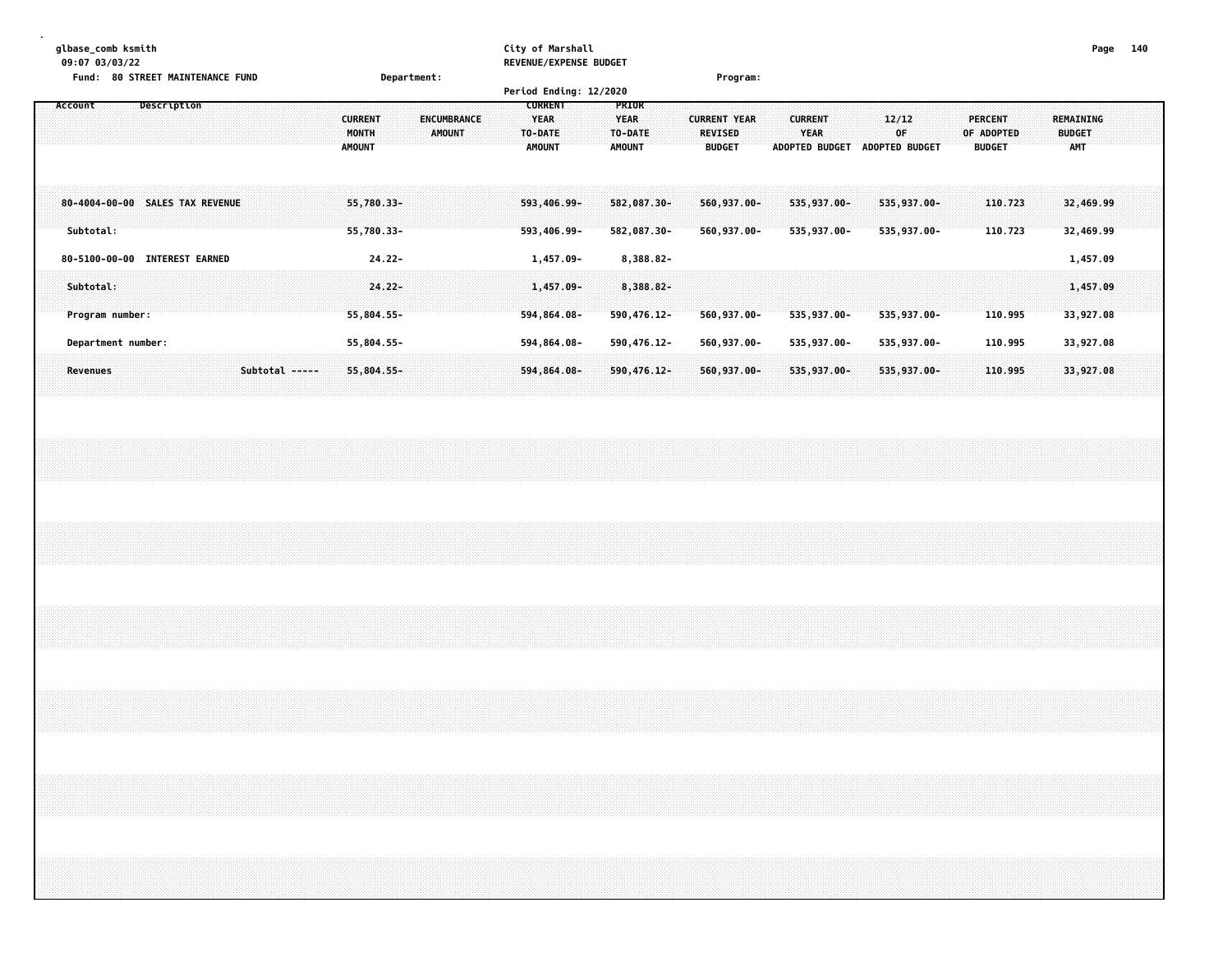| glbase_comb ksmith                                |                    | City of Marshall              |         | Page | 141 |
|---------------------------------------------------|--------------------|-------------------------------|---------|------|-----|
| 09:07 03/03/22                                    |                    | <b>REVENUE/EXPENSE BUDGET</b> |         |      |     |
| <b>80 STREET MAINTENANCE FUND</b><br><b>Fund:</b> | <b>Department:</b> |                               | Program |      |     |

|                                                                 |                                   |                      |                                          |                                     | Period Ending: 12/2020                             |                                           |                                                        |                                                 |                                |                                               |                                          |  |
|-----------------------------------------------------------------|-----------------------------------|----------------------|------------------------------------------|-------------------------------------|----------------------------------------------------|-------------------------------------------|--------------------------------------------------------|-------------------------------------------------|--------------------------------|-----------------------------------------------|------------------------------------------|--|
| Account                                                         | Description                       |                      | <b>CURRENT</b><br>MONTH<br><b>AMOUNT</b> | <b>ENCUMBRANCE</b><br><b>AMOUNT</b> | <b>CURRENT</b><br>YEAR<br>TO-DATE<br><b>AMOUNT</b> | PRIOR<br>YEAR<br>TO-DATE<br><b>AMOUNT</b> | <b>CURRENT YEAR</b><br><b>REVISED</b><br><b>BUDGET</b> | <b>CURRENT</b><br><b>YEAR</b><br>ADOPTED BUDGET | 12/12<br>0F.<br>ADOPTED BUDGET | <b>PERCENT</b><br>OF ADOPTED<br><b>BUDGET</b> | REMAINING<br><b>BUDGET</b><br><b>AMT</b> |  |
| 80-0408-00-00 STREET IMPROVEMENT<br>80-0425-00-00 CARS & TRUCKS |                                   |                      |                                          |                                     | 427,813.25                                         | 923,207.05                                | 421,741.00<br>154,196.00                               | 381,741.00<br>154,196.00                        | 381,741.00<br>154,196.00       | 112,069                                       | $6,072.25 -$<br>154,196.00               |  |
| Subtotal:                                                       |                                   |                      |                                          |                                     | 427,813.25                                         | 923,207.05                                | 575,937.00                                             | 535,937.00                                      | 535,937.00                     | 79.825                                        | 148, 123. 75                             |  |
| Program number:<br>Department number:                           |                                   |                      |                                          |                                     | 427,813.25<br>427,813.25                           | 923,207.05<br>923,207.05                  | 575,937.00<br>575,937.00                               | 535,937.00<br>535,937.00                        | 535,937.00<br>535,937.00       | 79.825<br>79.825                              | 148, 123. 75<br>148, 123, 75             |  |
| Expenditures                                                    |                                   | Subtotal ----------- |                                          |                                     | 427,813.25                                         | 923,207.05                                | 575,937.00                                             | 535,937.00                                      | 535,937.00                     | 79.825                                        | 148, 123. 75                             |  |
| <b>Fund number:</b>                                             | <b>80 STREET MAINTENANCE FUND</b> |                      | 55,804.55-                               |                                     | 167,050,83-                                        | 332,730.93                                | 15,000.00                                              |                                                 |                                |                                               | 182,050.83                               |  |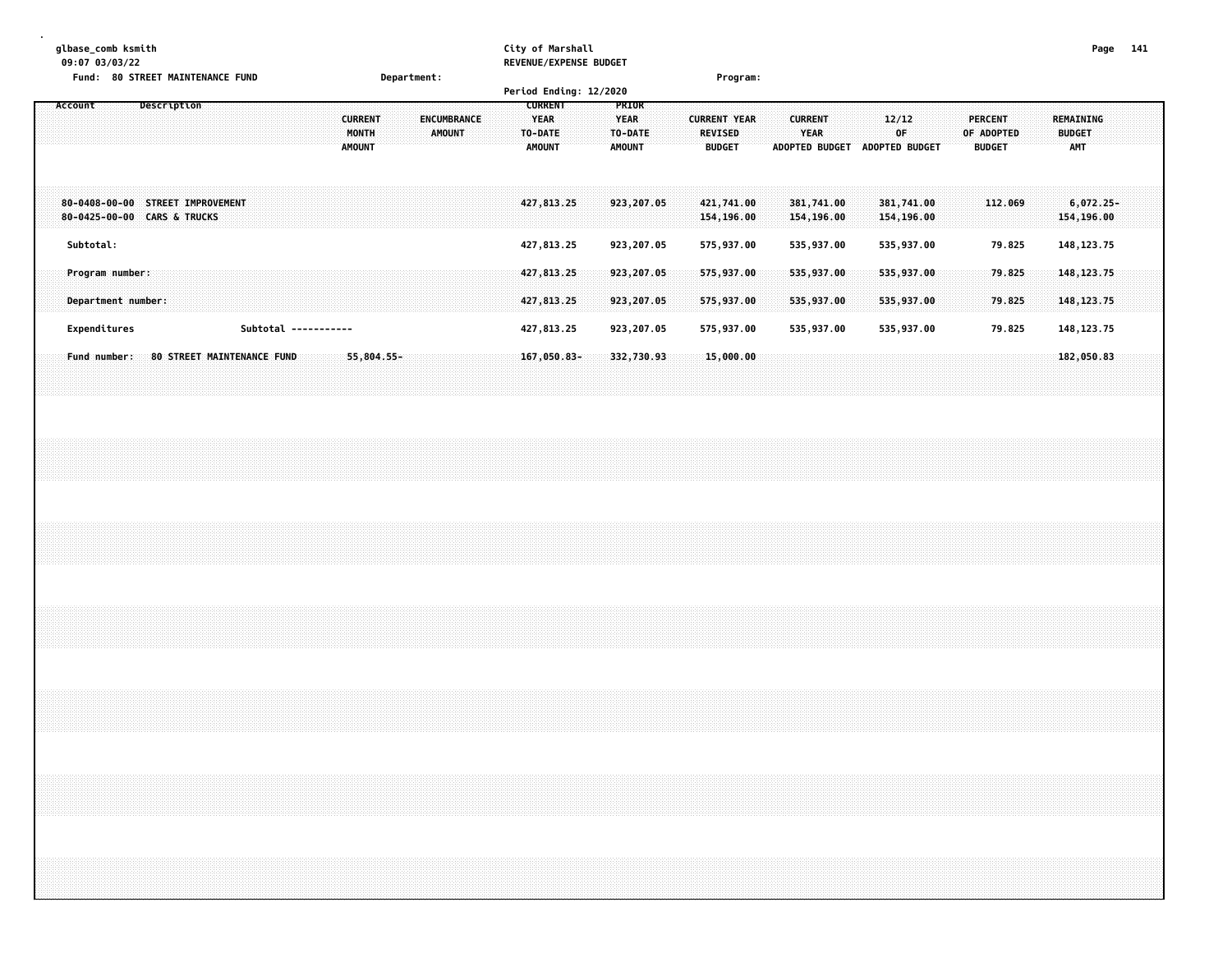| Page 142                                         |                                                           |                                         |                 |                                       |  |  |  |
|--------------------------------------------------|-----------------------------------------------------------|-----------------------------------------|-----------------|---------------------------------------|--|--|--|
|                                                  |                                                           |                                         |                 |                                       |  |  |  |
|                                                  | REMAINING<br><b>BUDGET</b><br><b>AMT</b>                  |                                         |                 |                                       |  |  |  |
|                                                  |                                                           |                                         |                 |                                       |  |  |  |
|                                                  |                                                           |                                         |                 |                                       |  |  |  |
|                                                  |                                                           | 100.000<br>100.000                      | 100.000         | 100.000<br>100.000                    |  |  |  |
|                                                  | <b>PERCENT</b><br>OF ADOPTED<br><b>BUDGET</b>             |                                         |                 |                                       |  |  |  |
|                                                  |                                                           |                                         |                 |                                       |  |  |  |
|                                                  |                                                           |                                         |                 |                                       |  |  |  |
|                                                  |                                                           |                                         |                 |                                       |  |  |  |
|                                                  |                                                           |                                         |                 |                                       |  |  |  |
|                                                  | ADOPTED BUDGET ADOPTED BUDGET                             | 160,700.00-<br>160,700.00-              | 160,700.00-     | 160,700.00-<br>$160,700.00 -$         |  |  |  |
|                                                  | 12/12<br>0F                                               |                                         |                 |                                       |  |  |  |
|                                                  |                                                           |                                         |                 |                                       |  |  |  |
|                                                  |                                                           |                                         |                 |                                       |  |  |  |
|                                                  |                                                           |                                         |                 |                                       |  |  |  |
|                                                  |                                                           |                                         |                 |                                       |  |  |  |
|                                                  | <b>CURRENT</b><br>YEAR                                    | 160,700.00-<br>160,700.00-              | 160,700.00-     | 160,700.00-<br>160,700.00-            |  |  |  |
|                                                  |                                                           |                                         |                 |                                       |  |  |  |
|                                                  |                                                           |                                         |                 |                                       |  |  |  |
|                                                  |                                                           |                                         |                 |                                       |  |  |  |
|                                                  |                                                           |                                         |                 |                                       |  |  |  |
| Program:                                         | <b>REVISED</b><br><b>BUDGET</b>                           | 160,700.00-<br>$160,700.00 -$           | 160,700.00-     | $160,700.00 -$<br>160,700.00-         |  |  |  |
|                                                  |                                                           |                                         |                 |                                       |  |  |  |
|                                                  | <b>CURRENT YEAR</b>                                       |                                         |                 |                                       |  |  |  |
|                                                  |                                                           |                                         |                 |                                       |  |  |  |
|                                                  |                                                           |                                         |                 |                                       |  |  |  |
|                                                  | TO-DATE                                                   | 160,700.00-<br>$160,700.00 -$           | 160,700.00-     | $160,700.00 -$<br>160,700.00-         |  |  |  |
|                                                  | PRIOR<br><b>YEAR</b><br><b>AMOUNT</b>                     |                                         |                 |                                       |  |  |  |
|                                                  |                                                           |                                         |                 |                                       |  |  |  |
|                                                  |                                                           |                                         |                 |                                       |  |  |  |
| City of Marshall                                 |                                                           |                                         |                 |                                       |  |  |  |
|                                                  |                                                           |                                         |                 |                                       |  |  |  |
| REVENUE/EXPENSE BUDGET<br>Period Ending: 12/2020 | <b>CURRENT</b><br><b>YEAR</b><br>TO-DATE<br><b>AMOUNT</b> | 160,700.00-<br>$160,700.00 -$           | 160,700.00-     | 160,700.00-<br>160,700.00-            |  |  |  |
|                                                  |                                                           |                                         |                 |                                       |  |  |  |
|                                                  |                                                           |                                         |                 |                                       |  |  |  |
|                                                  |                                                           |                                         |                 |                                       |  |  |  |
|                                                  | ENCUMBRANCE                                               |                                         |                 |                                       |  |  |  |
|                                                  | <b>AMOUNT</b>                                             |                                         |                 |                                       |  |  |  |
|                                                  |                                                           |                                         |                 |                                       |  |  |  |
|                                                  |                                                           |                                         |                 |                                       |  |  |  |
| Department:                                      |                                                           |                                         |                 |                                       |  |  |  |
|                                                  |                                                           |                                         |                 |                                       |  |  |  |
|                                                  |                                                           |                                         |                 |                                       |  |  |  |
|                                                  | <b>CURRENT</b><br>MONTH<br><b>AMOUNT</b>                  |                                         |                 |                                       |  |  |  |
|                                                  |                                                           |                                         |                 |                                       |  |  |  |
|                                                  |                                                           |                                         |                 |                                       |  |  |  |
|                                                  |                                                           |                                         |                 | Subtotal -----------                  |  |  |  |
|                                                  |                                                           |                                         |                 |                                       |  |  |  |
|                                                  |                                                           |                                         |                 |                                       |  |  |  |
|                                                  |                                                           |                                         |                 |                                       |  |  |  |
|                                                  |                                                           |                                         |                 |                                       |  |  |  |
|                                                  |                                                           |                                         |                 |                                       |  |  |  |
|                                                  |                                                           |                                         |                 |                                       |  |  |  |
|                                                  |                                                           |                                         |                 |                                       |  |  |  |
|                                                  | Description                                               |                                         |                 |                                       |  |  |  |
|                                                  |                                                           |                                         |                 |                                       |  |  |  |
|                                                  |                                                           |                                         |                 |                                       |  |  |  |
|                                                  |                                                           |                                         |                 |                                       |  |  |  |
|                                                  |                                                           |                                         |                 |                                       |  |  |  |
|                                                  |                                                           |                                         |                 |                                       |  |  |  |
|                                                  |                                                           |                                         |                 |                                       |  |  |  |
| 09:07 03/03/22<br>Fund: 82 EMS - ESD             |                                                           | 82-4410-00-00 ESD CONTRACT<br>Subtotal: | Program number: | Department number:<br><b>Revenues</b> |  |  |  |
|                                                  | Account                                                   |                                         |                 |                                       |  |  |  |
|                                                  |                                                           |                                         |                 |                                       |  |  |  |
| glbase_comb ksmith                               |                                                           |                                         |                 |                                       |  |  |  |
|                                                  |                                                           |                                         |                 |                                       |  |  |  |
|                                                  |                                                           |                                         |                 |                                       |  |  |  |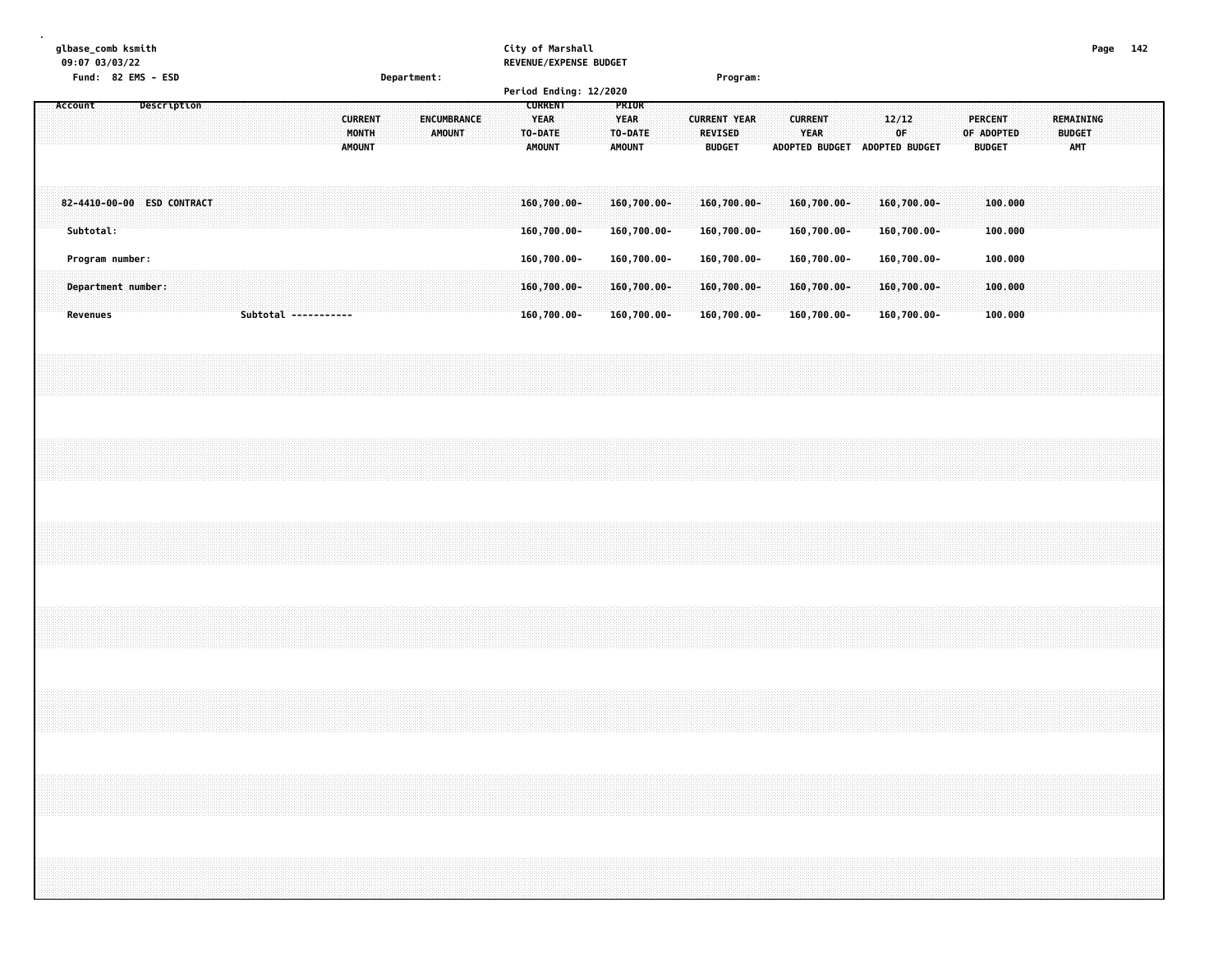|         |           | 09:07 03/03/22 | glbase_comb ksmith | Fund: 82 EMS - ESD                                                |  |                |  |               |                         | Department:    |  |                                     |  | City of Marshall<br>REVENUE/EXPENSE BUDGET                                          |  |                                                  |  | Program:                                               |  |                        |                          |                               |                          |  |                                               |  |                                   |                       | Page 143 |  |
|---------|-----------|----------------|--------------------|-------------------------------------------------------------------|--|----------------|--|---------------|-------------------------|----------------|--|-------------------------------------|--|-------------------------------------------------------------------------------------|--|--------------------------------------------------|--|--------------------------------------------------------|--|------------------------|--------------------------|-------------------------------|--------------------------|--|-----------------------------------------------|--|-----------------------------------|-----------------------|----------|--|
| Account |           |                |                    | <b>Description</b>                                                |  |                |  | <b>AMOUNT</b> | <b>CURRENT</b><br>MONTH |                |  | <b>ENCUMBRANCE</b><br><b>AMOUNT</b> |  | Period Ending: 12/2020<br><b>CURRENT</b><br><b>YEAR</b><br>TO-DATE<br><b>AMOUNT</b> |  | PRIOR<br><b>YEAR</b><br>TO-DATE<br><b>AMOUNT</b> |  | <b>CURRENT YEAR</b><br><b>REVISED</b><br><b>BUDGET</b> |  | <b>CURRENT</b><br>YEAR |                          | ADOPTED BUDGET ADOPTED BUDGET | 12/12<br>0F              |  | <b>PERCENT</b><br>OF ADOPTED<br><b>BUDGET</b> |  | REMAINING<br><b>BUDGET</b><br>AMT |                       |          |  |
|         | Subtotal: |                |                    | 82-0347-00-00 EMS EXPENSES FROM GE                                |  |                |  |               |                         |                |  |                                     |  |                                                                                     |  |                                                  |  | 2,000.00<br>2,000.00                                   |  |                        | 38,000.00<br>38,000.00   |                               | 38,000.00<br>38,000.00   |  |                                               |  |                                   | 2,000.00<br>2,000.00  |          |  |
|         |           |                |                    | 82-0425-00-00 CARS & TRUCKS<br>82-0440-00-00 OTHER MACHINERY & EQ |  |                |  |               |                         | 10.00          |  |                                     |  | 186,258.36                                                                          |  | 39,496.56                                        |  | 185,223.00                                             |  |                        |                          |                               |                          |  |                                               |  |                                   | 1,035.36-             |          |  |
|         | Subtotal: |                | Program number:    |                                                                   |  |                |  |               |                         | 10.00<br>10.00 |  |                                     |  | 186,258.36<br>186,258.36                                                            |  | 39,496.56<br>39,496.56                           |  | 185,223.00<br>187,223.00                               |  |                        | 38,000.00                |                               | 38,000.00                |  | 490.154                                       |  |                                   | $1,035.36-$<br>964.64 |          |  |
|         |           |                | Department number: |                                                                   |  |                |  |               |                         | 10.00          |  |                                     |  | 186,258.36                                                                          |  | 39,496.56                                        |  | 187,223.00                                             |  |                        | 38,000.00                |                               | 38,000.00                |  | 490.154                                       |  |                                   | 964.64                |          |  |
|         |           | Expenditures   |                    | Fund number: 82 EMS - ESD                                         |  | Subtotal ----- |  |               |                         | 10.00<br>10.00 |  |                                     |  | 186,258.36<br>25,558.36                                                             |  | 39,496.56<br>121, 203.44-                        |  | 187,223.00<br>26,523.00                                |  |                        | 38,000.00<br>122,700.00- |                               | 38,000.00<br>122,700.00- |  | 490.154<br>$-20.830$                          |  |                                   | 964.64<br>964.64      |          |  |
|         |           |                |                    |                                                                   |  |                |  |               |                         |                |  |                                     |  |                                                                                     |  |                                                  |  |                                                        |  |                        |                          |                               |                          |  |                                               |  |                                   |                       |          |  |
|         |           |                |                    |                                                                   |  |                |  |               |                         |                |  |                                     |  |                                                                                     |  |                                                  |  |                                                        |  |                        |                          |                               |                          |  |                                               |  |                                   |                       |          |  |
|         |           |                |                    |                                                                   |  |                |  |               |                         |                |  |                                     |  |                                                                                     |  |                                                  |  |                                                        |  |                        |                          |                               |                          |  |                                               |  |                                   |                       |          |  |
|         |           |                |                    |                                                                   |  |                |  |               |                         |                |  |                                     |  |                                                                                     |  |                                                  |  |                                                        |  |                        |                          |                               |                          |  |                                               |  |                                   |                       |          |  |
|         |           |                |                    |                                                                   |  |                |  |               |                         |                |  |                                     |  |                                                                                     |  |                                                  |  |                                                        |  |                        |                          |                               |                          |  |                                               |  |                                   |                       |          |  |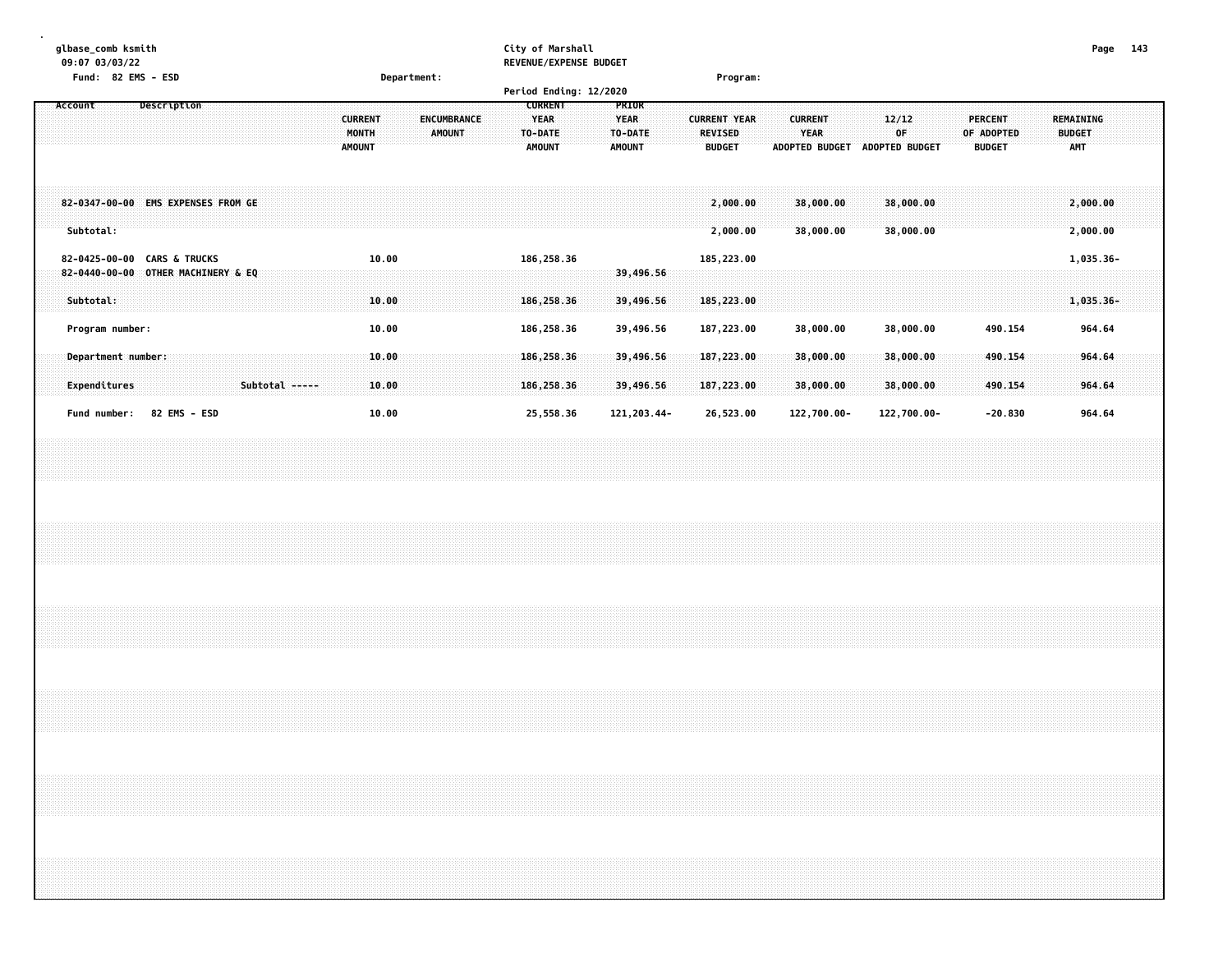| glbase_comb ksmith                      |                    | City of Marshall              |          | Page 144 |  |
|-----------------------------------------|--------------------|-------------------------------|----------|----------|--|
| 09:07 03/03/22                          |                    | <b>REVENUE/EXPENSE BUDGET</b> |          |          |  |
| <b>Fund: 83 POLICE SPECIAL PROJECTS</b> | <b>Department:</b> |                               | Program: |          |  |
|                                         |                    | Period Ending: 12/2020        |          |          |  |

| Description<br>Account                           | <b>ENCUMBRANCE</b><br><b>CURRENT</b><br><b>MONTH</b><br>AMOUNT<br><b>AMOUNT</b> | <b>CURRENT</b><br><b>PRIOR</b><br><b>YEAR</b><br><b>YEAR</b><br><b>TO-DATE</b><br>TO-DATE<br><b>AMOUNT</b><br>AMOUNT | <b>CURRENT YEAR</b><br><b>CURRENT</b><br>12/12<br><b>PERCENT</b><br><b>YEAR</b><br><b>REVISED</b><br>0F.<br><b>ADOPTED BUDGET</b><br><b>BUDGET</b><br><b>ADOPTED BUDGET</b> | REMAINING<br>OF ADOPTED<br><b>BUDGET</b><br><b>AMT</b><br><b>BUDGET</b> |
|--------------------------------------------------|---------------------------------------------------------------------------------|----------------------------------------------------------------------------------------------------------------------|-----------------------------------------------------------------------------------------------------------------------------------------------------------------------------|-------------------------------------------------------------------------|
| 83-5110-00-00 INTERFUND TRANSFER<br>Subtotal:    | $1,555.59 -$<br>1,555.59-                                                       | 1,555.59-<br>99,489.58-<br>1,555.59-<br>99,489.58-                                                                   |                                                                                                                                                                             | 1,555.59<br>1,555.59                                                    |
| Program number:                                  | $1,555.59 -$                                                                    | 99,489.58-<br>$1,555.59 -$                                                                                           |                                                                                                                                                                             | 1,555.59                                                                |
| Department number:<br>Subtotal -----<br>Revenues | $1,555.59 -$<br>1,555.59-                                                       | $1,555.59 -$<br>$99,489.58 -$<br>99,489.58-<br>$1,555.59 -$                                                          |                                                                                                                                                                             | 1,555.59<br>1,555.59                                                    |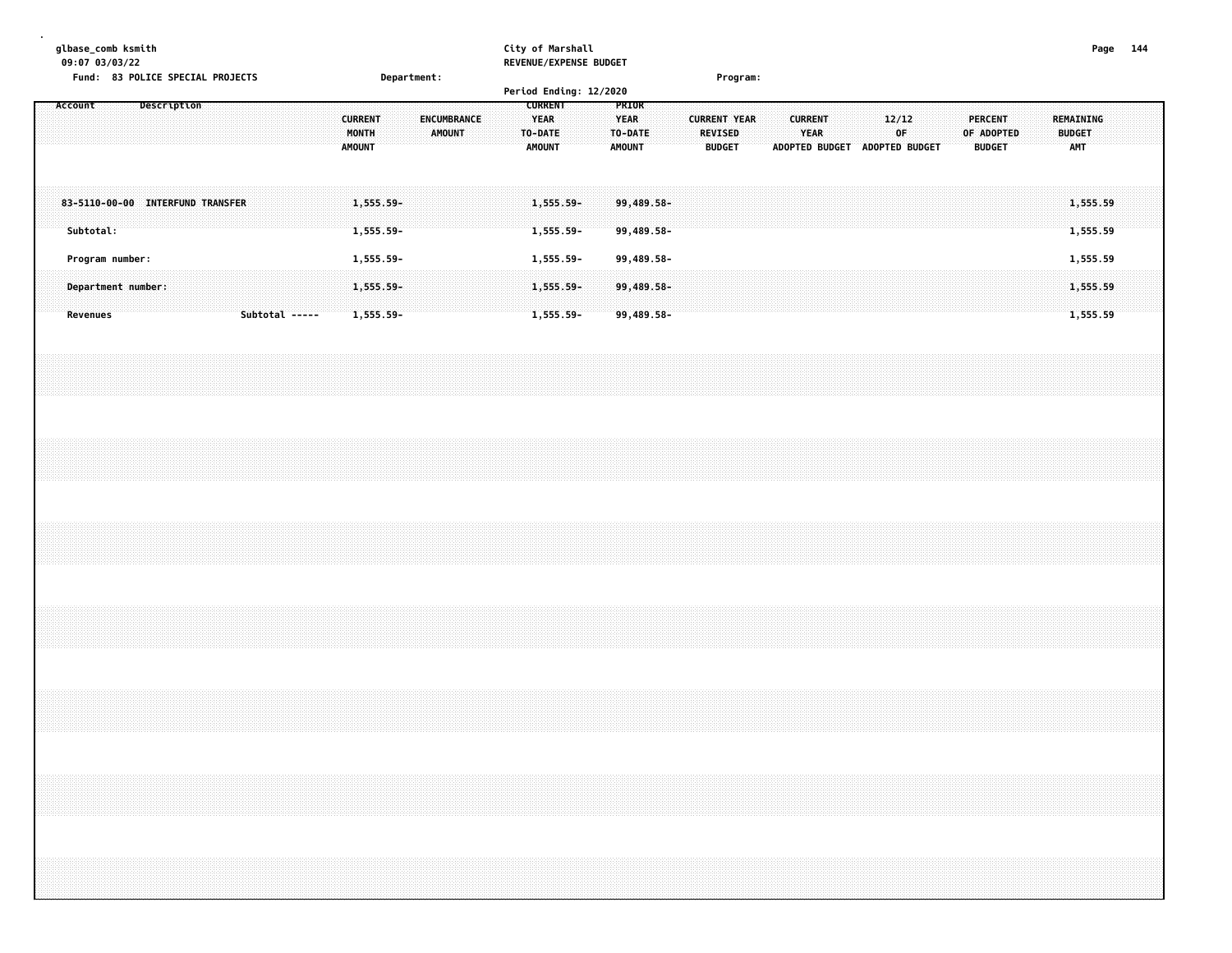| glbase_comb ksmith<br>09:07 03/03/22                                                           |                                                                                 | City of Marshall<br><b>REVENUE/EXPENSE BUDGET</b>                                                             |                                                                                                                  |                                                                                | 145<br>Page                              |
|------------------------------------------------------------------------------------------------|---------------------------------------------------------------------------------|---------------------------------------------------------------------------------------------------------------|------------------------------------------------------------------------------------------------------------------|--------------------------------------------------------------------------------|------------------------------------------|
| Fund: 83 POLICE SPECIAL PROJECTS                                                               | Department:                                                                     | Period Ending: 12/2020                                                                                        | Program:                                                                                                         |                                                                                |                                          |
| Description<br>Account                                                                         | <b>CURRENT</b><br><b>ENCUMBRANCE</b><br>MONTH<br><b>AMOUNT</b><br><b>AMOUNT</b> | <b>CURRENT</b><br>PRIOR<br><b>YEAR</b><br><b>YEAR</b><br>TO-DATE<br>TO-DATE<br><b>AMOUNT</b><br><b>AMOUNT</b> | <b>CURRENT YEAR</b><br><b>CURRENT</b><br><b>YEAR</b><br><b>REVISED</b><br><b>BUDGET</b><br><b>ADOPTED BUDGET</b> | 12/12<br><b>PERCENT</b><br>0F<br>OF ADOPTED<br>ADOPTED BUDGET<br><b>BUDGET</b> | <b>REMAINING</b><br><b>BUDGET</b><br>AMT |
| 83-0213-00-00 MOTOR VEHICLE<br>83-0218-00-00 SMALL TOOLS & MINOR                               |                                                                                 | 825.89<br>1,579.00                                                                                            |                                                                                                                  |                                                                                |                                          |
| Subtotal:                                                                                      |                                                                                 | 2,404.89                                                                                                      |                                                                                                                  |                                                                                |                                          |
| 83-0312-00-00 ADVERTISING<br>83-0345-00-00 CONFERENCE & TRAININ<br>83-0347-00-00 MISCELLANEOUS |                                                                                 | 278.19<br>1,772.52<br>4,525.40                                                                                |                                                                                                                  |                                                                                |                                          |
| Subtotal:                                                                                      |                                                                                 | 6,576.11                                                                                                      |                                                                                                                  |                                                                                |                                          |
| 83-0420-00-00 DATA PROCESSING IMPR<br>83-0490-00-00 NON DEPRECIABLE CAPI<br>Subtotal:          |                                                                                 | 199,914.60<br>399,502.40<br>31,103.00<br>430,605.40<br>199,914.60                                             |                                                                                                                  |                                                                                | $199, 914.60 -$<br>199,914.60-           |
| 83-0514-00-00 INTERFUND TRANSFER T                                                             | 150,000.00                                                                      | 150,000.00<br>60,000.00                                                                                       |                                                                                                                  |                                                                                | 150,000.00-                              |
| Subtotal:<br>Program number:                                                                   | 150,000.00<br>150,000.00                                                        | 60,000.00<br>150,000.00<br>349,914.60<br>499,586.40                                                           |                                                                                                                  |                                                                                | 150,000.00-<br>349,914.60-               |
| Department number:                                                                             | 150,000.00                                                                      | 349,914.60<br>499,586.40                                                                                      |                                                                                                                  |                                                                                | 349,914.60-                              |
|                                                                                                |                                                                                 |                                                                                                               |                                                                                                                  |                                                                                |                                          |
| <b>Expenditures</b><br>Subtotal -----                                                          | 150,000.00                                                                      | 349,914.60<br>499,586.40                                                                                      |                                                                                                                  |                                                                                | 349,914.60-                              |
| 83 POLICE SPECIAL PROJECTS<br>Fund number:                                                     | 148,444.41                                                                      | 400,096.82<br>348,359.01                                                                                      |                                                                                                                  |                                                                                | 348,359.01-                              |

**.**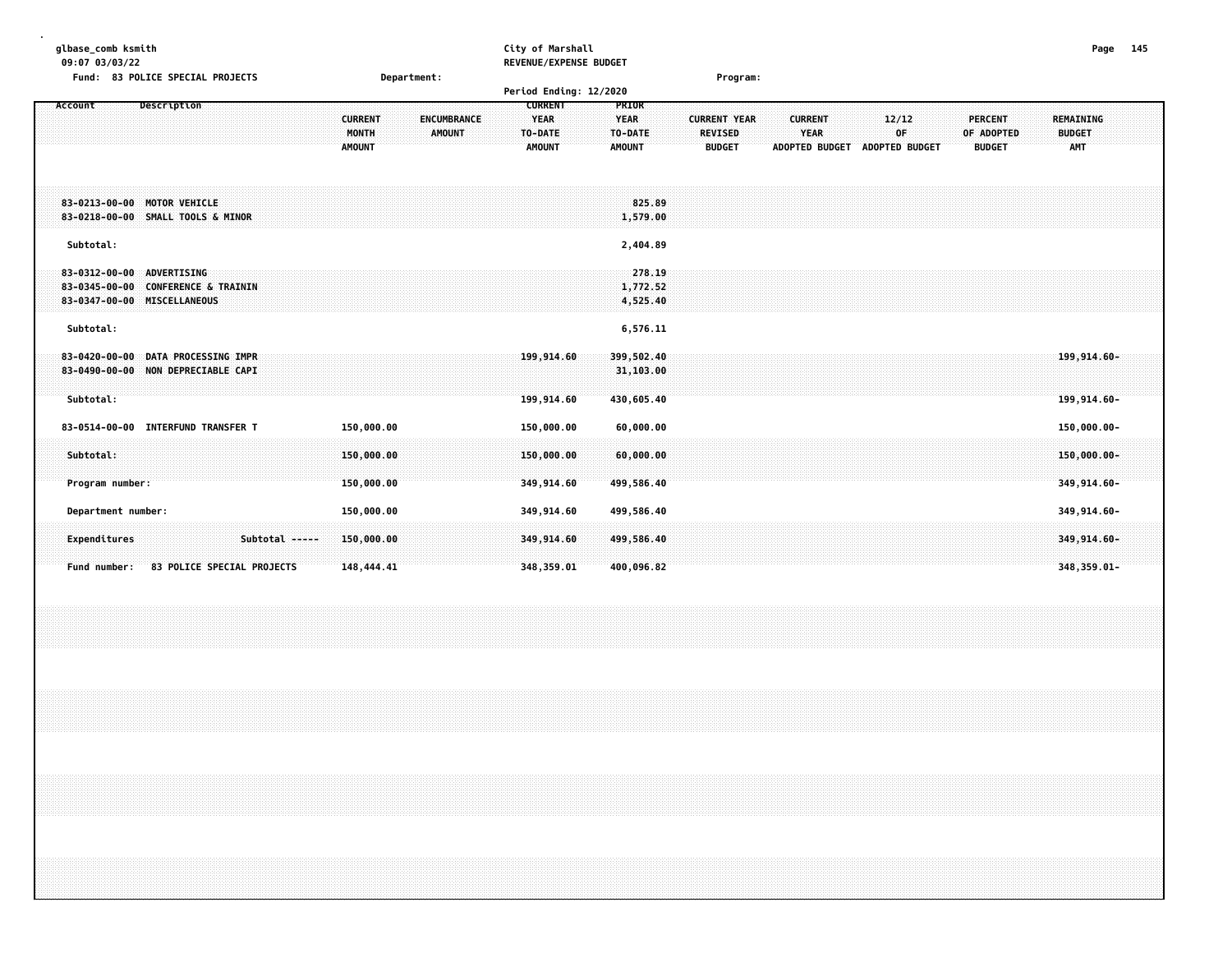|  |         |                 | 09:07 03/03/22 | glbase_comb ksmith |             | Fund: 84 MUNI DRAINAGE UTILITY  |                                    |                |  |                                          |  | Department: |        |                    |  | Department 0 | City of Marshall                                          |  | REVENUE/EXPENSE BUDGET |                                                  |                              |  |                                                        | Program: |  |                        |                            |                               |             |                            |  |                |                                                                                  |  |                            |            | Page 146                  |  |
|--|---------|-----------------|----------------|--------------------|-------------|---------------------------------|------------------------------------|----------------|--|------------------------------------------|--|-------------|--------|--------------------|--|--------------|-----------------------------------------------------------|--|------------------------|--------------------------------------------------|------------------------------|--|--------------------------------------------------------|----------|--|------------------------|----------------------------|-------------------------------|-------------|----------------------------|--|----------------|----------------------------------------------------------------------------------|--|----------------------------|------------|---------------------------|--|
|  | Account |                 |                |                    | Description |                                 |                                    |                |  | <b>CURRENT</b><br>MONTH<br><b>AMOUNT</b> |  |             | AMOUNT | <b>ENCUMBRANCE</b> |  |              | <b>CURRENT</b><br><b>YEAR</b><br>TO-DATE<br><b>AMOUNT</b> |  | Period Ending: 12/2020 | PRIOR<br><b>YEAR</b><br>TO-DATE<br><b>AMOUNT</b> |                              |  | <b>CURRENT YEAR</b><br><b>REVISED</b><br><b>BUDGET</b> |          |  | <b>CURRENT</b><br>YEAR |                            | ADOPTED BUDGET ADOPTED BUDGET | 12/12<br>OF |                            |  | <b>PERCENT</b> | OF ADOPTED<br><b>BUDGET</b>                                                      |  | REMAINING<br><b>BUDGET</b> | <b>AMT</b> |                           |  |
|  |         | Subtotal:       |                |                    |             |                                 | 84-4200-00-00 DRAINAGE UTILITY FEE |                |  | 28,267.86-<br>28,267.86-                 |  |             |        |                    |  |              | 340, 177.62-<br>340, 177.62-                              |  |                        |                                                  | 339, 775. 15-<br>339,775.15- |  | 350,100.00-<br>350,100.00-                             |          |  |                        | 380,100.00-<br>380,100.00- |                               |             | 380,100.00-<br>380,100.00- |  |                | 89.497<br>89.497                                                                 |  |                            | 9,922.38-  | 9,922.38-                 |  |
|  |         |                 |                | Program number:    |             |                                 |                                    |                |  | 28, 267.86-                              |  |             |        |                    |  |              | 340, 177.62-                                              |  |                        |                                                  | 339,775.15-                  |  | 350,100.00-                                            |          |  |                        | 380,100.00-                |                               |             | 380,100.00-                |  |                | 89.497                                                                           |  |                            |            | 9,922.38-                 |  |
|  |         | <b>Revenues</b> |                |                    |             | Department number: Department 0 |                                    | Subtotal ----- |  | 28,267.86-<br>28,267.86-                 |  |             |        |                    |  |              | 340, 177.62-<br>340, 177.62-                              |  |                        |                                                  | 339, 775. 15-<br>339,775.15- |  | 350,100.00-<br>350,100.00-                             |          |  |                        | 380,100.00-<br>380,100.00- |                               |             | 380,100.00-<br>380,100.00- |  |                | 89.497<br>89.497                                                                 |  |                            |            | 9,922.38-<br>$9,922.38 -$ |  |
|  |         |                 |                |                    |             |                                 |                                    |                |  |                                          |  |             |        |                    |  |              |                                                           |  |                        |                                                  |                              |  |                                                        |          |  |                        |                            |                               |             |                            |  |                |                                                                                  |  |                            |            |                           |  |
|  |         |                 |                |                    |             |                                 |                                    |                |  |                                          |  |             |        |                    |  |              |                                                           |  |                        |                                                  |                              |  |                                                        |          |  |                        |                            |                               |             |                            |  |                |                                                                                  |  |                            |            |                           |  |
|  |         |                 |                |                    |             |                                 |                                    |                |  |                                          |  |             |        |                    |  |              |                                                           |  |                        |                                                  |                              |  |                                                        |          |  |                        |                            |                               |             |                            |  |                |                                                                                  |  |                            |            |                           |  |
|  |         |                 |                |                    |             |                                 |                                    |                |  |                                          |  |             |        |                    |  |              |                                                           |  |                        |                                                  |                              |  |                                                        |          |  |                        |                            |                               |             |                            |  |                |                                                                                  |  |                            |            |                           |  |
|  |         |                 |                |                    |             |                                 |                                    |                |  |                                          |  |             |        |                    |  |              |                                                           |  |                        |                                                  |                              |  |                                                        |          |  |                        |                            |                               |             |                            |  |                |                                                                                  |  |                            |            |                           |  |
|  |         |                 |                |                    |             |                                 |                                    |                |  |                                          |  |             |        |                    |  |              |                                                           |  |                        |                                                  |                              |  |                                                        |          |  |                        |                            |                               |             |                            |  |                | ,我们就会在这里的时候,我们就会在这里的时候,我们就会在这里的时候,我们就会在这里的时候,我们就会在这里的时候,我们就会在这里的时候,我们就会在这里的时候,我们 |  |                            |            |                           |  |
|  |         |                 |                |                    |             |                                 |                                    |                |  |                                          |  |             |        |                    |  |              |                                                           |  |                        |                                                  |                              |  |                                                        |          |  |                        |                            |                               |             |                            |  |                |                                                                                  |  |                            |            |                           |  |

**.**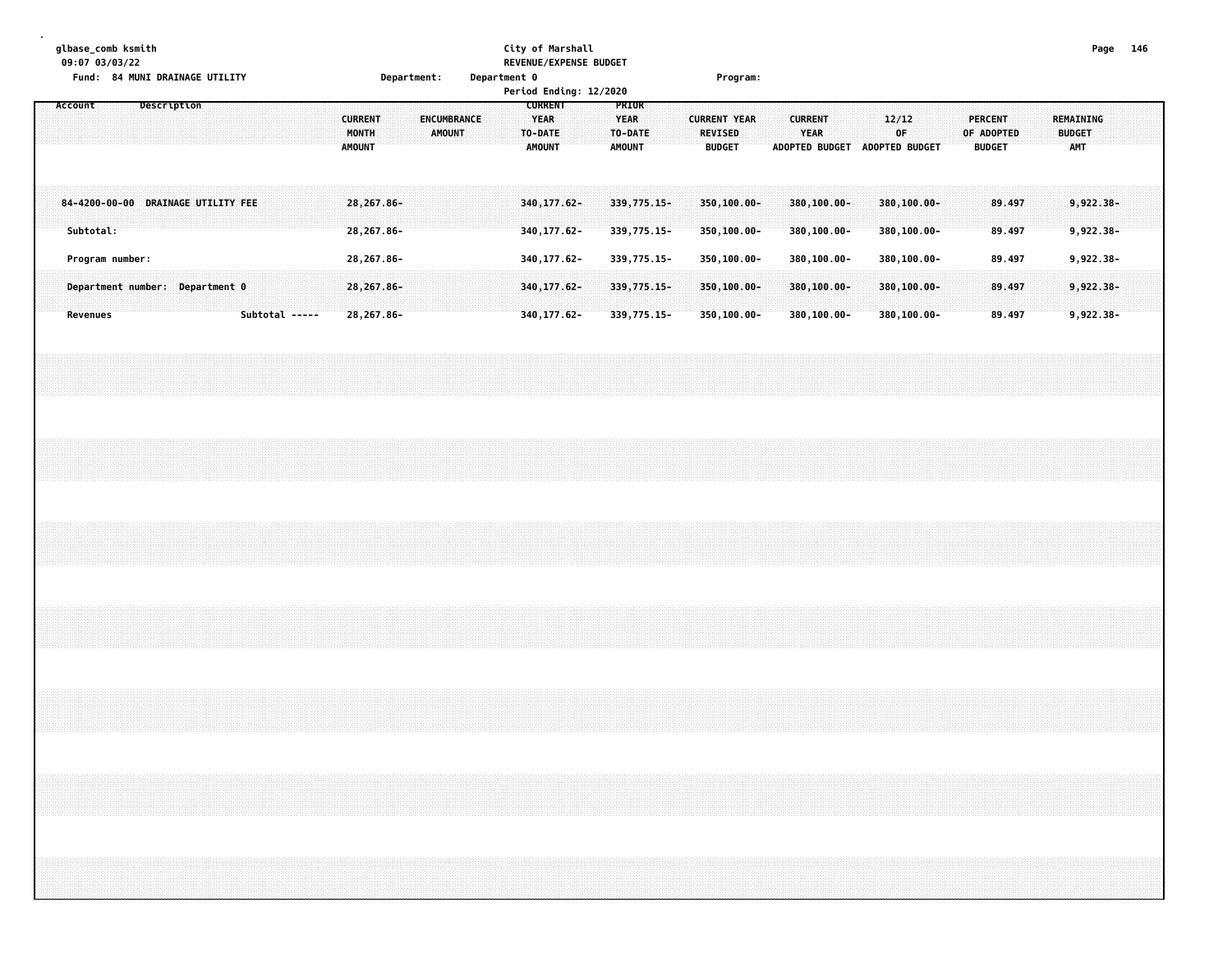| REVENUE/EXPENSE BUDGET<br>Fund: 84 MUNI DRAINAGE UTILITY<br>Department:<br>Department 0<br>Program:<br>Period Ending: 12/2020<br><b>CURRENT</b><br>PRIOR<br>Description<br>Account<br><b>ENCUMBRANCE</b><br><b>YEAR</b><br><b>CURRENT</b><br>12/12<br><b>PERCENT</b><br><b>REMAINING</b><br><b>CURRENT</b><br><b>YEAR</b><br><b>CURRENT YEAR</b><br>MONTH<br><b>AMOUNT</b><br>TO-DATE<br>TO-DATE<br><b>REVISED</b><br>YEAR<br>OF<br>OF ADOPTED<br><b>BUDGET</b><br><b>AMOUNT</b><br><b>AMOUNT</b><br><b>AMOUNT</b><br><b>BUDGET</b><br><b>BUDGET</b><br><b>AMT</b><br><b>ADOPTED BUDGET</b><br>ADOPTED BUDGET<br>$84 - 0107 - 00 - 00$<br>SALARIES-SKILLED CRA<br>6,455.04<br>69,728.99<br>69,349.02<br>67,912.00<br>67,912.00<br>67,912.00<br>1,816.99-<br>102.676<br>2,574.72<br>27,710.97<br>102.322<br>628.97-<br>$84 - 0108 - 00 - 00$<br>SALARIES-SERVICE MAI<br>23,949.01<br>27,082.00<br>27,082.00<br>27,082.00<br>$84 - 0109 - 00 - 00$<br>SALARIES-OVERTIME<br>448.64<br>3,437.11<br>3,866.34<br>$3,437.11-$<br>144.00<br>144.00<br>144.00<br>144.00<br>84-0111-00-00<br>SALARIES-LONGEVITY<br>15,622.00<br>15,622.00<br>15,622.00<br>84-0122-00-00<br><b>TMRS</b><br>1,554.49<br>16,507.31<br>15,935.35<br>105.667<br>$885.31 -$<br>7,278.00<br>7,278.00<br>7,278.00<br>$84 - 0133 - 00 - 00$<br><b>FICA</b><br>725.08<br>7,717.08<br>7,433.06<br>106.033<br>439.08-<br>WORKER'S COMPENSATIO<br>$84 - 0134 - 00 - 00$<br>210.82<br>235.84<br>209.00<br>209.00<br>209.00<br>100.871<br>$1.82 -$<br>Subtotal:<br>11,757.97<br>125, 312.28<br>120,768.62<br>118,247.00<br>118,247.00<br>118,247.00<br>7,065.28-<br>105.975<br>137.49<br>84-0203-00-00<br>MEDICAL & CHEMICAL<br>750.00<br>750.00<br>750.00<br>18.332<br>612.51<br>84-0205-00-00<br>FUEL, OIL, & LUBE<br>290.23<br>189.98<br>4,500.00<br>4,500.00<br>4,500.00<br>6.450<br>4,209.77<br>$84 - 0206 - 00 - 00$<br><b>CLOTHING &amp; BOOTS</b><br>100.00<br>866.25<br>611.31<br>600.00<br>600.00<br>600.00<br>144.375<br>$266.25 -$<br>42.50<br>1,750.00<br>$84 - 0210 - 00 - 00$<br><b>SIGN SUPPLIES</b><br>1,750.00<br>1,750.00<br>1,750.00<br>$84 - 0213 - 00 - 00$<br>MOTOR VEHICLE<br>3,354.66<br>2,359.84<br>1,750.00<br>1,750.00<br>1,750.00<br>191.695<br>1,604.66-<br>478.78<br>$84 - 0217 - 00 - 00$<br>OTHER SUPPLIES<br>56.48<br>200.00<br>200.00<br>200.00<br>28.240<br>143.52<br>$84 - 0218 - 00 - 00$<br>355.03<br>1,550.34<br>1,000.00<br>1,000.00<br>1,000.00<br>35.503<br>644.97<br>SMALL TOOLS & MINOR<br>$84 - 0219 - 00 - 00$<br>REPAIR & MAINTENANCE<br>794.74<br>9,843.64<br>9,790.83<br>5,000.00<br>5,000.00<br>5,000.00<br>196.873<br>$4,843.64-$<br>894.74<br>Subtotal:<br>14,903.78<br>15,023.58<br>15,550.00<br>15,550.00<br>15,550.00<br>95.844<br>646.22<br>84-0304-00-00<br>TELEPHONE-CELLULAR<br>80.42<br>491.40<br>497.74<br>1,400.00<br>1,400.00<br>1,400.00<br>35.100<br>908.60<br>OTHER PROFESSIONAL S<br>30,000.00<br>30,000.00<br>30,000.00<br>30,000.00<br>84-0305-00-00<br>$84 - 0306 - 00 - 00$<br>SPRAY CONTRACT<br>19,310.00<br>11,880.00<br>20,000.00<br>20,000.00<br>20,000.00<br>690.00<br>96.550<br>84-0309-00-00<br><b>RADIO REPAIRS</b><br>500.00<br>500.00<br>500.00<br>500.00<br>37.05<br>84-0316-00-00<br><b>CONTRACTED SERVICES</b><br>347.36<br>385.65<br>347.36-<br>500.00<br>500.00<br>$84 - 0324 - 00 - 00$<br><b>PRINTING &amp; REPRODUCT</b><br>500.00<br>500.00<br>432.00<br>84-0331-00-00<br>UNEMPLOYMENT INSURAN<br>26.99<br>432.00-<br>527.79<br>52.779<br>84-0342-00-00<br><b>REPAIR &amp; MAINTENANCE</b><br>323.73<br>1,000.00<br>1,000.00<br>1,000.00<br>472.21<br>$84 - 0344 - 00 - 00$<br><b>RENTALS</b><br>272.50<br>500.00<br>500.00<br>500.00<br>500.00<br><b>CONFERENCE &amp; TRAININ</b><br>150.00<br>150.00<br>150.00<br>150.00<br>$84 - 0345 - 00 - 00$<br>DUES & SUBSCRIPTION<br>150.00<br>150.00<br>150.00<br>150.00<br>84-0346-00-00<br>MISCELLANEOUS<br>79.00<br>200.00<br>200.00<br>$84 - 0347 - 00 - 00$<br>200.00<br>200.00<br>527.36<br>84-0399-00-00<br><b>BAD DEBT EXPENSE</b><br>708.33<br>708.33<br>708.33-<br>Subtotal:<br>825.80<br>13,992.97<br>40.105<br>32,583.12<br>21,816.88<br>54,400.00<br>54,400.00<br>54,400.00<br>$84 - 0410 - 00 - 00$<br><b>CULVERTS</b><br>25,000.00<br>25,000.00<br>25,000.00<br>25,000.00<br>$84 - 0415 - 00 - 00$<br><b>DETENTION PONDS</b><br>10,000.00<br>10,000.00<br>10,000.00<br>10,000.00<br>DRAINAGE IMPROVEMENT<br>29,400.00<br>34,505.89<br>20,000.00<br>100,000.00<br>100,000.00<br>29.400<br>$9,400.00 -$<br>84-0416-00-00<br>29,400.00<br>84-0425-00-00<br><b>CARS &amp; TRUCKS</b><br>26,903.00<br>26,903.00<br>26,903.00<br>26,903.00<br>$84 - 0440 - 00 - 00$<br><b>OTHER MACHINERY &amp; EQ</b><br>30,000.00<br>30,000.00<br>30,000.00<br>30,000.00 | glbase_comb ksmith |  | City of Marshall |  |  | Page 147 |  |
|-----------------------------------------------------------------------------------------------------------------------------------------------------------------------------------------------------------------------------------------------------------------------------------------------------------------------------------------------------------------------------------------------------------------------------------------------------------------------------------------------------------------------------------------------------------------------------------------------------------------------------------------------------------------------------------------------------------------------------------------------------------------------------------------------------------------------------------------------------------------------------------------------------------------------------------------------------------------------------------------------------------------------------------------------------------------------------------------------------------------------------------------------------------------------------------------------------------------------------------------------------------------------------------------------------------------------------------------------------------------------------------------------------------------------------------------------------------------------------------------------------------------------------------------------------------------------------------------------------------------------------------------------------------------------------------------------------------------------------------------------------------------------------------------------------------------------------------------------------------------------------------------------------------------------------------------------------------------------------------------------------------------------------------------------------------------------------------------------------------------------------------------------------------------------------------------------------------------------------------------------------------------------------------------------------------------------------------------------------------------------------------------------------------------------------------------------------------------------------------------------------------------------------------------------------------------------------------------------------------------------------------------------------------------------------------------------------------------------------------------------------------------------------------------------------------------------------------------------------------------------------------------------------------------------------------------------------------------------------------------------------------------------------------------------------------------------------------------------------------------------------------------------------------------------------------------------------------------------------------------------------------------------------------------------------------------------------------------------------------------------------------------------------------------------------------------------------------------------------------------------------------------------------------------------------------------------------------------------------------------------------------------------------------------------------------------------------------------------------------------------------------------------------------------------------------------------------------------------------------------------------------------------------------------------------------------------------------------------------------------------------------------------------------------------------------------------------------------------------------------------------------------------------------------------------------------------------------------------------------------------------------------------------------------------------------------------------------------------------------------------------------------------------------------------------------------------------------------------------------------------------------------------------------------------------------------------------------------------------------------------------------------------------------------------------------------------------------------------------------------------------------------|--------------------|--|------------------|--|--|----------|--|
|                                                                                                                                                                                                                                                                                                                                                                                                                                                                                                                                                                                                                                                                                                                                                                                                                                                                                                                                                                                                                                                                                                                                                                                                                                                                                                                                                                                                                                                                                                                                                                                                                                                                                                                                                                                                                                                                                                                                                                                                                                                                                                                                                                                                                                                                                                                                                                                                                                                                                                                                                                                                                                                                                                                                                                                                                                                                                                                                                                                                                                                                                                                                                                                                                                                                                                                                                                                                                                                                                                                                                                                                                                                                                                                                                                                                                                                                                                                                                                                                                                                                                                                                                                                                                                                                                                                                                                                                                                                                                                                                                                                                                                                                                                                                                                 | 09:07 03/03/22     |  |                  |  |  |          |  |
|                                                                                                                                                                                                                                                                                                                                                                                                                                                                                                                                                                                                                                                                                                                                                                                                                                                                                                                                                                                                                                                                                                                                                                                                                                                                                                                                                                                                                                                                                                                                                                                                                                                                                                                                                                                                                                                                                                                                                                                                                                                                                                                                                                                                                                                                                                                                                                                                                                                                                                                                                                                                                                                                                                                                                                                                                                                                                                                                                                                                                                                                                                                                                                                                                                                                                                                                                                                                                                                                                                                                                                                                                                                                                                                                                                                                                                                                                                                                                                                                                                                                                                                                                                                                                                                                                                                                                                                                                                                                                                                                                                                                                                                                                                                                                                 |                    |  |                  |  |  |          |  |
|                                                                                                                                                                                                                                                                                                                                                                                                                                                                                                                                                                                                                                                                                                                                                                                                                                                                                                                                                                                                                                                                                                                                                                                                                                                                                                                                                                                                                                                                                                                                                                                                                                                                                                                                                                                                                                                                                                                                                                                                                                                                                                                                                                                                                                                                                                                                                                                                                                                                                                                                                                                                                                                                                                                                                                                                                                                                                                                                                                                                                                                                                                                                                                                                                                                                                                                                                                                                                                                                                                                                                                                                                                                                                                                                                                                                                                                                                                                                                                                                                                                                                                                                                                                                                                                                                                                                                                                                                                                                                                                                                                                                                                                                                                                                                                 |                    |  |                  |  |  |          |  |
|                                                                                                                                                                                                                                                                                                                                                                                                                                                                                                                                                                                                                                                                                                                                                                                                                                                                                                                                                                                                                                                                                                                                                                                                                                                                                                                                                                                                                                                                                                                                                                                                                                                                                                                                                                                                                                                                                                                                                                                                                                                                                                                                                                                                                                                                                                                                                                                                                                                                                                                                                                                                                                                                                                                                                                                                                                                                                                                                                                                                                                                                                                                                                                                                                                                                                                                                                                                                                                                                                                                                                                                                                                                                                                                                                                                                                                                                                                                                                                                                                                                                                                                                                                                                                                                                                                                                                                                                                                                                                                                                                                                                                                                                                                                                                                 |                    |  |                  |  |  |          |  |
|                                                                                                                                                                                                                                                                                                                                                                                                                                                                                                                                                                                                                                                                                                                                                                                                                                                                                                                                                                                                                                                                                                                                                                                                                                                                                                                                                                                                                                                                                                                                                                                                                                                                                                                                                                                                                                                                                                                                                                                                                                                                                                                                                                                                                                                                                                                                                                                                                                                                                                                                                                                                                                                                                                                                                                                                                                                                                                                                                                                                                                                                                                                                                                                                                                                                                                                                                                                                                                                                                                                                                                                                                                                                                                                                                                                                                                                                                                                                                                                                                                                                                                                                                                                                                                                                                                                                                                                                                                                                                                                                                                                                                                                                                                                                                                 |                    |  |                  |  |  |          |  |
|                                                                                                                                                                                                                                                                                                                                                                                                                                                                                                                                                                                                                                                                                                                                                                                                                                                                                                                                                                                                                                                                                                                                                                                                                                                                                                                                                                                                                                                                                                                                                                                                                                                                                                                                                                                                                                                                                                                                                                                                                                                                                                                                                                                                                                                                                                                                                                                                                                                                                                                                                                                                                                                                                                                                                                                                                                                                                                                                                                                                                                                                                                                                                                                                                                                                                                                                                                                                                                                                                                                                                                                                                                                                                                                                                                                                                                                                                                                                                                                                                                                                                                                                                                                                                                                                                                                                                                                                                                                                                                                                                                                                                                                                                                                                                                 |                    |  |                  |  |  |          |  |
|                                                                                                                                                                                                                                                                                                                                                                                                                                                                                                                                                                                                                                                                                                                                                                                                                                                                                                                                                                                                                                                                                                                                                                                                                                                                                                                                                                                                                                                                                                                                                                                                                                                                                                                                                                                                                                                                                                                                                                                                                                                                                                                                                                                                                                                                                                                                                                                                                                                                                                                                                                                                                                                                                                                                                                                                                                                                                                                                                                                                                                                                                                                                                                                                                                                                                                                                                                                                                                                                                                                                                                                                                                                                                                                                                                                                                                                                                                                                                                                                                                                                                                                                                                                                                                                                                                                                                                                                                                                                                                                                                                                                                                                                                                                                                                 |                    |  |                  |  |  |          |  |
|                                                                                                                                                                                                                                                                                                                                                                                                                                                                                                                                                                                                                                                                                                                                                                                                                                                                                                                                                                                                                                                                                                                                                                                                                                                                                                                                                                                                                                                                                                                                                                                                                                                                                                                                                                                                                                                                                                                                                                                                                                                                                                                                                                                                                                                                                                                                                                                                                                                                                                                                                                                                                                                                                                                                                                                                                                                                                                                                                                                                                                                                                                                                                                                                                                                                                                                                                                                                                                                                                                                                                                                                                                                                                                                                                                                                                                                                                                                                                                                                                                                                                                                                                                                                                                                                                                                                                                                                                                                                                                                                                                                                                                                                                                                                                                 |                    |  |                  |  |  |          |  |
|                                                                                                                                                                                                                                                                                                                                                                                                                                                                                                                                                                                                                                                                                                                                                                                                                                                                                                                                                                                                                                                                                                                                                                                                                                                                                                                                                                                                                                                                                                                                                                                                                                                                                                                                                                                                                                                                                                                                                                                                                                                                                                                                                                                                                                                                                                                                                                                                                                                                                                                                                                                                                                                                                                                                                                                                                                                                                                                                                                                                                                                                                                                                                                                                                                                                                                                                                                                                                                                                                                                                                                                                                                                                                                                                                                                                                                                                                                                                                                                                                                                                                                                                                                                                                                                                                                                                                                                                                                                                                                                                                                                                                                                                                                                                                                 |                    |  |                  |  |  |          |  |
|                                                                                                                                                                                                                                                                                                                                                                                                                                                                                                                                                                                                                                                                                                                                                                                                                                                                                                                                                                                                                                                                                                                                                                                                                                                                                                                                                                                                                                                                                                                                                                                                                                                                                                                                                                                                                                                                                                                                                                                                                                                                                                                                                                                                                                                                                                                                                                                                                                                                                                                                                                                                                                                                                                                                                                                                                                                                                                                                                                                                                                                                                                                                                                                                                                                                                                                                                                                                                                                                                                                                                                                                                                                                                                                                                                                                                                                                                                                                                                                                                                                                                                                                                                                                                                                                                                                                                                                                                                                                                                                                                                                                                                                                                                                                                                 |                    |  |                  |  |  |          |  |
|                                                                                                                                                                                                                                                                                                                                                                                                                                                                                                                                                                                                                                                                                                                                                                                                                                                                                                                                                                                                                                                                                                                                                                                                                                                                                                                                                                                                                                                                                                                                                                                                                                                                                                                                                                                                                                                                                                                                                                                                                                                                                                                                                                                                                                                                                                                                                                                                                                                                                                                                                                                                                                                                                                                                                                                                                                                                                                                                                                                                                                                                                                                                                                                                                                                                                                                                                                                                                                                                                                                                                                                                                                                                                                                                                                                                                                                                                                                                                                                                                                                                                                                                                                                                                                                                                                                                                                                                                                                                                                                                                                                                                                                                                                                                                                 |                    |  |                  |  |  |          |  |
|                                                                                                                                                                                                                                                                                                                                                                                                                                                                                                                                                                                                                                                                                                                                                                                                                                                                                                                                                                                                                                                                                                                                                                                                                                                                                                                                                                                                                                                                                                                                                                                                                                                                                                                                                                                                                                                                                                                                                                                                                                                                                                                                                                                                                                                                                                                                                                                                                                                                                                                                                                                                                                                                                                                                                                                                                                                                                                                                                                                                                                                                                                                                                                                                                                                                                                                                                                                                                                                                                                                                                                                                                                                                                                                                                                                                                                                                                                                                                                                                                                                                                                                                                                                                                                                                                                                                                                                                                                                                                                                                                                                                                                                                                                                                                                 |                    |  |                  |  |  |          |  |
|                                                                                                                                                                                                                                                                                                                                                                                                                                                                                                                                                                                                                                                                                                                                                                                                                                                                                                                                                                                                                                                                                                                                                                                                                                                                                                                                                                                                                                                                                                                                                                                                                                                                                                                                                                                                                                                                                                                                                                                                                                                                                                                                                                                                                                                                                                                                                                                                                                                                                                                                                                                                                                                                                                                                                                                                                                                                                                                                                                                                                                                                                                                                                                                                                                                                                                                                                                                                                                                                                                                                                                                                                                                                                                                                                                                                                                                                                                                                                                                                                                                                                                                                                                                                                                                                                                                                                                                                                                                                                                                                                                                                                                                                                                                                                                 |                    |  |                  |  |  |          |  |
|                                                                                                                                                                                                                                                                                                                                                                                                                                                                                                                                                                                                                                                                                                                                                                                                                                                                                                                                                                                                                                                                                                                                                                                                                                                                                                                                                                                                                                                                                                                                                                                                                                                                                                                                                                                                                                                                                                                                                                                                                                                                                                                                                                                                                                                                                                                                                                                                                                                                                                                                                                                                                                                                                                                                                                                                                                                                                                                                                                                                                                                                                                                                                                                                                                                                                                                                                                                                                                                                                                                                                                                                                                                                                                                                                                                                                                                                                                                                                                                                                                                                                                                                                                                                                                                                                                                                                                                                                                                                                                                                                                                                                                                                                                                                                                 |                    |  |                  |  |  |          |  |
|                                                                                                                                                                                                                                                                                                                                                                                                                                                                                                                                                                                                                                                                                                                                                                                                                                                                                                                                                                                                                                                                                                                                                                                                                                                                                                                                                                                                                                                                                                                                                                                                                                                                                                                                                                                                                                                                                                                                                                                                                                                                                                                                                                                                                                                                                                                                                                                                                                                                                                                                                                                                                                                                                                                                                                                                                                                                                                                                                                                                                                                                                                                                                                                                                                                                                                                                                                                                                                                                                                                                                                                                                                                                                                                                                                                                                                                                                                                                                                                                                                                                                                                                                                                                                                                                                                                                                                                                                                                                                                                                                                                                                                                                                                                                                                 |                    |  |                  |  |  |          |  |
|                                                                                                                                                                                                                                                                                                                                                                                                                                                                                                                                                                                                                                                                                                                                                                                                                                                                                                                                                                                                                                                                                                                                                                                                                                                                                                                                                                                                                                                                                                                                                                                                                                                                                                                                                                                                                                                                                                                                                                                                                                                                                                                                                                                                                                                                                                                                                                                                                                                                                                                                                                                                                                                                                                                                                                                                                                                                                                                                                                                                                                                                                                                                                                                                                                                                                                                                                                                                                                                                                                                                                                                                                                                                                                                                                                                                                                                                                                                                                                                                                                                                                                                                                                                                                                                                                                                                                                                                                                                                                                                                                                                                                                                                                                                                                                 |                    |  |                  |  |  |          |  |
|                                                                                                                                                                                                                                                                                                                                                                                                                                                                                                                                                                                                                                                                                                                                                                                                                                                                                                                                                                                                                                                                                                                                                                                                                                                                                                                                                                                                                                                                                                                                                                                                                                                                                                                                                                                                                                                                                                                                                                                                                                                                                                                                                                                                                                                                                                                                                                                                                                                                                                                                                                                                                                                                                                                                                                                                                                                                                                                                                                                                                                                                                                                                                                                                                                                                                                                                                                                                                                                                                                                                                                                                                                                                                                                                                                                                                                                                                                                                                                                                                                                                                                                                                                                                                                                                                                                                                                                                                                                                                                                                                                                                                                                                                                                                                                 |                    |  |                  |  |  |          |  |
|                                                                                                                                                                                                                                                                                                                                                                                                                                                                                                                                                                                                                                                                                                                                                                                                                                                                                                                                                                                                                                                                                                                                                                                                                                                                                                                                                                                                                                                                                                                                                                                                                                                                                                                                                                                                                                                                                                                                                                                                                                                                                                                                                                                                                                                                                                                                                                                                                                                                                                                                                                                                                                                                                                                                                                                                                                                                                                                                                                                                                                                                                                                                                                                                                                                                                                                                                                                                                                                                                                                                                                                                                                                                                                                                                                                                                                                                                                                                                                                                                                                                                                                                                                                                                                                                                                                                                                                                                                                                                                                                                                                                                                                                                                                                                                 |                    |  |                  |  |  |          |  |
|                                                                                                                                                                                                                                                                                                                                                                                                                                                                                                                                                                                                                                                                                                                                                                                                                                                                                                                                                                                                                                                                                                                                                                                                                                                                                                                                                                                                                                                                                                                                                                                                                                                                                                                                                                                                                                                                                                                                                                                                                                                                                                                                                                                                                                                                                                                                                                                                                                                                                                                                                                                                                                                                                                                                                                                                                                                                                                                                                                                                                                                                                                                                                                                                                                                                                                                                                                                                                                                                                                                                                                                                                                                                                                                                                                                                                                                                                                                                                                                                                                                                                                                                                                                                                                                                                                                                                                                                                                                                                                                                                                                                                                                                                                                                                                 |                    |  |                  |  |  |          |  |
|                                                                                                                                                                                                                                                                                                                                                                                                                                                                                                                                                                                                                                                                                                                                                                                                                                                                                                                                                                                                                                                                                                                                                                                                                                                                                                                                                                                                                                                                                                                                                                                                                                                                                                                                                                                                                                                                                                                                                                                                                                                                                                                                                                                                                                                                                                                                                                                                                                                                                                                                                                                                                                                                                                                                                                                                                                                                                                                                                                                                                                                                                                                                                                                                                                                                                                                                                                                                                                                                                                                                                                                                                                                                                                                                                                                                                                                                                                                                                                                                                                                                                                                                                                                                                                                                                                                                                                                                                                                                                                                                                                                                                                                                                                                                                                 |                    |  |                  |  |  |          |  |
|                                                                                                                                                                                                                                                                                                                                                                                                                                                                                                                                                                                                                                                                                                                                                                                                                                                                                                                                                                                                                                                                                                                                                                                                                                                                                                                                                                                                                                                                                                                                                                                                                                                                                                                                                                                                                                                                                                                                                                                                                                                                                                                                                                                                                                                                                                                                                                                                                                                                                                                                                                                                                                                                                                                                                                                                                                                                                                                                                                                                                                                                                                                                                                                                                                                                                                                                                                                                                                                                                                                                                                                                                                                                                                                                                                                                                                                                                                                                                                                                                                                                                                                                                                                                                                                                                                                                                                                                                                                                                                                                                                                                                                                                                                                                                                 |                    |  |                  |  |  |          |  |
|                                                                                                                                                                                                                                                                                                                                                                                                                                                                                                                                                                                                                                                                                                                                                                                                                                                                                                                                                                                                                                                                                                                                                                                                                                                                                                                                                                                                                                                                                                                                                                                                                                                                                                                                                                                                                                                                                                                                                                                                                                                                                                                                                                                                                                                                                                                                                                                                                                                                                                                                                                                                                                                                                                                                                                                                                                                                                                                                                                                                                                                                                                                                                                                                                                                                                                                                                                                                                                                                                                                                                                                                                                                                                                                                                                                                                                                                                                                                                                                                                                                                                                                                                                                                                                                                                                                                                                                                                                                                                                                                                                                                                                                                                                                                                                 |                    |  |                  |  |  |          |  |
|                                                                                                                                                                                                                                                                                                                                                                                                                                                                                                                                                                                                                                                                                                                                                                                                                                                                                                                                                                                                                                                                                                                                                                                                                                                                                                                                                                                                                                                                                                                                                                                                                                                                                                                                                                                                                                                                                                                                                                                                                                                                                                                                                                                                                                                                                                                                                                                                                                                                                                                                                                                                                                                                                                                                                                                                                                                                                                                                                                                                                                                                                                                                                                                                                                                                                                                                                                                                                                                                                                                                                                                                                                                                                                                                                                                                                                                                                                                                                                                                                                                                                                                                                                                                                                                                                                                                                                                                                                                                                                                                                                                                                                                                                                                                                                 |                    |  |                  |  |  |          |  |
|                                                                                                                                                                                                                                                                                                                                                                                                                                                                                                                                                                                                                                                                                                                                                                                                                                                                                                                                                                                                                                                                                                                                                                                                                                                                                                                                                                                                                                                                                                                                                                                                                                                                                                                                                                                                                                                                                                                                                                                                                                                                                                                                                                                                                                                                                                                                                                                                                                                                                                                                                                                                                                                                                                                                                                                                                                                                                                                                                                                                                                                                                                                                                                                                                                                                                                                                                                                                                                                                                                                                                                                                                                                                                                                                                                                                                                                                                                                                                                                                                                                                                                                                                                                                                                                                                                                                                                                                                                                                                                                                                                                                                                                                                                                                                                 |                    |  |                  |  |  |          |  |
|                                                                                                                                                                                                                                                                                                                                                                                                                                                                                                                                                                                                                                                                                                                                                                                                                                                                                                                                                                                                                                                                                                                                                                                                                                                                                                                                                                                                                                                                                                                                                                                                                                                                                                                                                                                                                                                                                                                                                                                                                                                                                                                                                                                                                                                                                                                                                                                                                                                                                                                                                                                                                                                                                                                                                                                                                                                                                                                                                                                                                                                                                                                                                                                                                                                                                                                                                                                                                                                                                                                                                                                                                                                                                                                                                                                                                                                                                                                                                                                                                                                                                                                                                                                                                                                                                                                                                                                                                                                                                                                                                                                                                                                                                                                                                                 |                    |  |                  |  |  |          |  |
|                                                                                                                                                                                                                                                                                                                                                                                                                                                                                                                                                                                                                                                                                                                                                                                                                                                                                                                                                                                                                                                                                                                                                                                                                                                                                                                                                                                                                                                                                                                                                                                                                                                                                                                                                                                                                                                                                                                                                                                                                                                                                                                                                                                                                                                                                                                                                                                                                                                                                                                                                                                                                                                                                                                                                                                                                                                                                                                                                                                                                                                                                                                                                                                                                                                                                                                                                                                                                                                                                                                                                                                                                                                                                                                                                                                                                                                                                                                                                                                                                                                                                                                                                                                                                                                                                                                                                                                                                                                                                                                                                                                                                                                                                                                                                                 |                    |  |                  |  |  |          |  |
|                                                                                                                                                                                                                                                                                                                                                                                                                                                                                                                                                                                                                                                                                                                                                                                                                                                                                                                                                                                                                                                                                                                                                                                                                                                                                                                                                                                                                                                                                                                                                                                                                                                                                                                                                                                                                                                                                                                                                                                                                                                                                                                                                                                                                                                                                                                                                                                                                                                                                                                                                                                                                                                                                                                                                                                                                                                                                                                                                                                                                                                                                                                                                                                                                                                                                                                                                                                                                                                                                                                                                                                                                                                                                                                                                                                                                                                                                                                                                                                                                                                                                                                                                                                                                                                                                                                                                                                                                                                                                                                                                                                                                                                                                                                                                                 |                    |  |                  |  |  |          |  |
|                                                                                                                                                                                                                                                                                                                                                                                                                                                                                                                                                                                                                                                                                                                                                                                                                                                                                                                                                                                                                                                                                                                                                                                                                                                                                                                                                                                                                                                                                                                                                                                                                                                                                                                                                                                                                                                                                                                                                                                                                                                                                                                                                                                                                                                                                                                                                                                                                                                                                                                                                                                                                                                                                                                                                                                                                                                                                                                                                                                                                                                                                                                                                                                                                                                                                                                                                                                                                                                                                                                                                                                                                                                                                                                                                                                                                                                                                                                                                                                                                                                                                                                                                                                                                                                                                                                                                                                                                                                                                                                                                                                                                                                                                                                                                                 |                    |  |                  |  |  |          |  |
|                                                                                                                                                                                                                                                                                                                                                                                                                                                                                                                                                                                                                                                                                                                                                                                                                                                                                                                                                                                                                                                                                                                                                                                                                                                                                                                                                                                                                                                                                                                                                                                                                                                                                                                                                                                                                                                                                                                                                                                                                                                                                                                                                                                                                                                                                                                                                                                                                                                                                                                                                                                                                                                                                                                                                                                                                                                                                                                                                                                                                                                                                                                                                                                                                                                                                                                                                                                                                                                                                                                                                                                                                                                                                                                                                                                                                                                                                                                                                                                                                                                                                                                                                                                                                                                                                                                                                                                                                                                                                                                                                                                                                                                                                                                                                                 |                    |  |                  |  |  |          |  |
|                                                                                                                                                                                                                                                                                                                                                                                                                                                                                                                                                                                                                                                                                                                                                                                                                                                                                                                                                                                                                                                                                                                                                                                                                                                                                                                                                                                                                                                                                                                                                                                                                                                                                                                                                                                                                                                                                                                                                                                                                                                                                                                                                                                                                                                                                                                                                                                                                                                                                                                                                                                                                                                                                                                                                                                                                                                                                                                                                                                                                                                                                                                                                                                                                                                                                                                                                                                                                                                                                                                                                                                                                                                                                                                                                                                                                                                                                                                                                                                                                                                                                                                                                                                                                                                                                                                                                                                                                                                                                                                                                                                                                                                                                                                                                                 |                    |  |                  |  |  |          |  |
|                                                                                                                                                                                                                                                                                                                                                                                                                                                                                                                                                                                                                                                                                                                                                                                                                                                                                                                                                                                                                                                                                                                                                                                                                                                                                                                                                                                                                                                                                                                                                                                                                                                                                                                                                                                                                                                                                                                                                                                                                                                                                                                                                                                                                                                                                                                                                                                                                                                                                                                                                                                                                                                                                                                                                                                                                                                                                                                                                                                                                                                                                                                                                                                                                                                                                                                                                                                                                                                                                                                                                                                                                                                                                                                                                                                                                                                                                                                                                                                                                                                                                                                                                                                                                                                                                                                                                                                                                                                                                                                                                                                                                                                                                                                                                                 |                    |  |                  |  |  |          |  |
|                                                                                                                                                                                                                                                                                                                                                                                                                                                                                                                                                                                                                                                                                                                                                                                                                                                                                                                                                                                                                                                                                                                                                                                                                                                                                                                                                                                                                                                                                                                                                                                                                                                                                                                                                                                                                                                                                                                                                                                                                                                                                                                                                                                                                                                                                                                                                                                                                                                                                                                                                                                                                                                                                                                                                                                                                                                                                                                                                                                                                                                                                                                                                                                                                                                                                                                                                                                                                                                                                                                                                                                                                                                                                                                                                                                                                                                                                                                                                                                                                                                                                                                                                                                                                                                                                                                                                                                                                                                                                                                                                                                                                                                                                                                                                                 |                    |  |                  |  |  |          |  |
|                                                                                                                                                                                                                                                                                                                                                                                                                                                                                                                                                                                                                                                                                                                                                                                                                                                                                                                                                                                                                                                                                                                                                                                                                                                                                                                                                                                                                                                                                                                                                                                                                                                                                                                                                                                                                                                                                                                                                                                                                                                                                                                                                                                                                                                                                                                                                                                                                                                                                                                                                                                                                                                                                                                                                                                                                                                                                                                                                                                                                                                                                                                                                                                                                                                                                                                                                                                                                                                                                                                                                                                                                                                                                                                                                                                                                                                                                                                                                                                                                                                                                                                                                                                                                                                                                                                                                                                                                                                                                                                                                                                                                                                                                                                                                                 |                    |  |                  |  |  |          |  |
|                                                                                                                                                                                                                                                                                                                                                                                                                                                                                                                                                                                                                                                                                                                                                                                                                                                                                                                                                                                                                                                                                                                                                                                                                                                                                                                                                                                                                                                                                                                                                                                                                                                                                                                                                                                                                                                                                                                                                                                                                                                                                                                                                                                                                                                                                                                                                                                                                                                                                                                                                                                                                                                                                                                                                                                                                                                                                                                                                                                                                                                                                                                                                                                                                                                                                                                                                                                                                                                                                                                                                                                                                                                                                                                                                                                                                                                                                                                                                                                                                                                                                                                                                                                                                                                                                                                                                                                                                                                                                                                                                                                                                                                                                                                                                                 |                    |  |                  |  |  |          |  |
|                                                                                                                                                                                                                                                                                                                                                                                                                                                                                                                                                                                                                                                                                                                                                                                                                                                                                                                                                                                                                                                                                                                                                                                                                                                                                                                                                                                                                                                                                                                                                                                                                                                                                                                                                                                                                                                                                                                                                                                                                                                                                                                                                                                                                                                                                                                                                                                                                                                                                                                                                                                                                                                                                                                                                                                                                                                                                                                                                                                                                                                                                                                                                                                                                                                                                                                                                                                                                                                                                                                                                                                                                                                                                                                                                                                                                                                                                                                                                                                                                                                                                                                                                                                                                                                                                                                                                                                                                                                                                                                                                                                                                                                                                                                                                                 |                    |  |                  |  |  |          |  |
|                                                                                                                                                                                                                                                                                                                                                                                                                                                                                                                                                                                                                                                                                                                                                                                                                                                                                                                                                                                                                                                                                                                                                                                                                                                                                                                                                                                                                                                                                                                                                                                                                                                                                                                                                                                                                                                                                                                                                                                                                                                                                                                                                                                                                                                                                                                                                                                                                                                                                                                                                                                                                                                                                                                                                                                                                                                                                                                                                                                                                                                                                                                                                                                                                                                                                                                                                                                                                                                                                                                                                                                                                                                                                                                                                                                                                                                                                                                                                                                                                                                                                                                                                                                                                                                                                                                                                                                                                                                                                                                                                                                                                                                                                                                                                                 |                    |  |                  |  |  |          |  |
|                                                                                                                                                                                                                                                                                                                                                                                                                                                                                                                                                                                                                                                                                                                                                                                                                                                                                                                                                                                                                                                                                                                                                                                                                                                                                                                                                                                                                                                                                                                                                                                                                                                                                                                                                                                                                                                                                                                                                                                                                                                                                                                                                                                                                                                                                                                                                                                                                                                                                                                                                                                                                                                                                                                                                                                                                                                                                                                                                                                                                                                                                                                                                                                                                                                                                                                                                                                                                                                                                                                                                                                                                                                                                                                                                                                                                                                                                                                                                                                                                                                                                                                                                                                                                                                                                                                                                                                                                                                                                                                                                                                                                                                                                                                                                                 |                    |  |                  |  |  |          |  |
|                                                                                                                                                                                                                                                                                                                                                                                                                                                                                                                                                                                                                                                                                                                                                                                                                                                                                                                                                                                                                                                                                                                                                                                                                                                                                                                                                                                                                                                                                                                                                                                                                                                                                                                                                                                                                                                                                                                                                                                                                                                                                                                                                                                                                                                                                                                                                                                                                                                                                                                                                                                                                                                                                                                                                                                                                                                                                                                                                                                                                                                                                                                                                                                                                                                                                                                                                                                                                                                                                                                                                                                                                                                                                                                                                                                                                                                                                                                                                                                                                                                                                                                                                                                                                                                                                                                                                                                                                                                                                                                                                                                                                                                                                                                                                                 |                    |  |                  |  |  |          |  |
|                                                                                                                                                                                                                                                                                                                                                                                                                                                                                                                                                                                                                                                                                                                                                                                                                                                                                                                                                                                                                                                                                                                                                                                                                                                                                                                                                                                                                                                                                                                                                                                                                                                                                                                                                                                                                                                                                                                                                                                                                                                                                                                                                                                                                                                                                                                                                                                                                                                                                                                                                                                                                                                                                                                                                                                                                                                                                                                                                                                                                                                                                                                                                                                                                                                                                                                                                                                                                                                                                                                                                                                                                                                                                                                                                                                                                                                                                                                                                                                                                                                                                                                                                                                                                                                                                                                                                                                                                                                                                                                                                                                                                                                                                                                                                                 |                    |  |                  |  |  |          |  |
|                                                                                                                                                                                                                                                                                                                                                                                                                                                                                                                                                                                                                                                                                                                                                                                                                                                                                                                                                                                                                                                                                                                                                                                                                                                                                                                                                                                                                                                                                                                                                                                                                                                                                                                                                                                                                                                                                                                                                                                                                                                                                                                                                                                                                                                                                                                                                                                                                                                                                                                                                                                                                                                                                                                                                                                                                                                                                                                                                                                                                                                                                                                                                                                                                                                                                                                                                                                                                                                                                                                                                                                                                                                                                                                                                                                                                                                                                                                                                                                                                                                                                                                                                                                                                                                                                                                                                                                                                                                                                                                                                                                                                                                                                                                                                                 |                    |  |                  |  |  |          |  |
|                                                                                                                                                                                                                                                                                                                                                                                                                                                                                                                                                                                                                                                                                                                                                                                                                                                                                                                                                                                                                                                                                                                                                                                                                                                                                                                                                                                                                                                                                                                                                                                                                                                                                                                                                                                                                                                                                                                                                                                                                                                                                                                                                                                                                                                                                                                                                                                                                                                                                                                                                                                                                                                                                                                                                                                                                                                                                                                                                                                                                                                                                                                                                                                                                                                                                                                                                                                                                                                                                                                                                                                                                                                                                                                                                                                                                                                                                                                                                                                                                                                                                                                                                                                                                                                                                                                                                                                                                                                                                                                                                                                                                                                                                                                                                                 |                    |  |                  |  |  |          |  |
|                                                                                                                                                                                                                                                                                                                                                                                                                                                                                                                                                                                                                                                                                                                                                                                                                                                                                                                                                                                                                                                                                                                                                                                                                                                                                                                                                                                                                                                                                                                                                                                                                                                                                                                                                                                                                                                                                                                                                                                                                                                                                                                                                                                                                                                                                                                                                                                                                                                                                                                                                                                                                                                                                                                                                                                                                                                                                                                                                                                                                                                                                                                                                                                                                                                                                                                                                                                                                                                                                                                                                                                                                                                                                                                                                                                                                                                                                                                                                                                                                                                                                                                                                                                                                                                                                                                                                                                                                                                                                                                                                                                                                                                                                                                                                                 |                    |  |                  |  |  |          |  |
|                                                                                                                                                                                                                                                                                                                                                                                                                                                                                                                                                                                                                                                                                                                                                                                                                                                                                                                                                                                                                                                                                                                                                                                                                                                                                                                                                                                                                                                                                                                                                                                                                                                                                                                                                                                                                                                                                                                                                                                                                                                                                                                                                                                                                                                                                                                                                                                                                                                                                                                                                                                                                                                                                                                                                                                                                                                                                                                                                                                                                                                                                                                                                                                                                                                                                                                                                                                                                                                                                                                                                                                                                                                                                                                                                                                                                                                                                                                                                                                                                                                                                                                                                                                                                                                                                                                                                                                                                                                                                                                                                                                                                                                                                                                                                                 |                    |  |                  |  |  |          |  |
|                                                                                                                                                                                                                                                                                                                                                                                                                                                                                                                                                                                                                                                                                                                                                                                                                                                                                                                                                                                                                                                                                                                                                                                                                                                                                                                                                                                                                                                                                                                                                                                                                                                                                                                                                                                                                                                                                                                                                                                                                                                                                                                                                                                                                                                                                                                                                                                                                                                                                                                                                                                                                                                                                                                                                                                                                                                                                                                                                                                                                                                                                                                                                                                                                                                                                                                                                                                                                                                                                                                                                                                                                                                                                                                                                                                                                                                                                                                                                                                                                                                                                                                                                                                                                                                                                                                                                                                                                                                                                                                                                                                                                                                                                                                                                                 |                    |  |                  |  |  |          |  |
|                                                                                                                                                                                                                                                                                                                                                                                                                                                                                                                                                                                                                                                                                                                                                                                                                                                                                                                                                                                                                                                                                                                                                                                                                                                                                                                                                                                                                                                                                                                                                                                                                                                                                                                                                                                                                                                                                                                                                                                                                                                                                                                                                                                                                                                                                                                                                                                                                                                                                                                                                                                                                                                                                                                                                                                                                                                                                                                                                                                                                                                                                                                                                                                                                                                                                                                                                                                                                                                                                                                                                                                                                                                                                                                                                                                                                                                                                                                                                                                                                                                                                                                                                                                                                                                                                                                                                                                                                                                                                                                                                                                                                                                                                                                                                                 |                    |  |                  |  |  |          |  |
|                                                                                                                                                                                                                                                                                                                                                                                                                                                                                                                                                                                                                                                                                                                                                                                                                                                                                                                                                                                                                                                                                                                                                                                                                                                                                                                                                                                                                                                                                                                                                                                                                                                                                                                                                                                                                                                                                                                                                                                                                                                                                                                                                                                                                                                                                                                                                                                                                                                                                                                                                                                                                                                                                                                                                                                                                                                                                                                                                                                                                                                                                                                                                                                                                                                                                                                                                                                                                                                                                                                                                                                                                                                                                                                                                                                                                                                                                                                                                                                                                                                                                                                                                                                                                                                                                                                                                                                                                                                                                                                                                                                                                                                                                                                                                                 |                    |  |                  |  |  |          |  |
|                                                                                                                                                                                                                                                                                                                                                                                                                                                                                                                                                                                                                                                                                                                                                                                                                                                                                                                                                                                                                                                                                                                                                                                                                                                                                                                                                                                                                                                                                                                                                                                                                                                                                                                                                                                                                                                                                                                                                                                                                                                                                                                                                                                                                                                                                                                                                                                                                                                                                                                                                                                                                                                                                                                                                                                                                                                                                                                                                                                                                                                                                                                                                                                                                                                                                                                                                                                                                                                                                                                                                                                                                                                                                                                                                                                                                                                                                                                                                                                                                                                                                                                                                                                                                                                                                                                                                                                                                                                                                                                                                                                                                                                                                                                                                                 |                    |  |                  |  |  |          |  |
|                                                                                                                                                                                                                                                                                                                                                                                                                                                                                                                                                                                                                                                                                                                                                                                                                                                                                                                                                                                                                                                                                                                                                                                                                                                                                                                                                                                                                                                                                                                                                                                                                                                                                                                                                                                                                                                                                                                                                                                                                                                                                                                                                                                                                                                                                                                                                                                                                                                                                                                                                                                                                                                                                                                                                                                                                                                                                                                                                                                                                                                                                                                                                                                                                                                                                                                                                                                                                                                                                                                                                                                                                                                                                                                                                                                                                                                                                                                                                                                                                                                                                                                                                                                                                                                                                                                                                                                                                                                                                                                                                                                                                                                                                                                                                                 |                    |  |                  |  |  |          |  |
|                                                                                                                                                                                                                                                                                                                                                                                                                                                                                                                                                                                                                                                                                                                                                                                                                                                                                                                                                                                                                                                                                                                                                                                                                                                                                                                                                                                                                                                                                                                                                                                                                                                                                                                                                                                                                                                                                                                                                                                                                                                                                                                                                                                                                                                                                                                                                                                                                                                                                                                                                                                                                                                                                                                                                                                                                                                                                                                                                                                                                                                                                                                                                                                                                                                                                                                                                                                                                                                                                                                                                                                                                                                                                                                                                                                                                                                                                                                                                                                                                                                                                                                                                                                                                                                                                                                                                                                                                                                                                                                                                                                                                                                                                                                                                                 |                    |  |                  |  |  |          |  |
|                                                                                                                                                                                                                                                                                                                                                                                                                                                                                                                                                                                                                                                                                                                                                                                                                                                                                                                                                                                                                                                                                                                                                                                                                                                                                                                                                                                                                                                                                                                                                                                                                                                                                                                                                                                                                                                                                                                                                                                                                                                                                                                                                                                                                                                                                                                                                                                                                                                                                                                                                                                                                                                                                                                                                                                                                                                                                                                                                                                                                                                                                                                                                                                                                                                                                                                                                                                                                                                                                                                                                                                                                                                                                                                                                                                                                                                                                                                                                                                                                                                                                                                                                                                                                                                                                                                                                                                                                                                                                                                                                                                                                                                                                                                                                                 |                    |  |                  |  |  |          |  |
|                                                                                                                                                                                                                                                                                                                                                                                                                                                                                                                                                                                                                                                                                                                                                                                                                                                                                                                                                                                                                                                                                                                                                                                                                                                                                                                                                                                                                                                                                                                                                                                                                                                                                                                                                                                                                                                                                                                                                                                                                                                                                                                                                                                                                                                                                                                                                                                                                                                                                                                                                                                                                                                                                                                                                                                                                                                                                                                                                                                                                                                                                                                                                                                                                                                                                                                                                                                                                                                                                                                                                                                                                                                                                                                                                                                                                                                                                                                                                                                                                                                                                                                                                                                                                                                                                                                                                                                                                                                                                                                                                                                                                                                                                                                                                                 |                    |  |                  |  |  |          |  |

**.**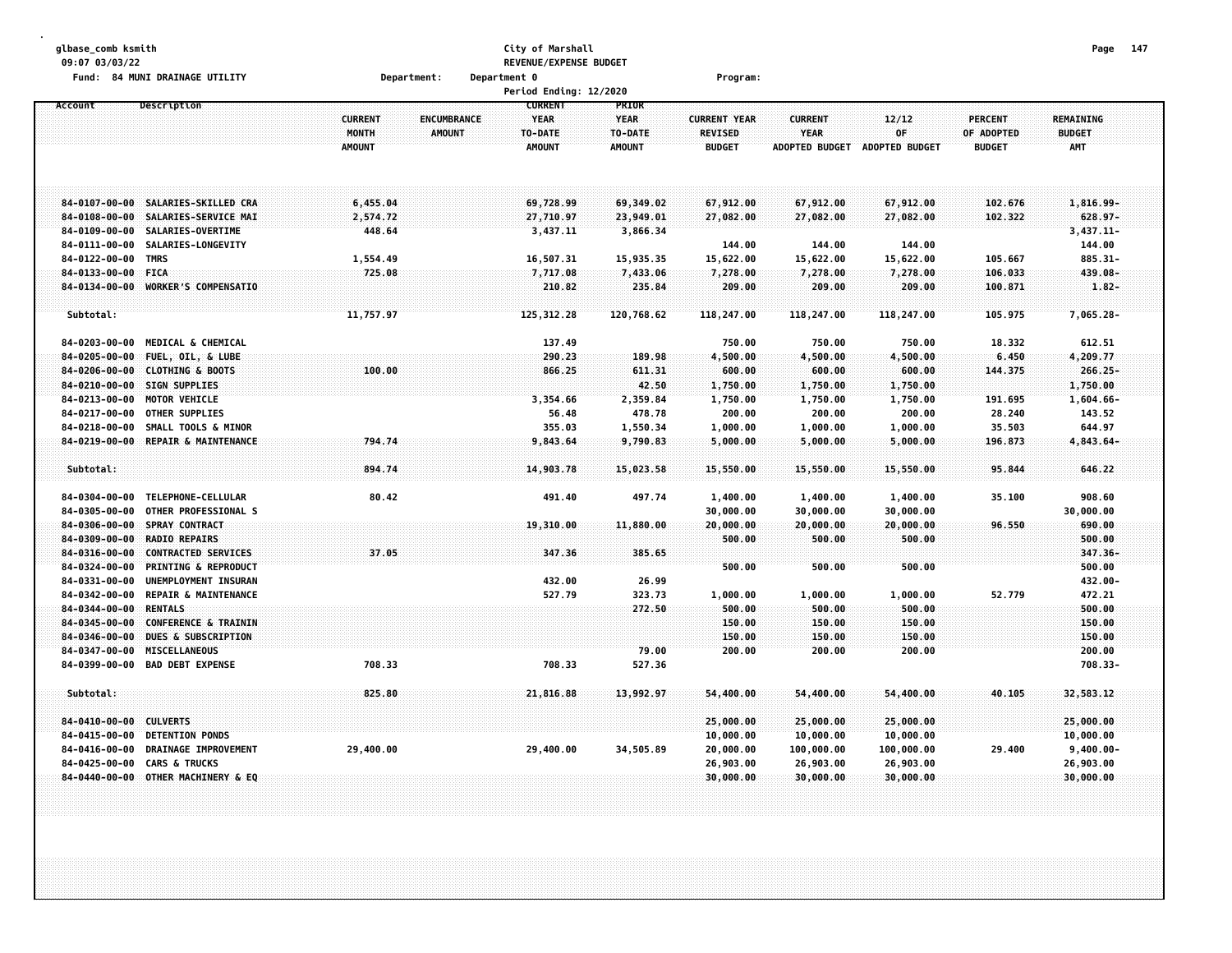|  |         |           | glbase_comb ksmith<br>09:07 03/03/22<br>Fund: 84 MUNI DRAINAGE UTILITY |  |             |  |                          |  |  |                                          |                        | Department: |        |             |  | Department 0 | City of Marshall<br>REVENUE/EXPENSE BUDGET<br>Period Ending: 12/2020 |  |                                                  |                         |  | Program:                                        |  |                          |  |             |                               |  |                                               |  |                                          | Page 148                |  |
|--|---------|-----------|------------------------------------------------------------------------|--|-------------|--|--------------------------|--|--|------------------------------------------|------------------------|-------------|--------|-------------|--|--------------|----------------------------------------------------------------------|--|--------------------------------------------------|-------------------------|--|-------------------------------------------------|--|--------------------------|--|-------------|-------------------------------|--|-----------------------------------------------|--|------------------------------------------|-------------------------|--|
|  | Account |           |                                                                        |  | Description |  |                          |  |  | <b>CURRENT</b><br>MONTH<br><b>AMOUNT</b> |                        |             | AMOUNT | ENCUMBRANCE |  |              | <b>CURRENT</b><br><b>YEAR</b><br>TO-DATE<br><b>AMOUNT</b>            |  | PRIOR<br><b>YEAR</b><br>TO-DATE<br><b>AMOUNT</b> |                         |  | <b>CURRENT YEAR</b><br>REVISED<br><b>BUDGET</b> |  | <b>CURRENT</b><br>YEAR   |  | 12/12<br>0F | ADOPTED BUDGET ADOPTED BUDGET |  | <b>PERCENT</b><br>OF ADOPTED<br><b>BUDGET</b> |  | REMAINING<br><b>BUDGET</b><br><b>AMT</b> |                         |  |
|  |         |           | 84-0490-00-00 NON DEPRECIABLE CAPI                                     |  |             |  |                          |  |  |                                          |                        |             |        |             |  |              |                                                                      |  |                                                  | 5,620.28                |  |                                                 |  |                          |  |             |                               |  |                                               |  |                                          |                         |  |
|  |         | Subtotal: | Program number:                                                        |  |             |  |                          |  |  |                                          | 29,400.00<br>42,878.51 |             |        |             |  |              | 29,400.00<br>191,432.94                                              |  |                                                  | 40,126.17<br>189,911.34 |  | 111,903.00<br>300,100.00                        |  | 191,903.00<br>380,100.00 |  |             | 191,903.00<br>380,100.00      |  | 15.320<br>50.364                              |  |                                          | 82,503.00<br>108,667.06 |  |
|  |         |           | Department number: Department 0                                        |  |             |  |                          |  |  |                                          | 42,878.51              |             |        |             |  |              | 191,432.94                                                           |  |                                                  | 189, 911.34             |  | 300,100.00                                      |  | 380,100.00               |  |             | 380,100.00                    |  | 50.364                                        |  |                                          | 108,667.06              |  |
|  |         |           | Expenditures                                                           |  |             |  | Subtotal -----           |  |  |                                          | 42,878.51              |             |        |             |  |              | 191,432.94                                                           |  |                                                  | 189, 911.34             |  | 300,100.00                                      |  | 380,100.00               |  |             | 380,100.00                    |  | 50.364                                        |  |                                          | 108,667.06              |  |
|  |         |           | Fund number:                                                           |  |             |  | 84 MUNI DRAINAGE UTILITY |  |  |                                          | 14,610.65              |             |        |             |  |              | 148,744.68-                                                          |  |                                                  | 149,863.81-             |  | $50,000.00 -$                                   |  |                          |  |             |                               |  |                                               |  |                                          | 98,744.68               |  |
|  |         |           |                                                                        |  |             |  |                          |  |  |                                          |                        |             |        |             |  |              |                                                                      |  |                                                  |                         |  |                                                 |  |                          |  |             |                               |  |                                               |  |                                          |                         |  |
|  |         |           |                                                                        |  |             |  |                          |  |  |                                          |                        |             |        |             |  |              |                                                                      |  |                                                  |                         |  |                                                 |  |                          |  |             |                               |  |                                               |  |                                          |                         |  |
|  |         |           |                                                                        |  |             |  |                          |  |  |                                          |                        |             |        |             |  |              |                                                                      |  |                                                  |                         |  |                                                 |  |                          |  |             |                               |  |                                               |  |                                          |                         |  |
|  |         |           |                                                                        |  |             |  |                          |  |  |                                          |                        |             |        |             |  |              |                                                                      |  |                                                  |                         |  |                                                 |  |                          |  |             |                               |  |                                               |  |                                          |                         |  |
|  |         |           |                                                                        |  |             |  |                          |  |  |                                          |                        |             |        |             |  |              |                                                                      |  |                                                  |                         |  |                                                 |  |                          |  |             |                               |  |                                               |  |                                          |                         |  |
|  |         |           |                                                                        |  |             |  |                          |  |  |                                          |                        |             |        |             |  |              |                                                                      |  |                                                  |                         |  |                                                 |  |                          |  |             |                               |  |                                               |  |                                          |                         |  |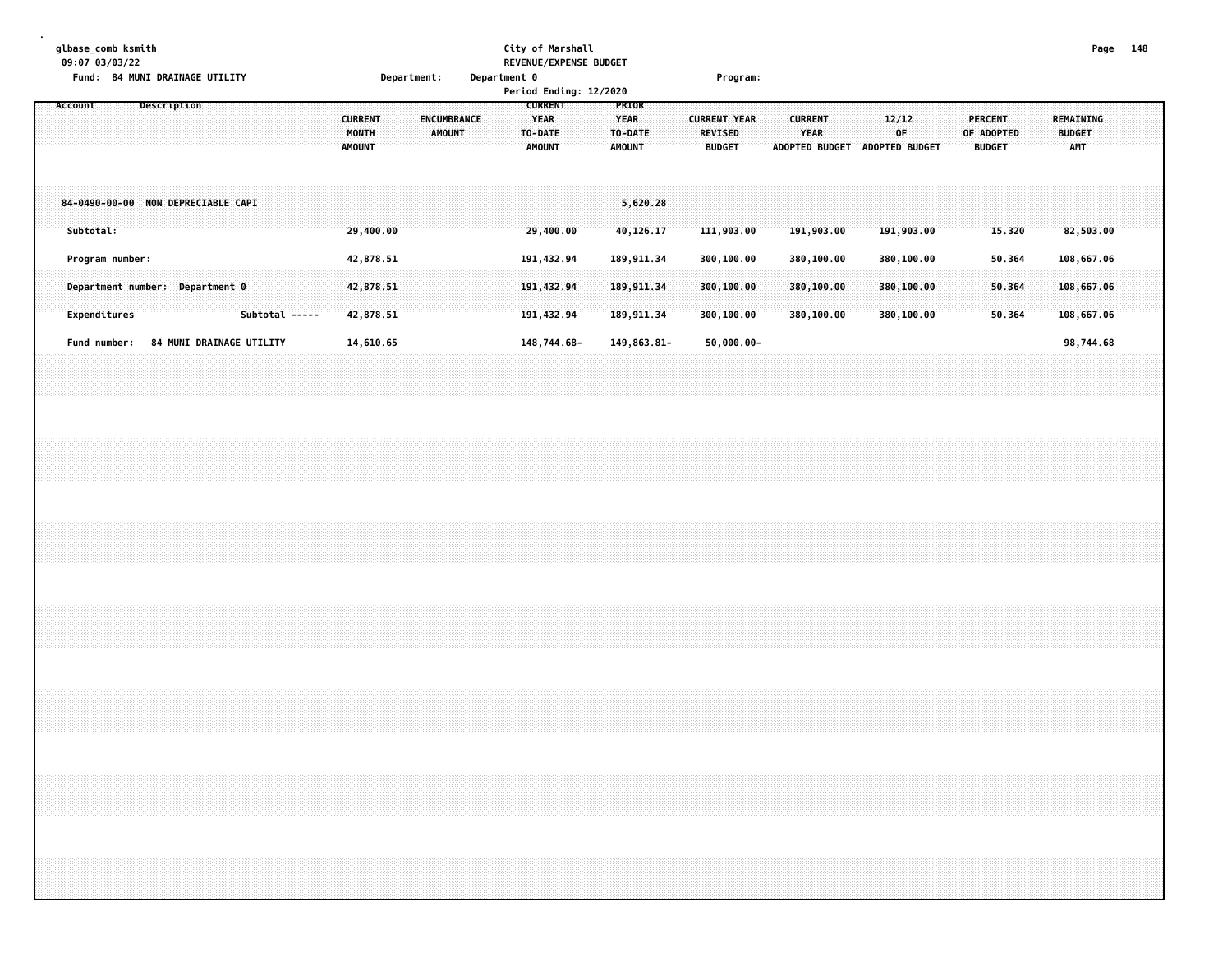| glbase_comb ksmith | 09:07 03/03/22                                     |  |             |  |  | Fund: 85 ECONOMIC DEVELOPMENT FUND |  |                                                                                                                                                                      |                                          | Department: |               |                    | Department 0 | City of Marshall<br>REVENUE/EXPENSE BUDGET<br>Period Ending: 12/2020 |  |                                       |         |  |                                 | Program:                 |  |                        |                               |             |  |  |                                               |  |                                          |  | Page 149 |  |
|--------------------|----------------------------------------------------|--|-------------|--|--|------------------------------------|--|----------------------------------------------------------------------------------------------------------------------------------------------------------------------|------------------------------------------|-------------|---------------|--------------------|--------------|----------------------------------------------------------------------|--|---------------------------------------|---------|--|---------------------------------|--------------------------|--|------------------------|-------------------------------|-------------|--|--|-----------------------------------------------|--|------------------------------------------|--|----------|--|
| Account            |                                                    |  | Description |  |  |                                    |  |                                                                                                                                                                      | <b>CURRENT</b><br>MONTH<br><b>AMOUNT</b> |             | <b>AMOUNT</b> | <b>ENCUMBRANCE</b> |              | <b>CURRENT</b><br><b>YEAR</b><br>TO-DATE<br><b>AMOUNT</b>            |  | PRIOR<br><b>YEAR</b><br><b>AMOUNT</b> | TO-DATE |  | <b>REVISED</b><br><b>BUDGET</b> | <b>CURRENT YEAR</b>      |  | <b>CURRENT</b><br>YEAR | ADOPTED BUDGET ADOPTED BUDGET | 12/12<br>OF |  |  | <b>PERCENT</b><br>OF ADOPTED<br><b>BUDGET</b> |  | REMAINING<br><b>BUDGET</b><br><b>AMT</b> |  |          |  |
|                    | 85-5125-00-00 MISCELLANEOUS<br>Subtotal:           |  |             |  |  |                                    |  |                                                                                                                                                                      |                                          |             |               |                    |              | 25,466.00-<br>$25,466.00 -$                                          |  |                                       |         |  |                                 | 25,466.00-<br>25,466.00- |  |                        |                               |             |  |  |                                               |  |                                          |  |          |  |
|                    | Program number:                                    |  |             |  |  |                                    |  |                                                                                                                                                                      |                                          |             |               |                    |              | 25,466.00-                                                           |  |                                       |         |  |                                 | 25,466.00-               |  |                        |                               |             |  |  |                                               |  |                                          |  |          |  |
|                    | Department number: Department 0<br><b>Revenues</b> |  |             |  |  |                                    |  | Subtotal -----------                                                                                                                                                 |                                          |             |               |                    |              | 25,466.00-<br>25,466.00-                                             |  |                                       |         |  |                                 | 25,466.00-<br>25,466.00- |  |                        |                               |             |  |  |                                               |  |                                          |  |          |  |
|                    |                                                    |  |             |  |  |                                    |  |                                                                                                                                                                      |                                          |             |               |                    |              |                                                                      |  |                                       |         |  |                                 |                          |  |                        |                               |             |  |  |                                               |  |                                          |  |          |  |
|                    |                                                    |  |             |  |  |                                    |  |                                                                                                                                                                      |                                          |             |               |                    |              |                                                                      |  |                                       |         |  |                                 |                          |  |                        |                               |             |  |  |                                               |  |                                          |  |          |  |
|                    |                                                    |  |             |  |  |                                    |  |                                                                                                                                                                      |                                          |             |               |                    |              |                                                                      |  |                                       |         |  |                                 |                          |  |                        |                               |             |  |  |                                               |  |                                          |  |          |  |
|                    |                                                    |  |             |  |  |                                    |  |                                                                                                                                                                      |                                          |             |               |                    |              |                                                                      |  |                                       |         |  |                                 |                          |  |                        |                               |             |  |  |                                               |  |                                          |  |          |  |
|                    |                                                    |  |             |  |  |                                    |  |                                                                                                                                                                      |                                          |             |               |                    |              |                                                                      |  |                                       |         |  |                                 |                          |  |                        |                               |             |  |  |                                               |  |                                          |  |          |  |
|                    |                                                    |  |             |  |  |                                    |  | ,我们就会在这里的时候,我们就会在这里的时候,我们就会在这里的时候,我们就会在这里的时候,我们就会在这里的时候,我们就会在这里的时候,我们就会在这里的时候,我们<br>第251章 我们的时候,我们就会在这里的时候,我们就会在这里的时候,我们就会在这里的时候,我们就会在这里的时候,我们就会在这里的时候,我们就会在这里的时候,我们 |                                          |             |               |                    |              |                                                                      |  |                                       |         |  |                                 |                          |  |                        |                               |             |  |  |                                               |  |                                          |  |          |  |
|                    |                                                    |  |             |  |  |                                    |  |                                                                                                                                                                      |                                          |             |               |                    |              |                                                                      |  |                                       |         |  |                                 |                          |  |                        |                               |             |  |  |                                               |  |                                          |  |          |  |